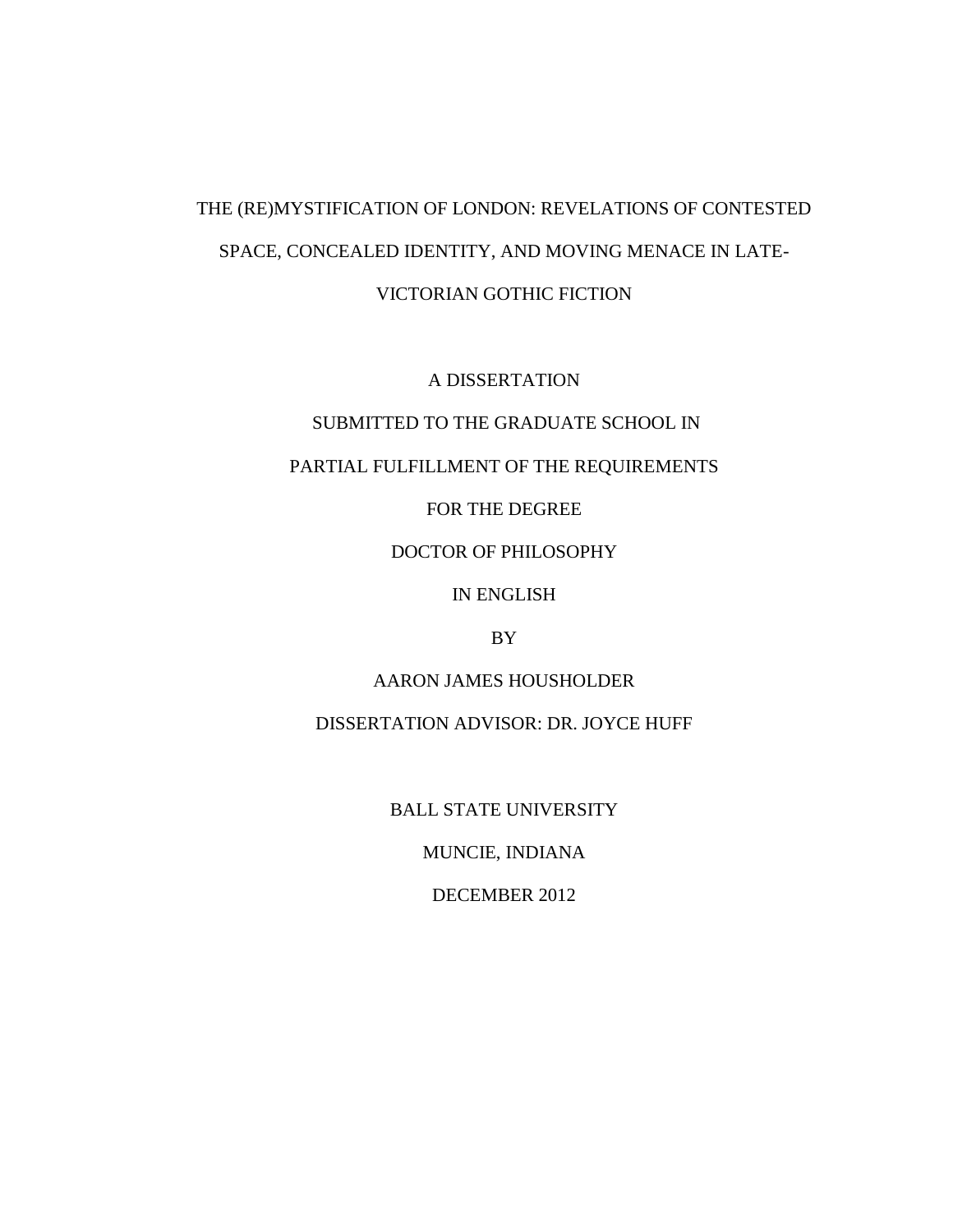#### **DEDICATION**

After school one day, my son (who was then in kindergarten) found me seated at my computer, as usual, working on this project. He said, "Wow, Daddy. I'm really glad we have a computer class at my school."

"Why is that?" I asked.

"Because when I do MY dissertation," he said, "I'll probably have to spend a LOT of time at my computer just like you do."

In writing this project I have run the risk of making this image – me hunched over my computer keyboard – an enduring facet of my son's childhood. At the conclusion of this process, my boy, I will endeavor to replace that image with other, more active and interactive memories.

In the meantime, I would like to dedicate this work to my son Scottie, a secondgrader now. I also dedicate it to my two other children, both born during the writing of this dissertation: my son Benjie, who passed away in 2010; and my daughter Alivia, who is now thirteen months old. And I dedicate this project to my wife Suahil, who has endured my occasional absence, frequently-divided attention, and recurring bouts of selfdoubt with incomparable grace and support; I am humbled daily by her love. Without all of you there would have been no strength to do this work, and more importantly, no reason to do it. Whatever love I've invested in this project belongs wholly to you.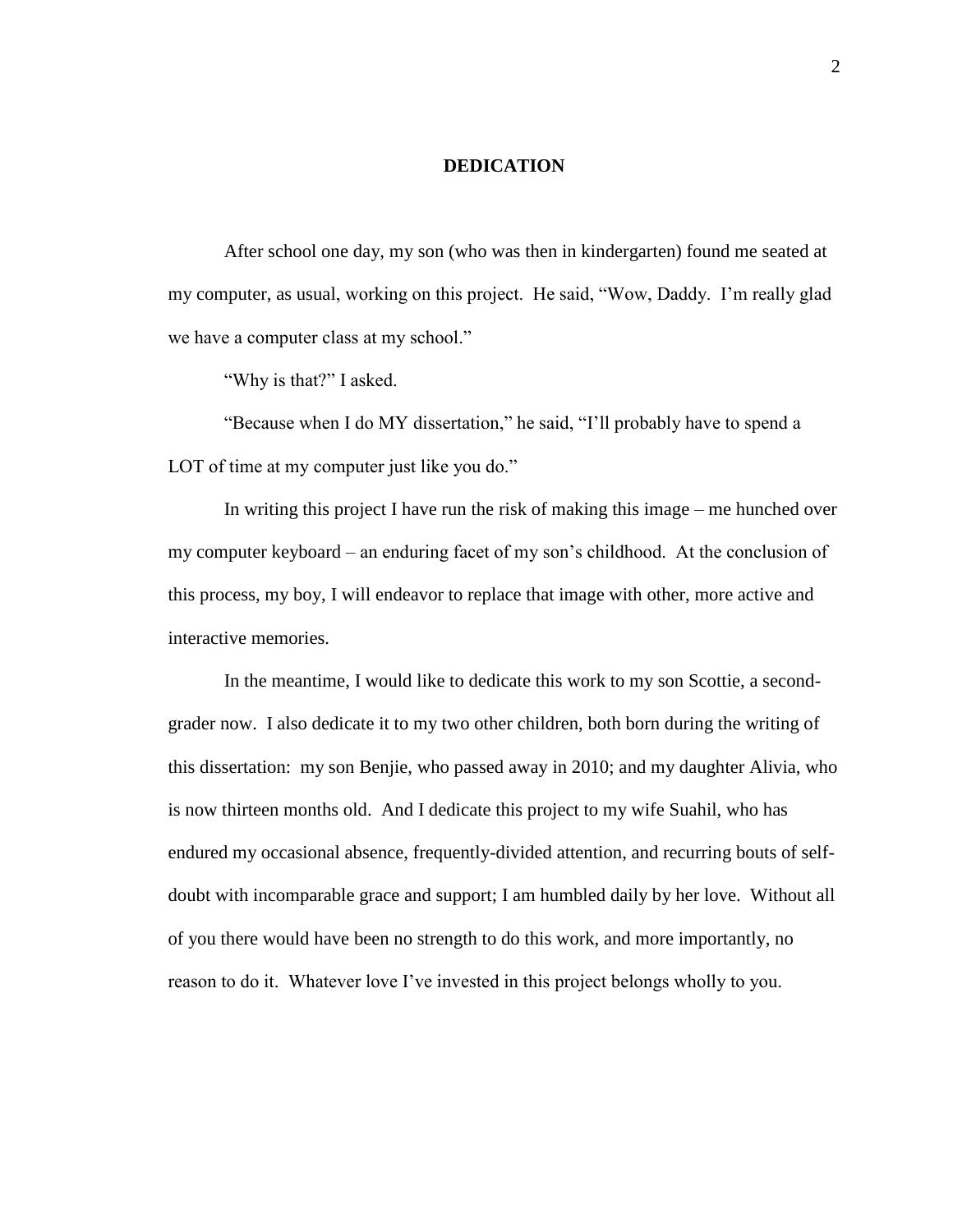#### **ABSTRACT**

#### **DISSERTATION/THESIS/RESEARCH PAPER/CREATIVE PROJECT:**

The (Re)Mystification of London: Revelations of Contested Space, Concealed Identity, and Moving Menace in Late-Victorian Gothic Fiction

**STUDENT:** Aaron J. Housholder

**DEGREE:** Doctor of Philosophy in English

**COLLEGE:** Sciences and Humanities

**DATE:** December, 2012

### **PAGES:** 256

This project asserts that much of the cultural anxiety found in Gothic-infused late-Victorian fiction derives from literary revelations of the nested spaces, shifting identities, and spontaneous connections inherent to the late-Victorian metropolis. The three literary texts studied here – *The Hound of the Baskervilles* by Arthur Conan Doyle, *Raffles: The Amateur Cracksman* by E.W. Hornung, and *The Thirty-Nine Steps* by John Buchan – all depict London as fundamentally suitable for those who seek to evade the disciplinary gaze and to pursue menacing schemes of criminality and invasion. Doyle's text illustrates the interconnectedness of the spaces within London as well as the passable threshold between London and the English countryside; both the villain Stapleton and the hero Sherlock Holmes use these connections to attack and defend, respectively, the city and its inhabitants. Hornung's stories depict the machinations employed by the gentleman-thief Raffles as he alters his identity and his codes of behaviour in order to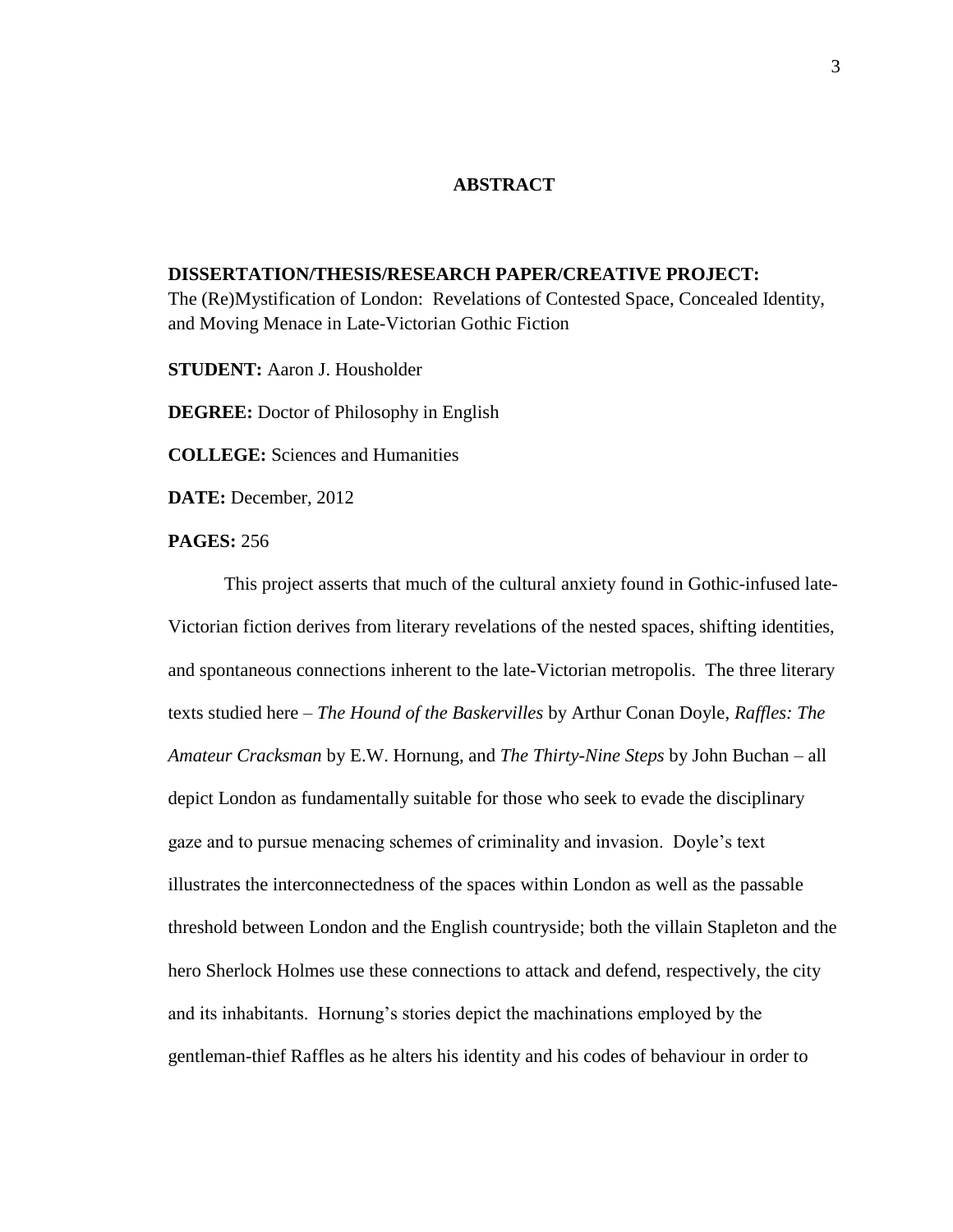free himself to pursue criminal ends and thus as he challenges cultural barriers. Buchan's text, building on the others, explores the dissolution of cultural boundaries and identities incumbent upon the spontaneous connections made between those who attack English culture and those, like Richard Hannay, who defend it. There emerges in these texts a vision of London (and by extension Great Britain) as a swirling vortex of motion, an unknowable labyrinth perpetually threatened by menacing agents from without and within. I have employed Victor Turner's theories of liminality and communitas to describe how criminal agents, and their equally menacing "good-guy" pursuers, separate themselves from structured society in order to move freely and to gain access to the contested thresholds they seek to infiltrate. I also invoke theories of the Gothic, surveillance, and travel, as well as Jeffrey Cohen's monster theory, to characterize the anxiety embedded in such invasions.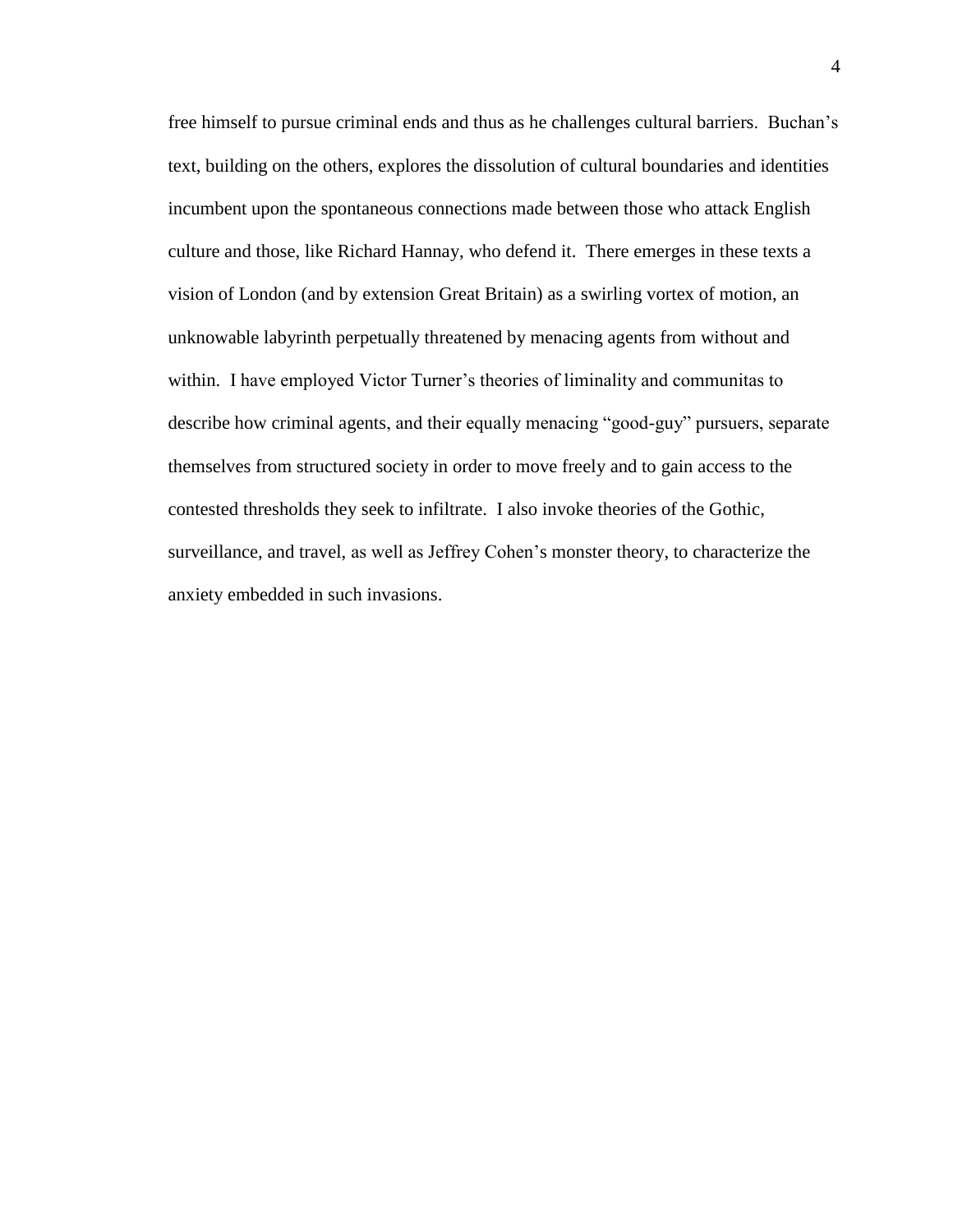## **TABLE OF CONTENTS**

| Dedication                                                        | $\overline{2}$ |
|-------------------------------------------------------------------|----------------|
| Abstract                                                          | 3              |
| Acknowledgements                                                  | 6              |
| Chapter 1: Introduction                                           | 9              |
| Chapter 2: The Transformation of Contested Space: Baker Street,   |                |
| Grimpen Mire, and the Battle for Thresholds in The Hound          |                |
| of the Baskervilles                                               | 51             |
| Chapter 3: Hornung's Code-Switching Monster: Threatening          |                |
| Ambiguity and Liminoid Mobility in Raffles, the Amateur           |                |
| Cracksman                                                         | 109            |
| Chapter 4: Towards a More Inclusive Britishness: Richard Hannay's |                |
| Transformative Connections and Evolving Identity in               |                |
| The Thirty-Nine Steps                                             | 179            |
| Chapter 5: Conclusion                                             | 230            |
| Bibliography                                                      | 245            |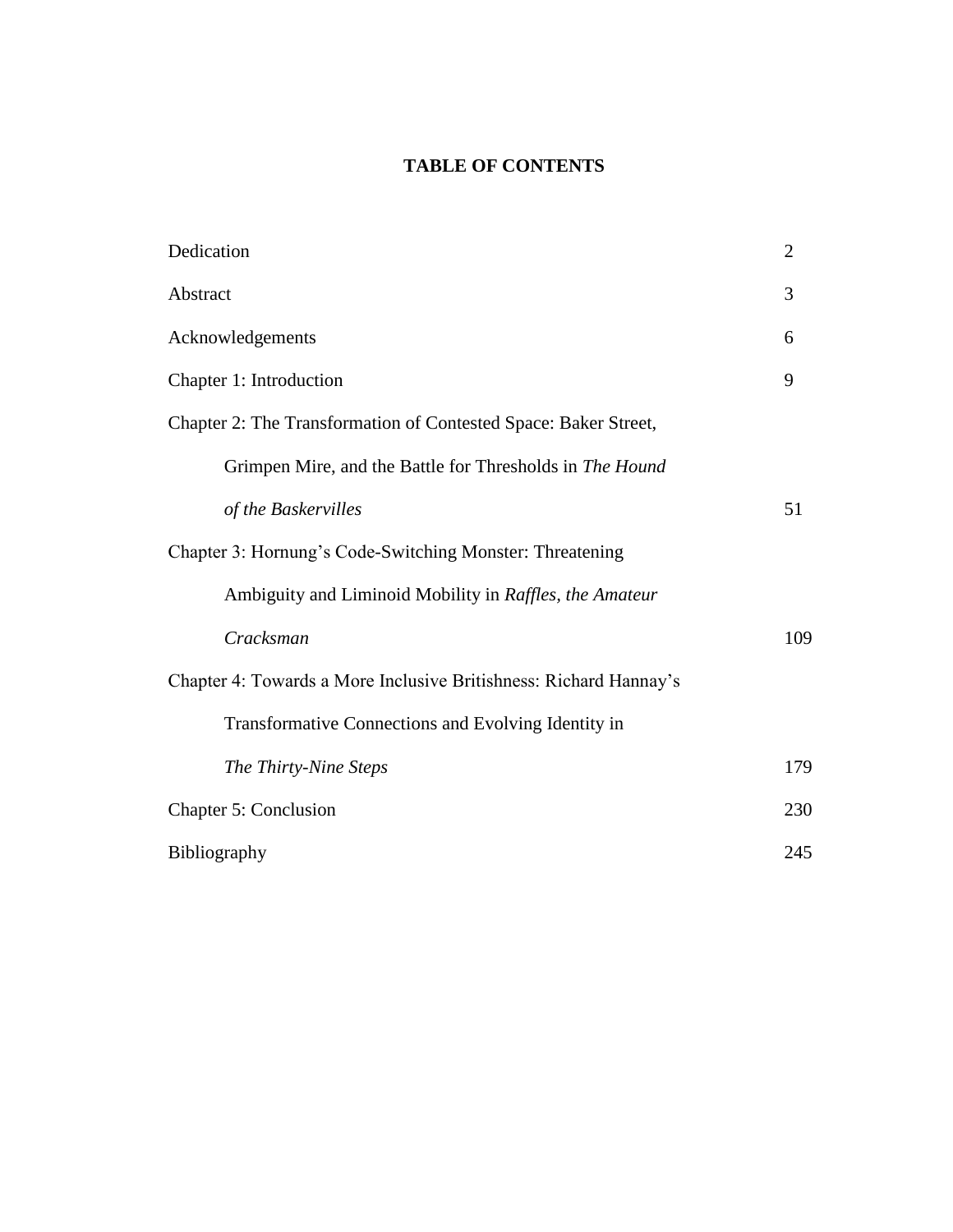#### **ACKNOWLEDGEMENTS**

In the years it has taken to complete this project, I have been blessed beyond measure by the talented and caring people who have made this work possible.

My first note of thanks must go to my director, Dr. Joyce Huff. Thank you for your patience, your guidance, your encouragement, and for your incredible ability to see through the clutter of my early drafts and to draw out all the good that was hidden therein. You have modeled for me what it means to offer criticism that is truly constructive. You have shown me that my self-doubts were part of the process and that my abilities could, with the right guidance, greatly exceed what I thought possible. This is the best work I've ever done, and it would not have been so without your direction. Thank you, thank you, thank you.

Thanks are due also to Dr. Kecia Thomson and Dr. Pat Collier, my professors as well as my dissertation committee members. I have learned from both of you the art of focusing my ideas, of writing with style and voice, and perhaps most importantly, of overcoming my fears of imperfection and allowing myself to write freely. Thank you for your feedback; I have valued it not only for the critical insights you have offered but also for the encouraging tone in which you have offered them. You have both nurtured this project into its present form and in doing so have helped make me the writer and scholar I am. Thank you.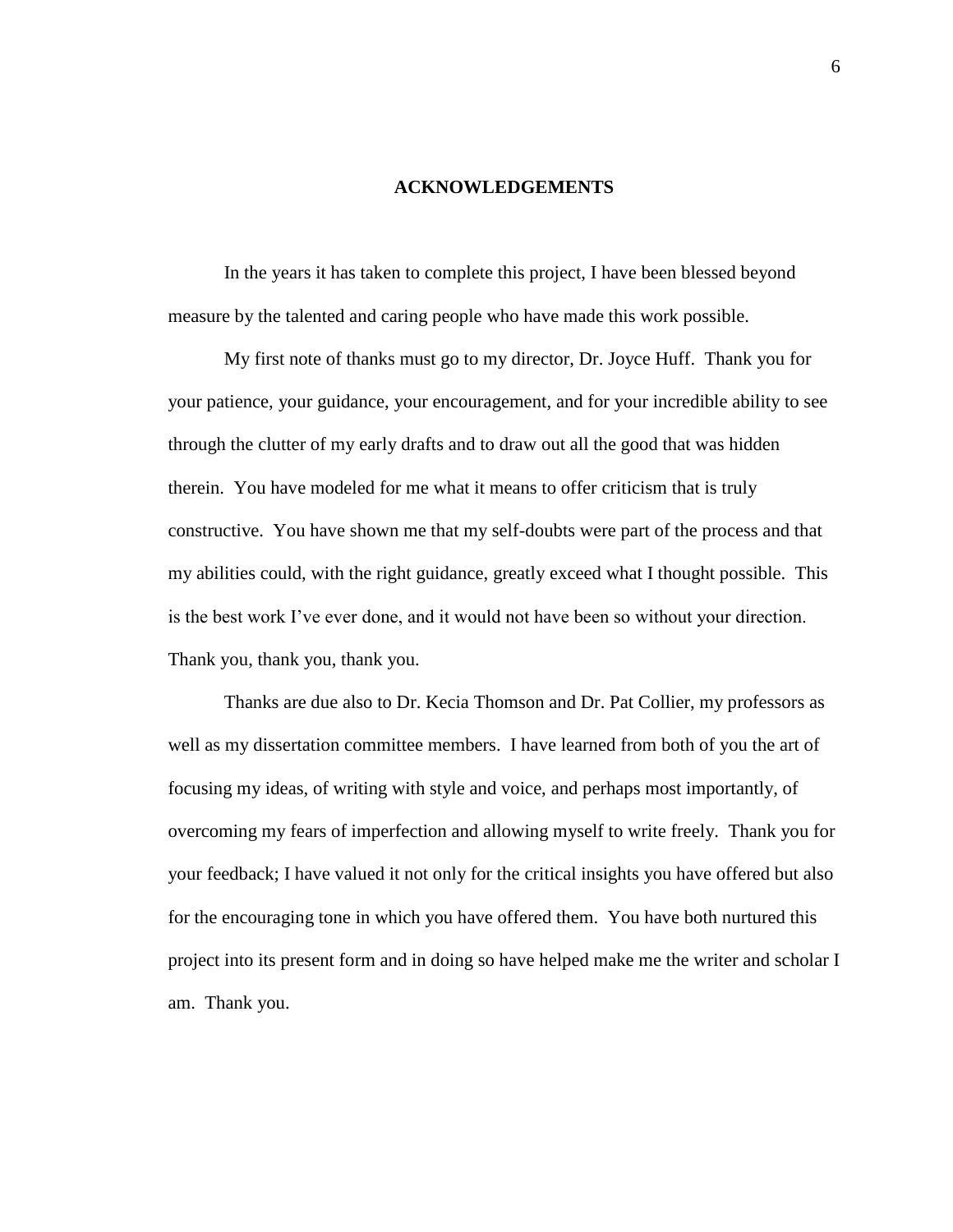I am thankful also to Dr. Melinda Messineo for her willingness to serve as the outside reader on my committee. I greatly valued the time I worked for you (all those years ago) during my assistantship with Freshman Connections at Ball State. It was your enthusiasm for your work and your amazing capacity to mix great academic achievement with humanity and compassion that led me to ask you to work on this project with me. Thanks always for your encouragement and for the way you model the type of professor and mentor I strive to be for my students.

I am grateful for the sizable contingent of people at Taylor University who have been rooting for me to finish this project. I have received unfailing support and constant encouragement from hundreds of dedicated and caring students as well as from my colleagues in the English Department: Dr. Beulah Baker, Dr. Barb Bird, Professor Dan Bowman, Dr. Lorne Mook, Dr. Mary Muchiri, Dr. Joe Ricke, and Dr. Colleen Warren, and Pam Pegg. Thanks to you all for working with me, caring about me, putting up with me, and for believing that I could complete this undertaking. I also want to thank my department chair, Dr. Nancy Dayton, as well as the Dean of the School of Liberal Arts, Dr. Tom Jones, who both saw fit to hire me at Taylor even though I was just starting my dissertation and who have been steadfast in their mentoring, encouragement, patience, and support. It is a most humbling honor to work with and for both of you. Thank you for everything.

I want to thank my friends Shane Thomson and Dr. Ryan Stryffeler, both of whom spent many hours with me as we discussed our respective dissertations and who both read early versions of this work.

7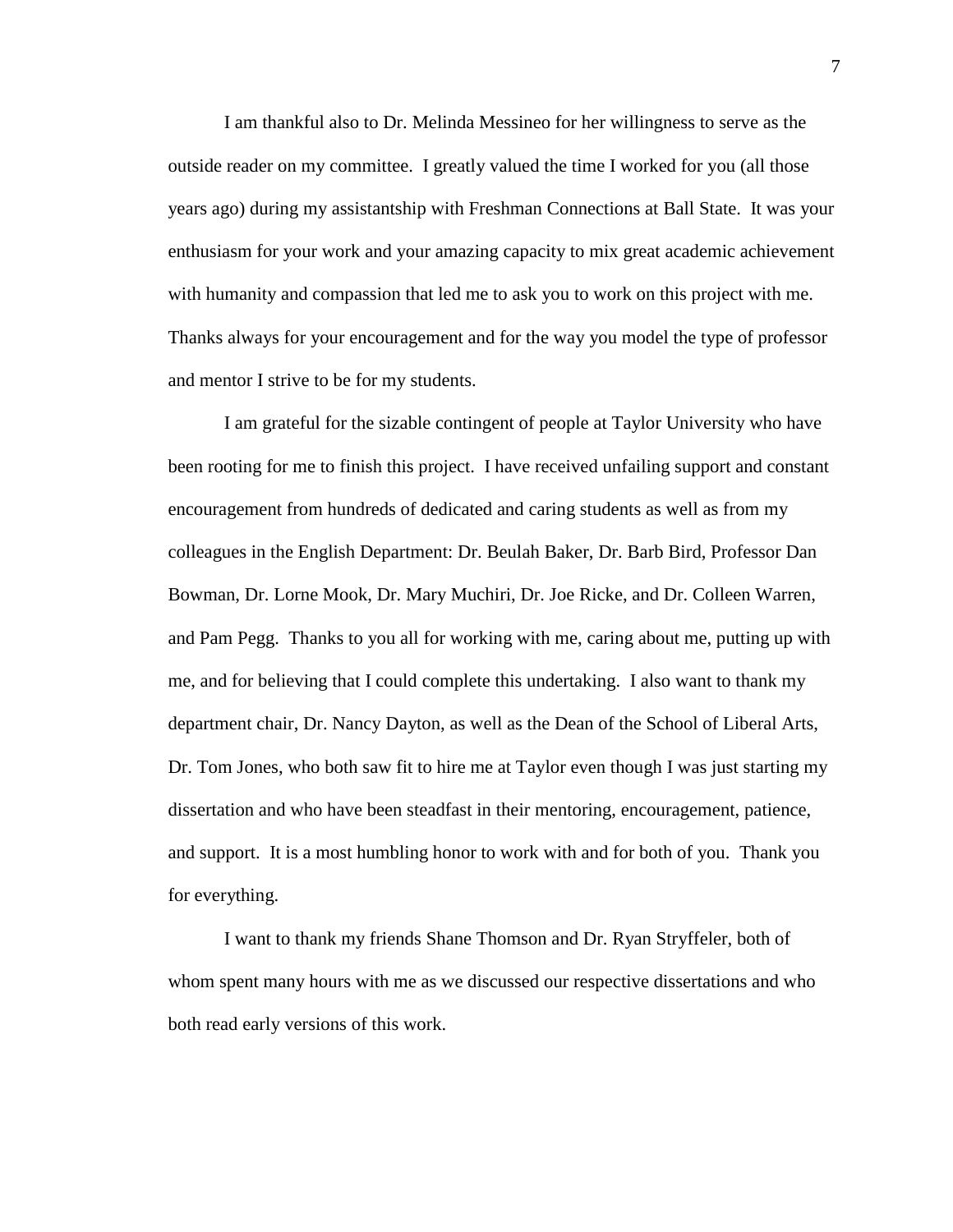I also want to send a special note of thanks to Dr. Abbie Comber, my grad school buddy, dissertation buddy, and dear friend. We started this grad school journey together in Dr. Hozeski's Chaucer class in 2004 and we'll end it together at Commencement this December, which is as it should be. Abbie, you posed this question in the Acknowledgements for your recently completed project: now that we're done with our dissertations, what are we going to talk about? I look forward to discovering the answer to that question, my friend.

As always, I am grateful to my family: to Mom and Dad, my sister Mica and her husband Matt, and my niece Maddie, all of whom would have been proud of me without this project. Thanks for picking up the slack while I was busy with this work, and for loving me.

And, once again, to my wife Suahil and my children Scottie and Livie, I say thank you for your infinite patience, unfailing support, and steadfast belief that I could do this work. This, such as it is, is for you.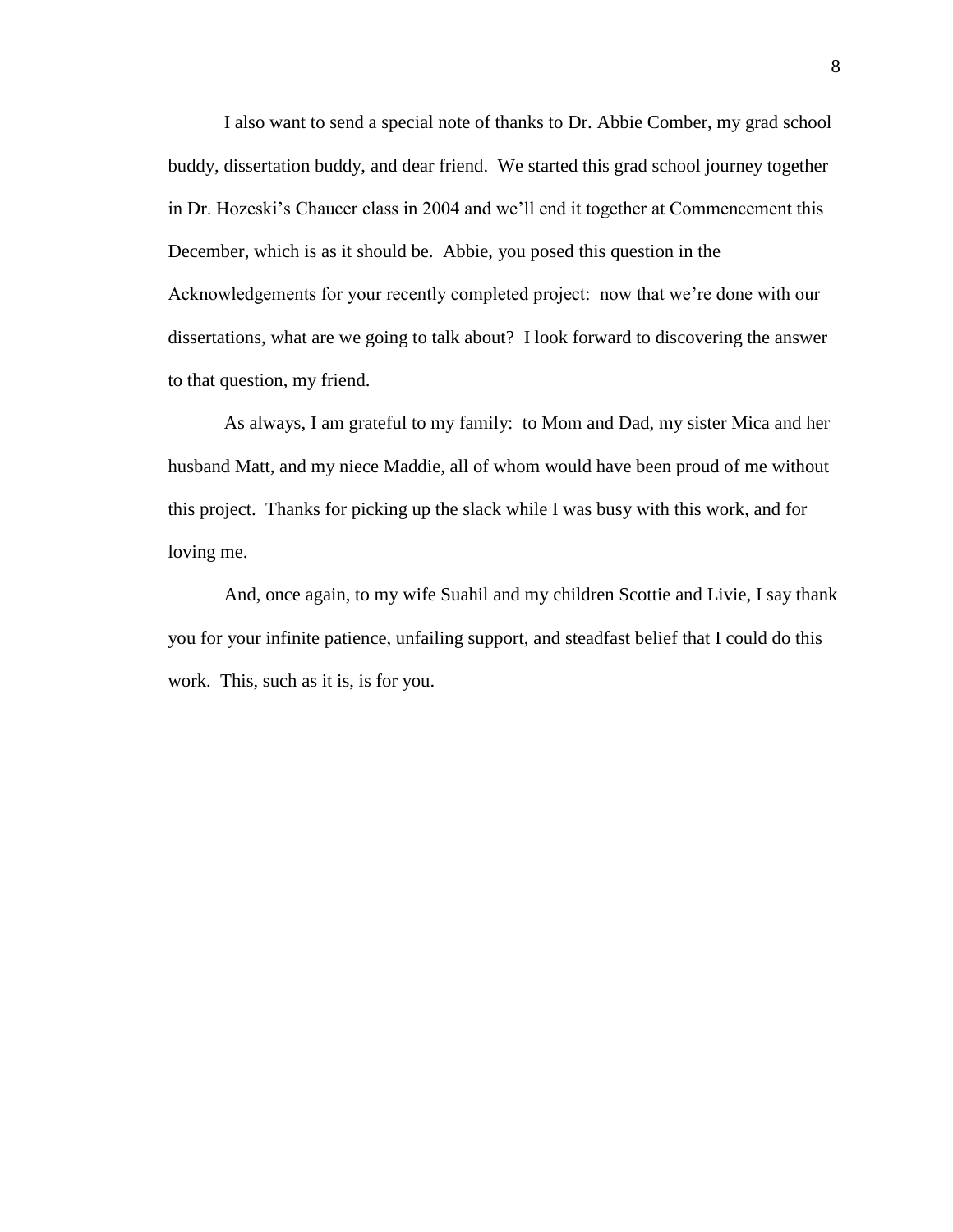#### **CHAPTER 1**

Introduction

#### Contextual Background: Menace in Motion

On the day he makes his treacherous escape from Dracula's castle, Jonathan Harker writes one final entry in his journal, an entry structured around the climactic emotional moment in which he looks down upon the blood-gorged body of the Count in his coffin:

> There was a mocking smile on the bloated face which seemed to drive me mad. This was the being I was helping to transfer to London, where, perhaps, for centuries to come he might, amongst its teeming millions, satiate his lust for blood, and create a new and ever-widening circle of semi-demons to batten on the helpless. The very thought drove me mad.

A terrible desire came upon me to rid the world of such a monster. (51)

For Jonathan, in that moment, the greatest horror attached to Dracula has little to do with his seemingly supernatural powers of consumption and renewal, though he looks simultaneously "bloated" (consumption) and yet younger (renewal) than Jonathan has seen him before. It has little to do with the malice he sees in the Count's face, though that malice certainly chills Jonathan's soul. It has little if anything to do with the satanic nature of Dracula's nocturnal endeavors. These factors, while morally repulsive and physically repugnant to the Englishman, under other circumstances might merely lead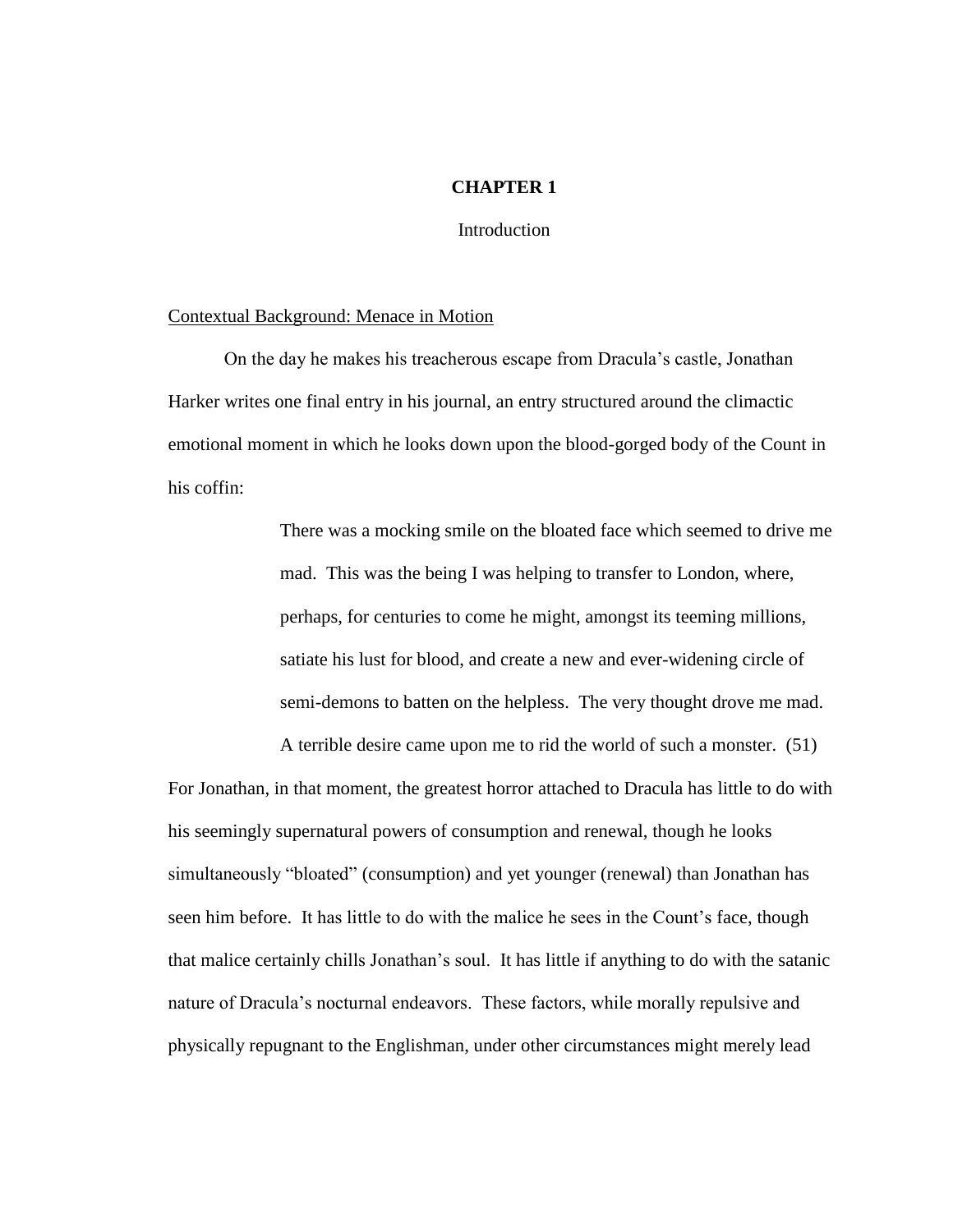him to classify the Count as a foreign oddity, an example of the dark exotic powers rumored to reside in the unmapped reaches of Eastern Europe. What truly terrifies Jonathan Harker is the notion that Dracula might travel, that he might transport his powers from this dark place, where (in Harker's view) such evil might belong, to London, where such evil ideally has no place. It is not the evil alone that terrifies, but also the mobility that allows that evil to spread. Without mobility, Dracula, for all of the menacing evil at his command, would be contained and therefore essentially impotent. As the Count fashions his travel plans, however, Dracula becomes for Harker the most terrifying threat imaginable: a viral force of moving, menacing evil, a force the sociocultural structures of London, Harker fears, are not prepared to counter.

Certainly Bram Stoker was not the only writer of the late-Victorian period to explore the fear attached the mobile menace or indeed to explore the terror inherent to the presence of an undetected enemy in the heart of the nation's capital. The ambiguity and thus the anxiety surrounding those who move outside of or through cultural boundaries, those who move either to attack culture or to defend it, becomes a persistent theme in the Gothic-infused texts of this period, especially those texts set at least partially in the city of London. In this study, I will examine this thematic and theoretical phenomenon, particularly as the authors of this period investigate the degree to which the city can be conceived as a daunting, Gothic, labyrinthine space because of boundary-breaking characters like Dracula, those who embody uncontrolled, menacing mobility.

Such a viral moving menace is exactly the type of force that initially inspired the design of Jeremy Bentham's Panopticon. Designed in 1785, Bentham's prison embodied what Foucault later described as a "political dream": the "utopia of the perfectly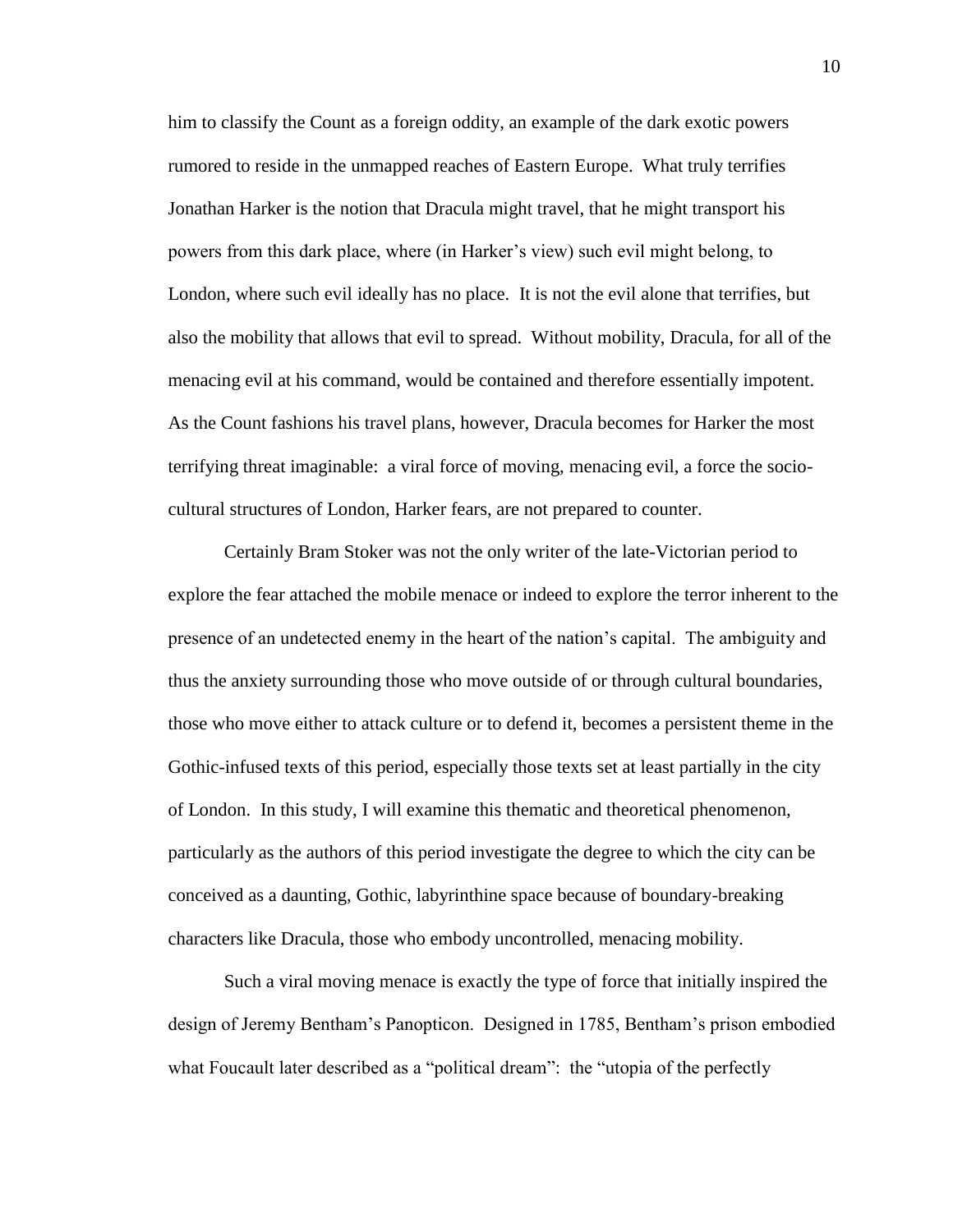governed city" (198) in which the confined constituents of the "city" are subjected, without the use of force, to the constant exercise of disciplinary power because of the perceived omnipresence of undetectable observation. Foucault suggests that this model of discipline – simultaneous confinement and observation – finds its origin in the strategies of containment practiced in plague-stricken towns in the Middle Ages. The plague, he argues, is fundamentally "a form, at once real and imaginary, of disorder" (198). This disorder, he says, comes from the perceived dangers of "mixture": the intermingling of healthy and sick bodies, of living and dead bodies, of the tainted and the clean (197). To fight the disorderly mixtures of a mobile plague, the first step was to create "a segmented, immobile, frozen space" in which "[e]ach individual is fixed in his place" with the knowledge that "if he moves, he does so at the risk of his life, contagion, or punishment" (195). "Against the plague, which is a mixture," Foucault concludes, "discipline brings into play its power, which is one of analysis" (197). And it was this disciplinary analytical power, this "political dream," to which Bentham gave architectural form in his Panopticon.

Here, however, we must draw a distinction, as Foucault does, between the actions taken in the plague-stricken town and Bentham's more refined panoptic establishment derived from those actions. Bentham's Panopticon, Foucault argues as he extends Bentham's architectural model into his own epistemological metaphor, "must be understood as a generalized model of functioning; a way of defining power relations in terms of the everyday life of men" (205). Because of its "ideal form," and therefore its applicability to so many iterations of exercised power, the Panopticon must not be thought of as a reactionary mechanism designed to combat or react to a single type of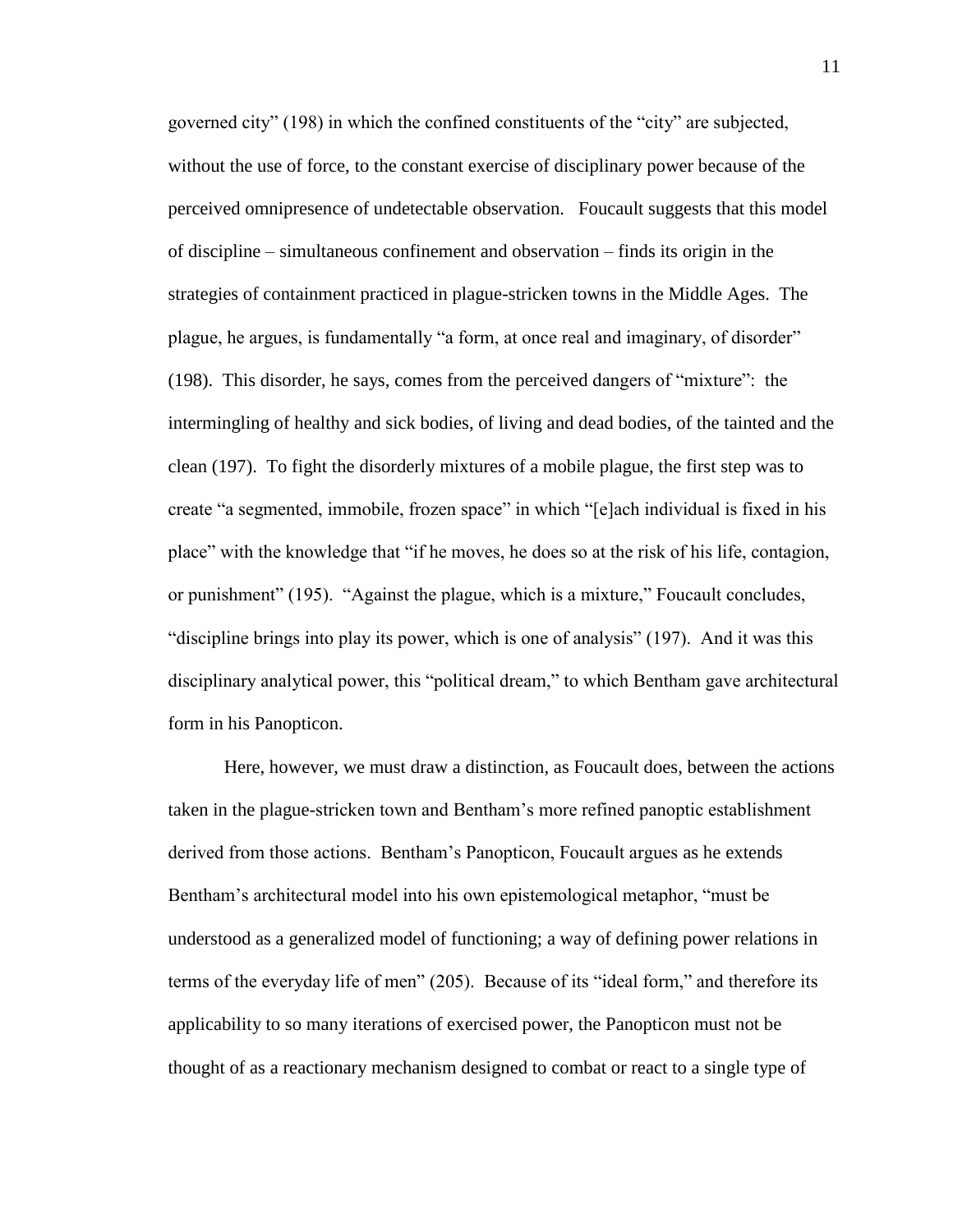social or political threat. As it might effectively be used in prisons, schools, factories, and hospitals, to list a few of Foucault's examples, the Panopticon is a system of generalized power maintenance, and an idealized one at that, rather than a means of direct response to an acute cultural threat. If anything, the Panopticon is a system designed to eliminate the possibility that such a threat might ever develop by effectively limiting the mobility and thus the potential of mixture among those under constant observation. That is, those under observation must be to some degree confined, or at least limited by thresholds they are not permitted to cross, or the observation doesn't work. Mobile subjects are much more difficult to see.

In the plague-stricken town, however, we see the panopticist mechanisms of containment and separation exercised more pointedly, more urgently, and indeed more forcefully as a means to combat a single, immediate threat, what Foucault calls "an exceptional situation" (205). To fight this "extraordinary evil," which in the case of the plague is a mobile menace, political power is not generally and invisibly maintained, as it is in the Panopticon; rather, "power is mobilized; it makes itself everywhere present *and visible*" (205; my emphasis). The immediate social threat of contagion is met with an outward display of corrective and restrictive power, a power that "invents new mechanisms" of control as needed and seeks to isolate and immobilize any who might spread the contagion, any who might add to the "mixture" that forms the plague-ridden antithesis of all the social "purity" of disciplined order. In its most aggressive form, the political power in command of a plague-stricken town "constructs for a time what is both a counter-city and the perfect society; it imposes an ideal functioning, but one that is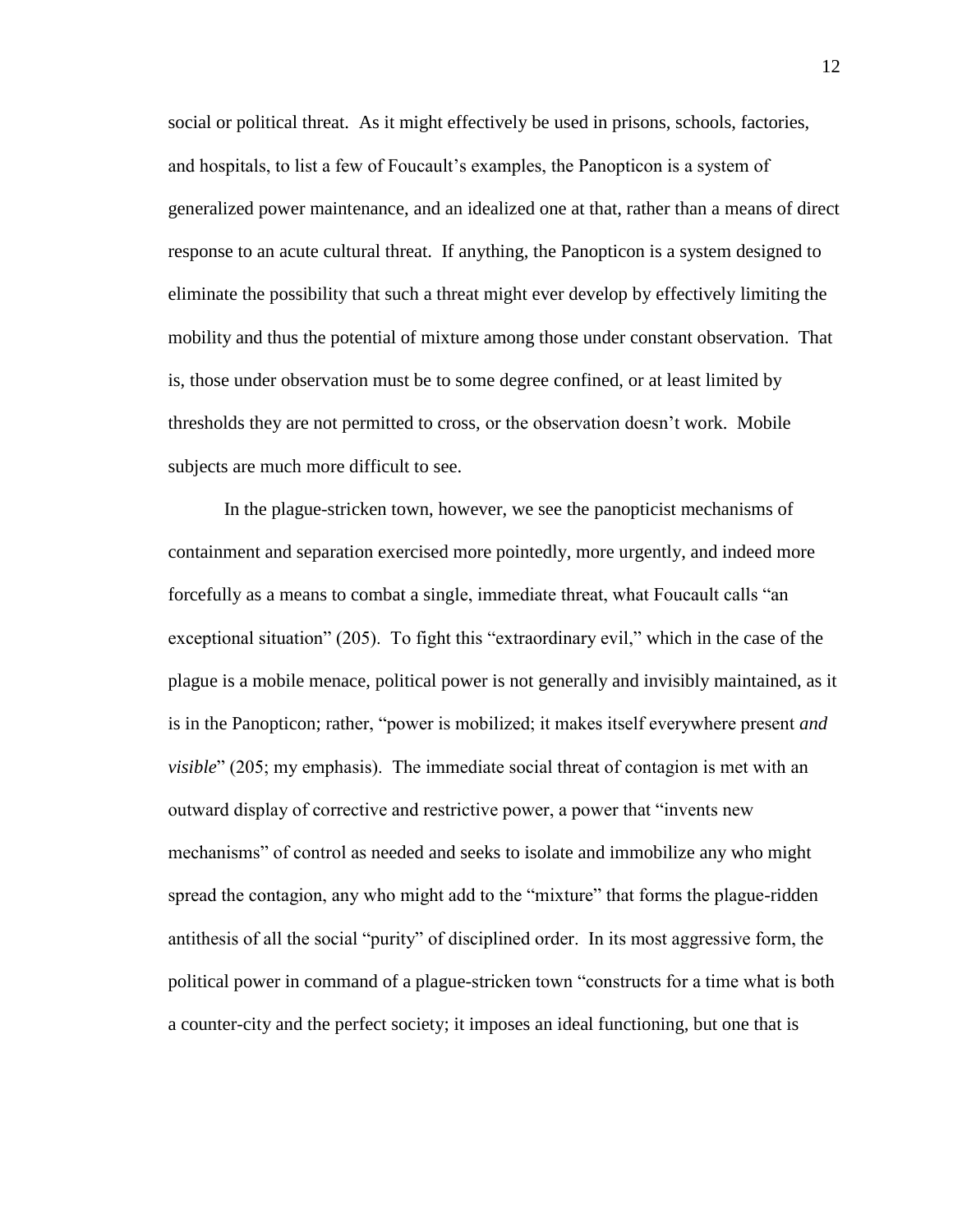reduced, in the final analysis, like the evil it combats, to a simple dualism of life and death: that which moves brings death, and one kills that which moves" (205).

Two crucial points arise from Foucault's summation as related to this project. First, his depiction of the dualism at the heart of a culture's means of self-defense resonates with the melodrama so often attributed to the emotional excesses of the Gothic. As Fred Botting notes, Gothic fiction's emotional and thematic excesses, which illustrate a society's "fascination with transgression and the anxiety over cultural limits and boundaries," are designed to produce in readers "ambivalent emotions and meanings in their tales of darkness, desire and power" (2). To be pushed to the extreme of killing anything that moves, as Foucault puts it, is to be pushed beyond, or indeed to transgress, the bounds generally established by the conventions of civilized cultural behavior. Such transgression seems likely to produce an ambivalent reaction at best within a civilized culture, in part because the pre-emptive killing of a potential enemy might be seen as a co-mingling of civilized and uncivilized (or good and evil, or moral and immoral, or appropriate and inappropriate) methods, a participation in the act of blurring of the lines between, one might say, the evil threatening the culture and the moral integrity of the culture itself. It is within those blurred lines, as we shall see in this project, that the writers of late-Victorian Gothic fiction positioned so much of the narrative tension and cultural commentary present in their literary works. The writers I study here deployed the Gothic, as I will show, to depict the "exceptional situation" of the plague town and, what is more frightening, to show that this plague spreads unseen betwixt and between the spaces governed by official modes of discipline. The characters in my study find their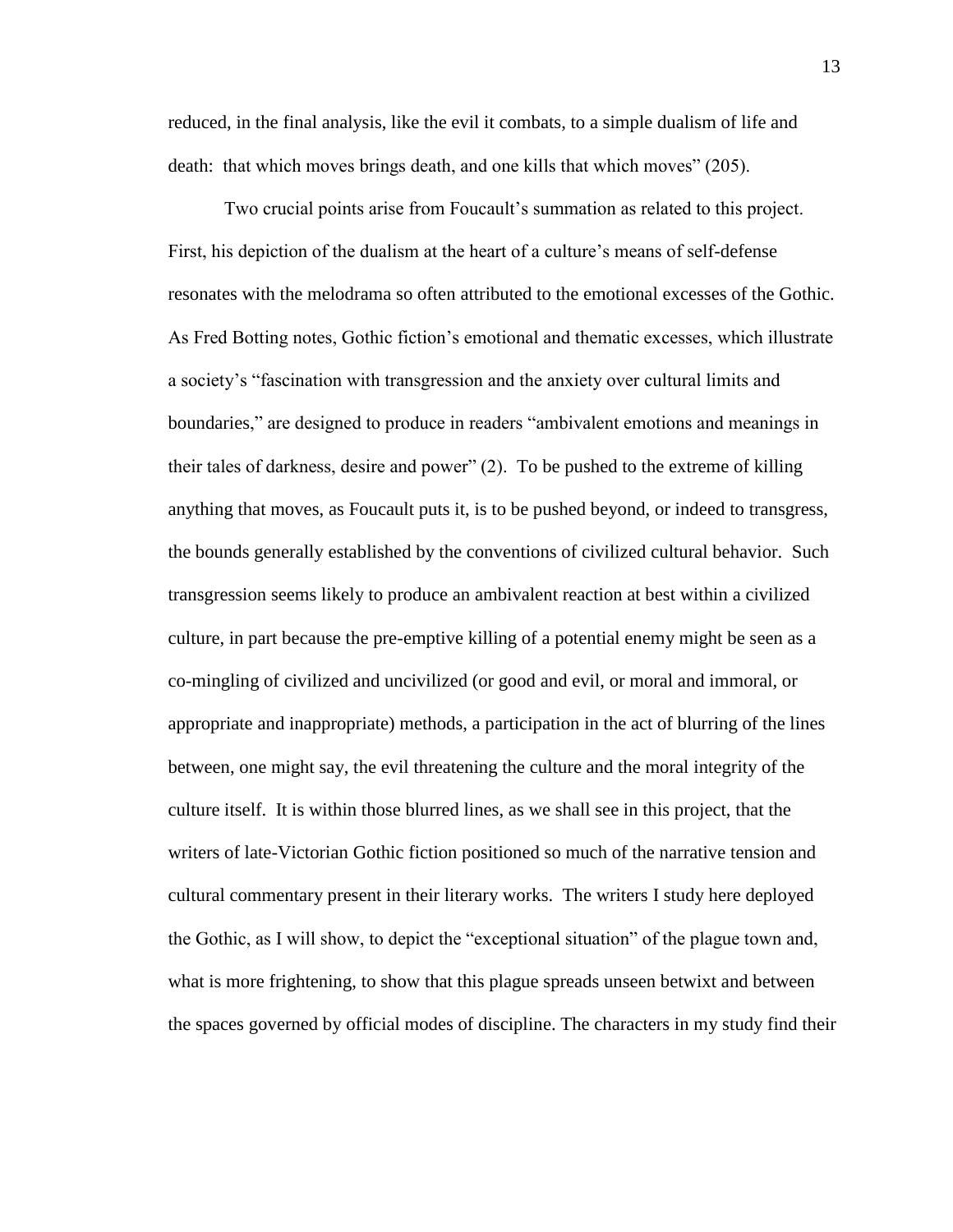greatest freedom and greatest menace in the ability to defy visual systems of surveillance and to move.

A second point to consider: the primary defense offered by the administrators of a culture under attack has been, as Foucault suggests, to make the means of cultural defense – in essence, the police – more visible, a move that ironically provides clever villains with a certain level of power. Whereas those under the unseen surveillance of the Panopticon cannot tell when they are under observation, those under the supposed control of a visible police force have the opportunity, one might say, to observe their observers. The principle behind panoptical observation is that those under observation can always see the point from which they might, at any moment, be observed, but can never see the observers themselves. The central point of observation is, says Foucault, "a perfect eye that nothing would escape *and a centre towards which all gazes would be turned*" (173; my emphasis). This idealized disciplinary system only works if those under police power can see the station of power itself. And this works well, in theory, as long as those under observation, those who might pose a threat to disciplinary power, cannot move outside of the area covered by the disciplinary gaze. They are, when so restrained, disciplined by the possibility of observation at any given moment; the eye is always watching them, or so it seems. If they somehow find a way to break containment and to move freely, however, they suddenly enjoy an incredible advantage: by virtue of their constant view of the point of observation, and thus their ability to note (and thus avoid) where their observers operate, the villains have the opportunity to out-maneuver them, to evade systematically the policing strategies of those in authority. When afforded a glimpse of the fabric of social discipline, in other words, strategic mobile villains have the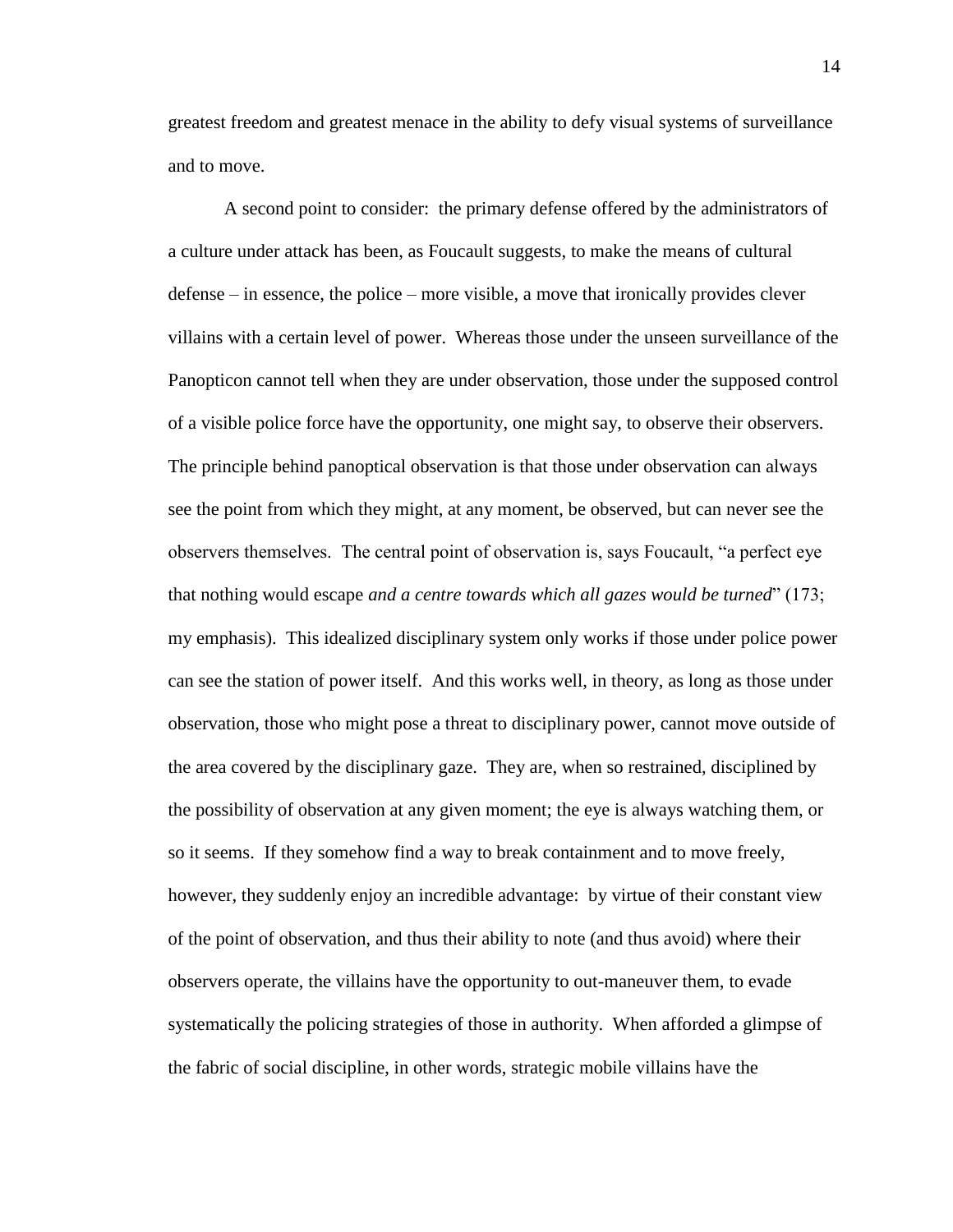opportunity to find the seams within that fabric and then to occupy or move through those seams. They seek, or create, the space – what Victor Turner would call a liminal space – in which to render themselves invisible.

Turner's notions of liminal space as well as the "liminoid" provide us with a way to articulate and understand how these villains, and ultimately their pursuers, might operate. I will explore Turner's theories in more detail later in this chapter, but suffice it to say here that, for Turner, the liminal space is the hidden realm that can be found or constructed within or between the observable structures of daily cultural practice. In Turner's conception, drawn from his observations of African tribal ritual, the liminal is by nature a transformative space, one in which those who spend time there might develop (physically, spiritually, mentally) in ways not available to them within the confines of structured daily life. He designates as "liminal" those who are required by cultural mores to occupy that space; he designates as "liminoid" those, generally in more industrial cultures, who *choose* to occupy such spaces for the purposes of entertainment or selfimposed, self-selected development. It should be noted here that, perhaps because of his anthropological interests in personal growth and cultural development, Turner saw liminal space and liminal/liminoid activity as inherently enriching components of cultural and personal development. Though he freely acknowledges the "invisibility" of the liminal space and of those who temporarily occupy it, he asserts that this invisibility makes the intended development possible; without cultural constraint, those in the liminal space are free to grow. And yet, as I argue throughout this project, the late-Victorian writers of Gothic fiction saw a different, much more frightening potential in that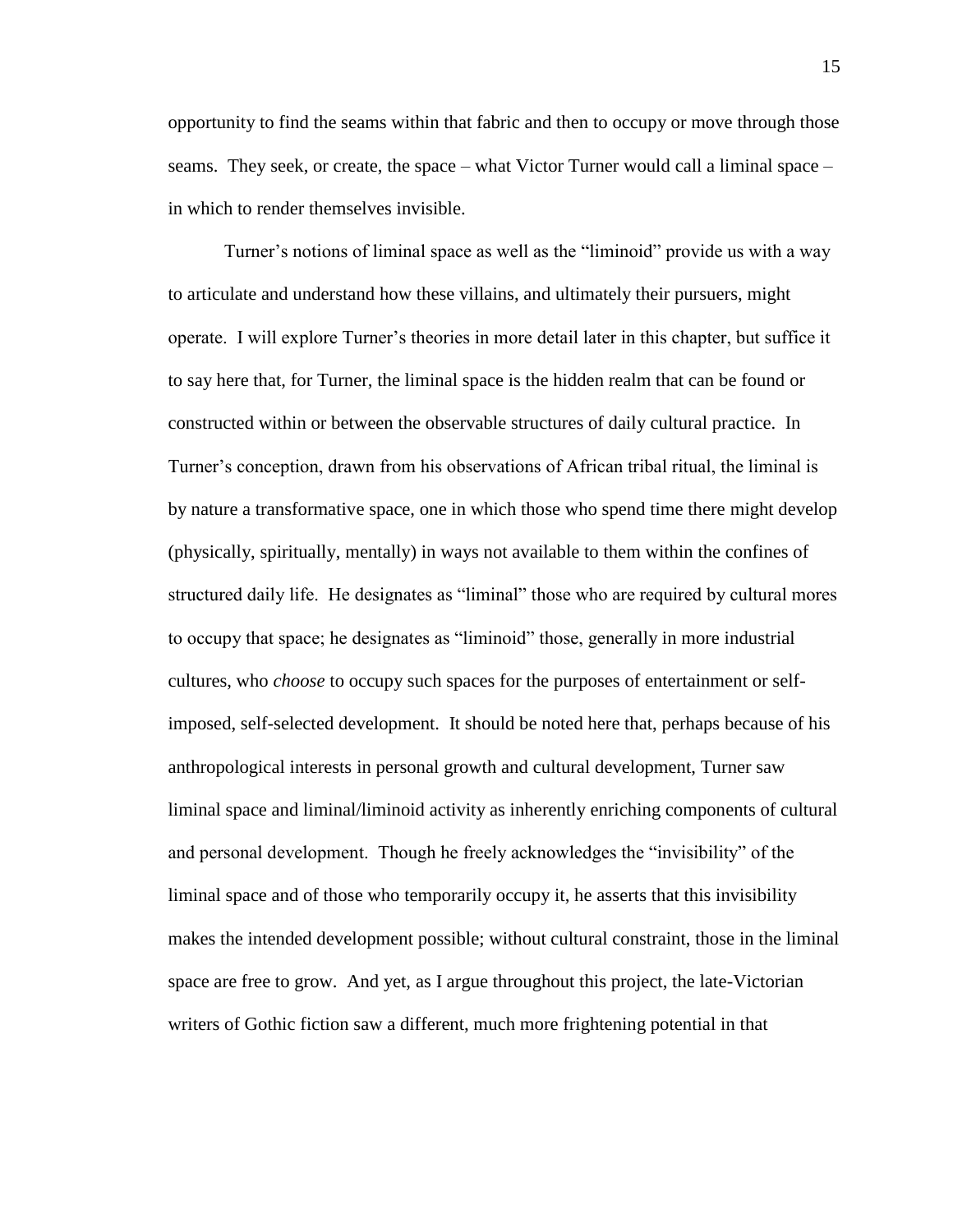invisibility<sup>1</sup>. The Gothic of this period shows what happens when the panoptic powers of official discipline break down; it is by motion through the carefully-constructed spaces invisible to those powers that the villains (and their pursuers) seek to evade observation. They are free to "grow" in this space, certainly, as Turner suggests; they are also free to move and thus to pursue their menacing ends.

Given Foucault's analysis of observational disciplinary strategies, and given the inherent invisibility and thus the potential menace of those who choose to move through the hidden liminal spaces inherent to late-Victorian society, one might conclude that Bentham's Panopticon (and later the strategies of the visible forces of the London Metropolitan Police) was designed to combat the very same cultural anxieties the late-Victorian authors exploit for Gothic effect in their fiction. While the legal mechanisms of an orderly or disciplinary society seek to restrain, confine, observe, and potentially annihilate those engaged in unauthorized movement, popular late-Victorian writers such as Sir Arthur Doyle, Robert Louis Stevenson, Oscar Wilde, E. W. Hornung, Bram Stoker, and John Buchan people their fiction with characters who, for good or ill, refuse to occupy, or decide temporarily to leave, the structured and culturally approved static positions available to them. Some, including A.J. Raffles, Dr. Jekyll/Mr. Hyde, Dorian

 $\overline{a}$ 

<sup>&</sup>lt;sup>1</sup> Peter Stallybrass and Allon White provide a specific example of the fear inherent to cultural invisibility. After describing (as I have above) Foucault's notion of Bentham's Panopticon, Stallybrass and White report, "Throughout the nineteenth century, the 'invisibility' of the poor was a source of fear. In Britain, the Select Committee of 1838 noted that there were whole areas of London through which 'no great thoroughfare passed' and, as a consequence, 'a dense population of the lowest classes of persons' were 'entirely secluded from the observation and influence of better educated neighbours'. […] The 'labouring' and 'dangerous' classes would be transformed, it was implied, once they became visible. On the one hand, there would be surveillance by *policing*; on the other, the inculcation of *politeness* though the benign gaze of the bourgeoisie" (134-35; original emphasis).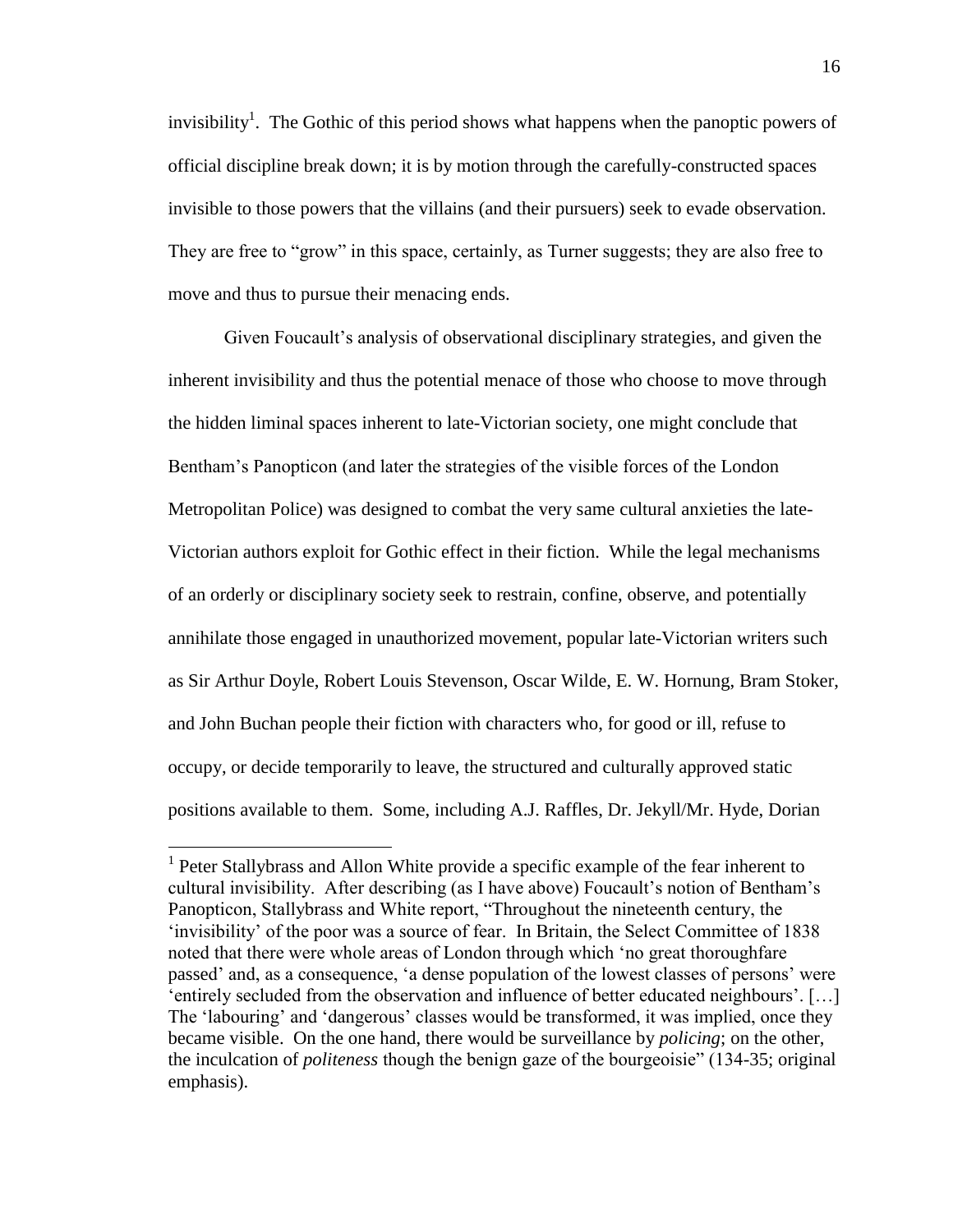Gray, and Dracula free themselves from cultural constraint in order to subvert the orderly operations of their culture in pursuit of their own illicit ends. These are the traveling villains. Others – Sherlock Holmes, Richard Hannay, and Professor Van Helsing among them – free themselves for, one might say, more culturally conservative or sanctioned reasons; far from threatening the culture from which they have detached themselves, these traveling heroes endeavor within a carefully constructed liminal space to perform a culturally preservative task they cannot complete from within the culture they serve. These characters, interestingly enough, seem to serve as the literary embodiment of Foucault's notion that a disciplinary society will deploy mechanisms to kill, or at least attempt to stop, anything that moves, lending to their characters and their methods a healthy dose of Gothic ambivalence. They therefore participate in the blurring of cultural and behavioral lines; they seem to contradict the mandates of an orderly and disciplined society in order to preserve and defend that very society. As Fred Botting argues:

> These contradictions undermine the project of attaining and fixing secure boundaries and leave Gothic texts open to a play of ambivalence, a dynamic of limit and transgression that both restores and contests boundaries. This play of terms, of oppositions, indeed, characterizes the ambivalence of Gothic fiction: good depends on evil, light on dark, reason on irrationality, in order to define limits. The play means that Gothic is an inscription neither of darkness nor of light, a delineation neither of reason and morality nor of superstition and corruption, neither good nor evil, but both at the same time. (9)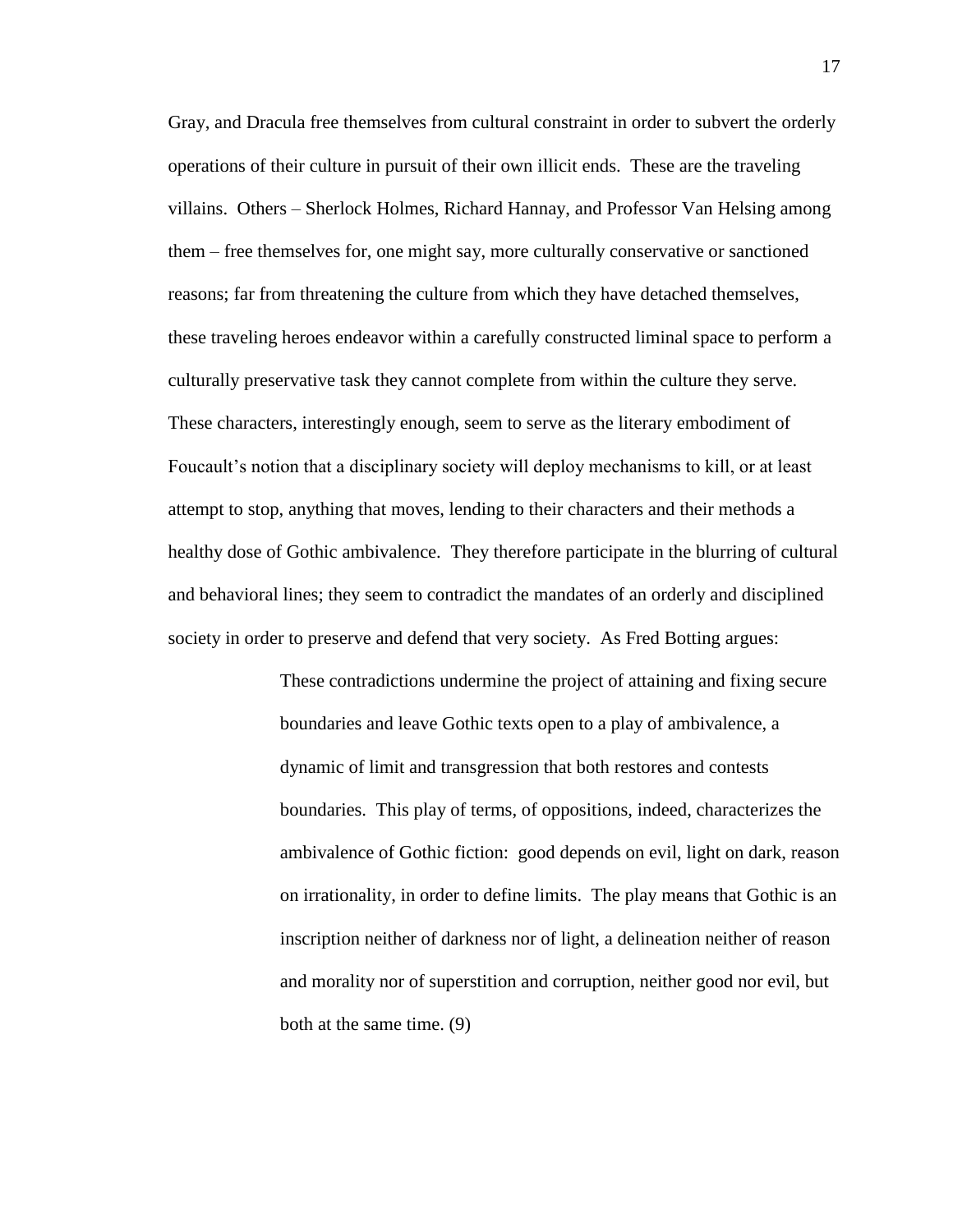The traveling villains and traveling heroes in these texts thus should be considered as bound by their shared cultural ambiguity, their temporary outsidership in the culture they choose either to attack or defend. Regardless of their motivations, what ties all of these characters together is that they move, and that they do so intentionally in a manner unobserved by the analytical and controlling gaze of the legal mechanisms that police and attempt to preserve the metropolis through which they move. They all are liminoid movers who operate in liminal space.

#### Statement of Purpose: Exploring Liminoid Movement through Liminal Space

In his introduction to *Gothic and Modernism: Essaying Dark Literary Modernity*, John Paul Riquelme identifies the following gap in literary scholarship: "Critics have yet to explore extensively the ways in which elements of the Gothic tradition have become disseminated in the writings of the long twentieth century, from 1880 to the present" (5). Riquelme's declaration may be a bit of an overstatement; there are at least a few critics who have accepted the challenge to explore the infusion of the Gothic tradition into modernist writings. In an essay entitled "Gothic and the Twentieth Century," to cite one example, Catherine Spooner points to the "oppressive city streets and spoiled priests" in *Dubliners*, the "claustrophobic jungle and cannibal threats" in *Heart of Darkness*, the "cast of tarot readers, femmes fatales and the walking dead" in *The Waste Land* and argues that in modernist writing, Gothic becomes "one tool among many employed in the service of conjuring up interior terrors" (40). Similarly, Fred Botting devotes an entire chapter of *Gothic* to a discussion of the various forms and conventions of twentiethcentury Gothic writing and film. Clearly some attempts have been made recently to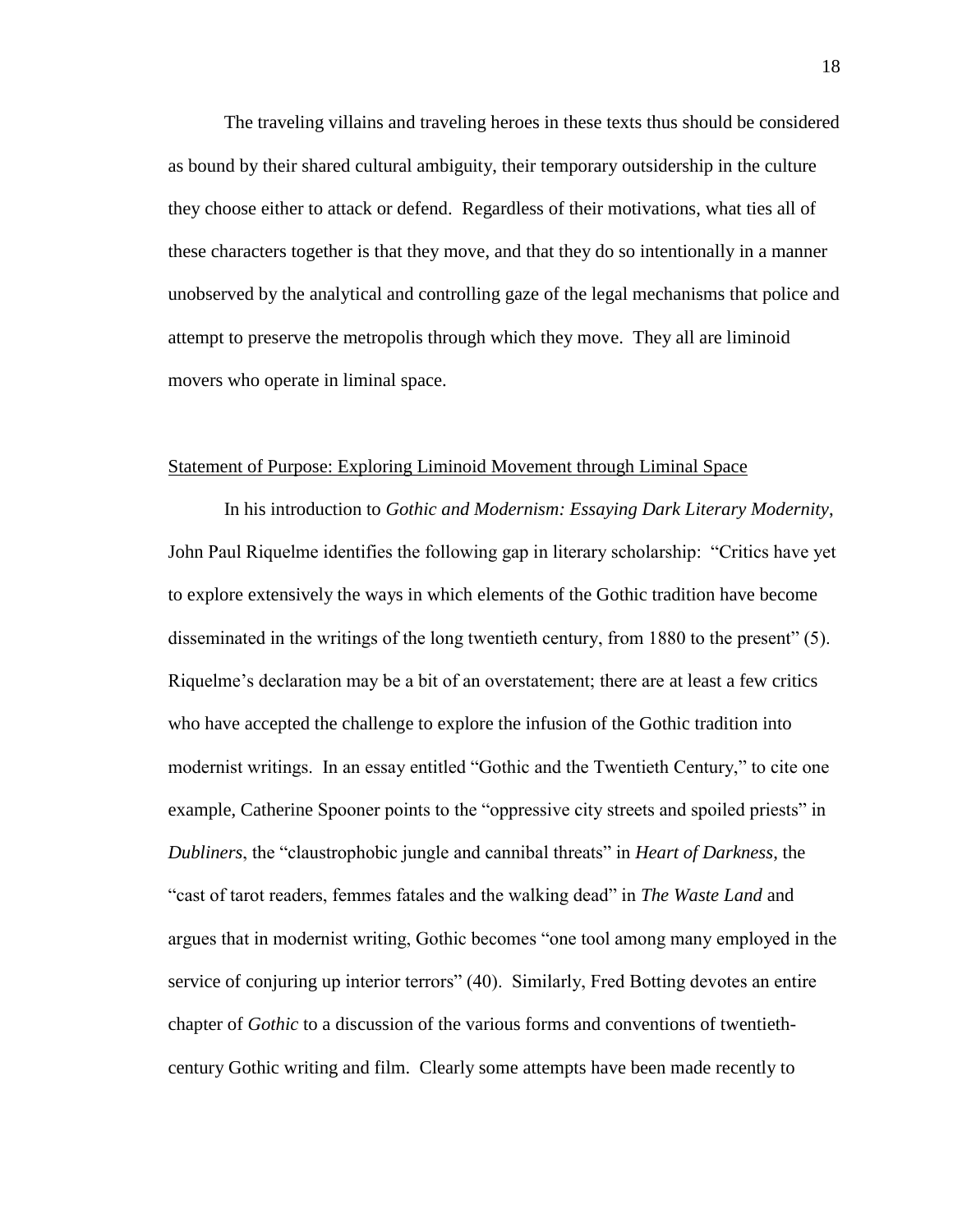explore the interplay between Gothic traditions and the literary productions of modernity, though perhaps such attempts have not been as "extensive" as Riquelme thinks are warranted. In particular, as I have discovered, no one has yet examined the Gothic fiction of this period as a nexus of Turner's anthropological conceptions of liminality, the cultural ambiguity inherent to those in motion, and the epistemological transformation that necessarily takes place within the urban spaces that provide the backdrop for such motion. It is within this theoretical gap still remaining in this area of scholarship that I position this dissertation.

My purpose here, therefore, is to explore extensively one element of the Gothic tradition – namely, the construction of liminal space, and the portrayal of liminoid movement through that liminal space – that both infuses late-Victorian Gothic fiction and reaches forward into the early stages of literary modernism, into that nebulous literary period before and during World War I in which the long twentieth century mentioned by Riquelme overlaps and perhaps supplants the extended nineteenth century driven by the vestiges of Victorian aesthetic sensibilities. I intend for this examination of liminoid movement through liminal space to speak to some of the issues within Riquelme's broad parameters, particularly as I argue that these late-Victorian authors deploy Gothic conventions in a multi-layered urban setting through varied forms of contemporary Victorian popular fiction, and in doing so challenge several cultural dichotomies thought to be integral to conceptions of British identity. These texts work together with other contemporary works to posit in this cultural moment the transgressive and liminal uncertainty inherent to the modern metropolis, and indeed to the rise of modernity itself.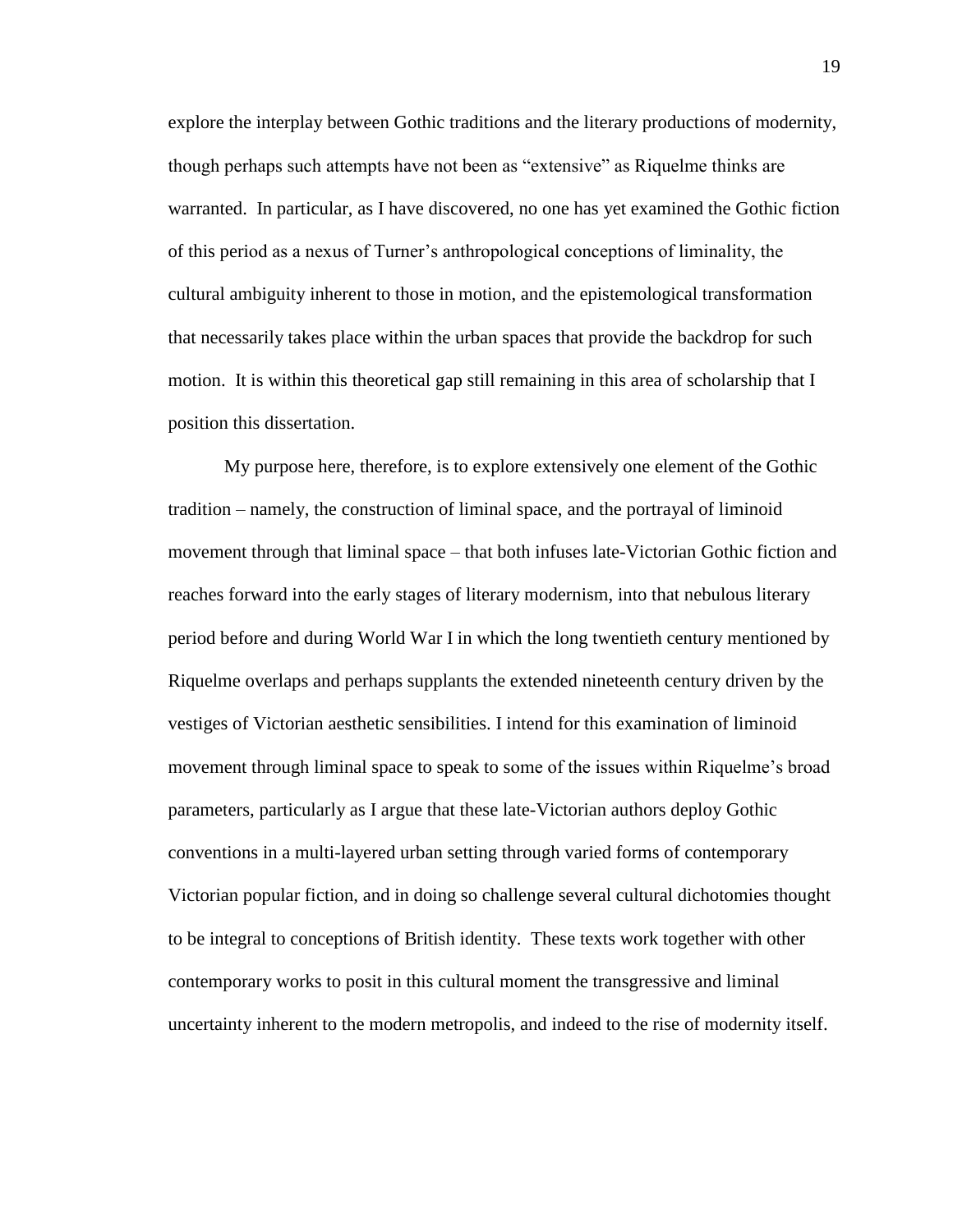I've chosen to examine three popular late-Victorian works that stand out to me as relevant for this study: Sir Arthur Conan Doyle's *The Hound of the Baskervilles*, E. W. Hornung's *Raffles: The Amateur Cracksman*, and John Buchan's *The Thirty-Nine Steps*. 2 Using each of these texts as a case study, my central analytical concern will be to reconceptualize Victor Turner's notion of liminality at three of the points in which liminality intersects with literary notions of the Gothic in these texts. These three points include the mystery attached to the spaces in which liminal transformations take place (as illustrated in *The Hound of the Baskervilles*), the ambiguity of characters as they move through those liminal spaces (*Raffles*), and the unlikely or seemingly subversive connections (Turner's word here is *communitas*) that are formed between people who share those spaces (*The Thirty-Nine Steps*). Through the examination of these texts, I seek to gain a deeper understanding of the manner in which these late-Victorian texts explore the intersecting liminalities inherent to contemporary London and serve to subvert, in a sense, what might be thought of as a cultural desire (as expressed by Bentham a century before) to observe and categorize all threats to the British way of life. I also will explore the manner in which these authors constructed differing, intersecting versions of the liminal spaces through which their characters move. And I intend further to show the manner in which these intersecting liminalities emphasized the unknowability of the modern metropolis, thus creating a physical locus for, or perhaps an

 $\overline{a}$ 

 $2<sup>2</sup>$  I have opted throughout this project to label these texts as "late-Victorian" even though *The Hound of the Baskervilles* (1902) and *The Thirty-Nine Steps* (1914) were published after the end of Victoria's reign and might rightly be called either Edwardian or *fin-desiècle* texts. Please see "A Note on Terminology" (page 23, below) for an explanation of the terms I've chosen to employ.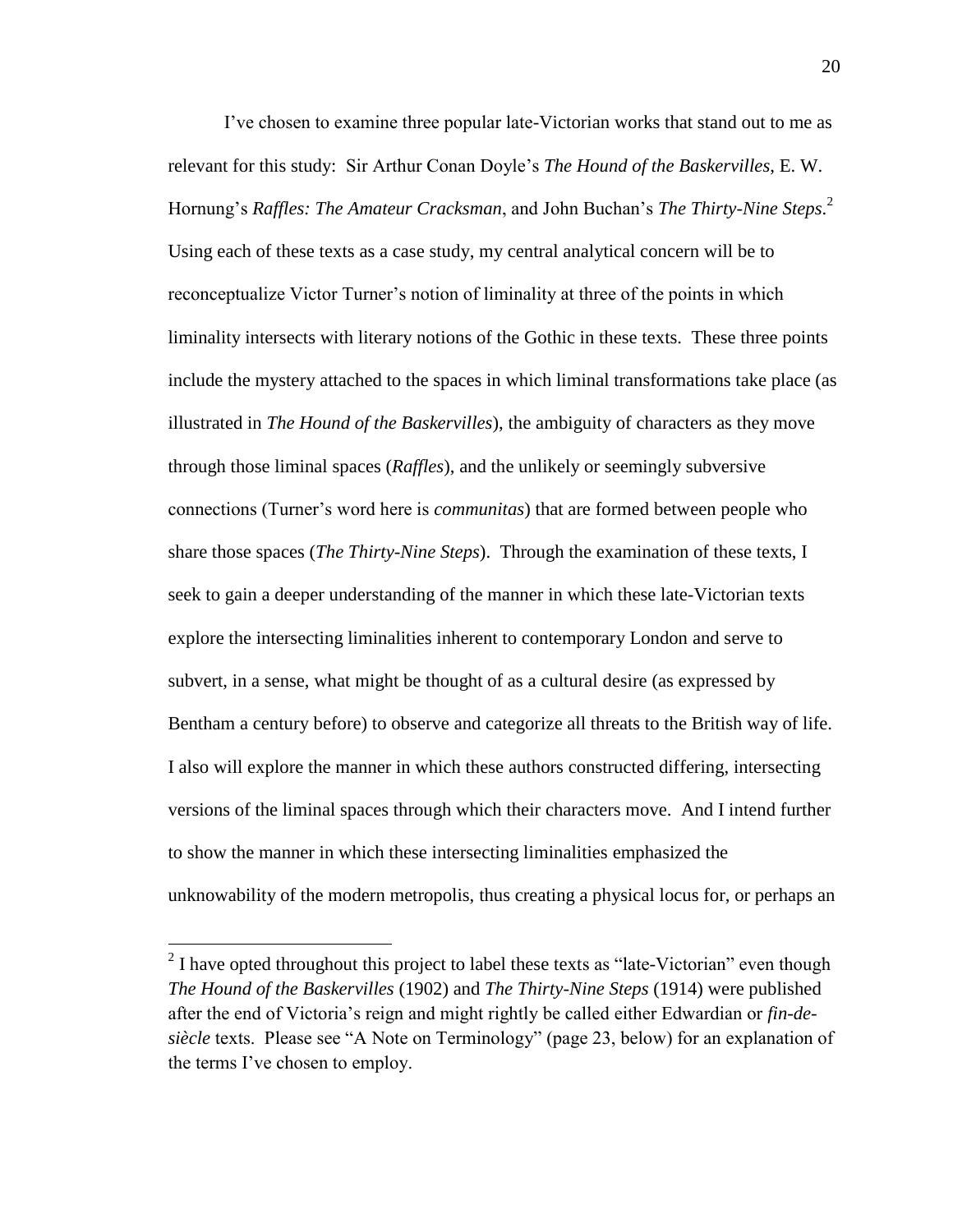urban embodiment of, the epistemological uncertainty that in the coming years would undergird the rise of modernist thought.

#### Critical Apparatus: Theorizing the Liminoid

It has become commonplace in literary scholarship to describe those positioned at the cultural margins as occupying a "liminal" space. And indeed the very nature of the word suggests that those so labeled might stand at the cultural threshold, peering in perhaps at a realm into which they have not been accepted. As conceived by Victor Turner, however, liminality has less to do with a state of marginalization and more to do with a temporary process of growth or transformation that can only occur outside of or between the everyday operations of a given culture. The concept, again in Turner's view, also concerns the cultural construction of that metaphoric space in which the transformative process can take place. The liminal space, he argues, is that carefully delineated abstract "space" outside the bounds of structured society, and indeed outside the view or defined recognition of that society, in which processes necessary for the furtherance of that society can take place.

It is within this conception of space that I've located the tension inherent to the Gothic works I will discuss in this project. The liminal space for Turner is a metaphorical space of transformation, as I've just mentioned, but it is also a physical space because of the corporeal nature of the initiates undergoing the rituals of liminality. Turner writes that such initiates, or "neophytes" as he calls them, "are sometimes said to 'be in another place.' They have physical but not social 'reality,' hence they have to be hidden, since it is a paradox, a scandal, to see what ought not to be there!" (*The Forest of*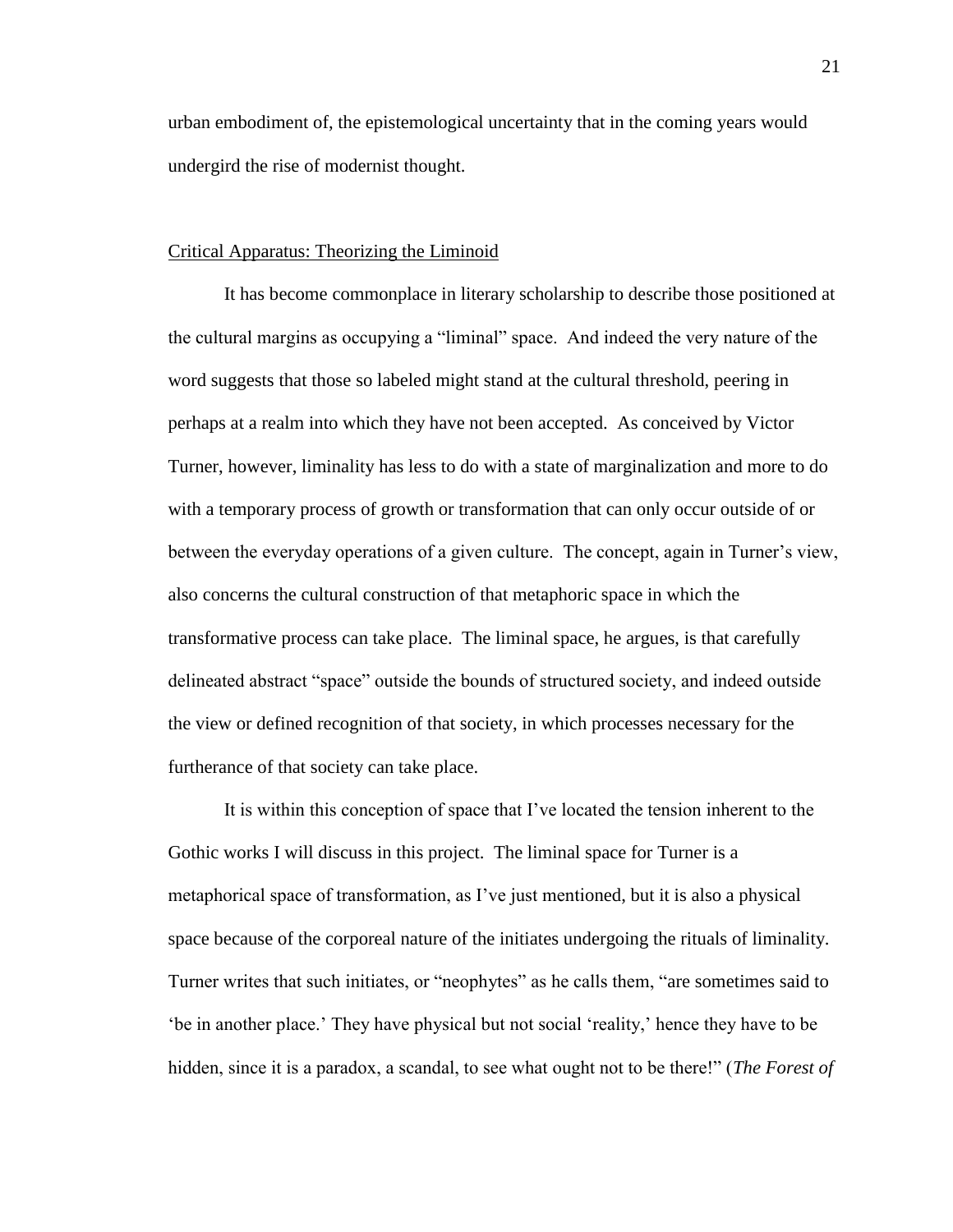*Symbols* 98). This scandalous paradox arises when someone might be said to occupy two metaphorical spaces, one within the confines of a disciplined society and one under the disciplinary system of a liminal space, at the same time. Or, to put it more precisely, it would be scandalous for one physical space to serve two metaphorical functions for the single body occupying that space. In the texts I've studied here, London frequently serves as such an ambiguous place. The city is filled with non-liminal people going about their daily lives as well as liminal figures who *appear to be* going about their daily lives but who are in fact engaged on missions of secret menace. Liminal transformation is largely an internal process; it is impossible to tell from outward appearances when someone is in the midst of such an evolution in personality or social standing. For Turner, as long as the liminal space is physically separated from the confines of a tribe and those occupying the liminal space are out of sight, all is well. If someone undergoing a liminal transformation were to occupy space within the confines of a disciplined society, a scandal would be inevitable because it would be impossible to tell, from the outside, which disciplinary model held sway over the initiate. The neophyte (answerable only to the dictates of the ritual) who occupies space within the confines of a non-liminal society embodies a Gothic sense of ambiguity because he or she might be secretly up to something fundamentally destructive to that society, as we see time and again in the works of Doyle, Hornung, and Buchan.

Though the concept of liminality has, as I said, become a common term in literary scholarship, a related and for this project an equally illuminating concept has been largely overlooked in recent scholarly endeavors. Turner describes the "liminoid" as one who enters the liminal space intentionally, or rather by choice as opposed to cultural mandate.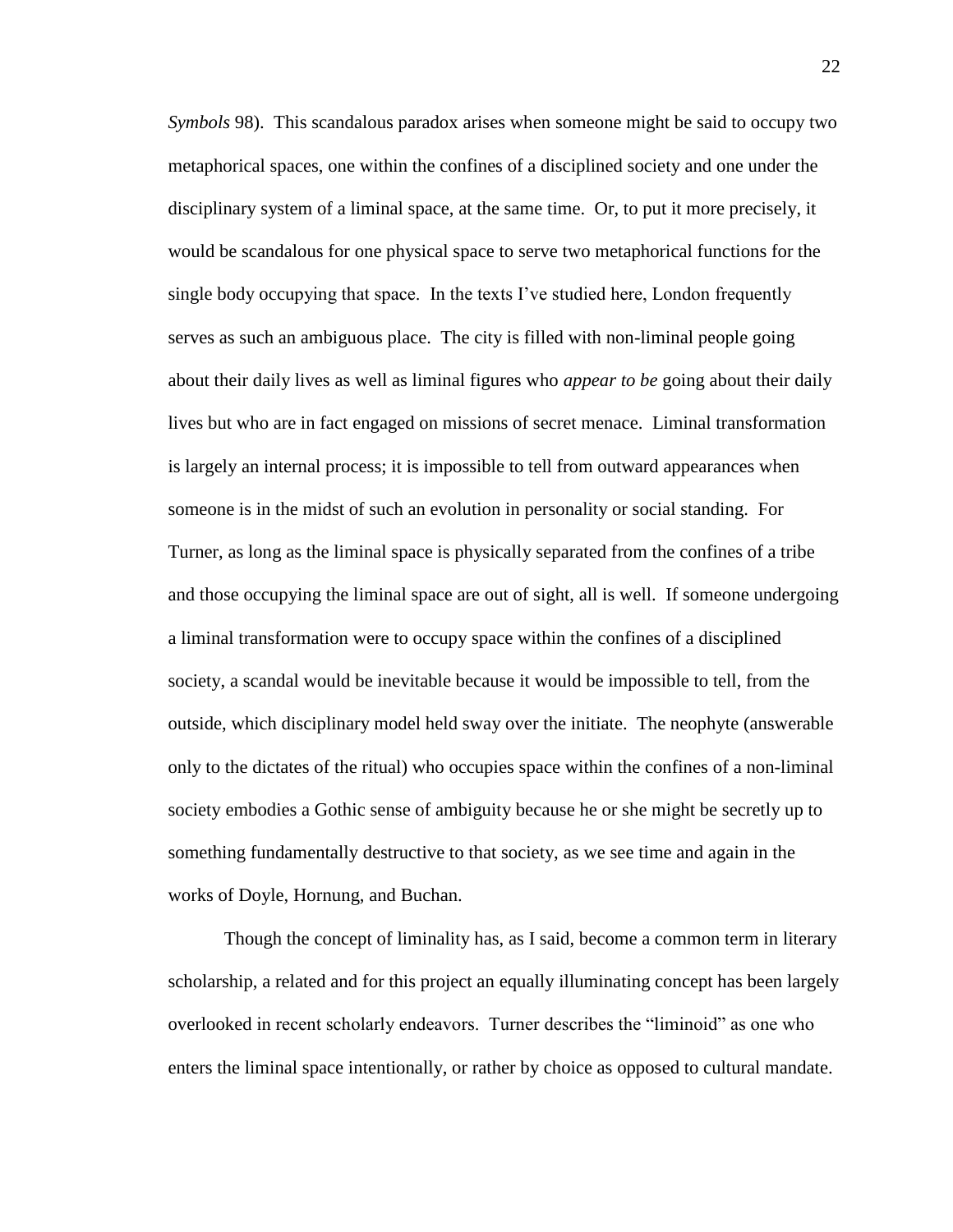While in Turner's anthropological studies the liminal space was an inherent part of culture, a place to which all members (at least all members deemed capable of growth) must go at some point in their lives in order to progress in their social standing, the term "liminoid" might be applied to anyone who, without the sense of culturally inherent requirement, chooses of his or her own volition temporarily to leave the bounds of cultural standing and enter the liminal space to satisfy some private desire for transformation. Throughout *Image and Pilgrimage in Christian Culture*, Turner uses the process of pilgrimage as an example of liminoid activity; those who embark on pilgrimages to Christian holy sites are not necessarily required to do so, but rather choose to do so in order to achieve some sort of personal spiritual transformation. Other examples of liminoid activities include the acts of attending college, attending a sporting event, or perhaps hiking through the woods; each of these activities might provide the participant with a transformative experience, each takes place in a designated "space" contained within (and thus, to some extent, separated from) a larger cultural context, and each is essentially a voluntary endeavor. Turner suggests that in the postindustrial world, one rarely encounters actual instances of liminality, as most of the transformative rituals in modern industrial society are deemed voluntary. What we see most frequently, Turner says, is the liminoid<sup>3</sup>.

 $\overline{a}$ 

<sup>&</sup>lt;sup>3</sup> Scholars have recently sought to reshape Turner's distinction between liminal and liminoid. Turner suggests that the liminal process he witnessed in the tribal cultures of Africa – a culturally mandated process of transformation conducted in a space outside the bounds of everyday social structures – has disappeared in the western postindustrial world and has been replaced by the liminoid, a voluntary and temporary separation of oneself from the everyday processes and restrictions of everyday life. He notes further that such separations are often done in leisure – that is, they are done voluntarily, without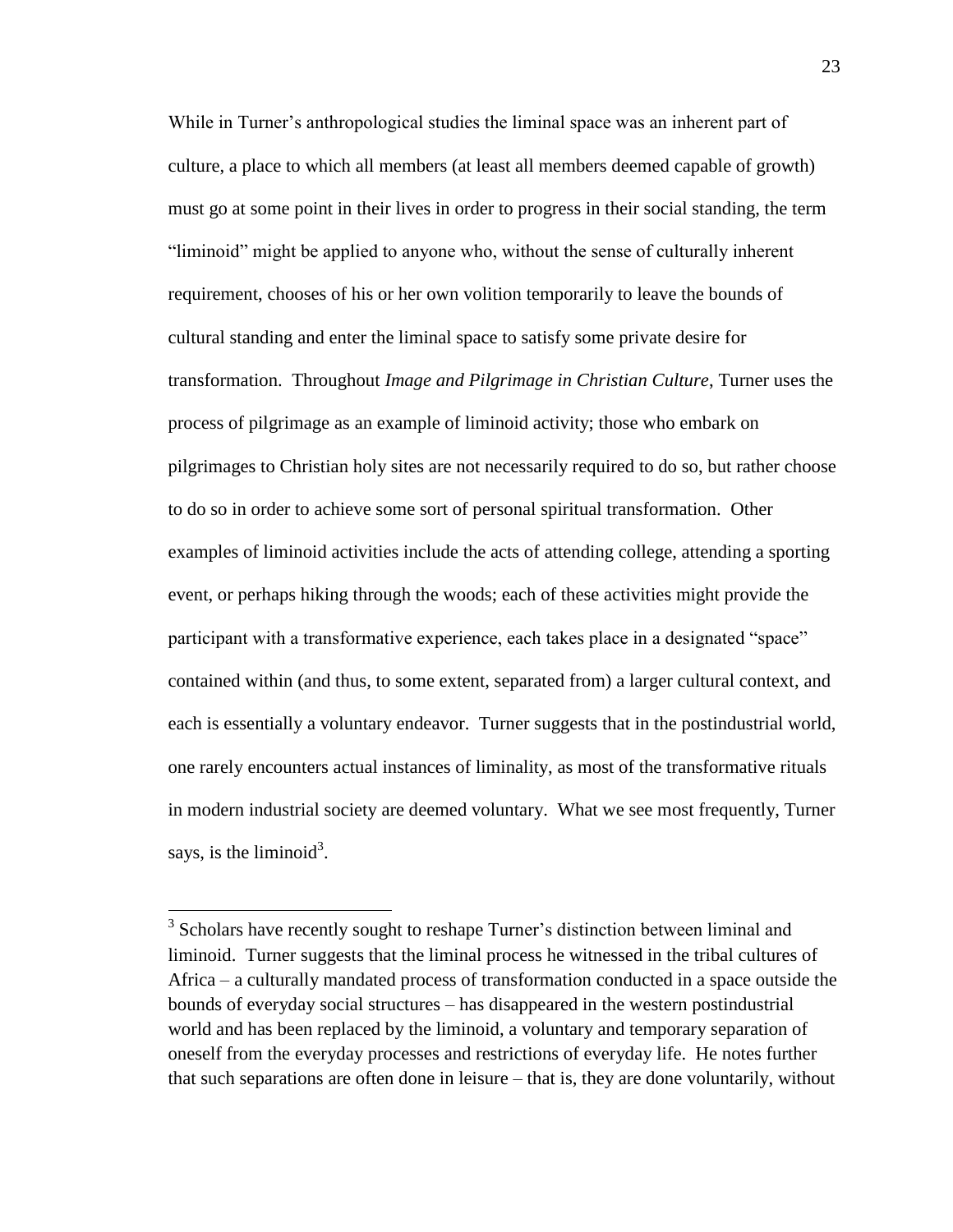As I consider the manner in which Turner's concept of liminality intersects with literary notions of the Gothic and the cultural dynamics of mobility, it becomes evident that the primary distinction between liminal and liminoid rests in the difference between passivity and agency. That is, a person who undergoes a culturally mandated process of liminal transformation does so passively; though the actions required to complete the process might require a certain level of individual initiative and diligence, a liminal subject enters the liminal process because he or she has to. The process is something that he or she must, if you will, undergo or endure. The liminoid, on the other hand, embarks upon a transformative journey by choice, and he or she does so with the intention of making something happen, of effecting some type of change in personal (cultural, financial, spiritual) status. Such a journey necessarily involves an initial and then sustained strategy for evading observation because, by definition, the liminoid mover must remain outside the bounds (and thus the vision) of the culture through which he or she moves. It seems, therefore, that the characters in late-Victorian Gothic fiction who choose to enter, move through, or exploit the transformative liminal spaces inherent to

the pressures of cultural mandate. Scholars such as Graham St. John (2008) have taken this last definition and concluded that liminoid activity must therefore necessarily be playful, that only such pastimes as sports, dramatic performance, and other forms of recreation can qualify as liminoid activities. Turner's definition of liminoid, however, does not indicate that the activity must be playful. He specifically mentions a pilgrimage as a liminoid activity; the pilgrimage, as one might easily see, is a voluntary and temporary removal of oneself from one's normal mode of everyday life but would hardly be described as a form of play. I contend, therefore, that the distinction Turner makes between liminal and liminoid is not a distinction between work and play, but rather between culturally mandated separation and voluntary self-removal, between passive obedience to cultural norms and active participation in the opportunity to step outside cultural bounds.

 $\overline{a}$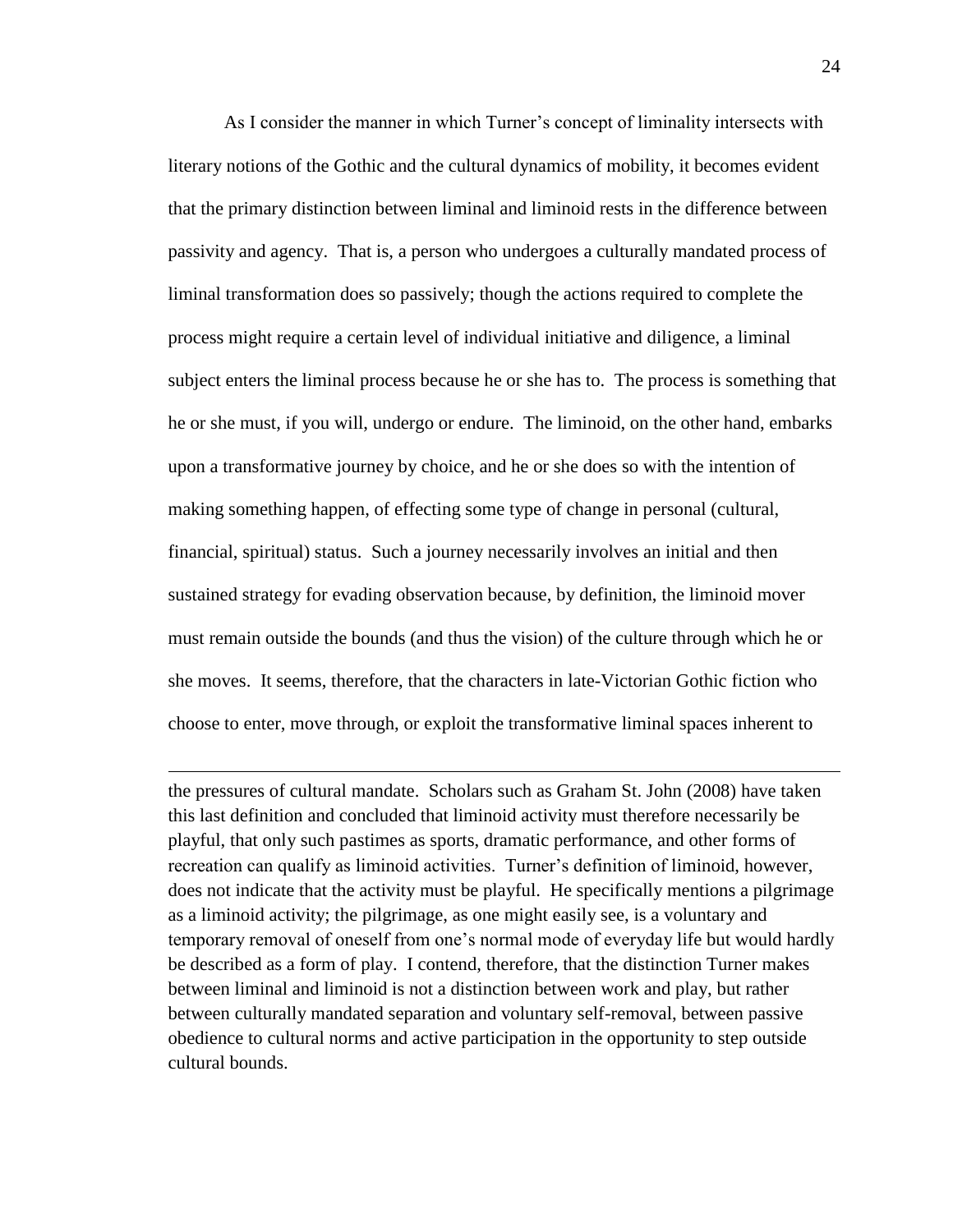the city around them may and should be called liminoid characters because of the individual agency through which they divorce themselves from social observation.

I would like to argue, however, that the liminoid has not actually replaced the liminal, as Turner suggests, but rather has served to complicate and illuminate the cultural and individual dynamics of liminality. While culturally mandated liminal experiences might be rare in a postindustrial culture, liminal *spaces*, those set-apart places essentially hidden within a given society, are prevalent and indeed inherent to any progressive industrial society. One might choose (as a liminoid) to attend a sporting event, go on a hike, or travel by subway or train throughout or away from a city, but in each case a real space is required in order for liminoid transformation to occur. It is worth noting here that all of the real spaces required for liminoid transformation also require those who enter to equip or otherwise qualify themselves for admission: a potential hiker should ideally be physically conditioned and properly dressed or equipped; one who hopes to ride a train or attend a sporting event must hold the proper ticket. We should note, too, that one must maintain a certain level of performance or culturally-approved behavior in each of these spaces to maintain one's presence; unruly conduct or the destruction of property can lead to one's ejection from these liminal spaces. One of the ongoing discussions in this project will involve the manner in which the liminoid movers in question are required to qualify themselves (through shifting disguises, for example) for their entry into and continued presence in the liminal spaces through which they move.

In late-Victorian Gothic fiction, these concrete liminal spaces – the dark alleys, train and subway stations, hidden rooms, and the crowded streets that lend so much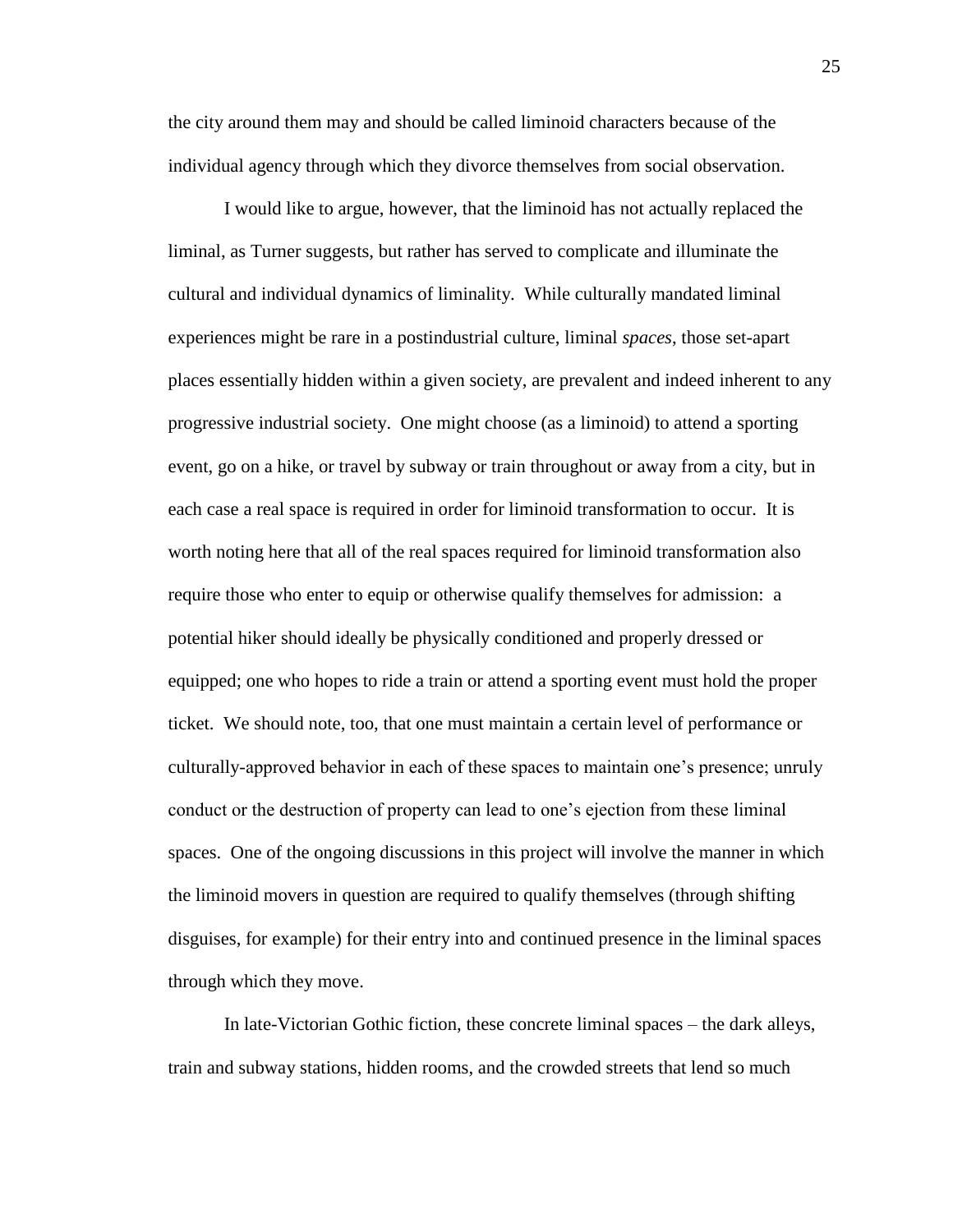Gothic atmosphere to these stories – seem inherent (and perhaps fundamental) to postindustrial London in the nineteenth century. Similarly, the methods by which liminoid movers equip themselves to occupy these spaces – through gentlemanly disguise, through the negotiation of modern transportation systems, through an understanding of modern methods of law enforcement – seem distinctly suited to the turn-of-the-century metropolis. As Robert Mighall argues, the Gothic mode of fiction in the Victorian period represents "not just a Gothic in the city, [but rather] a Gothic *of* the city. Its terrors derive from situations peculiar to, and firmly located within, the urban experience" (30; original emphasis). Thus the liminoid does not replace the liminal, but rather illuminates it: by choosing to enter London's Gothic liminal spaces, and by equipping themselves for these spaces specifically, the liminoid literary characters under discussion here expose these otherwise hidden places and methods to our view.

Though he usually explores liminality as an abstract facet of personal rites of passage, at times Turner does acknowledge both the spatial component and the chaotic potential inherent to the liminal process. In *Dramas, Fields, and Metaphors*, Turner offers an illuminating parenthetic aside that hints at a more concrete physical understanding of liminality and the space it requires. According to Arnold van Gennep's formulation, Turner explains, *rites de passage*:

> […] are marked by three phases: separation, margin (or *limen* – the Latin for threshold, signifying the great importance of real or symbolic thresholds at this middle period of the rites, though *cunicular*, "being in a tunnel," would better describe the quality of this phase in many cases, its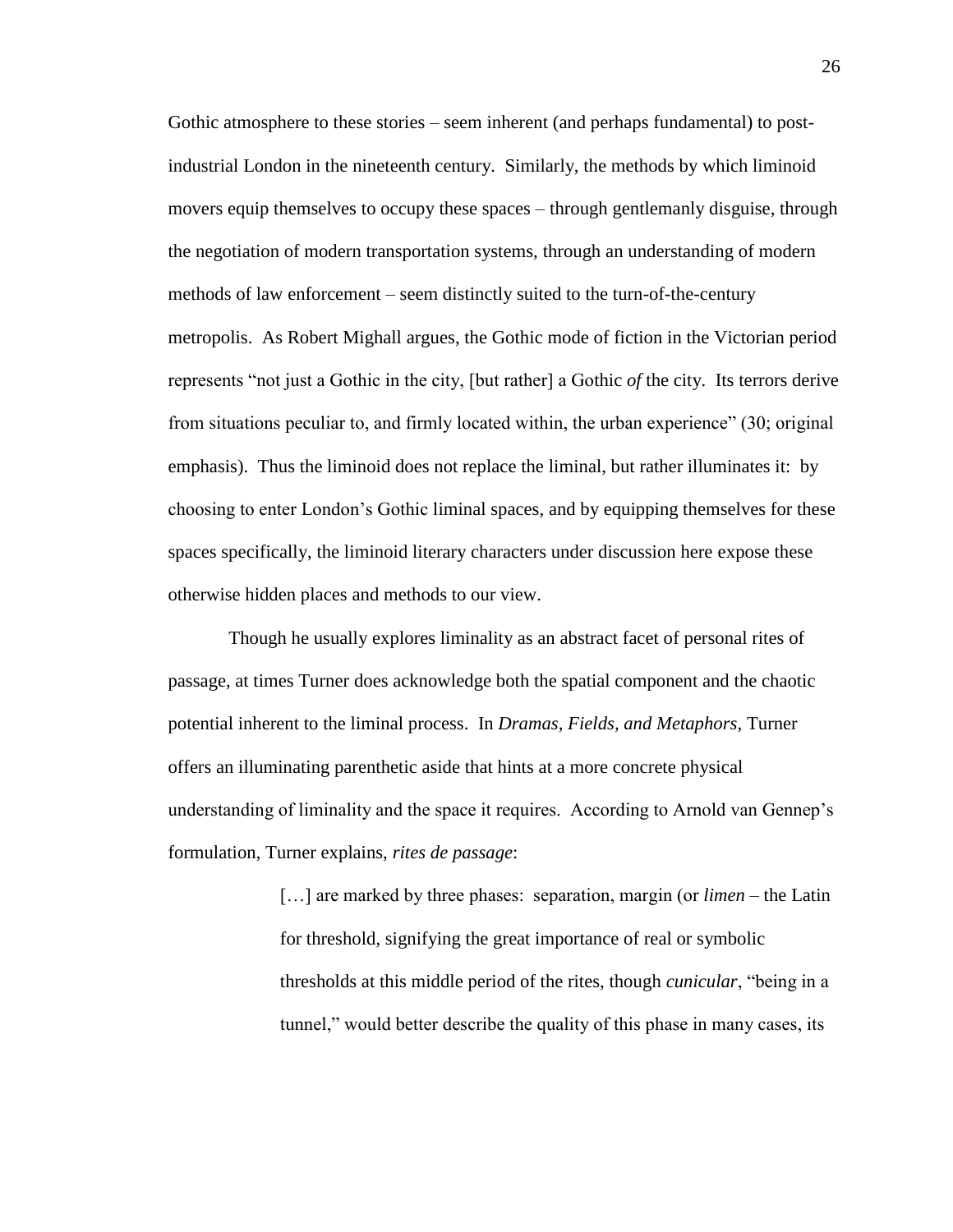hidden nature, its sometimes mysterious darkness), and reaggregation. (232)

Turner retains the term "liminal" in his further discussion of this subject, but his use of "cunicular" here indicates that he understands both the concrete space inherent to the process of transformation as well as the "mysterious darkness" often attached to such spaces. Turner goes further in *The Anthropology of Experience*, describing the liminal as "a fructile chaos, a storehouse of possibilities, not a random assemblage but a striving after new forms and structures, a gestation process, a fetation of modes appropriate to postliminal existence" (42). Even this description of the liminal resonates with Turner's fundamental optimism; to call the chaos "fructile" is to suggest that the chaos itself is capable of bearing fruit, or rather is fertile for the formation of that which is edifying, nourishing, enriching. He does not seem to consider that such chaos might also be entropic – that someone might create for himself just such a liminal space in order to generate the chaos needed not to produce the fruit that might enrich social structures, but instead to produce an uncontrolled (viral) menace that might blow those structures apart. Were he so inclined, Turner could have easily concluded that such liminal spaces, such hidden places within a given culture, necessarily resonate with a Gothic ambiance of potential menace, an ambiance of which the authors of late-Victorian Gothic fiction certainly took advantage.

In addition to exploring the fundamental mystery attached to liminal space, I will argue further that what drives the pervasive Gothic impact generated by these liminoid characters is not just their occupation of the liminal spaces inherent to the scientifically, socially, and politically advanced and advancing culture of 19<sup>th</sup>-century England

27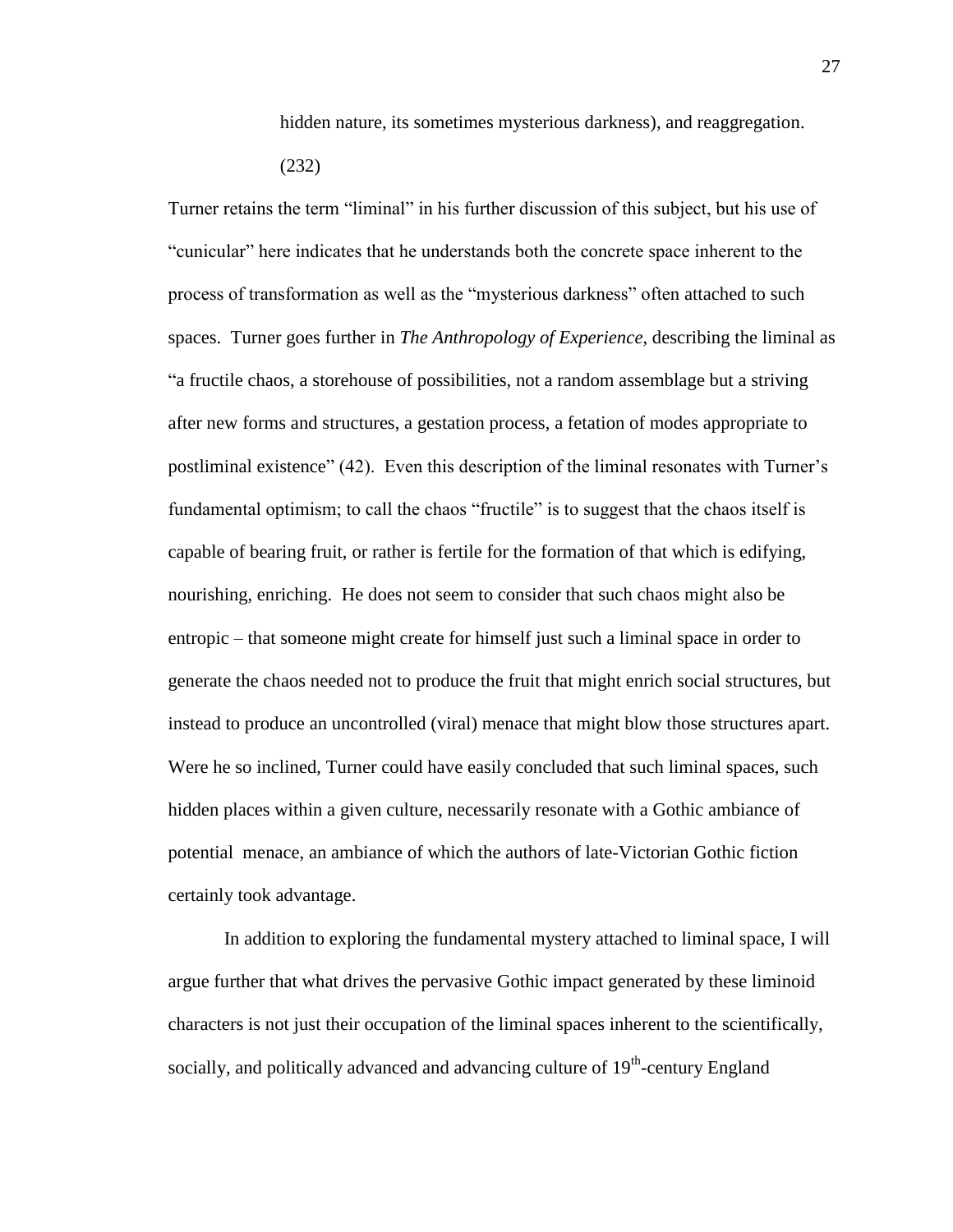(particularly London), but also the freedom these characters enjoy as they move through those spaces. Travel theorist and historian Eric J. Leed draws an important cultural distinction in *The Mind of the Traveler* between those in motion and those who remain contained by social structures:

> Civilized travel, at least travel within accomplished historical civilities, assumes the condition of sessility, settlement, and sedentarism – the territorialization of the human group and the localization of "place." The meanings traditionally invested in the journey, through a significant portion of human history, derive from the experienced contrasts mobility offers to a condition of sessility, which is presumed normal. It is only within the context of settlement that travel becomes a "liminal" experience, a moment betwixt and between established social orders and identities. (17-18)

As Leed suggests, travel, or more generally mobility, is by definition a liminal endeavor within the context of a society built on the norm of sessility or settlement. Sessility and mobility here are to some extent metaphorical; even people whose lives are structured around a given place still move within that place (they go from home to work to the pub and back home, for example). The sense of mobility here is the sense of an exceptional trip, a time and space of temporary and unusual travel. This might include a most innocuous vacation or the most heinous commission of a crime, both of which would qualify as non-routine movement. Those who are engaged in such movement, in other words, do so as liminal exceptions to the norm of settlement created by those who remain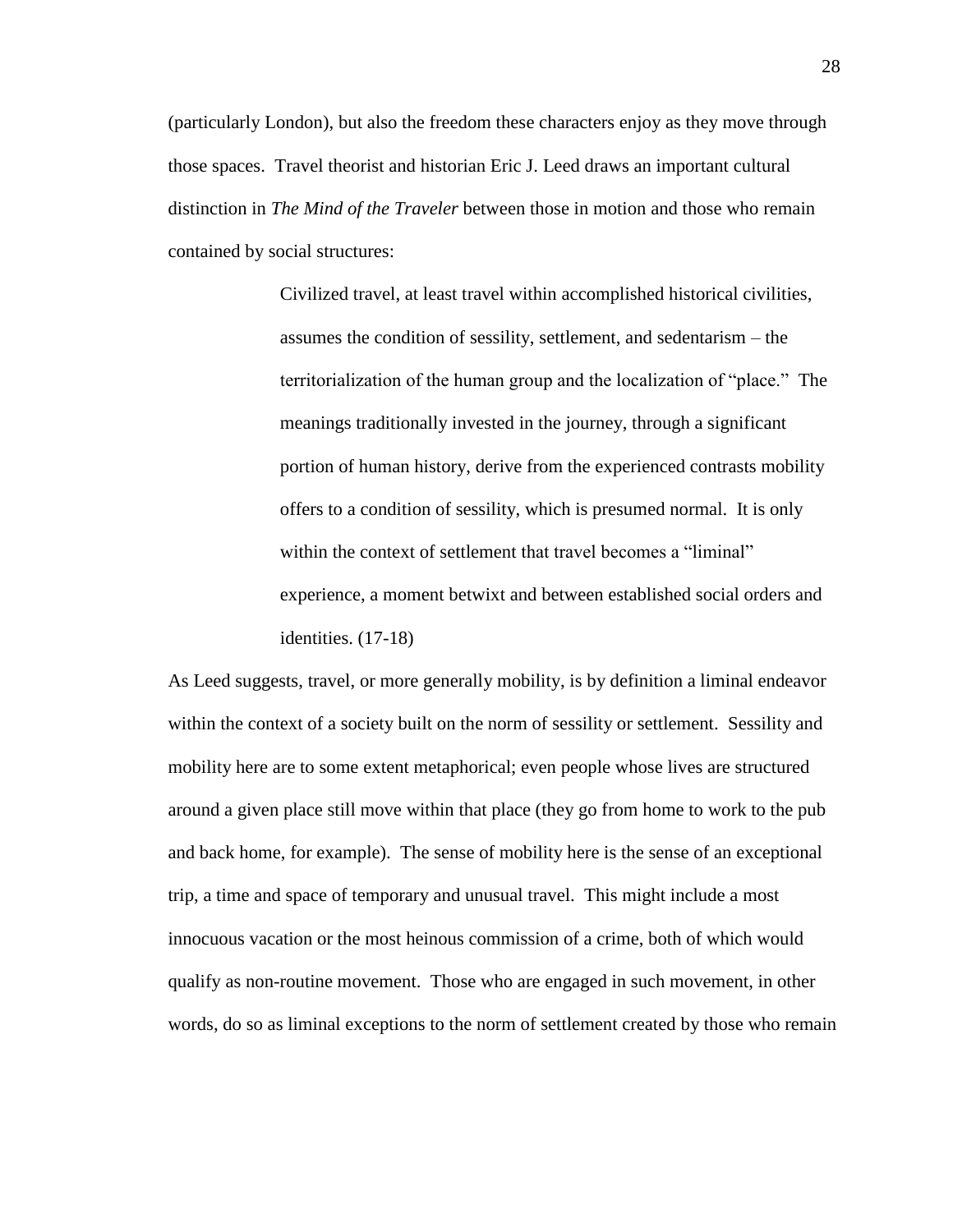sessile; this liminality renders those in motion problematic within a disciplined, observational society. As Turner argues in *The Ritual Process*:

> The attributes of liminality or of liminal *personae* ('threshold people') are necessarily ambiguous, since this condition and these persons elude or slip through the network of classifications that normally locate states and positions in cultural space. Liminal entities are neither here nor there; they are betwixt and between the positions assigned and arrayed by law, custom, convention, and ceremony. (95)

Travelers in motion are therefore, theoretically at least<sup>4</sup>, impossible to classify in the spaces through which they move; they resist conventional modes of cultural classification – place of origin, home address, profession – because in the act of travel they have left these elements of themselves behind. They move freely among, or perhaps betwixt and between, those who are constrained by the routines and rigors of everyday sessile life. They exist in the empty space between the cultural institutions that govern those routines and rigors. A traveler in motion is indefinable, unknowable, inherently unpredictable, fundamentally ungovernable, and as such might be considered the scariest

 $\overline{a}$ 

 $4$  I say "theoretically" here advisedly. We have seen, especially in the last decade, ever more aggressive attempts by disciplinary societies to combat, or rather to peer into, the unclassifiable nature of those in motion. Anyone who has recently undergone security protocols at an American airport can attest to the efforts made by our disciplinary society to know as much as possible about mobile individuals. I would describe these measures, though, not as a threat to the inherent cultural ambiguity of those in motion, but rather as an acknowledgment of that ambiguity. I would add, too, that once an individual gets off the plane at his/her destination and mixes into society there, the cultural ambiguity returns in full force. Even the labels we attach to travelers – "business traveler" or "tourist," for example – fail to pin down the identities and intentions of those travelers in any meaningful way.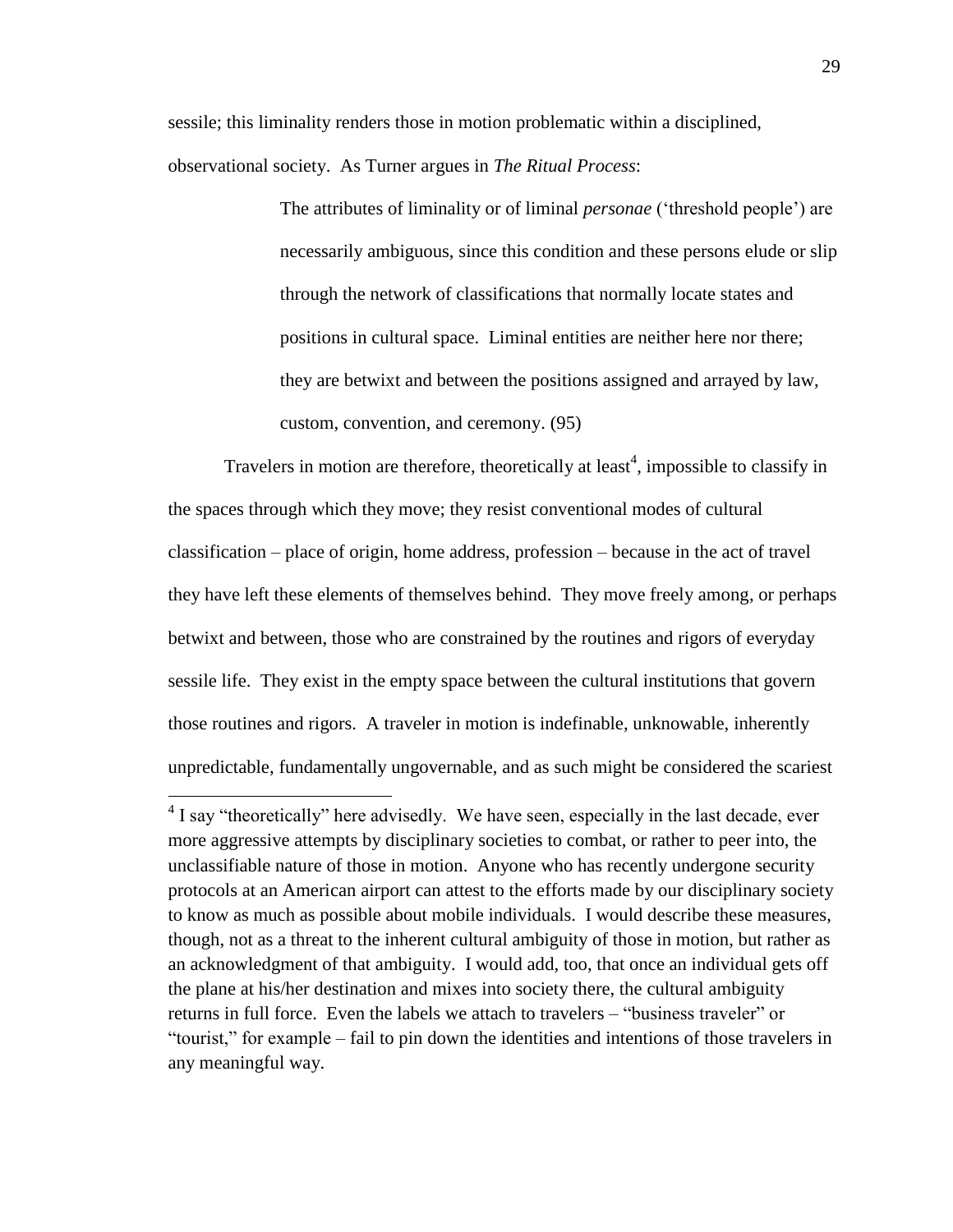entity possible in a panopticonical system: one who can always be seen and yet never understood, one who might with impunity "mix" into the otherwise orderly elements of a disciplined society. Turner emphasizes the "polluting" ambiguity of such characters as he discusses the findings of Mary Douglas, who argued (in 1966) that "the concept of pollution 'is a reaction to protect cherished principles and categories from contradiction.'" Turner concludes, essentially, that "The unclear is the unclean," and adds:

> From this standpoint, one would expect to find that transitional beings are particularly polluting, since they are neither one thing nor another; or may be both; or neither here nor there; or may even be nowhere (in terms of any recognized cultural topography), and are at the very least 'betwixt and between' all recognized fixed points in space-time of cultural classification. (*The Forest of Symbols*, 97)

Liminal characters, by their very nature, and regardless of their personal intent, therefore represent a social danger, a threat to disciplined society, because of their cultural unknowability. They cannot necessarily be observed and controlled by the disciplinary state because, by definition, they resist singular classification; they are neither one thing nor another. And as such, the potential exists for them to operate according to their own rules rather than obeying the categorical rules of the state.

We might conclude, then, that the opposite of the analytical cultural discipline is "mixture," metaphorically identified by Foucault with the plague; he uses the metaphor of the epidemic to demonstrate the aggressively analytical and regimented social measures taken to prevent the spread of that epidemic. The observational discipline of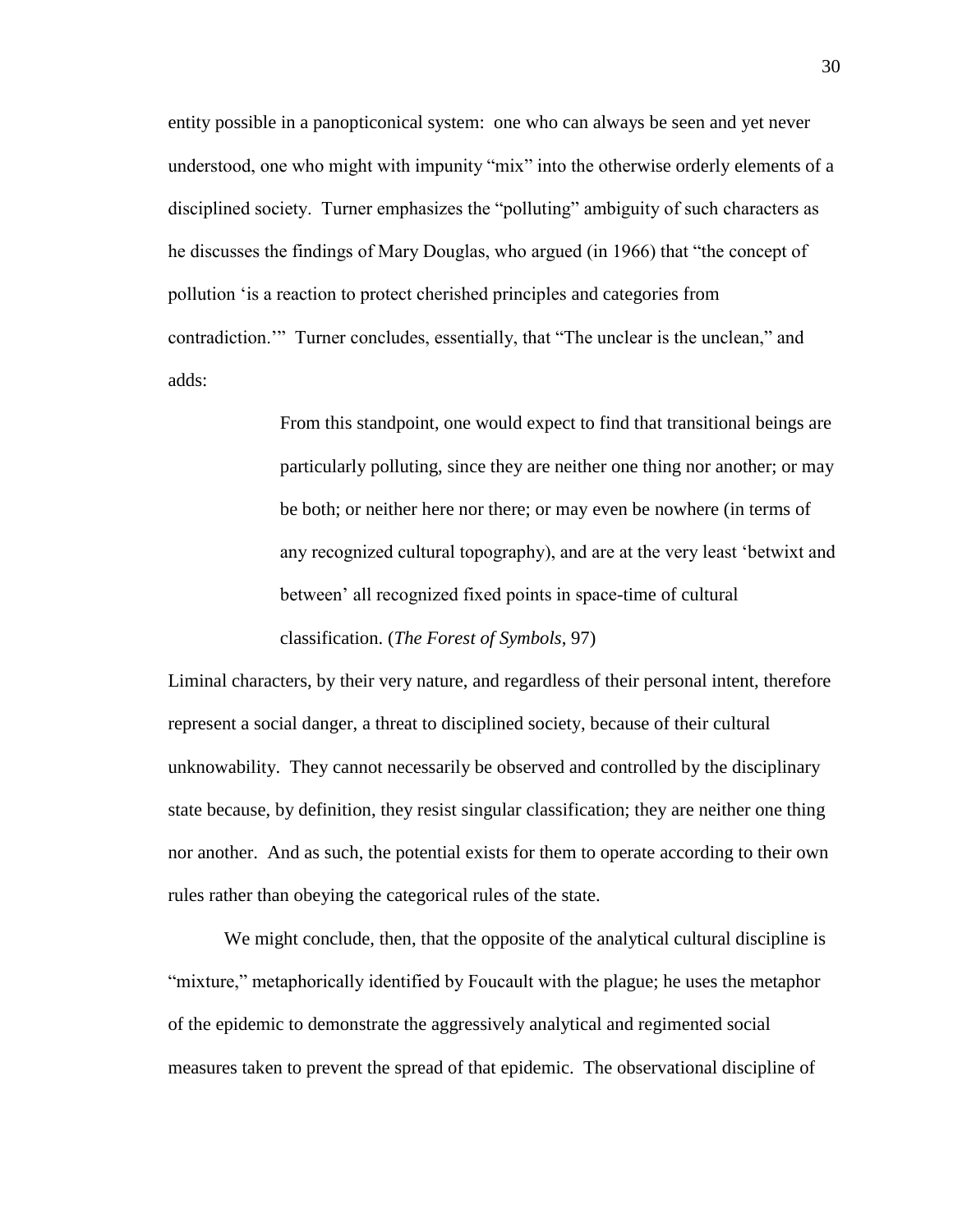cultural classification, one might infer, has as its constant enemy the concept of mixture. And yet, as Turner argues, a fundamental facet of liminal phenomena is the development of *communitas*, a bond formed not according to neatly delineated distinctions of social class or status, but rather simply as a result of shared liminal experience. It is a bond of mixture, a messy conglomeration of connections seemingly antithetical to the ideally structured society. Turner contends in *Dramas, Fields, and Metaphors* that "[t]he bonds of communitas are anti-structural in the sense that they are undifferentiated, equalitarian, direct, extant, nonrational" and "not shaped by norms" (274). Within the liminal space, then, people from all cultural classifications – those, one might argue, who have been separated and contained for observational purposes – might comingle and thus defeat the very purpose of the classifications they defy.

Of course liminoid movement through liminal space does not automatically or even necessarily remove one from his/her outwardly-apparent cultural class. Indeed, the very trappings of these social classes might prevent a potential liminoid from disappearing, as it were, into the liminal space and joining the "mixed" company he/she might find there. To move through the seams of society and travel unnoticed, it is necessary for some liminoid heroes and villains alike to alter their appearances; one might say that liminoid movement requires disguise, or that the creation of a mobile liminal space, or perhaps the removal into liminality, is at least partly achieved by a masking of appearance. We need not look far into the novels in question here to find characters with the capacity to move throughout society whose identities are often "mixed" by the element of disguise. Holmes frequently appears as someone else; Raffles prides himself on his ability to mask his identity; Dracula often changes his appearance;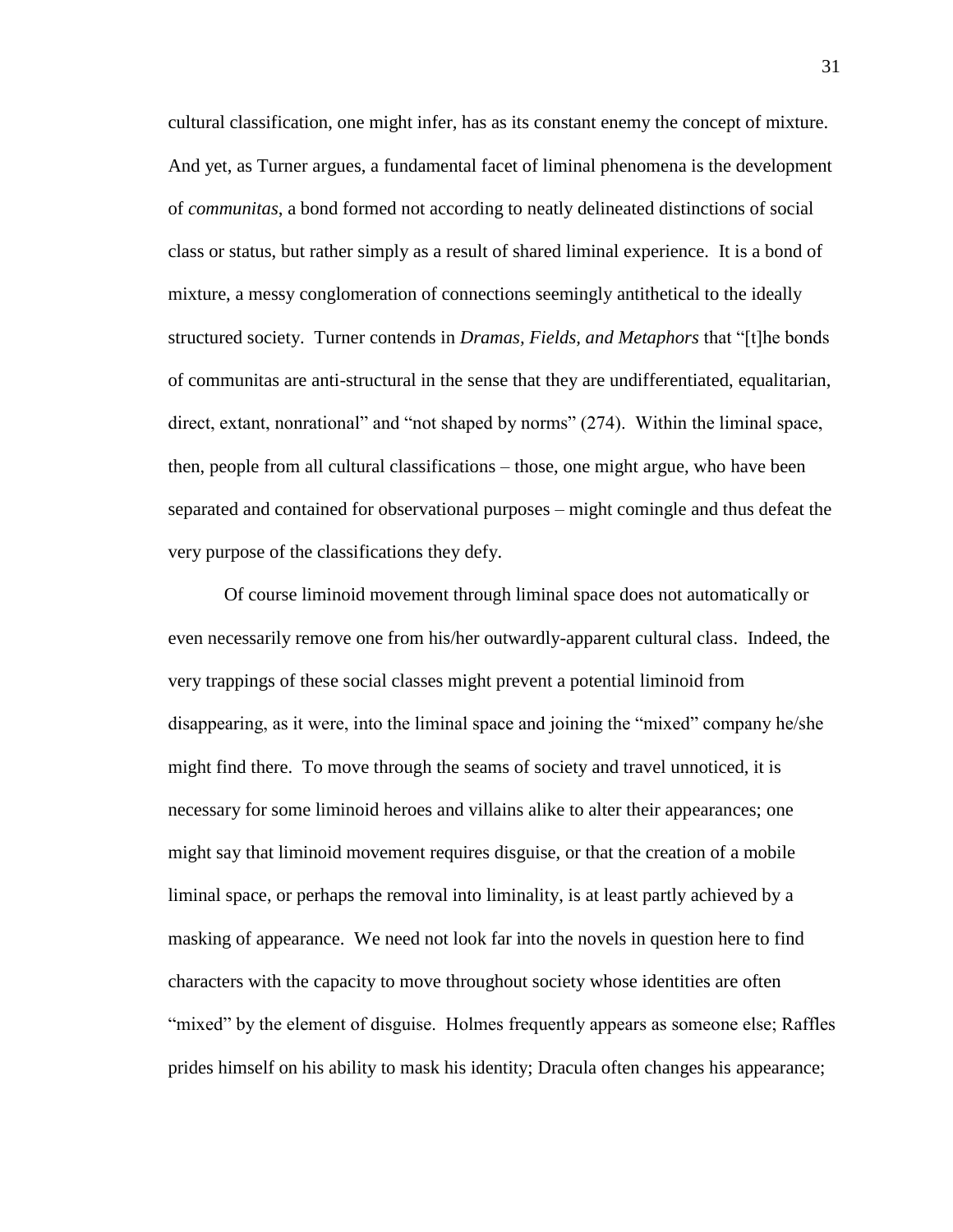Jekyll becomes Hyde; Dorian Gray dresses himself according to the social sphere through which he moved at any given time (and, indeed, uses his physical body as a disguise to hide the moral corruption evident in his picture); Richard Hannay's enemies disguise themselves as British subjects; Hannay himself employs a host of disguises to hide in Scotland and move through London. Indeed, these late-Victorian texts revolve around the depiction of potentially menacing characters who employed mixed identities to form otherwise unlikely bonds with each other, and who used those disguises to move through London often several steps ahead of those culturally authorized to police the city.

We should note, though, that ultimately the success of the liminoid hero in confronting and defeating the liminoid villain is born out their shared status, their communitas, their direct contact in the liminal space. This contact inevitably, as I will show, taints the hero; those heroes who move through the liminal space with the same alacrity as the villains therein necessarily adopt some of the same methods used by the villains to avoid official detection. Sherlock Holmes only defeats Stapleton when he dons a disguise, deceives those around him, and agrees to step into the liminal space of contest. Similarly, Van Helsing, Harker and their colleagues only defeat Dracula by leaving their customary social spheres, and the social structures therein, to engage in the same type of liminoid travel that initially brought Dracula to London. And Richard Hannay, alone among the best and brightest of British military minds, is qualified to defeat the German spies because of his direct liminal contact with them, his participation in the same methods of stealth and evasion they used to infiltrate the country. Those cultural authorities who do not share that liminality in many ways cannot relate to, or rather have no direct access to, those who have temporarily cohabited or moved through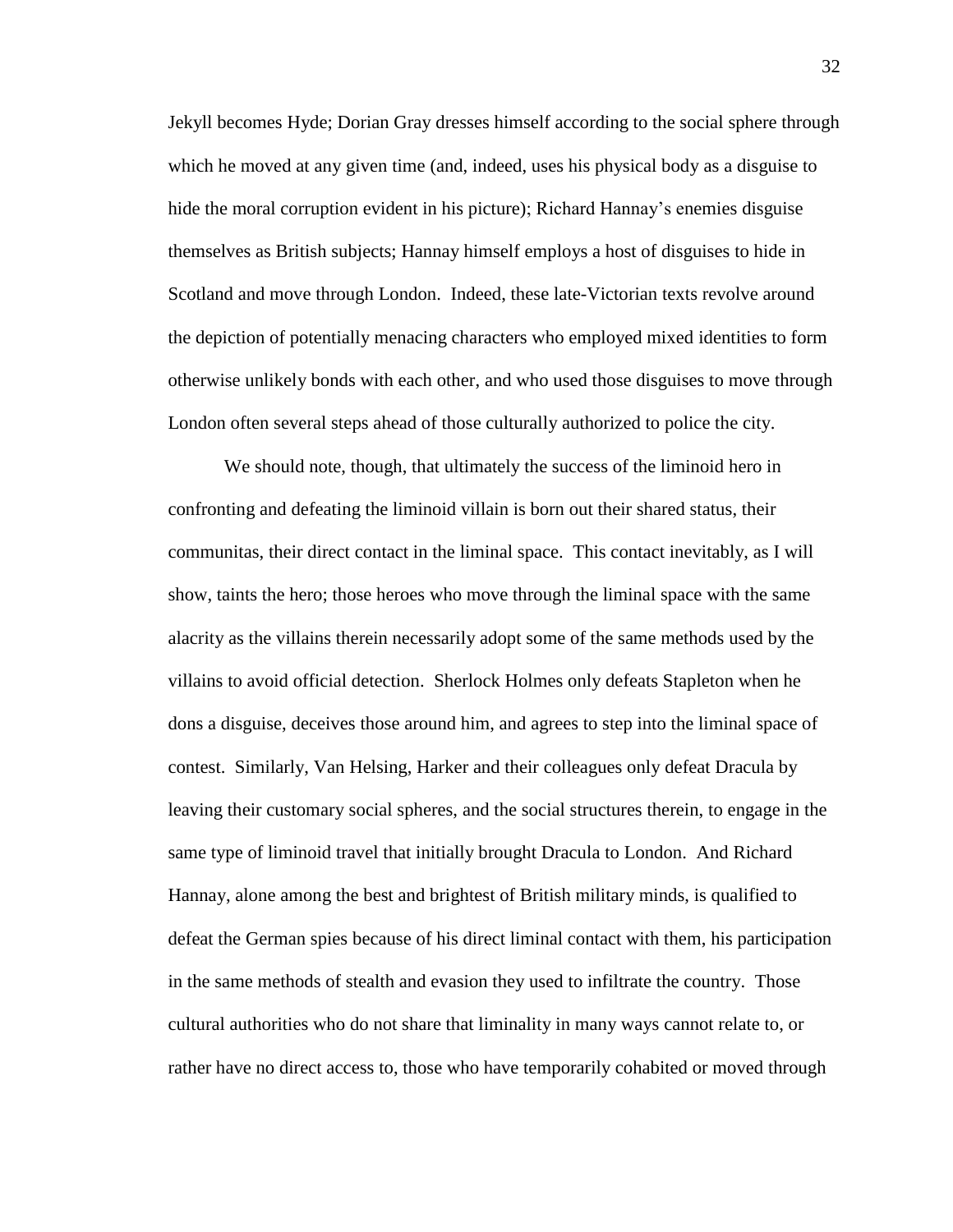that liminal space. It seems reasonable to conclude, then, that the direct confrontation in the liminal space between the liminoid hero and the liminoid villain – to put it more directly: the unique ability of the liminoid hero to confront and defeat the liminoid villain – is a function (albeit a combative one) of Turnerian *communitas*.

Because of the inherent unknowability of those who choose to move through liminal space, because of the fundamental terror attached by a disciplinary society to anything that cannot be observed or classified, and because of the fear of "mixture" or "pollution" attached to this "community" of travelers, I will therefore argue that the Gothic ambiance we find in the fiction of the late-Victorian period derives from literary constructions of liminal spaces and the liminoid characters – both villains and heroes – who move within them. These characters move to and from, through, under, and around London, and as they do so they generate the sensation, terror, mystery, and adventure for which Gothic fiction is known. They are culturally ambiguous and transgressive (they blur the lines between respectability and villainy, between social darling and pariah, between pursuer and pursued). They encounter the sublime landscapes and cityscapes of the present while chasing down or running from the sins of the past. They pollute the city with their menace or they pursue those who threaten to engage in such pollution.

Perhaps most importantly, as they inform the focus of this project, these characters expose and explore through their Gothic ambivalence the cultural fears of mixture and secrecy and hidden menace that were trickling into the seemingly confident metropolis at the dawn of the twentieth century. According to Peter Ackroyd and other historians of the city, one of the hallmarks of this period in London was the sense that the city contained everything and maybe everyone in the world; a typical Londoner walking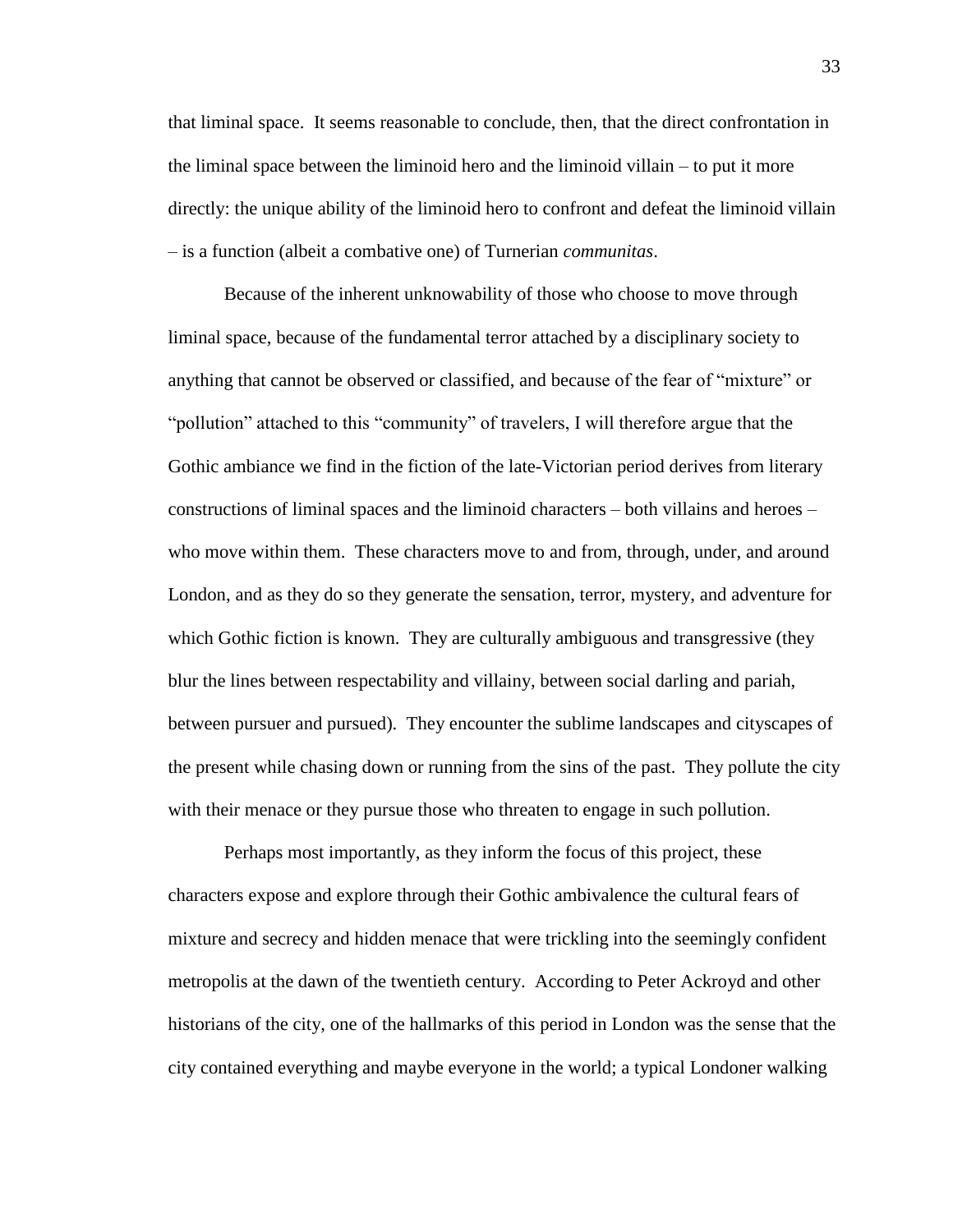through the streets was constantly bombarded by the representatives of various cultures, native and foreign alike. This was fitting for an imperial city that considered itself the de facto capital of the world. Turner suggests, however, that "the portrayal of monsters and of unnatural situations in terms of cultural definitions […] may have a pedagogical function in forcing those who have taken their culture for granted to rethink what they have hitherto taken to be its axioms and 'givens'" (*Dramas, Fields, and Metaphors* 256). The texts under study here offered a contemporary reader a look at characters whose outward appearances hide the potential for sinister, world-changing menace and invited the notion that every one of the thousands of the reader encountered each day *might* also harbor such dark secrets. The Gothic impact of seeing behind the mask of one liminoid villain is that an observer must begin to see masks on every face.

The authors of these works, writing in different genres (mystery, science fiction, aesthetic literature, classic Gothic, spy thriller), and writing from varied cultural perspectives (Stevenson, Doyle, and Buchan were Scottish; Stoker and Wilde were Irish; Hornung was English), deployed the idea of liminal space in different guises, thus highlighting the perpetual anxiety that such an urban center is more nebulous than knowable. London is shown to be not just a place that includes liminal space, but is rather a place of mobile overlapping liminalities, of broken physical and cultural boundaries, of unknowable constituents – a place that embodies the epistemological uncertainty of modernity just as the Panopticon embodied the Enlightenment's desire for epistemological certainty. It is the anti-Panopticon, a place of secular pilgrimage to which, and through which, villains travel to lose themselves in the unholy qualities of anonymity, freedom from restraint, freedom of self-redefinition, freedom from sight. If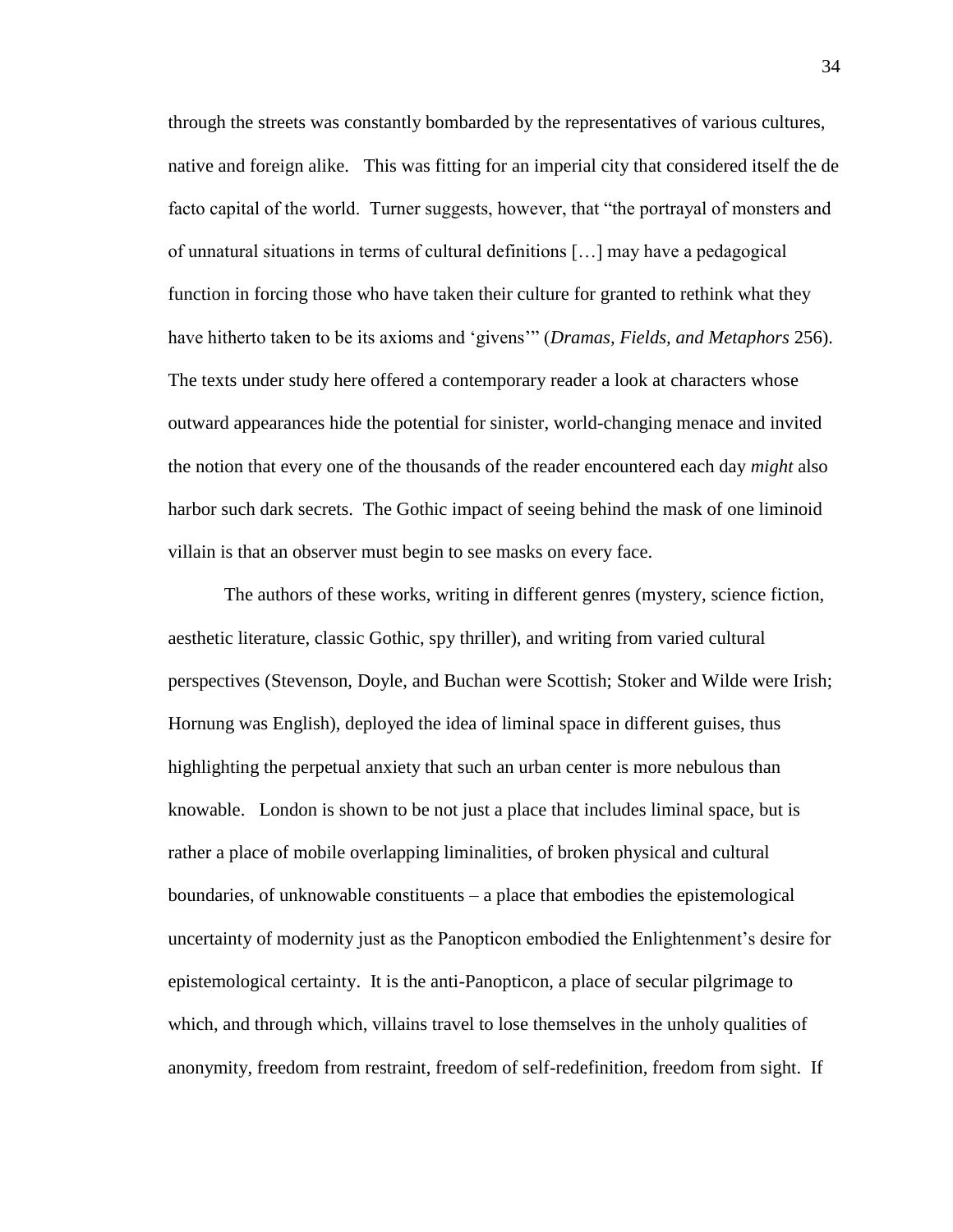ever there were an illusion that the metropolis might be holistically defined or definable, these tales, through the sketchy light they shed into the many levels of darkness that blanket the city, succeed in dispelling that illusion. Such disillusionment anticipates, I argue, the cultural work of the long twentieth century, the exploration and expression of the unknowable that marks the literature and philosophy of modernity.

#### A Note on Terminology: My Use of "Late-Victorian"

Throughout this project I refer to the writers and texts I study as "late-Victorian." Surely no justification needs to be offered for labeling E.W. Hornung a late-Victorian writer; his collection *The Amateur Cracksman* was published in 1897, still well within the Victorian period. As for Doyle, though *The Hound of the Baskervilles* was published after Victoria's death, most of his Sherlock Holmes stories were written within the Victorian period and, we might say, drew for Doyle's readers the iconic picture of late-Victorian London. The novel, in other words, makes use of the same ambiance – the same hansom cabs and gaslights and dense fog – that colors the earlier, wholly-Victorian stories. It is only the late-Victorian label as applied to Buchan's work that requires a bit more explication.

Other scholars have made the argument that Buchan should be considered a Victorian writer. Gertrude Himmelfarb famously labeled Buchan "The Last Victorian" in *Victorian Minds* (1968). Roger Kimball argues that what Himmelfarb had in mind was: that extraordinary British amalgam of seriousness and eccentricity, energy and lassitude, adventurousness and propriety, world-conquering boldness and coddling domesticity; industry, yes; duty, yes; honor, yes; even a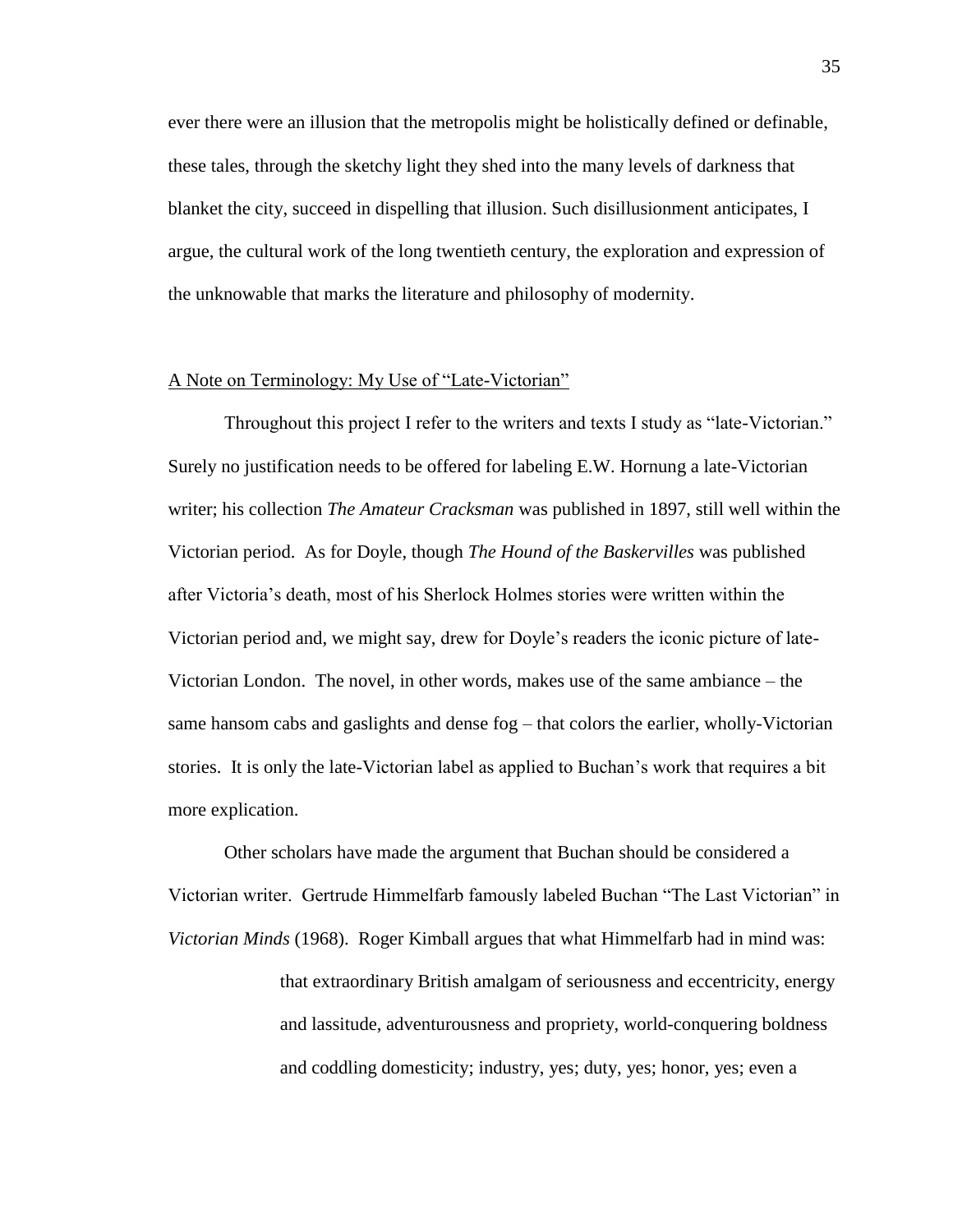certain priggishness—all that but so much more: the whole complex package of moral passion at once goaded and stymied by spiritual cataclysm that made up (in Walter Houghton's phrase) "the Victorian frame of mind." (19)

Kimball goes on to suggest that Buchan "occupied a late-model version of that frame as magnificently as anyone" (19).

Similarly, Robin W. Winks says, "In many ways, Buchan was the last of the Victorians, though he was still a young man when Queen Victoria died" (v). Winks suggests that Buchan's Victorianism can best be seen in the degree to which he "believed deeply in the British Empire, in Scotland (and England), in the precepts of his Presbyterian upbringing, and in the energizing power of the democratic intellect" (v). Winks adds that readers "who are determined to see Buchan as the epitome of conventional imperial, Victorian, and Edwardian views can find evidence of that conventionality<sup>5</sup> in his most popular work" (v), a group of texts of which *The Thirty-Nine Steps* certainly forms a part.

Scholarly assessments of the author aside, my primary reason for labeling Buchan's work as late-Victorian has to do with the source from which Buchan, in league with Doyle and Hornung, seeks to generate the Gothic terror that drives his fiction.

 $\overline{a}$ 

<sup>&</sup>lt;sup>5</sup> Winks rightly resists any sweeping pronouncement of Buchan's conventionality; he says that those who "trouble to read [Buchan] entire will discover an unconventional mind" (v). I would certainly agree with Winks's assessment of Buchan's broader work. As this current project only covers *The Thirty-Nine Steps*, however, I will hold that Buchan's early popular novels should be labeled works of late-Victorian fiction. I would be much more hesitant – in fact, I would be resistant – to suggest that Buchan should be considered as conventionally and exclusively Victorian as, say, Dickens or Stevenson.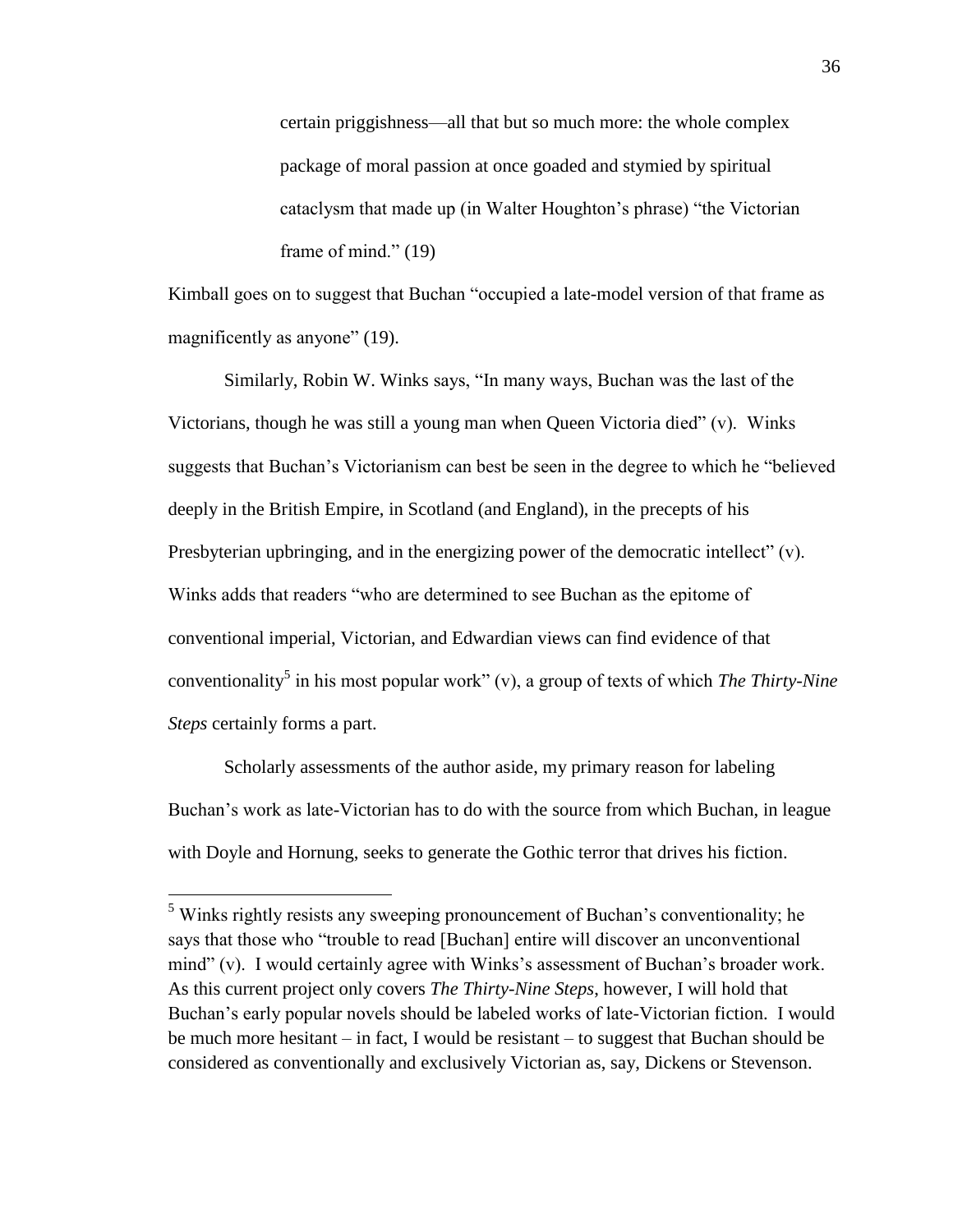Botting's description of nineteenth-century Gothic places my texts (even Buchan's) firmly within the Victorian tradition of Gothic fiction:

> Less identifiable as a separate genre in the nineteenth century, Gothic fiction seemed to go underground: its depths were less romantic chasms or labyrinthine dungeons, than the murky recesses of human subjectivity. The city, a gloomy forest or dark labyrinth itself, became a site of nocturnal corruption and violence, a locus of real horror; the family became a place rendered threatening and uncanny by the haunting return of past transgressions and attendant guilt on an everyday world shrouded in strangeness. The attempt to distinguish the apparent from the real, the good from the bad, evident in the standard Gothic device of portraits assuming life, was internalized rather than explained as a supernatural occurrence, a trick of the light or of the imagination. (11-12)

For Buchan, as for Hornung and Doyle, the primary source of terror in his text comes from London itself, and more specifically from the degree to which the city serves as a swirling labyrinth in which identities are confused, classes are mixed, and the potential for misidentifying friends and enemies is at its greatest. For these reasons – as well as for his occasional use of phrenology (a staple of Victorian fiction), his main character's evident dismay at the new technological weapons his enemies possess and his equally evident longing for the ways of the (Victorian) past – I have chosen to label Buchan's text, like Hornung's and Doyle's, as late-Victorian.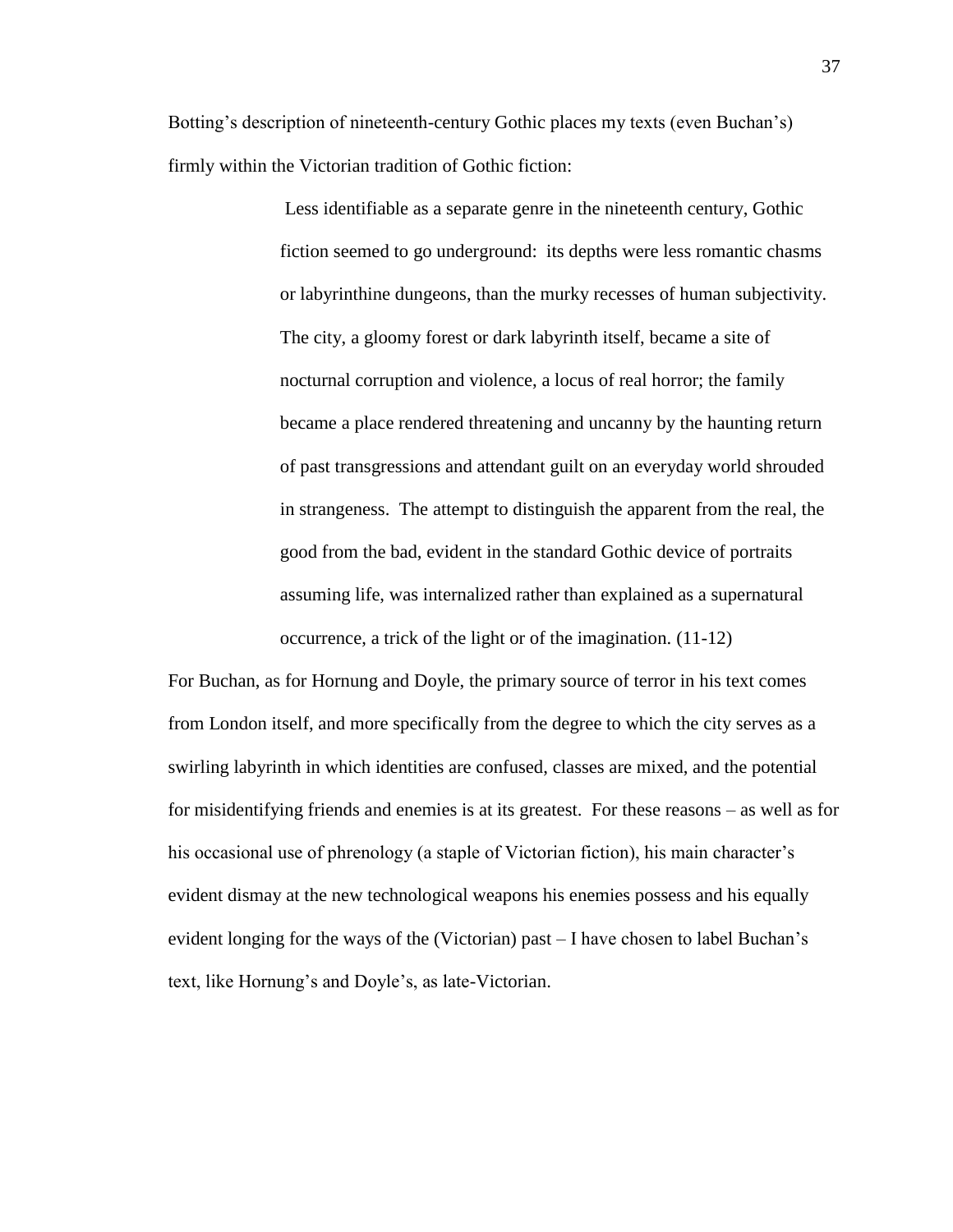The Structure of this Study: Exploring Liminality and the Gothic in Doyle, Hornung, and Buchan

Following this introductory chapter, I will explore in Chapter 2 the nested liminal spaces, and the liminoid characters who use these spaces as the loci for a contest of intellect and will, in Sir Arthur Conan Doyle's *The Hound of the Baskervilles*. In this novel, the lead combatants – Sherlock Holmes and the man who calls himself Jack Stapleton – each choose to occupy a liminoid position within the culture of late-Victorian England. Sherlock Holmes constructs for himself a position as a crime-fighter with unorthodox cultural freedom: he is neither a private citizen uninvolved with stopping criminal conduct in the city, nor is he a professional law enforcement officer sanctioned by the state (and presumably restrained by official regulations) to stop such activity. He operates betwixt and between those two positions, free to move throughout or to and from the city as the demands of his particular case dictate.

Holmes is therefore positioned perfectly to counter the moves of a criminal, the man called Jack Stapleton, who operates under the guise of an innocent and respectable school teacher-turned-naturalist and who similarly enjoys the freedom to move without hindrance through London as well as the English countryside. As soon as Stapleton follows Sir Henry Baskerville to London, the battle between Holmes and Stapleton is joined, transforming every space they occupy into a liminal locus for their liminoid maneuvers. Whether in London or on the moor at Dartmoor, the spaces through which these characters move become transformative spaces in which Stapleton acts outside the bounds of legal social behavior and Holmes, in his unofficial legal capacity, tries to stop him.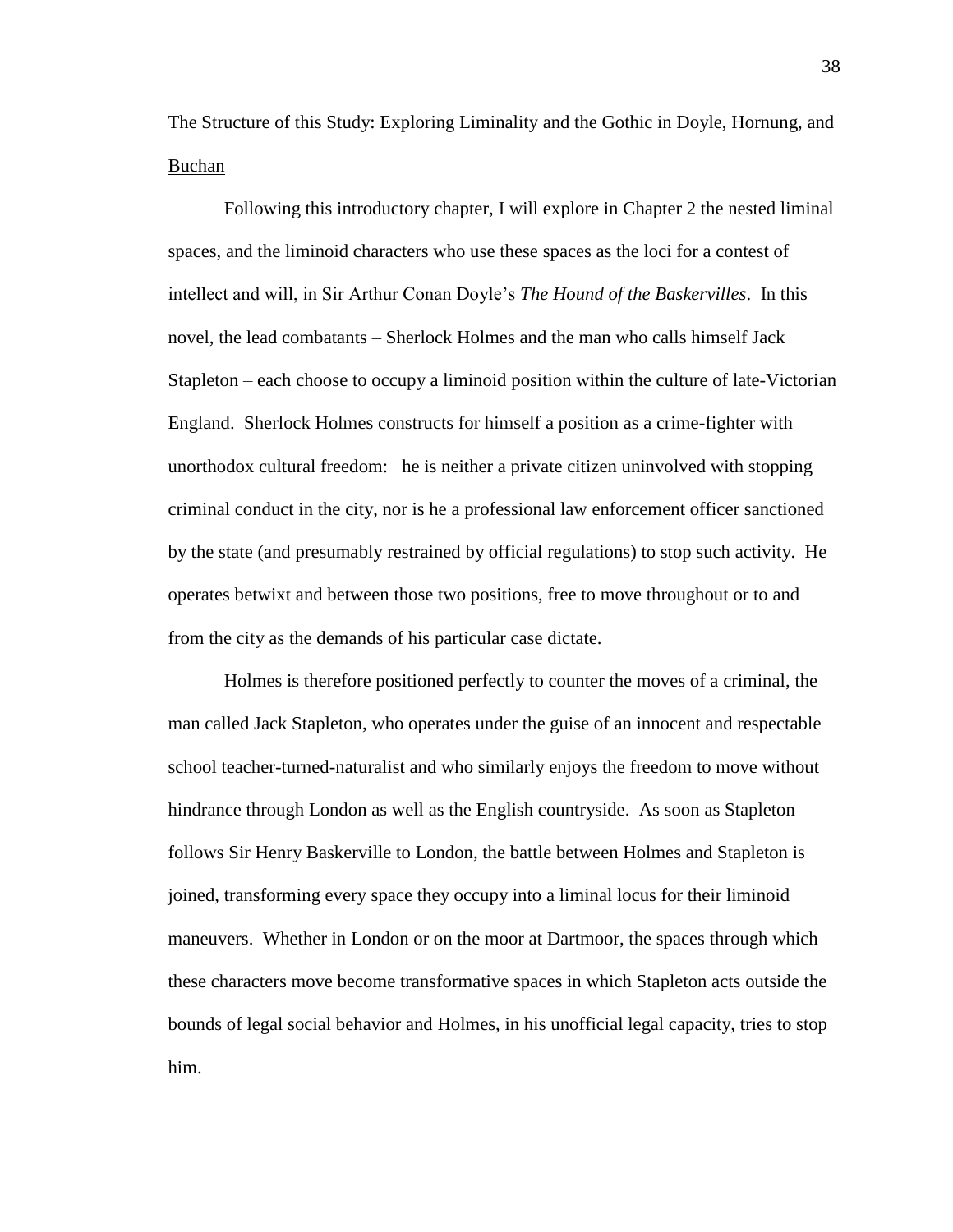A key component of this text is the manner in which liminal spaces are nested within each other to form a complex liminal warren through which these liminoid characters might move. We see, theoretically, the juxtaposition of Turner's notion of "cunicular" (i.e. warren-like) liminal space and a Gothicized version of the modern labyrinthine city. London, in the case of this text, is shown to be so crowded, so full of motion, so infused with liminal spaces that even the great Sherlock Holmes cannot counter his adversary there. He confesses to Watson that he is "checkmated" in London and that the locus of contest must be moved elsewhere. Within the city of London, a field of battle within this conflict, Holmes occupies the smaller space of 221B Baker Street, a private sanctuary in which Holmes is free from the flow of the city, free to let his mind wander free. Holmes and Watson also travel down the crowded Baker Street, across Oxford Street, and down Regent Street in pursuit of the disguised Stapleton; their pursuit and his escape transform even these public streets into ambiguous spaces of private, hidden contest. The city is also dotted with train stations, each a swirling complex of liminal travel from which a disguised villain might emerge and into which that same character might disappear. Two stations, Waterloo and Paddington, play prominent roles in this text as they receive those coming to the city (and bringing their mysteries with them) from the outside, including Stapleton and Sir Henry Baskerville, and as they serve as points of embarkation for Watson and later Holmes as they leave to confront a threat that they can't defeat in the city.

These stations serve also to expand, in a sense, the jurisdiction of London. The "neighborhood" of Dartmoor, far to the southwest of London, becomes in this text an extension of the field of contest because of the easy rail communication between the city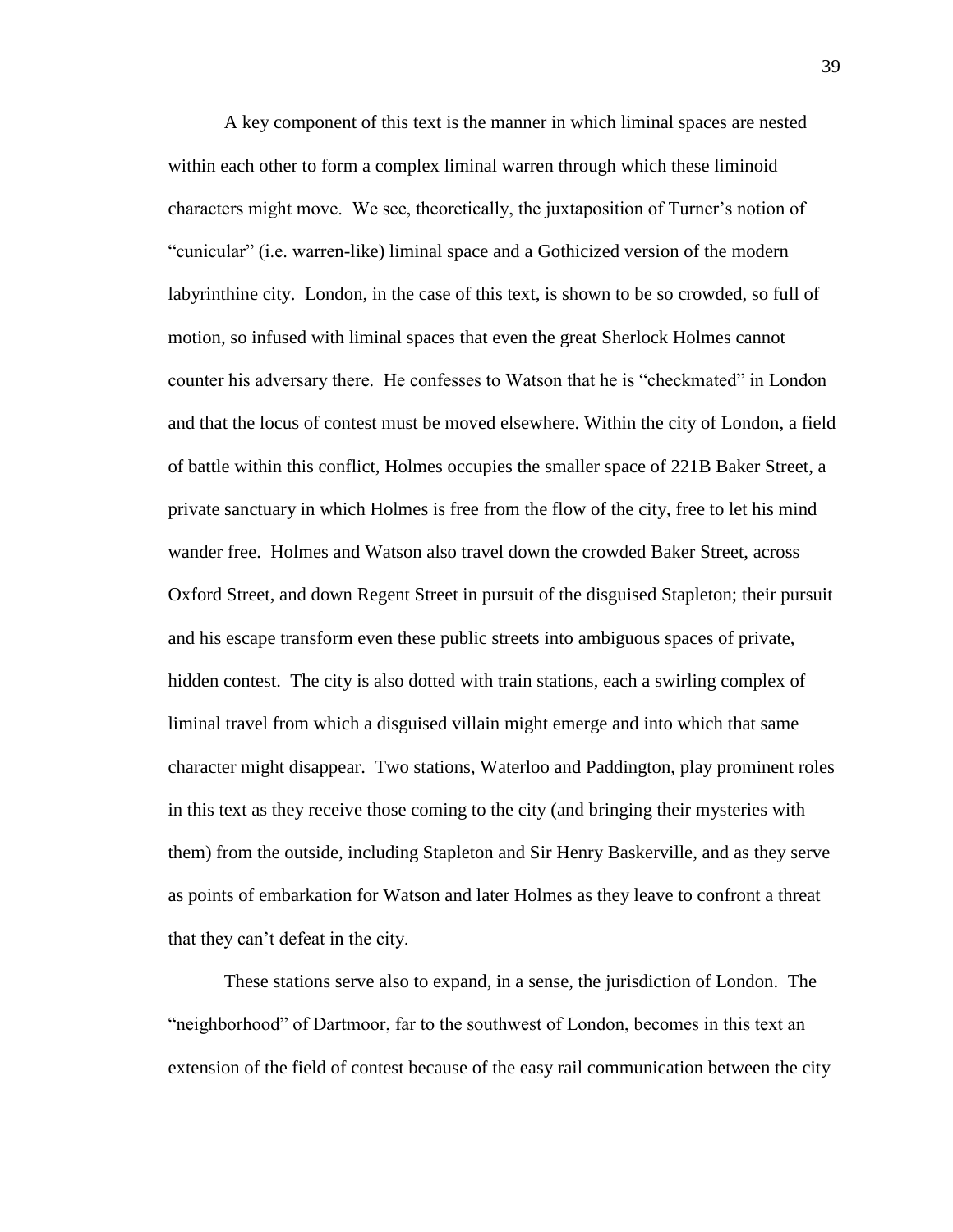and the moor. This place, too, is filled with nested spaces: it stands within England as a place of contest and also contains the Stapleton house, Baskerville Hall, and several other houses and prehistoric huts that become smaller liminal spaces within the moor itself. And of course, Grimpen Mire, the marshy abyss with a secret entrance known only to Stapleton, becomes the ultimate liminal space in this text, the place to which even Holmes cannot gain access while his opponent remains alive. These spaces within spaces, both in the city and on the moor, infuse every setting in the text with a Gothic sense of the unknown, a sense that around every corner or down every alley or behind every outcropping or rock there might lurk a force for which these characters (and thus, the readers) are not prepared.

In the end, as I will argue, Stapleton's evil scheme is defeated only by those liminoid movers able and willing to cross jurisdictional boundaries, to purse liminal villainy into the liminal spaces of contest into which the official forces of observation could not see. Watson's freedom from the structured demands of regular employment plays a key role here, as does the artistry in disguise and the genius in deduction for which Holmes is so well known. Without these components, especially as they are augmented by the bravery and mobility of Sir Henry Baskerville, the cooperation Holmes eventually receives from the official policeman Lestrade, and the efficiency of the British transportation and communications systems, the villain may have succeeded in his plot, undermining both Charles Baskerville's legitimate claims to his family's wealth and, in a larger sense, the British system of patrilineal legacy. And yet, because of the devious intelligence of the villain's liminoid strategy, and the ease with which this villain carries his scheme into the very heart of London by exploiting the mobility and the crowds that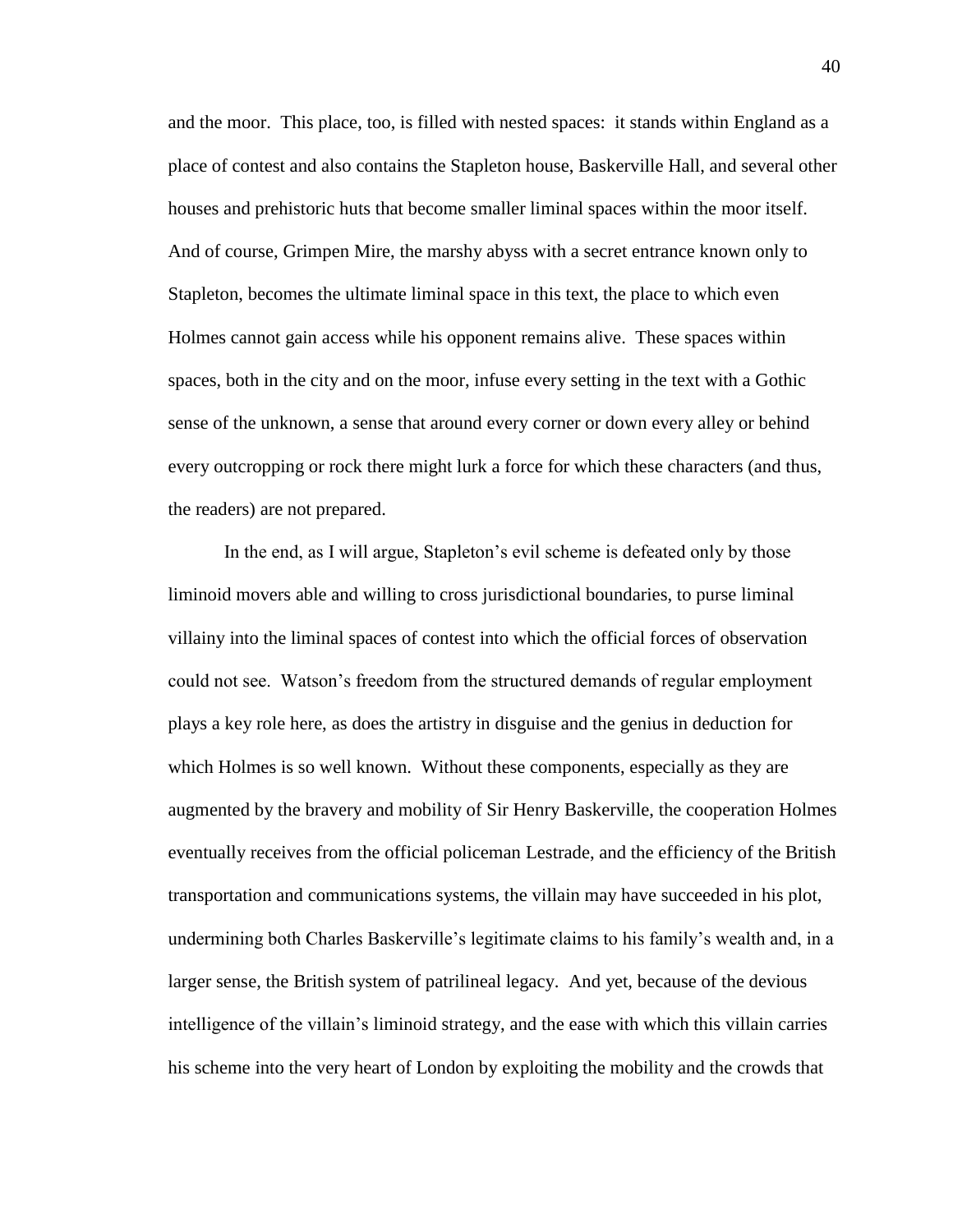form its very fabric, London is shown to be at the mercy of those from outside the city savvy enough to appropriate the fundamental dynamics of the modern city for their own evil ends. That which makes the city great, in other words, is shown in this text to be that which makes the city vulnerable. Holmes serves as the city's only line of defense in this case, but in doing so he compromises his own cultural standing: because he is even more adept than his nemesis at infiltrating spaces, Holmes comes to embody an ambiguous cultural position as a savior who cannot be policed.

In Chapter 3, I will examine another point of connection between Turnerian liminality, Gothic sensibility, and the impact of mobility: the crisis of cultural categories attached to the mobile liminoid character. E.W. Hornung's title character in *Raffles: The Amateur Cracksman* is a gentleman-thief, a famous and well-respected cricketer who pursues a secret life of crime. Like the better-known Dr. Jekyll and Dorian Gray, Raffles hides his liminoid villainy in arguably the most frightening manner possible: he appears openly in public as himself. His evident outward respectability – his prestigious lodgings in the Albany, his prowess on the cricket pitch, his impeccable evening dress and polished manner – belies his scandalous secret behavior. He, like Jekyll and Gray, is free to move throughout the city without raising suspicion because his outward respectability renders his criminal activity inconceivable.

And yet, as we learn from "The Ides of March," the opening story in *The Amateur Cracksman*, Raffles certainly is a criminal and has been for some time. Bunny, the narrator, recalls the rumors in their school days that Raffles was "in the habit of parading the town at night in loud checks and a false beard," a rumor that was whispered but essentially dismissed as too incredible. When Bunny approaches Raffles for financial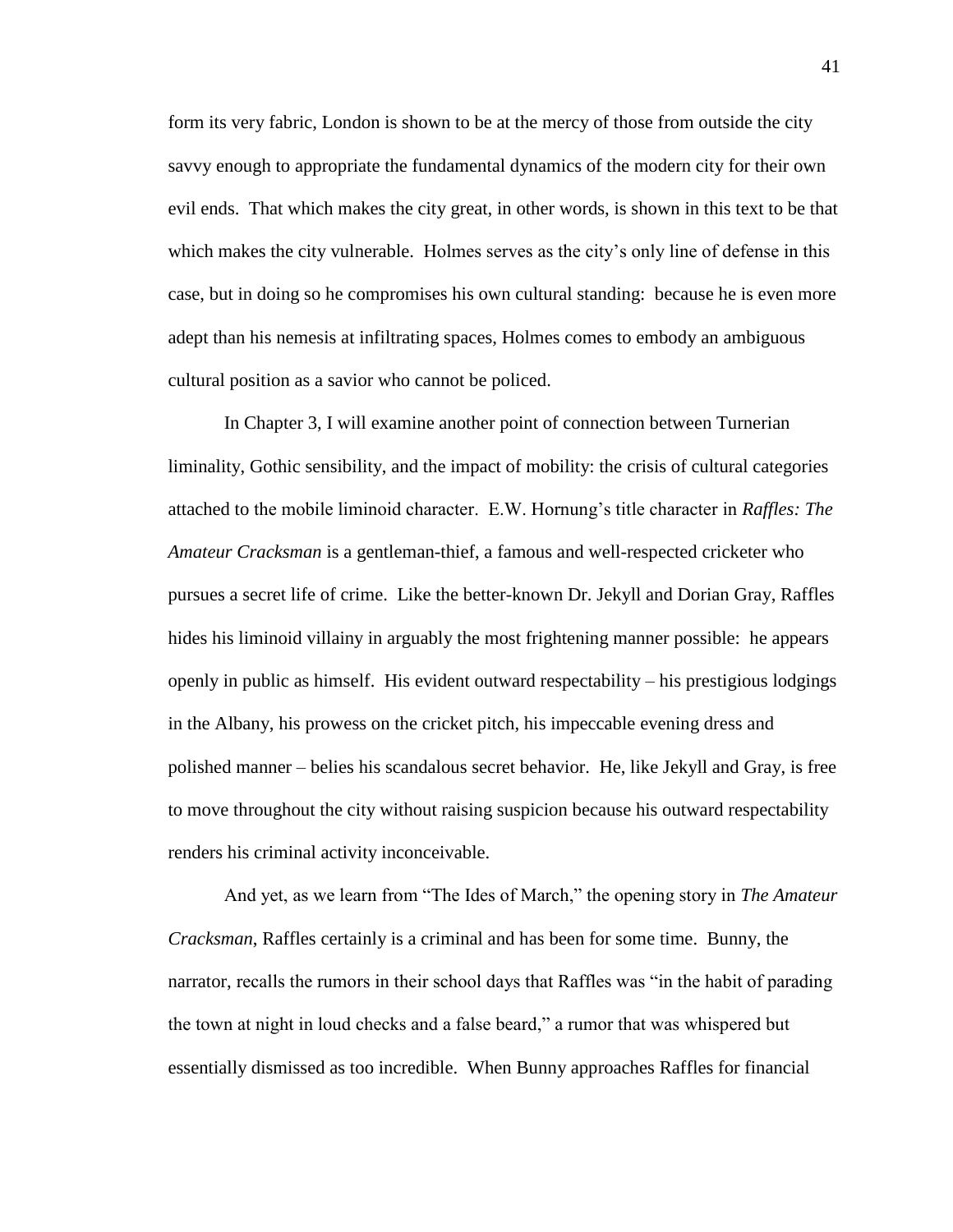assistance, however, Raffles admits that indeed he is a thief and offers Bunny a chance to join him in his thievery. That very night, Raffles and Bunny walk in the middle of the night down the foggy streets of central London – Raffles remarks that the London fog is "a perfect godsend to the criminal classes" – and proceed to rob a jewelry store in Bond Street. In doing so they enter the premises, tiptoe up and then down sets of stairs, and break through several doors, revealing the nested underground spaces that at once provide supposed security for the jewel seller and actual security for the thieves. Raffles and Bunny occasionally hear the footsteps of a policeman and a watchman outside, but because of the visibility (or audibility) of this police presence, they are easily able to circumvent the mechanisms of the law.

Like Dr. Jekyll and Dorian Gray, and unlike Stapleton or Buchan's Richard Hannay, Raffles faces no real liminoid opposition. As an outwardly respectable and yet secret criminal character, he occupies a tenuous and ambiguous cultural position in which his greatest threat is that of scandal. Indeed, he often speaks of his fear of "disgrace," an abstract enemy that would destroy the façade of his respectability and reveal the criminal beneath. Raffles takes careful precautions to avoid this fate, even going so far as to establish a second residence, this one a small studio hidden in the dark warrenlike streets of Chelsea, in which he maintains disguises and other trappings of an alternative identity. This subterfuge allows him some additional freedom of movement, and yet (again like Jekyll and Gray) his total freedom is restricted: he can never completely disappear from the limelight because of his fame as an athlete, and therefore he can never be too far away from his disguises in Chelsea.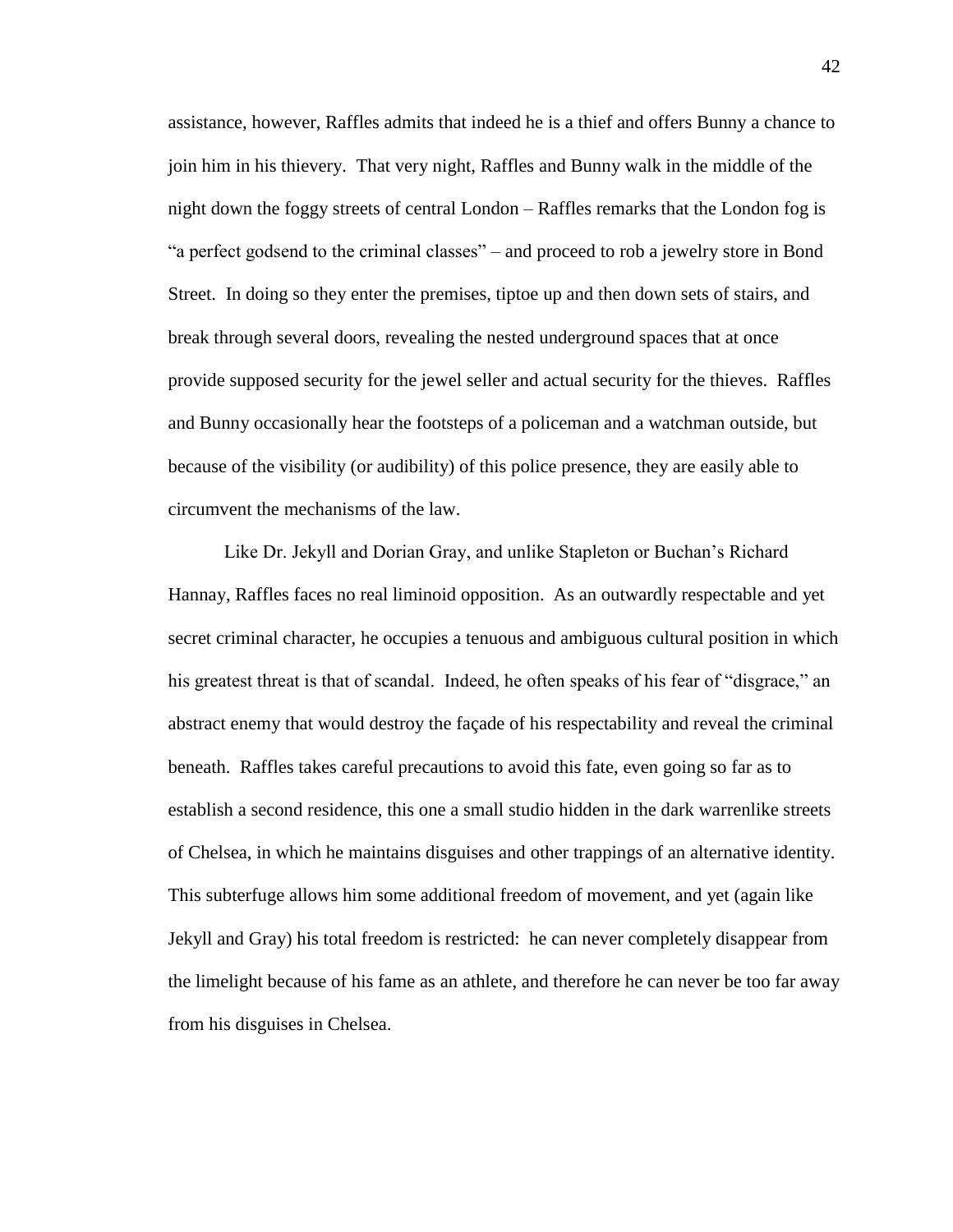Raffles's cultural and moral ambiguity is enhanced, for readers, by the essentially sympathetic manner in which he is portrayed. Though he is undoubtedly villainous, and though he exploits the darkness of night and the foggy labyrinth of London for his own criminal ends, he is not without his own very pronounced set of ethics. He has no qualms about stealing, but he considers it a breach of hospitality to steal from the host of a home to which he had been invited. He has no qualms about certain types of crime, but he (usually) sees murder as barbaric (though in "Wilful Murder" [sic] he does plan to murder a blackmailer). One might say that, through his actions and through Bunny's descriptions, Raffles emerges not as an unethical character, but rather as differently ethical. There are circumstances under which he will pursue his criminal activity and circumstances in which such things are "not done," in his words. Though he defines right and wrong differently than those who share his cultural context, he is not without a sense of right and wrong and, adding further to his ambiguity, not without a sense of honor, courage, and honesty. He enjoys a sense of social and cultural freedom, because of his liminoid movement, that affords him the opportunity to set his own rules, though he does follow them without fail.

An ambiguous liminoid character – or, in Jeffrey Cohen's conception, a monstrous character – like Raffles must cause a degree of uncertainty and anxiety regarding a character like Sherlock Holmes. The techniques and qualities upon which both characters rely are not dissimilar: both are courageous, intelligent, and refined; both are secretive even to the point of disguise; both engage in contests of will and skill beyond the scope of the official mechanisms of law. Raffles asks the reader to consider whether an admitted criminal can be viewed as admirable, or whether a liminoid villain,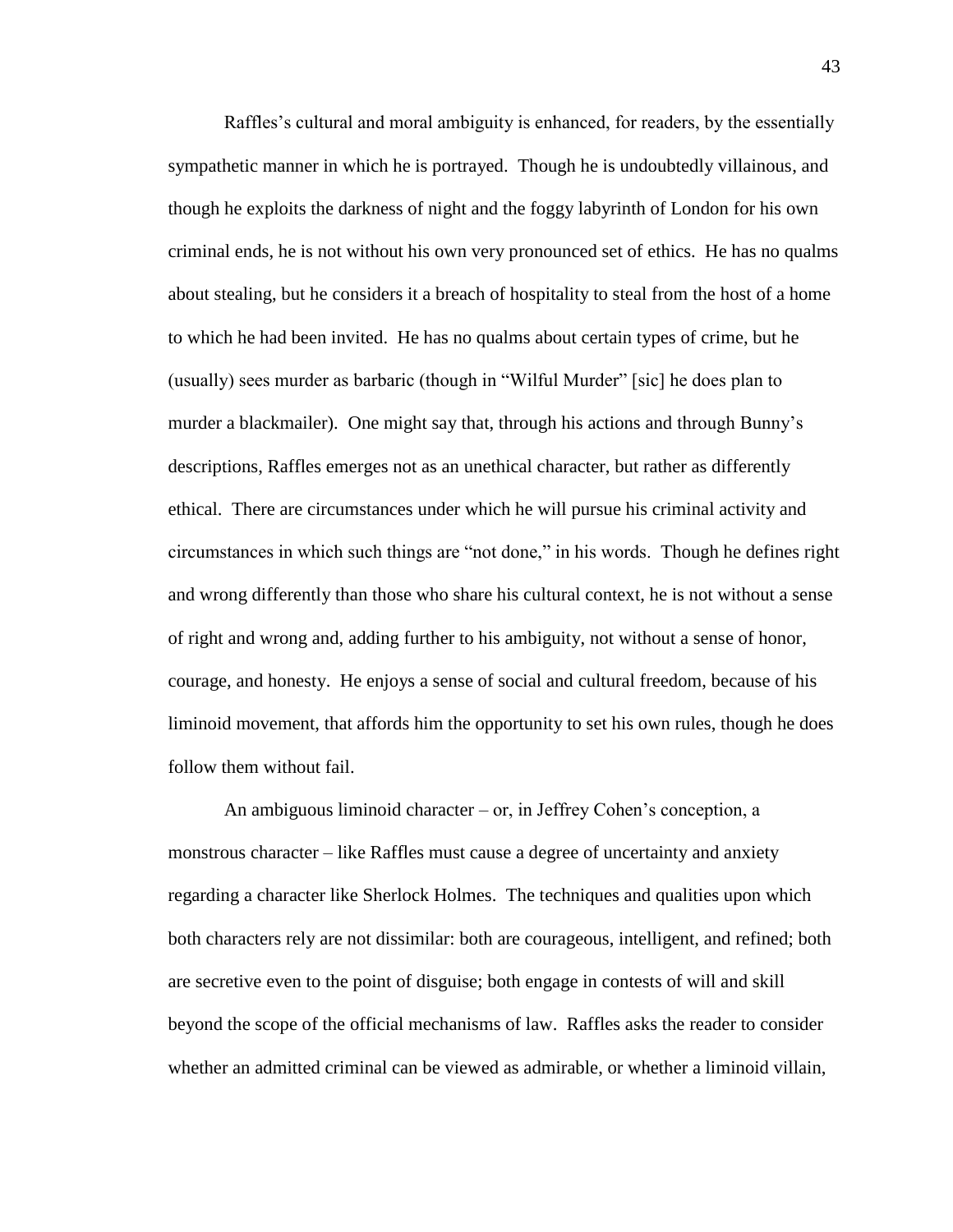despite his ingenuity and courage and his special brand of honor, should be considered fundamentally evil.

Regardless of a reader's (or society's) answer to that question, those contemplating such characters like Raffles (and Dr. Jekyll and Dorian Gray, perhaps) must admit that, as these characters prove themselves capable of evading official police detection, the security of the culture depends on to some degree on the willingness and the ability of the liminoids themselves to follow a self-imposed set of ethical rules. Readers must trust that someone moving in criminal circles (and I'm including Holmes here) will follow some cultural, if not legal, rules, setting up an inevitable conceptual oxymoron. And yet, given the real presence of liminoids like Jack the Ripper, the idea that the propriety of culture is to some degree at the mercy of those the culture can't contain is a frightening proposition, at least to those interested in the disciplined maintenance of an orderly status quo. Though seemingly good natured, and though usually more interested in "good sport" than vulgar social destruction, Raffles nevertheless operates very near (and sometimes across) that nebulous boundary between culture and Gothic chaos.

That metaphorical, shifting boundary often serves as the locus of liminal contest in the fiction of this period. As Cohen argues, that boundary is patrolled by characters who are recognizably a part of, and recognizably separate from, the culture of which the boundary forms the edge. As I argue that both liminoid heroes and liminoid villains might be said to fit that description, I also contend that the success of the liminoid hero in confronting and defeating the liminoid villain arises from their shared status, their direct contact in the liminal space. Sherlock Holmes only defeats Stapleton when he agrees to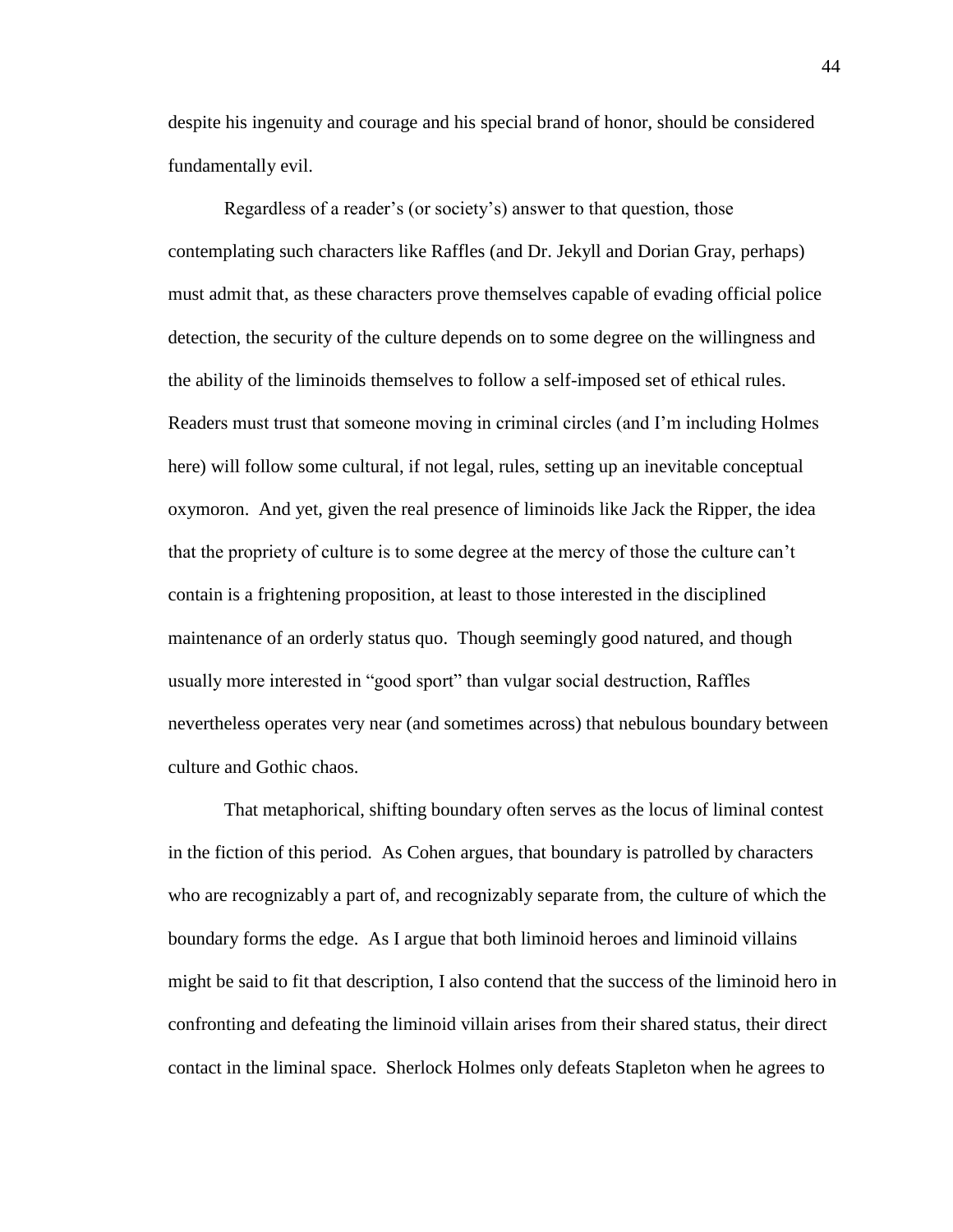step into the liminal space of contest. Similarly, Van Helsing, Harker and their colleagues only defeat Dracula by leaving their normal social spheres to engage in liminoid travel. And, as I will argue in Chapter 4, the hero of John Buchan's "shocker" *The Thirty-Nine Steps*, Richard Hannay, is qualified to defeat the German spies because of his direct liminal contact with them. Turner contends that those who share liminal space develop their own community, or *communitas* as he calls it, that is born solely from this common liminality. Those who do not share that liminality cannot relate to, or rather have no direct access to, those who have temporarily cohabited or moved through that liminal space. It seems reasonable to conclude, then, that the direct confrontation in the liminal space between the liminoid hero and the liminoid villain – to put it more directly: the unique ability of the liminoid hero to directly confront and defeat the liminoid villain – is a function (albeit a combative one) of Turnerian *communitas*.

In *The Thirty-Nine Steps*, the conventional apparatus of cultural defense, here the British police, attempts to protect the country against a mobile menace, but in doing so they pursue what they identify as the primary menace (the narrator and protagonist Richard Hannay) and overlook the far more sinister mobile threat (German spies intent on defeating Britain in the imminent Great War). As he tries to piece together a puzzle left to him by a murdered spy, Hannay finds himself at once the pursuer and the pursued: he seeks to solve the riddle of the Black Stone political conspiracy while evading capture for the murder of the spy who left him the clues to that riddle. More generally, he moves between the forces of cultural defense and cultural threat, and thus might be said to embody both: he resists arrest, a clear and direct violation of the orderly operation of disciplined British life, and in doing so actually defends that way of life against a moving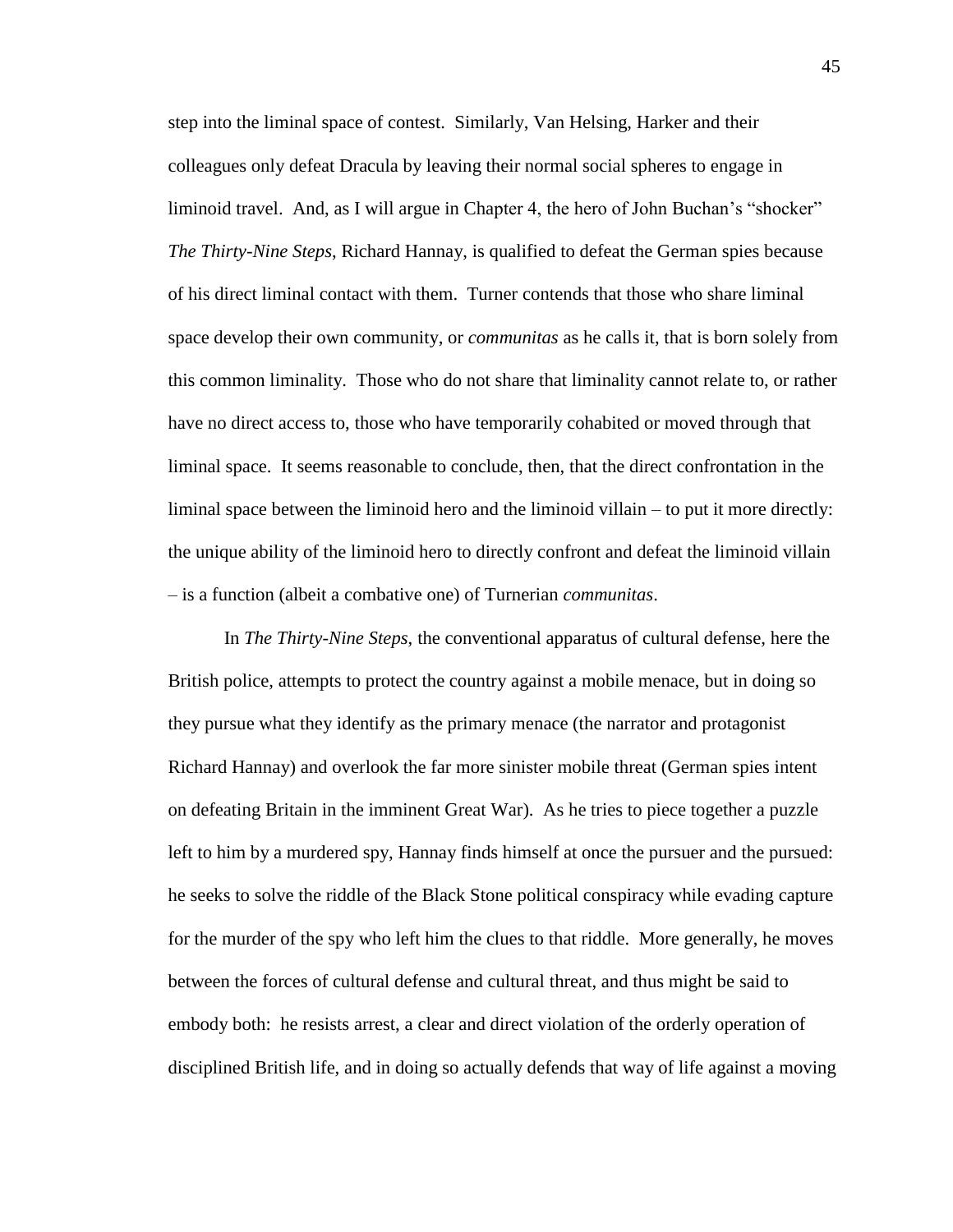threat designed to evade the observation of institutionalized cultural defenders. He patrols the border, if you will, between culture and chaos, and as he does so, his liminoid movement through liminal space places him in direct contest with his nation's liminoid enemies, those who exploit that space for their own menacing ends.

Hannay in this novel shares with many other characters under consideration here the hallmarks of liminoid movement through liminal space: he chooses to embark on the journey; he frequently employs disguise; his success relies on his ability to keep moving. Like Raffles, Jekyll, and Dorian Gray, Hannay's movements are restricted by forces that compel his proximity (in this case, Hannay must return to London by a certain date to prevent an assassination). Like those same characters, Hannay finds in crowded, labyrinthine London the sublime combination of anonymity and faceless menace that create in the city a threat to be evaded and, later, a sanctuary to be sought. And like the team of characters in pursuit of Dracula, Hannay finds readily available in London and, by extension, the rest of Great Britain, the modern means of conveyance that enable him to both pursue and evade his enemies. His travel by train and car to and from London and throughout the English and Scottish countryside transforms several seemingly innocuous places into spaces of liminal contest: the moors, crags, burns, fields of heather, and stands of trees in the Scottish countryside; the various cottages and farms in which Hannay anonymously receives "Samaritan" hospitality; the rural and suburban places in which Hannay and his adversaries hide in plain sight (through the use of disguise); the meadow in the midst of tall Scottish hills overlooking the sea, a place that serves as a secret aerodome. The wilds of the barren Scottish countryside, for Hannay and for his readers, become sinister, or Gothic, in part because of their barrenness, but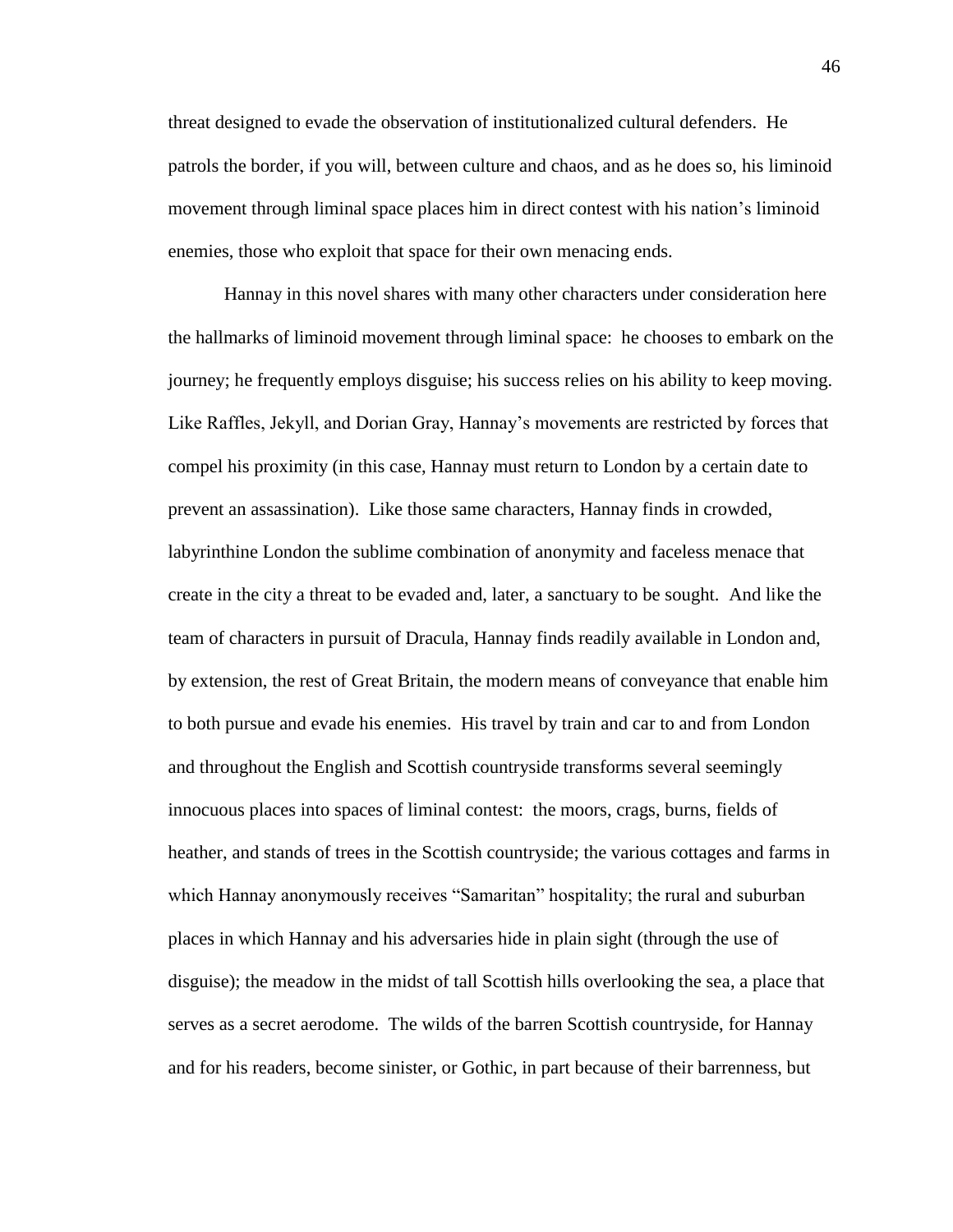also because it is in these pristine, presumably empty spaces that Hannay forges a connection with the enemy.

As with the other characters under consideration here, Hannay's presence in London is not without its own form of menacing ambiguity. Hannay is British, having been born in Scotland, but he has spent most of his life in the Colonies and returns to England essentially as a foreigner. His skill at disguise and movement, his ability to evade capture when sought for murder and to infiltrate private spaces in pursuit of his enemies, renders him (like Holmes and Raffles) rather menacing to a disciplinary society built upon the classification of its citizens. Moreover, Hannay's connection with his German enemies – especially as these enemies pass themselves off as British – raises the subversive notion that London might serve at any given time as both a staging point for foreign aggression and a sanctuary for a menacing Other. For all of the service he renders his native country, Hannay's classificational uncertainty calls into question the various distinctions – between British and Foreign, Self and Other, and so on – that help define the very culture Hannay works to preserve.

In the end, London emerges in this text as the capital of a rural and urban United Kingdom in which foreign schemes of aggression can be hatched and hidden, as can domestic schemes of defense. The city becomes a place that should no longer consider itself the impregnable center of an increasingly intermixed and volatile new world. It is a place, rather, that might serve as the ideal modern receptacle of anonymous foreign aggressors, and perhaps even the base from which they run their operations. One might see London now as part of a macro-communitas, connected by rail and road and air to the conspiracies and villains that inhabit the island of Great Britain and the world beyond.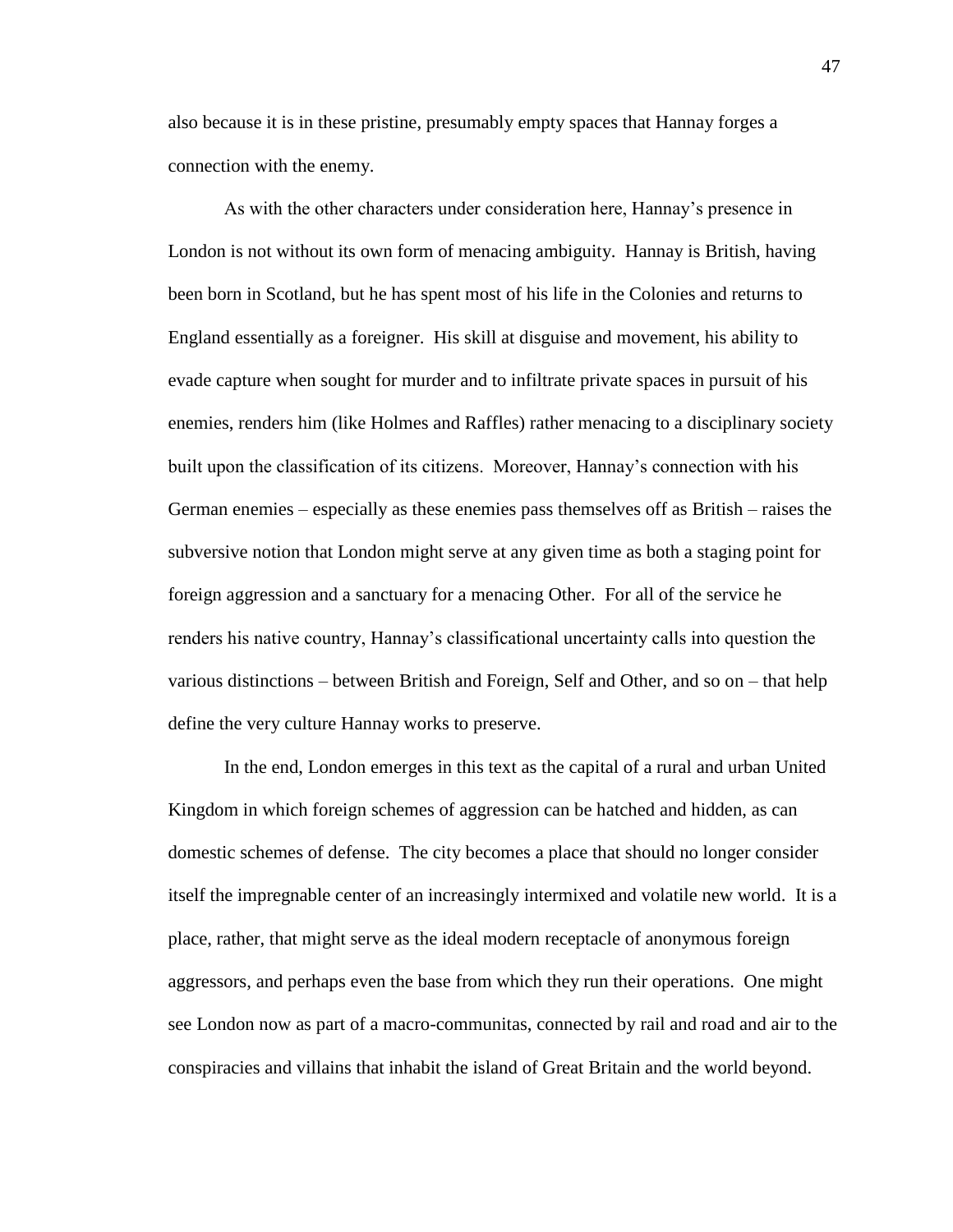Though the metropolis, and by extension the country, rests behind a highly sophisticated official system of defense, in Buchan's conception that institutional system of defense might still rely, occasionally, on the unlikely and seemingly subversive communitas between the secretly heroic individuals who patrol the borders of culture and those who, unobserved, threaten that same border.

In chapter 5, I will draw some conclusions from these studies, particularly as they illuminate the degree to which the Gothic texts of the late-Victorian period posited a nebulous urban center whose security is always in question and whose very nature renders it difficult to defend and impossible to know. What will emerge from these conclusions, I believe, is a portrait of London as a remystified Gothic labyrinth, as a terrifying and exhilarating locus of broken boundaries and ever-present liminality that has, in its capacity as a modern center of progress, opened itself to communion with an equally terrifying, unknowable modern world.

Scholars of the Gothic have concluded that part of what informs the Gothic is an obsession with the "vestiges" (to quote from Robert Mighall) of the past. These late-Victorian writers, while borrowing from the literary traditions of the past, have also given contemporary and future readers a Gothic legacy of liminality, and particularly of liminality as attached to place. Though liminality as a status ascribed to people is by definition both temporary and abstract – none of the characters discussed in this project is permanently liminal – the notion of liminality as ascribed to a place, meaning that the particular space has been for a time the locus of unseen contest, is permanently transformative. The people, in other words, might be said to fall betwixt-and-between the social systems that would otherwise contain them categorically, and thus might be said to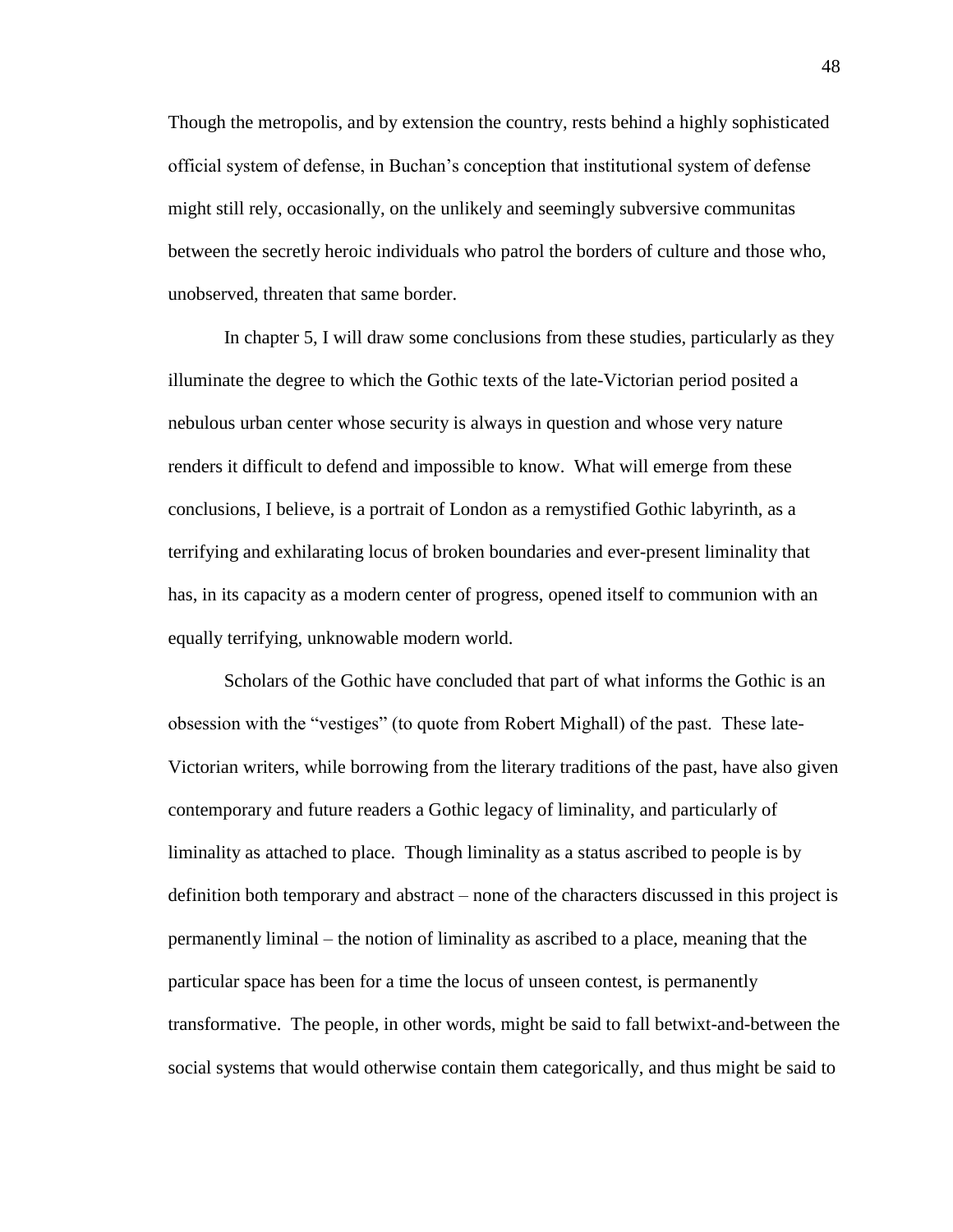be, for a time, ambiguous and to some extent invisible to social observation. The spaces in which such invisibility takes place, however, must necessarily be permanently marked as spaces at least partially outside the scope of observation; once a space has been the site of liminal contest, it must always be seen as the potential site for another (or for ongoing) liminal activity. The impact of these tales, then, as they portray liminoid movers and liminal space, is to transform London (and the places to which London is connected) into a permanently liminal space, or rather a place that is inherently suitable for liminal activity and thus, at least potentially, always the site of unseen liminal struggle. The city becomes a place that should no longer consider itself the impregnable center of an increasingly intermixed and volatile modern world.

Whereas those who governed and inhabited the increasingly modern turn-of-thecentury London might wish for the "perfectly governed" utopia Bentham conceived in 1785, a knowable city whose every space and every inhabitant might be observed and categorized and controlled, the Gothic writers of the late-Victorian period demonstrated that London was full of unobservable spaces peopled by unknowable characters, and more frighteningly that the out-in-the-open spaces of the city might be occupied by people whose respectable appearances belied the devious schemes and sinister intentions kept hidden from view. These texts, my study will show, reveal a modern London that holds much more in common with the labyrinthine, menace-filled Gothic castles of yore than with the idealized dream of a perfectly contained, easily governable metropolitan machine, and further that the late-Victorian metropolis as envisioned by these authors was already burdened by a sense of unknowability that dovetails nicely into the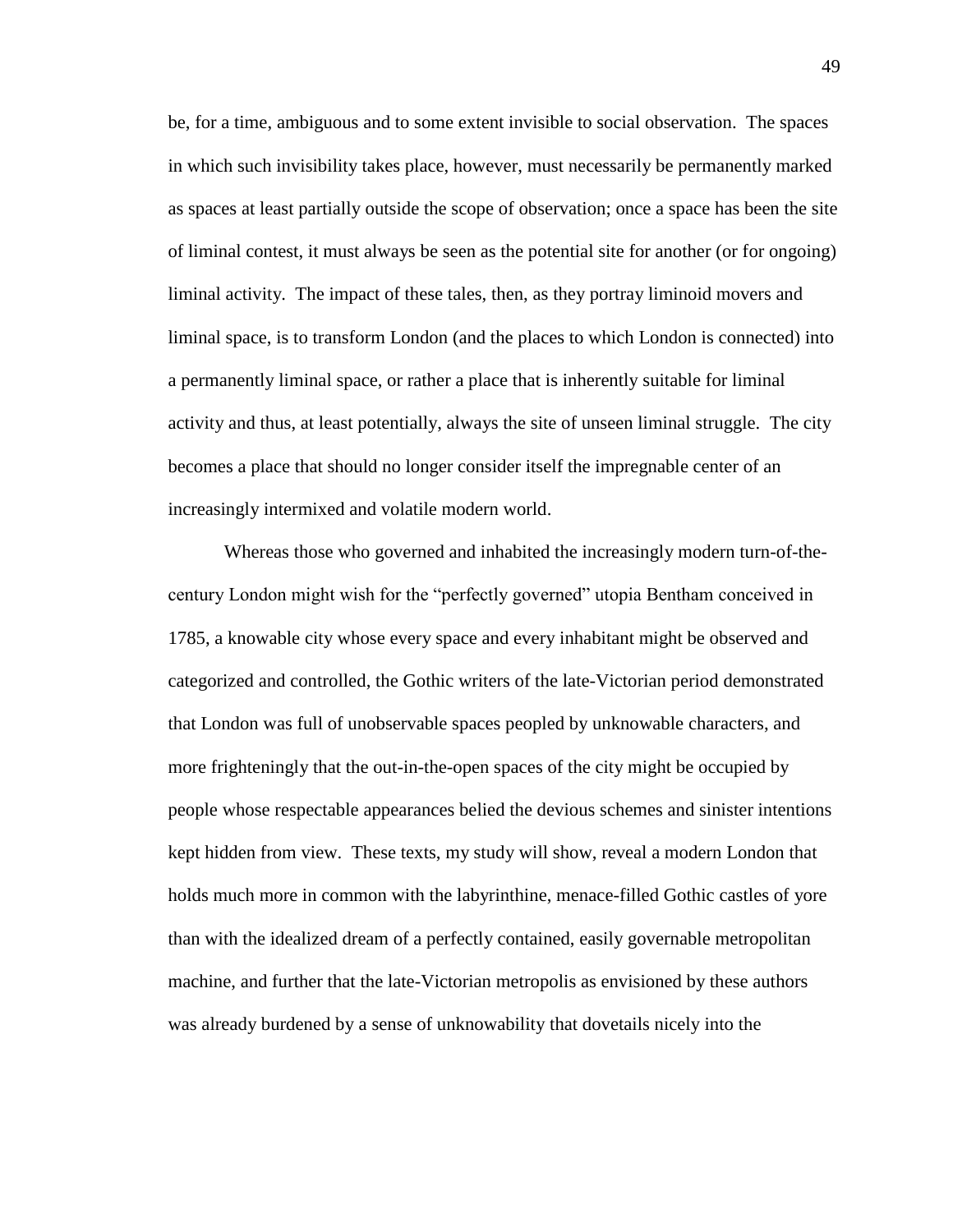epistemological anxiety often associated with modernist literary and philosophical constructions.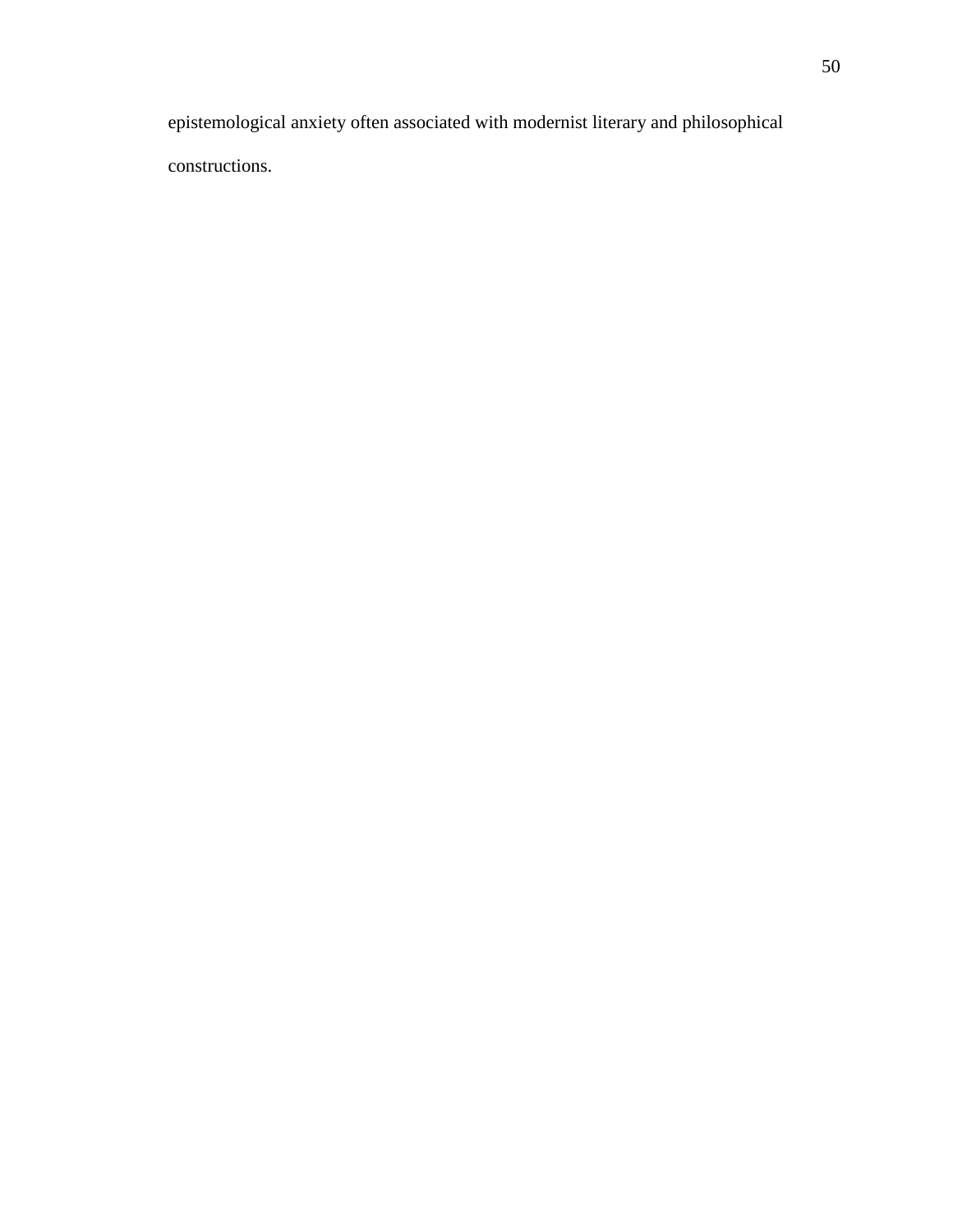## **CHAPTER 2**

## The Transformation of Contested Space: Baker Street, Grimpen Mire, and the Battle for Thresholds in *The Hound of the Baskervilles*

There are certain challenges inherent to the study of Sherlock Holmes. Most of these challenges derive from his iconic status, or to put it another way, the degree to which general readers already know, or think they know, his character and the city he inhabits. Even those who have not read the Holmes stories know Holmes's name, his occupation, and the name of his closest associate. They know the deerstalker cap made famous in Sidney Paget's illustrations in *The Strand*, even if they don't know the name of the artist or the title of the magazine. They know about the great detective's mental acumen, his unconventional and reclusive lifestyle. They know his address, the foggy streets of his city, the hansom cabs and gaslights. It can be difficult, as many scholars have pointed out, to move past this cultural baggage and to study the character and his city without losing one's audience in the various preconceptions – the movie depictions, the pop-culture references – surrounding this most knowable character.

And yet, the Holmes we find in *The Hound of the Baskervilles* seems not to follow most of the formulaic traits conventionally assigned to him. The city we find in this novel, though a hansom cab is featured prominently and though we do visit the rooms at 221B Baker Street, seems not to adhere to the gaslight-and-fog template most people associate with Holmes's London. Indeed, in this novel, the first Holmes story to be published after Holmes's death in the arms of Professor Moriarity, both the character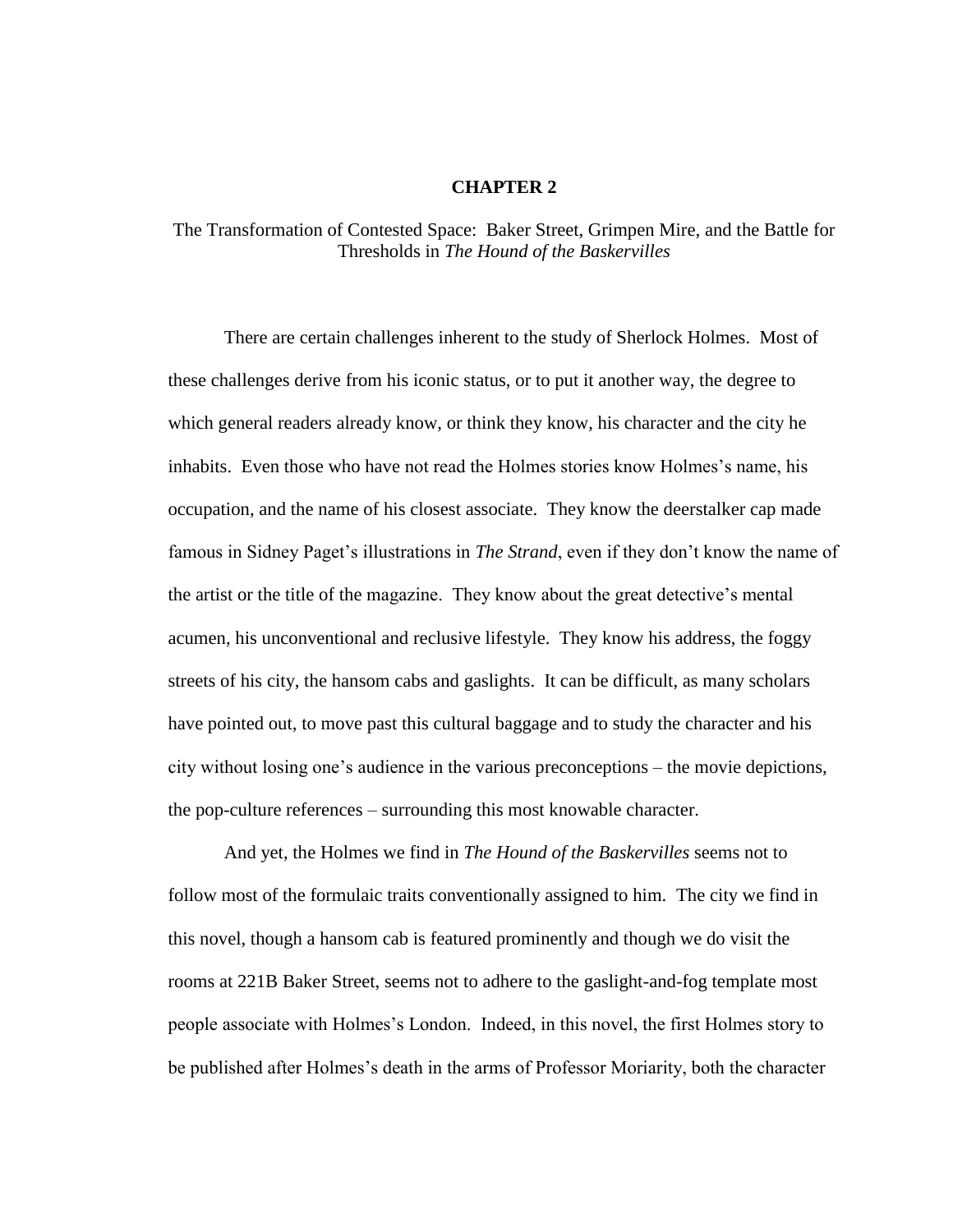of Holmes and the structure of his city move into shadowy areas of epistemological uncertainty. Doyle explores in this text the fundamental difficulty of acquiring a complete understanding of the elusive detective and the labyrinthine English capital he defends. He does so, I will show in this chapter, by placing Holmes in an unusual position. Holmes is not, in this text, depicted as an intellectual superior, a genius hero poised to defeat all villains by the exercise of his brilliant mind, but rather as a culturally ambiguous liminal combatant engaged in a desperate struggle to command the thresholds that delineate an interconnected set of contested physical spaces.

This story has at its heart not just the solution to the crime of who killed the elder Baskerville and now threatens the younger, nor the questionable existence of the supernatural Hound, but more broadly an exploration of the connections to be made between the seemingly uncivilized Dartmoor and the hyper-civilized London. As both the detective and his criminal counterpart both cross the gap between these two, so are the spaces aligned. The contest between these two men reveals in both places a similar structure of nested spaces which only those who undertake this contest prove themselves able to negotiate. Holmes wins the contest, but only just. And what remains is a permanent pall on Dartmoor as well as the sense that what happens in Dartmoor might also happen in London. There's an anxiety at play here as Doyle explores the protective barriers between city and country, between civilization and primitivism, between order and anarchy. Holmes stands in the gaps between those dichotomies: he is a private citizen, and thus can go where the police cannot necessarily go; he uses information (from maps and name registries) generated by the disciplinary regime but uses that information for his own private investigation; he concerns himself with justice, but he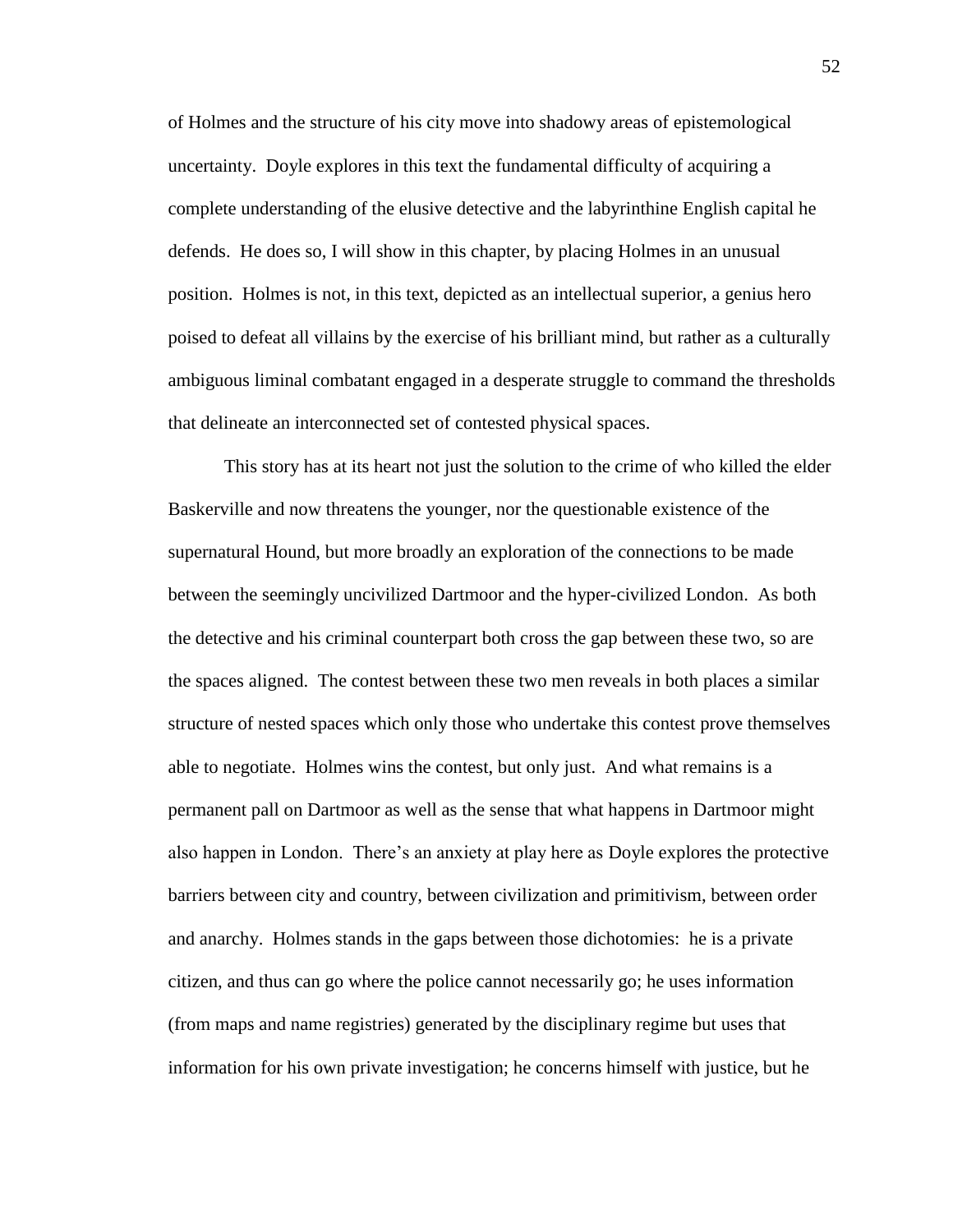does so without official police aid until the final moments of the case. But in filling these gaps he also adopts the techniques of the criminal; he becomes a source of cultural anxiety because, in his liminal position, he can't be considered wholly respectable or perhaps even trustworthy. By showing himself to be equally comfortable and competent in civilized London and primitive Dartmoor, he becomes by definition not quite as civilized as the culture he preserves, and thus not as wholly knowable or commendable as some readers might suppose.

The places, too, seem less knowable in this text. Doyle's novel reveals the presence in both Dartmoor and London of various nested spaces hidden like the inner layers of a Russian doll within the larger framework of the meta-spaces called Dartmoor and London. Whereas the legal gaze of this disciplinary culture might be able to scan the surface of these locations, the nested spaces remain hidden, impenetrable to that gaze. That such spaces might exist in Dartmoor is far from surprising; it's dark there, and foggy, and, in the text at least, laden with superstition. The nested spaces in London seem more familiar – Baker Street, Regent Street, Paddington Station – and thus less likely to be thought of as contested spaces. And yet the text reveals that such spaces are intrinsic to London just as they are to Dartmoor. Both locations contain settings suitable for this contest – the liminoid struggle that takes place outside of the gaze of the disciplinary regime (and often, though in plain sight, outside of the awareness of the general public). The characters who enter these spaces are transformed by the battles that take place there. The locations themselves are also transformed – once they've been shown to be suitable for liminoid battle, they must permanently be considered at least potential sites for such contests.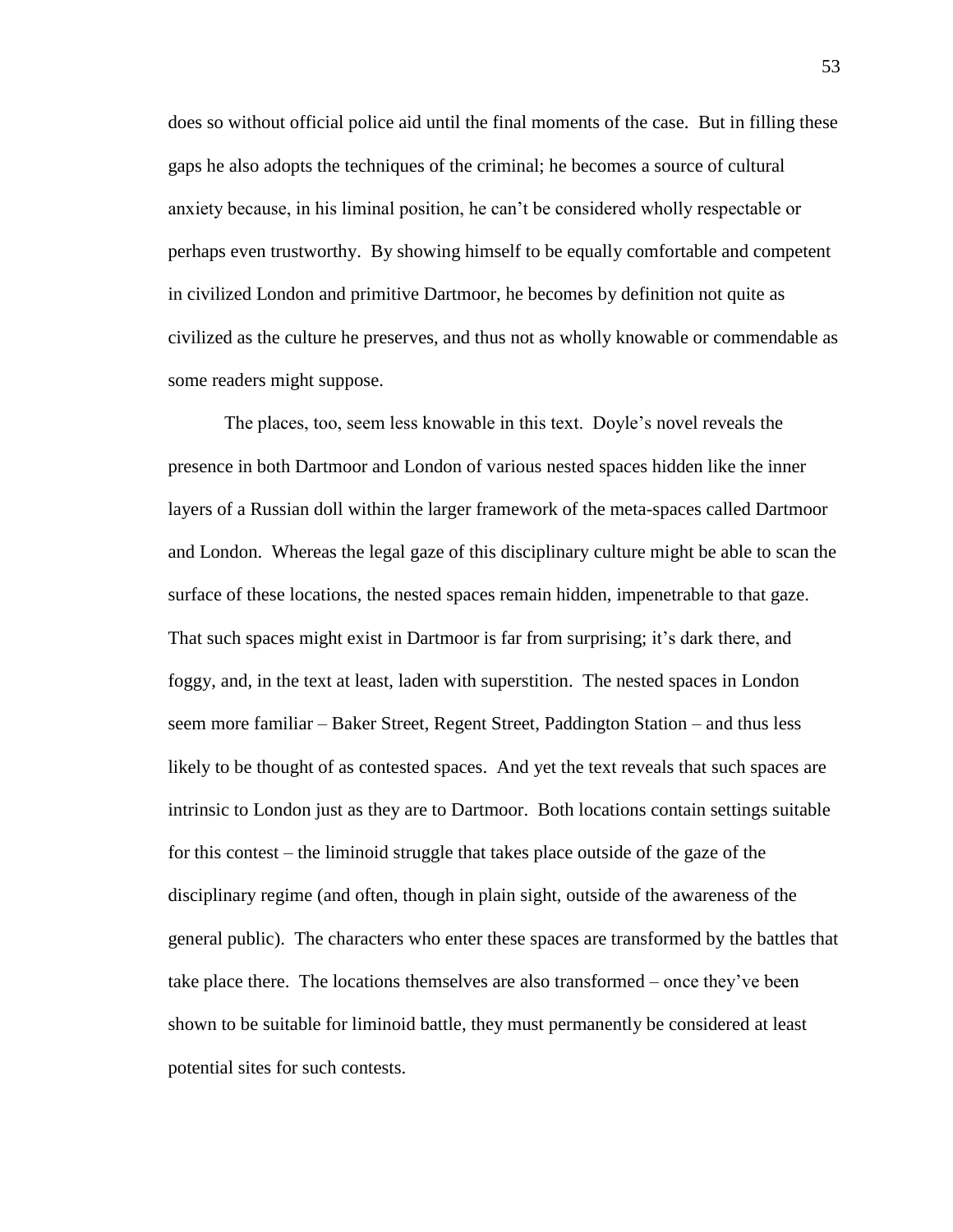This shared nature of the spaces in the city and the county, a theme that emerges in this novel because Holmes persistently asserts it, points to the cultural anxiety behind Raymond Williams's contention that fiction written near the turn of the  $20<sup>th</sup>$  century demonstrates a strong urban bias. "City experience," Williams writes, "was now becoming so widespread, and writers, disproportionally, were so deeply involved in it, that there seemed little reality in any other mode of life; all sources of perception seemed to begin and end in the city, and if there was anything beyond it, it was also beyond life" (235). Williams's argument finds a voice in most of the other characters in *Hound*. Both Watson and Mortimer seem to view the rural region of Dartmoor as lesser, as past, as distant from the center of modern life. Stapleton might be said to view the city and country differently as well: he transforms the dog he buys in Fulham Road, London into the legendary Hound in Dartmoor, indicating that he sees Dartmoor as more susceptible to supernatural legend, to superstition and manipulative terror tactics, than the more sophisticated city. For Holmes, though, the two places are united. He constantly draws connections between them. In the opening scene of the novel, Holmes uses a parallel linguistic structure to draw an equivalency between himself and the country doctor Mortimer: "What does Dr. James Mortimer, the man of science, ask of Sherlock Holmes, the specialist in crime?" (345). He restates facts in Dartmoor that he has already stated in London, he spends time admiring art in both places, and he establishes a space of his own in both places, all in an effort to unite the urban and rural spaces because in this text the default consideration, as per Williams's argument, is that the places are distant and dissonant. Holmes works hard to connect the places because everyone else in the text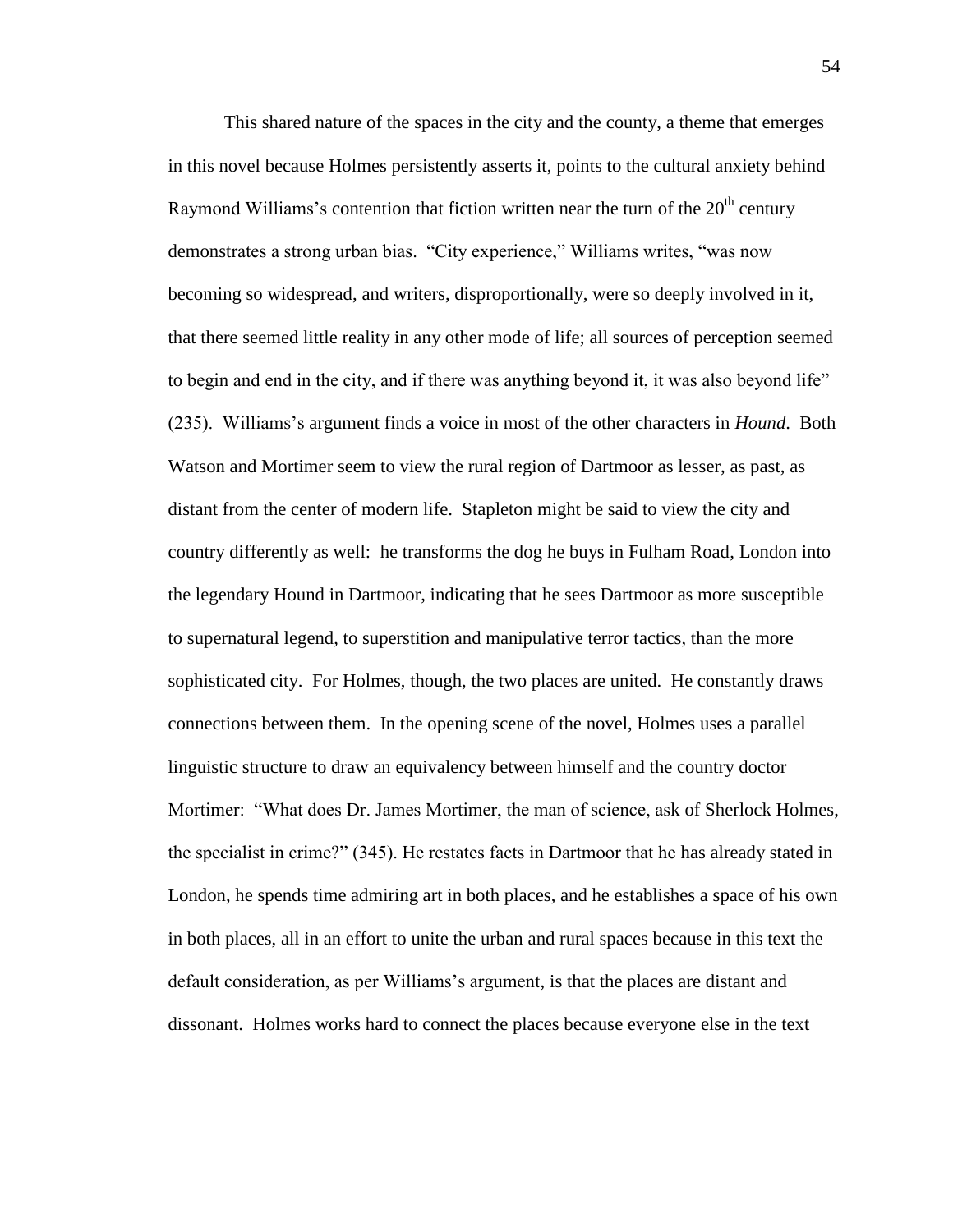assumes the places are fundamentally disconnected. In doing so, he threatens to reveal that the seemingly civilized city is also, in a sense, as primitive as the moorland.

Of course, as the novel shows, the ways of life in these two places are distinct – the topography is different, the population of one far outnumbers the other, the precise physical nature of the nested spaces is inherently different (the Mire versus, say, Baker Street). But because of the readily available modes of transportation, the two places are separated by a single threshold (entered at Paddington at one end and the corresponding station at the other). And because of his liminoid mobility, and the degree to which he has been transformed by his position as a cultural defender into something other than just a London gentleman, Holmes is the perfect person to guard that threshold. He insists on the connection between these two places because in a sense he embodies that connection; he is equally at home in either space, he commands points of observation in both places, he negotiates the intricate nesting of public and private spaces in both locations. This of course makes him culturally ambiguous – he is both a savior for London because he mans the threshold and a danger to London because he brings with him the taint of all that comes from outside. The cultural implication of all this is the anxiety that London, with its increasingly modern infrastructure, is actually becoming more and more accessible to and vulnerable against the rural places connected to the city by its modern modes of transport. That is, as the city becomes more modern, it also becomes more open to the premodern, and most frighteningly, to the primitive. Those carrying emotional, familial, cultural baggage – and sometimes the menace – from the less-civilized outside world can easily come to London and then disappear into its fabric. Stapleton, with his emotional baggage, his family history, and his criminal agenda, easily masters the city's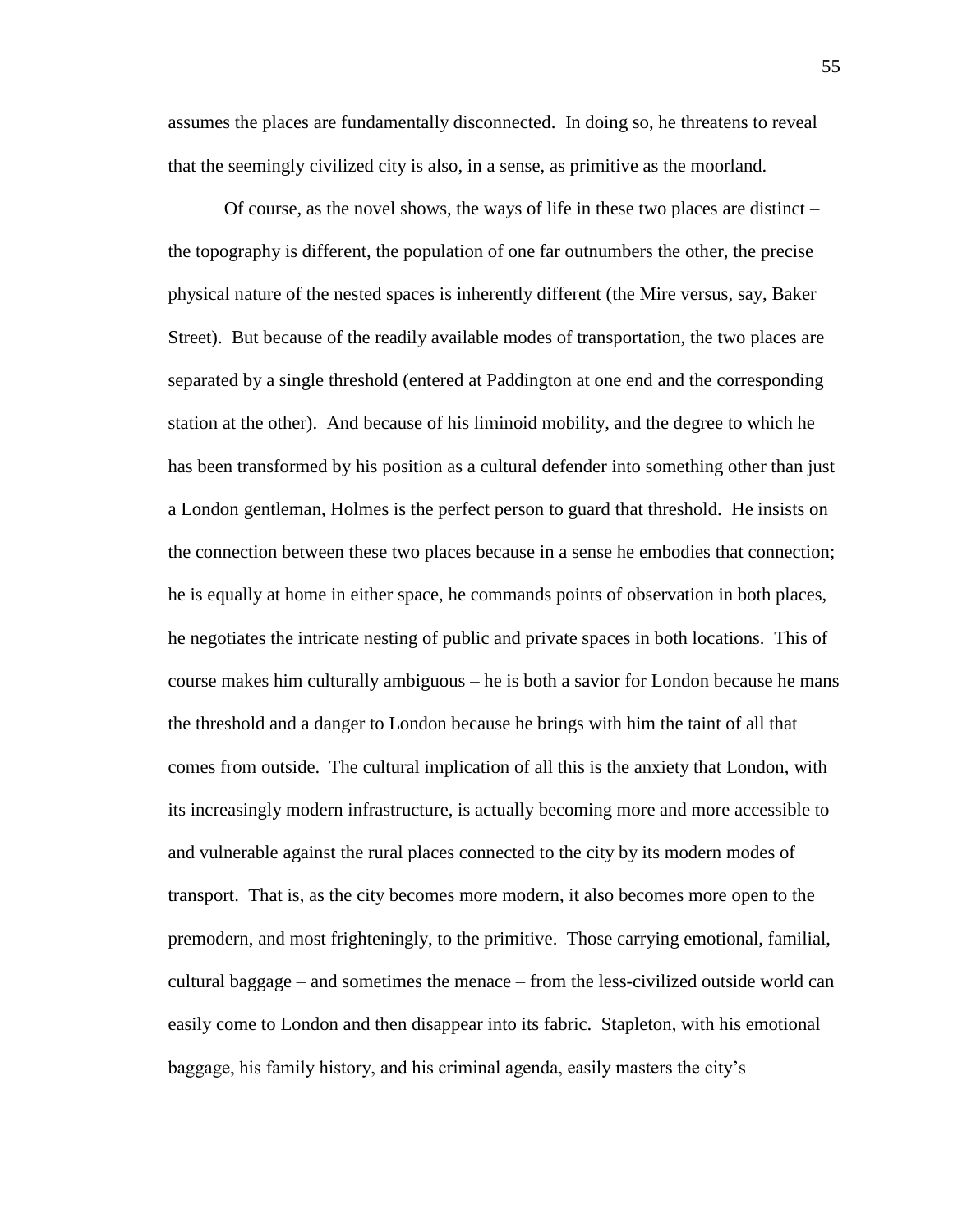transportations systems and stalks his prey to the very threshold of Holmes's door before once more disappearing into that transportation system. The city is defended this time, of course, as Holmes defeats Stapleton. But Holmes does nothing to remove the modern urban conditions which allowed this invasion in the first place. As Holmes and Watson head for the opera at the story's close, the implication hangs in the air that Holmes has emerged victorious *this time*, but that another battle might be forming somewhere just outside of the many thresholds providing access into this most vulnerable and anonymous city.

Holmes makes known early in *The Hound of the Baskervilles* his understanding of the importance of such thresholds. During the opening moments of the story, Holmes makes this proclamation: "Now is the dramatic moment of fate, Watson, when you hear a step upon the stair which is walking into your life, and you know not whether for good or ill"  $(345)^6$ . The footsteps on the stairs belong to Dr. (or, more correctly, Mr.) Mortimer, the country physician who has returned to 221B Baker Street ostensibly to retrieve the walking stick he left there the previous night. Holmes's proclamation makes it clear, though, that with Dr. Mortimer's return, and with his approach up the staircase, both Holmes and Watson stand at the threshold of a new case. He makes it clear, more specifically, that as a potential client approaches the literal threshold of his residential space, Holmes and, by association, Watson stand at the figurative threshold of a new chapter in their professional and personal lives, a chapter which they cannot yet read. For

 $\overline{a}$ 

<sup>6</sup> I've chosen to use the text of the novel found in the anthology *The Original Illustrated Sherlock Holmes: 37 Short Stories and a Complete Novel from* The Strand *Magazine*. Doyle's writings are presented in this anthology, according to the Introduction, "in complete facsimile […] as they first appeared in the famed British magazine *The Strand*."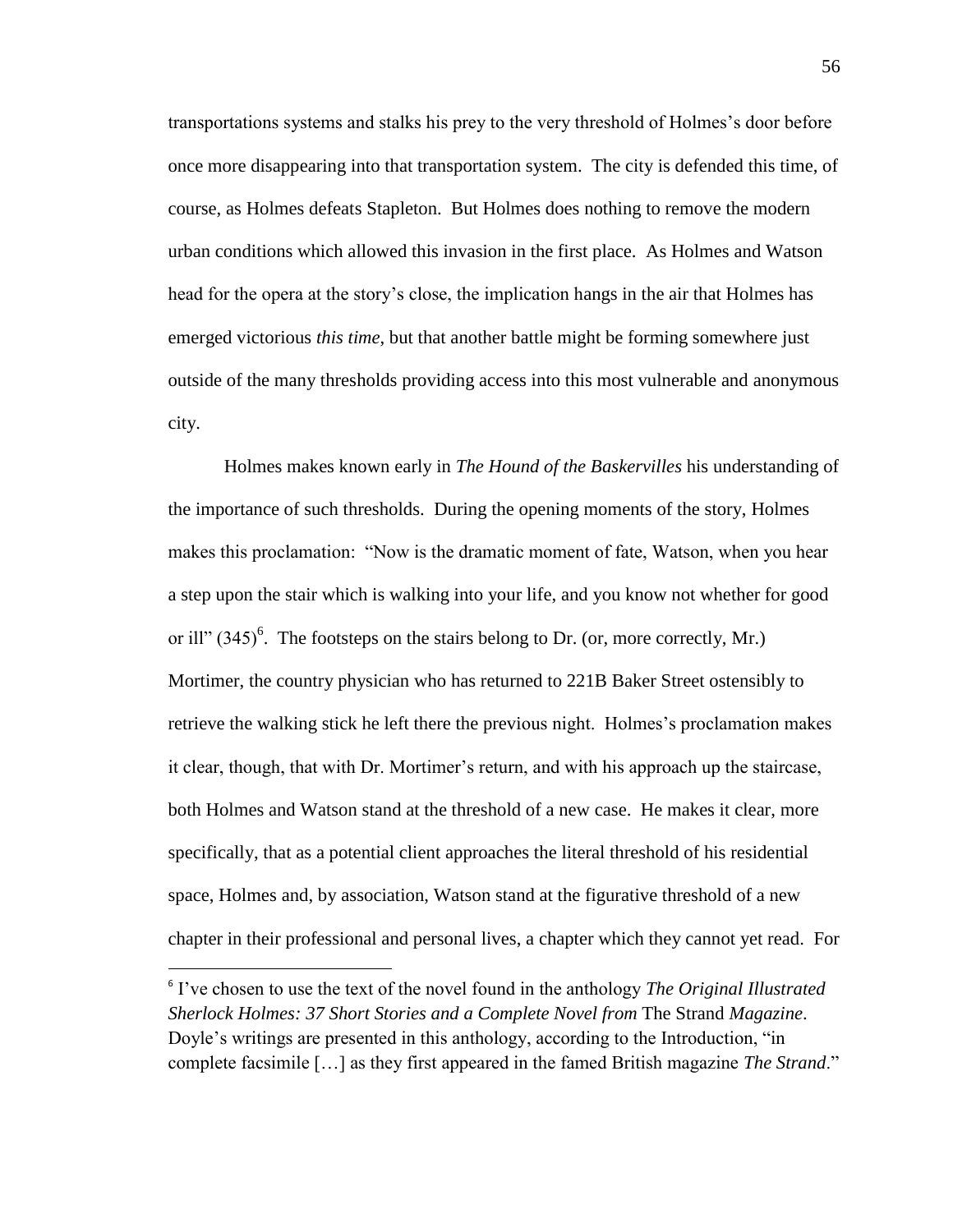Holmes, in the case of *The Hound of the Baskervilles* and others, his residential and professional space – the famous rooms in Baker Street – serve both as his own private citadel and as the space from which his investigative contests are conducted. By climbing the steps, Mortimer approaches both the physical and metaphoric threshold beyond which stands the combative space commanded by Holmes and Watson.

Few scholars have yet explored the significance of the threshold that separates 221B Baker Street from the rest of London, or indeed the significance of the liminal position Holmes occupies in the late-Victorian capital. One notable exception is Jesse Oak Taylor-Ide, who invokes the theories of Victor Turner (I do so as well, but differently, as I show below) to explain the manner in which Sherlock Holmes operates outside of the structured bounds of his society and the manner in which his headquarters in London play a part in that operation. "*The Hound of the Baskervilles*," Taylor-Ide argues, "illustrates how Holmes's passage between the world of society and the dark, polluting world outside it through ritual transformation is in fact the central theme that enables his solving of the mystery" (57). Taylor-Ide's description of the Turnerian process of ritual transformation resembles the description I offered in chapter 1; Taylor-Ide writes:

> Social theorist Victor Turner describes such ritual processes as symbolic dissolutions of the self, departures from the societal structure. This leads to a period of liminality, or anti-structure, where the individual is "betwixt and between" worlds. Eventually, a reintegration into structured society follows, with the individual assuming a new identity and role within that structure. The liminal world into which one crosses is often seen as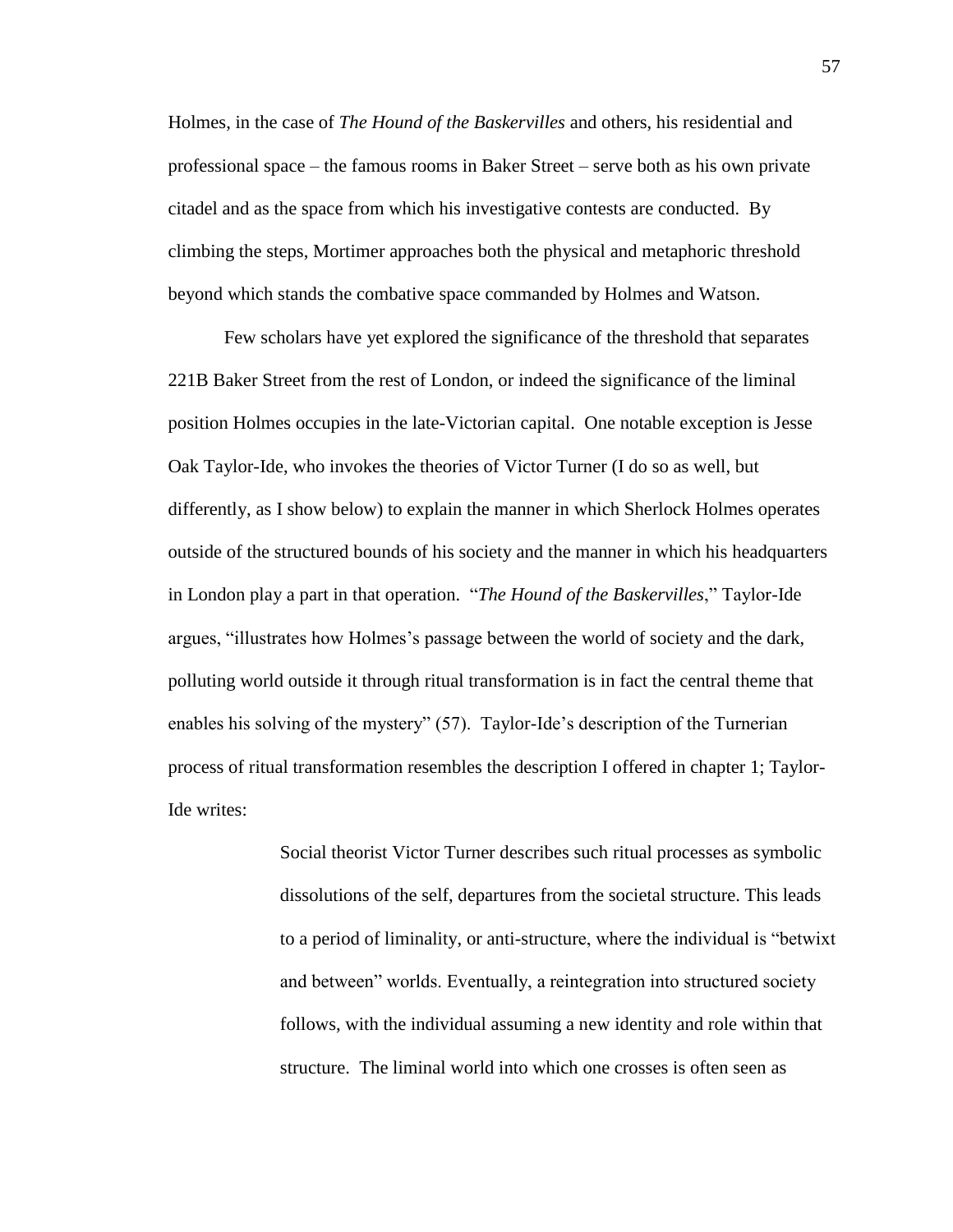somewhat magical, certainly polluting, and in this case analogous to the "dark" foreign spaces of the empire. The individual is altered by this transition, and is often seen as somehow tainted by the experience, bringing back shards of the darkness like the dust clinging to a traveler's clothes. (56-57)

It is this dissolution of self, this separation from social structures, this experiential taint, that facilitate Sherlock Holmes's liminoid status and permit him to move freely, sometimes secretly, between and through the worlds Taylor-Ide mentions. To this extent my reading of this novel coincides with Taylor-Ide's reading.

Taylor-Ide postulates only a dichotomy of place in the novel, however, an opposition between the illuminated society of civilized Britain (equated in this conception with London) and the dark, exotic, foreign realms outside. Though he does well to explore the manner in which Holmes moves between these two larger realms, Taylor-Ide does not take into account the multiform complexity of each of those realms. In this novel, of course, the two principle places of combat and detection are London and Dartmoor. And yet each of those two realms is comprised of various smaller spaces nested within each other to create a hopelessly complex and pleasingly mysterious labyrinth that Sherlock Holmes and his opponent Jack Stapleton must negotiate. In Foucault's terms, these spaces become heterotopias, real places in which several conflicting spaces – or rather spaces in which traditional modes of power governance are thrown into question – are juxtaposed. Within the economy of this novel, London contains several liminal or transformational places, among them 221B Baker Street; the crowded avenues of Baker Street, Oxford Street and Regent Street; the Northumberland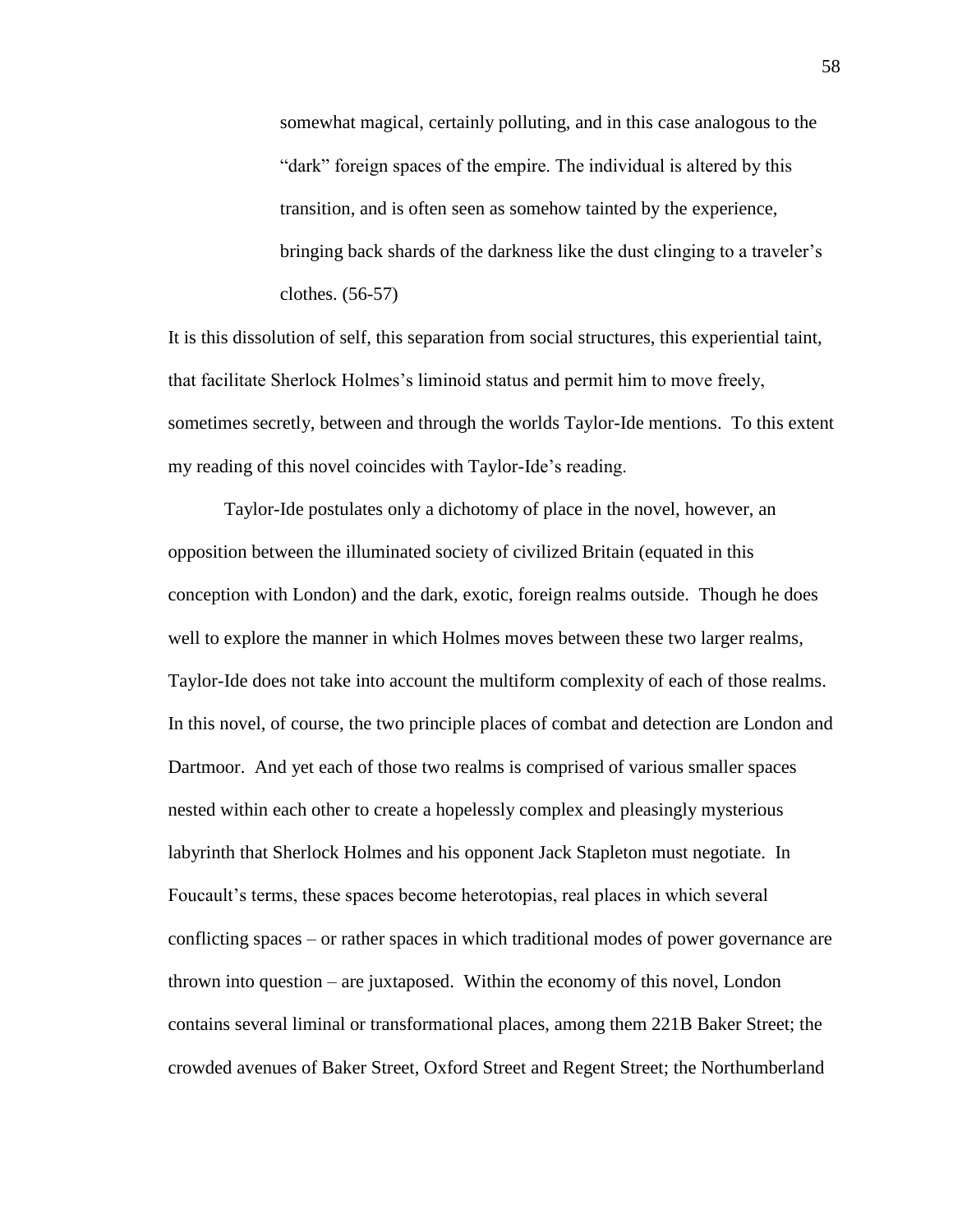Hotel; and Waterloo Station. Dartmoor is similarly comprised of nested liminal spaces, among them Baskerville Hall, the Yew Alley attached to the Hall, Merripit House, the prehistoric huts that occupy desolate stretches of the moor, the vast stretches of desolation marked only by gnarled vegetation and rocky crags, and the seemingly impenetrable Grimpen Mire. Each of these individual spaces is separated from their larger heterotopic locations, London and Dartmoor, by a threshold that must be controlled by one of the combatants. And therefore both locations (the city and the moor) are shown to be equally suitable for liminal contest because of the nested structure of the spaces that comprise both locales, because of the contested thresholds that provide access to those spaces, and because of the fact that both London and Dartmoor provide perfect cover for those who wish to engage in secret liminoid movements and liminal combat.

In her study of personal privacy in modern Chinese culture, anthropologist Deborah Pellow offers a multi-layered model of what can be called a nested society, a social structure that can be adapted to illuminate the structure of the Victorian society presented in Doyle's text. This model includes layers of society not necessarily visible to the official gaze of the disciplinary regime; as in *The Hound of the Baskervilles*, these layers (levels 1-3 below) might only be seen by those who have private access or, more specifically, by those who cross the thresholds that separate these layers and thus control access to them. Pellow's five nested layers look like this (32):

- 1. Unexpressible internal space
- 2. Expressible internal space
- 3. Intimate space
	- a. Sexual partner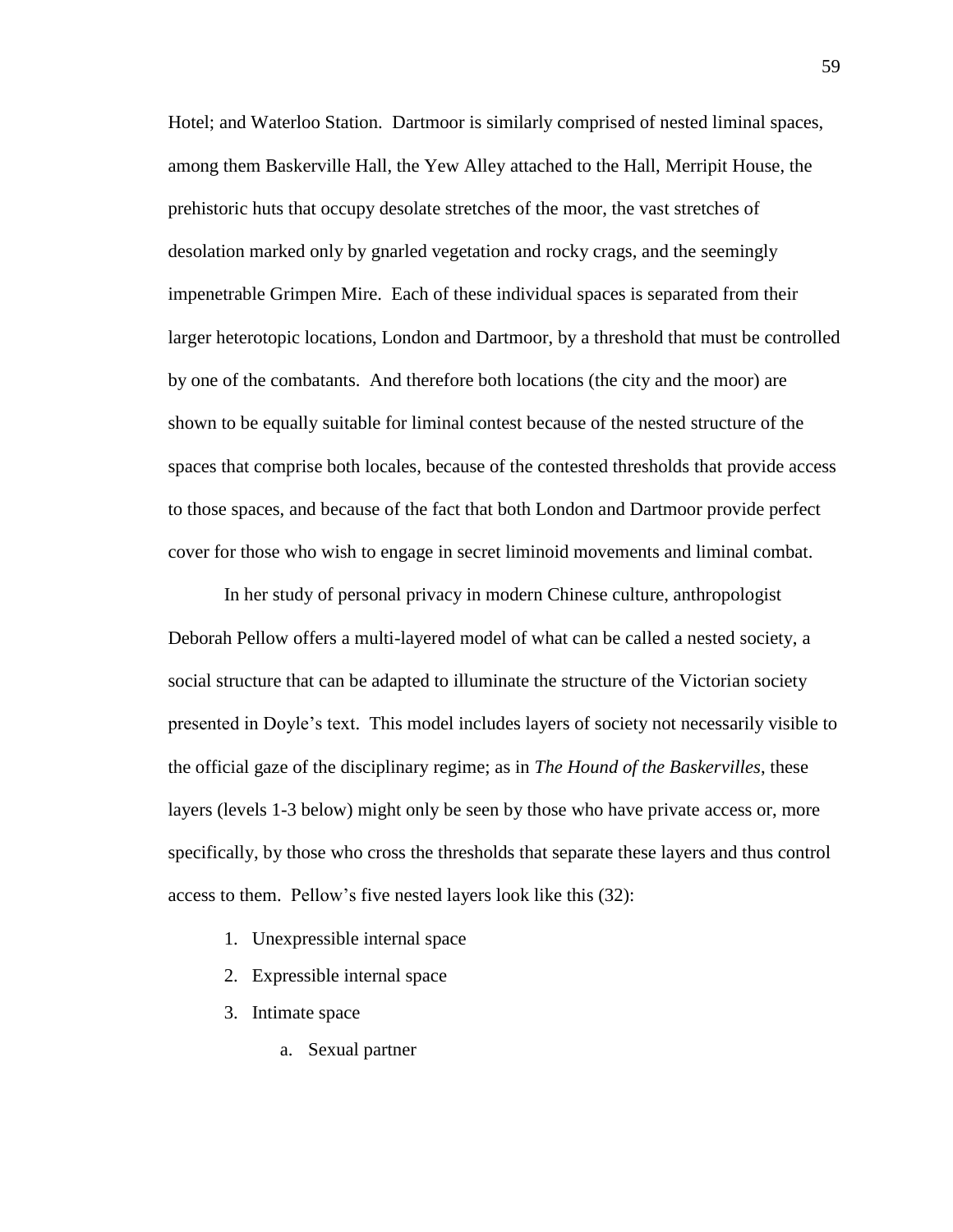- b. Living space partners
- c. Extended family
- 4. Relational/social space
	- a. Apartment building
	- b. Neighborhood
- 5. Public space
	- a. City
	- b. Nation
	- c. World

Pellow's model moves, as can easily be seen, from the most private of spaces to the most public, from the internal to the external. The smaller internal spaces are nested, from the top of her list down, within the larger, increasingly external spaces below them. There is a public (visible) threshold located between level three, "intimate space" – that which takes place behind closed doors, as the saying goes – and level four, "relational/social space," that which is located outside the private sphere. We can postulate that threshold as the divide (though the division has always been contested and messy) between what the official gaze of the law can see and what it cannot; the gaze can survey that which takes place in public and relational spaces but not, without just cause and the proper authorization, in intimate spaces, and certainly not in internal spaces. This model emphasizes external visibility as a means of knowing and draws a clear functional divide between what can be seen by outsiders and what cannot.

The private nested spaces theorized in Pellow's model and illustrated in Doyle's text, we should note here, function both as liminal spaces – they are guarded by thresholds and thus separate from the larger spaces in which they are nested; as such they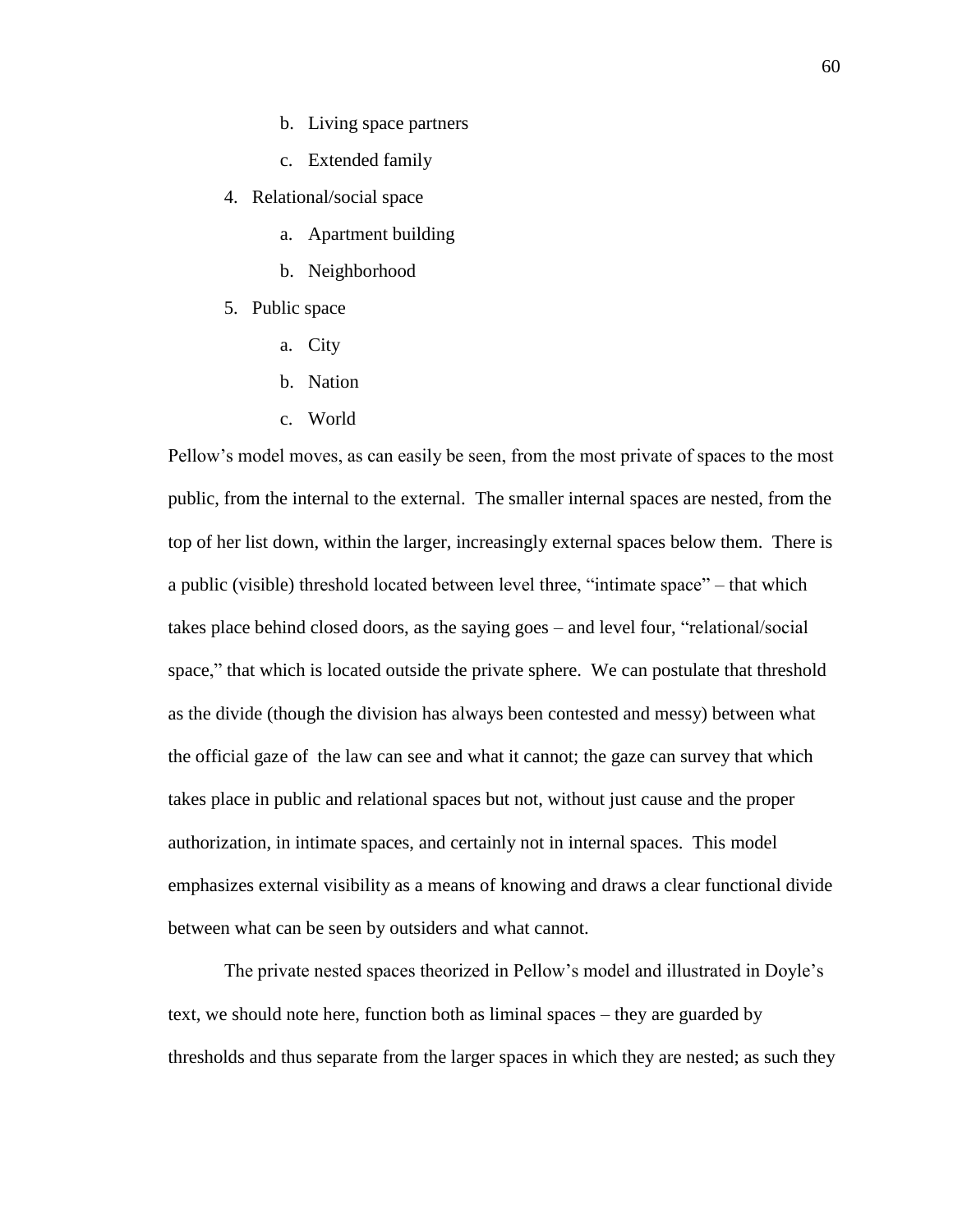are suitable for transformation – as well as loci for the Gothic ambiance that pervades *The Hound of the Baskervilles* and other texts of this period. Those spaces would be lacking in the Gothic menace attributed to them in Doyle's novel, however, without the terrifying potential, the inherent lack of cultural accountability, of those who move through those spaces. As I argued in Chapter 1, those who willfully engage in liminoid mobility serve to illuminate the combative and transformative (and heterotopic) potential of the seemingly innocuous spaces they occupy. Michel de Certeau refers to those who live and move "below the thresholds at which visibility begins" as "practitioners of the city" (153). De Certeau argues that "an *opaque and blind* mobility" (154; original emphasis) characterizes the texture of the city and suggests that "the city is left prey to contradictory movements that counterbalance and combine themselves outside the reach of panoptic power" (155-56). Holmes and Stapleton, both practitioners of the places they occupy, engage in such contradictory movements; that is, they seek to contradict, to defeat, each other. To illuminate the hidden spaces in a text like *Hound*, they (and characters like them) inhabit those spaces, engage in combat therein, and experience transformation because of the battle. To inhabit and experience those spaces, such practitioners must be free to move to and through them. To be free for such movement, they must create for themselves the cultural liberty that allows such mobility. To create that liberty, they must intentionally and temporarily remove themselves from all social structures that would confine them, and then return from such spaces when the battle has ended. Without this liminal process, the spaces themselves are just spaces; when they become the sites for hidden combat, the sites in which a mobile Gothic menace is barely defeated by a traveling hero, those nested liminal spaces within London and Dartmoor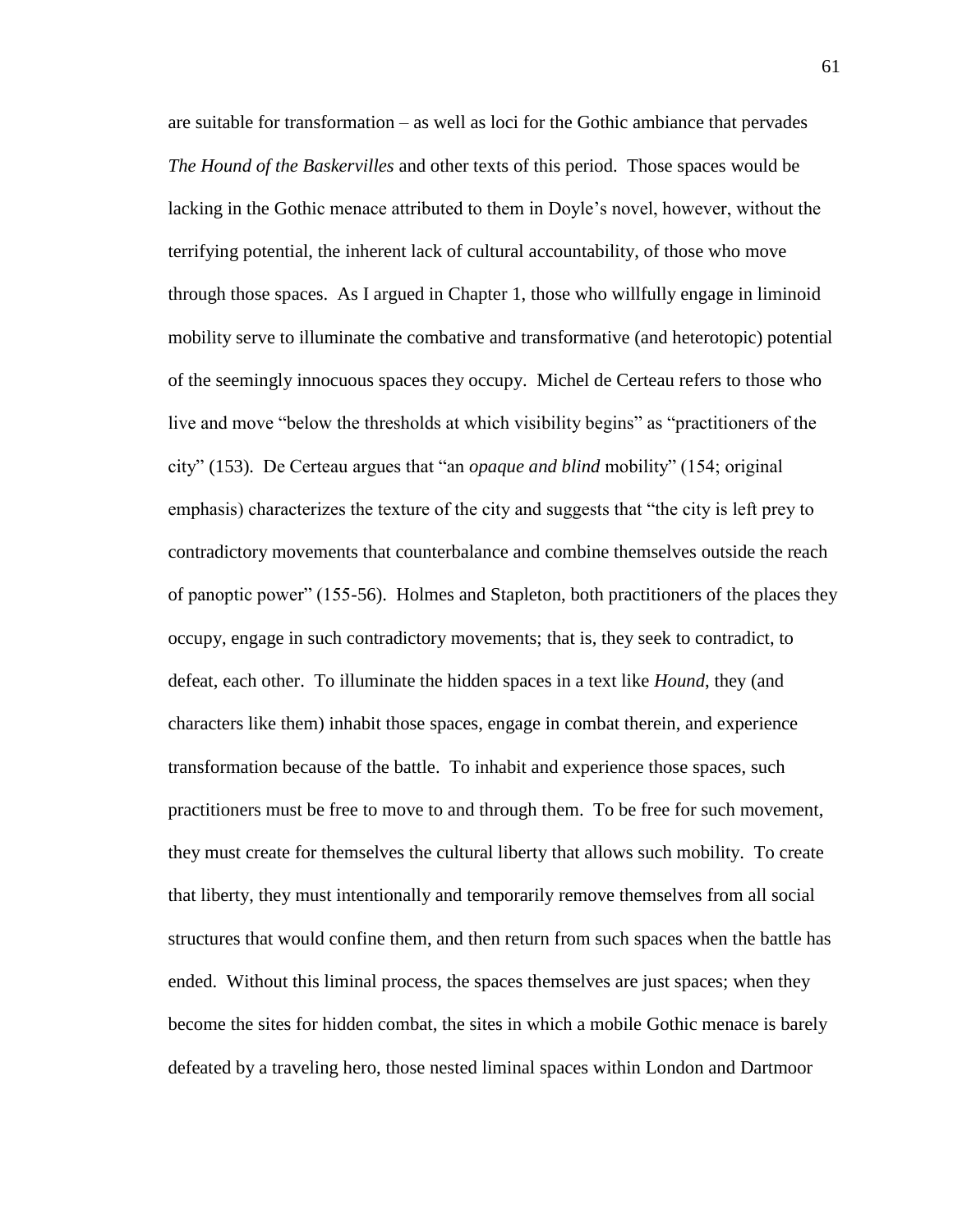become terrifying because of the potential menace hidden within them. It is the combination of the carefully delineated nested spaces, and the adroit movements of the lead combatants as they battle to control the thresholds that command those spaces, that accounts for the Gothic texture of this narrative and calls into question the knowability of the heterotopic metropolitan and rural realms depicted in the text.

As a practitioner of London, it falls upon Holmes to pursue Stapleton into and through any private spaces the villain tries to occupy. Holmes, headquartered in a private residence of his own, has access to private thresholds that public disciplinary officials (the police, which represent the legal gaze of the state) cannot reach because of their official standing, their fundamental inability to move in secret, their institutional inability to see below or beyond the threshold of external visibility. Holmes can dig deeper into the nested layers of his society than can the police, and can extend the threshold of visibility into private spaces and then occupy those spaces more readily than they can, and thus he's better equipped than they are to fight this battle because Stapleton makes this a battle of private spaces. For Holmes, the battle becomes a contest not just between London and Dartmoor, but rather between Baker Street and Grimpen Mire, a private, hidden battle between those who control the thresholds of two private spaces. Before such a battle can commence, however, Holmes must first justify the effort of the battle. And he does so, contrary to the explicit opinions of the other characters in this novel – who hold the dominant cultural assumption, as described by Raymond Williams, of a fundamental divide between city and country – by equating the seemingly disparate places of the ultra-civilized London and the primitive, barbaric Dartmoor.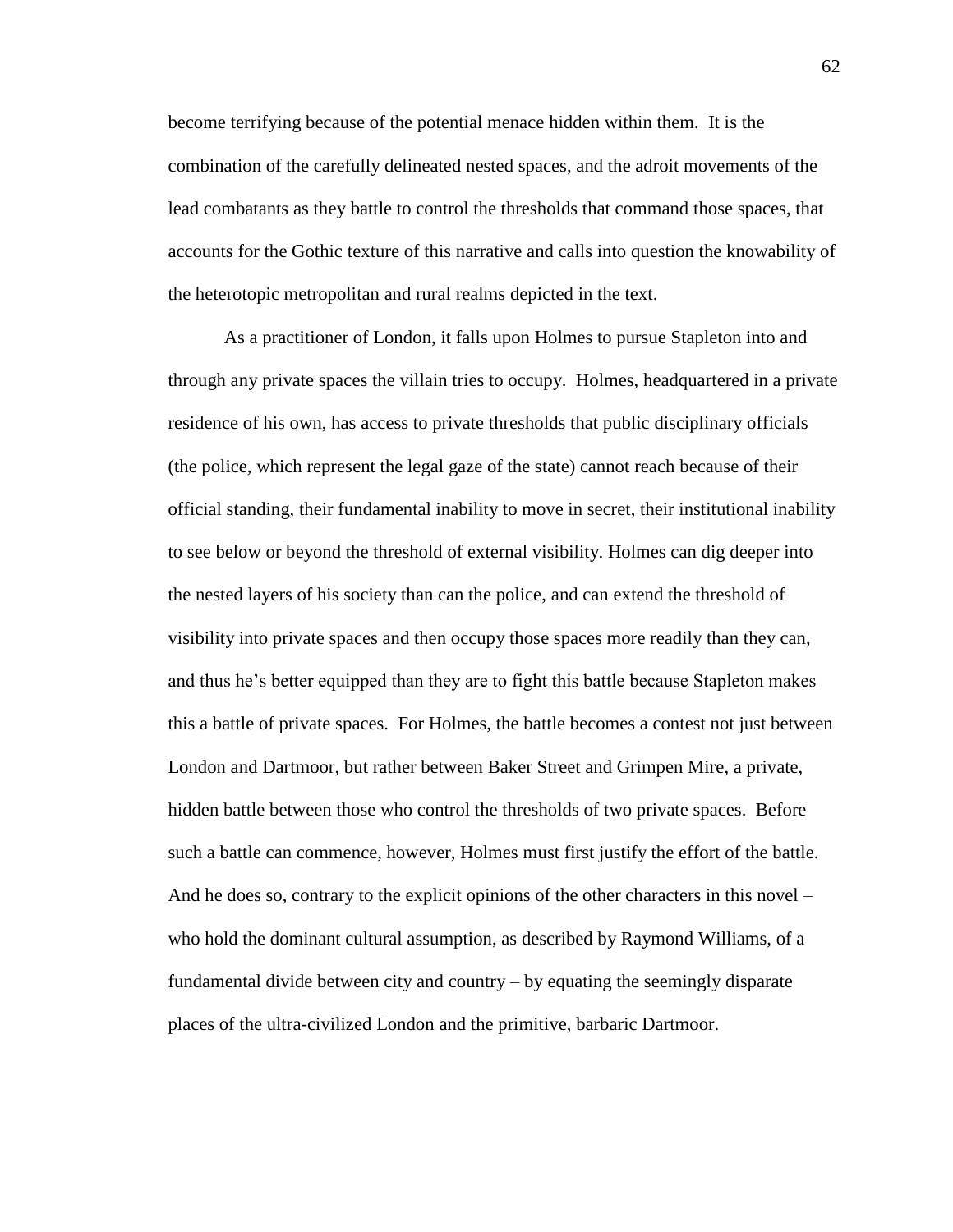## Equating Spaces: Private Thresholds in the City and the Country

If London were impregnable, if it had nothing in common with Dartmoor, if what took place in the countryside posed no threat to the metropolis, then it would make no sense for Sherlock Holmes to bother with this case. Holmes's jurisdiction, to borrow an institutional word, is London. If Stapleton represented a visible force, and if he only occupied or moved through visible spaces, Holmes's services would not be required. The London police would have been much better equipped in manpower and resources to deal with such a visible threat. The city and the country are initially connected in this novel simply by the virtue of Holmes deciding that a legend and a potential murder in Dartmoor are worth his attention in London because of the probability of a perpetrator who moves discretely through private contested spaces. But the connection, at least in Holmes's mind, is stronger than that. In his initial meeting with Dr. Mortimer, and subsequently throughout the text, Holmes takes every opportunity available to connect the two places. The fact that he chooses to do so highlights the notion that people generally considered the two places disparate. We can read Holmes's efforts to equate London and Dartmoor as a repeated insistence to a skeptical cast of characters, and presumably to a skeptical audience, that London and Dartmoor shared much in common including, most menacingly, a capacity for primitivism.

For Dr. Mortimer, the swirling metropolis of London represents the ultimate escape from the physical and spiritual barrenness of the moor. He considers the two places fundamentally different. Early in *The Hound of the Baskervilles*, Dr. Mortimer reports to Sherlock Holmes, "It was at my advice that Sir Charles was about to go to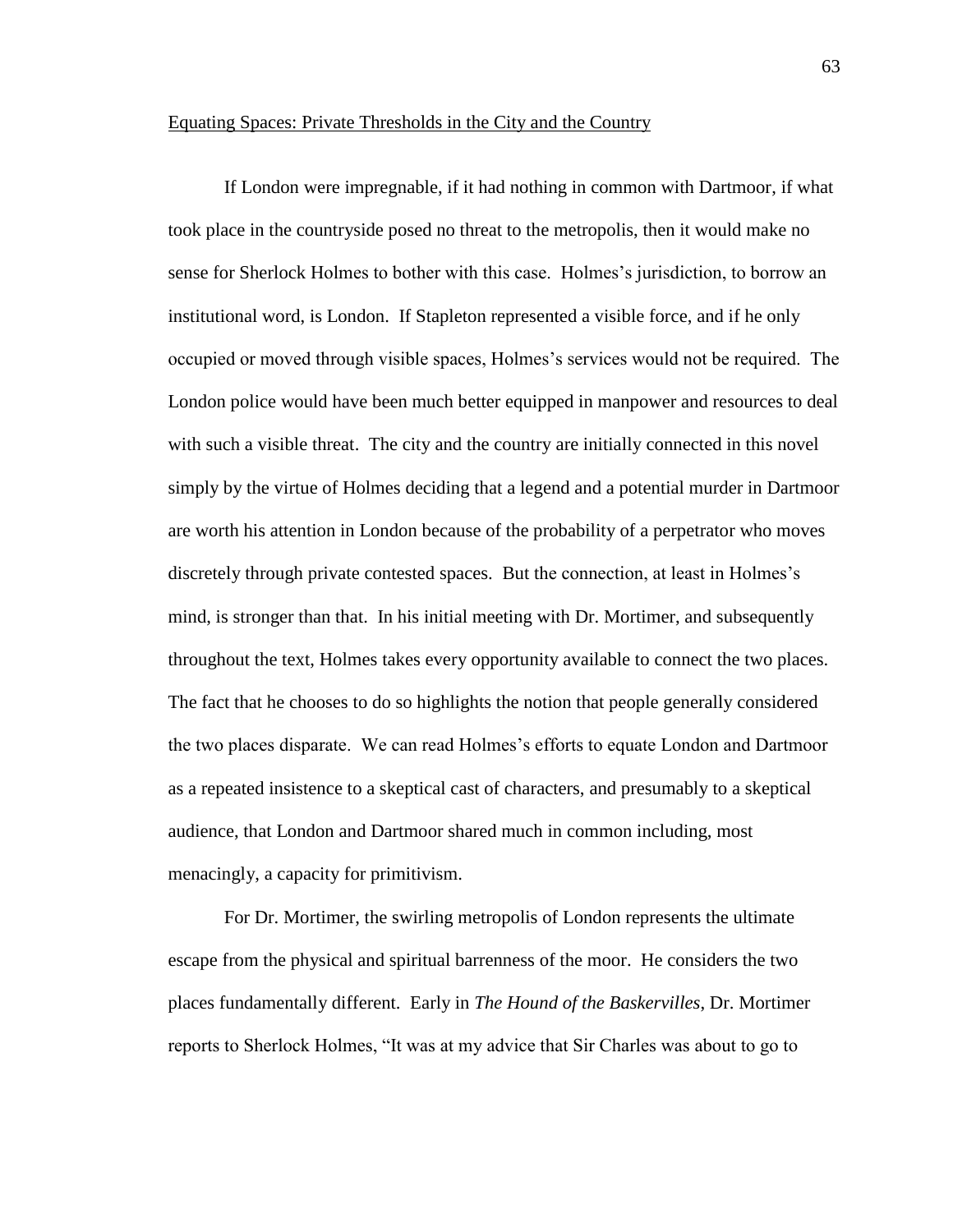London. His heart was, I knew, affected, and the constant anxiety in which he lived, however chimerical the cause of it might be, was evidently having a serious effect upon his health. I thought that a few months among the distractions of town would send him back a new man" (352). It is the "distractions of town," the swirling activity of the metropolis, that encourages the good doctor to send his patient there in hopes that the patient would recover from the melancholy inspired by the Gothic moor. Stapleton, of course, hopes to exploit those same distractions for an entirely different purpose: within the busy confines of the swirling metropolis, he might be free to stalk his prey – the aging Sir Charles and the wealth he represents – with impunity. Whereas possible criminal suspects would be few on the moor, the millions of the city's inhabitants would provide the perfect shield for his criminal plans. Mortimer, citing what he believes to be a fundamental difference between London and Dartmoor, prescribes the attractions of a civilized city as a cure for the barrenness of the uncivilized moor. Similarly, Stapleton seems to recognize in the structures of civilization the perfect cover for what his culture would consider his "uncivilized" moorland plot.

And yet Holmes contends that civilized London is no more immune to darker forces than primitive Dartmoor. In response to Dr. Mortimer's evident belief that the forces aligned against Sir Charles's heir are supernatural, Holmes says, "But surely if your supernatural theory is correct, it could work the young man evil in London as easily as in Devonshire. A devil with merely local powers like a parish vestry would be too inconceivable a thing" (356). Evil is inherently mobile, Holmes might say; evil that cannot move is incomprehensible, which means that London, the bastion of advanced and enlightened civilization, is just as vulnerable as the much-less-civilized Dartmoor. Or, to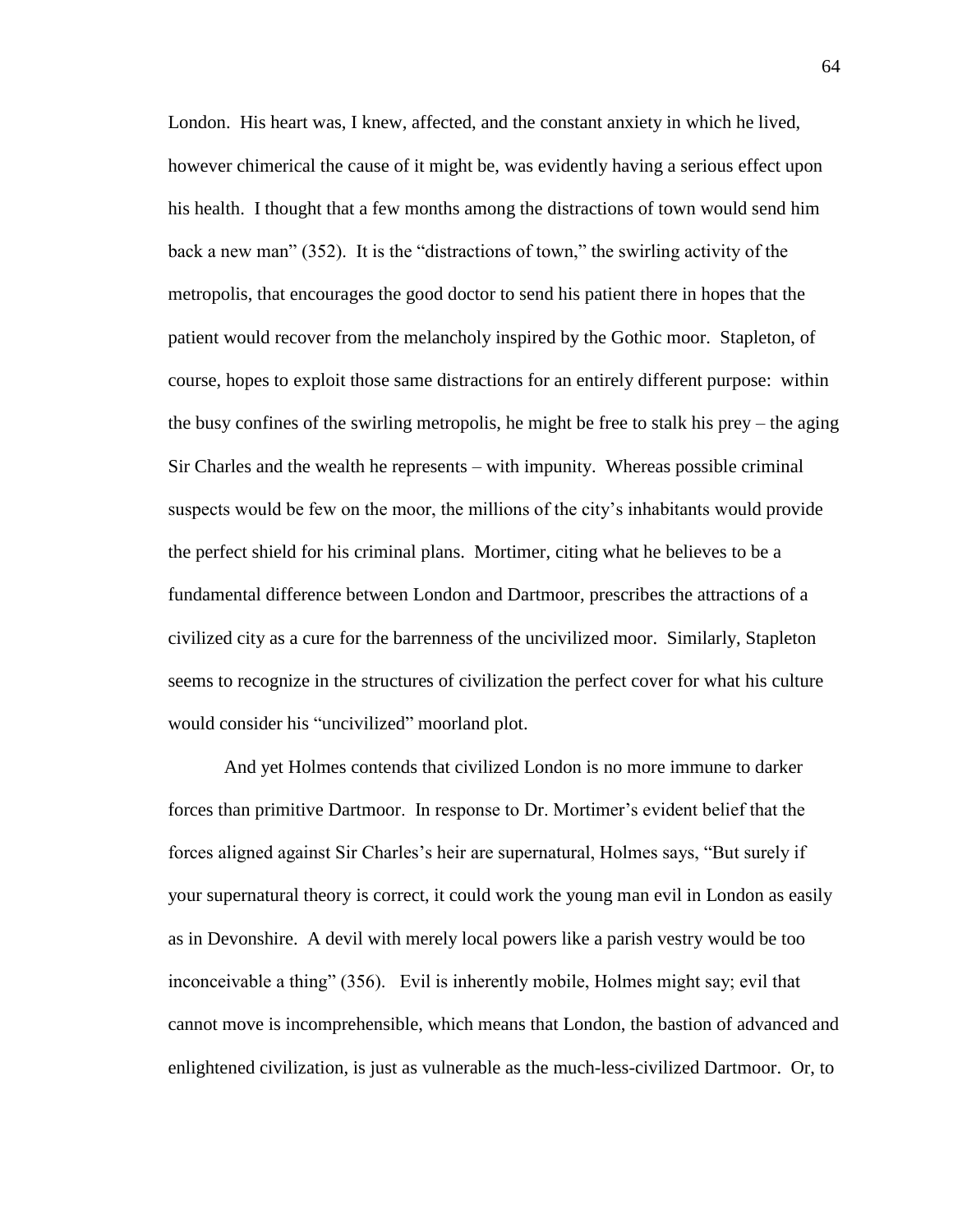put it more bluntly: London might be, at a fundamental level, just as primitive (i.e. subject to uncanny forces) as Dartmoor. In fact, Holmes later commends Sir Henry, the heir to Baskerville Hall, for his plan to leave London and return to Dartmoor: "I think that your decision is a wise one. I have ample evidence that you are being dogged in London, and amid the millions of this great city it is difficult to discover who these people are or what their object can be. If their intentions are evil they might do you a mischief, and we should be powerless to prevent it"  $(368)$ . The city is by nature – because of its immense mobile population – a difficult place in which to offer someone protection; enemies are difficult to detect among the moving masses. The difference here between city and moorland is not the civility of one and the lack of civility in the other; it's merely, for Holmes, a question of population density. This point is emphasized further after Holmes and Watson unsuccessfully chase the disguised Stapleton down Oxford and Regent Streets, a chase that epitomizes the degree to which the dynamics of the city can be used by a clever villain to achieve his ends. Through a mix of disguise, careful planning, and the intelligent use of modern modes of transportation inherent to the city, Stapleton in effect defeats Holmes on his hometown, leading Holmes to shift the locus of battle elsewhere. The city, even for its most revered and astute defender, sometimes presents insurmountable difficulties because of its multiple liminal spaces and the degree to which an intelligent liminoid villain might exploit those spaces.

It becomes clear in *The Hound of the Baskervilles* and other works in this late-Victorian period (particularly John Buchan's *The Thirty-Nine Steps*, which I will explore in Chapter 4) that a similar conclusion may be drawn about the relatively uncivilized countryside. The barrenness of the moor, when fully explored, seems full of spaces in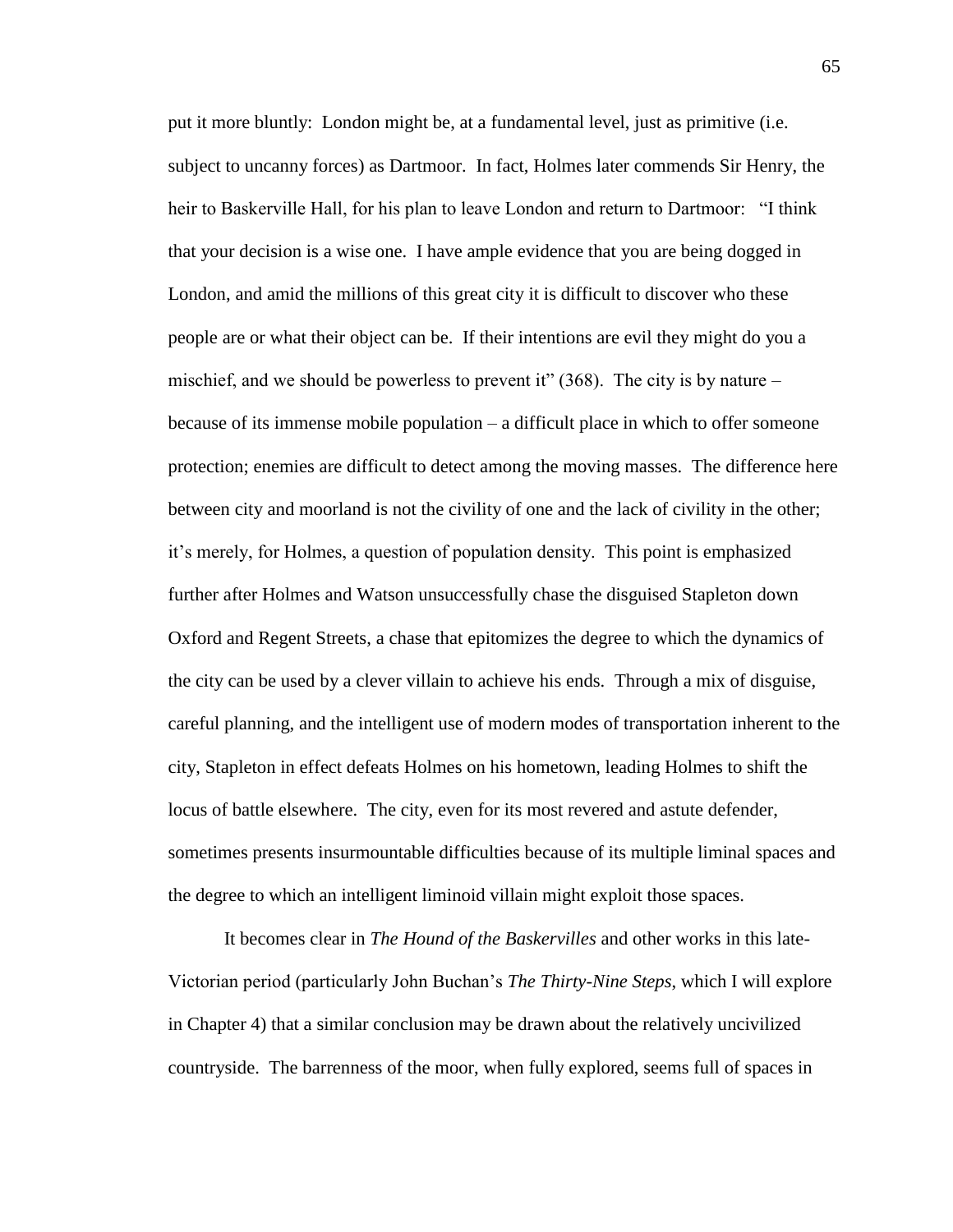which criminals like Selden and observers like Holmes might hide. Plots can be undertaken in secret in the countryside just as easily as in the city, and those who prefer the direct approach to things (like Watson and Sir Henry), by virtue conducting business out in the open, are constantly assailed by unseen threats hiding in unseen places. In *Hound*, the contest undertaken in London is carried out in Dartmoor, but the mode of the contest – hidden identity, shielded movements, carefully-plotted conspiracy – is not changed. London is just as fit for such secrets as the moor, and vice versa. For every Grimpen Mire on the moor, there is a 221B Baker Street in London. For every Regent Street in London, there is a "moor-path" that "brings us to Merripit House" (380). To match the art gallery in Bond Street (365), there is the portrait gallery in Baskerville Hall (426). The parallels between the two locations, and between the nested spaces in each location, are pronounced indeed within this novel, despite the not inconsiderable differences in topography and population.

Perhaps with those differences in mind, Holmes goes out of his way on several occasions to unify in language these two locations. When Holmes speaks about place, he generally refers only to London and the moor; no other places, and certainly no places located between these two, are ever mentioned. At one point Holmes, in the act of deceiving Sir Henry, tells the baronet that he and Watson "will head to town" in order to better fight the battle; Sir Henry says he'd feel safer "going to town with them," and he appears to Watson to consider their leaving as a desertion (428). Holmes later tells his young helper Cartwright to "take this train to town" (428). These casual references overlook the fact that several "towns," and indeed a few cities, lie between Devonshire and London. And yet, in the economy of Holmes's language, the only "town" to which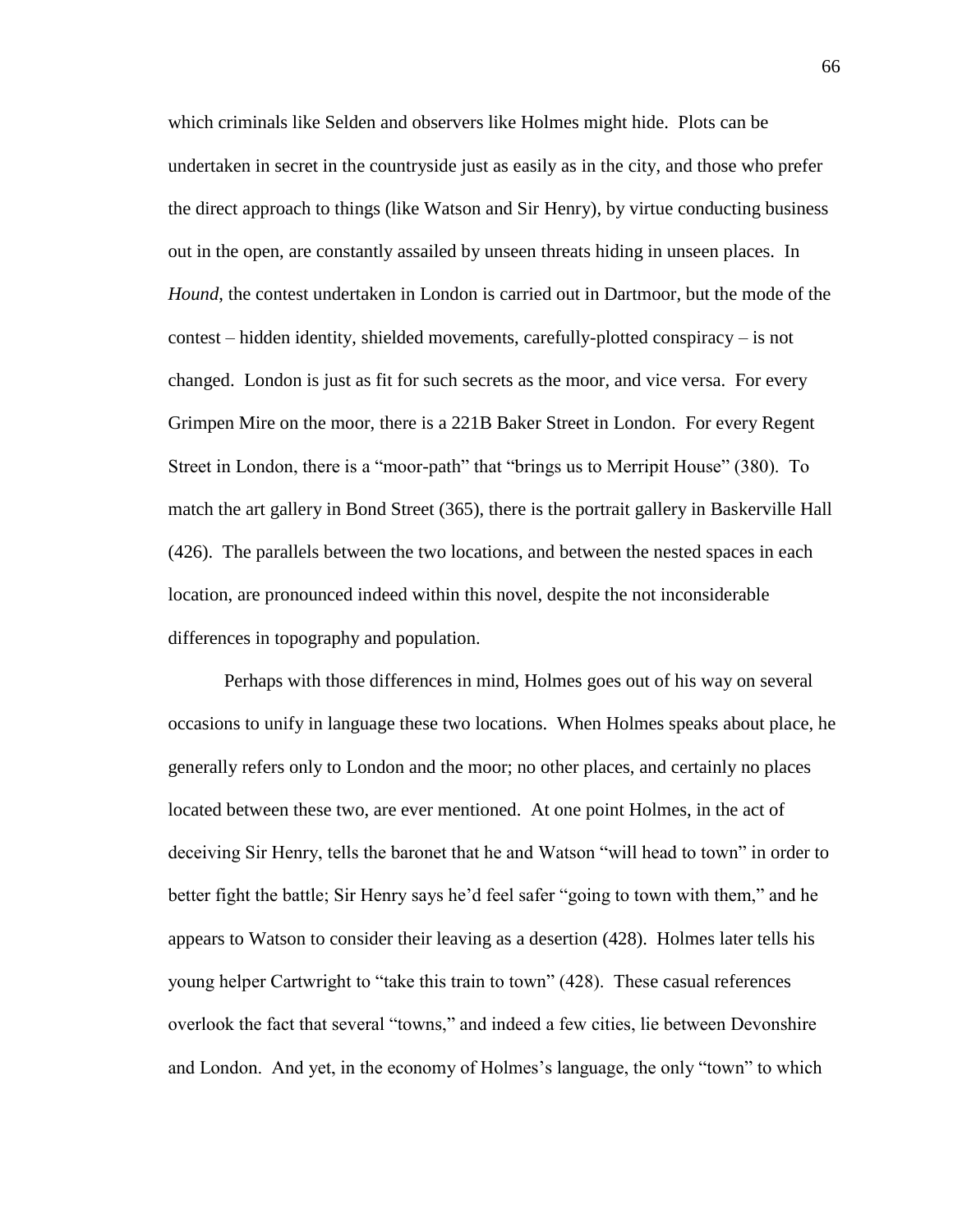Dartmoor might be connected is London. Further, in reference to Stapleton, Holmes says, "I told you in London, Watson, and I'll tell you now again, that we have never had a foeman more worthy of our steel" (423). This repeated pronouncement comes on the moor shortly after Watson and Holmes meet with Stapleton and converse near the body of the newly-dead Selden. Later, after the contest with Stapleton has come to an end, Holmes nearly echoes his own words: "I said it in London, Watson, and I say it again now, that never yet have we helped to hunt down a more dangerous man" (440). It appears that in Holmes's mind, a fact known and uttered in London must be confirmed and re-uttered in the context of the moor; knowledge in one place does not necessarily survive the change in context unblemished. Or rather, the knowledge does survive, but it cannot be assumed to do so. That which is true in London remains true in the countryside, but it is only restated and considered true once more after it has been verified in that countryside. The double pronouncement and the casual references linking these two places demonstrate Holmes's persistence in countering the prevailing thought, as represented in the text, that these two places are inherently disparate.

Holmes, seemingly unbothered by the differences in place as perceived by Mortimer, Watson, and others, projects a confident, commanding image in whatever liminal space he happens to find himself. True, he is temporarily defeated on his home turf of London. But as he sets in motion his plan to invade the moor – his plan, at this point, involves sending Watson to accompany Sir Henry to Baskerville Hall while Holmes remains in London, ostensibly to attend to other business – he again finds his bearings in the liminal space of a London train station. Watson looks back at the Paddington Station platform as his train leaves for Devonshire and sees "the tall, austere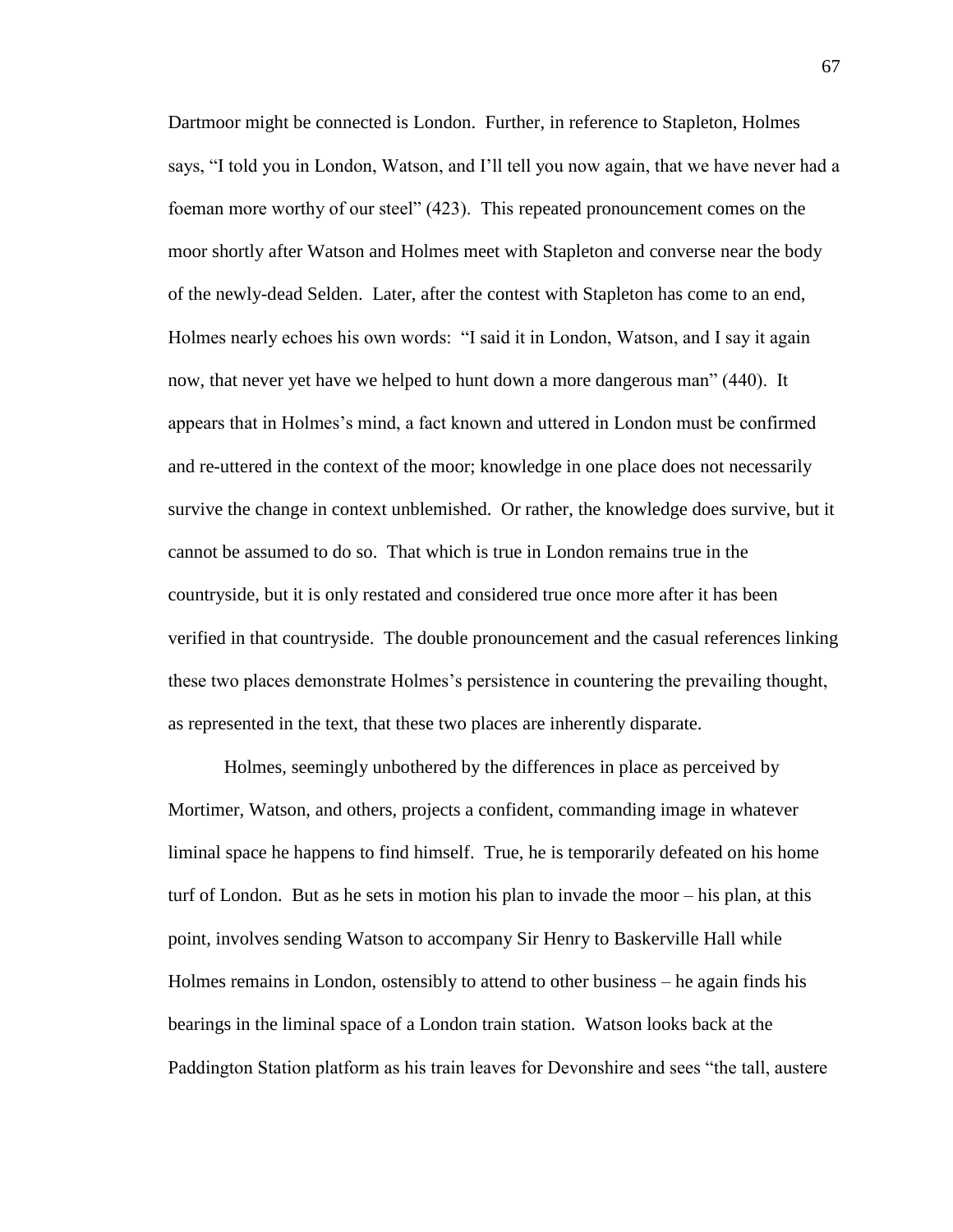figure of Holmes standing motionless and gazing after us" (373). This space, by definition a liminal (and also heterotopic) space through which pass masses of people of indeterminate identity and unfathomable purpose, becomes in this instant a space commanded by the detective. It is a threshold that commands access to the city, and in this static moment Holmes claims the platform as his own. Nils Clausson points out that, although the novel was subtitled *Another Adventure of Sherlock Holmes* when it was originally serialized in *The Strand*, the text presents a remarkably static story, at least in its portrayal of Holmes, who is the very opposite of the action hero of an adventure story. He is introduced in the first sentence of the novel "seated at the breakfast table," and such a static image recurs throughout the novel. Holmes is most Holmes-like<sup>7</sup>, Clausson argues, when he is motionless (39). Clausson attributes this static depiction of Holmes to the manner in which Holmes is presented both as an art critic – more precisely an "aesthetic observer"  $(40)$  – and a piece of statuary in this novel. I'd prefer to see his static nature in this novel as an illustration of the degree to which Holmes fully occupies the spaces he inhabits.

As Holmes stands on the platform in Paddington, he both inhabits the physical space and commands the metaphoric threshold it represents. His height, his austerity, his solid immobility in this moment foreshadow the Man on the Tor, the man who appears to command the moorland scene over which he stands much as Holmes now commands the

 $\overline{a}$ 

<sup>&</sup>lt;sup>7</sup> In the context of Clausson's argument, I interpret "most Holmes-like" to mean that Holmes in these moments of stillness is most intellectually engaged, most focused, most logical, most perceptive. For Clausson, Holmes's physical activity channels some of the detective's energy away from his mind, which is (according to this line of thinking) Holmes's most important tool.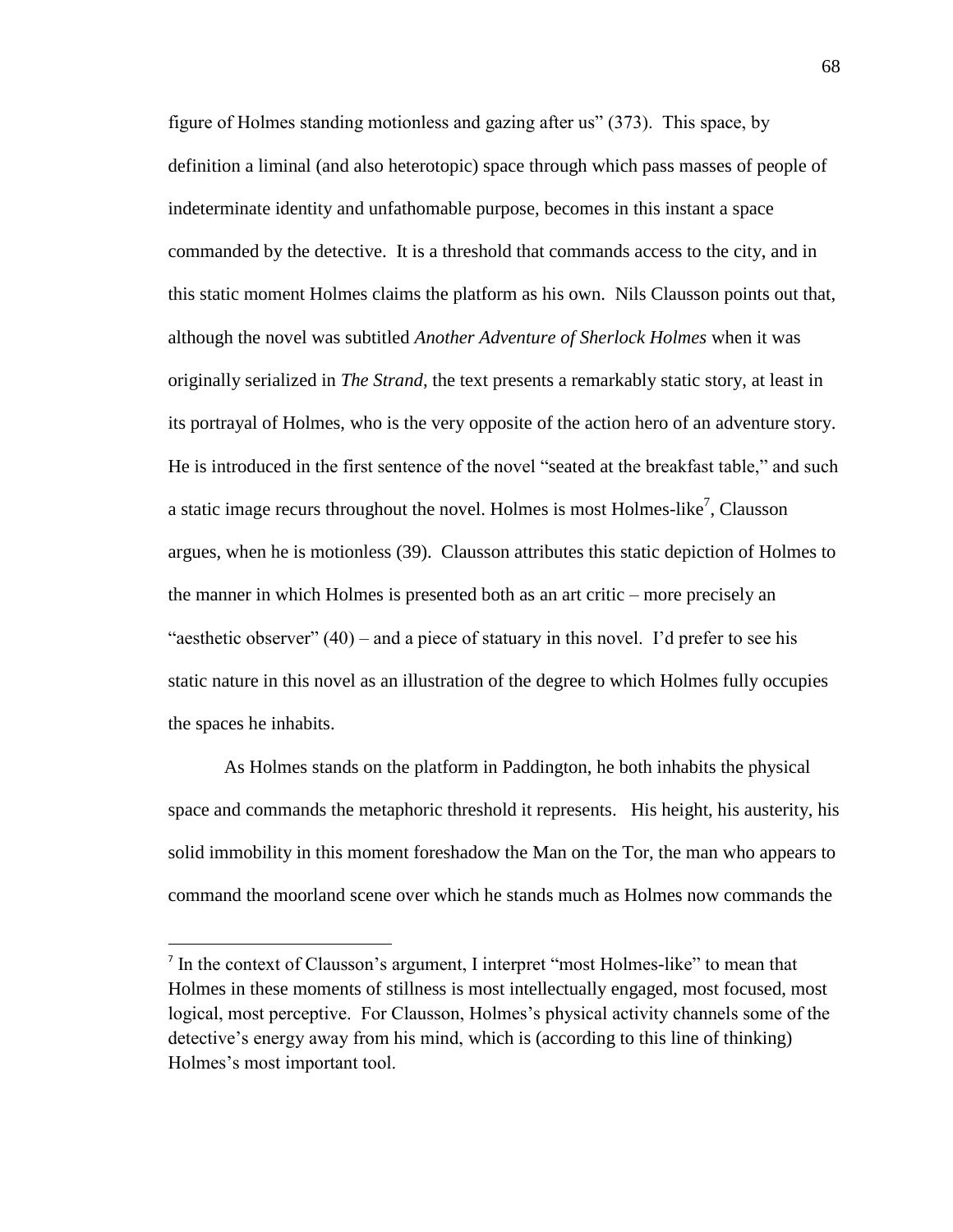platform from which Watson departs. Watson describes for Holmes "the unseen watcher, the man of darkness" (405) as he first sees him: "As far as I could judge, the figure was that of a tall, thin man. He stood with his legs a little separated, his arms folded, his head bowed, as if he were brooding over that enormous wilderness of peat and granite which lay before him. He might have been the very spirit of that terrible place" (400). The posture thus described indicates a man who both inhabits and commands a space; the folded arms, wide stance, and bowed head reflect a man not under threat, but rather one who has time to contemplate the land below him, to consider the area under his control. Watson relates shortly after this passage that Sir Henry, who was with him on the moor when he sees this distant image, had not seen the Man on the Tor and thus could not feel "the thrill which his strange presence and his commanding attitude" had inspired in Watson. The Man on the Tor, of course, turns out to be Holmes himself; whether in his own guise in the contested liminal spaces of London or in disguise on the contested grounds of the moor, therefore, Holmes projects to Watson an image of stillness, of observation, of command. The man who (in this novel, at least) might be seen as the very spirit of all that makes London worth defending comes to embody, as Watson describes him here, the spirit of the moor as well.

Holmes's possession of the moor illustrates once more his ability to penetrate private hidden spaces the official police cannot. This penetration extends even to his seemingly comfortable association with Selden, the moor's most feared inhabitant (other than the Hound itself, of course). When Holmes and Watson discover that the dead body on the moor is not Sir Henry but is instead the fugitive Selden, Holmes cries, "It is not the Baronet – it is – why, it is my neighbour, the convict!"  $(421)$ . This man, the "Notting"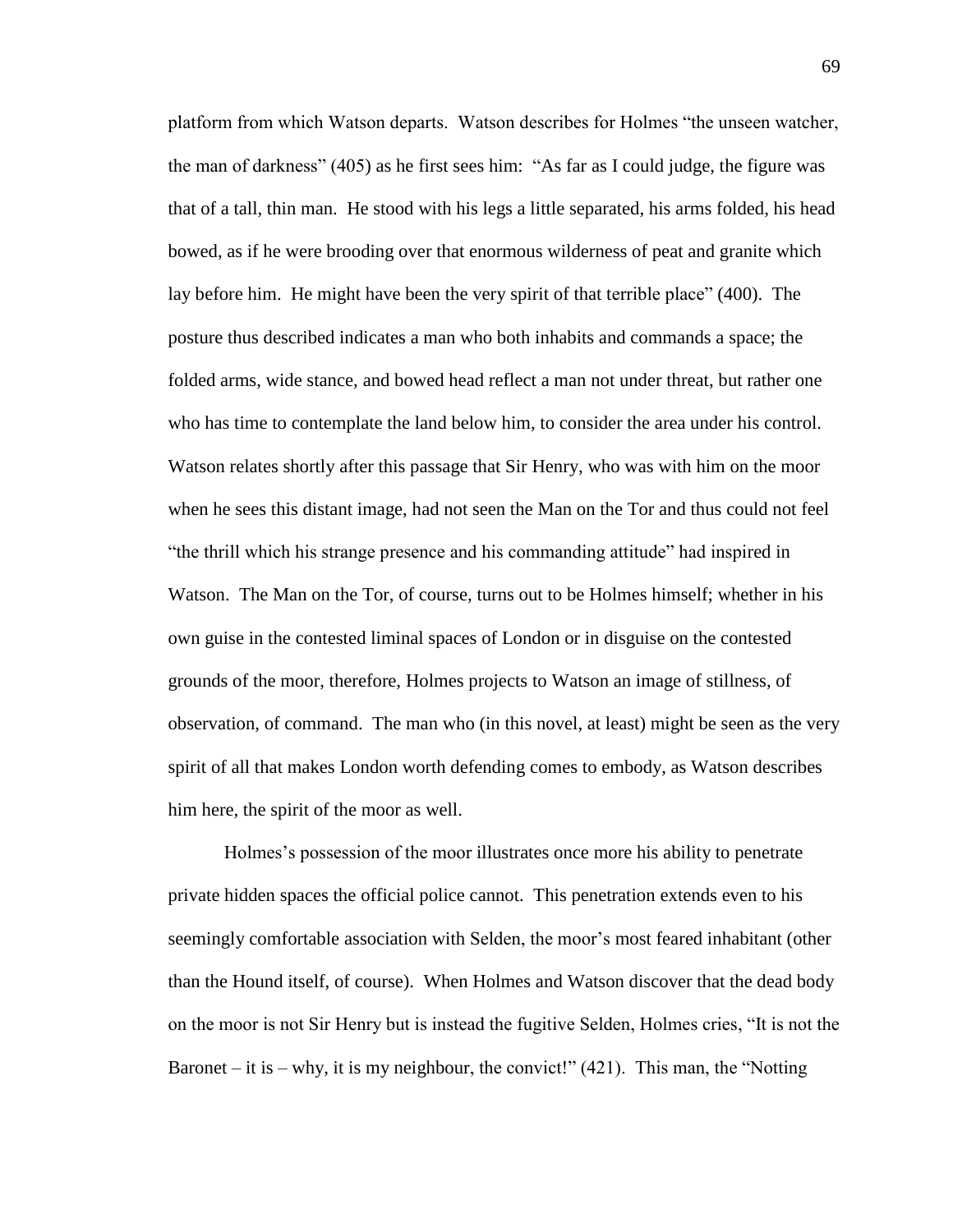Hill murderer" as he is known on the moor (375), has inspired nothing but fear in the region; he is the very reason why Watson and Sir Henry see armed sentries when they first enter the region of Dartmoor (374). Holmes is aware of the history of this killer; Watson tells us that Selden's case "was one in which Holmes had taken an interest on account of the peculiar ferocity of the crime and the wanton brutality which had marked all the actions of the assassin" (375). This is the man who has brought the visible presence of England's disciplinary forces to the moor. And yet, this is the man whom Holmes refers to as his "neighbour." He essentially shares Selden's private space, the space the police can't find, because he can penetrate deeper into the nested levels of space that Selden occupies.

Selden's position on the moor, and Holmes's self-identification as his neighbour, provide yet another link between London and Dartmoor. Selden commits his crimes in London and for those crimes is sent away from the city. It would appear that his kind – uncivilized criminals – belong in the hinterland of Dartmoor and not in glorious London, according to the thinking of the day. Ejection from the city is his punishment, in other words. It is telling, then, in consideration of Holmes's social position and his hybridized cultural identity, that he voluntarily follows in Selden's footsteps, not only traveling to this uncivilized place but also taking up secret residence, as has Selden, on the moor. The disguised gentleman and the escaped convict thus share a neighbourhood connection and, for a time perhaps, a similar social status. Ironically, once Watson sees the Man on the Tor but before he learns that the man is Holmes, Watson finds more terror in the idea of a gentleman at loose on the moor than a murderer similarly free. Watson asks, "What passion of hatred can it be which leads a man to lurk in such a place at such a time? And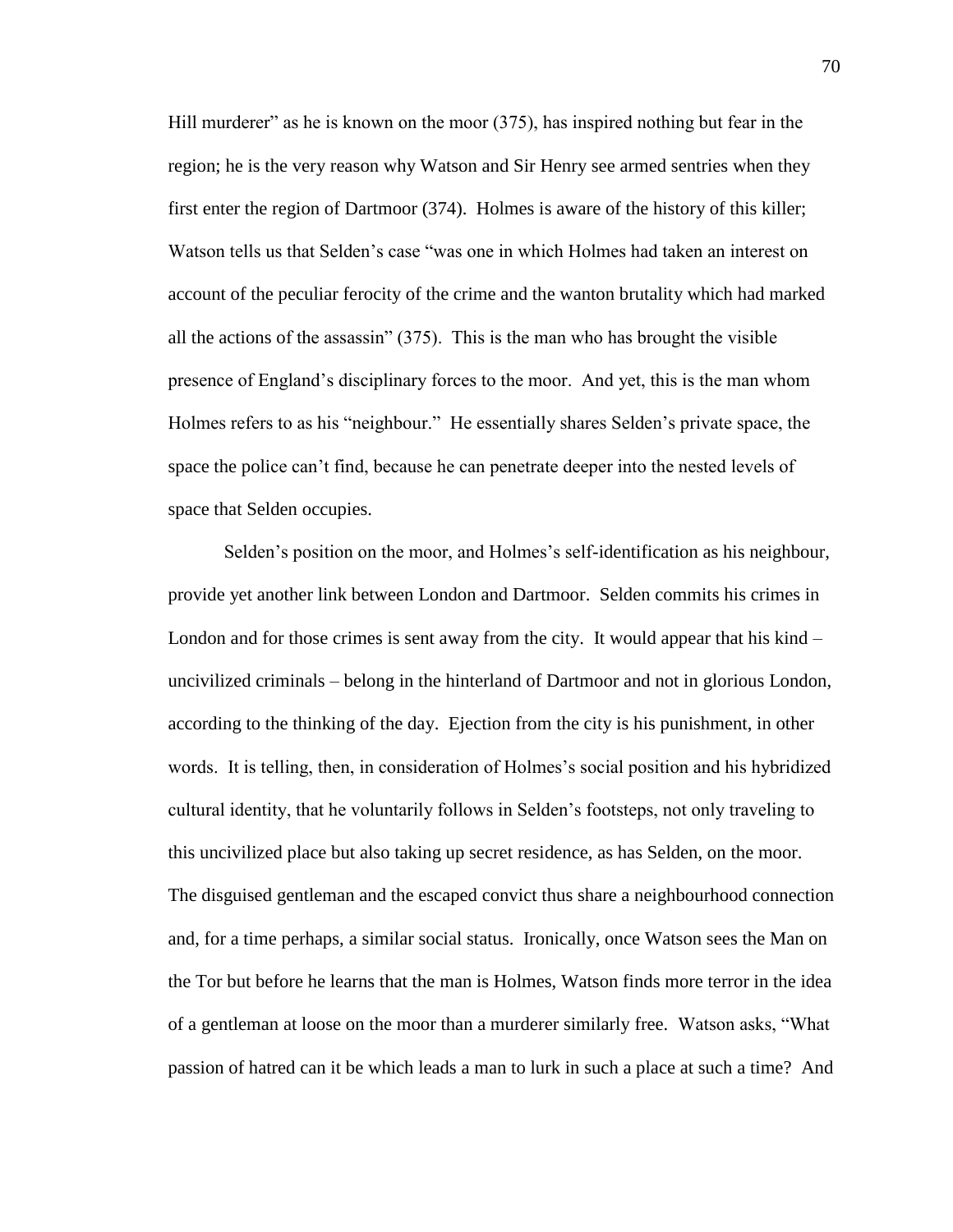what deep and earnest purpose can he have which calls for such a trial?" (407). The stilldisguised Holmes, far from feeling the fear of Selden commonly shared by the inhabitants of the moor, inspires a greater terror by his very presence, and more because of the seeming inexplicability of his intent. It is altogether more terrifying for Watson to contemplate the presence of a mysterious gentleman on the moor, a place no gentleman in his right mind, and with admirable work to do, would choose to inhabit. With his inexplicable presence and his authoritative bearing, as well as his willingness to share contested space with a fugitive murderer, Holmes commands the contested space of the moor because of the fear he inspires.

Of course Holmes's purpose on the moor is not to find Selden; the detective establishes himself there in order to combat the liminoid villain Stapleton. Given the ability of each man to cross the contested thresholds that delineate the space of the other, it must be clear that these two combatants and the places they represent stand united as the battle for thresholds commences. Holmes and Stapleton stand on equal footing far below the visible at the outset of this liminal battle. And from a Foucaultian view of cultural control, Holmes and Stapleton occupy positions of equal potential for menace: both have moved below the legal gaze and thus might, potentially, act with impunity in any number of threatening or destructive ways. London and Dartmoor have both been infiltrated – that is, the threshold of each has been crossed – by liminoid movers, by practitioners who make use of private nested spaces in each place to shield their movements. Both men have proved themselves qualified to command a private threshold and to transform private as well as public spaces into loci of secret combat even as common citizens still inhabit the places in question. As I will argue in the remainder of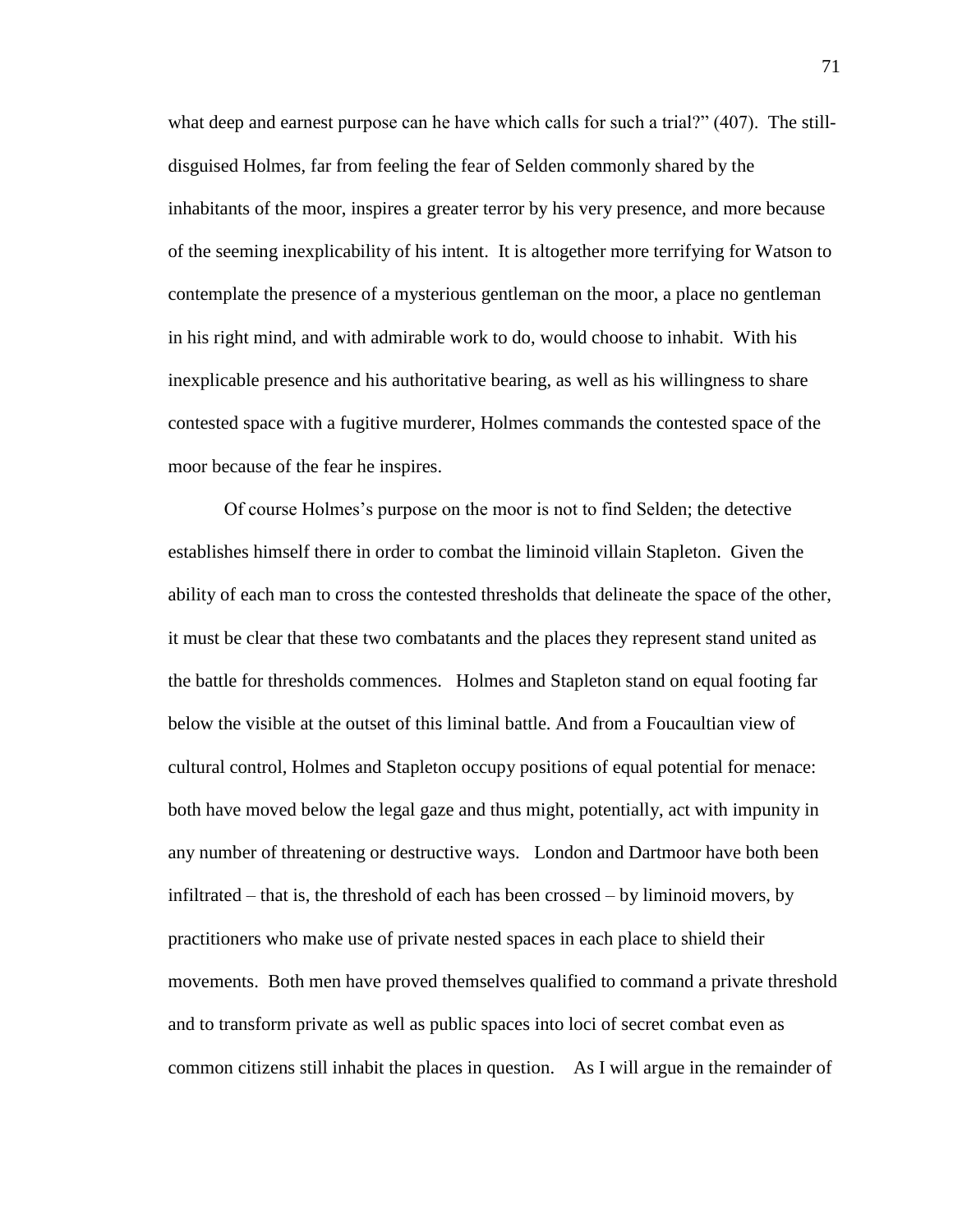this chapter, the personal battle between Holmes and Stapleton becomes a spatial battle between two recognizable, seemingly knowable places. The equation between these men and these places sets the stage for Holmes, at a considerable cultural cost to himself (as I will show below), to fight Stapleton in Dartmoor with the same techniques Stapleton used in London. Though the battle would seem to be a fight of city against country, civilized against barbaric, present against past, the contest instead boils down to a fight for the control of thresholds, regardless of location, and thus for the private spaces those thresholds command.

## Nested Spaces: The Battle for Thresholds in London and Dartmoor

Two key components of *The Hound of the Baskervilles*, as yet unexplored in scholarly work, are the manner in which the liminal spaces in the text are nested within each other to form a complex warren through which liminoid characters might move, and the degree to which this nesting serves to connect the culturally divergent places of London and Dartmoor. We see, theoretically, the juxtaposition of Turner's notion of "cunicular" (i.e. warren-like) liminal space with a Gothicized version of the modern labyrinth, both in the city and the countryside. London, in the case of this text, is shown to be so crowded, so full of motion, so infused with liminal spaces that even the great Sherlock Holmes cannot counter his adversary there. He confesses to Watson that he is "checkmated" in London and that the locus of contest must be moved elsewhere. Within the city of London, what Deborah Pellow would label a "public space," Holmes occupies the smaller "intimate" space of 221B Baker Street, a private sanctuary in which Holmes is free from the flow of the city, free to let his mind wander over the facts of the case at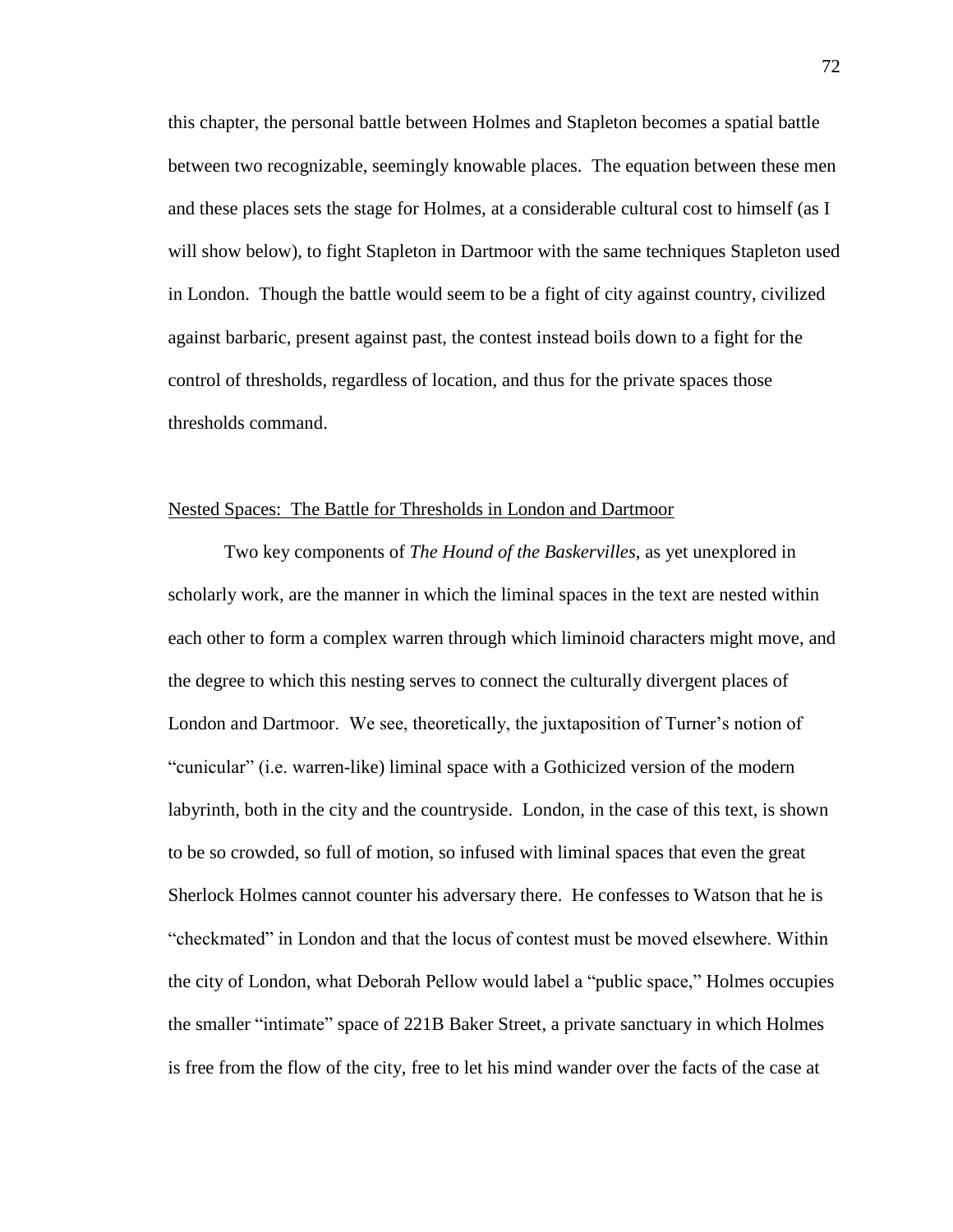hand. This space is visible to the villain Stapleton, but only from the outside. It is the interiority of the space, accessed only across the threshold commanded by Holmes, that provides the sanctuary for the private detective. Holmes and Watson also travel down the crowded Baker Street, across Oxford Street, and down Regent Street in pursuit of the disguised Stapleton; their pursuit and his escape transform even these public streets into heterotopic and private places of contest. These are public spaces, of course, but the battle in them is private; there's a metaphorical threshold of visibility here because people on the street can see the combatants but can't actually "see" that a battle is going on. The city is also dotted with train stations, each a swirling public complex of liminal travel from which a disguised villain might emerge and into which that same character might disappear. The metropolis is, one might say, filled with public and intimate spaces, each commanded by a contested threshold, each brimming with liminal potential, each necessitating careful negotiation, all together forming the complex maze in which Holmes initially loses track of his enemy.

Something similar might be said about Dartmoor: it, too, is filled with nested spaces, each with its own liminal and combative potential. We see several private houses, most notably Merripit House, occupied by the Stapletons, and Baskerville Hall, newly inhabited by Sir Henry. The moor is lined with desolate walking paths, as London is lined with streets (though less densely, of course). It is dotted with prehistoric huts, broken up by soaring tors and rock spires, frequently blanketed in fog (as London is), and evidently inhabited by a fugitive killer. And in the heart of the moor is the deadly Grimpen Mire, the citadel for the villain Stapleton, the base from which he launches his evil scheme to murder the Baskervilles and claim the inheritance he believes to be his.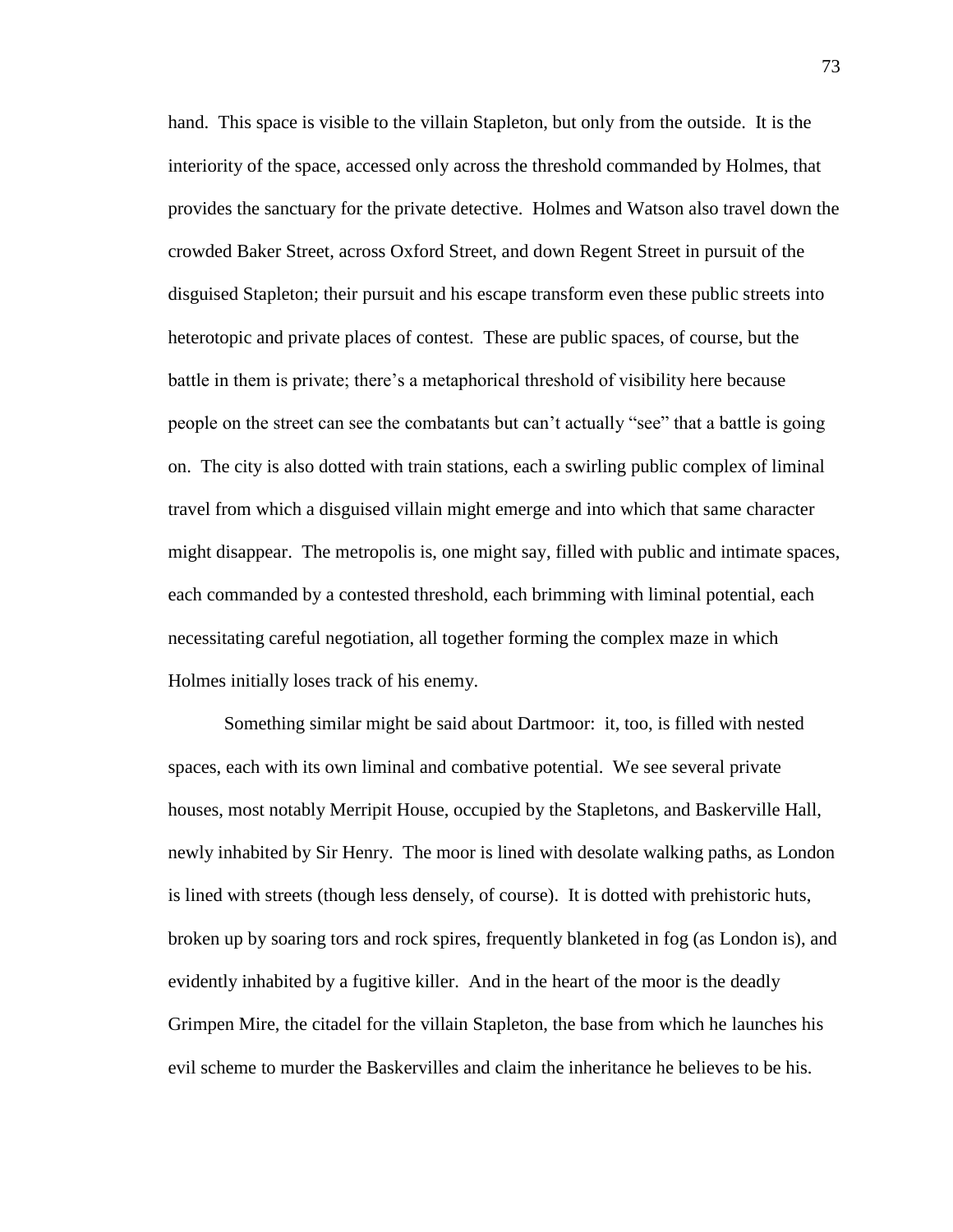As with London, Dartmoor is not a single place; it is a heterotopic space filled with smaller, nested spaces, each of which hides secrets, each of which may be exploited by practitioners of these spaces, each of which waits to be occupied and commanded by the victor in this contest. Taken together, the similarly nested spaces of London and Dartmoor provide the loci for this contest and serve to tie together these two distant and seemingly divergent places.

For Holmes and Watson, the most important of London's nested spaces is their lodging at 221B Baker Street. In *The Hound of the Baskervilles*, as with many of the Holmes stories, these rooms form the space in which the liminal contest is joined. $8$ Mortimer first tells the story of the Hound here. Holmes and Watson find enough in his story, as told here, to pique their curiosity. Sir Henry is invited here (without knowledge of the legend of the supernatural Hound), ostensibly so he might contribute to Holmes's plans for this campaign, and receives these words from Holmes: "You shall share our knowledge before you leave this room, Sir Henry. I promise you that" (360). In short, 221B Baker Street becomes the launching pad for this liminal battle; it is a place of knowledge, deduction, investigation, and revelation. Only after two consultations here,

 $\overline{a}$ 

<sup>8</sup> Of the twenty-four Holmes stories that appeared in *The Strand* before the publication of *The Hound of the Baskervilles*, seventeen of those stories begin with a scene in Holmes's Baker Street rooms. Of the remaining seven stories: three begin in Watson's lodgings, each time just before travel of some kind; one begins in the liminal space of a train station; one begins while Holmes and Watson walk in the park before heading for Baker Street, where their case actually begins; one begins in a hospital in Lyons, where Holmes recovers from professional exertions before returning to London; and one begins with Holmes disguised as an opium addict crouching in a London opium den. In each of these seven cases, in other words, the story begins with Holmes and Watson in the midst of some liminoid endeavor.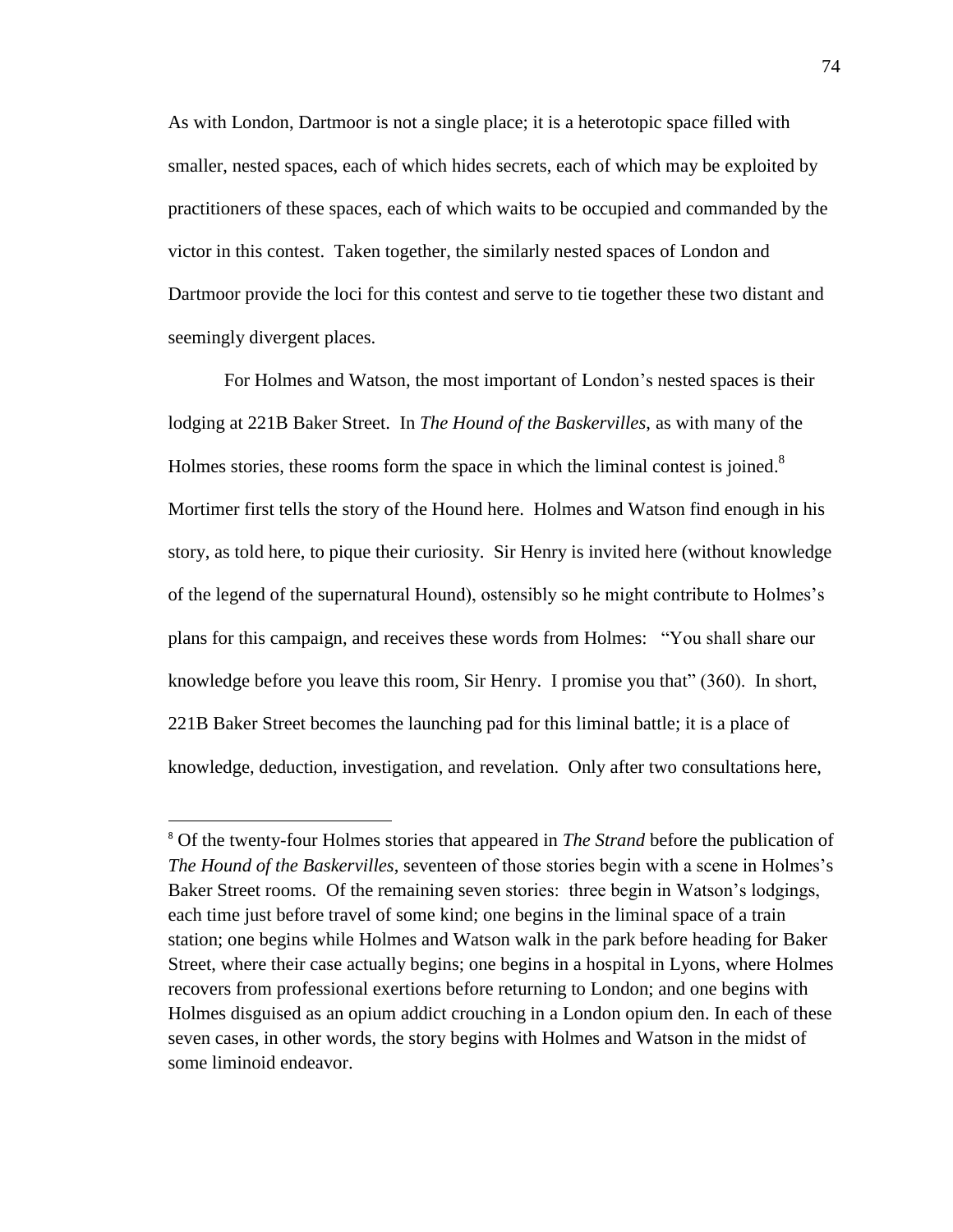with all allied parties gathering in this private space, does Holmes consent to set in motion the wheels of his investigation.

These rooms also serve as the space in which Holmes must spend time in "seclusion and solitude" before the contest begins. He tells Watson that it is only "at the hour of action" that he needs Watson's assistance. Before the action begins, Holmes withdraws into his own personal space, a space further set apart by the smoky atmosphere in which he cocoons himself, in order to sort out the details of the case at hand (357). That is, Holmes creates between himself and Watson a threshold of smoke; he withdraws into what Pellow calls an "inexpressible internal space" within the intimate space of these rooms. "It is a singular thing," Holmes says, "but I find that a concentrated atmosphere helps a concentration of thought. I have not pushed it to the length of getting into a box to think, but that is the logical outcome of my convictions" (358). Holmes's ability to separate himself from contact with others, and his notion that he might eventually go to the extreme of "getting into a box to think," serve as prototypical examples of the transformative detachment Turner describes. For Holmes, 221B Baker Street is that private box within the larger framework of public London.

Taylor-Ide argues that during his smoke-covered day, Holmes has "passed into a dark, liminal world outside the societal structure" and has now "returned cloaked in that darkness, which is manifested in the close, smoky atmosphere of the room" (59). I would contend, though, that during a case, 221B as a whole is a liminal space; it is necessarily a private, transformative space separated from the societal structure of the surrounding city by the threshold Holmes commands. Holmes is transformed here from a private citizen to a consulting detective; the stories he hears from potential clients in this room transform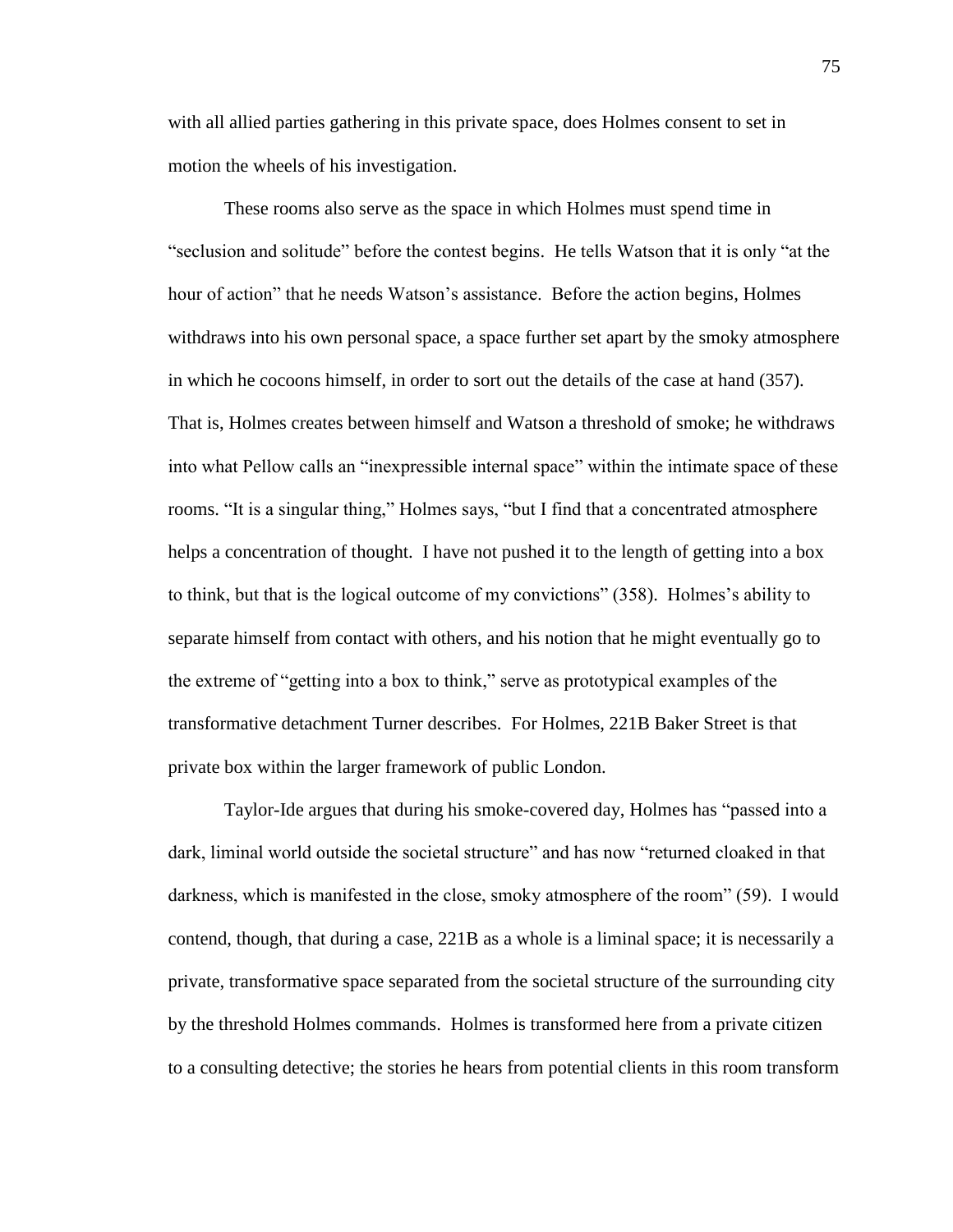from disconnected and inexplicable collections of facts and surmises into coherent narratives decoded by Holmes himself. While a case is active, then, the rooms themselves are always liminal spaces – they form Holmes's citadel, his command center, his headquarters in a battle of contested space. He, not the disciplinary society that governs the public spaces in London, determines who passes across the threshold. He governs what takes place here. These rooms, therefore, also carry with them the sense of Gothic potential; as private space, who can know what takes place within? To include Holmes's private rooms in the societal structure of broader London, as Taylor-Ide would suggest, would be to grant Stapleton access to those rooms even as he gains access to other public parts of London, and thus to grant Stapleton a level of cultural penetration he never achieves and to deny the sanctity ascribed in this battle to private space. In this novel, it becomes clear that the allies in the contest are those (Dr. Mortimer, Sir Henry) who have been welcomed into 221B Baker Street, while the opponent is he (Stapleton) who was forced to wait outside.

This point is further highlighted by the fact that the Baker Street rooms also serve as Holmes's private home. He chooses whom to admit, and under what conditions, because the threshold is unmistakably his. He first meets Sir Henry while still wearing his dressing gown (359). Later, before he rushes into the street in pursuit of anyone who might be following Sir Henry, Holmes hurries to his room to throw on a coat – the mode of dress he employed in 221B Baker Street was not suitable for movement on the street, a distinction that sets apart the interior of 221B Baker Street as Holmes's own interior private space (despite the frequency with which he welcomes individuals in need of consultation). After admitting that he has been checkmated in London, Holmes cautions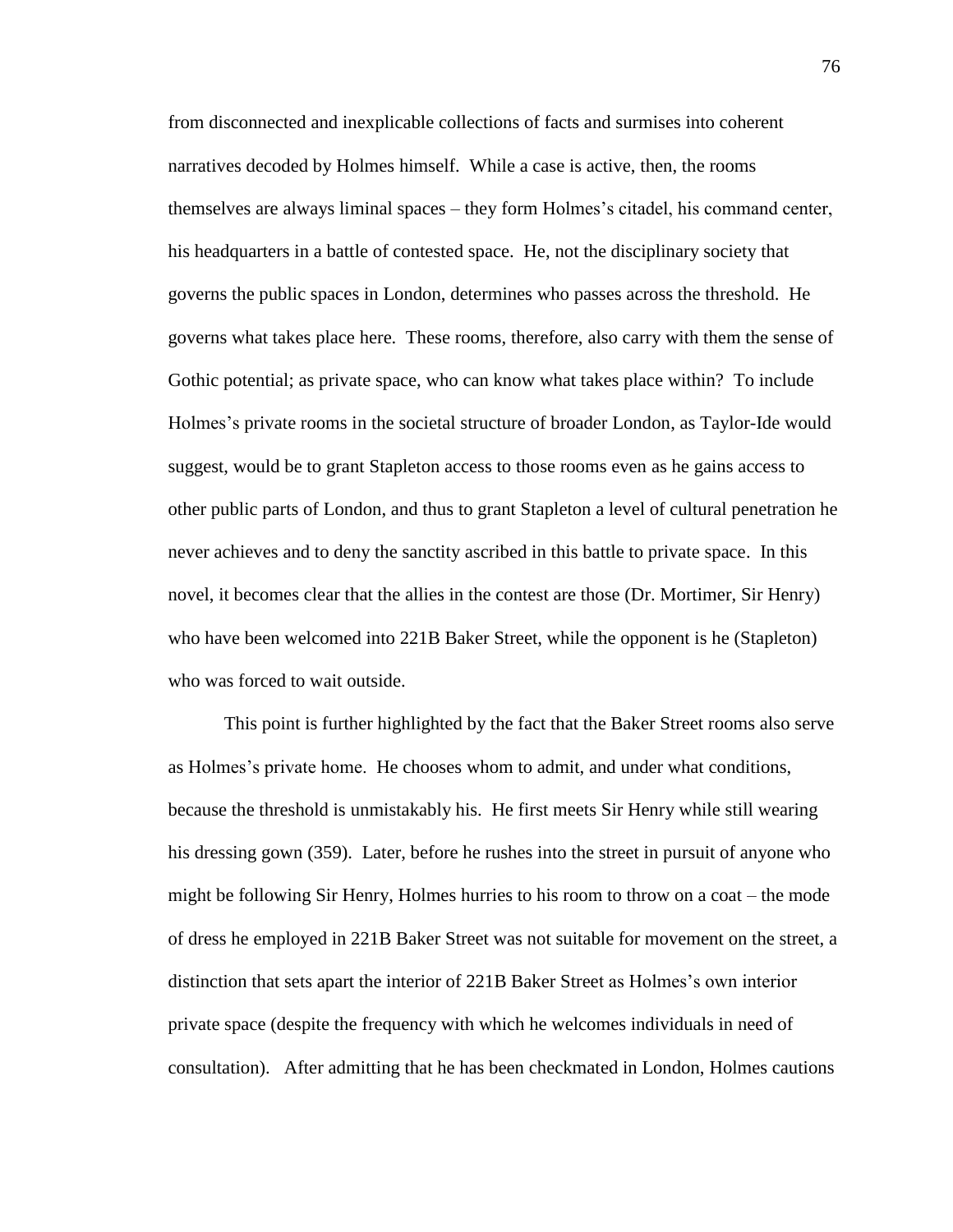Watson about the dangerous journey he is about to undertake on Holmes's behalf and admits, "I shall be very glad to have you back safe and sound in Baker Street once more" (372). For Holmes and Watson, Baker Street is a sanctuary, a safe haven amidst the dangers of London and the dangers of the countryside that reach the city.

After the contest is over, 221B Baker Street also becomes a place for reflection, as the title of the final chapter of the novel – "A Retrospection" – attests. Watson and Holmes sit "on either side of a blazing fire" in the sitting room, warm and comfortable on "a raw and foggy night" in late November in London. They are each in good spirits and have the solitude and comfort, the time and the luxury, to look back over their success. This is a place of memory and, because those memories recount victory in contested space, of mastery. This is also a place that serves as a repository of knowledge. Holmes reports to Watson that, after two conversations with Mrs. Stapleton, "the case has now been so entirely cleared up that I am not aware that there is anything which has remained a secret to us." He adds, "You will find a few notes upon the matter under the heading *B* in my indexed list of cases" (441). The rooms occupied by Holmes and Watson, then, contained a carefully organized index of secrets, the facts that explain a host of mysterious liminal contests in which the great detective has engaged and from which he has presumably emerged with the twin prizes of peaceful refuge and retrospective knowledge. One might conclude that that index is a nested space of distilled information, an intimate space of reflection, within the larger private space of 221B Baker Street.

It is outside of these secure rooms that Holmes and Watson, and for that matter Sir Henry, experience the menace inherent to the larger realm of London. Aside from the readily identifiable streets of the city – Baker Street, Oxford Street, and Regent Street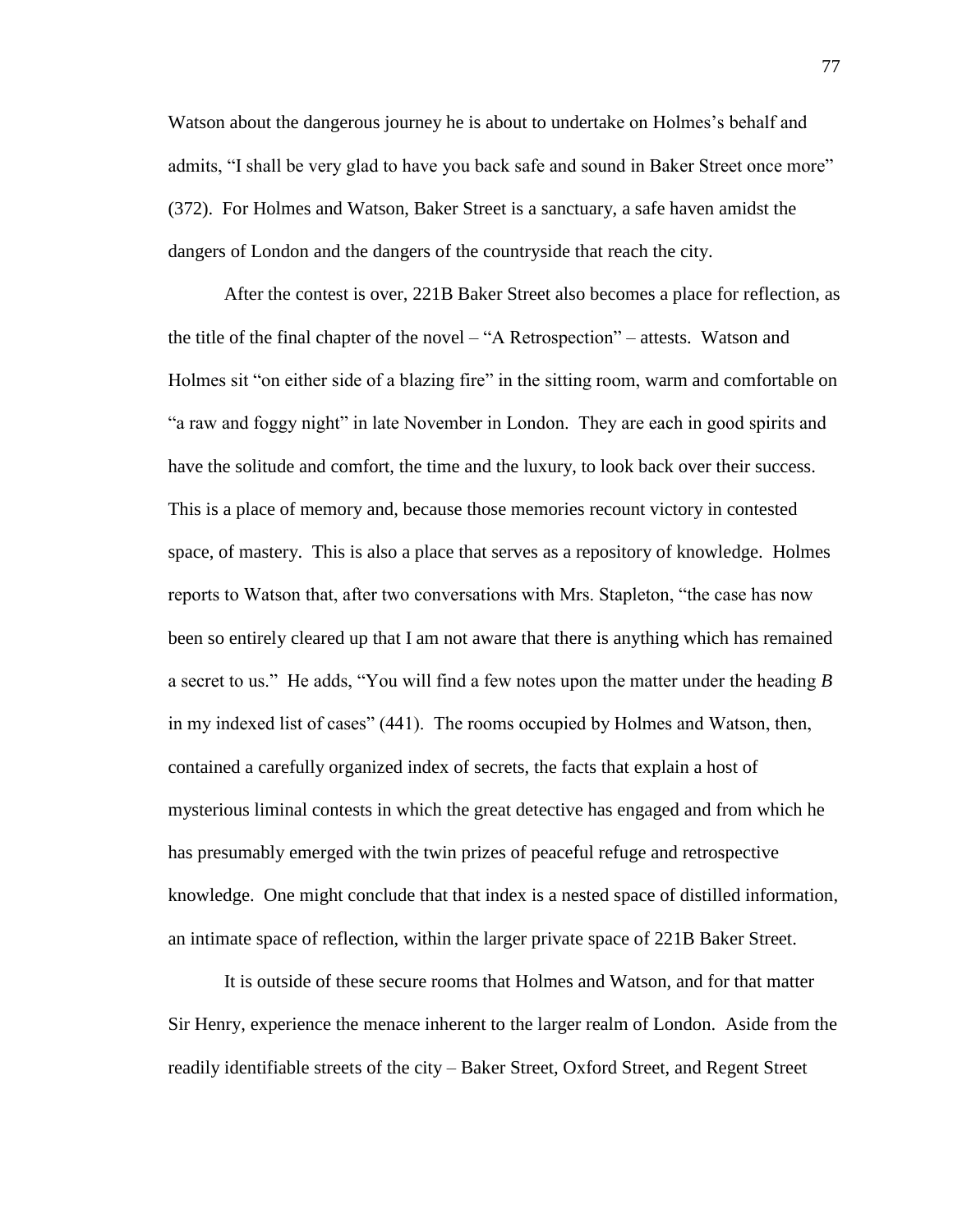feature prominently in this novel, as in Holmes and Watson's failed pursuit of the disguised Stapleton – there are other sites nested within London that function as emblematic loci for the hidden battle (and Gothic potential) that drives this text. One is the unassuming Mexborough Private Hotel in Craven Street. Though presumably quiet and seemingly peaceful on the outside, given its status as a private hotel tucked into a side-street between the Strand and the river, the hotel features prominently in this battle as the place Stapleton and his wife lodge while the disguised Stapleton stalks Dr. Mortimer and Sir Henry in London. It becomes, in other words, Stapleton's temporary headquarters within enemy territory, a private space behind a threshold he controls, though his control is not absolute. Mrs. Stapleton first rebels here against Stapleton's control: though she is confined in this hotel by her husband, she still manages to send the newspaper-clippings warning to Sir Henry – "as you value your life or your reason keep away from the moor"  $(360)$  – a message that further piques Holmes's interest in this contest and perhaps helps to transfer the scene of battle from the hard-to-defend city to the seemingly more readable Dartmoor. For the combatants in this novel, as well as for its readers, this private hotel might be seen as a quintessential nested space: no one walking by the outside of a hotel imagines an imprisoned wife (or sister, as she was considered) within. The novel emphasizes that private spaces potentially shield from view any number of untold, perhaps unimaginable undertakings that might have an equally unimaginable impact on public events. These are Gothic realms, the fundamentally uncontrollable, invisible places where menace might be born.

Two other important spaces nested within the confines of the city are Waterloo Station and Paddington Station, the swirling liminal spaces, respectively, through which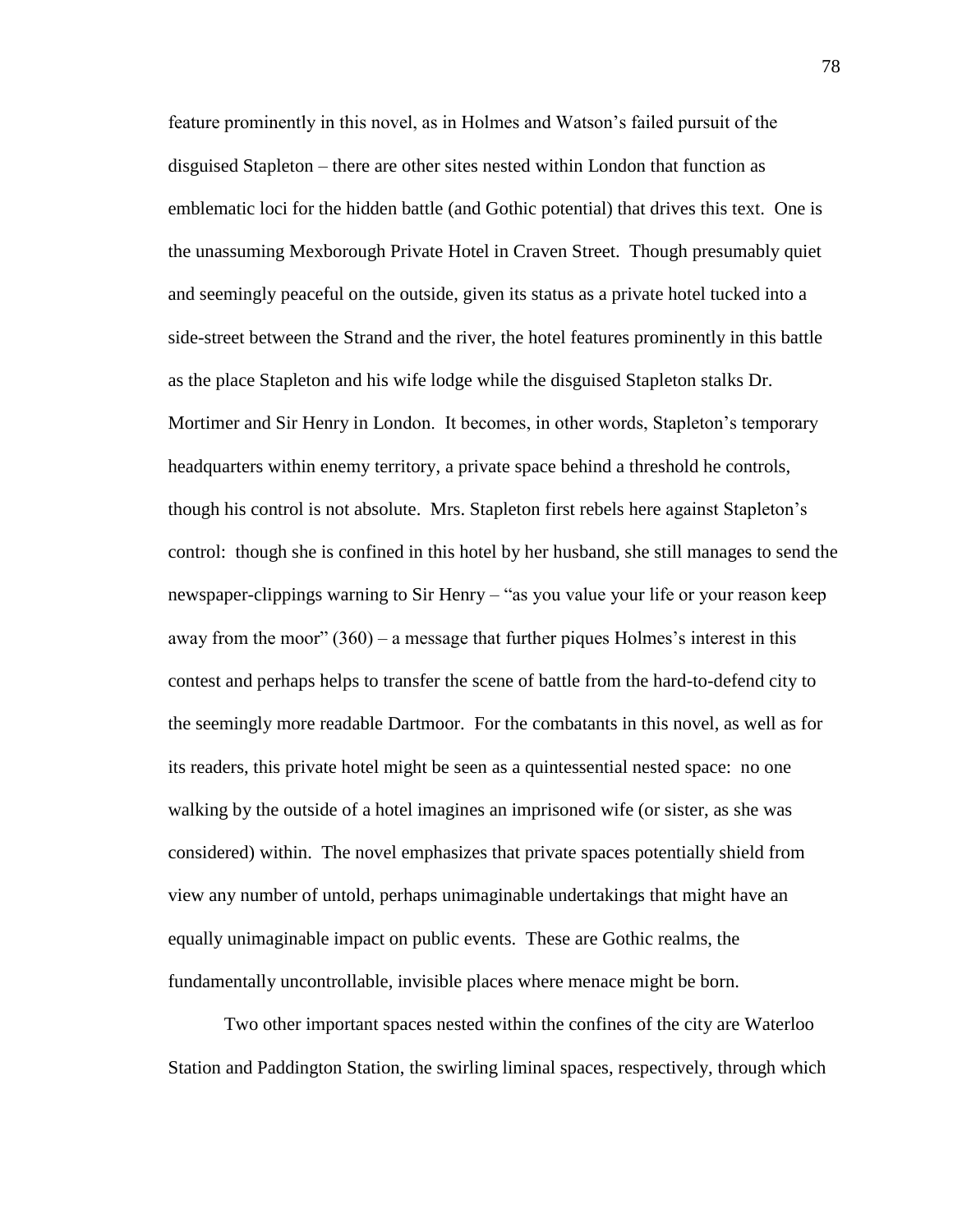Sir Henry arrives in London and into which a disguised Stapleton disappears, as well as the place from which Watson leaves the city for the moor. These stations represent metaphorical thresholds between the city and the surrounding countryside. For anyone, like Holmes, hoping to defend the city from external invasion, these stations (and the other train stations that dot the city and connect it to the larger British landmass) must come to epitomize the hopelessness of negotiating a population in motion. The language of the text, though subtle in this regard, highlights this hopelessness, particularly after Watson and Holmes chase Stapleton toward Waterloo. When Stapleton's cab "flew madly off down Regent Street," Holmes "dashed in wild pursuit amid the stream of traffic," only in a moment to emerge "panting and white with vexation from the tide of vehicles" (364). The cabbie John Clayton later describes the end of the journey, saying the Stapleton paid his two guineas and then "away he went into the station" (372). Given the rushing-water references made earlier, "away he went" seems fitting for the swirling motion awaiting Stapleton in the station; these terms might as easily be used to describe one's interactions with a whirlpool or rushing river. There is moving chaos within, a chaos that language does not penetrate. One emerges from such a place into the comparative peace of the city, or one leaves the comparative peace of the city and disappears into the swirl. With the exception of Watson's glimpse of the confident Holmes standing on the platform in Paddington (373), the narrative gives the impression that, with their thousands of people entering or leaving the city, these stations become unreadable even for the city's greatest detective. I would suggest that this is why Watson makes a point of noting Holmes's commanding posture in Paddington; Holmes's confidence in this place is all the more striking, as is his posture atop the tor, because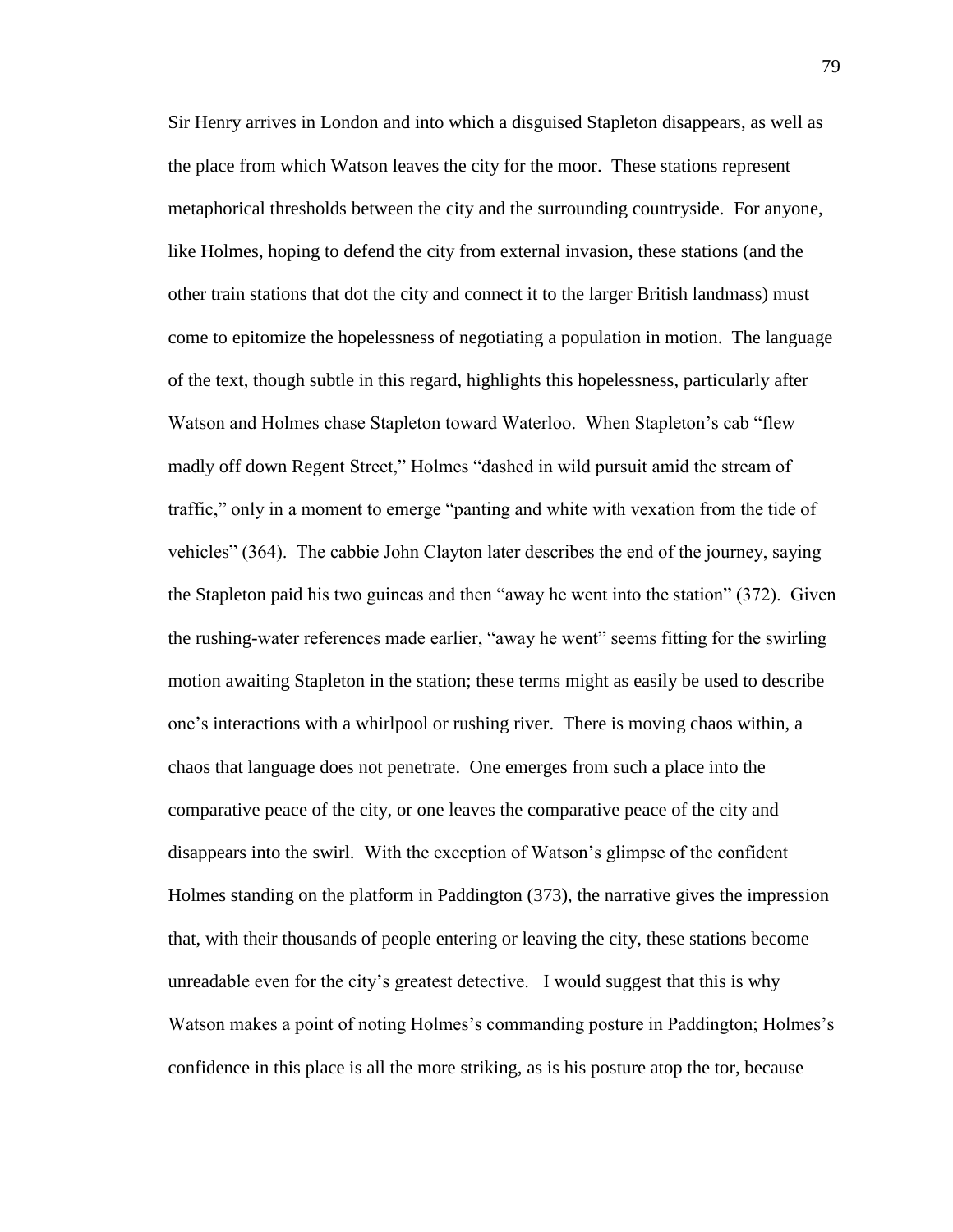these places – the train station and the moor – are places of mobile instability, places by definition difficult to command.

These railway stations serve to expand, in a sense, the jurisdiction of London. The "neighbourhood" of Dartmoor, far to the southwest of London, becomes in this text an extension of the field of contest because of the easy rail communication between the city and the moor, and because Holmes has already equated the spaces and the menace therein. Dartmoor, too, as I mentioned above, is filled with nested spaces: it stands within the public space of England as a place of contest and also contains the private spaces of Merripit House, Baskerville Hall, and several other houses and prehistoric huts that become smaller liminal spaces within the moor itself. And of course, Grimpen Mire, the marshy abyss with a secret entrance known only to Stapleton, becomes the ultimate nested space in this text, the threshold of which even Holmes cannot cross until the contest is complete. These spaces within spaces, both in the city and on the moor, infuse every setting in the text with a Gothic sense of the unknown, a sense that behind every threshold or down every alley or behind every outcropping or rock there might lurk a force for which these characters are not prepared.

The moor is depicted by Dr. Mortimer as an outpost of civilization (351). It is peopled, he says, by few "educated" men and is shrouded with "romantic" superstitions and "fairy tales." Mortimer reports that several people on the moor had recently seen the Hound; these people include "a hard-headed countryman," a farrier, and a moorland farmer. "I assure you," Mortimer concludes, "that there is a reign of terror in the district and that it is a hardy man who will cross the moor at night" (356). Despite its desolation, however, the area is fully mapped: while still comfortably ensconced in his own rooms,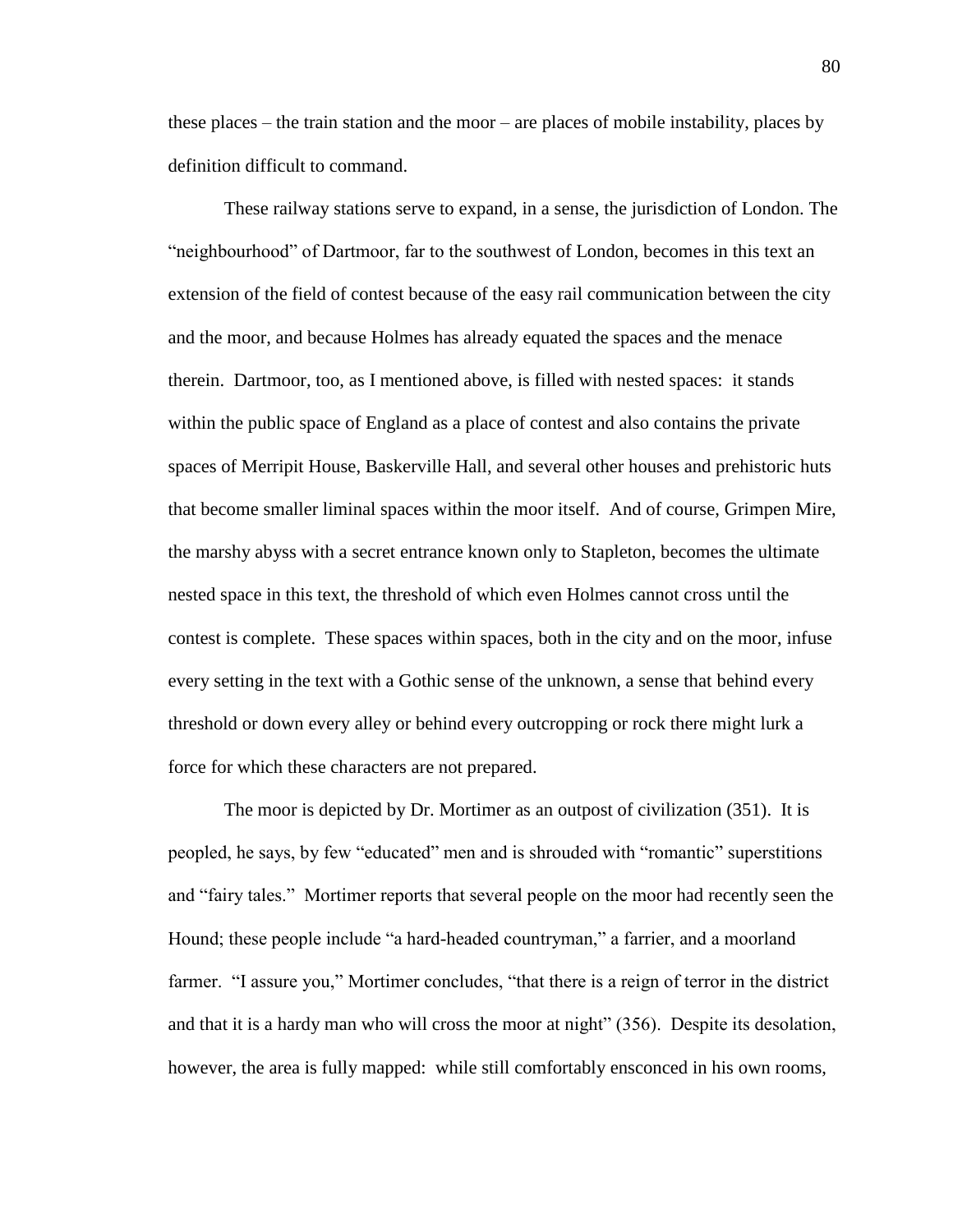Holmes sends down to Stamford's for the Ordnance map of that area. In a sense, a complete topographical knowledge of this place is held in London and, more importantly, is available for examination in the rooms at 221B Baker Street (358). And yet, though it is fully mapped, Dartmoor is still a place of Gothic ambiance. The map, much like the disciplinary regime that produced it, can "see" only the upper levels, the most public and visible levels, of Dartmoor. The place itself, especially the more private spaces to which Holmes must gain access, are not visible on the map or to the disciplinary powers who must rely on mapping for knowledge of a place. Holmes, like any private citizen in London, has access to institutional knowledge (in this case the map); he couples this access with the ability to use what he learns and, most importantly, the access to private spaces only available to private citizens. But from his rooms, his view is as limited as the view of the disciplinary regime in charge of policing such public places, which is why he sends Watson to the moor in person.

Watson's first personal views of this uncanny space set the tone for the Gothic menace he expects to find there and establish the limits of the help he and Holmes can expect from the police. His initial description of the moor, as seen from his moving train car, resonates with Gothic terms of both bleak barrenness and haunting atavism:

> Over the green squares of the fields and the low curve of a wood there rose in the distance a grey, melancholy hill, with a strange jagged summit, dim and vague in the distance, like some fantastic landscape in a dream. Baskerville sat for a long time, his eyes fixed upon it, and I read upon his eager face how much it meant to him, this first sight of that strange spot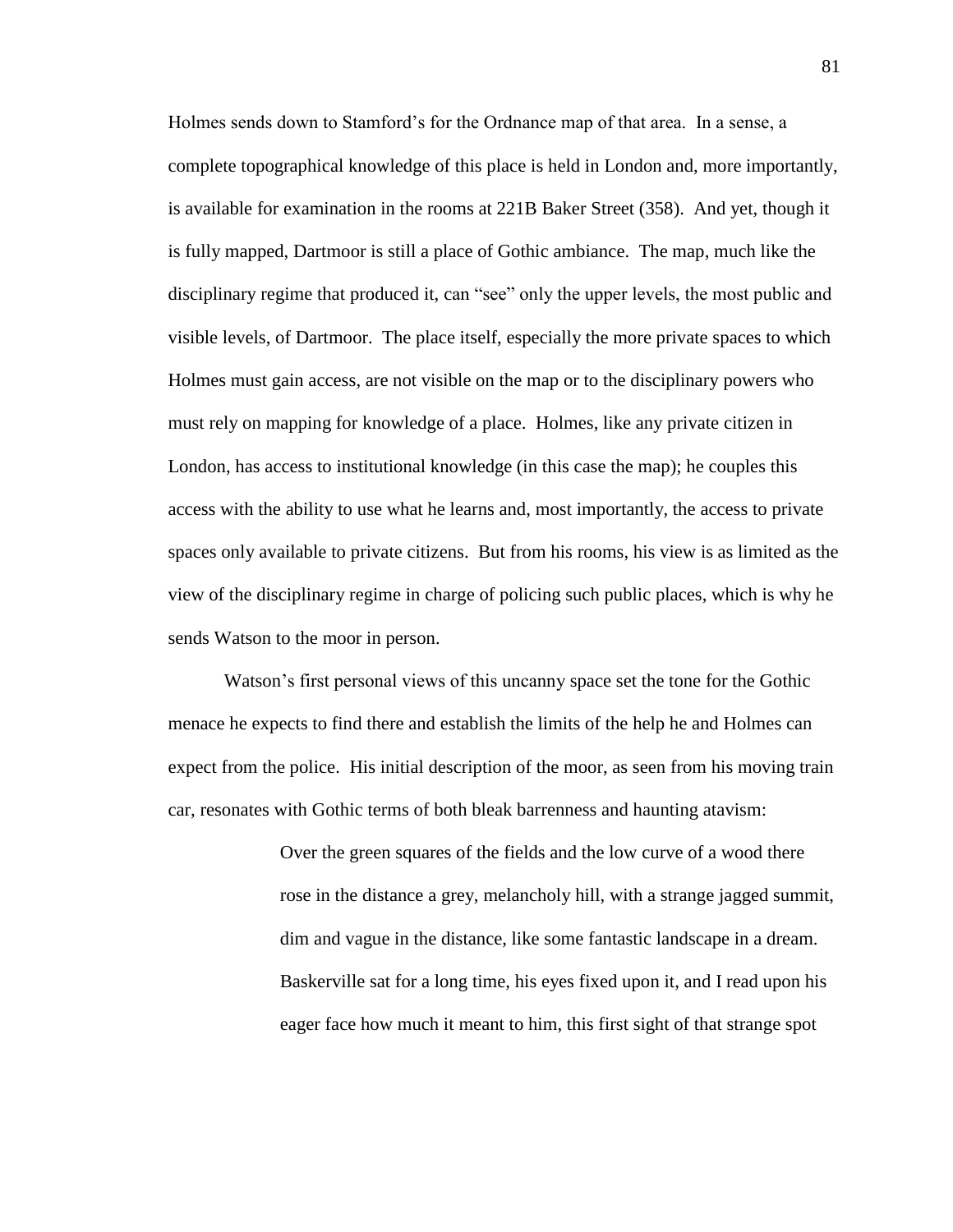where the men of his blood had held sway so long and left their mark so deep. (374)

The moor, when Sir Henry and Watson first arrive, is patrolled by a visible and organized (read: disciplined) police force. Watson notes the presence, in the otherwise "sweet, simple country spot" that was the small train station in which they disembarked, of "two soldierly men in dark uniforms, who leaned upon their short rifles and glanced keenly" at the travelling party as they passed. Later, Watson, Baskerville, and Mortimer see this visible form of cultural discipline from the wagonette bearing them toward Baskerville Hall: "A steep curve of heath-clad land, an outlying spur of the moor, lay in front of us. On the summit, hard and clear like an equestrian statue upon its pedestal, was a mounted soldier, dark and stern, his rifle poised ready over his forearm. He was watching the road along which we travelled" (374). The driver of the wagonette explains that a convict has escaped from a nearby prison and that now the "warders watch every road and every station" (374). This visible exercise of disciplinary force calls to mind Foucault's argument (as I described in Chapter 1) that, in response to an "exceptional situation" like the plague, the policing power of a disciplinary society "is mobilized; it makes itself everywhere present *and visible*" (205; my emphasis). Clearly Selden, the Notting Hill murderer, presents just this type of exceptional situation for the residents of Dartmoor, as he undoubtedly did for residents in London before his arrest and conviction. And yet, the police in Dartmoor fail to find Selden because they can't penetrate deeply enough into the private culturescape of the moor and soon disappear from the text altogether. Selden and later Stapleton and Holmes, all practitioners of this place, move in primitive realms below those in which the police operate.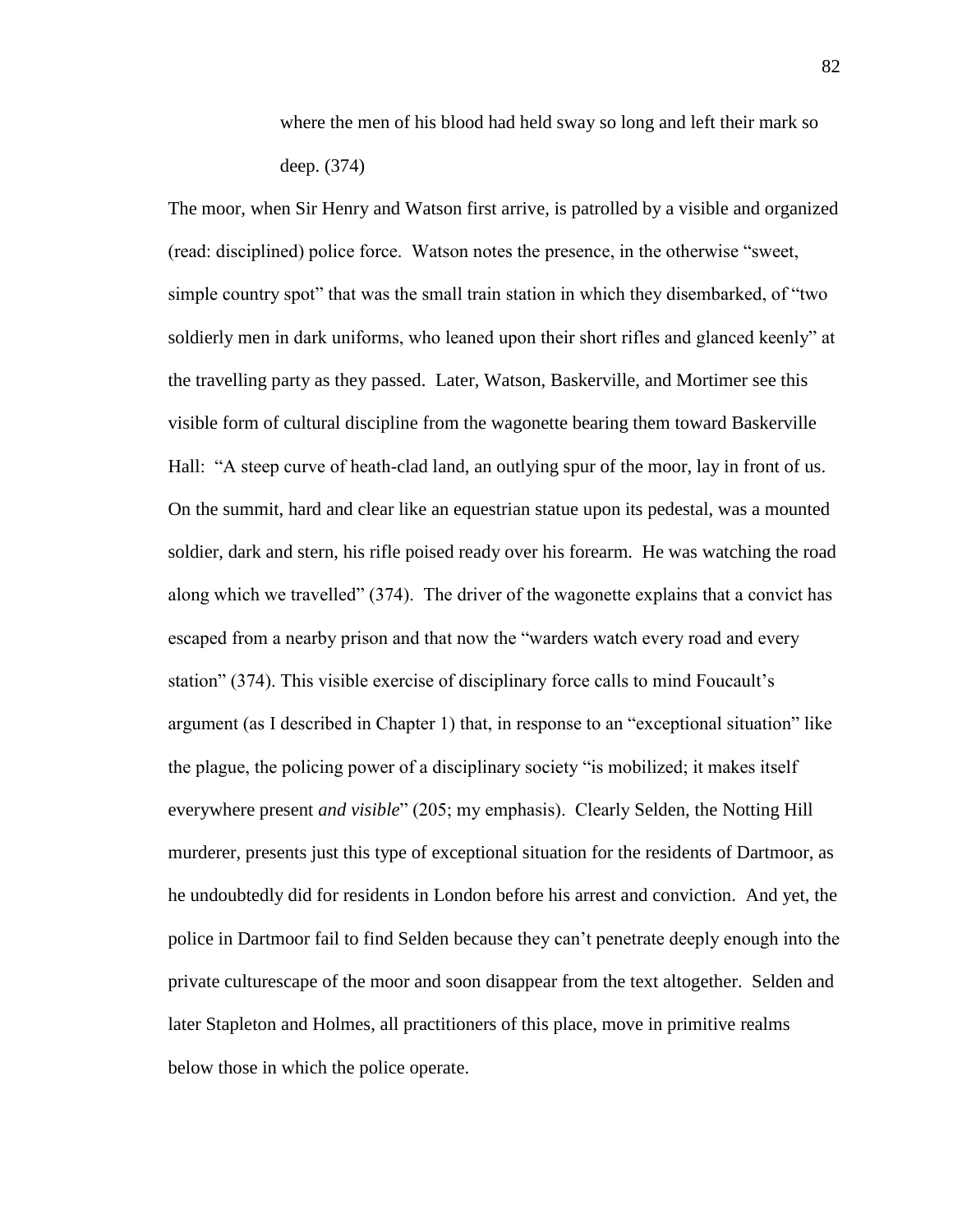Despite the descriptive powers for which Watson is so well known, it is left to the liminoid villain himself, Jack Stapleton, to provide us with our best description of the private spaces of the moorland. He is the character who shows Watson the deceptive peril of the moor – that the seemingly green fertile patches actually represent deadly bogs. He is the character who calls the place "uncanny" (382). Freud's sense of the uncanny as that which used to be canny fits well with the Neolithic huts Stapleton points out on a nearby hillside; in ancient times ordinary or familiar (canny) private dwellings, the huts now infuse the moor with a haunting, rather spectral (uncanny) ambiance. It is also Stapleton who first suggests that surviving the challenges (and, we might add, the weight of legend and history) inherent to the moor might take a level of acumen uncommon among those who come here. We first see the moor superficially through Watson and Sir Henry's eyes as they approach Baskerville Hall. But we don't see the moor in all of its Gothic menace until Stapleton, the disguised Gothic liminoid villain, shows it to us. This is fitting, of course, because it is in essence his chosen liminal space of operation.

It is fitting, too, that Stapleton feels as comfortable on the moor as Holmes undoubtedly feels in London. He is a practitioner of the moor even as Holmes is a practitioner of the city (though Holmes soon joins him as a practitioner of the moor as well). Stapleton says to Watson, "You never tire of the moor. You cannot think the wonderful secrets which it contains" (380). And he's correct in a literal sense: Watson indeed cannot think of the secrets the moor contains because he has no experience there, no knowledge. Watson questions Stapleton about the difficulty of knowing the moor – it is a place, by nature, of epistemological uncertainty to an outsider who, like Watson,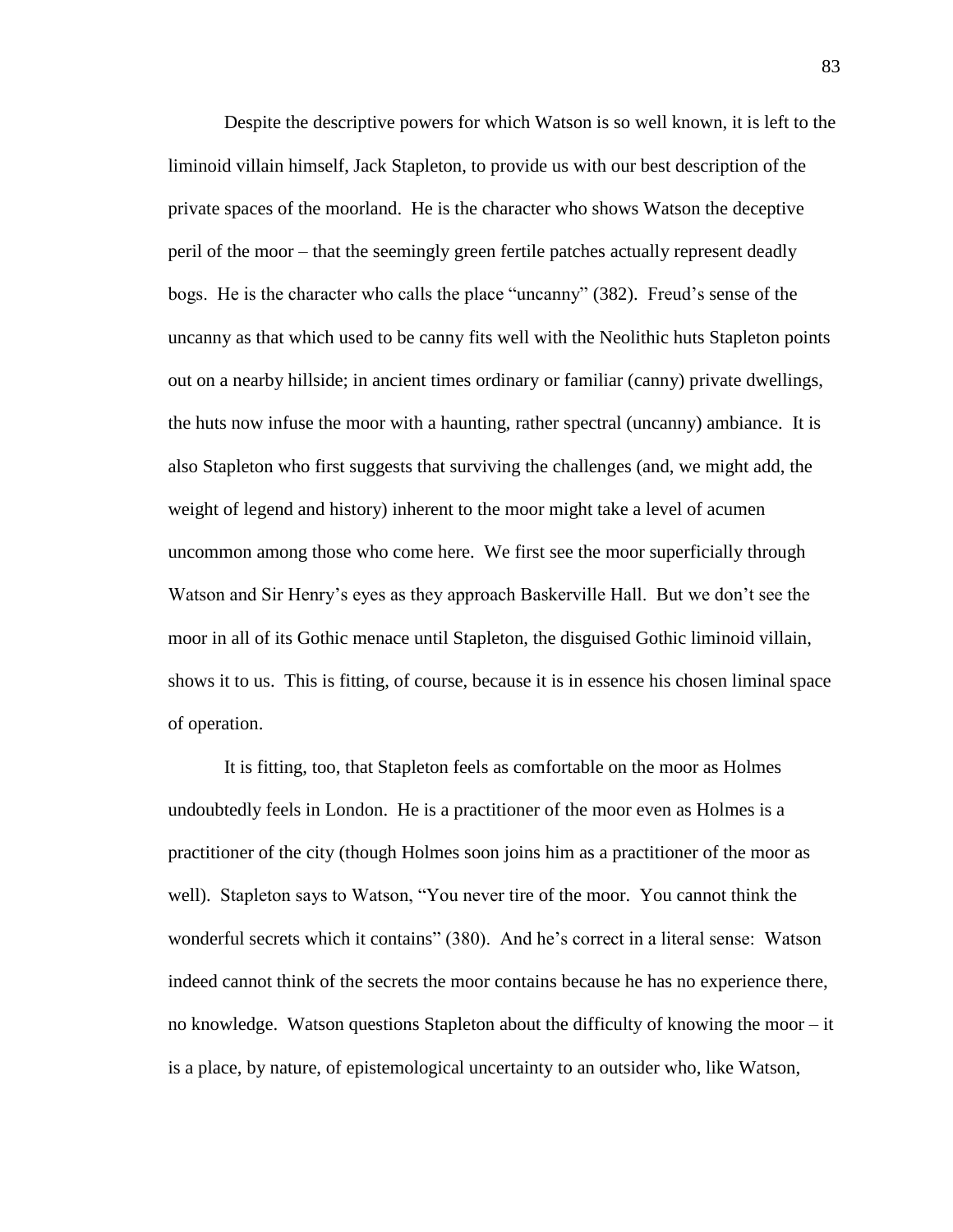cannot see beyond the seemingly innocuous surface of the landscape. As a public space, according to Pellow's model, it can be known by outsiders, but only at a surface level. It is also a private space, though, particularly for one who comes to master its more private, harder to see elements. Stapleton explains to Watson that the "bright green spots" that seem "more fertile than the rest" actually represent the Grimpen Mire, a place in which, says Stapleton, one false step "means death to man or beast." Stapleton then continues: "And yet I can find my way to the very heart of it and return alive" (381). Under his guise as a naturalist, the many explorations he's made over the moor during his two years there seem in keeping with his profession. As a liminoid villain, these excursions are crucial because his power rests in his superior knowledge of the liminal space he inhabits. His is a threshold of knowledge; by knowing the space he controls access to the space, and by controlling such access, he exercises power over all who enter there. The moor is for Stapleton what London is for Holmes: a home base, a place where knowledge means power and threshold control, and a place in which the liminoid mover might find security in his superior knowledge and from which, therefore, he might launch his schemes.

Of course as a visitor to the moor and a combatant in this battle, Watson does not share Stapleton's comfort in Dartmoor. He has not crossed the threshold (in this case experiential) that makes him at home here. "The longer one stays here," Watson writes in a letter to Holmes, "the more does the spirit of the moor sink into one's soul, its vastness, and also its grim charm" (385). It is a place of sublime, uncanny, Gothic contrast. It is also a place both distant from the heart of modernity and yet proximate to the legacy from which that modernity was born. Watson writes to Holmes that on the moor "you have left all traces of modern England behind you, but on the other hand you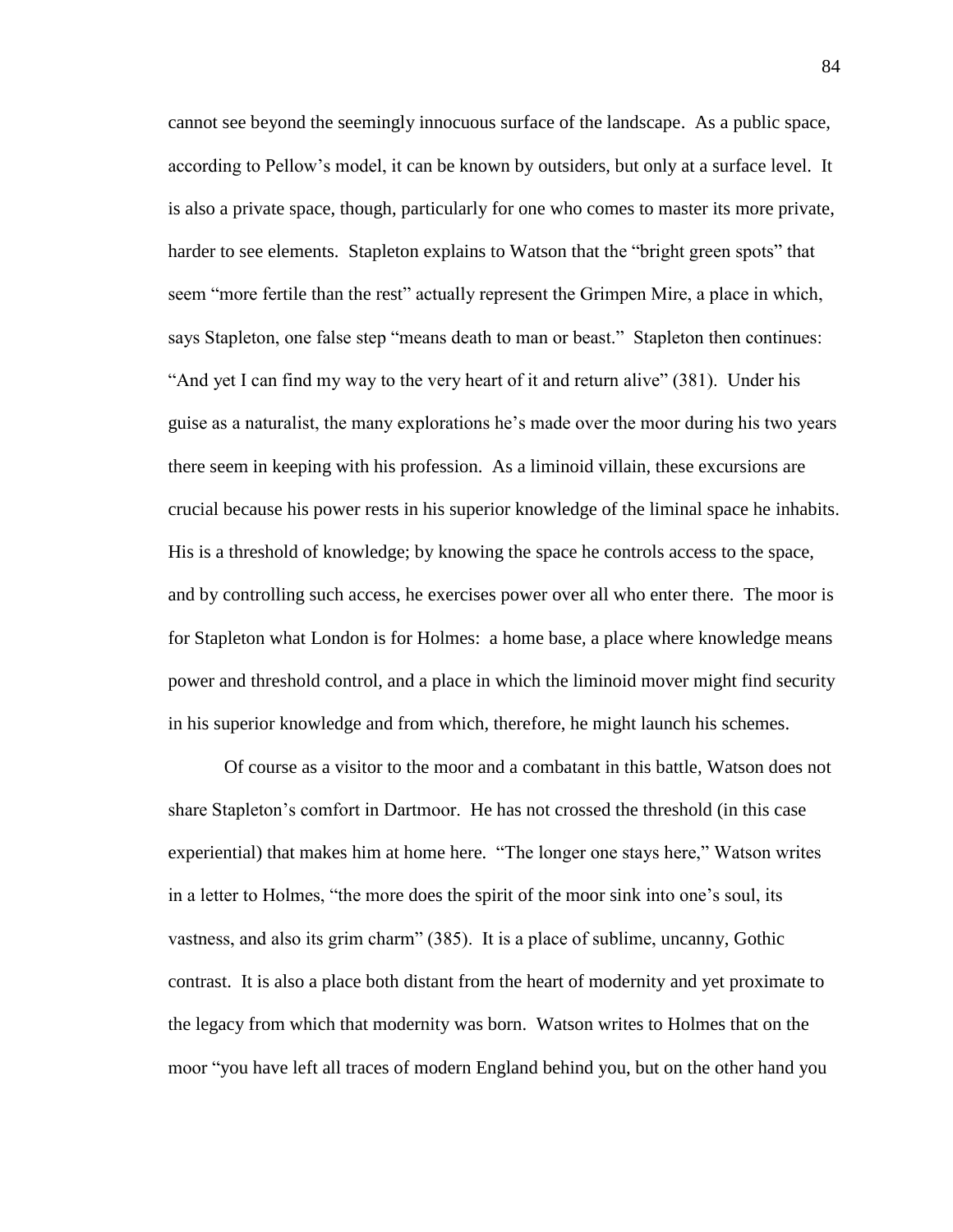are conscious everywhere of the homes and the work of the prehistoric people" (385). He sees these homes as an outsider views a public space: he sees the exterior, visible surfaces; he's left only to speculate about the secrets hidden behind the thresholds, a speculation that leaves him feeling distinctly out of place. "As you look at their grey stone huts against the scarred hill-sides," he writes to Holmes, "you leave your own age behind you, and if you were to see a skin-clad, hairy man crawl out from the low door, fitting a flint-tipped arrow on to the string of his bow, you would feel that his presence there was more natural than your own" (385). Freud suggests that two forces account for the emotional impact people experience when we encounter the uncanny: "the strength of our original emotional reaction to it, and the insufficiency of our scientific knowledge about it" (945). Despite his understanding of the topography of the place – and remember, he has seen the totality of Dartmoor on a map – Watson never gets over his initial fear of the place or his incomplete knowledge of its hidden spaces. The uncanny nature of this place disconcerts him. He is keenly aware of his outsidership in Dartmoor.

Watson's discomfort stems in large part, of course, from his knowledge of the multiplicity of hidden spaces contained within the moor. That is, he knows that the moor contains such spaces, and knows also that he can't see into them. If this region were simply a flat plateau, a featureless empty wasteland openly visible for miles all around, Watson would certainly not have been so agitated by the atmosphere of the place. As he finds it, though, the moor is full of nested spaces suitable for the concealment of all kinds of untold primitive menace. Watson writes to Holmes, in reference to the escaped murder Selden, that a fugitive from justice would have no trouble at all concealing himself on the moor: "Any one of these stone huts would give him a hiding-place" (386).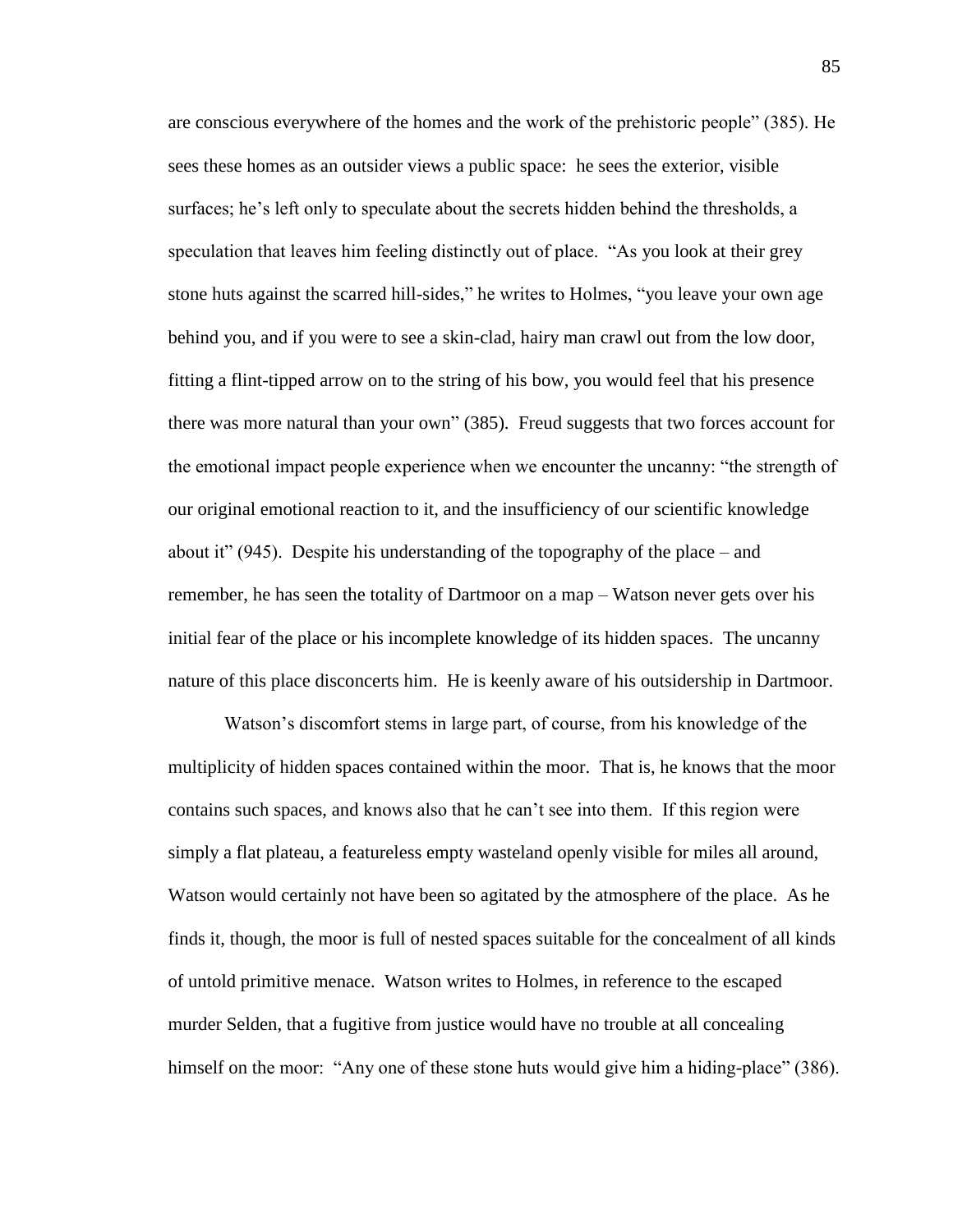Watson controls none of the thresholds of these huts and therefore cannot see inside them. And because Selden is a fugitive from justice, and therefore both mobile and by definition outside of the scope of the disciplinary gaze of the police, he might be anywhere. This uncertainly in turn transforms each rock, each crevice, each cave, each minor depression in the land into a potential hiding spot for the fugitive. For Watson, this means that the killer might be miles away, or just around the next outcropping, a disconcerting state of affairs for one not acclimated to the moor, to be sure. Watson's uncomfortable presence in this part of the text serves to show by contrast Stapleton's mastery over the moor.

The villain's mastery, however, does not extend to every space on the moor. Despite his knowledge of the Grimpen Mire and his ownership of Merripit House (the name of this home seems significant: "merry pit," a sense of outward happiness masking despair just beyond the threshold), not every threshold belongs to Stapleton. The space he most desires to command is Baskerville Hall; indeed, this desire drives Stapleton to embark on this liminoid campaign to begin with. Ironically, this conception of the battle between Holmes and Stapleton as a battle for the thresholds of nested spaces renders Baskerville Hall nearly irrelevant in this contest. With its Gothic façade, the "long dark drive to where the house glimmered like ghost at the other end" (375), the warren of private and intimate spaces so carefully described by Watson that comprises its interior, the Hall becomes nearly as much of a red herring in this case as the legend of the supernatural Hound itself. True, the Hall stands on the moor as a miniature London, a place of inherent value, of art and culture, of various nested private spaces as well as a number of thresholds that open onto the moor. One thinks of the window through which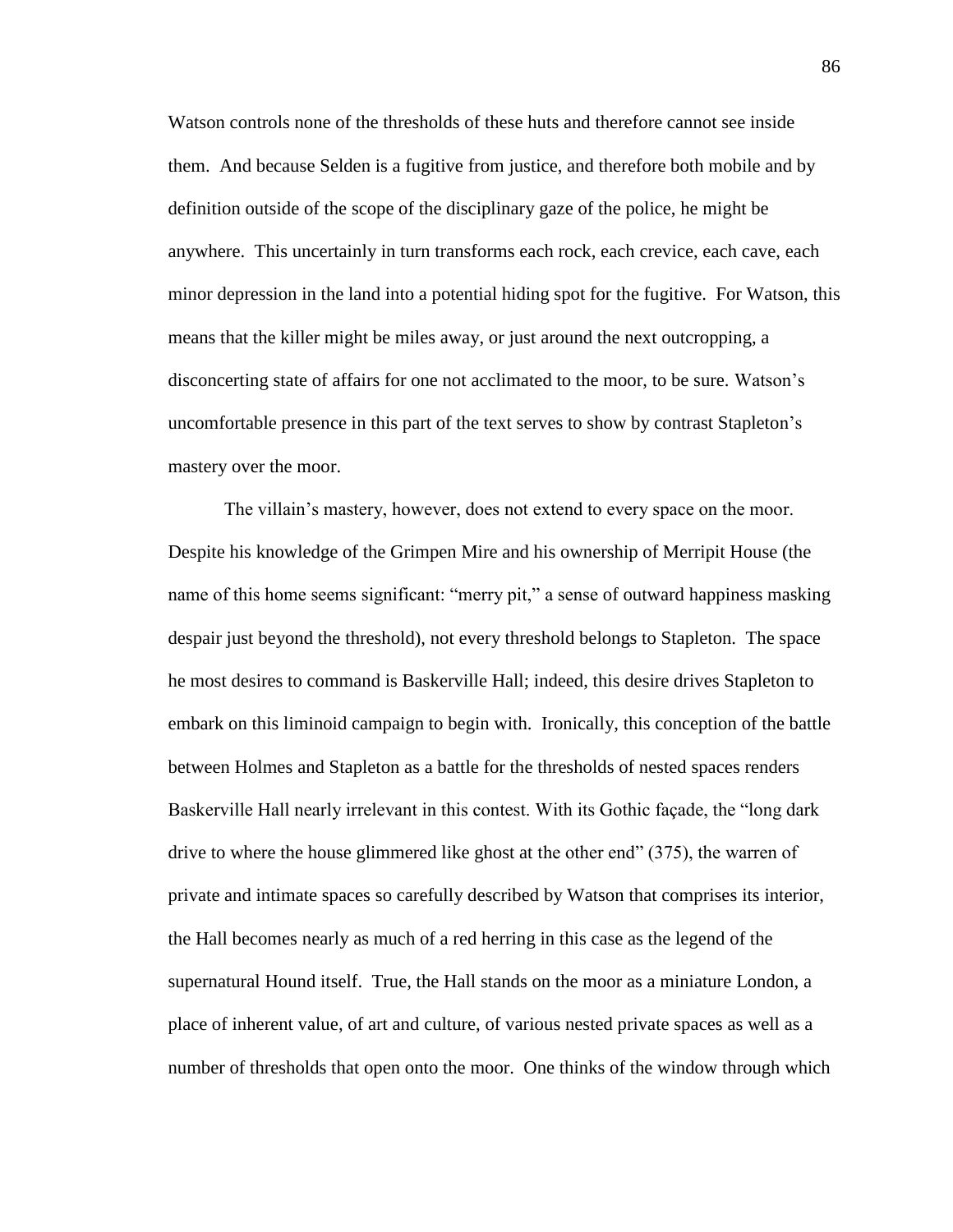Barrymore and his wife communicate with Selden by candlelight; or the door through which Sir Charles first caught a glimpse of the Hound that cost him his life; or the narrow Yew Alley, that transitional space between the Hall and the moor and thus the threshold through which the Hound infiltrated (by the death of Sir Charles) the lives of the Baskervilles. The Hall, though, never welcomes Stapleton; as in London, Stapleton never establishes a private space there for himself. Watson mentions in passing that Stapleton "came over to call upon Baskerville on that first day" (386), but otherwise Stapleton fails to gain access to the private space he most covets. And, for that matter, Holmes is welcomed there, but only after he has established himself on the moor already; his presence in the Hall is accidental after the moorland discover of the dead Selden. The character in this contest who spends the most time in the Hall is Watson, who we have already established was never more than a guest, a visitor and outsider, in Dartmoor. The Hall serves as the object of Stapleton's campaign, a place from which minor plotlines are launched (i.e. the Barrymores and Selden), and a place where visitors to the moor might be housed, but for all of its Gothic ambiance and threshold potential, it never serves as a place of direct contest between Holmes and Stapleton.

One of the many anonymous, seemingly innocuous ancient huts standing on the moor, however, does serve as a primary place of importance in this battle. Whereas Watson seems never to rise above his outsidership regarding the mysteries within this novel, even after he has been welcomed across many of Dartmoor's contested thresholds, Holmes readily makes himself a practitioner of the moor and seeks from the vantage point of a carefully chosen Neolithic hut to dictate the course of the battle with Stapleton. He is able to do so because, as I've argued, Holmes repeatedly equates London and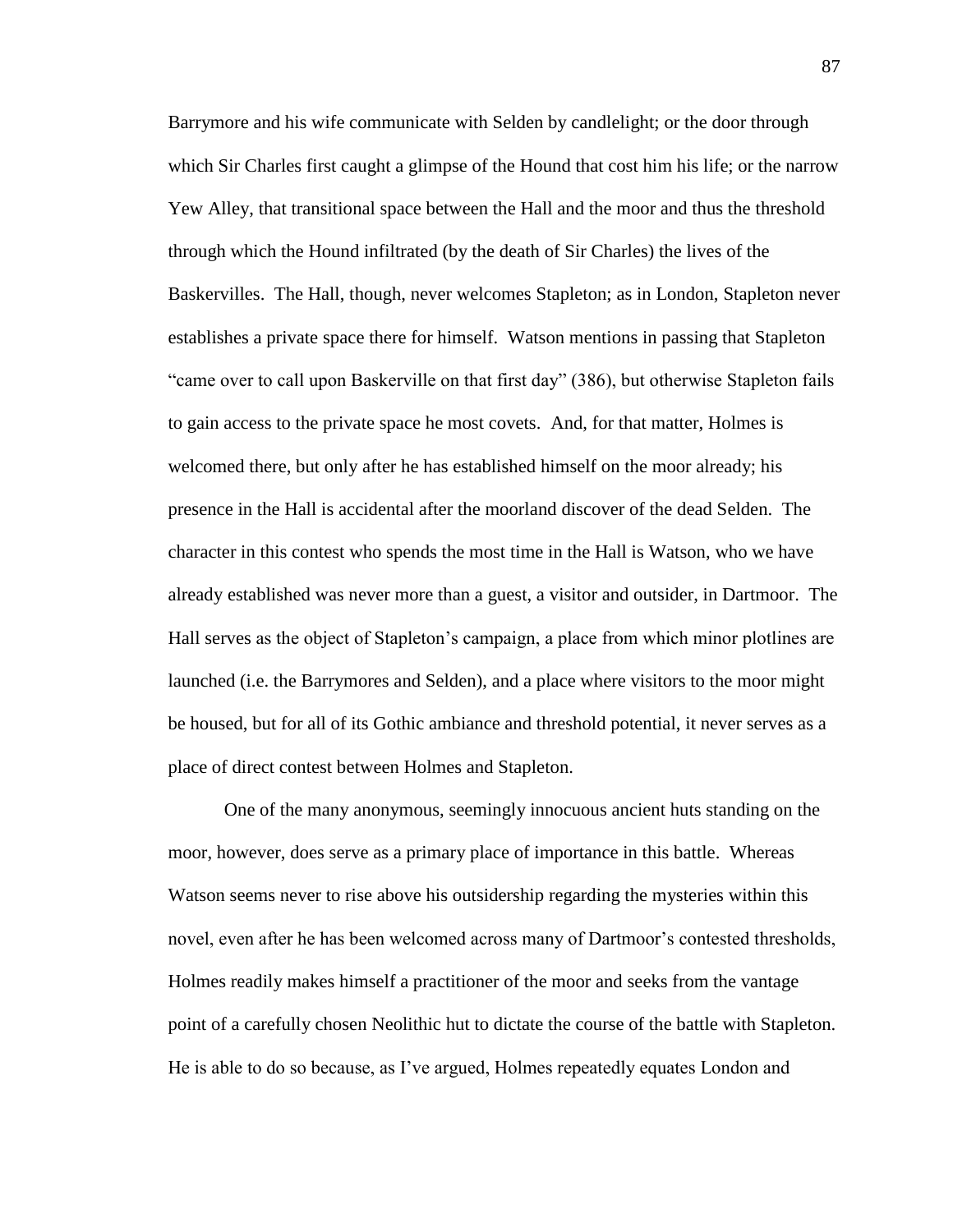Dartmoor in both language and his physical presence; he makes himself at home as easily in one as the other. More specifically, he seems to have no qualms about inhabiting this moorland space and thus connecting with the primitive<sup>9</sup>. Of course he does this without telling Watson, leaving the outsider to figure things out for himself. One of the most suspenseful moments in this novel occurs as Watson, doggedly in pursuit of some answers, pauses "on the threshold" of the hut, the nested space he knows to be the hiding place of the Man on the Tor. Walking warily, Watson relates that the "unknown might be lurking" in the darkness of the silent hut or might be "prowling" on the moor (414). His verbs here certainly add to the Gothic tension of the moment and the ever-present menace of this unknown man on the moor. One might argue, indeed, that all of the mystery, the menace, the darkness and emptiness and silence, all of the unknown forces that seemed to inhabit the bleak inhospitable moor come to inhabit this moment as Watson stands poised on the threshold of this nested liminal space, this hut upon the moor. His position in this moment calls to mind the opening scene of the novel, where Holmes pauses for a moment to reflect as Dr. Mortimer approaches the threshold of 221B Baker Street. Two moments infused with palpable tension take place as characters stand at thresholds, the definitional liminal spaces of transition. In a text full of parallels between the two principle places of London and Dartmoor, it is noteworthy that both thresholds upon which the action hangs poised belong to Holmes.

Based on Watson's description of the interior of the hut – the makeshift, austere bed; the table littered with food; the note containing information about Watson's

 $\overline{a}$ 

<sup>&</sup>lt;sup>9</sup> This connection to the primitive must transform Holmes into a rather more ambiguous figure within the disciplined society of London, a point I explore below.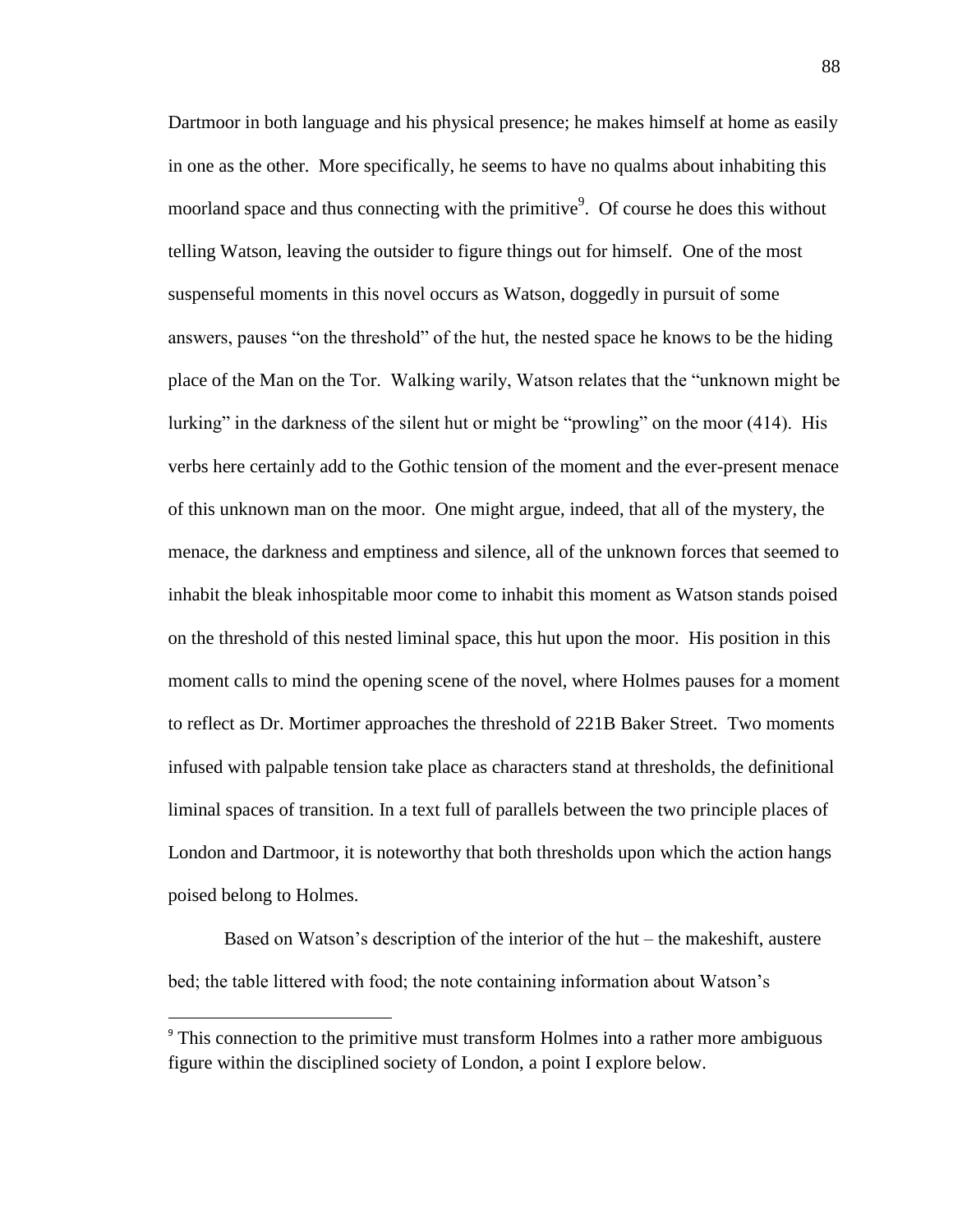movements – it becomes clear that Holmes has essentially converted the hut into a field office, a sort of 221B Baker Street in the very midst of the moor. Jesse Taylor-Ide argues that with his presence on the moor, Holmes acknowledges that he cannot simply "ponder the case from Baker Street, amassing clues like puzzle pieces until he eventually fits them all together" (62). Taylor- Ide suggests, rather, that in order to solve the mystery of the hound:

> [Holmes] must enter into its domain on the moor, not merely as a visitor as Watson does, but as one who lets the moor permeate his own being. He must live in the ancient dwellings, meditating on the roots that connect civilized humanity to its darker origins. He must breathe the air tainted by Grimpen Mire, and listen to the call of the hound. He must, in short, pass through a ritual transformation and *become* the 'spirit of the moor' that Watson saw that night on the Tor. (62-63; original emphasis)

Taylor-Ide argues, we should note, that the moor is a liminal, contested space, but that Baker Street is not. Baker Street, as Taylor-Ide describes it, is the detached, leisurely realm where Holmes might ponder from afar the dynamics of a distant case. This view overlooks the facts that the case was launched from Baker Street; that a disguised Stapleton tracked his quarry right to the door of 221B and then lurked outside in a hansom for several hours, presumably pondering how to gain access and defeat his enemy; that Stapleton only flees London when he realizes Holmes and Watson are on to him and that he therefore can carry forward his schemes no further in the city; and that Holmes only dispatches Watson to the moor once the enemy (Stapleton) has been chased away from the citadel (Baker Street). Holmes's rooms in Baker Street are therefore not a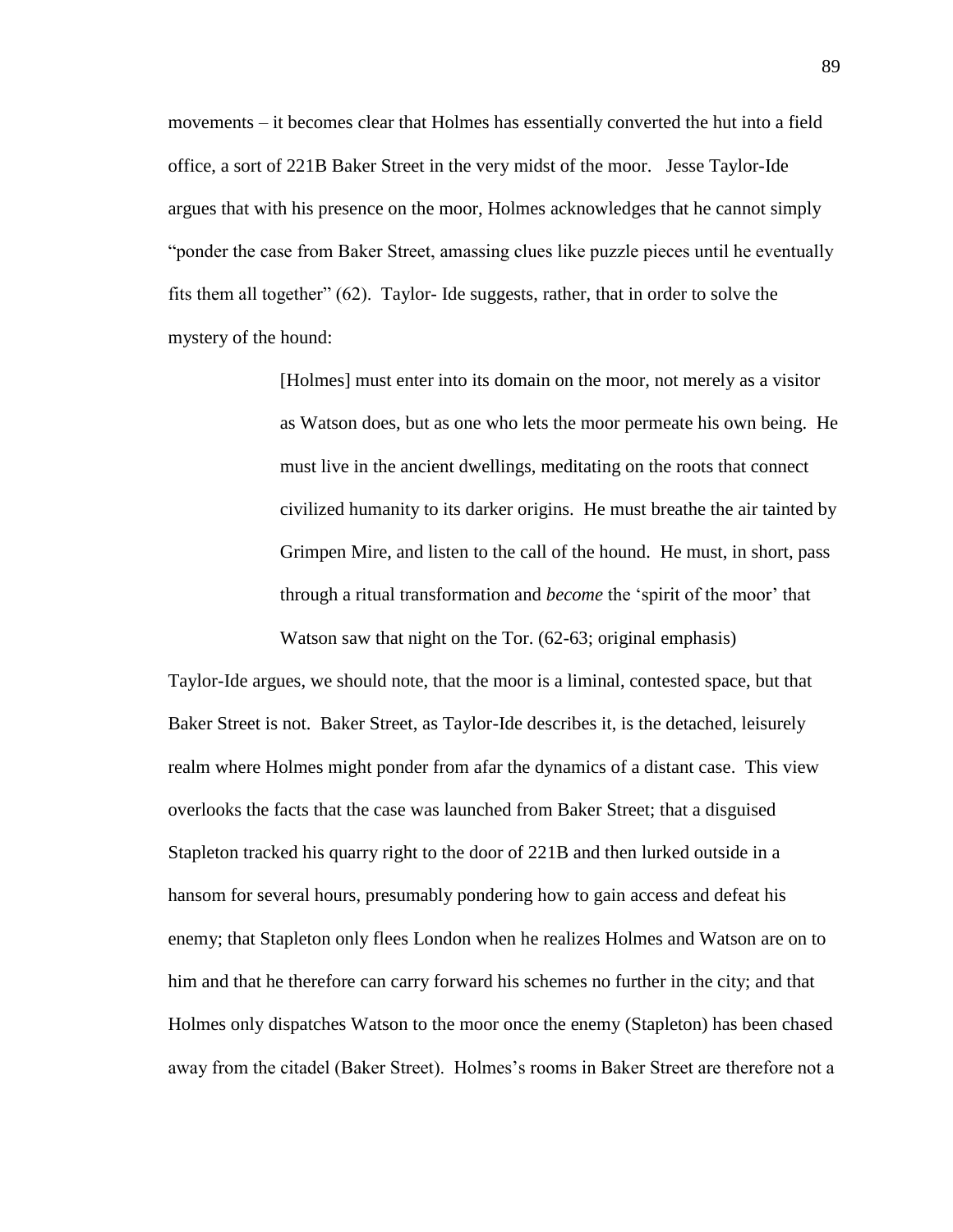distant perch from which Holmes decides to lower himself and enter the primary space of contest. Those rooms are, along with Grimpen Mire, one of the two primary loci of the contest.

Christopher Clausen, like Taylor-Ide, characterizes Holmes's occupation of a hut on the moor as an initiation Holmes must undergo (248). While these views have compelling points, I find it more useful to suggest Holmes occupies the hut not only to become acclimated to the mythos of the moor, but also to demonstrate that he has succeeded in shaping part of the moor to himself, and indeed that he literally occupies – claims for himself – a part of the enemy's contested territory. By transforming a moorland space into his own temporary home, and thus by commanding the threshold to that space, Holmes becomes for a time an inhabitant of Dartmoor or, to borrow de Certeau's term, a practitioner of the moor. He establishes a private space from which he might infiltrate other private spaces. The "initiation" Holmes goes through in order to enter the liminal space of contest happens much earlier – it happens in the opening moments of the story when Holmes welcomes Dr. Mortimer across his Baker Street threshold and agrees to hear his tale. The primary significance of Holmes's presence on the moor, and particularly his establishment of a moorland threshold, is that Holmes proves himself capable of creating and commanding a space for himself on the enemy's ground, whereas Stapleton is unable to establish his own private space in London or, even closer to home, in Baskerville Hall, the ultimate object of his campaign.

The stone hut Holmes chooses to occupy is strategically positioned at the center of the conflict. Watson, sitting in the hut and waiting for the return of the mysterious inhabitant, can see all of the key places of contest: Grimpen Mire, Baskerville Hall, a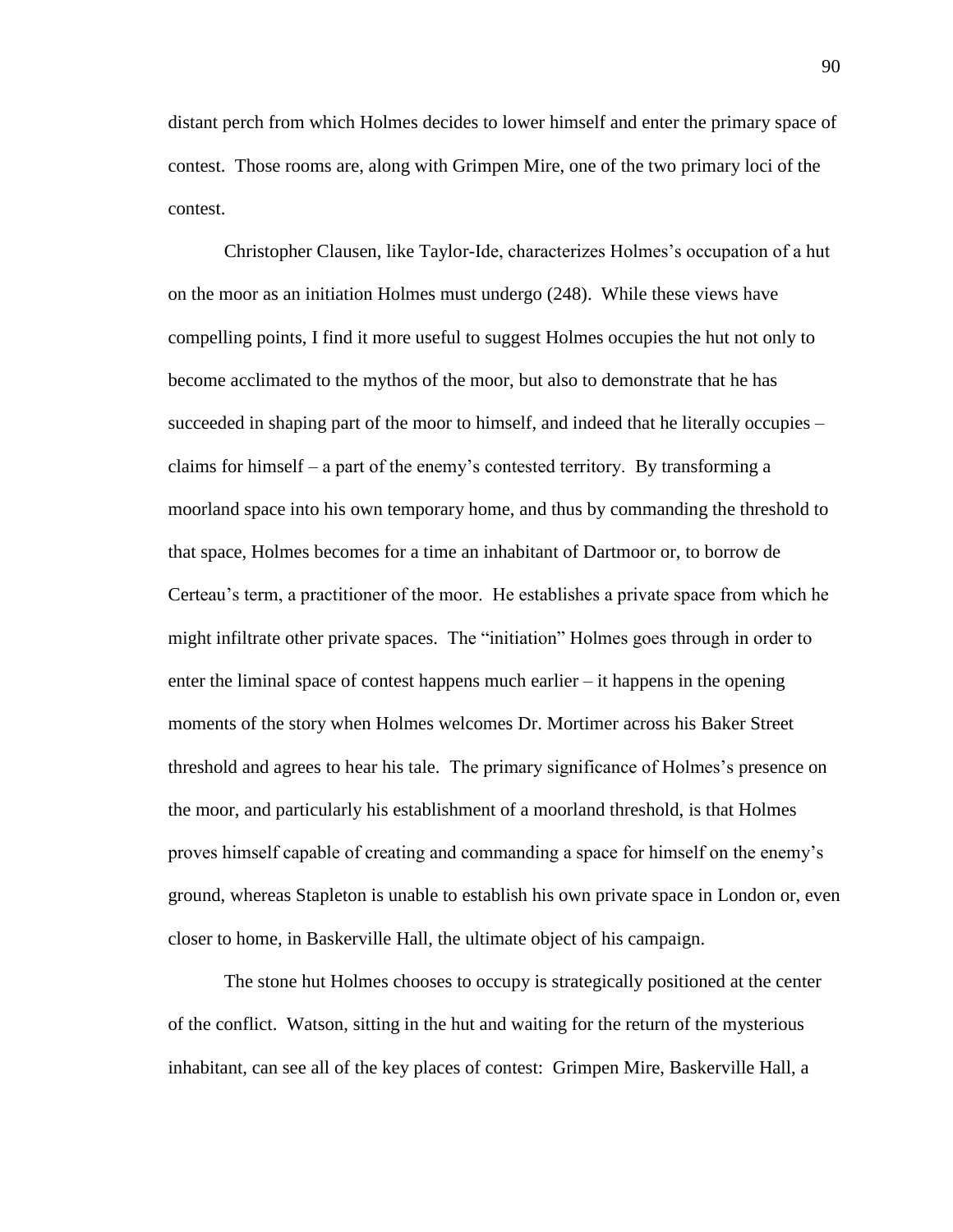blur of smoke from the village of Grimpen, the hill that hides the Stapletons' house. This position of surveillance, however, does not give Watson a sense of peace. "All was sweet and mellow and peaceful in the golden evening light," he says, "and yet as I looked at them my soul shared none of the peace of Nature, but quivered at the vagueness and the terror of that interview which every instant was bringing nearer" (414). At the very heart of the contest, and on the verge of what he believes to be a pivotal discovery, Watson feels nothing but vague, one might say Gothic, fear. In the context of liminal battle, the place of observation is terror-filled because the outsider, as Watson is, can see the public space of battle but not the hidden menace therein. For Holmes, however, the position of the hut is strategically perfect. As a practitioner of the moor, Holmes can see from his hut the whole heterotopic field of public and private combat.

Holmes's observational position in this hut and thus his establishment of a temporary private residence on the moor equip him (with Watson in tow) to penetrate to the very heart of the battle, to Grimpen Mire, the liminal citadel of the enemy and easily the most terrifying space of battle because of its perilous threshold. The mire becomes the central embodiment of primitive force in the novel, filled as it is with "greenscummed pits and foul quagmires which barred the way to the stranger" (439). One false step is enough to cost a traveler his life. What makes the Mire most suitable for Stapleton's headquarters, however, is not only the difficulty in negotiating the dangers of the threshold – the zigzagging course into the heart of Mire – nor Stapleton's evident mastery of those difficulties, but more precisely the degree to which the living, menacing bog renders inaccessible the private spaces Stapleton has created and hidden within the boundaries of the mire itself. Once they negotiate this natural gauntlet of decay and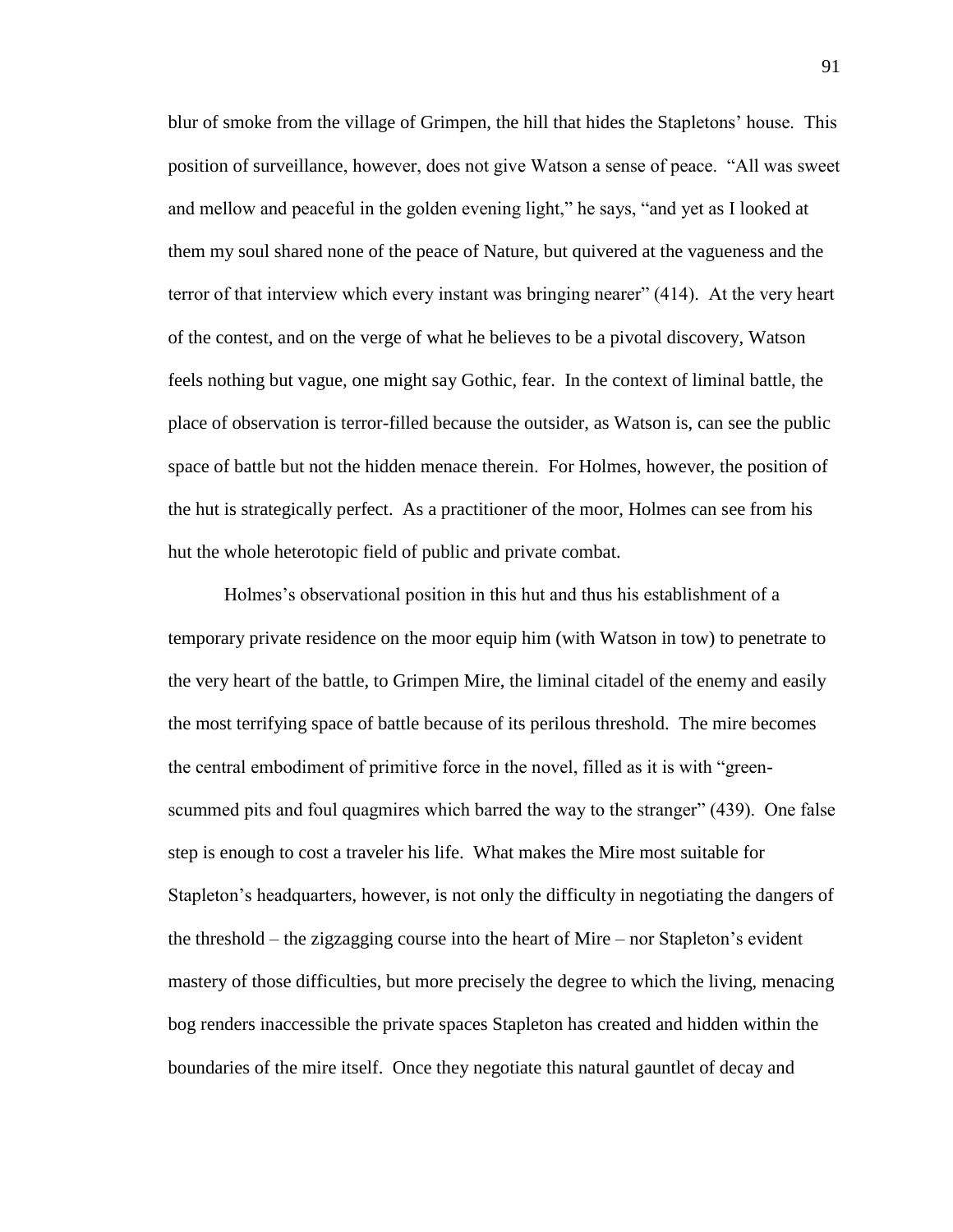danger, Holmes and Watson find evidence of Stapleton's past activity: a staple and chain used to restrain the Hound, gnawed bones, the luminous paste used to give the Hound its spectral glow, and other trappings of Stapleton's scheme. For Stapleton, that old tin mine is his 221B Baker Street – a place of planning and safety, a place in which to formulate plans and to which only those with his specialized knowledge have access, a place with a threshold as carefully guarded as the threshold Holmes commands in London. The mine in the mire is Stapleton's ultimate citadel, his headquarters and secret refuge. The measure of his menace lies in the strength of this position; he is nearly impossible to defeat because he is so firmly grounded in a place nearly inaccessible to anyone who might challenge him.

The moor, like London, is in this text a place of mystery. It is a contested space in which a mobile villain like Stapleton might find power, even as a mobile hero like Holmes, who comes to embody a disciplinary society's observational gaze into otherwise darkened spaces, might pursue him. From his commanding posture on top of the tor, and from his corresponding posture as Watson looks back from the train leaving Paddington, we might conclude that Holmes feels equally in control in either place. The nested spaces of London and Dartmoor present the type of mysterious secrets and intellectual challenges in which Holmes finds self-identification, in which the powers of his mind are most in evidence, in which the darkness presents no crippling fear because he, unlike others, can see into and make use of the nested darkened spaces and the many secrets therein. In fact, *Hound* depicts as culturally crucial Holmes's ability to infiltrate such spaces and make them his own. Without his efforts and abilities, the cultural authorities would have no way to stop the crafty liminoid villain, no way to access and take over the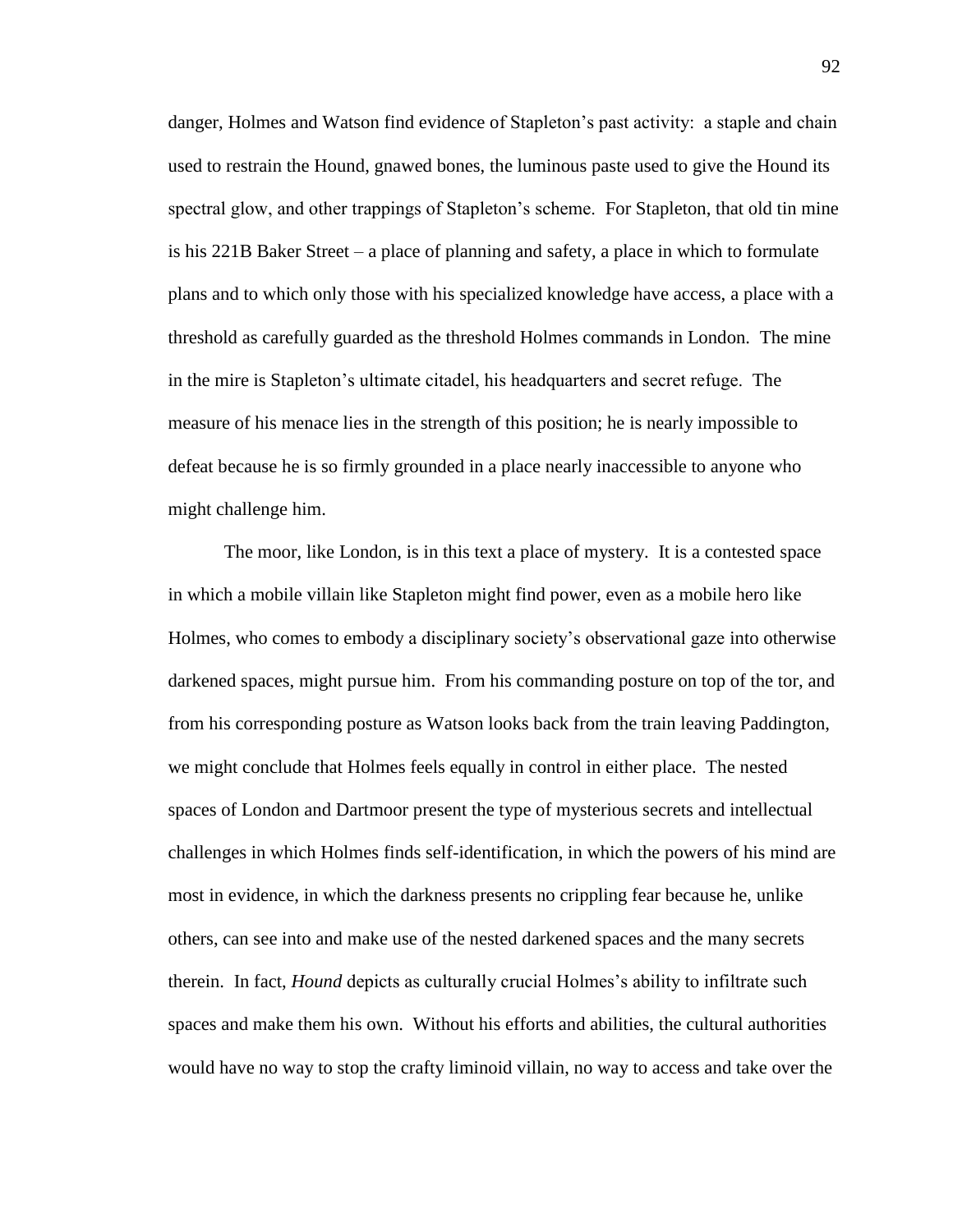thresholds the villain commands for himself. Holmes's presence in the realm below that which is visible to the police provides the defense his society needs. Because of the seemingly "primitive" means through which he provides that defense, however, Holmes significantly compromises the purity of his cultural standing.

## Dangerous Mobility: The Cultural Taint of Liminoid Agency

In *Policing Victorian London*, Phillip Thurmond Smith describes the cultural anxiety intrinsic to the figure of the detective in Victorian disciplinary culture. Plainclothes detectives, as Smith explains, were often thought of by the general public as spies. They were described rather disparagingly by the *Quarterly Review* as "those human moles who work without casting up the earth lest their course should be discovered" (Smith 61). When Robert Peel established the Metropolitan Police Force in London, he was determined, in his words, "not to countenance a system of espionage" (Smith 61). He favored instead a clearly visible, uniformed, preventative police force, calling to mind once again Foucault's notion of a visible force deployed to answer an exceptional threat. Peel wanted to found his disciplinary regime on the principle that the police force works as a visible deterrent against crime, in part to assure that the activities of the police would be out in the open and thus theoretically subject to the same panoptic discipline that police themselves were supposed to enforce. "The taint of corruption and inefficiency that hung over the business of crime detection," Smith writes, "not to mention the public sensitivity toward 'spies,' made the founders of the Metropolitan Police reluctant to have detectives" (65). Governmental officials and members of the public alike harbored considerable misgivings in this time about the undercover and thus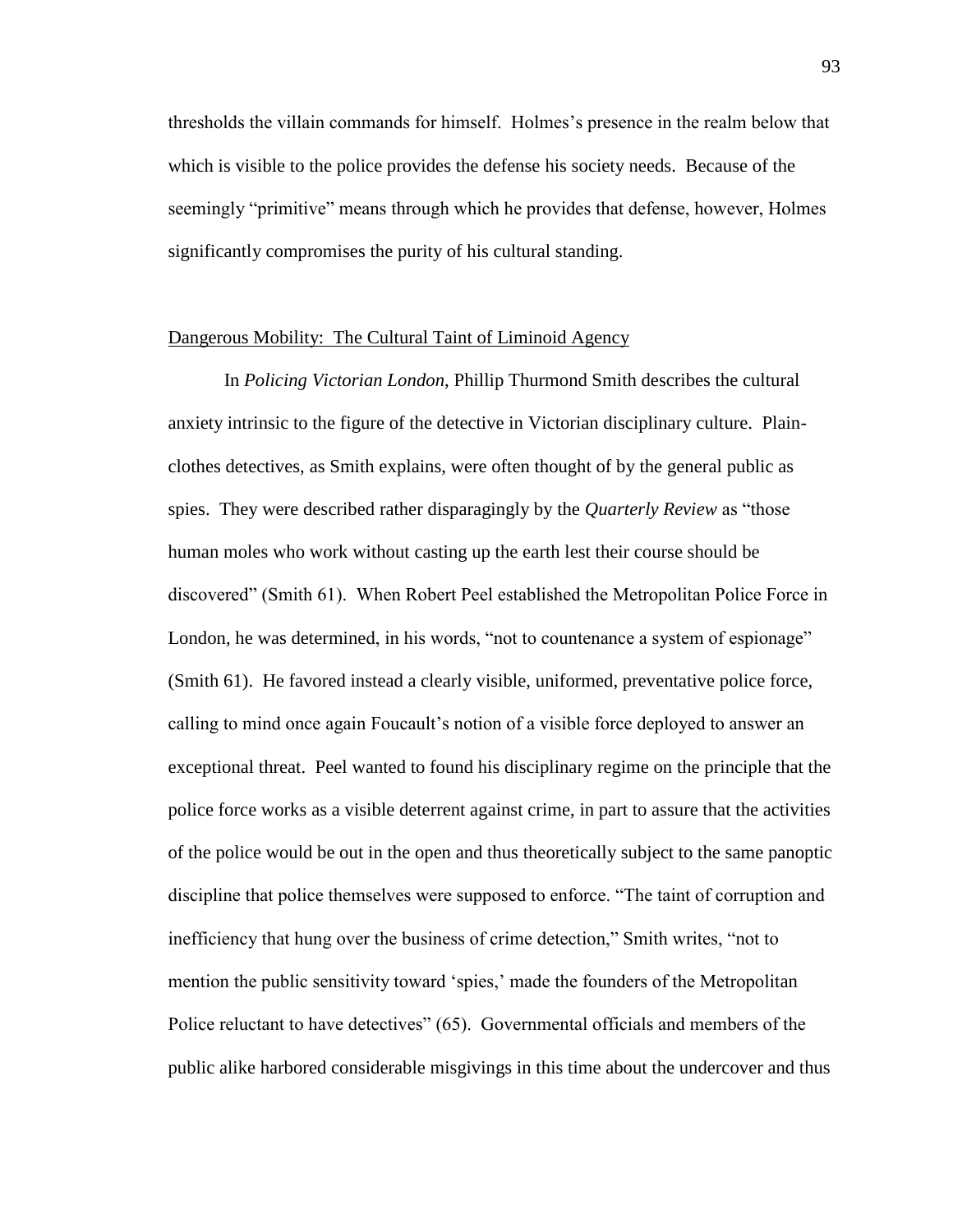potentially underhanded practices of those who, like criminals themselves, operated below the threshold of official disciplinary visibility.

Despite this cultural and disciplinary anxiety, however, detectives became an important part of the disciplinary police force in Victorian London. These detectives carried against them a considerable degree of cultural prejudice, says Smith, because the undercover detective "was still locked into a web of interaction with the criminal world that could not be avoided, bringing with it some potential for corruption" (69). And yet they performed an invaluable service. "On more than one occasion," Smith reports, "the police found themselves caught between the need for adequate intelligence from a welltrained plain-clothes investigative body and the misgivings of the authorities and the public about such a body" (70). It is not difficult to imagine that such a gap between disciplinary need and public anxiety could be filled by an individual, a private detective, perhaps, like Sherlock Holmes, whose abilities as a practitioner of the city allow him to move with alacrity through spaces invisible to the uniformed police. For Holmes, this movement comes with considerable cultural risk. Rather than maintaining the respectable above-board cultural position that a gentleman with his talents and ethics could hold, Holmes instead chooses to mingle in the underworld, to engage in the same mobility and invisibility a criminal like Stapleton uses for nefarious purposes. Holmes shuns the behavior that might distinguish him as outwardly respectable in Victorian terms in favor of conduct that renders him useful, yet inherently dangerous (a status that mitigates his respectability). He goes outside of the disciplinary system he seeks to preserve. He allows himself to be transformed from a respectable gentleman into a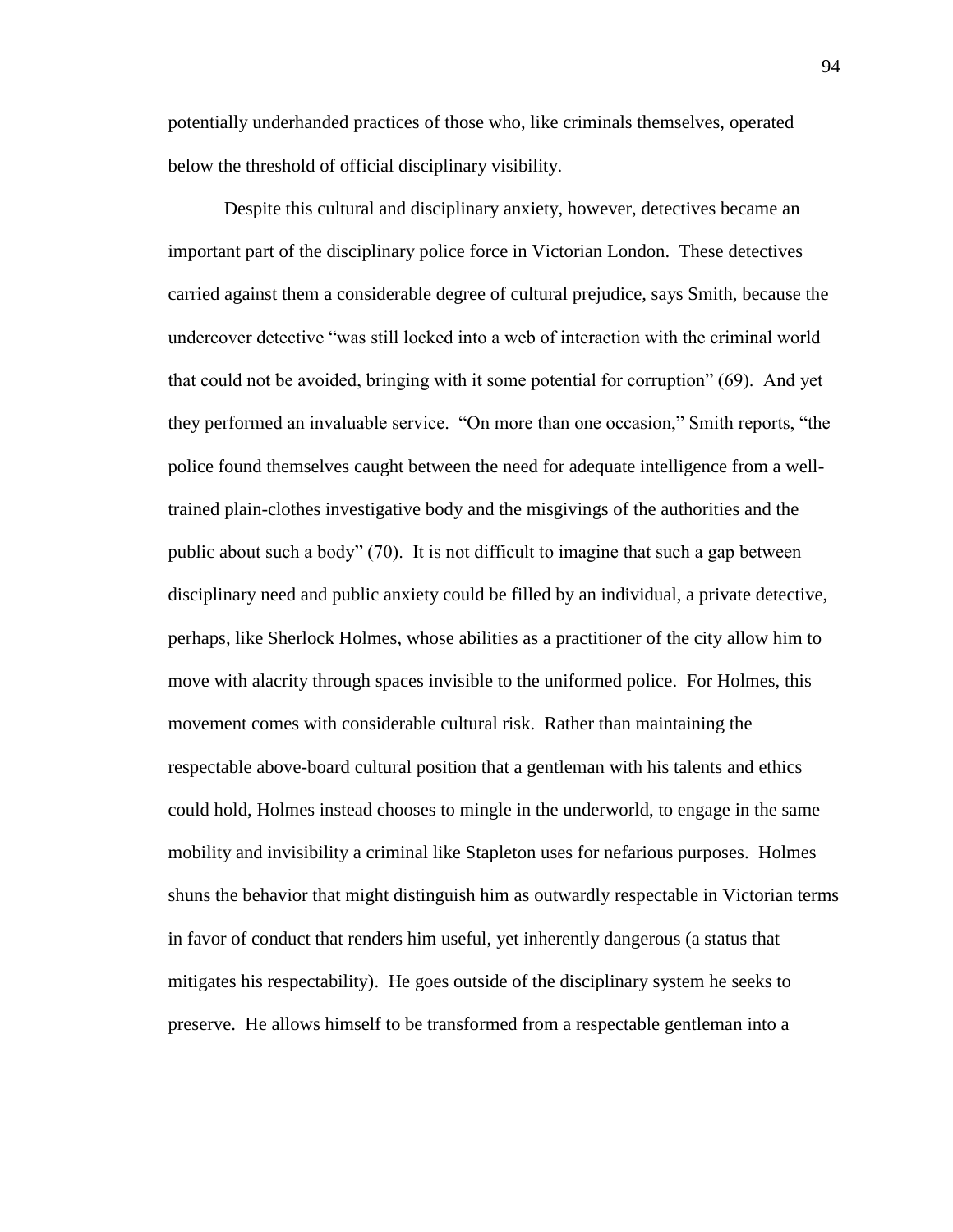shadowy figure. His liminoid mobility comes at the cost of what could otherwise be his untainted cultural status.

In part the significance of Holmes's liminoid mobility in *The Hound of the Baskervilles* is due to the menacing and successful liminoid mobility of his nemesis, the man who calls himself Jack Stapleton. Stapleton represents Holmes's most formidable opponent – more formidable, one might argue, than even the iconic Professor Moriarity – because of his ability to establish and command a liminal space of operations, a space that allows him free movement not only in his chosen neighborhood of Dartmoor, but also between Dartmoor and London and within London itself. He changes his appearance and identity, he uses the city's modes of transportation and communication against the city itself, and he constructs for himself a base of operations – the mysterious Grimpen Mire – that a victorious Holmes only manages to infiltrate after Stapleton has presumably died. Stapleton requires the great detective's most diligent and adept liminoid activity because he shows himself to be a master of that same activity  $10$ .

Fortunately for those who enjoy the Victorian way of life he aims to protect, Holmes proves himself to be just as adept as Stapleton at slipping through culture's cracks in order to pursue his own agenda. He manufactures the social detachment needed for liminoid agency and then exercises the unrestricted mobility needed to engage in and maintain a liminoid battle in liminal space. That is, he masters the techniques of the

 $\overline{a}$ 

<sup>&</sup>lt;sup>10</sup> For more on the interchangeability of Holmes and Stapleton, particularly in the combative methods they use against each other in this novel, see pages 101-102 of Robbie Goh's article "Reading Holmes: Capital and the Sign of the Market in *The Hound of the Baskervilles*."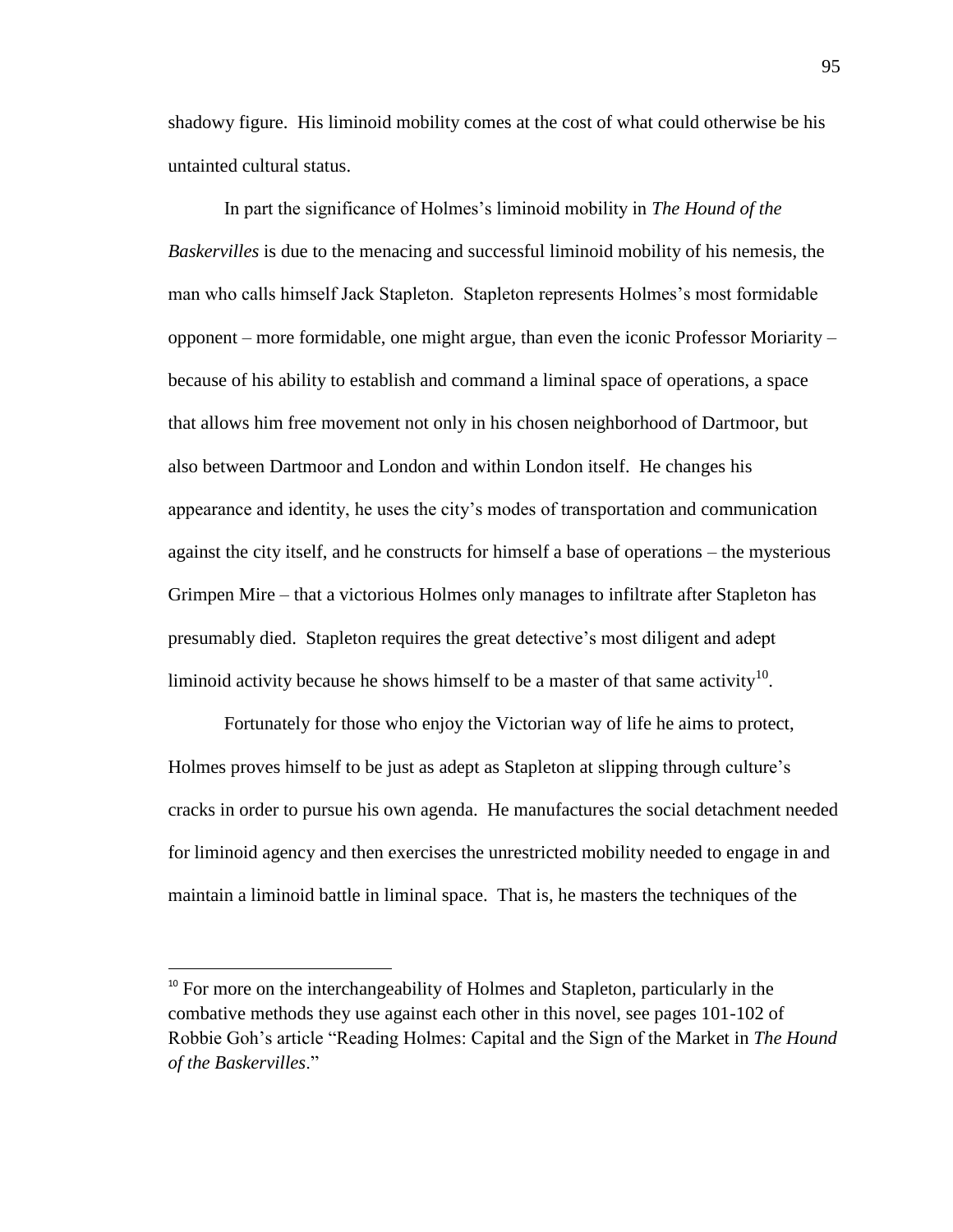mobile criminal in order to catch that criminal. That mastery, however, does not come without a cultural price for Holmes.

Like Stapleton, who poses as a naturalist to give himself freedom of movement on the moor, Holmes constructs for himself a rather nebulous cultural position that allows him to move freely through (and under, and around) his otherwise disciplined society. Holmes, of course, is a detective, though not precisely so in the Victorian sense of the word as Smith uses the term above. Holmes is not, as are his Scotland Yard "colleagues" like Lestrade, an official police detective or inspector; he is not bound by the regulations and procedures of those governmental "detectives" charged with policing the populace, a liberty to move unfettered that ironically adds to the potential for menace he commands. Neither is he merely a private citizen, one who might rightly consider himself detached from the responsibility of investigating crimes and mingling with those who might perpetrate criminal activity in his home city. He experiences this criminal exposure without the regulations designed to keep official detectives in check. He is truly a free agent, at liberty to move on his own and, in a positive light, to assist those in both public and private spheres. In *A Study in Scarlet*, the first Holmes story, Holmes describes his position to Watson:

> Well, I have a trade of my own. I suppose I am the only one in the world. I'm a consulting detective, if you can understand what that is. Here in London we have lots of Government detectives and lots of private ones. When these fellows are at fault they come to me, and I manage to put them on the right scent. (24)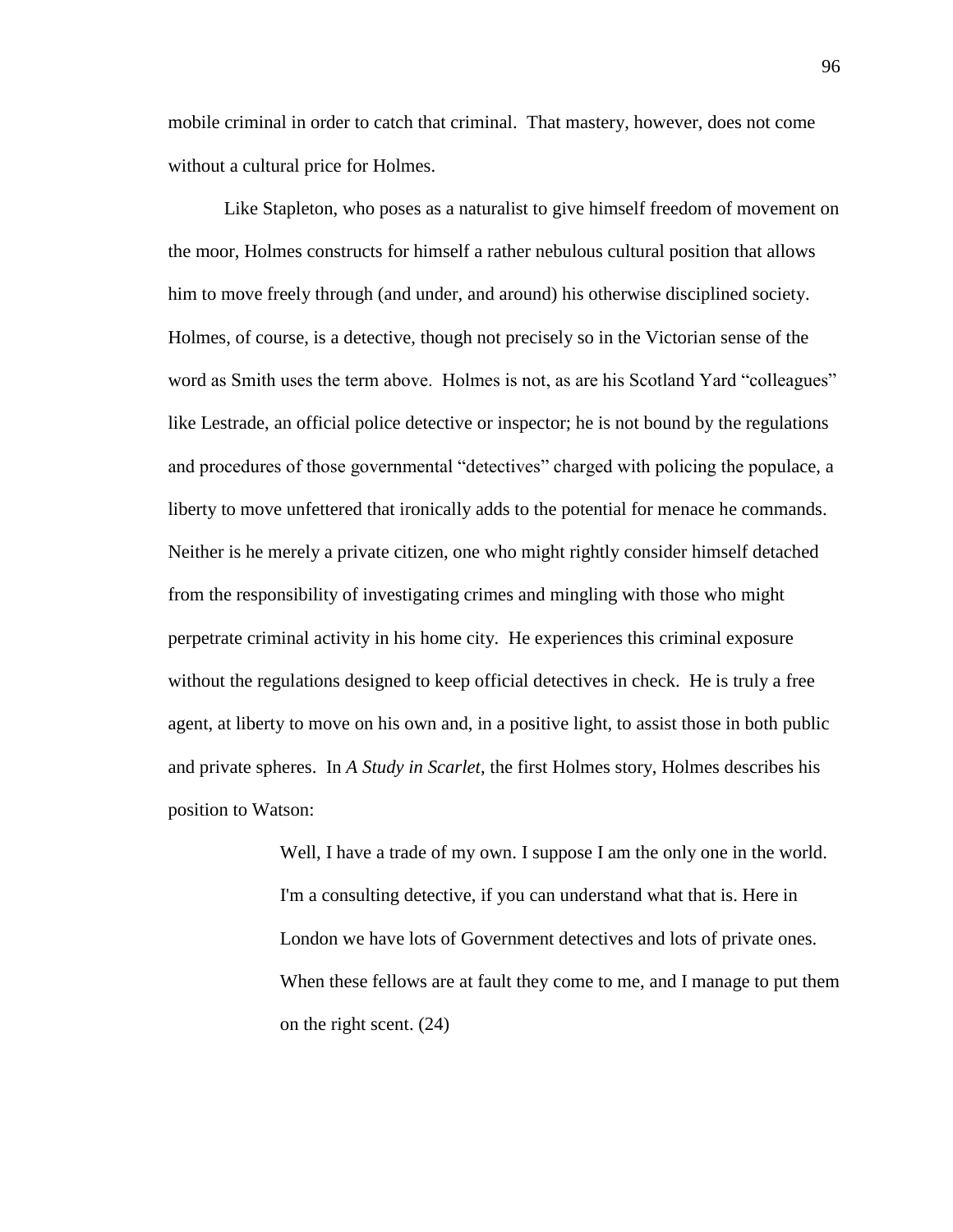According to his own description, Holmes therefore operates in his own sphere, a realm positioned between the official disciplinary police and the general populace (including those who call themselves private detectives) under their protection and control. He is neither separated entirely from those who enjoy (and are confined by) disciplinary protection, nor is he bound by the rules that govern the implementation of that protection. He is free to move, in other words, through places unknown by those detached from the criminal realm and forbidden, perhaps, by the regulations restricting official detectives. His is, by definition, a liminal position.

The most important and most anxiety-ridden facet of this position, at least as it relates to Holmes's work in *Hound*, is that he is able to chase criminals and assist the police because of his access to private thresholds and his skill at crossing them. He derives this access from his initial cultural position: he commands the threshold of a private, transformative space in his job – the rooms in Baker Street – as the police, stationed in official public headquarters, do not. He therefore has deeper access into the nested levels of privacy because his entry point into the nested layers of his society is already below the threshold of official visibility. He is already, in de Certeau's term, a practitioner of the city. Of course this access gives him the power at any moment to abuse his position. This is the source of the cultural anxiety surrounding him. Still, Holmes defeats Stapleton in *Hound* because of the private access Holmes's position affords him. Victorian police commissioners recognized that official police officers simply cannot go everywhere a private citizen can go, even a citizen like Holmes who ultimately carries with him, indeed who embodies, an extension of the disciplinary power that limits the penetrative power of official disciplinary agents, which is why they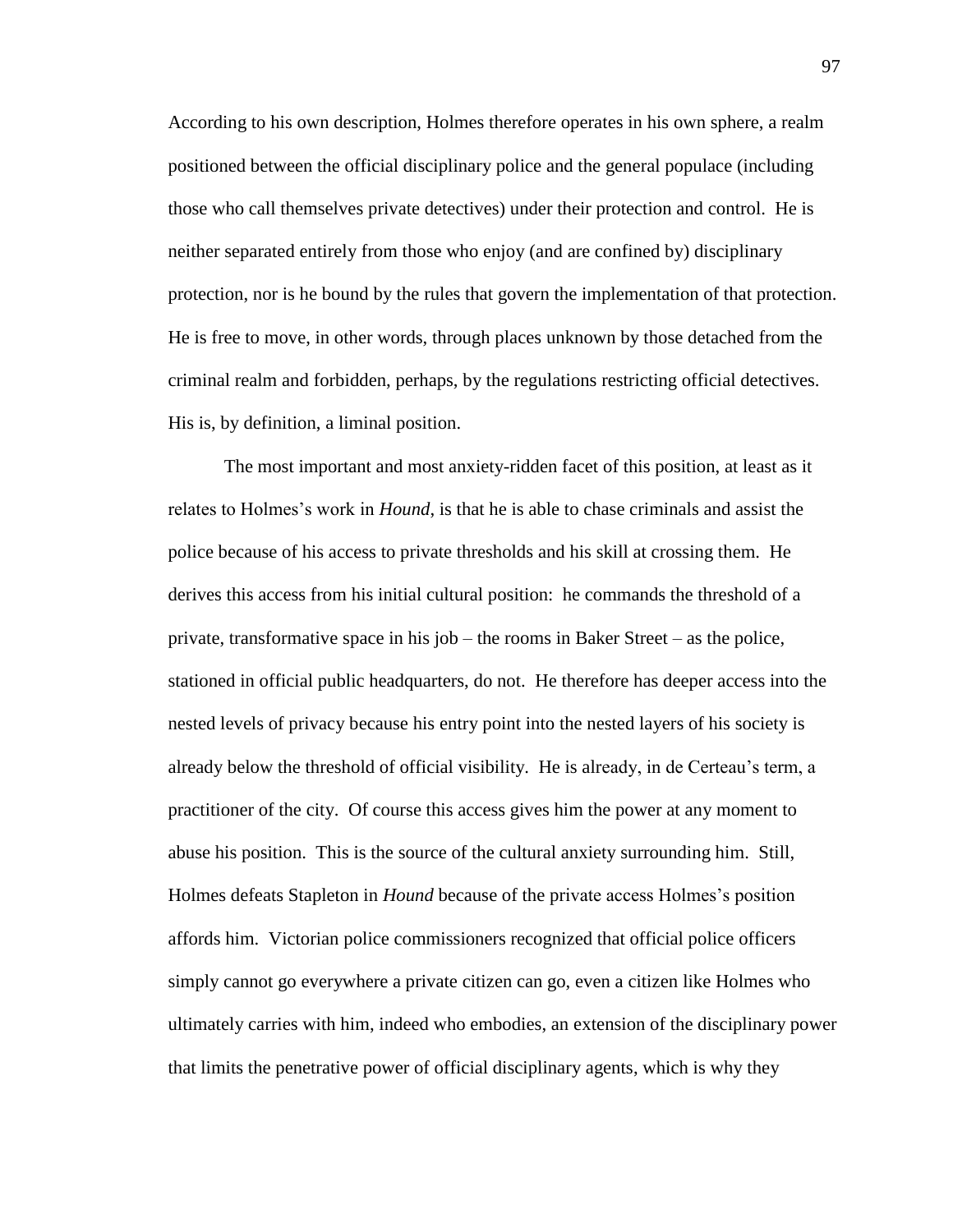experienced anxiety regarding the use of plain-clothes detectives. They needed the private access these detectives could provide, but they didn't want to sanction the risk they took with such free agents. Holmes provides the perfect solution to their dilemma: he crosses the thresholds the police cannot cross (and sometimes can't even detect), while he absorbs (indeed, embodies) the cultural taint they fear.

In part, as shown in *Hound*, Holmes's ability to penetrate such spaces is facilitated by his use of disguise, a technique frequently associated with criminality and cultural threat. As I discussed in Chapter 1, liminoid movers (both heroes and villains) often find it necessary to render their identities ambiguous in order to move unnoticed through the liminal realm of contest. The act of disguise, fundamentally, is the act of mixing one's identity with the outward trappings of other identities. Both Mary Douglas and Victor Turner discuss ambiguity and mixture, aligning it with cultural pollution. Turner writes in *The Forest of Symbols* that the "unclear is the unclean," particularly in regard to persons in transition (i.e. liminal movement) who "are neither one thing nor another; or may be both" (97). Both Stapleton and Holmes engage freely in the act of disguise and thus envelope themselves in the type of unclassifiable identity Turner describes. Indeed, Stapleton's initial foray into his battle with Holmes indicates his mastery of this criminal practice; he first appears in the text as the bearded man in the hansom on Oxford Street who later tells the cabman that his name is Sherlock Holmes. The ruse fools the cabman and impresses Holmes, but more importantly it announces to Holmes that he opposes a crafty criminal and will need to adopt similar means to win the battle. Fortunately, Holmes is well-versed in the art of disguise. As Peter Ackroyd puts it, Sherlock Holmes "could have existed only in the heart of London" because of the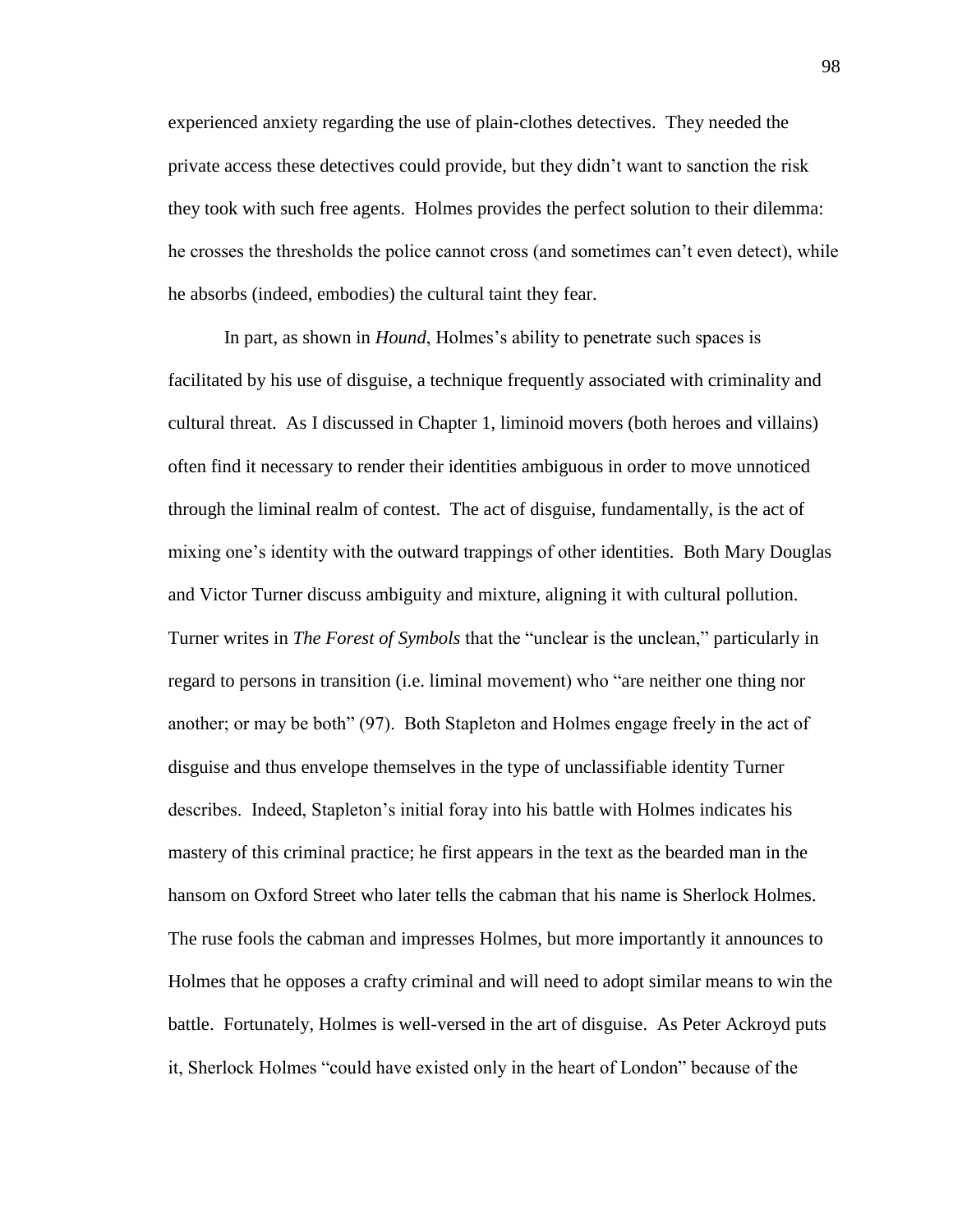"subtle disguises available to the detective of the city." Ackroyd quotes Watson, who says that Holmes "had at least five small refuges in different parts of London, in which he was able to change his personality" (143). In *The Hound of the Baskervilles*, Holmes only conceals his identity once: "In his tweed suit and cloth cap," Watson tells us after he has discovered Holmes in the moorland hut the detective has appropriated, "he looked like any other tourist upon the moor." And yet it is this subtle disguise, the mixing of his identity into the surroundings he has chosen to occupy, that allows him to move into his enemy's space unnoticed and ultimately to gain access to his enemy's private thresholds. He sneaks into Dartmoor by the same method as the more garishly disguised Stapleton sneaks into London.

At times, though, a subtle physical disguise is not enough to mask the identity of the famous detective; when he needs his influence to extend beyond his physical reach or the burden of his own fame, Holmes accomplishes the cultural invisibility he requires by using other people to hide his presence or to cross thresholds he cannot cross because of his notoriety. Twice during his investigation of the Hound, Holmes employs the services of a boy called Cartwright. In London, Holmes seeks the services of someone who can search the hotels in and around Charing Cross in order to locate the remains of the clipped newspapers used to send Sir Henry a warning message. The famous Holmes simply cannot canvas the hotels in and around Charing Cross, as he asks Cartwright to do, without generating unnecessary and potentially damaging attention to his movements. Cartwright, however, with his negligible social standing as a fourteen-year-old messenger-boy, presents a useful counter to the famous Holmes: he is culturally invisible, whereas Holmes is anything but. He can, quite simply, go places Holmes cannot go. Or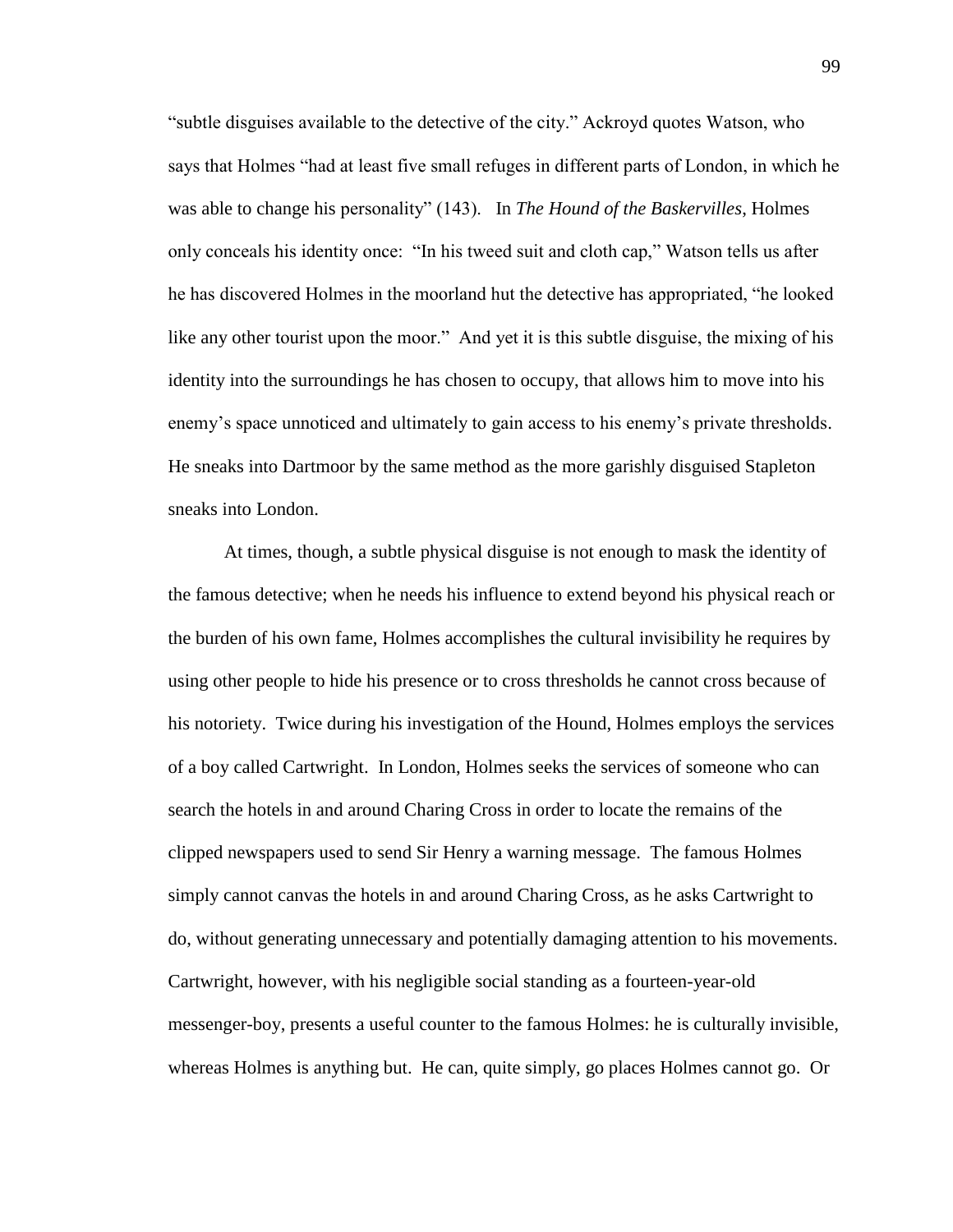rather, he allows Holmes to penetrate spaces otherwise unavailable to the great detective by, in a sense, embodying the detective's purpose. Cartwright is Holmes's disguise, if you will. In Dartmoor, Cartwright again enables Holmes to occupy and infiltrate spaces the great detective cannot hold on his own. Holmes tells Watson that Cartwright "has seen after my simple wants: a loaf of bread and a clean collar. What does man want more? He has given me an extra pair of eyes upon a very active pair of feet, and both have been invaluable" (417). The boy not only serves as an agent for the detective, but to some degree embodies the detective's agency itself. Holmes's presence on the moor remains a secret from the enemy, and even from Watson himself, because of the anonymity and invisibility the boy affords him.

Watson reconciles himself to being left out of Holmes's confidence in this phase of the battle in part because, as Watson contemplates Cartwright's role as Holmes's stand-in, he must certainly have in mind his own role in that same capacity. Holmes relies on Watson's qualities as a man of action, particularly when Holmes claims to be unable to attend to matters himself. While suggesting that Sir Henry should allow Watson to accompany him to Baskerville Hall because Holmes's duties require him to stay in London, Holmes tells Sir Henry, "If my friend [Watson] would undertake it there is no man who is better worth having at your side when you are in a tight place" (370). Watson is charged, as part of this assignment, with providing Holmes with careful reports about the events in Devonshire. He provides Holmes with eyes and with physical motion in the field of contest. Watson is therefore Holmes's physical stand-in; better than Stapleton's beard in London, or Holmes's tweed tourist suit, Watson perfectly embodies the extension of the liminoid mover's influence and the mixing of identities. Holmes,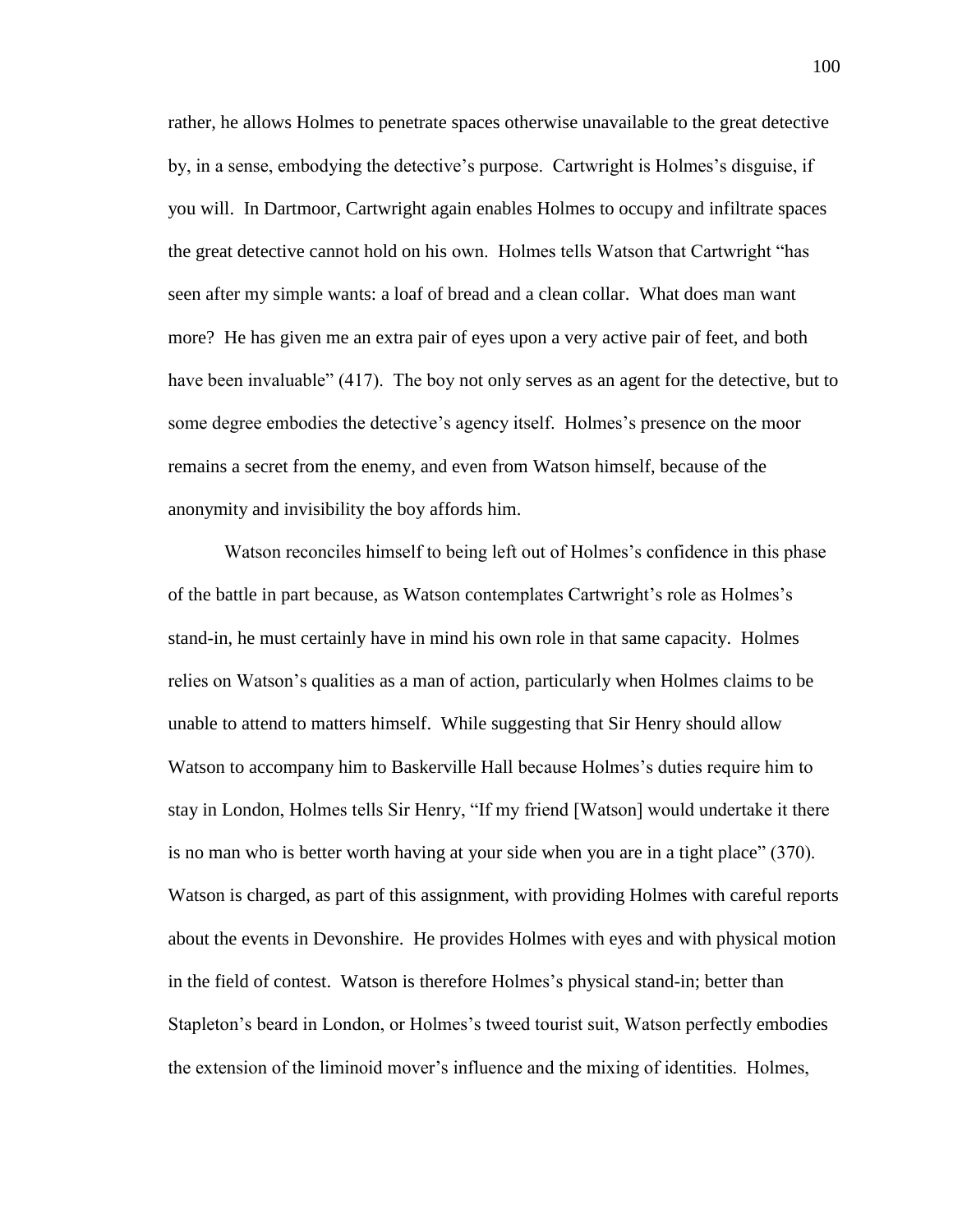vicariously through Watson, gains access to thresholds (at Baskerville Hall, for example) in a manner that Holmes's fame, if Holmes had visited in person, would have disrupted. Of course it must be acknowledged that no disguise is perfect. Watson provides Holmes a physical presence but ultimately not intellectual representation. As part of his instructions, Holmes says, "I will not bias your mind by suggesting theories or suspicions, Watson; I wish you simply to report facts in the fullest possible manner to me, and you can leave me to do the theorizing" (372).

It would be easy, based on the tone of these last instructions, to denigrate Watson's position because Holmes seems not to respect his intellect. Watson, however, provides two qualities – rugged mobile reliability and outward social respectability – that Holmes needs in order for Holmes's pursuits to be acceptable. Echoing Holmes's own words regarding the usefulness of Cartwright, the detective needs eyes and ears and mobility in the social spaces from which Holmes must frequently absent himself in order to pursue his own secret machinations. He needs someone to go where he can't go, in other words, and he trusts no one in this regard more than he trusts Watson. At the same time, he goes places Watson can't go, secret places of liminal contest that Watson, for all of his ability, is not qualified to occupy. Watson becomes Holmes's anchor, so to speak, in the disciplinary social system around and through which Holmes moves as, essentially, a liminoid outsider. Thus, in this novel, he sends Watson to be Sir Henry's visible defender while Holmes pursues his own invisible liminoid campaign.

A way to understand Holmes's liminal position, then, and particularly his use of disguise and deception as a liminoid mover, is to consider why a man of his obvious intellectual and cultural power needs a rather common man like Watson. In this novel at

101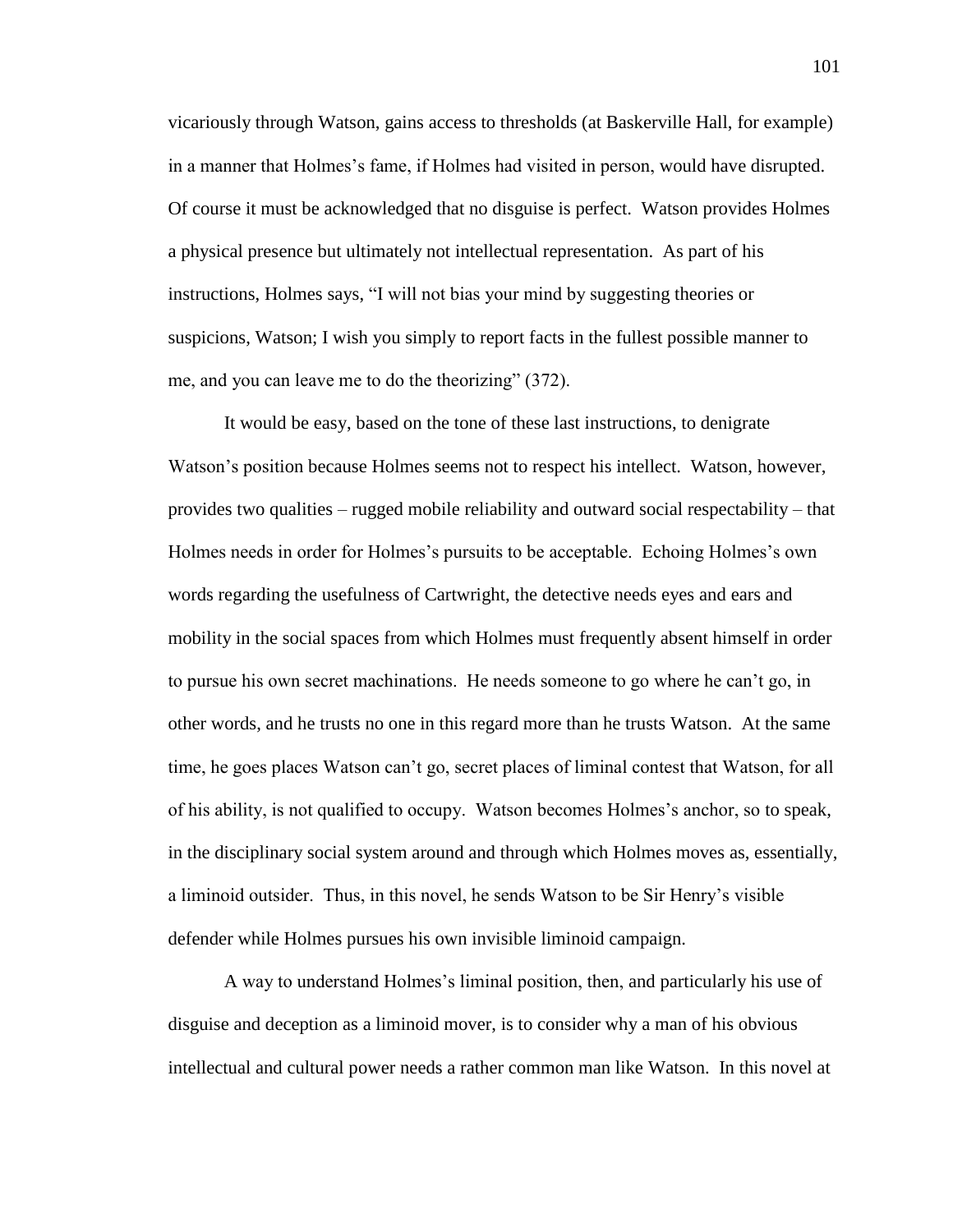least, Watson serves as the visible agent of a two-prong, visible-invisible campaign – he openly resides in Baskerville Hall while Holmes moves in secret across the moor. But Watson also lends an air of social credibility, a sense of structured belonging. He's a doctor; he frequently goes to his club; he thinks in a fairly pedestrian manner (he's more suited to physical action than to Holmesian unorthodox deductive thought). Perhaps most importantly, as is referenced in *Hound*, Watson gives Holmes a voice in a narrative form recognized by the disciplinary society that otherwise does not "officially" recognize Holmes's position. He writes the text of the case, an act of evidentiary record-keeping both the police and the public would value. Holmes even comments that Watson has underrepresented his own cognitive abilities in the many tales he (Watson) has shared with the public. Without Watson, then, Holmes's invisible liminoid machinations would remain invisible; no one would read of Holmes's masterful exploits if Watson doesn't write them down. He needs Watson in order to stay connected, and ironically to remain visible, in an otherwise disconnected invisible liminal position. And in this capacity, Watson provides the detective a service that no one – not Cartwright, not Holmes himself – can provide. Watson is, in a sense, the very embodiment both of Holmes's deception and his use of disguised agency, both of which allow Holmes to move against his enemy using the chosen techniques of the enemy himself.

Despite the respectability Watson's friendship and literary efforts provide him, however, Holmes is still tainted by the contact with the criminal element intrinsic to his position. The best evidence of this cultural taint can be found not only in how well Holmes knows his criminal adversaries, but more significantly in the degree to which those criminals know him. Holmes says to Watson, "From his knowledge of our rooms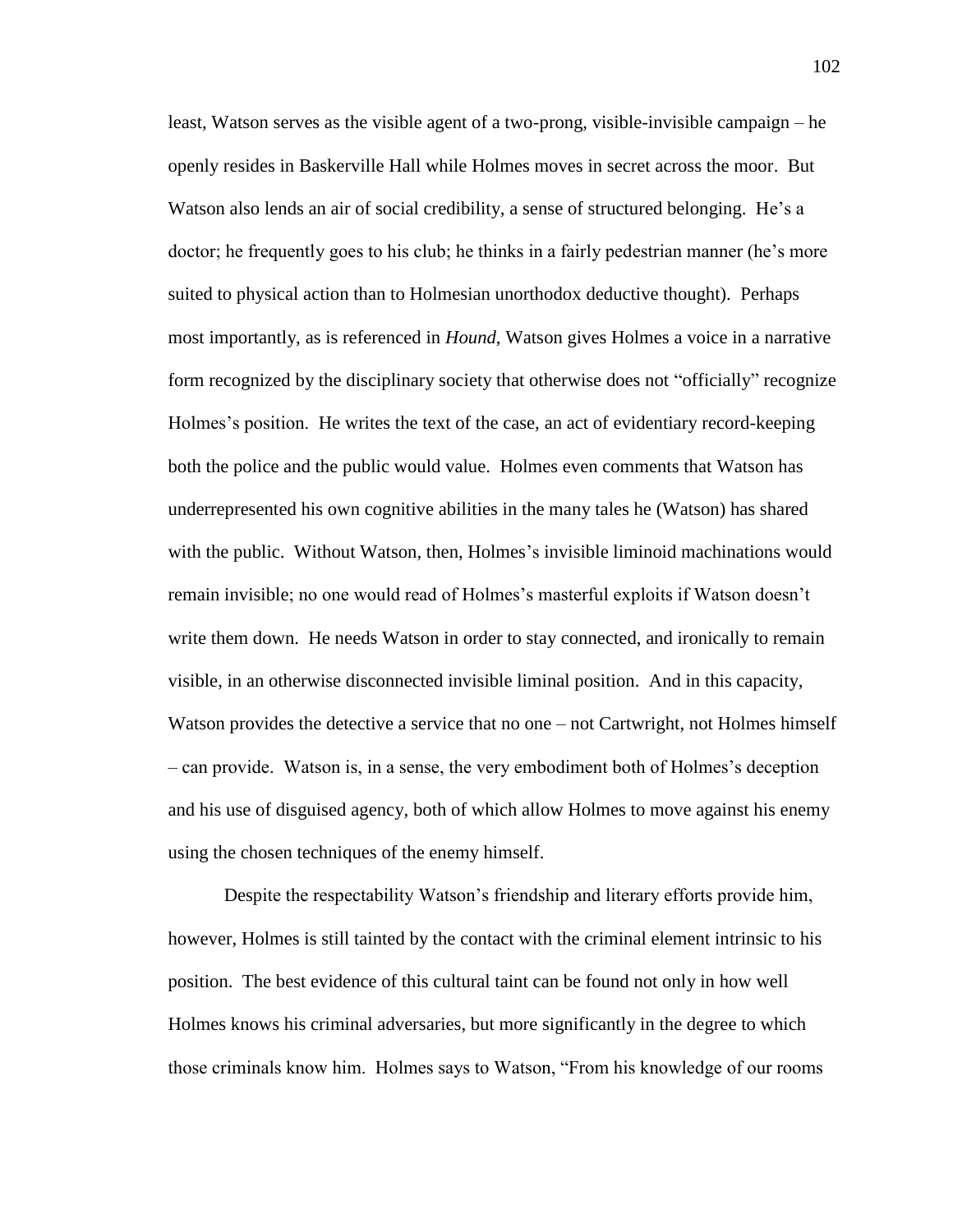and of my appearance […], I am inclined to think that Stapleton's career of crime has been by no means limited to this single Baskerville affair" (443). Holmes has enough exposure with criminal-types that he has become famous in criminal circles. He is, if you will, a celebrity among criminals, an adversary to be feared, certainly, but one so deeply involved in the culture of crime that his address and appearance are common knowledge among the criminal classes. In Stapleton's case, the criminal knows Holmes well enough to know his tactics as well. After losing Stapleton in the hansom chase, Holmes says to Watson: "The cunning rascal! He knew our number, knew that Sir Henry Baskerville had consulted me, spotted who I was in Regent Street, conjectured that I had got the number of the cab and would lay my hands on the driver, and so sent back this audacious message" (372). The "audacious message" to which Holmes refers is perhaps Stapleton's finest move, his most profound pronouncement that he knows his enemy well: as I mentioned above, just before he exits John Clayton's cab, the disguised Stapleton tells his driver, "It might interest you to know that you have been driving Sherlock Holmes" (372). Because of Holmes's fame (and his success as a liminoid hero), Holmes's name itself becomes a license for liminoid mobility. Stapleton knows his opponent well enough to know that the name "Sherlock Holmes" carries with it the power to engage, seemingly without suspicion, in activities that would otherwise seem irregular in the normal course of proper social behavior. When Stapleton's own name and face will not provide him with the liminoid mobility he needs, he simply employs the more liberating name of his enemy, a strategic move that Holmes himself is forced to admire. Holmes is known by those who operate in that sphere because Holmes chooses to operate there as well. He is the quintessential liminoid hero, but with that status he also shares a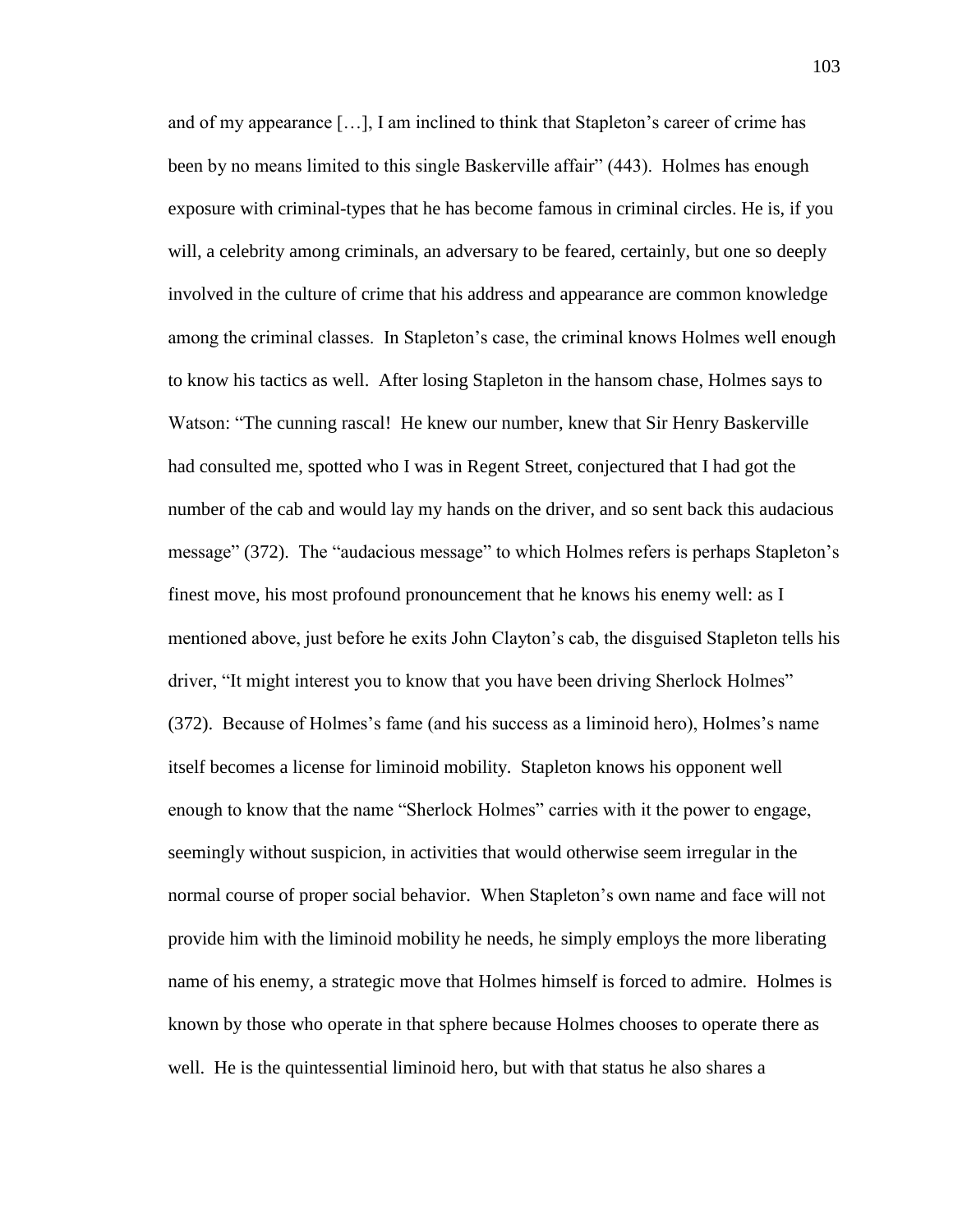connection, what Turner calls *communitas*, with a villainous, and thus culturally undesirable, class of persons, people like Stapleton who necessarily come to know Holmes (because of their cohabitation of contested liminal space) as well as he knows them. Regardless of the protective service he provides his city, Holmes's occupation of both the respectable and criminal spheres renders his identity necessarily ambiguous and thus his cultural standing necessarily tainted.

## The Perfect Gatekeeper: Holmes's Qualification for Defense

Jesse Taylor-Ide suggests that the final scene in *Hound*, when Holmes takes Watson out for dinner and a night at the opera, represents Holmes's return to respectable culture, thus somehow mitigating the cultural taint resulting from Holmes's close association with Stapleton. "His clear espousal of British society," Taylor-Ide writes, "reminds us that, despite the ambiguity of the triumph at the end of this tale, Sherlock Holmes has not been consumed by the darkness" (66). While this night on the town certainly represents Holmes's return from the ritual process of his liminal battle with Stapleton, I disagree with Taylor-Ide's assessment that this return removes the cultural taint attached to Holmes's position and his mastery of criminal practices. There is never a sense in the text that Holmes has been purified of his criminal associations; like any liminal initiate, according to Turner's conception of the process, Holmes returns from the battle permanently transformed. In this case, he carries home with him a little of the moor primitiveness; even in his London finery, one cannot forget how comfortable and at home he seemed in the Neolithic hut in Dartmoor. Further, the night at the opera does not mark the end of his possession of the transformative rooms in Baker Street. It does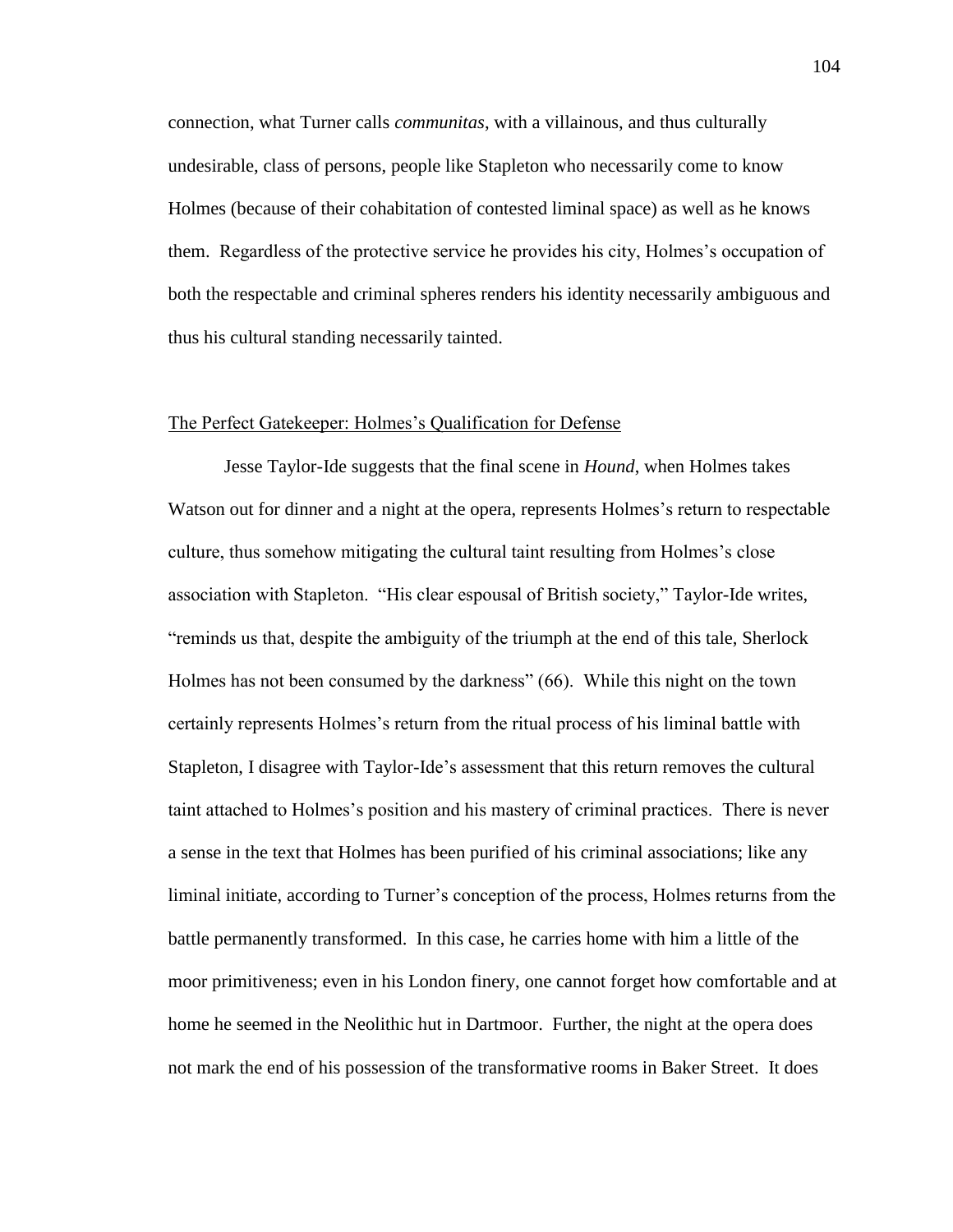not render him less knowable to the criminal classes he battles. And given the timeline of the other Holmes stories – the case of the Hound comes chronologically before Holmes's death in the arms of Moriarity – his night out with Watson does not signify the end of his detective career. There are more cases to come, more ventures into the ambiguous invisible world of crime, more work for this practitioner of the city to accomplish. No, the night out with Watson serves only to represent Holmes's return from liminal battle on this occasion, even as it serves to consolidate his ritual victory over Stapleton because Stapleton doesn't live to make a similar return. It is most telling that Holmes attends the opera on this night only with Watson, his partner in liminoid endeavor, a pairing that emphasizes the continuation of Holmes's rather isolated cultural position. We're left to wonder if anyone else would have agreed to accompany such a mysterious, potentially tainted figure on this social outing.

Holmes ultimately defeats Stapleton because Holmes sees through the false dichotomies – between city and country, between hero and villain – that would negate the perceived legitimacy of the threat an outsider might pose to the city and at the same time limit the power of the protectors of the city to counter such a threat. The common view of fiction in this period, as described by Raymond Williams, that what lies outside the city lies outside of life, would reduce Stapleton's threat to Victorian social order to little more than a trifling and primitive countryside matter. At the same time, Robert Peel's notion of policing, that those charged with the defense of the city should remain visible at all times and should avoid prolonged contact with the criminal classes, would render the city defenseless against a criminal like Stapleton who operates below the threshold of visibility. Holmes blasts through these two dichotomies in order to fight Stapleton on the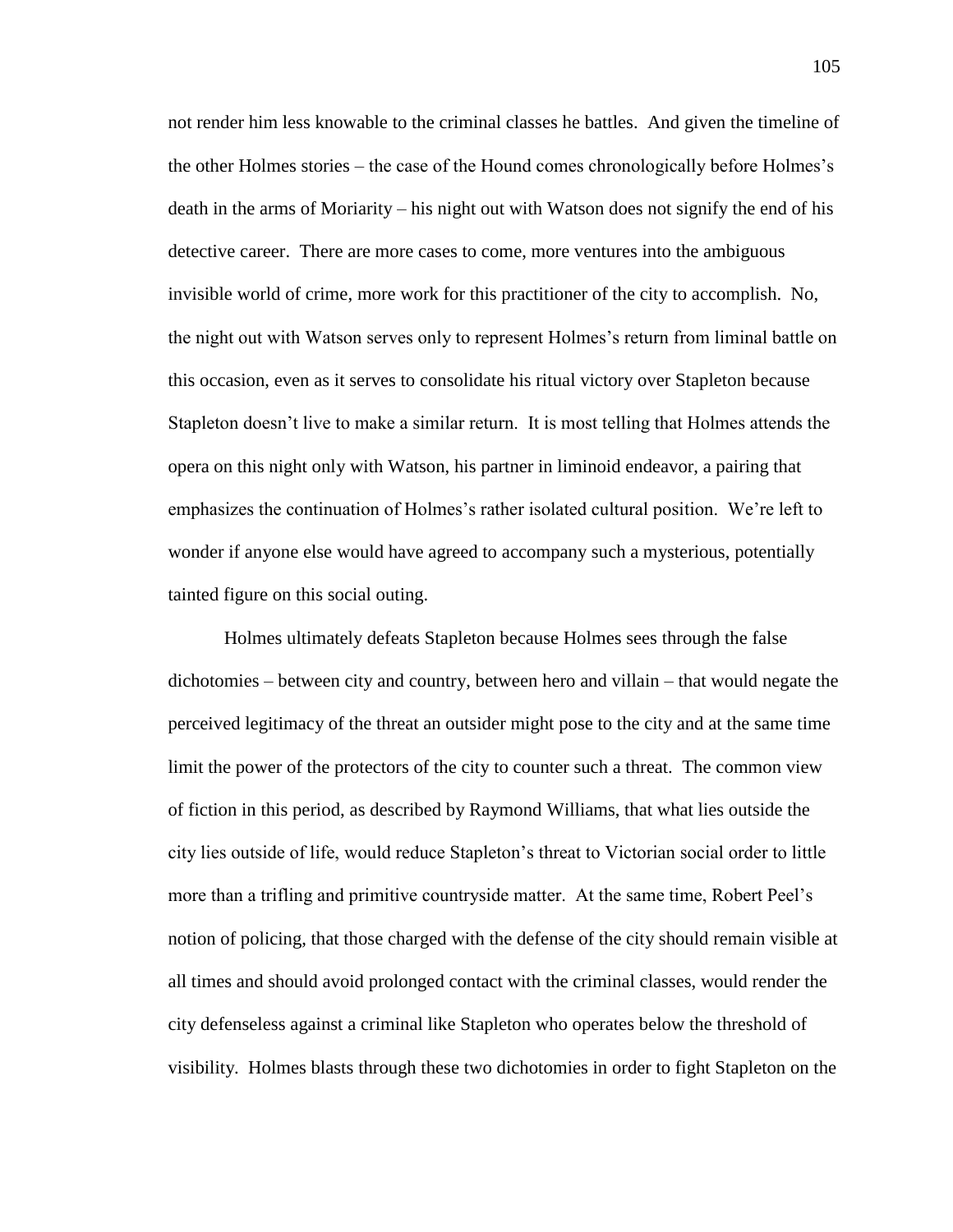villain's own grounds and in the villain's own terms. Holmes in a sense extends his own jurisdiction, and thus the reach of the city, by figuring out how to command space in his enemy's realm. He crosses contested thresholds in both London and Dartmoor and thus gains control of Stapleton's home bases, essentially removing the villain's power. Holmes unites the heterotopic public spaces of London and Dartmoor by occupying private nested spaces in both of them.

Perhaps Stapleton would have been better served to keep the two spaces separate; by bringing the contest to London, he engages in liminal battle with someone more adept at liminoid mobility than he is. By infiltrating London, however, even in defeat Stapleton leaves a lasting impact on the city, and after this contest has concluded, leaves readers with crucial questions. Jesse Oak Taylor-Ide articulates one such concern: "[I]f civilization (i.e. Holmes's habits in Baker Street) can be so easily carried into the darkness, could the reverse not also be true? If the boundaries between these worlds are so permeable, how easy might it be for another such figure, one more affected by darkness, to transport darkness back to civilization?" (63). The novel seems to suggest that this infiltration would be quite easy indeed because of the cultural fabric of the city itself. In London, Stapleton finds on Fulham Street the raw materials (in this case, a big dog) out of which he might conjure a supernatural moorland legend. He tracks his quarry (Sir Henry) throughout the city and right to Holmes's private threshold using the technological resources – the train, the hansom, the means of physical disguise – that the city makes available to its inhabitants and visitors. He menaces the city's most important defender because of that defender's fame in his own city. Taylor-Ide asks how easy it might be for someone to bring the darkness to civilization; the text shows that it is quite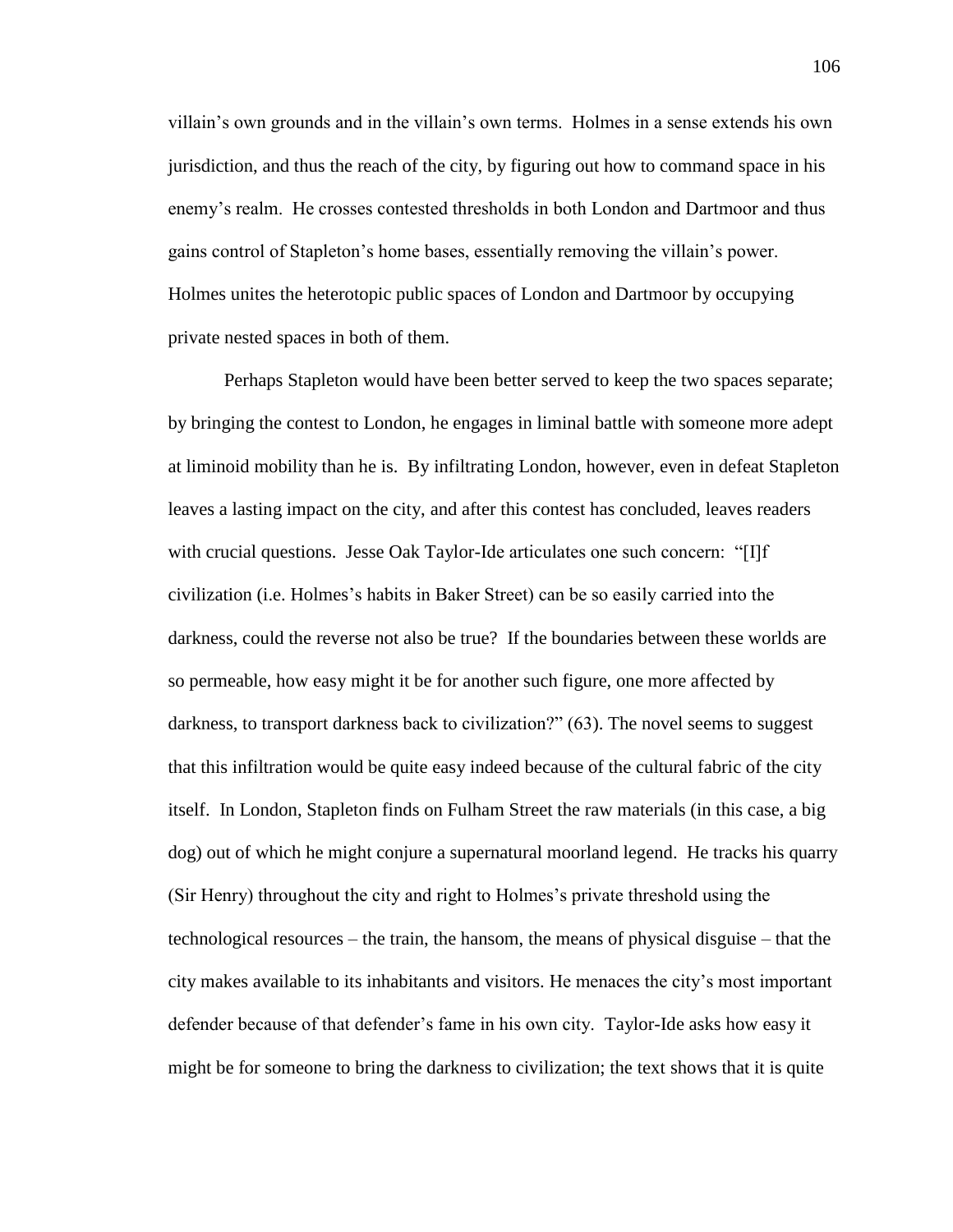easy for Stapleton to invade London. The text also leaves open the suggestion that, though Stapleton is defeated, it would not be hard at all for another menace to similarly invade the city. It would appear that Holmes's defensive work is never done.

A second question, just as disturbing as the first, must also be asked: how much trust can a disciplined society place in a free agent like Holmes? He outmaneuvers the villain by mastering the villain's own techniques, those of cultural detachment, disguise, strategic mobility, the infiltration and command of physical space. To some degree at least, Holmes and Stapleton share the same techniques, the same liminal space, the same combative tendencies. As Christopher Clausen asks:

> [W]hat kind of social order is presupposed by [Holmes's] very existence as a free-lance 'highest court of appeal'  $-$  a court to whom his clients frequently appeal against the mistaken judgments of officialdom? How conservative, at bottom, is a series of books whose protagonist so often flouts both the police and the law in his determination to see justice – the defining of which he takes to be his own individual prerogative – is finally done? (75-76).

Holmes exploits the seemingly safe spaces of the city for his own secret and combative ends, just as the villain does; he subverts the normal course of disciplinary policing by avoiding observation, just as the villain does. Granted, he does so, as Clausen suggests, in pursuit of his own conception of justice. But a disciplined society must ask, what if Holmes's sense of justice fails to align with what the disciplinary regime considers just? And what might stop someone like Holmes from advancing, for his own ends, a rather more villainous agenda? This novel, for all the comfort it might give a reader when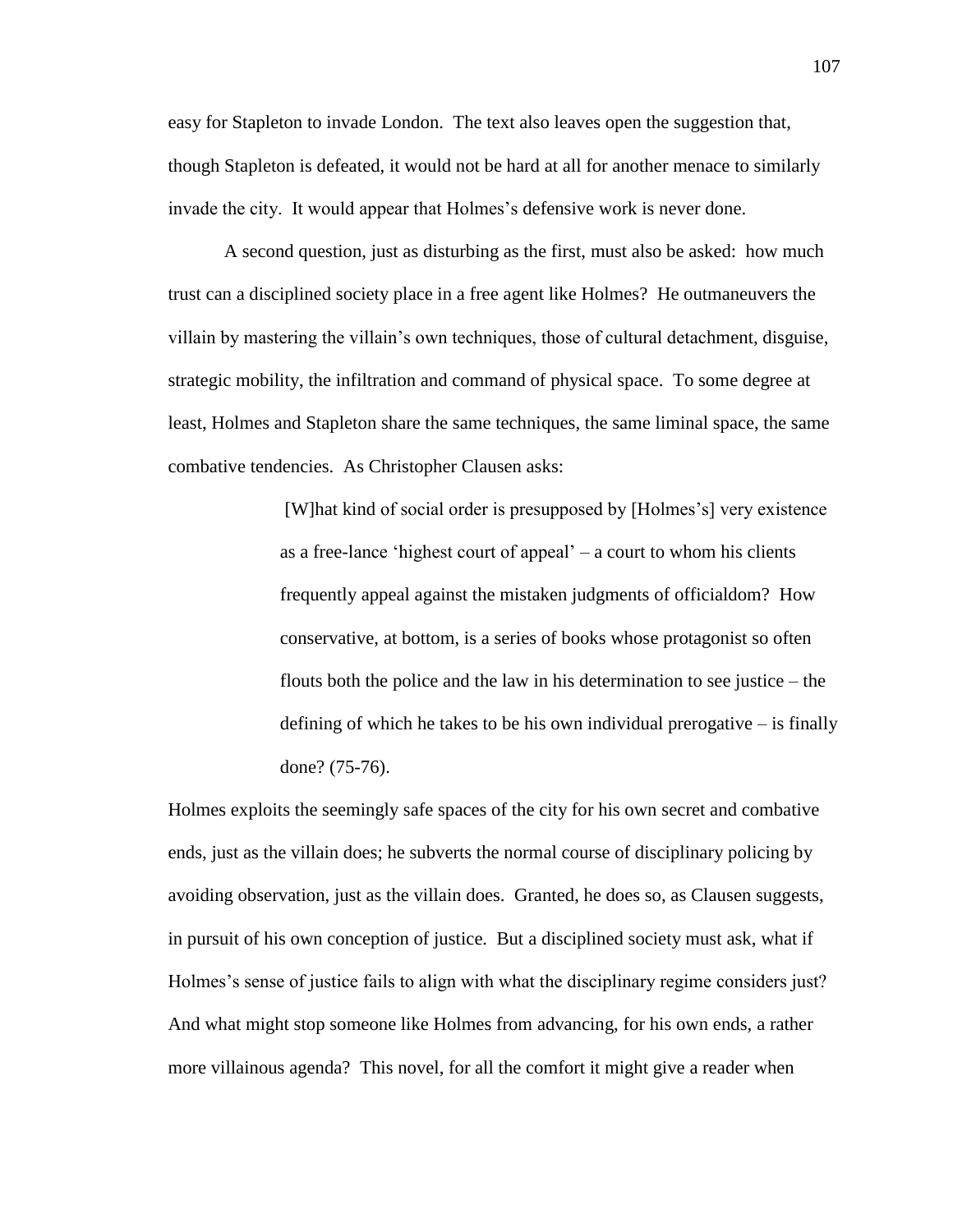Stapleton is finally defeated, does not answer those questions, adding of course to the Gothic impact of the story and the cultural anxiety inherent to its depiction of the detective and the Victorian city.

Taken with other popular works of this time (by Stevenson, Stoker, Hornung, and Buchan, among others), *The Hound of the Baskervilles* functions as a multi-faceted dialogic revelation: that the city of London is full of nested, hidden spaces; that those spaces can and do serve as ideal loci of hidden contest; that the villains who occupy and move through those spaces carry with them the ingenuity to evade official detection and the menace to do the city great harm; that, at a fundamental level below the threshold of disciplinary visibility, the city itself might be defended only by those who can operate (as do the criminals) in those unseen realms; that the barrier between civilization and barbarism is thin indeed (as Buchan writes); and that the victory of the defenders of civilization is not an definitive victory but is rather a single instance of containment of the plague that threatens to permeate any one of the city's multiform points of ingress. The reader must not conclude that someone like Holmes will always defeat the villain, always take the honourable road, always save the city from the forces that threaten it. The reader must only conclude that Holmes defeats the villain and saves the city *this time*, and that he does so by tainting himself with exposure to the primitive force and criminal threat he combats. Holmes becomes in this sense the perfect defender of the thresholds within and between the two connected places of London and Dartmoor because he fully embodies the heroic and villainous potential intrinsic to both places.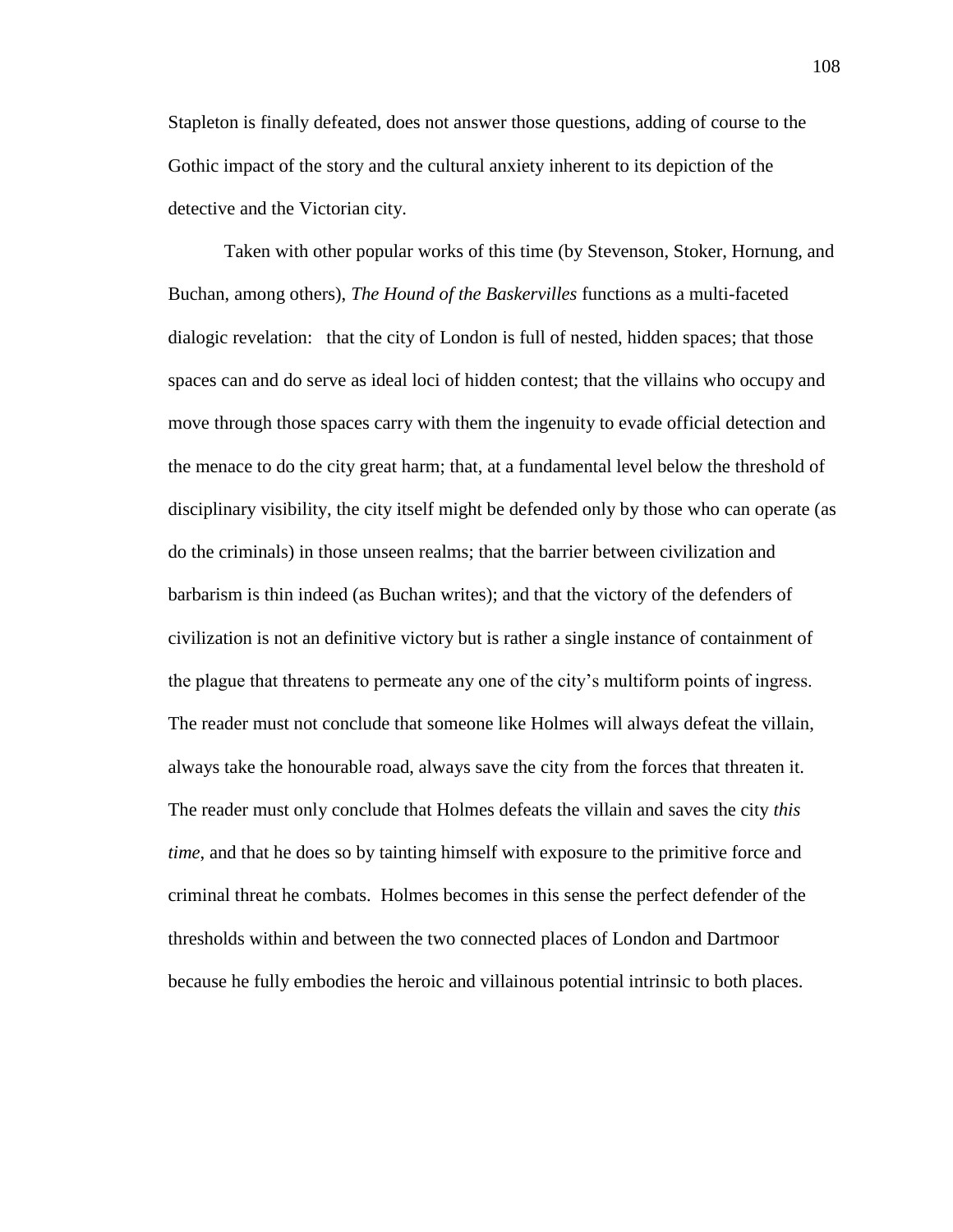## **CHAPTER 3**

## Hornung's Code-Switching Monster: Threatening Ambiguity and Liminoid Mobility in *Raffles, the Amateur Cracksman*

From the first publication of E.W. Hornung's *Raffles: The Amateur Cracksman*, critics have focused almost exclusively on the criminality of the "gentleman thief" Raffles. There are at least two other facets of his character, however, that deserve scholarly consideration: the complexity of his status as a liminoid mover, and the Gothic effect of the manner in which he easily slides between several competing cultural codes of behavior. First, concerning Raffles's liminoid status: Raffles is an habitual thief, a man who routinely removes himself from the visible forces of discipline and creates for himself a separate (liminal) space in which to commit his crimes. He does this by infiltrating thresholds and then moving in secret beyond those otherwise guarded points of access. During his criminal endeavors, to put it another way, he willfully enters and temporarily occupies a liminal space of his own construction. Raffles's time in this constructed space can be understood through an application of Turner and van Gennep's theories of liminality, particularly their notion that the initiate who enters the liminal space and then re-emerges must necessarily be transformed by the liminal experience. When Raffles emerges with Bunny from their first criminal excursion together, the Bond Street jewellery theft, he is shown no longer to be the simple gentleman cricketer he appeared to be. He is now revealed as a gentleman thief, a cricketer and burglar, a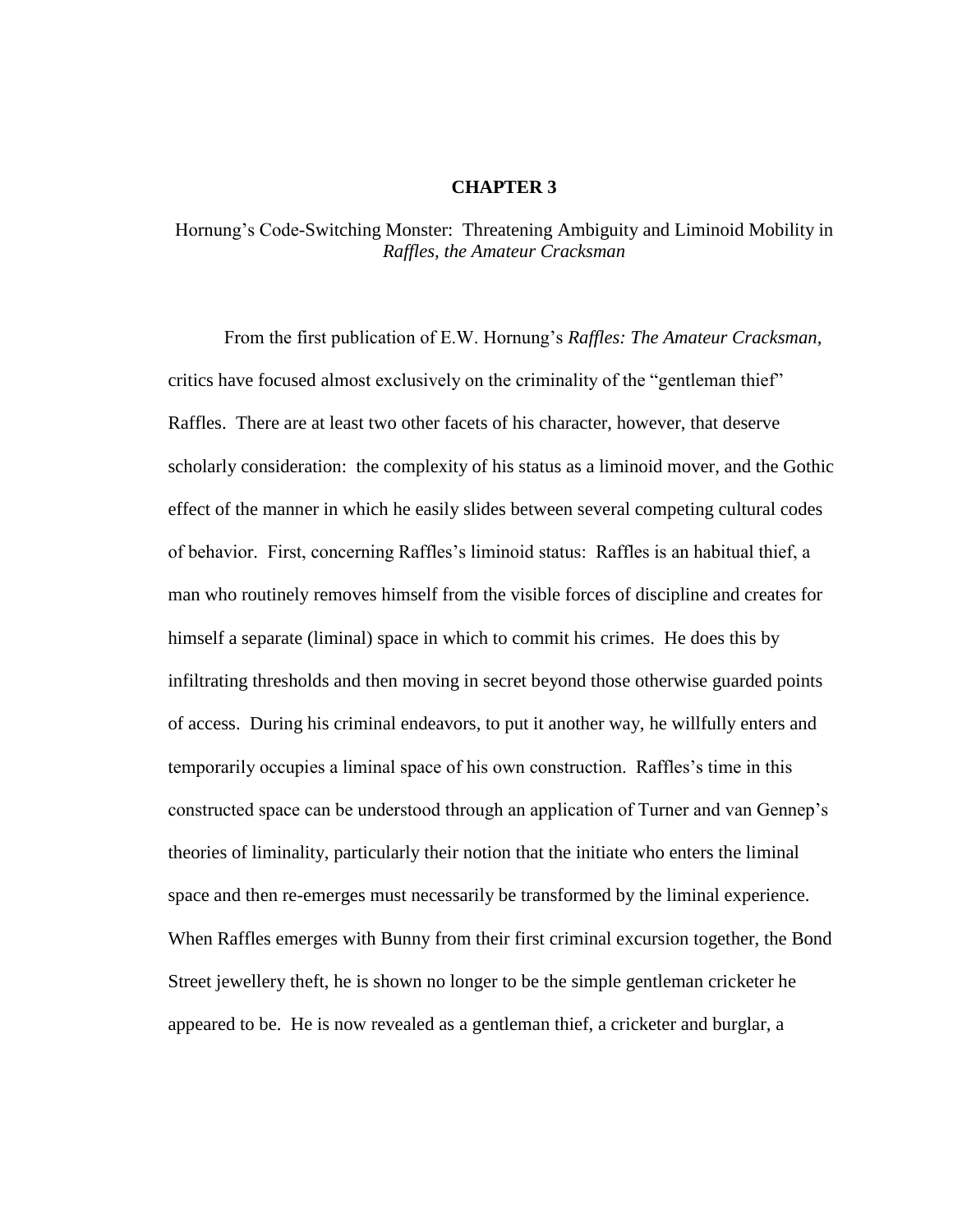seemingly rich man motivated by the threat of poverty and scandal, a respectable member of society and yet a criminal.

Second, regarding the Gothic impact of Raffles's character: scholars have yet to discuss Raffles as a Gothic villain, and yet his ambiguous identity renders him, according to Fred Botting's description of the Gothic, a prototypical embodiment of  $19<sup>th</sup>$ -century Gothic ideology. Botting argues that Victorian Gothic subjects "were divided products of both reason and desire, subjects of obsession, narcissism and self-gratification as much as reasonable, responsible codes of behavior" (12). Any of these descriptors might be applied to Raffles; at times he adheres to the "responsible" code of gentlemanly behavior, and yet at other times he's driven both by narcissism and self-gratification to commit his daring acts of thievery. Botting, in reference to Jekyll and Hyde, suggests that the doubling of identity in Stevenson's novel "discloses the ambivalence of identity and the instability of the social, moral, and scientific codes that manufacture distinctions" (141). If this disclosure of ambivalence and cultural instability is revealed through the duality in Jekyll/Hyde, it even more deeply explored in the multiplicity of Raffles's character. His actions in the text represent more than just a doubling of character, more than just the troubling instability that arises when a respectable doctor and a heinous murderer occupy the same body. In Jeffrey Cohen's terms, Raffles is a monster, a "disturbing hybrid" whose cultural multiplicity makes it impossible to include him in any "systematic structuration" and thus renders him a "harbinger of category crisis" (6). At any given time, Raffles embodies and yet slides between any number of cultural codes of behavior, many of which would normally be seen as mutually exclusive, thus defying all attempts to classify him.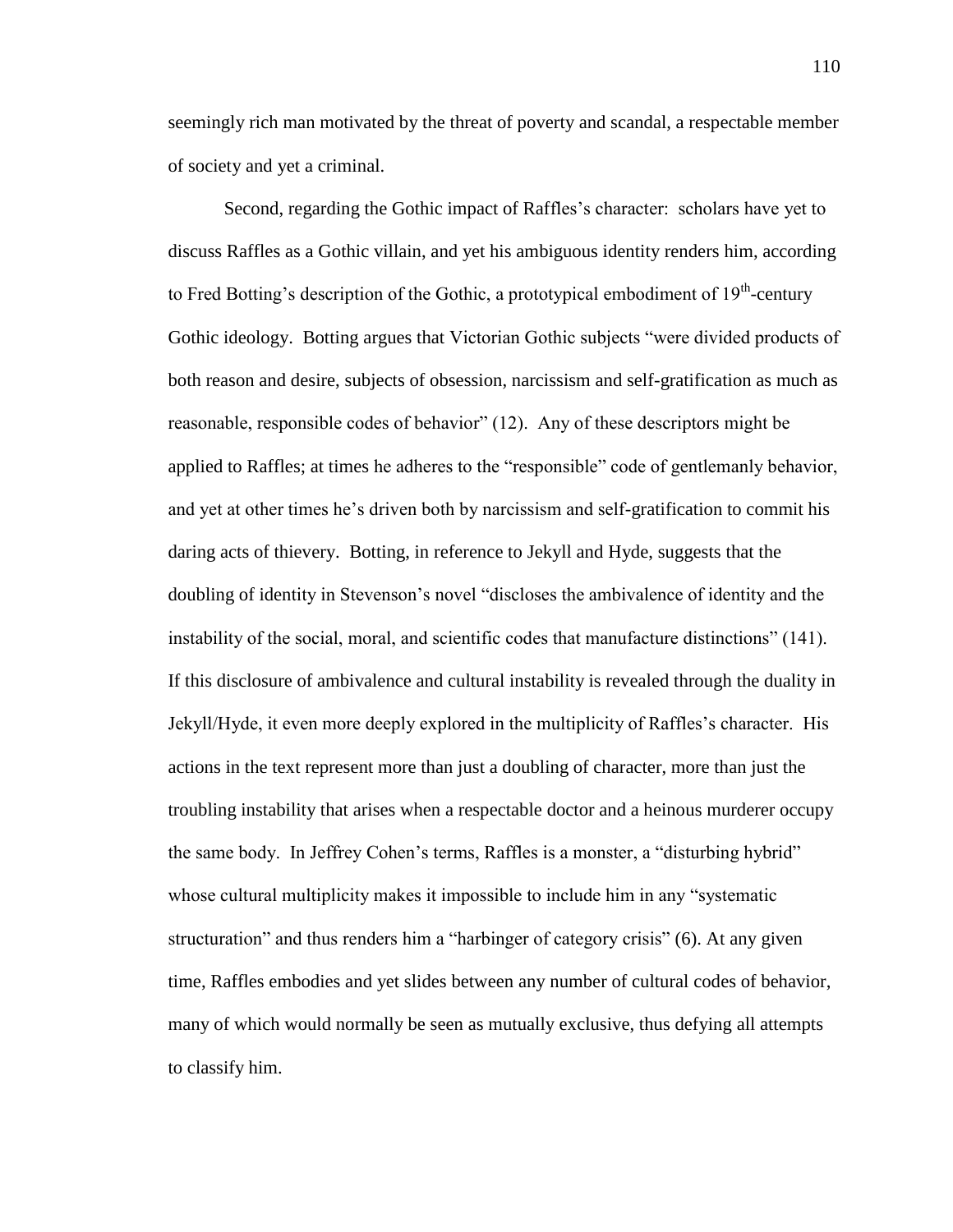With this potentially monstrous criminal-cricketer-gentleman multiplicity established early in *Raffles: The Amateur Cracksman*, Hornung positions Raffles as a Gothic villain on par in complexity with the doctor-gentleman-murderer Dr. Jekyll and the gentleman-aesthete-debaucher Dorian Gray. All three characters defy visual classification; all three inhabit foggy urban spaces that resonate with unseen crime and concealed liminal contests. The challenge here for Hornung's readers, as for those who read Stevenson and Wilde, is to classify and define this character Raffles who seems to defy classification and definition. Once Raffles has proved his ability to enter the liminal space of contest and then to re-emerge – to manipulate the visible/invisible matrix governed implicitly by cultural discipline (as Foucault would have it) and explicitly by visible disciplinary agents – his cultural designation seems to be essentially up for grabs.

Raffles is at various times a criminal and a gentleman, as I've said, as well as a cricketer and a public school man, but as the stories unfold, he often overlaps or blends these ethical and motivational positions, these cultural codes, to suit whatever situation he encounters. As I will show in the rest of this chapter, Turner's argument that those who enter the liminal space become by definition ambiguous is taken to a Gothic extreme through a series of situational, coded contrasts illustrated in Hornung's Raffles stories. Taken together, Raffles's various codes – their contradictions and interplay, their fluidity and idiosyncrasy – form the multifaceted cornerstone of his most important characteristic: his threatening (read: Gothic) cultural ambiguity as a gentleman-thief and the epistemological uncertainty he therefore creates. There's a great degree of urban anxiety embedded in the notion that no one is knowable and that visual forms of classification, for good or ill, are nearly always reductive. The sight-based forces of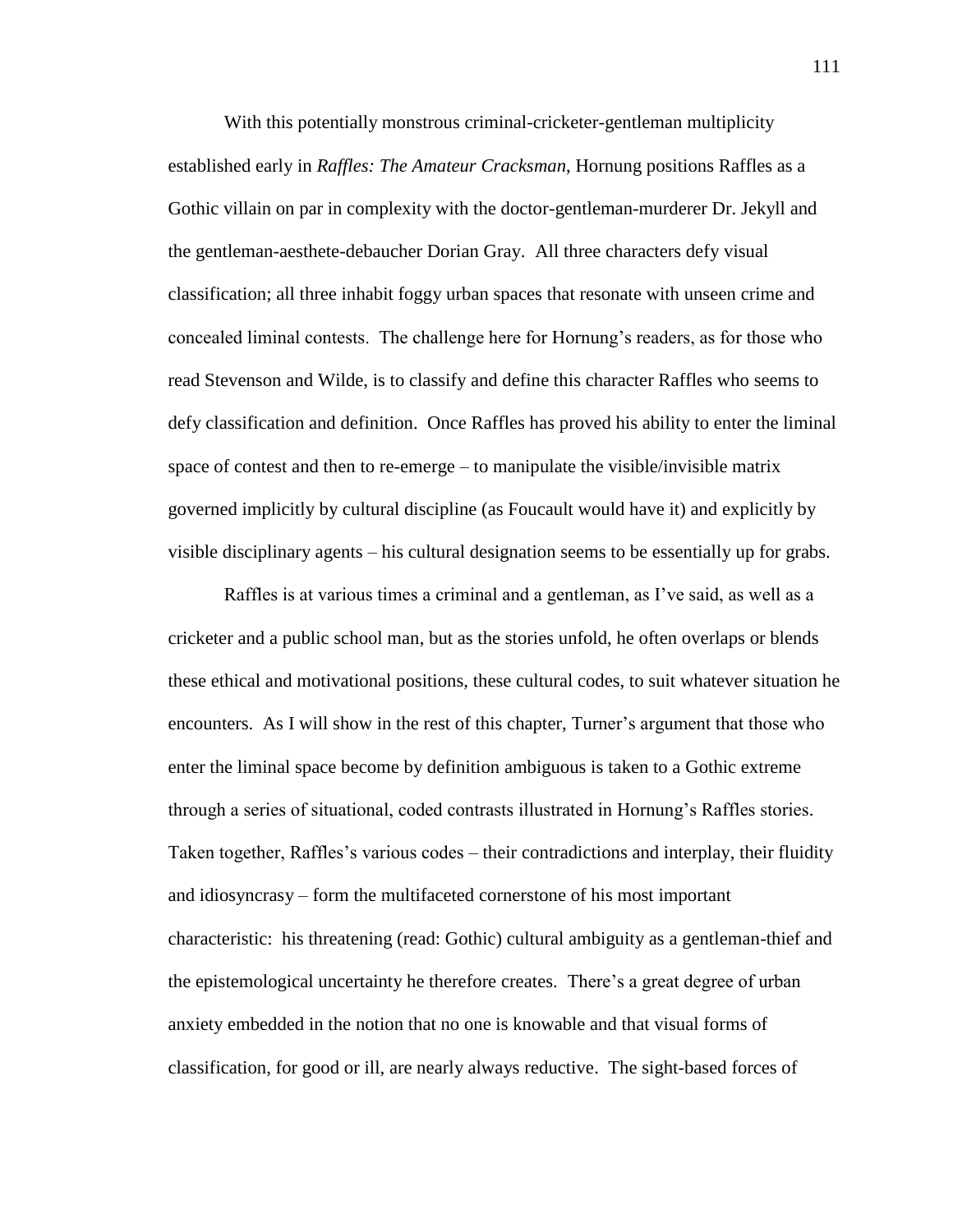discipline – those official and unofficial forces that judge and classify by external appearance – one might conclude, are necessarily doomed to fail, as they both fail to classify Raffles or to confine him.

Late-Victorian and Edwardian criticism set the precedent for most of the surprisingly simplistic criticism surrounding Hornung's most accomplished literary creation. In his autobiography *Memories and Adventures*, Hornung's brother-in-law Sir Arthur Conan Doyle compliments Hornung's literary style but critiques the moral platform of the Raffles stories:

> I think I may claim that his famous character Raffles was a kind of inversion of Sherlock Holmes, Bunny playing Watson. He admits as much in his kindly dedication<sup>11</sup>. I think there are few finer examples of short-story writing in our language than these, though I confess I think they are rather dangerous in their suggestion. I told him so before he put pen to paper, and the result has, I fear, borne me out. You must not make the criminal a hero. (252-53)

Other early readers fixated similarly on the criminality explored in the Raffles stories. Patricia O'Connor, writing in the *New York Times Book Review* in 1986, quotes a contemporary *NYT* review of Hornung's first collection from 1899: "'One reads what Mr. Hornung has written with a kind of fascination such as the serpent is credited with exercising'' (np). Another Victorian reviewer referred to the Raffles stories as parts of "a

<sup>&</sup>lt;sup>11</sup> Hornung dedicated his first collection, *Raffles: The Amateur Cracksman*, to Doyle with these words: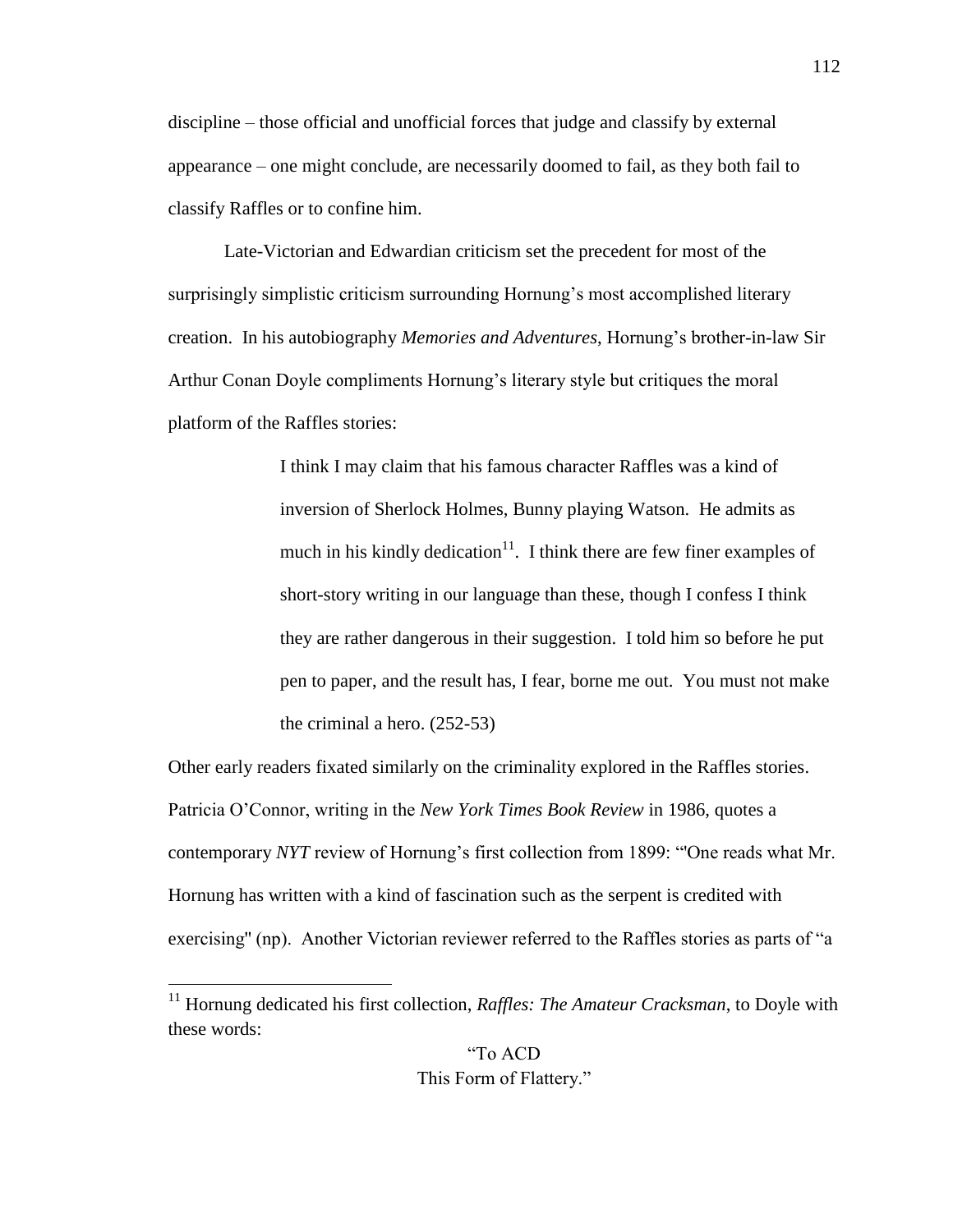school of literature that cannot possibly elevate the human race, or even interest persons of average good taste" ("Reviews" 110). And a third echoed these sentiments, describing *Raffles: The Amateur Cracksman* as a "perversely ingenious story" and "clever indeed, but exasperating" because of its seemingly amoral message and, perhaps more damning, its unrealistic portrayal of the criminal: "Mr. Hornung's hero is a thief, yet is he made the superior in wit, skill, patience, resolve, and self-control of all his honest victims and all guardians of the law. We cannot think this true to psychological fact, and feel that even in trifles like this, meant only for passing amusement, it is unwise to toy with moral standards and trifle with eternal social verities" ("Notes" 255-56). We can hear in this quote a note of fear (packaged as denial) of the Gothic potential of a villain who appears to act more respectably and more intelligently than his honest victims do. There is in such subversion a terrifying dissolution of cultural categories that, in the eyes of the reviewer, must be quickly dismissed as unrealistic. Clearly Raffles's criminality, and more importantly the seeming celebration of that criminality because of his position as the protagonist and even hero in Hornung's stories, made Raffles's character less than appealing to some Victorian readers.

The discomfort caused by Raffles's criminal endeavors may be attributed to more than what Peter Haining refers to as the "tight-lipped morality of late Victorian and early Edwardian days" that "could seemingly not permit such a rascal as Raffles to be widely disseminated" (16), though of course the period is noted, perhaps unfairly, for such moral leanings. We can also surmise that Raffles made his contemporary readers uncomfortable because of the manner in which he challenged certain cherished cultural beliefs, particularly the beliefs surrounding Raffles's status as a gentleman. Robin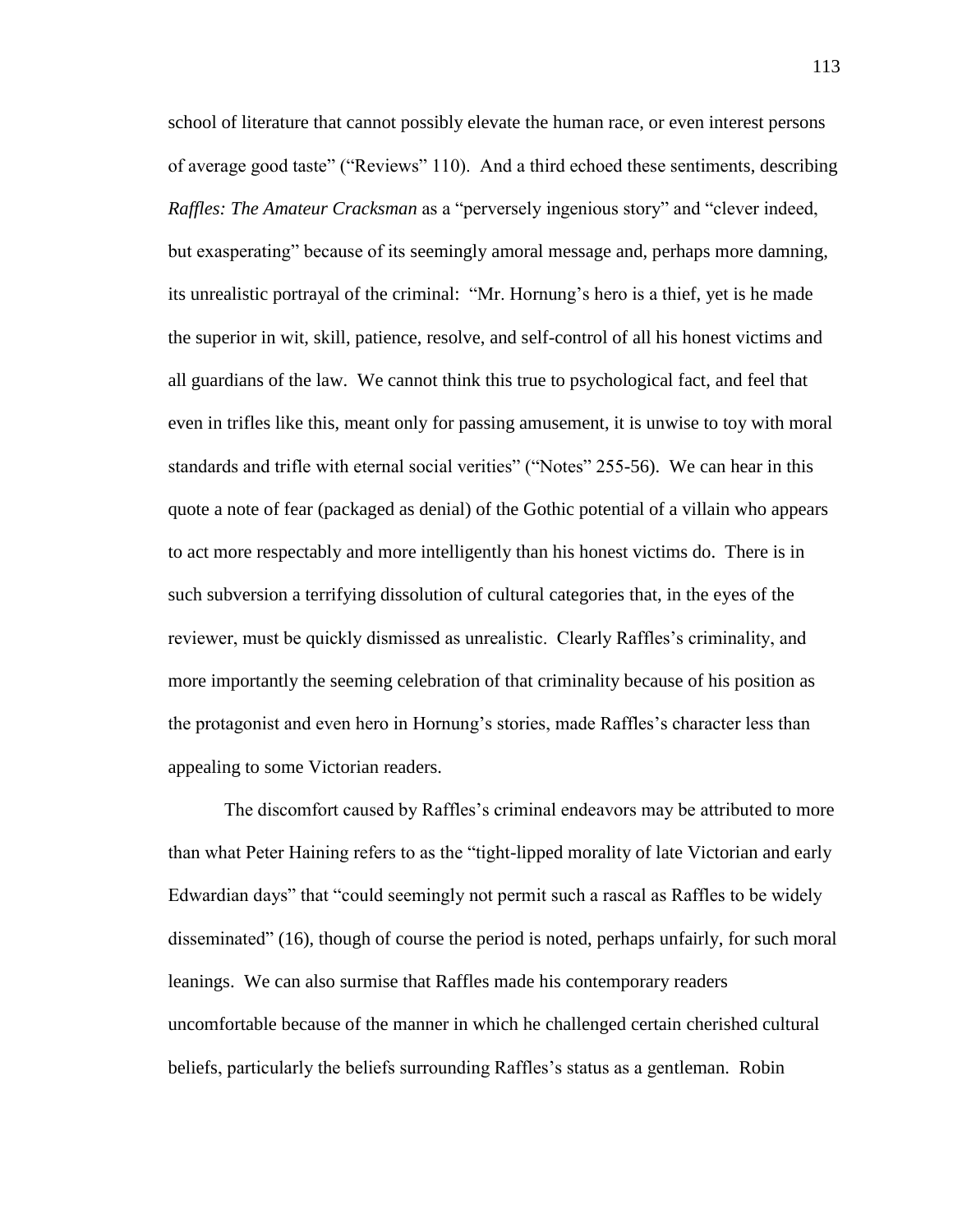Gilmour writes that Victorians understood the notion of the gentleman as "a cultural goal, a mirror of desirable moral and social values" (1). This goal and these values were necessarily vague, leading to some uncertainty as to what a true gentleman was and who might qualify. Undergirding the ambivalence, though, was, as Gilmour describes it, "the universal assumption that gentlemanliness was important and that its importance transcended rank because it was a moral and not just a social category" (3). Ina Ferris makes a similar argument, suggesting that whereas  $18<sup>th</sup>$ -century gentlemen were expected to devote themselves to "public virtue," which she defines as the broader public or social good, Victorian gentlemen were more interested in private, relational virtues. The cultural authority of the Victorian gentleman, says Ferris, "depended on the moral notion of his personal conduct" (408) rather than his social activity or public respectability. In both of these descriptions, Gilmour and Ferris draw a distinction between "moral" and "social," implying that what might be considered right or proper according to one code might not be right or proper in the other. We can see in Raffles's actions that divergence in codes, an active distinction between the moral and the social, or perhaps more precisely, the moral (as Raffles defines it) and the legal. Given the moral high ground assumed to be covered by one wearing the mantle "gentleman," we can surmise that if ever a conflict arose about which code should be followed, the Victorian gentleman must necessarily choose the moral (as the higher good) over the social. It would stretch Victorian sentiments, however, to consider the stealing of another's possessions to be a moral act. One of the most dynamic facets of Raffles's character, then, is the manner in which he defines what is moral and what is not. For him morality and decorum seem much more aligned than a more conventional sense of right vs. wrong might suggest. In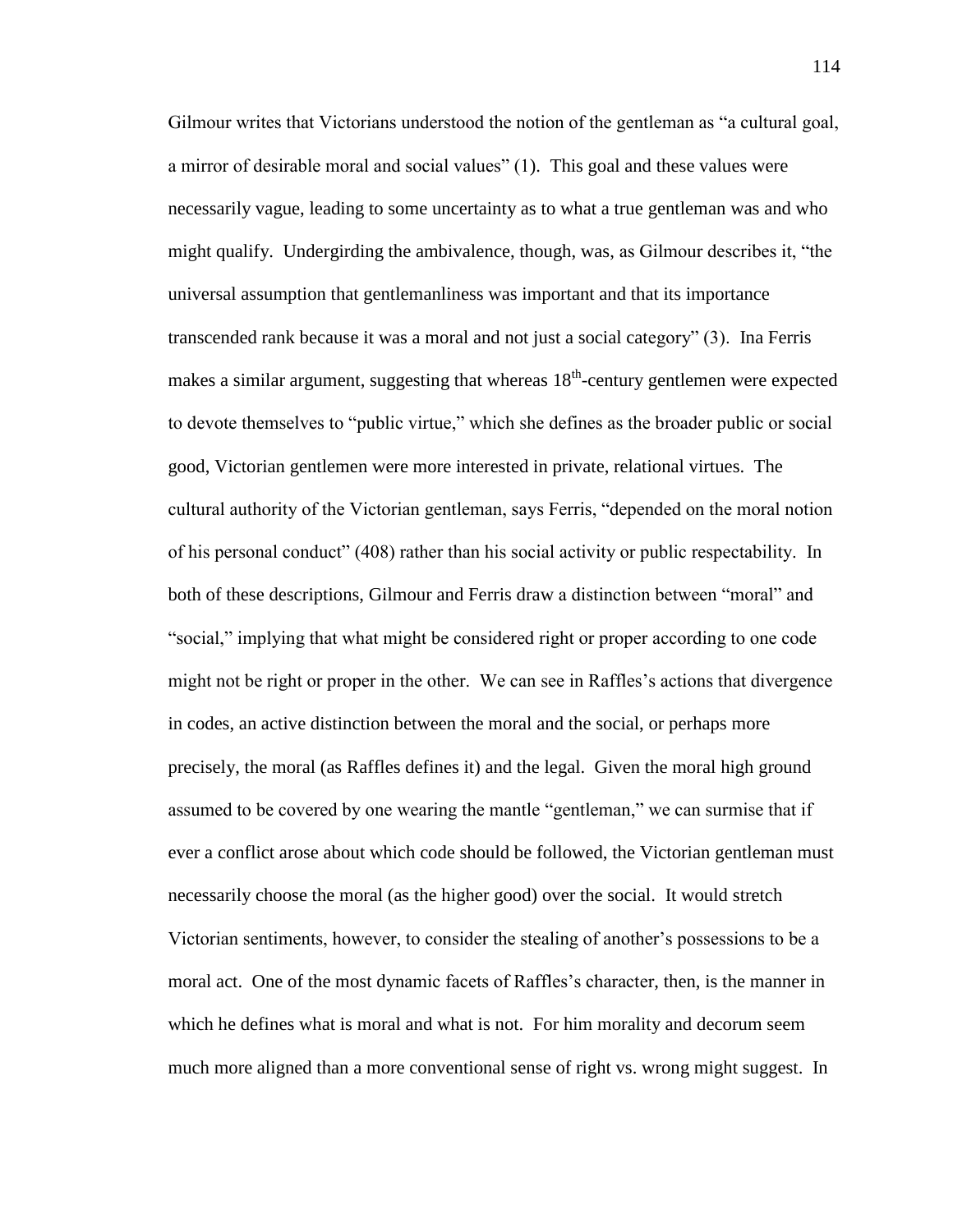his economy of values, as we shall see, it is often morally acceptable to rob someone even if it is socially unacceptable.

Raffles's gentlemanliness is still more threatening, though, when one considers his public school background and the gentility of his manners while committing his crimes. J.R. de S. Honey argues that "the function of the Victorian public school system by the end of the century was to produce *manly gentlemen*, the concept of 'gentleman' having changed from that of a blend of patrician manners and classical education to that of a person who exhibits all the hallmarks of having been through a certain rigorous educational process in common with certain other persons" (22-23; original emphasis). De S. Honey's contention here raises an important point in regard to Raffles: not only has he completed his public school education, but he has also undergone a rigorous educational process as he has taught himself the ways of the burglar, even as he now (in the collection of stories that forms the basis of this study) puts Bunny through a similar process. De S. Honey's definition of the gentleman also suggests that as Raffles and Bunny have endured a rigorous educational process to learn crime, they might be considered, in a sense, gentlemen of crime. Far from the conventional "patrician manners" and "classical education" model of gentlemanliness, this new view of gentility threatens to blast clean away older, perhaps more conservative notions of this elevated cultural status. And what's more disturbing: Raffles and Bunny both have also undergone the more conventional public school education. That is, they also act with patrician manners and exhibit the telltale signs of classical education. They are by old and new definitions gentlemen, and they commit crimes. They embody a revolutionary cultural position that brings together two codes of conduct thought to be mutually

115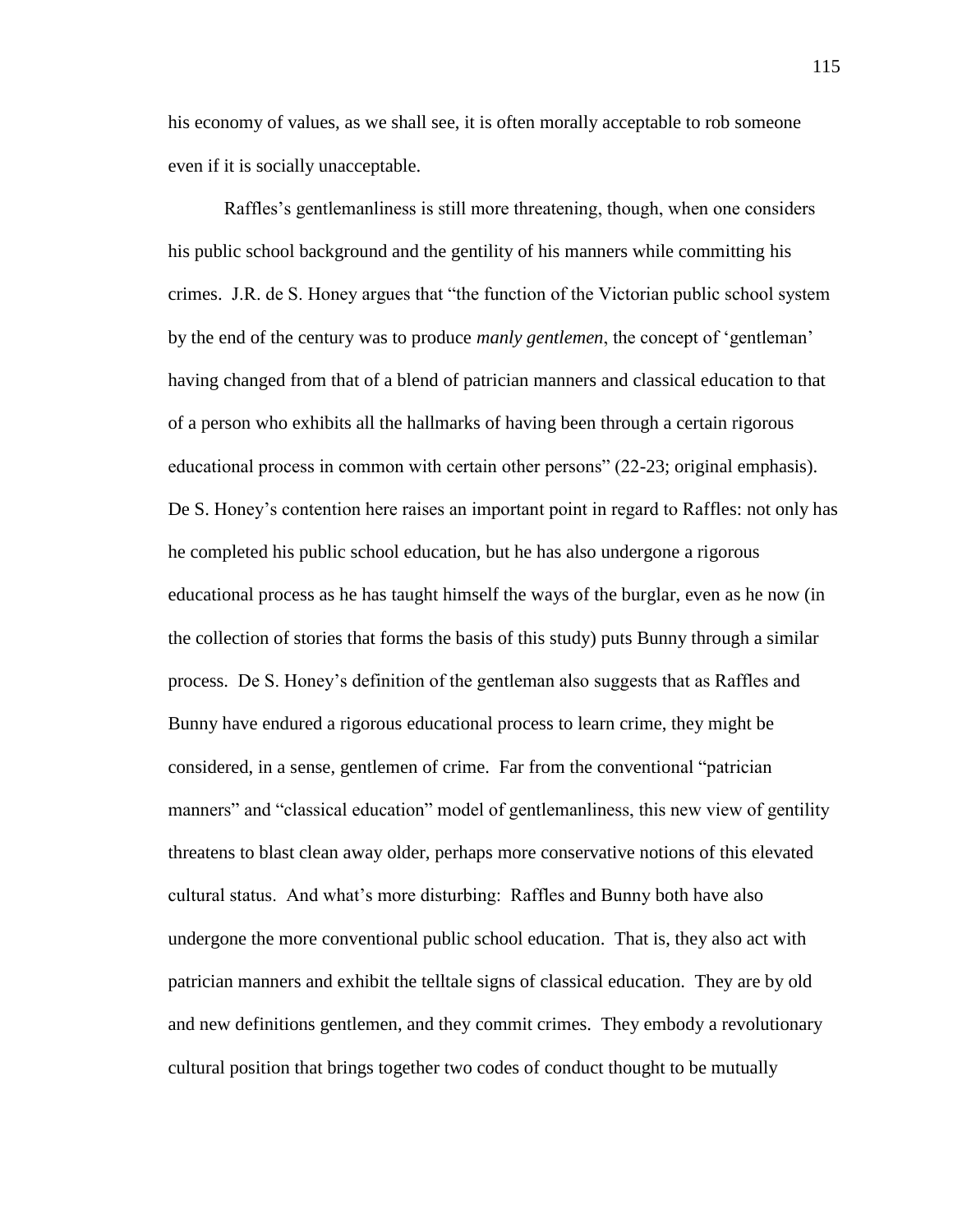exclusive. Or, to put it in Cohen's terms: they represent a distinct category crisis. They threaten by their actions to make a monstrosity of the notion of the gentleman.

It is his complicated negotiation of codes, and more importantly the degree to which Raffles embodies two codes – the gentleman's and the criminal's – assumed to be mutually exclusive, that makes Raffles such a dynamic character. As George Orwell argues, "[T]he truly dramatic thing about Raffles, the thing that makes him a sort of byword even to this day […] is the fact that he is a *gentleman*." Orwell writes that had Raffles been "a plumber or a greengrocer who was really a burglar," the stories would have lacked "anything inherently dramatic," though he concedes that "the theme of the 'double life,' of respectability covering crime" would still be present. For Orwell, Raffles is most compelling because he is presented "not as an honest man who has gone astray, but as a public-school man who has gone astray" and a "West End clubman who is really a burglar" (233). From this angle, all other discussion of Raffles's character must rest on the "truly dramatic" point that Raffles understands the cultural status and moral quality coded in his outward appearance as a gentleman and that he uses that coding for his own benefit. He uses it most threateningly to evade the discipline of a society fundamentally opposed to his nocturnal endeavors. He shows himself not to have fully assimilated the legal code needed for him to police himself; he shows himself capable also of evading the police forces deployed to counter those who cannot police themselves. When he seeks to move freely, he ironically lets himself be seen, but only in the guise of a West End clubman that he knows will make the disciplinary watchers turn their eyes elsewhere. And perhaps most importantly, in doing these things he challenges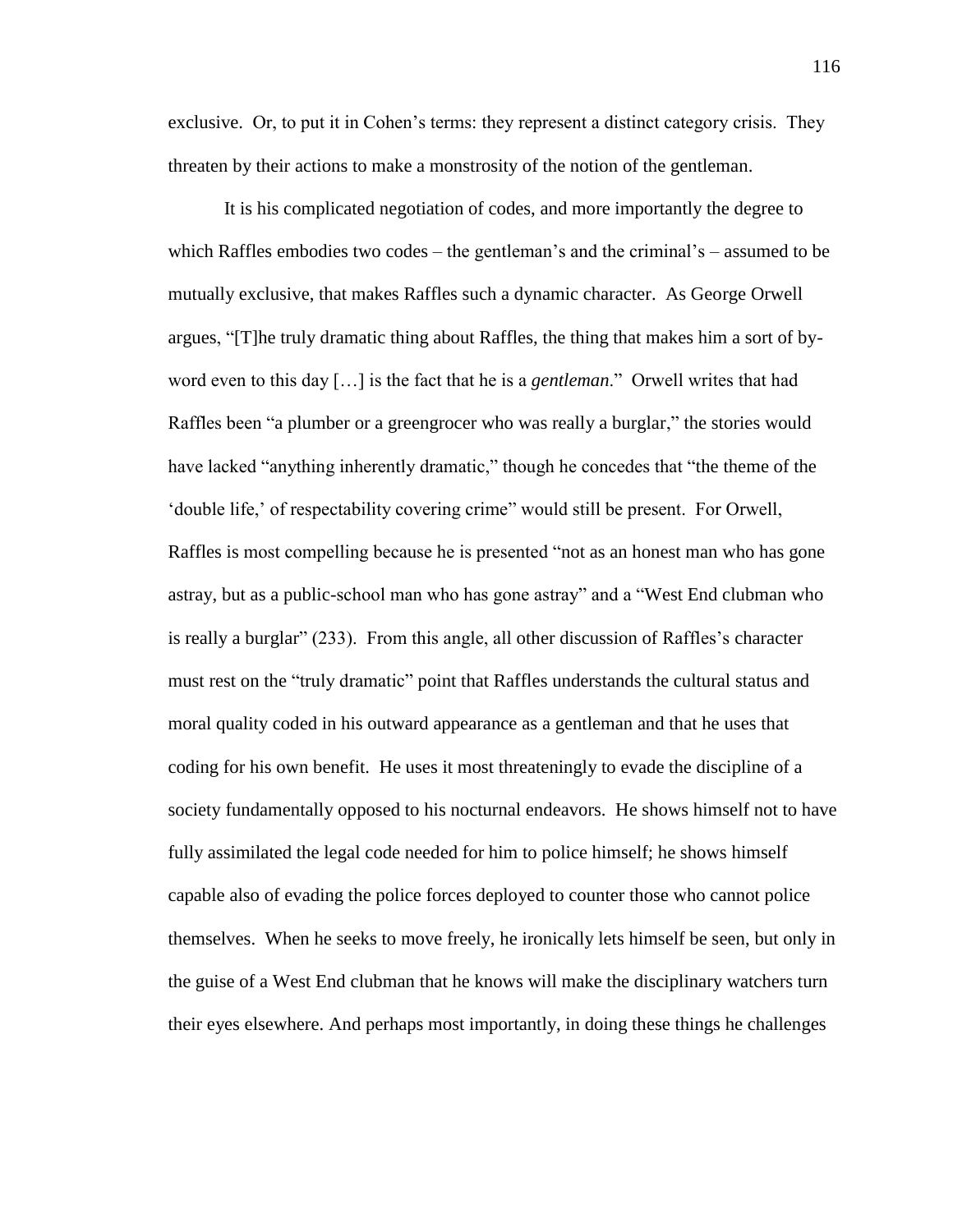conventional assumptions about what types of conduct a gentleman's life might include. His criminality represents a possible degeneration of the standards of gentility.

Though Raffles has received much less scholarly attention<sup>12</sup> than his fictional contemporaries Dr. Jekyll or Dorian Gray, he nevertheless embodies much of the Gothic ambiguity at play in the fiction of this period. I would argue, actually, that of these three, Raffles carries the most potential for Gothic cultural impact because of his realism; without the use of mystical pseudo-science or magical art, Raffles manages to wreak havoc for a time in London with only the benefit of his own reputation, his gentlemanly appearance, and his criminal cunning for protection. His multiplicity cannot be explained away by science or magic; without those mitigating fictional factors, Raffles represents the potential inaccuracy of visual social classification as well as the failure of visual systems of discipline to stop someone intent on subverting the system from within. He is the least fantastic of the late-Victorian dualistic protagonists, and thus potentially the most impactful. He is also the most relatable and seemingly accessible of these culturally ambiguous creations. Whereas Dr. Jekyll is some unspecified type of physician who lives on an unnamed street in central London, and whereas Dorian Gray is essentially a gentleman of leisure who lives somewhere in or near Mayfair, Raffles's readers are told early in his stories that he is an accomplished cricketer, a successful slow-bowler both for Middlesex and for the Gentleman of England, and a resident of the prestigious Albany near Piccadilly. We learn these details of Raffles life within the first few pages of "The

 $12$  As a point of comparison: an MLA Bibliography search of the term "Raffles" yields 18 results. A search for "Jekyll and Hyde" yields 239; a search for "Dorian Gray" yields 384.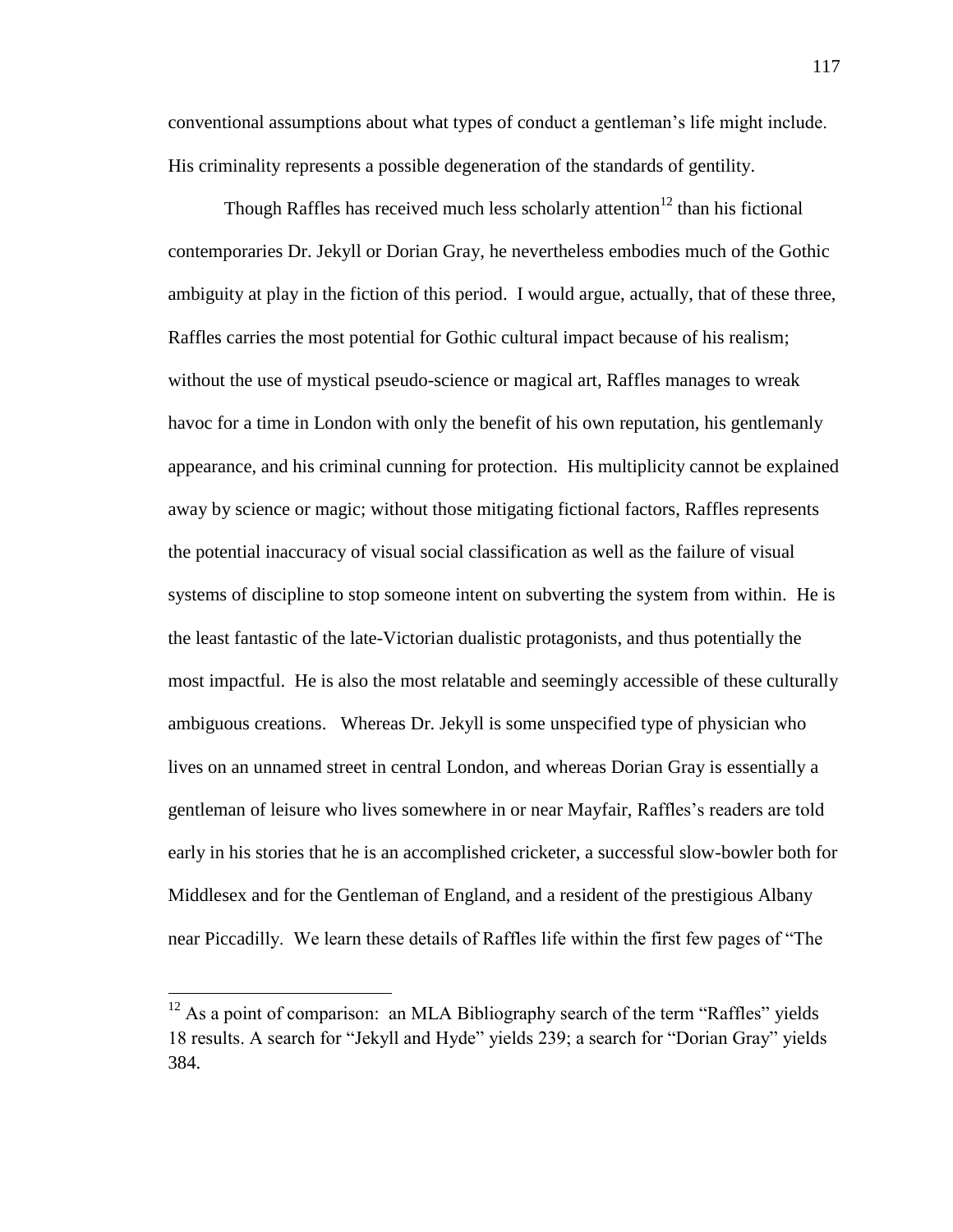Ides of March," the first story in *Raffles: The Amateur Cracksman*, and thus we are introduced to the various cultural codes – those of gentleman, public school man, cricketer, and also thief – by which Raffles is rendered familiar to his readers.

Linguists use the term "code-switching" to represent the "switches that are at play between speakers who have mastered two linguistic systems and who are able to communicate rapidly and effortlessly from one linguistic system to another as circumstances change within an interaction." The concept of code-switching provides a useful means to study such complex communication because the speakers in such interactions "exhibit their ability to switch back and forth between the two languages to the extent that it is not always possible to determine which of them operates as a dominant code and which serves to embed the content" (Jan 41-42). Code-switching seems a useful way to think about Raffles, though of course he does not literally switch languages in the midst of any interaction. He does, however, rather fluidly switch cultural codes<sup>13</sup>; he sometimes acts as a gentleman, sometimes as a sportsman, sometimes as a boys' school chum, sometimes as an adherent to the legal/moral framework most valued by his culture, sometimes as an amateur cracksman. Just as spoken languages provide a way for each of us to make sense of the world, and also to a certain degree the

<sup>&</sup>lt;sup>13</sup> Of course to some extent all Victorians changed codes; one might be a husband and father as well as a shopkeeper and Anglican and thus uphold the particular codes of behaviour attached to each position. My argument here is that Raffles switches between codes that cover a broader range of possible social positions: from gentleman to criminal, he moves from the most respectable to the least. Whereas a Victorian man might occupy the categories of husband-father-shopkeeper-Anglican without seeming to contradict any social or cultural norms, Raffles occupies categories that would seem conflicting to a Victorian audience. Hence his menace.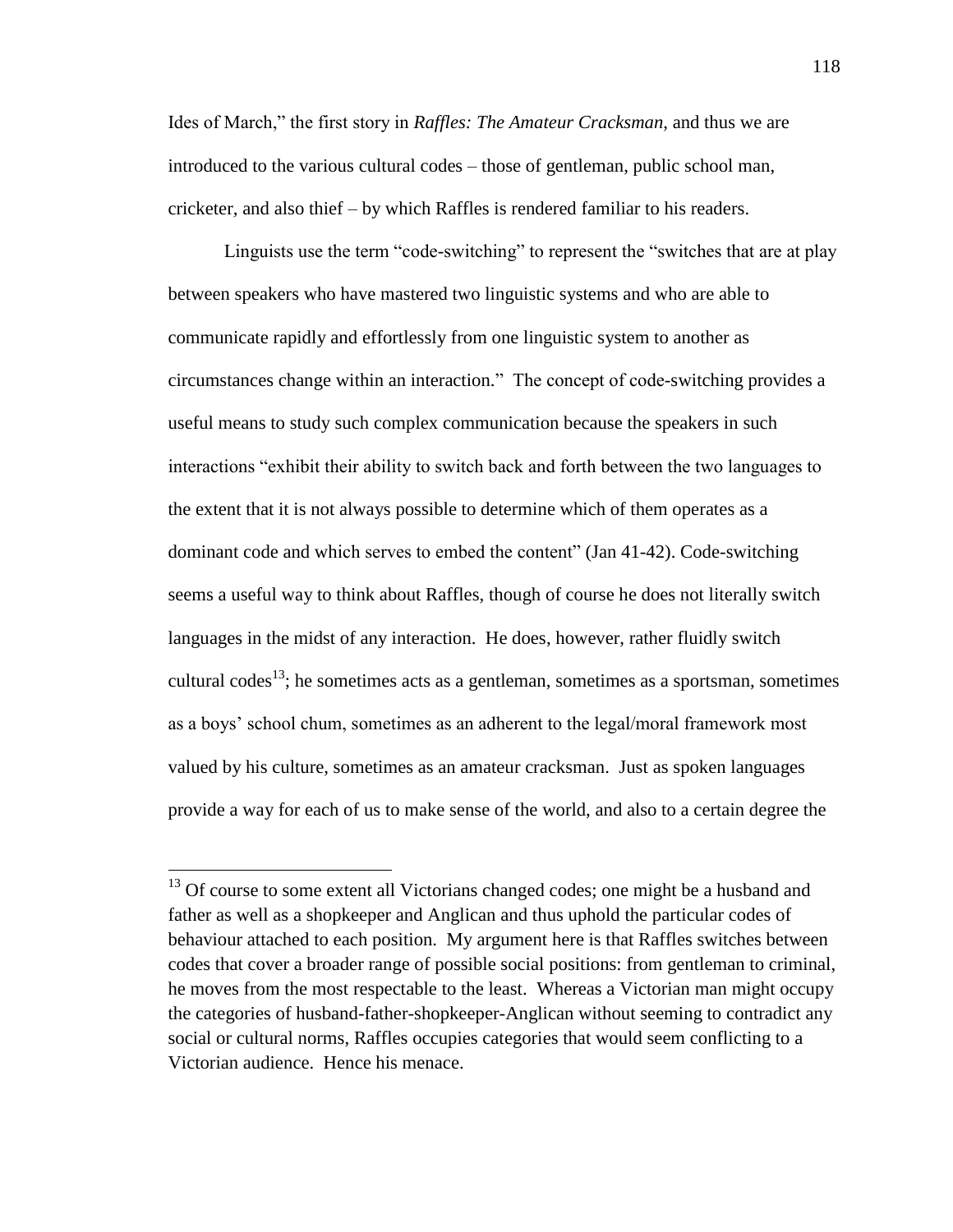way the world makes sense of each of us (our native language goes a long way toward classifying our cultural identities), so these codes are the way Raffles negotiates his ambiguous place in his culture as well as the way in which his culture tries (and fails) to make sense of him.

Raffles manages, therefore, to controvert conventional methods of cultural discipline – visible and implied, police and Panopticon – by the manner in which he employs and partially undermines the various and sometimes competing cultural codes at his disposal. His gentlemanly appearance serves not as only an emblem of wealth and moral uprightness, but also as a means, because of the *visual perception* of wealth and moral uprightness, to infiltrate space and commit felonious burglary. His prowess and fame as a cricketer provide him with the cultural exposure he needs to disseminate that gentlemanly image as well as the strategic insight to pursue with sportsmanlike fervor his chosen criminal "game" of thievery. His public school identity provides additional cultural capital and forges connections for him, most importantly with Bunny, that further facilitate his covert criminal operations. His constructed outward image does not so much reflect his inner character as protect it or, more precisely, the criminal part of it. Like Dorian Gray, he allows himself to be seen in society often enough and openly enough to deflect suspicion about the activities he undertakes during those other moments when he chooses to evade that same social gaze. And yet even his status as a criminal is complicated; he endeavors to perfect a rather elegant and artistic form of criminality, choosing not to engage in violence (for the most part), not to steal from his host (though other guests are fair game), and not to steal exclusively for financial gain (unless money is so tight that artfulness in his criminal technique becomes an unaffordable luxury). He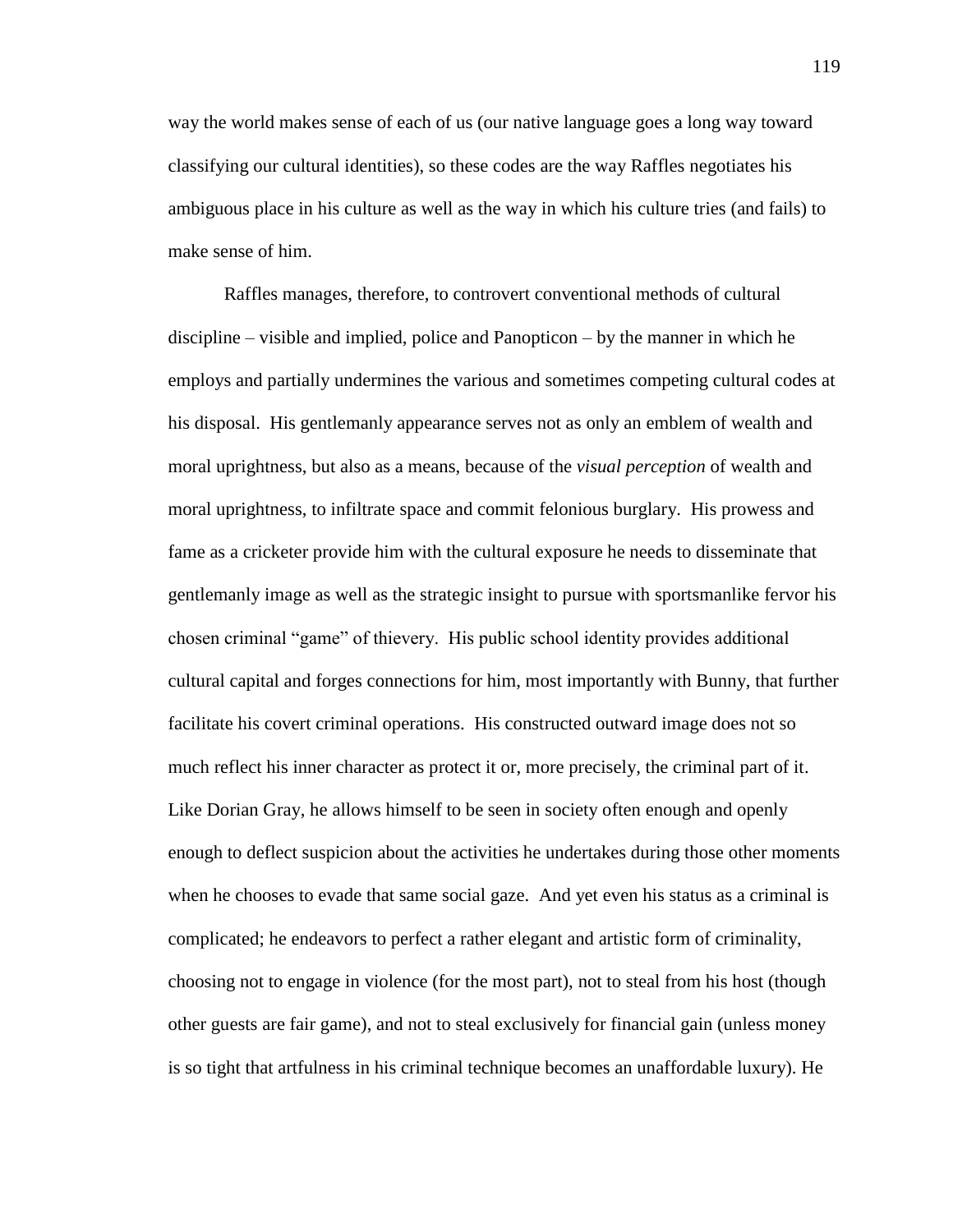upholds most of the behavioral standards expected of a gentleman even while he commits serial theft. He is a criminal, as contemporary critics were quick to point out, but not a common one.

The concept of cultural ambiguity works as a synthesis between the Gothic, the liminal, and the surveillance of the disciplinary state. This ambiguity forms a crucial part of the anxiety engendered by these late-Victorian Gothic texts, and perhaps reflected in those texts, especially as that ambiguity is manifested in the inability of the observer to categorize the observed. A primary purpose of a disciplinary system is to mitigate the blending of position and identity; as long as those under this system of discipline perceive that they might in fact be under observation, they will feel compelled to stay in their places and maintain their visible knowability. As D.A. Miller puts it, a society built on surveillance becomes "a regime of the norm, in which normalizing perceptions, prescriptions, and sanctions are diffused in discourses and practices throughout the social fabric" (viii). The trouble arises for this disciplinary system, of course, when those under observation are free to move and, because of the nature of the space they occupy, to mask whatever visible markers serve to classify them. Late-Victorian London, with its nested spaces, its multiform thresholds, its labyrinthine streets and alleys, accommodates just such secret movement and thus the infiltration by skillful movers of spaces not usually open to them in the normative regime. Those who move have the potential to avoid public and even private surveillance by changing the contextual backdrop by which they are categorized and thus, in effect, by changing their visible aspects. Or, to put it another way, they change their definable visible dynamics in essence by switching the cultural codes they use to determine their course of action. They may employ disguise, thus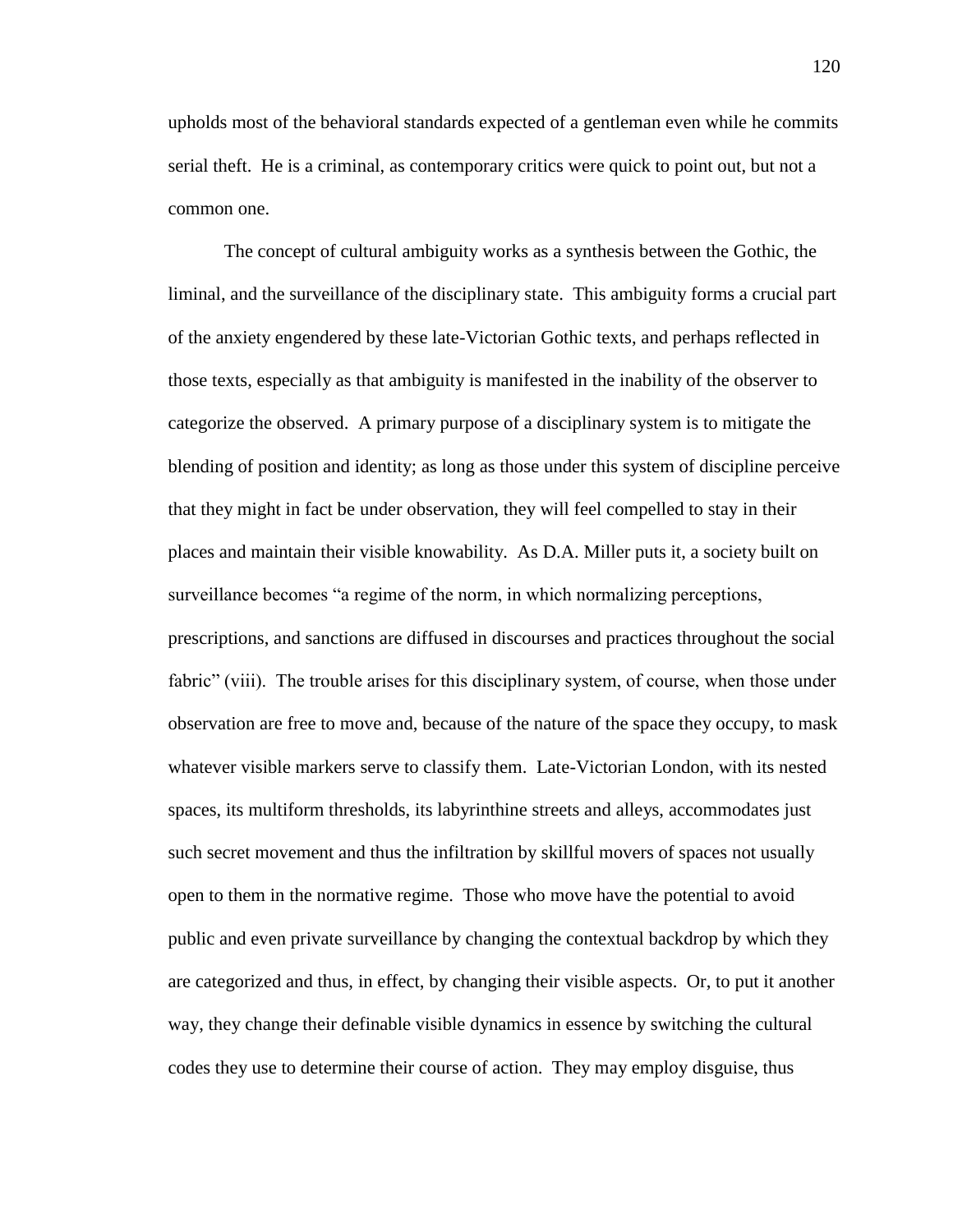blending their original identity with another; they may leave one disciplinary grid in order to answer the dictates of another; perhaps most frighteningly, they may use their deceptively categorical outer guises to shield their innermost, invisible beings. Like Raffles, a liminoid mover in this third instance *might dress as himself*, a respectable and acceptable gentleman, in order to disguise his secret criminality. This is liminoid mobility at its most ambiguous.

When movers like Raffles and his trusted sidekick Bunny evade the state's more aggressive visible agents (i.e. the police) and essentially disappear from the disciplinary grid, which they do repeatedly in Hornung's stories, those movers enter (according to Victor Turner's definition) a period of liminality. Because they have entered this period through an act of their own design, rather than through a ritual act done in service to a cultural mandate, they technically become liminoid movers $14$ . With liminoid movement comes the potential for all manner of anti-social behavior, though I would argue that such potential is not quite as simple as Turner's terms might imply. Turner writes in *Dramas, Fields, and Metaphors*, "In this gap between ordered worlds almost anything can happen" (13). He further summarizes both the purpose of disciplinary surveillance and the danger inherent to those who remove themselves from its power:

> In this interim of "liminality," the possibility exists of standing aside not only from one's own social position but from all social positions and of formulating a potentially unlimited series of alternative social arrangements. That this danger is recognized in all tolerably orderly

 $14$  I discuss the distinction between liminal and liminoid in Chapter 1.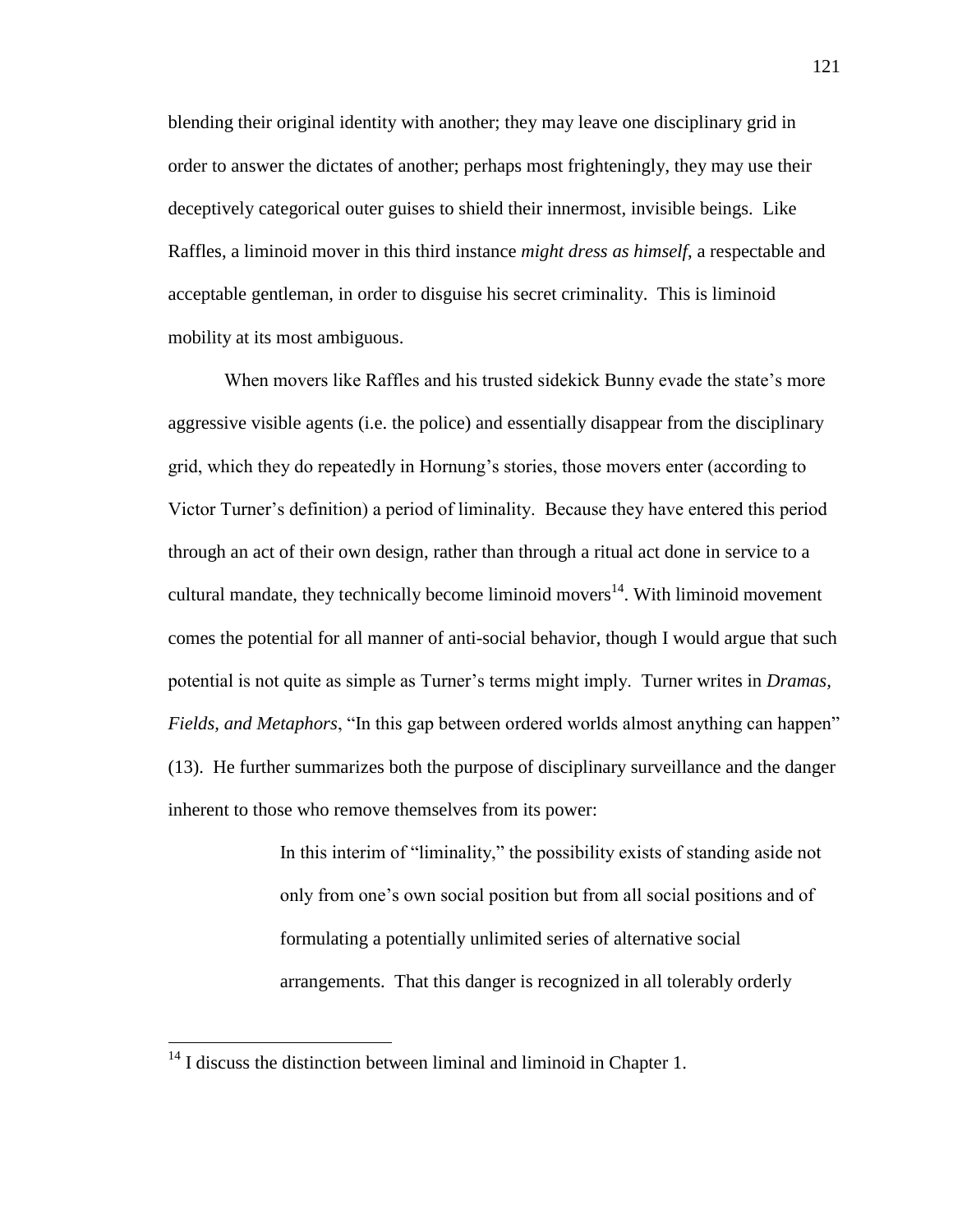societies is made evident by the proliferation of taboos that hedge in and constrain those on whom the normative structure loses its grip. (13-14)

This assertion of standing aside from "all social positions" seems to run counter to the notion (given the insidiousness of normative influence) that one is always subject to some form of social control. And yet, although in this passage Turner seems to postulate the liminal as a realm beyond or outside of social bounds, that liminal space is not realmless – it's not a place without a structure of its own. Evidence of the presence of structure within liminality can be found in Turner's own notion of *communitas*, a specific sort of bond that forms between those like Raffles and Bunny who share the liminal space. Communitas ignores issues of class and other social strata; it stresses "equality and comradeship as norms," Turner writes (DFM 232). It ignores all distinctions made by the pre-ritual culture – and that is its culture. That's how it works in that realm, as we see in the bond between Hornung's main characters. Even for Turner, there really is no escape from some sort of structural grid; one leaves one grid (everyday society) and enters another (the liminal), each with its own practices and processes and protocols. There is considerable ambiguity attached to those who move between disciplinary systems, to those who shift codes and thus at least partially evade the normative structures of any one realm, to those who might find in such shifting the means to avoid a singular disciplinary gaze.

This theoretical menace, and more importantly the cultural ambiguity associated with those who choose temporarily to evade the gaze of cultural discipline, relates directly to the main characters in Hornung's stories. Quite simply, when Raffles and Bunny go somewhere they are not supposed to go, or when they go somewhere for a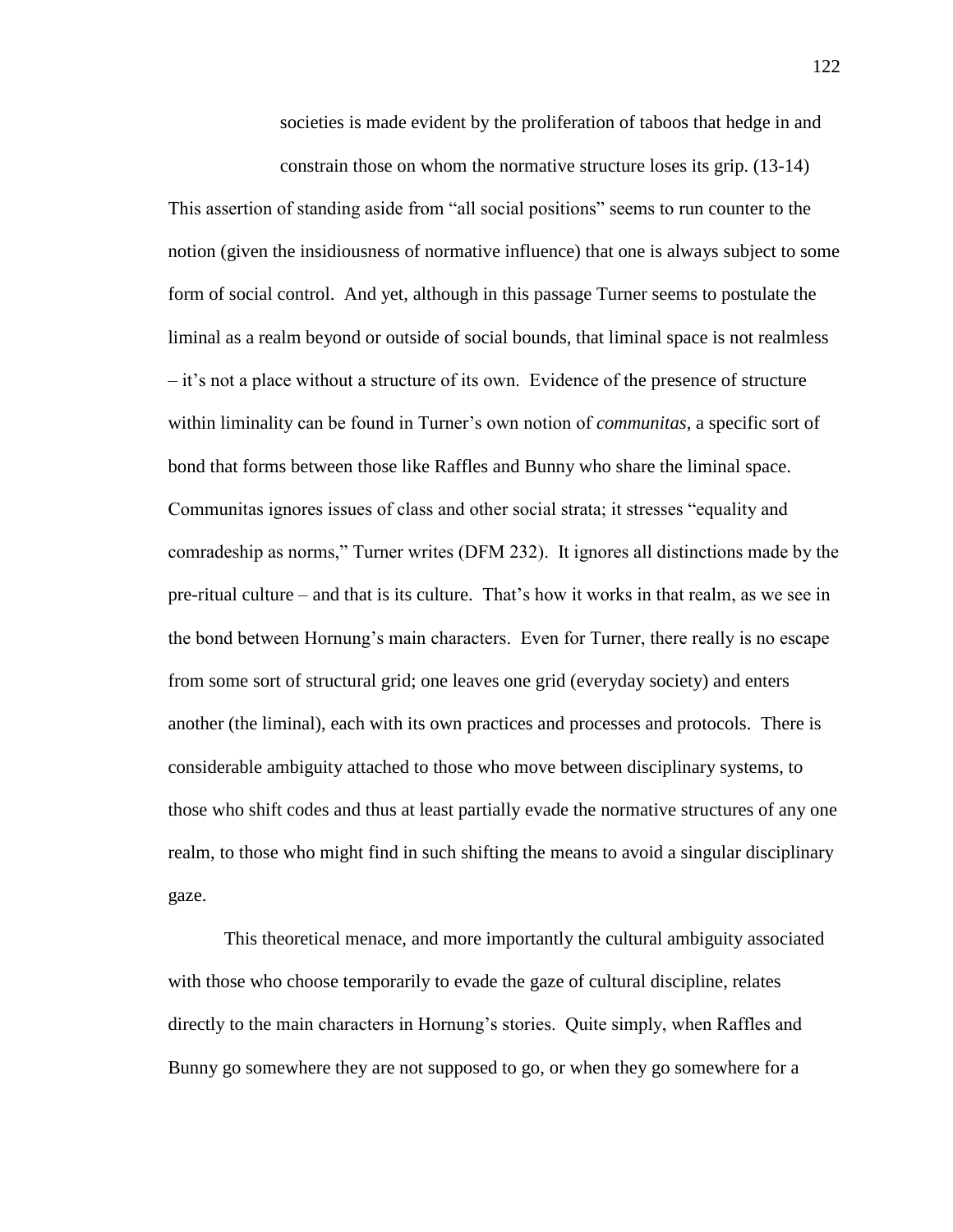reason other than the culturally sanctioned reason that might be supposed, they cease to be what they appear to be. Gentlemen have no business, for example, breaking into a Bond Street jeweller's shop at 2:00 in the morning, as Raffles and Bunny do in the "The Ides of March"; ergo, those who are breaking into that shop are not gentlemen. And yet they are, unmistakably. They act as gentlemen even as they commit a crime. This is an epistemological problem, or as Cohen would have it, a category crisis: how can we classify these characters? The text doesn't answer the question. It merely poses it and re-poses it in differing circumstances.

My purpose in this chapter, then, will be to explore that ambiguous nature, to delve into the visual and epistemological crisis created by Raffles, a character who uses his respectable outward coding to shield from view the criminal activities he pursues. Hornung's text does much more than present a good guy/bad guy dichotomy concerning both Raffles and Bunny; Raffles in particular cannot be so easily categorized. He's a liminoid criminal, yes, but Hornung takes great pains to show us that he also employs the coded behaviour of a gentleman, a sportsman, and a cricketer. He's not nearly as depraved as some criminals – that is, he does not adhere to the criminal code as relentlessly as some – and he's even nostalgic for his more innocent, pre-criminal past, a seemingly incongruent emotional current for character who takes such pleasure in his commission of crime. While it would be easy to say that one who fails to follow the legal codes of a disciplinary state should be considered culturally diminished or necessarily evil, the stories in *Raffles: The Amateur Cracksman* illustrate a more frightening principle (because even the good/evil binary is comforting due to the classificational clarity it affords): that those who seem to be on the disciplinary grid might be off it or, more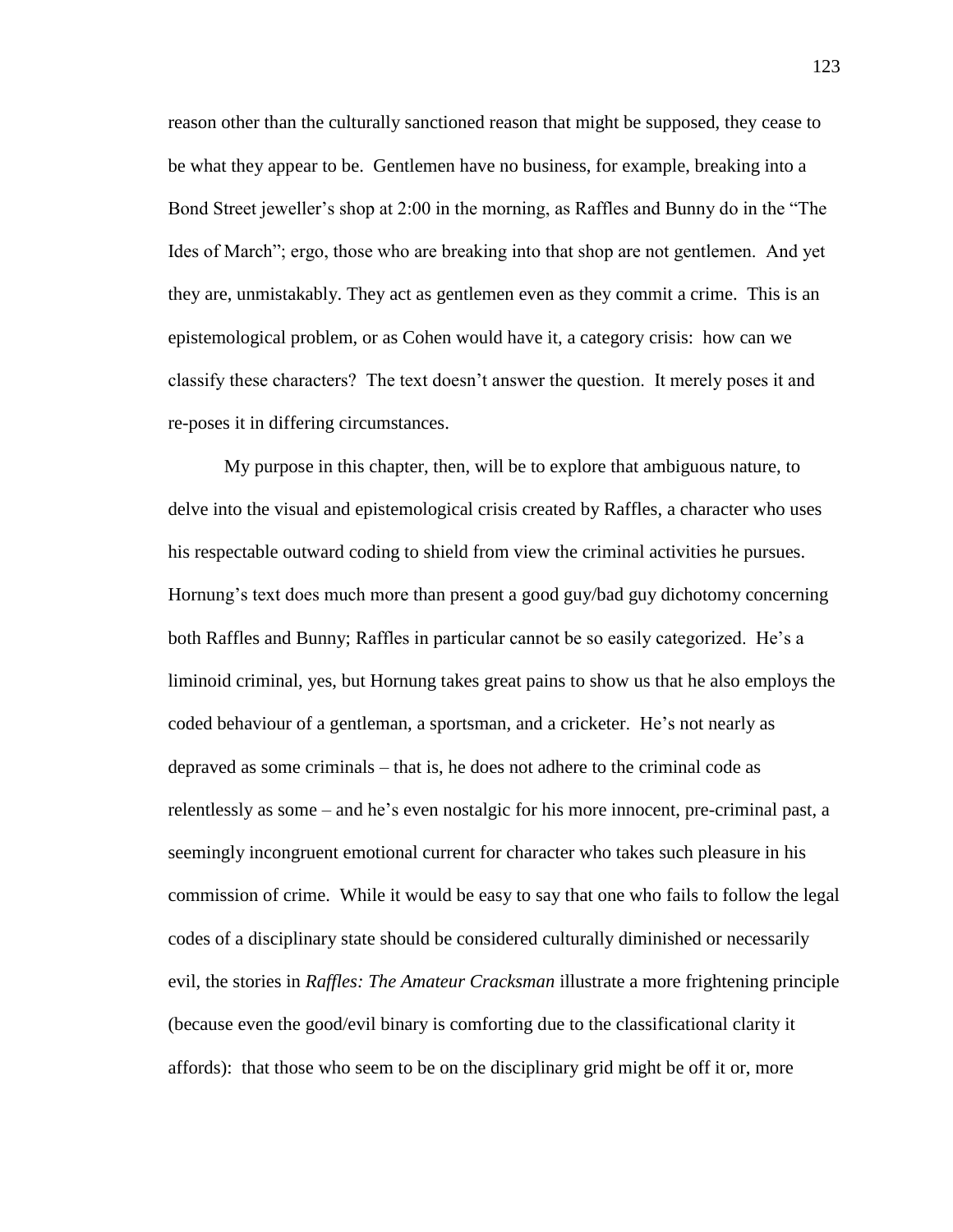frighteningly, might straddle the boundary between grids; that those who are off it might also be gentleman; that those who appear to be respectable might not always be; that those who appear to be despicable might not always be.

## Raffles: The Liminoid Mover

The foundation of Raffles's liminoid status, his ambiguous cultural status, and the Gothic potential he carries with him through Victorian London, is the manner in which he defies visual categorization and shirks the cultural codes that would define him. When in public, and therefore more open to his culture's disciplinary gaze, he appears to be the most respectable of gentlemen, and yet his readers know that he is a thief. When the disciplinary gaze is directed elsewhere and Bunny's narrative reveals to us Raffles's criminal side, Raffles frequently appears to conduct his criminal business with the ethics and artistry more easily associated with a gentleman than with a common thief. He seems in these artistic moments to be the perfectly disciplined subject, taking his public school training and genteel manners with him (as though he has internalized them) even as he enters the criminal realm beyond the disciplinary gaze of his structured society. That is, he's a thief when he appears to be a perfect gentleman and a perfect gentleman when he acts as a thief. The simple term "gentleman-thief" commonly attributed to him, however, fails to capture the ambiguity of his character; he would be more rightly called a shape-shifter (without the sci-fi/fantasy connotations that term carries), or rather a codeshifter, a man whose nebulous identity moves toward the opposite of whatever guise he assumes. He is, in the fiction of this period, the prototypical liminoid mover, the prototype for those who defy all visual systems of classification and discipline.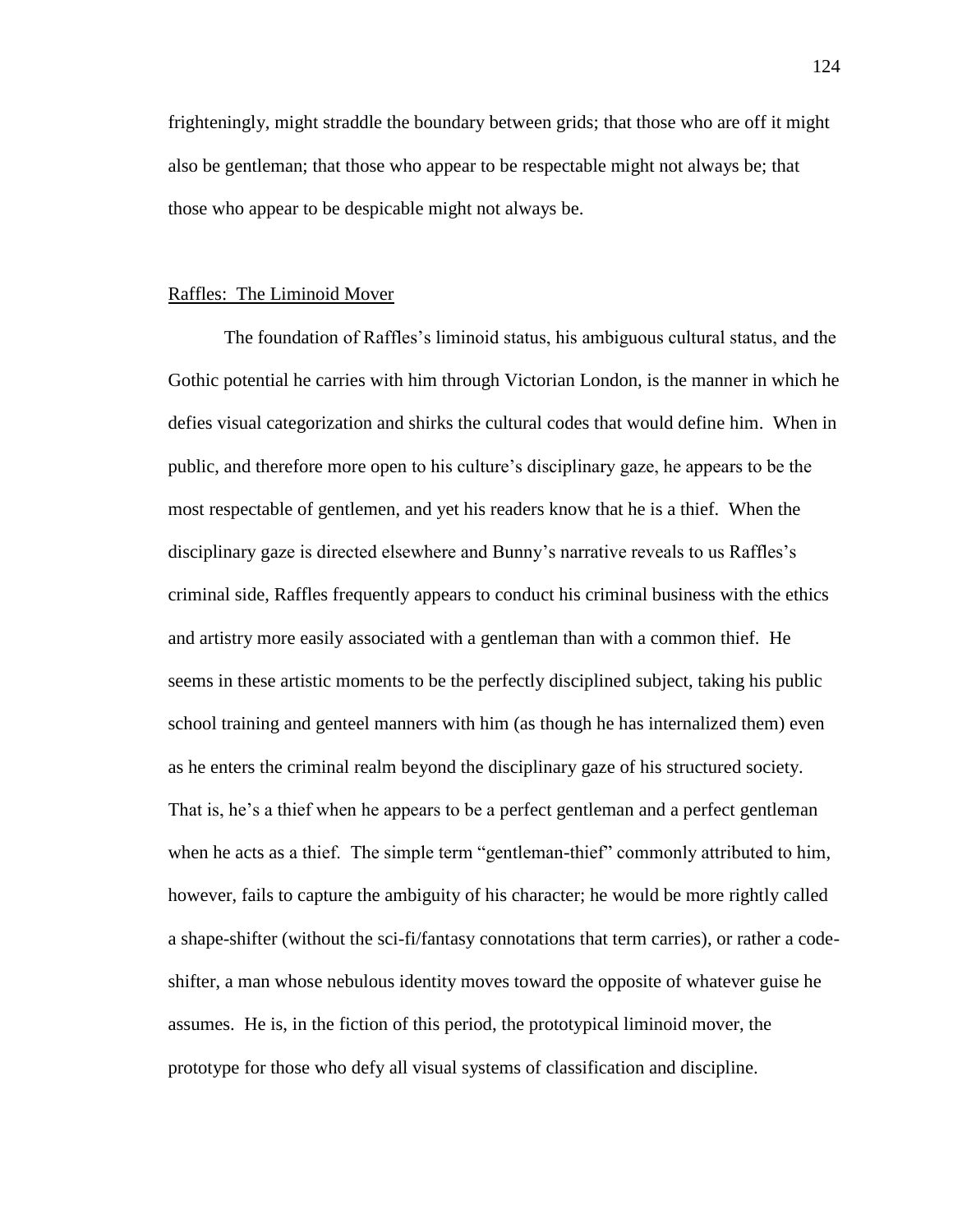The agency by which Raffles enacts this self-removal from his "normal" sphere of operations – in this case, his status as gentleman – facilitates his rejection of the several codes at work upon him. By moving between disciplinary grids, in a manner of speaking – the legal grid, in which theft would be forbidden; the public school grid, in which loyalty and refinement and perhaps "manliness" are paramount; the cricketer's grid, with its emphasis on fair play; the sportsman's grid, in which courage and adventure are privileged, and so on – he takes with him all possibility that he will necessarily be restrained by a single external code of behaviour. In the terms I've chosen to employ in this project, Raffles's agency renders him a liminoid mover, a man who chooses of his own volition to temporarily set aside his cultural position and to move into and through spaces he would not otherwise be authorized to occupy. "The Ides of March," the first story in *The Amateur Cracksman*, establishes quite clearly the liminoid positions Raffles and Bunny choose to create for themselves. The structure of this story follows perfectly Turner's description in *Dramas, Fields, and Metaphors* of the three-stage process of *rites de passage* as first conceived by Arnold van Gennep. Turner explains that these rites

> are marked by three phases: separation, margin (or limen – the Latin for threshold, signifying the great importance of symbolic thresholds at this middle period of the rites, through cunicular, "being in a tunnel" would better describe the quality of this phase in many cases, its hidden nature, its sometimes mysterious darkness), and reaggregation. (231-32; original parentheses)

Writing decades before Turner or van Gennep, Hornung seems to have understood in general terms this liminal process and to have built his first Raffles story according to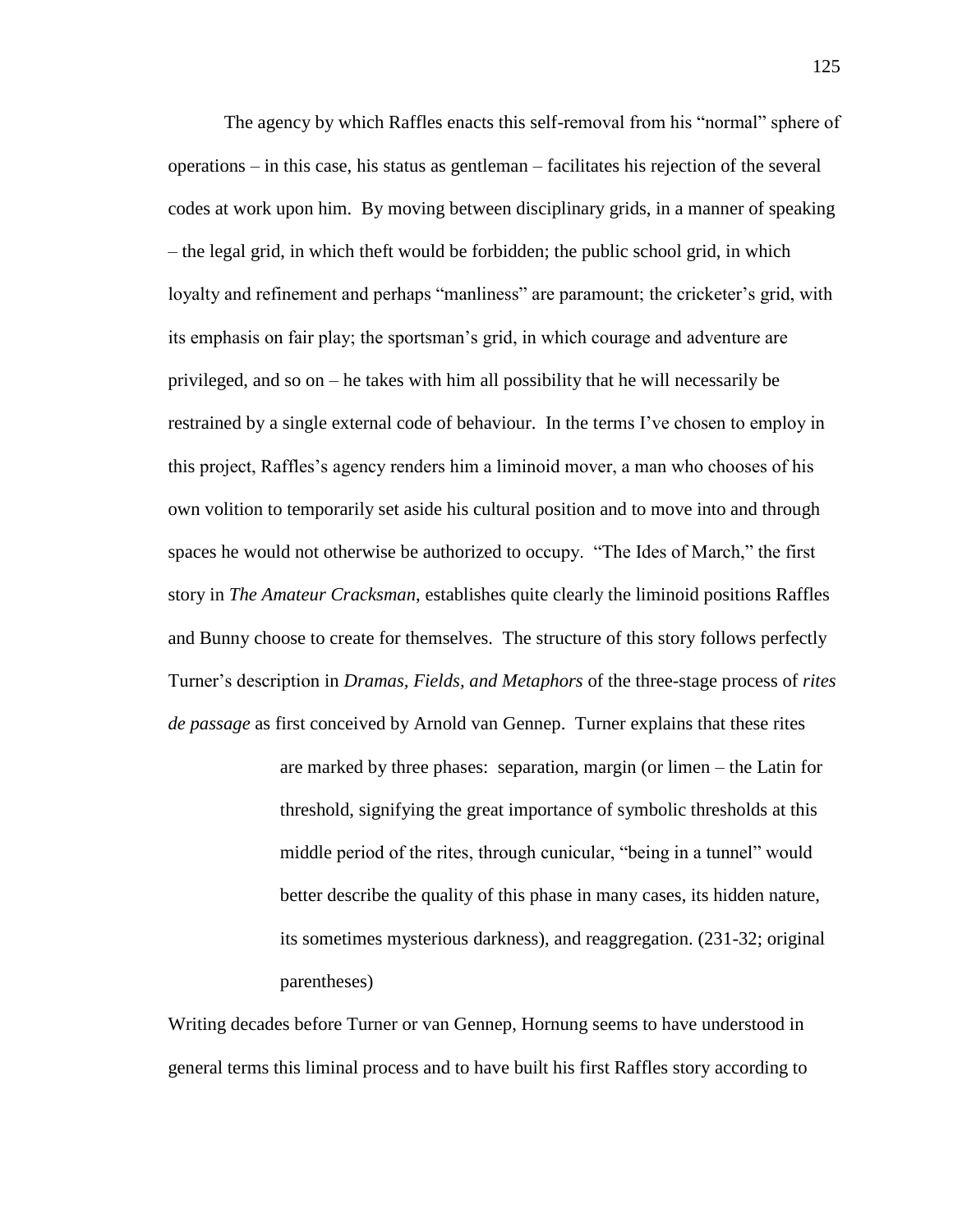these three steps. He seems to have understood, too, the transformational nature of this process as well as the degree to which this process calls into play the various codes that might define an individual at a given moment in a given place. We see in this first story, therefore, the development of both Raffles and Bunny as liminoid movers who embrace the cultural transformation and thus the ambiguity that comes from their suddenly transient social status.

The first stage of the liminoid process, according to Turner and van Gennep, involves an act of separation. In "The Ides of March," it is actually Bunny who undergoes this initial stage of the process, separating himself as he does from the moral and ethical protocols that have thus far dictated his life as a gentleman; Raffles has already become a liminoid mover and now serves to initiate the novice Bunny. As he provides a stand-in for readers, Bunny's epistemological shift seems emblematic of the cultural critique Hornung offers here – he undermines the validity of Raffles's externally respectable cultural codes by allowing Bunny (and, vicariously, his readers) to see through them. And by witnessing the process by which Bunny shifts codes, we as readers enter a realm we might not otherwise have seen, and a realm the other characters in these stories certainly have not explored. Those in the stories who still consider Raffles an unsullied gentleman have never gone through the initiation Bunny and the readers go through in this first story. Bunny is transformed from a gentleman to a thief, of course, but more importantly he is transformed from someone who takes Raffles's cultural codes for granted into a man who sees through such coding.

Bunny's initial approach to Raffles in this first story illustrates the degree to which Bunny – and, again, the readers Bunny represents – took Raffles's outwardly-

126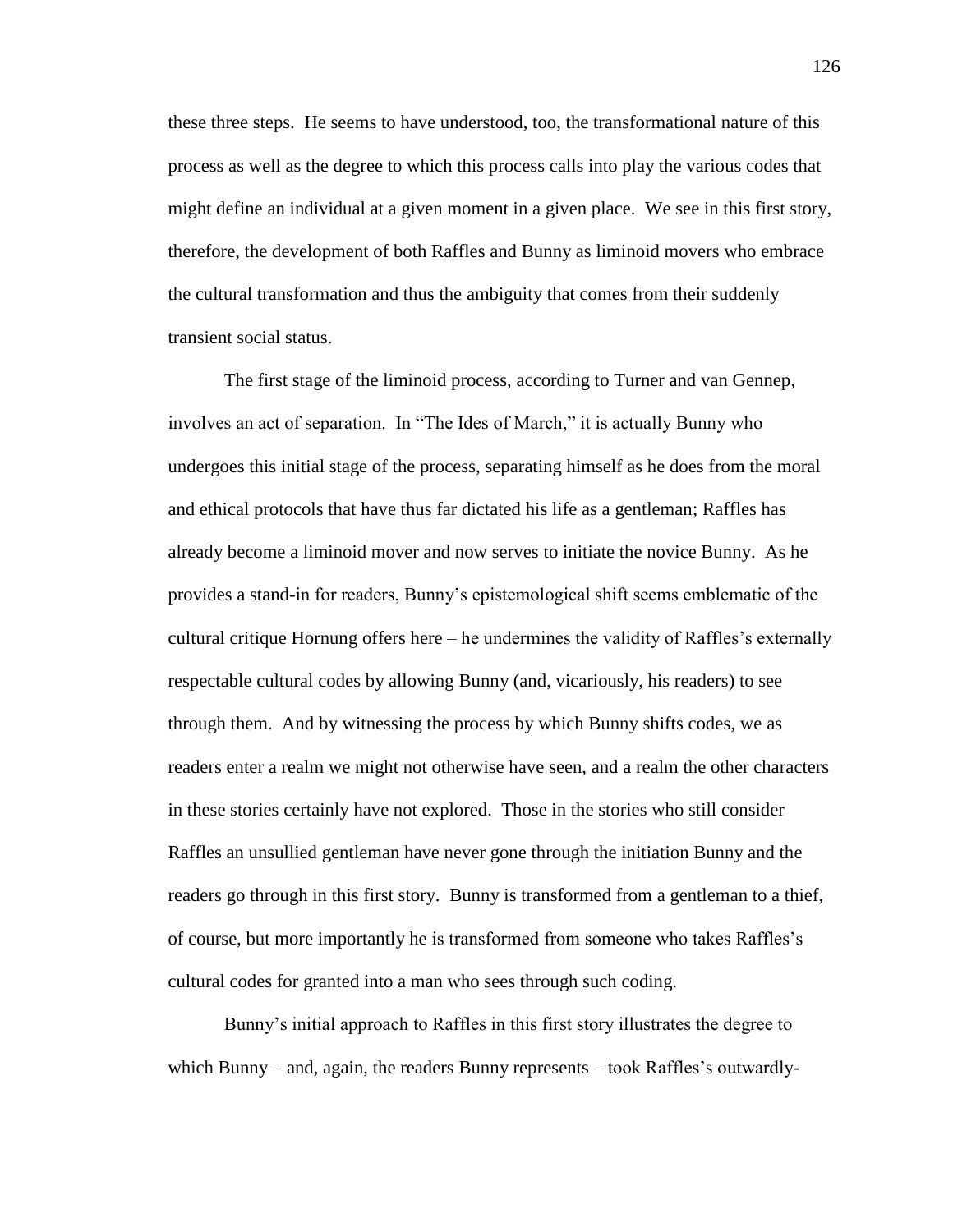determined cultural codes for granted. As the story opens, Bunny returns to Raffles's rooms in the Albany, the place in which earlier that evening Raffles had hosted the baccarat game that cost Bunny more money than he had to his name. He returns to beg for Raffles's help. Raffles expresses his surprise at Bunny's financial straits: "But somebody told me you were so well off. I heard you had come in for money?" (2). Bunny concedes that he did indeed inherit some money, but in the past three years he's squandered all of it. Despite outward appearances and his reputed net worth, Bunny clearly deserved no place at the baccarat table that night in the prestigious Albany. What Bunny does not know until this desperate moment, because he makes an understandable assumption that the seemingly wealthy gentleman before him actually has money, is that Raffles himself is just as broke as Bunny. "Did I refuse to believe it of you?" Raffles asks as Bunny expresses his disbelief in Raffles's confessed financial difficulties (6). Raffles then sums up what must be a shock both to Bunny and to his readers; he undermines a commonly held conclusion of those who have judged him externally as a gentleman:

> And, with your own experience, do you think that because a fellow has rooms in this place, and belongs to a club or two, and plays a little cricket, he must necessarily have a balance at the bank? I tell you, my dear man, that at this moment I'm as hard up as you ever were. I have nothing but my wits to live on – absolutely nothing else. It was as necessary for me to win some money this evening [at the baccarat table] as it was for you. We're in the same boat, Bunny; we'd better pull together. (6)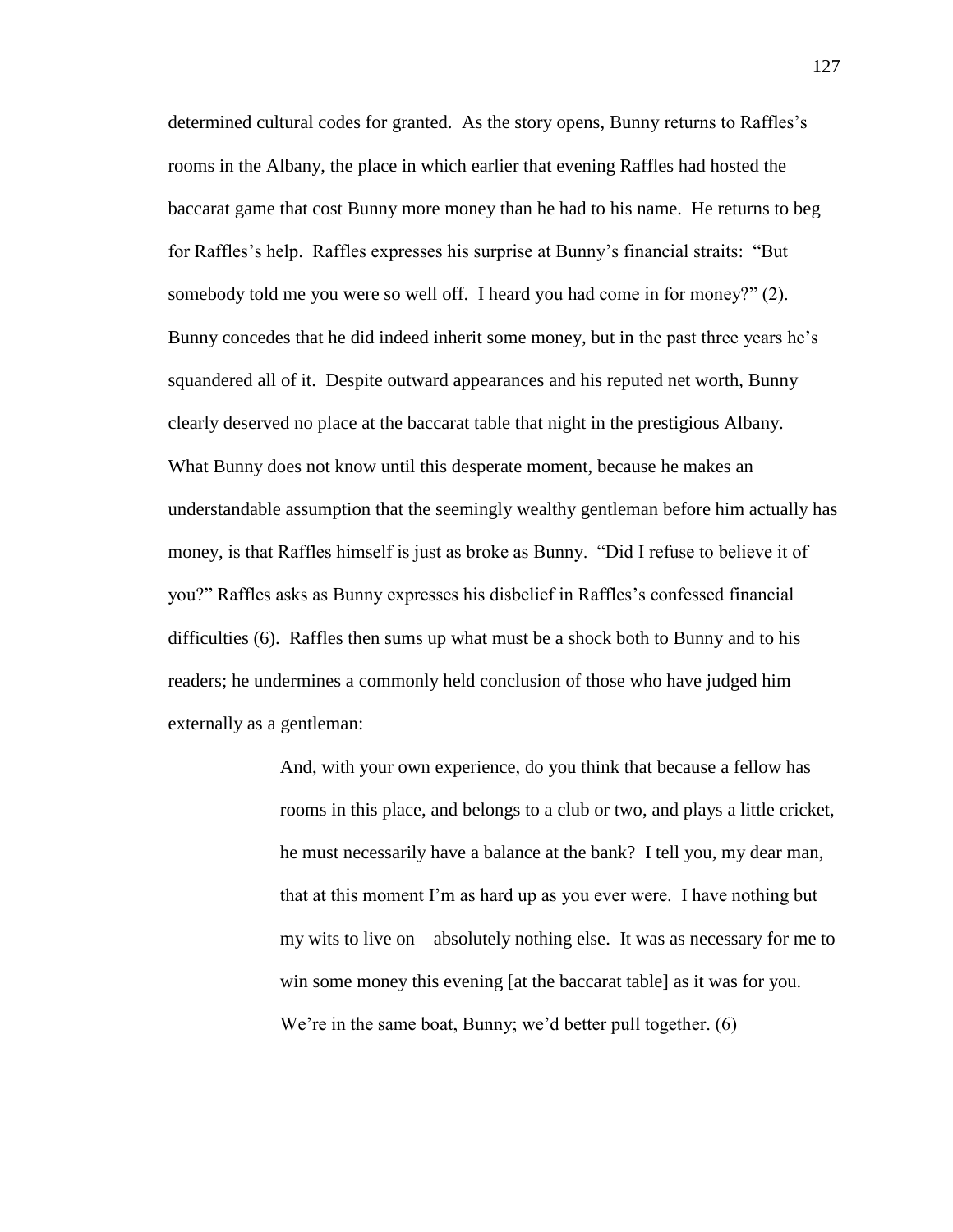In this passage Raffles neatly summarizes the external circumstances that qualify him as a gentleman, those factors that lead Bunny to assume that Raffles's life matches in substance these external trappings of the gentleman. And then he just as neatly dispels that assumption. Here are two gentlemen, then, who despite the cultural stations coded into their outward appearances in reality face the bleak promise of the social disgrace that comes with indebtedness and poverty. Bunny carries a pistol in his jacket that night and promises to kill himself if Raffles cannot save him. Raffles, meanwhile, plots the robbery of a jewellery store on Bond Street in order to provide himself with the money he needs to live on. The culturally valued trappings of wealth thus hide the very real desperation, the outwardly unbelievable difficulties, of these two men.

In this text, then, the prerequisite for cultural liminoid ambiguity is the state of having nothing to lose (except, perhaps, for one's reputation), which once again would seem unlikely for Bunny and for Raffles. And yet we learn in "The Ides of March" that Bunny has absolutely no money, no family, and no means by which he can pay off his debts. We learn further that he has written cheques on an already overdrawn bank account; these cheques were written to pay off, or rather to appear to pay off, his gambling debts. When these cheques are cashed the next day, Bunny's poverty will become evident and his social reputation will be destroyed. As he re-enters Raffles's rooms at 12:30 that first night, he literally has mere hours before the façade of his comfortable life is exposed as a sham. In a sense, Bunny already leads a double-life – he's a seemingly respectable gentleman who writes bad cheques. He sees in Raffles's proposal for thievery, though, a different code of behaviour, presumably a more gentlemanly one. Writing bad checks is a crime, as is burglary. The first causes a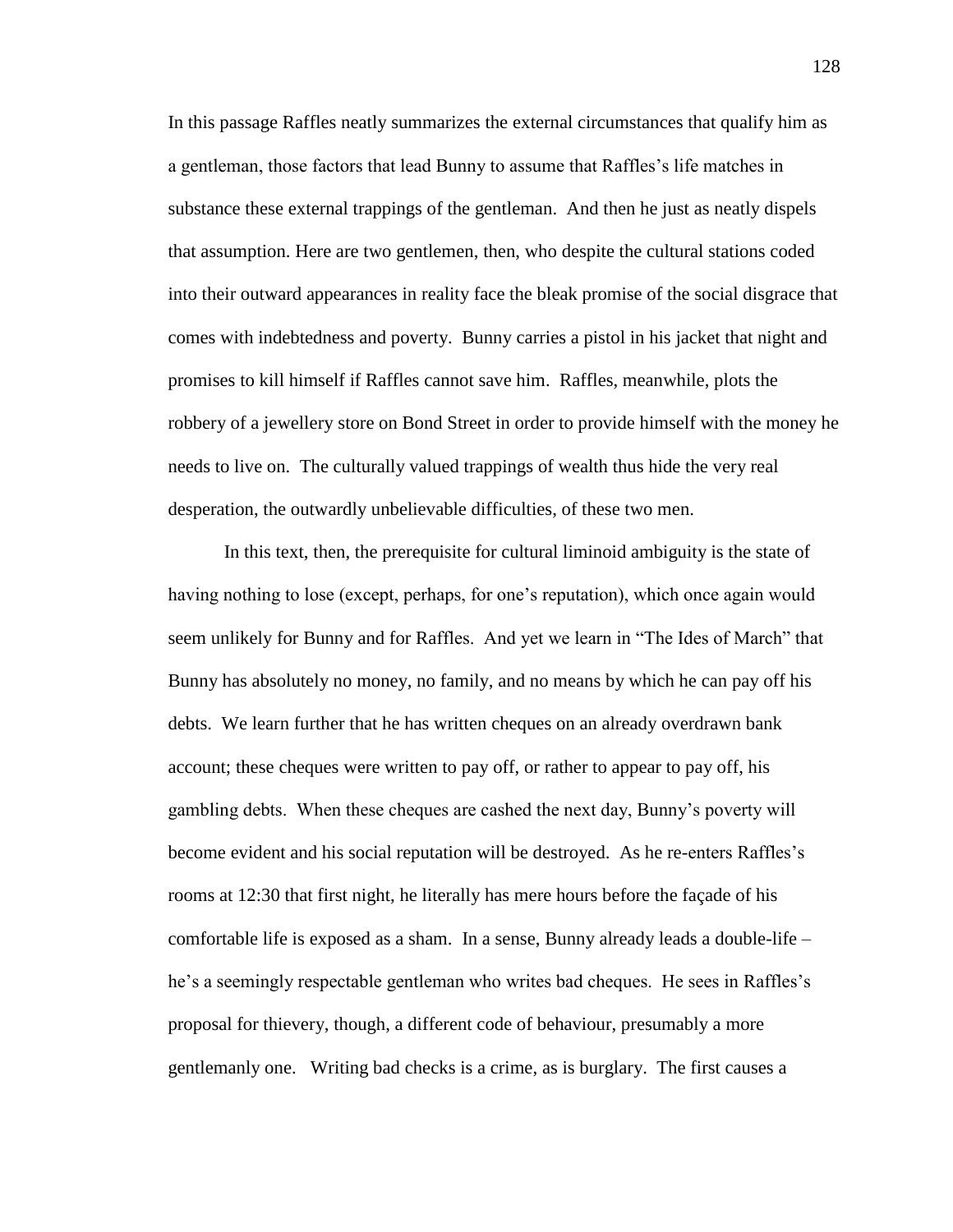scandal because you can't do it secretly – eventually your bad checks will bounce. Burglary, however, is a concealable offense if it's done with courage and artistry. Still, as a gentleman with thoughts of respectability, Bunny faces a tough decision between these two scandalous alternatives. When he draws his pistol and points it at his own head in Raffles's presence, therefore, we can assume (as Raffles does) that Bunny's gesture is sincere. He literally has nothing to lose, at least in his own estimation, by throwing his life away.

In this moment, Bunny proves himself worthy of the separation from conventional codes of behavior required for this liminoid undertaking: he shows himself to be bold, courageous, and unspeakably desperate to find a new code of conduct to follow. Bunny has evidently passed through some sort of initiation; he has separated himself from all he once knew, even to the point of suicide, and in doing so wins all the companionship and financial (though criminal) assistance Raffles can offer. Raffles's reaction to Bunny's threatened suicide, however, is not what Bunny expects. Rather than horror or repulsion, Raffles expresses admiration and a sense of connection with the desperate man: "I never dreamt you had such stuff in you, Bunny! No, I'm hanged if I let you go now" (4). Bunny's utter hopelessness forges between the two men a common bond of desperation and separation, both necessarily qualities for the liminoid criminal activities to follow. They have taken the first of Turner's three steps through the liminal process.

Turner's description of the middle phase of transformational process is especially illuminating when trying to understand the cultural dynamics surrounding the criminal endeavors Raffles and Bunny undertake. "During the intervening liminal period," Turner writes, "the state of the ritual subject (the "passenger," or "liminar") become ambiguous,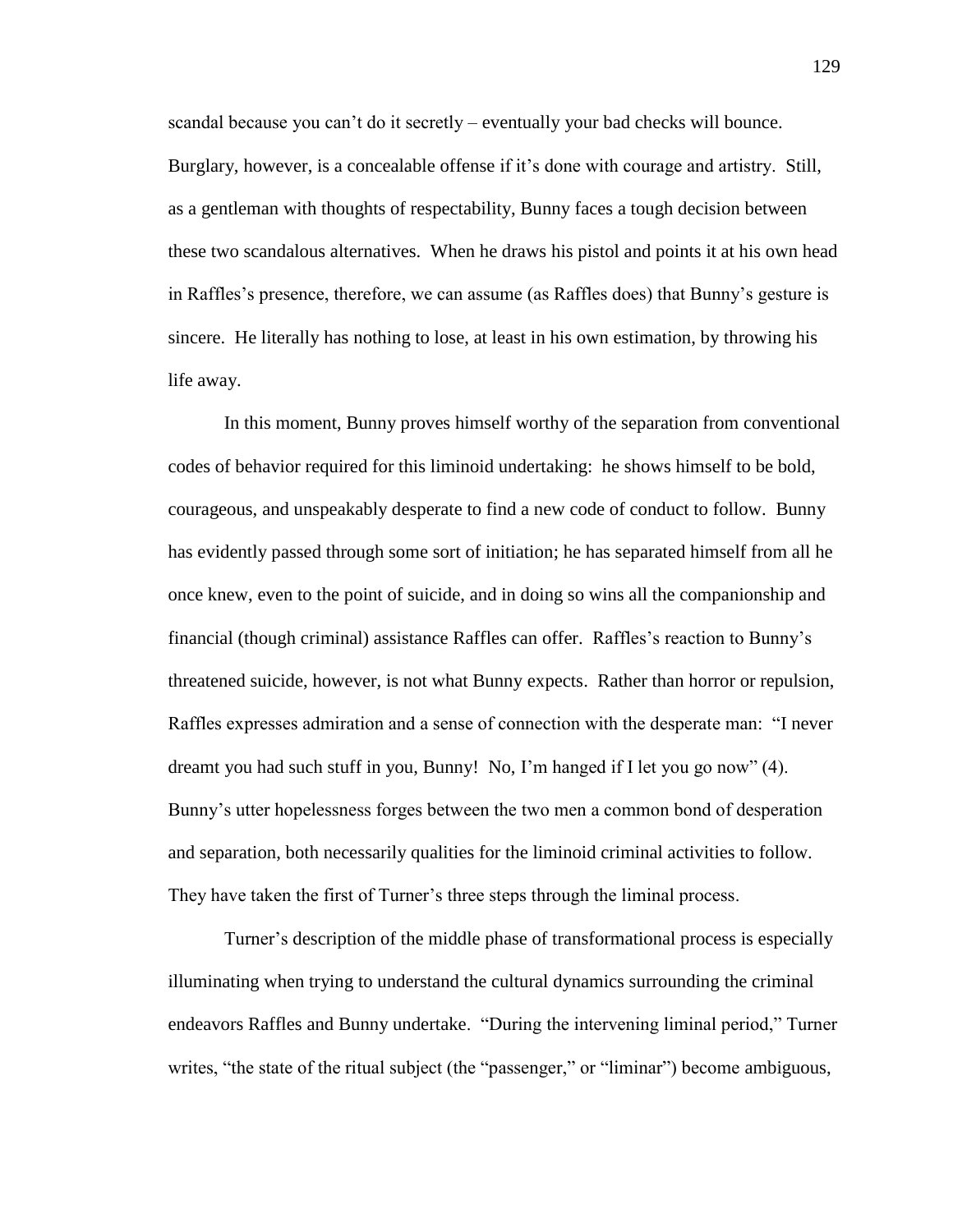neither here nor there, betwixt and between all fixed points of classification; he passes through a symbolic domain that has few or none of the attributes of his past or coming state" (232). Even in the first few steps of the second phase of their liminoid endeavor, when they first leave the Albany and head for Bond Street, we can see this ambiguity at play in these characters. Bunny describes the scene:

> Piccadilly was a trench of raw white fog, rimmed with blurred streetlamps, and lined with a thin coating of adhesive mud. We met no other wayfarers on the deserted flagstones, and were ourselves favoured with a very hard stare from the constable of the beat, who, however, touched his helmet on recognising my companion. "You see, I'm known to the police," laughed Raffles as we passed on. "Poor devils, they've got to keep their weather eye open on a night like this! A fog may be a bore to you and me, Bunny, but it's a perfect godsend to the criminal classes." (10)

Raffles and Bunny drift through the fog and blurred gaslights on an otherwise deserted London street. They arouse suspicion from the local policeman – anyone out at this time of night in these conditions must be up to something nefarious – until the constable recognizes the famous gentleman Raffles, at which point the suspicion drifts away. The two are visually judged to be gentlemen, one of them famous, and thus not a threat to disciplinary society. And yet, they move down the street, essentially hiding in plain sight, toward the commission of a crime. They embody in this moment Turner's notion of ambiguity – they are not what they appear in this moment to be.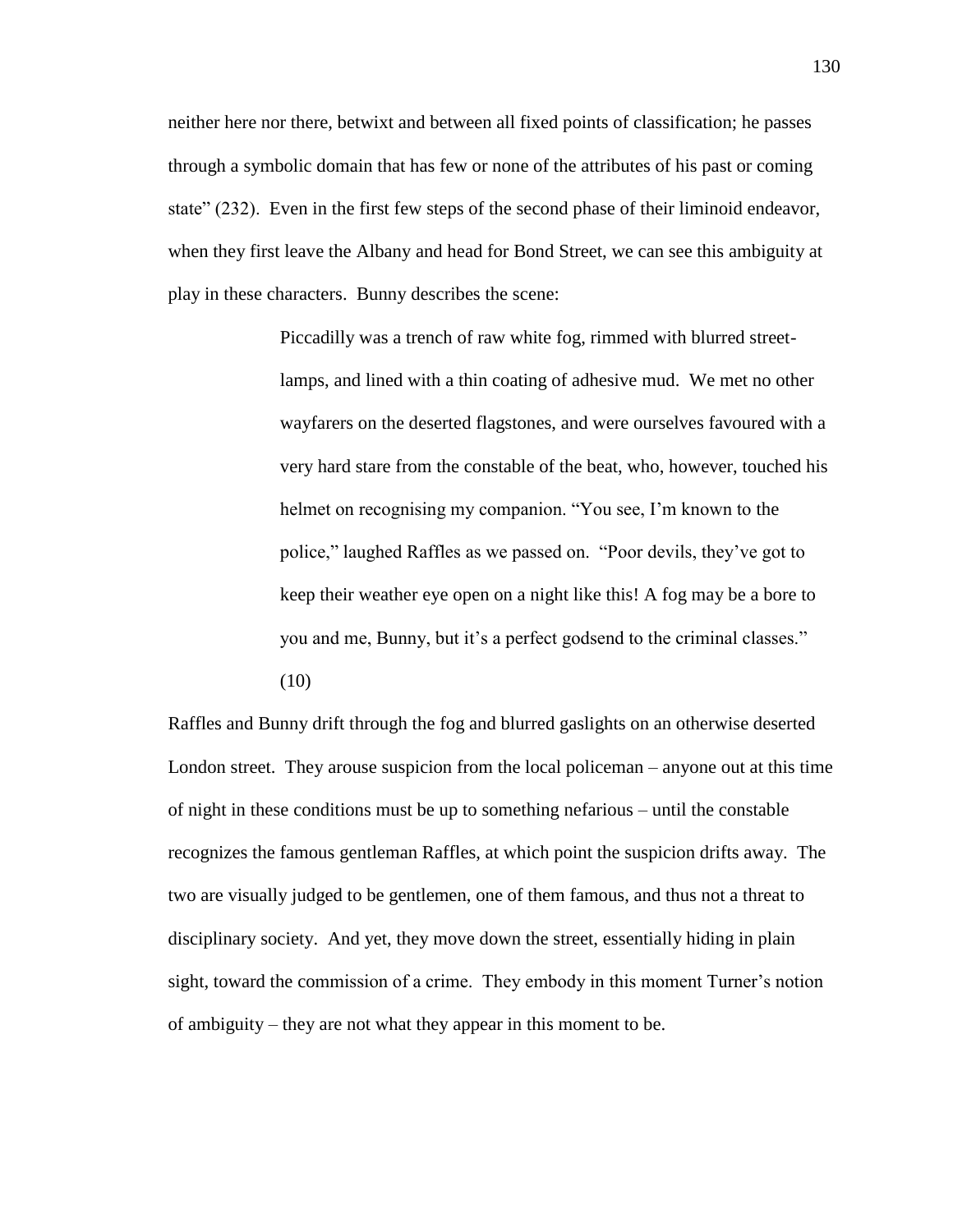The nature of this first crime perfectly captures the description Turner offers for this middle off-the-grid stage: he describes it as "limen – the Latin for threshold, signifying the great importance of symbolic thresholds at this middle period of the rites." He also emphasizes the atmosphere sometimes present in this middle stage by referring to "its hidden nature, its sometimes mysterious darkness" (*DFM*, 232). Once he and Raffles enter the premises in Bond Street, Bunny describes the darkness through which they groped their way upstairs, the damp wall and dusty banisters they use to feel their way ahead, the sudden match-strike Raffles uses to illuminate the upstairs hallway of the pitch-black house. A few moments later, the men descend the dark steps and then descend again down some narrow stone steps to the basement of the premises. It is here that Raffles has determined to "make a connection" (14) between the residence above and the jewellery shop below; he plans, in other words, to create a threshold that will allow them to move from one space to another. The scene that now confronts Bunny is a warren of nested spaces full of thresholds, the markings of a true liminal endeavor. "We were now considerably below the level of the street," he says, "in a small space with as many doors as it had sides. Three were ajar, and we saw through them into empty cellars; but in the fourth a key was turned and a bolt was drawn; and this one presently let us out into the bottom of deep, square well of fog" (15). Until this moment, Bunny has yet to see Raffles do more than walk up and down a dark staircase. Now, however, Raffles reveals himself as one who, with "the tools of his secret trade" (15), has crossed a hidden threshold and made himself master of this liminal space. "Door number one," Raffles whispers as he crosses this first threshold. "Deuce knows how many more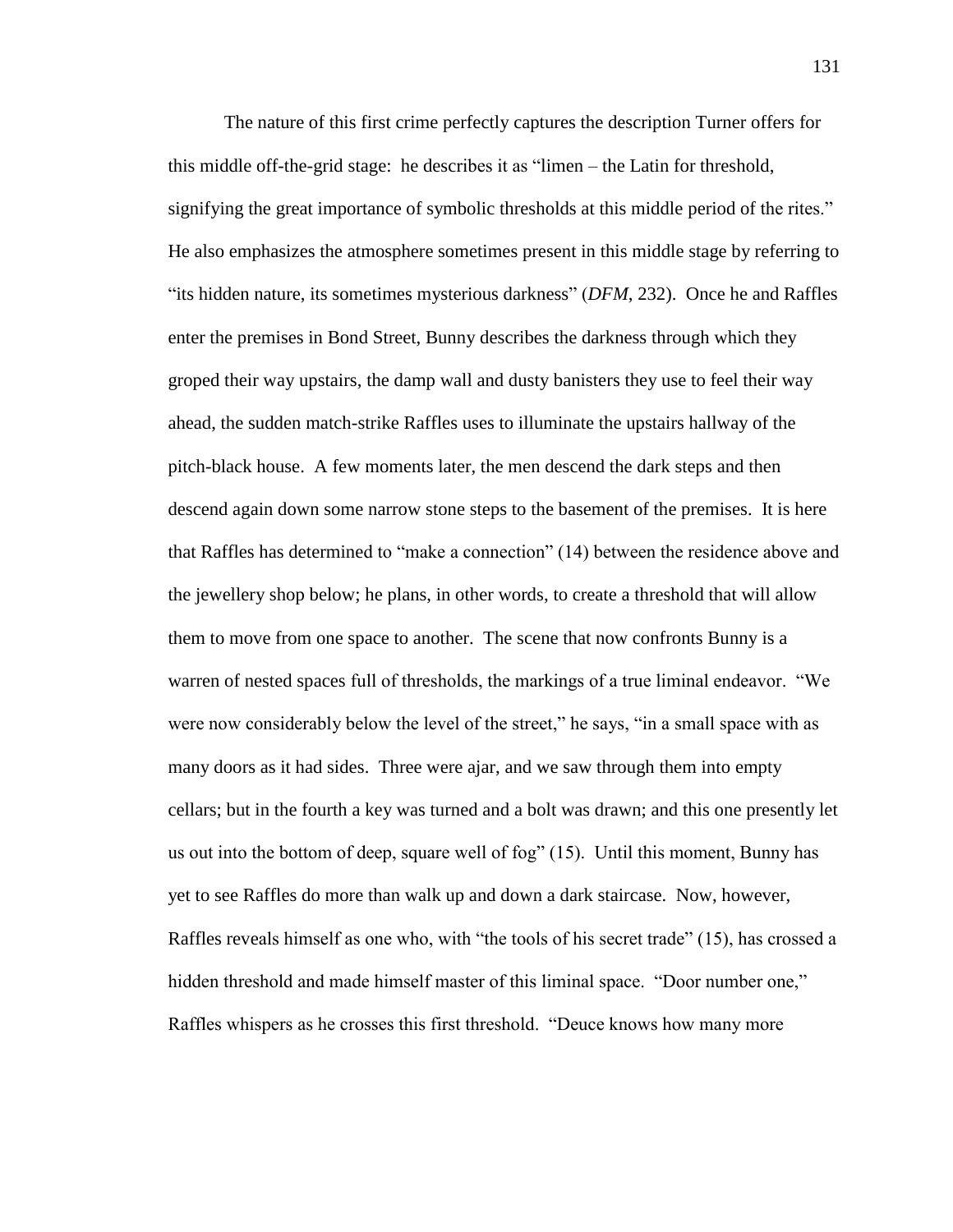there'll be, but I know of two at least. We won't have to make much noise over them, either; down here there's less risk" (15).

Bunny has a complicated reaction during this middle phase of the liminal process as the reality of their criminal activity sinks in. He struggles to assimilate the new code of criminal conduct with his prior gentlemanly and legal codes. Though he frequently admits a sense of foreboding and uncertainty during the early stages of the robbery, he admits that he entered into their "nefarious undertaking with an involuntary zeal" and that he was "spellbound and entranced" by the romance of it all. He also observes that his "moral sense and my sense of fear were stricken by a common paralysis," a condition he finds surprising (16). The excitement, the thrill, of the secret liminoid activity of breaking and entering, and of thus discovering new codes of conduct to follow, new metaphorical and literal thresholds to cross, overrides Bunny's otherwise conventional senses of fear and moral repugnance. His short time in the liminal space has already begun the definitional transformation in Bunny's character.

Bunny further embraces his increasingly ambivalent moral position as he assumes a place of secret vigilance and watches the street outside for signs of the police or watchmen, those visible forces of disciplinary society. He explains that "there was something very stimulating in the vital responsibility" of his observational position because his role in the crime becomes more active while his previous moral platform becomes increasingly foreign to him: "Now I was to take part in the game. And the fresh excitement made me more than ever insensible to those considerations of conscience and of safety which were already as dead nerves in my breast" (17). We should note here that Bunny uses the word "responsibility," a crucial word in a Victorian gentleman's self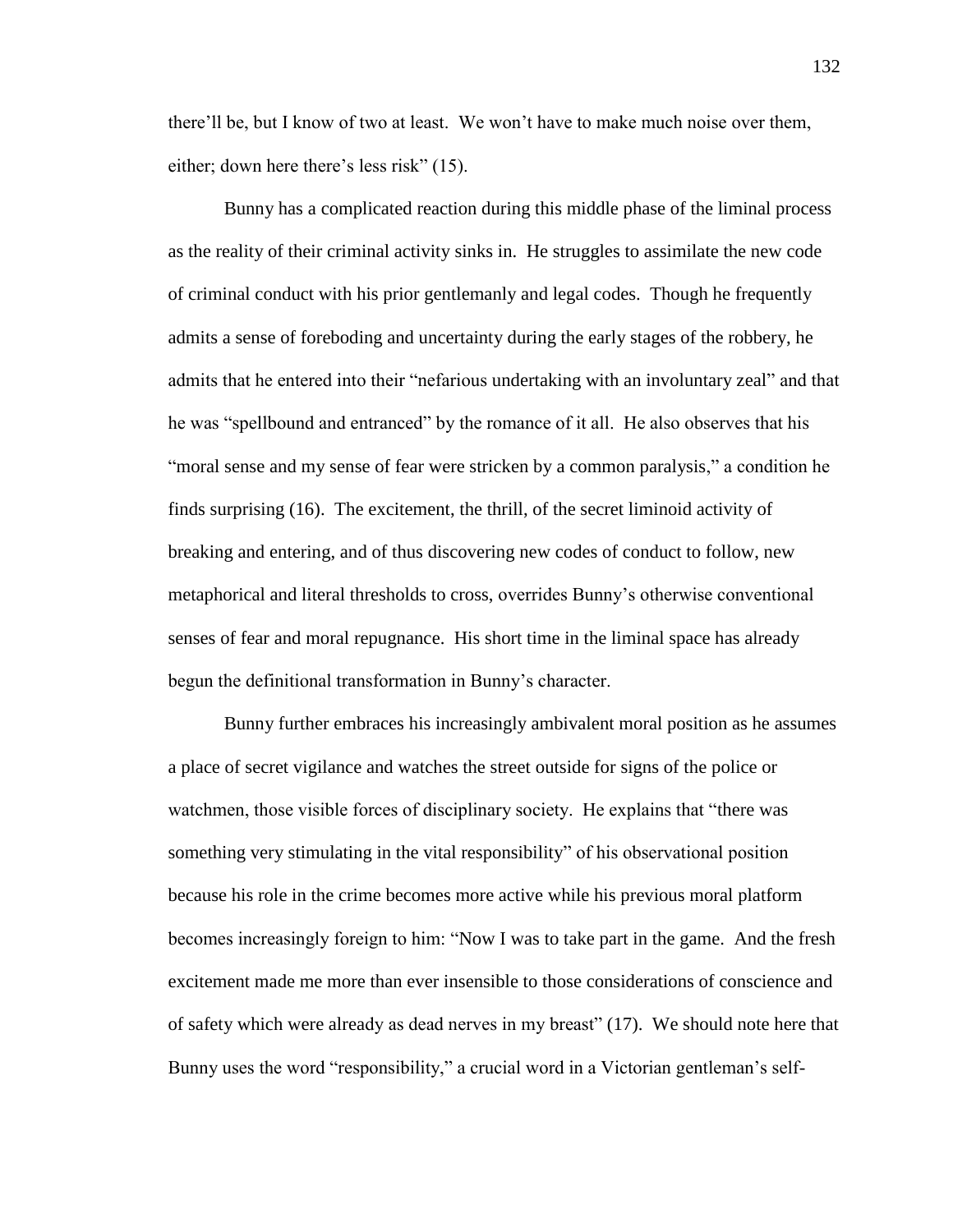definition as it articulates so much of what makes a man a true gentleman. And yet his moral decline in this moment – essentially his rejection of the legal code taken for granted by a proper civilized gentleman, as Gilmour would have it – enhances the rather titillating and frightening dynamic already at play in this first story, especially because Bunny explains the appeal of this criminal endeavor as a form of "excitement." A reader must now see not only that one who appears to be a gentleman may not adhere to gentlemanly codes of legal conduct (i.e. he might be ambiguous in a manner unmatched by his external comportment), but also that the gentleman in question might undertake such nefarious hidden action because, acting in such moments as a sportsman, he finds it thrilling and pleasurable to do so. These ambiguous gentlemen are not only engaged in secret crime, in other words, but also seem to derive a rather scandalous personal enjoyment from that crime. In this moment they straddle the border between the moral and cultural uprightness implied by their external appearance and the depravity implied by their criminal actions. They become, in Cohen's terms, monstrous, occupying as they do the border between two seemingly incompatible cultural positions. They have transformed themselves, temporarily, from gentlemen in possession of respectable social standing into liminoid thieves (though genteel and sporting thieves, certainly) in possession of stolen goods.

For Bunny, however, this taint on his soul is not temporary but permanent, a burden he carries with him into the third phase of the liminal process – the reaggregation into his former sphere of activity. As he and Raffles leave the shop with their stolen jewels, Bunny constructs for himself a very simple train of logic by which he laments his new identity: "Raffles was a burglar. I had helped to commit one burglary, therefore I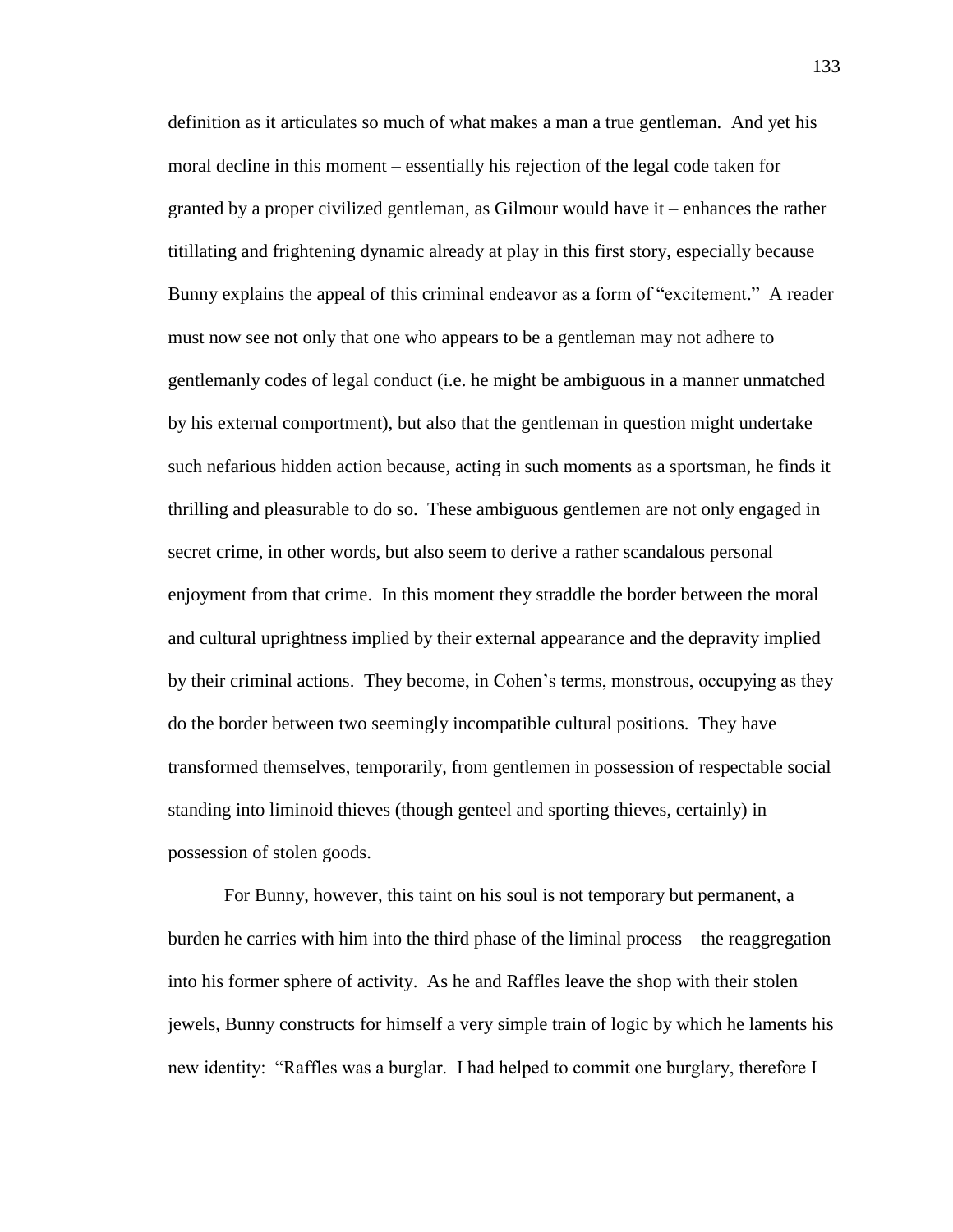was a burglar too" (19). As simple as that, he labels himself as a criminal. Victor Turner describes all liminal and liminoid endeavors as necessarily temporary; by definition, liminal spaces are transient spaces of transformation to be occupied only until the transformation is complete. However, what Turner does not mention, because his focus remains on the tribal cultures for which these *rites de passage* only happen once in a lifetime, is that a liminoid who has shown himself to be capable of liminal movement forever retains the *potential* to re-enter the liminal state. Bunny in this pivotal moment concludes that once one has successfully committed a burglary, both the cultural stain absorbed and the criminal experience gained become a permanent part of his identity. This is the transformation to which Turner refers; Bunny has completed the rite of passage into burglarhood and can't see his way back to what he would have considered his former normalcy. There is, for Bunny and undoubtedly for the readers he represents, a lasting social stigma attached to this status. Just as contested liminal space forever holds the status of once having served as the setting for liminal battle (as with Dartmoor, for example, as I argued in Chapter 1), so does the person who enters the liminal sphere forever carry the badge and the inherent potential menace of having once left the disciplinary gaze $15$ .

Bunny therefore faces a crucial moment in his personal transformation: he faces the crisis between the dictates of a culture and the reality of an individual. More

 $15$  A modern-day example of this lasting taint: someone who has been convicted of a crime and served his/her sentence, thus balancing his/her debt to the disciplinary state, is generally known as an ex-convict. The stigma of once having run afoul of the law – in this case the label "convict" – doesn't necessarily go away even after the demands of the disciplinary state have been satisfied.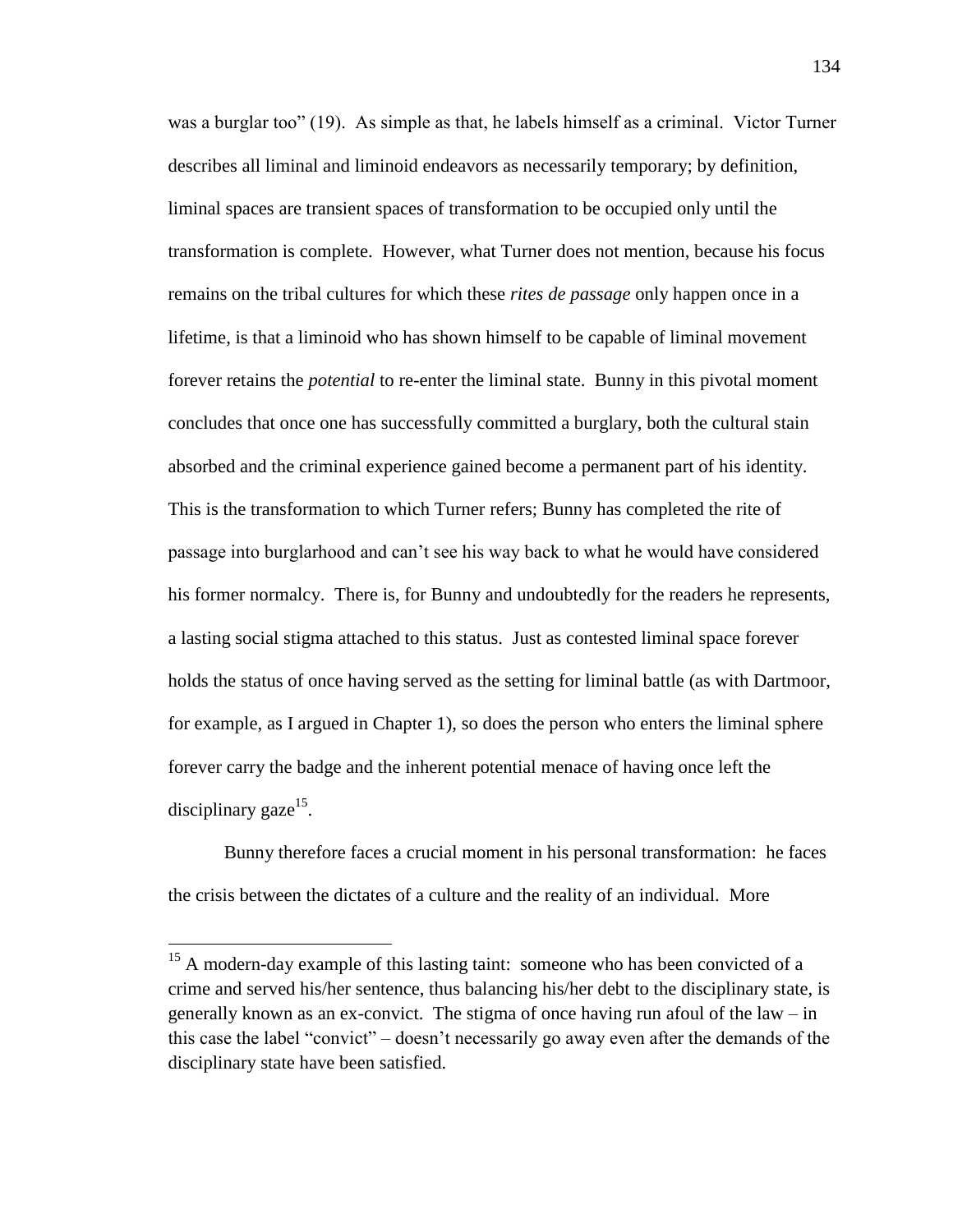specifically, he faces the distinction between status as identity (the cultural view  $-$  he's a gentleman) and action as identity (that which comprises the makeup of an individual – he's a criminal). The crisis comes as he and Raffles return from their felony, walking casually through the streets "for all the world as though we were returning from a dance" (19). Bunny marvels at Raffles's calmness, the degree to which the famous respectable cricketer maintains his cultural sophistication, the way the secret criminal can long for a homely fire because, in Raffles's words, "I'm as cold as Keats' owl" (19). Bunny expresses his cultural crisis like this:

> He could think of Keats on his way from a felony! He could hanker for his fireside like another. Floodgates were loosened within me, and the plain English of our adventure rushed over me as cold as ice. Raffles was a burglar. I had helped to commit one burglary, therefore I was a burglar too. Yet I could stand and warm myself by his fire, and watch him empty his pockets, as though we had done nothing wonderful or wicked! (19).

It seems never to have occurred to Bunny before this moment that one labeled as a criminal in this culture might emerge from the criminal state once more as a gentleman, a human being with refined appetites and conventional bodily requirements. Why shouldn't a gentleman need to be warmed by a nice fire after a cold night's work, even if that work was criminal? And yet the one activity, standing in nice rooms by a roaring fire, carries with it an air of sophistication and entitlement, while the other activity, robbing a jewellery store, implies a level of depravity incompatible with these rooms and this fire. That implication, at least, resonates in Bunny's mind and, he seems to presume,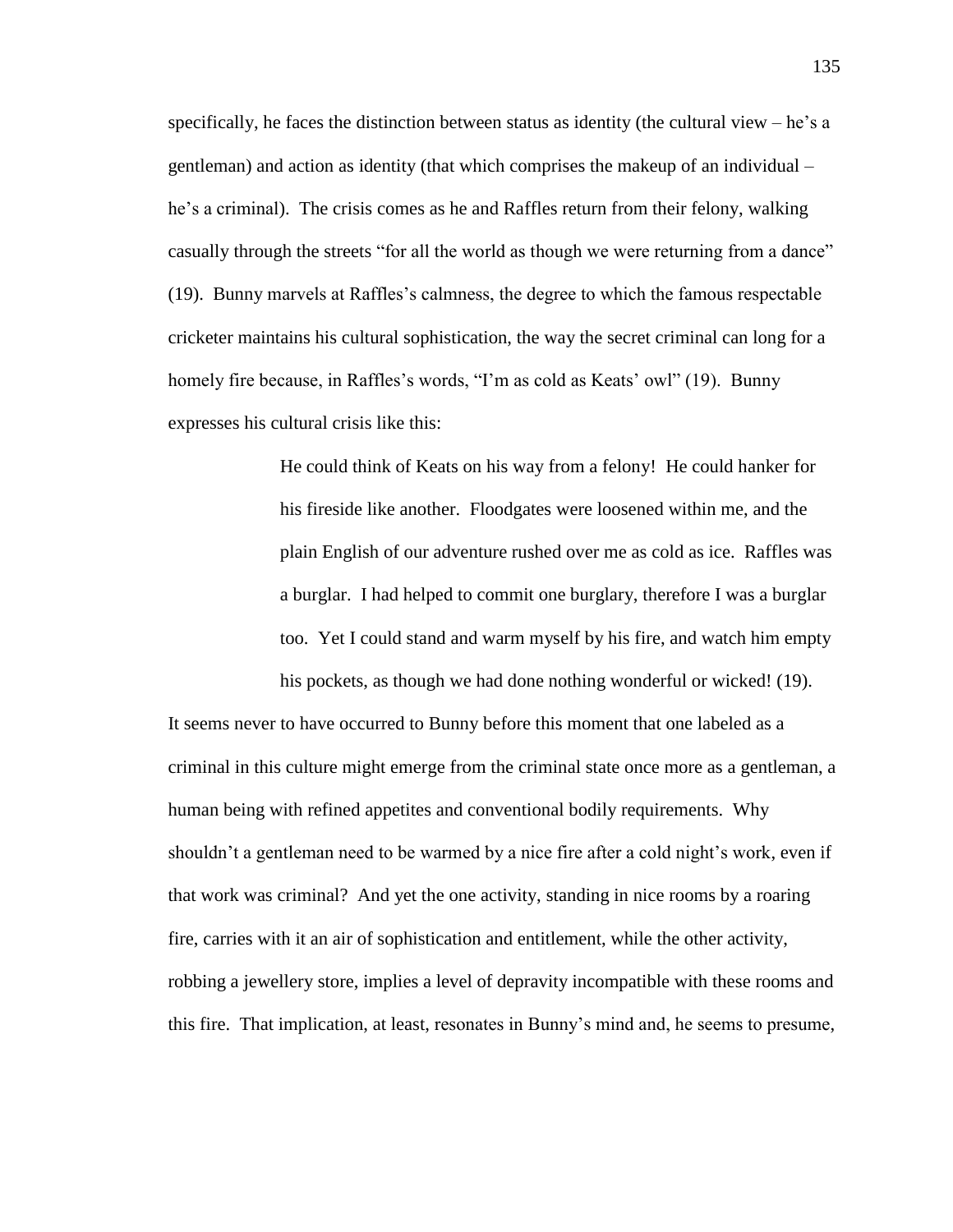in the minds of his readers, because that implication reflects the cultural view that the codes of the gentleman are incompatible with the activities of the criminal.

And yet, as Bunny discovers, he and Raffles have indeed emerged from the liminal space of crime once more as gentleman, transformed now by the experience (they are materially richer now, and bonded together by the communitas of shared liminal endeavor) and yet somehow externally unaltered. Bunny reflects on this sudden breach in his cultural self-definition and waits for his cultural conscience, that which he took for granted before this night, to kick in: "My blood froze. My heart sickened. My brain whirled. How I had liked this villain! How I had admired him! How my liking and admiration must turn to loathing and disgust! I waited for the change. I longed to feel it in my heart. But – I longed and waited in vain!" (19). For Bunny, all relations that came before the robbery must now, he believes, be altered. His respect and regard for Raffles must vanish, as must his own self-esteem. And yet these things remain in place. The conventional system of classification upon which Bunny has relied until this moment – the system that assumed gentlemen were "good" and criminals were "bad" – is threatened by Raffles's dual-embodiment of "gentleman" and "criminal."

Raffles notes this struggle and attempts to assuage Bunny's cultural conscience as the latter contemplates the unsettling liminoid nature of this criminal activity. He shares with Bunny that his own first criminal adventure took place while he was in the Colonies playing cricket and found himself "in much the same fix" that Bunny found himself earlier that night. He says that thievery was his only way out that night and that he intended such an excursion to be a one-time event. "[B]ut I'd tasted blood," he continues, "and it was all over with me. Why should I work when I could steal? Why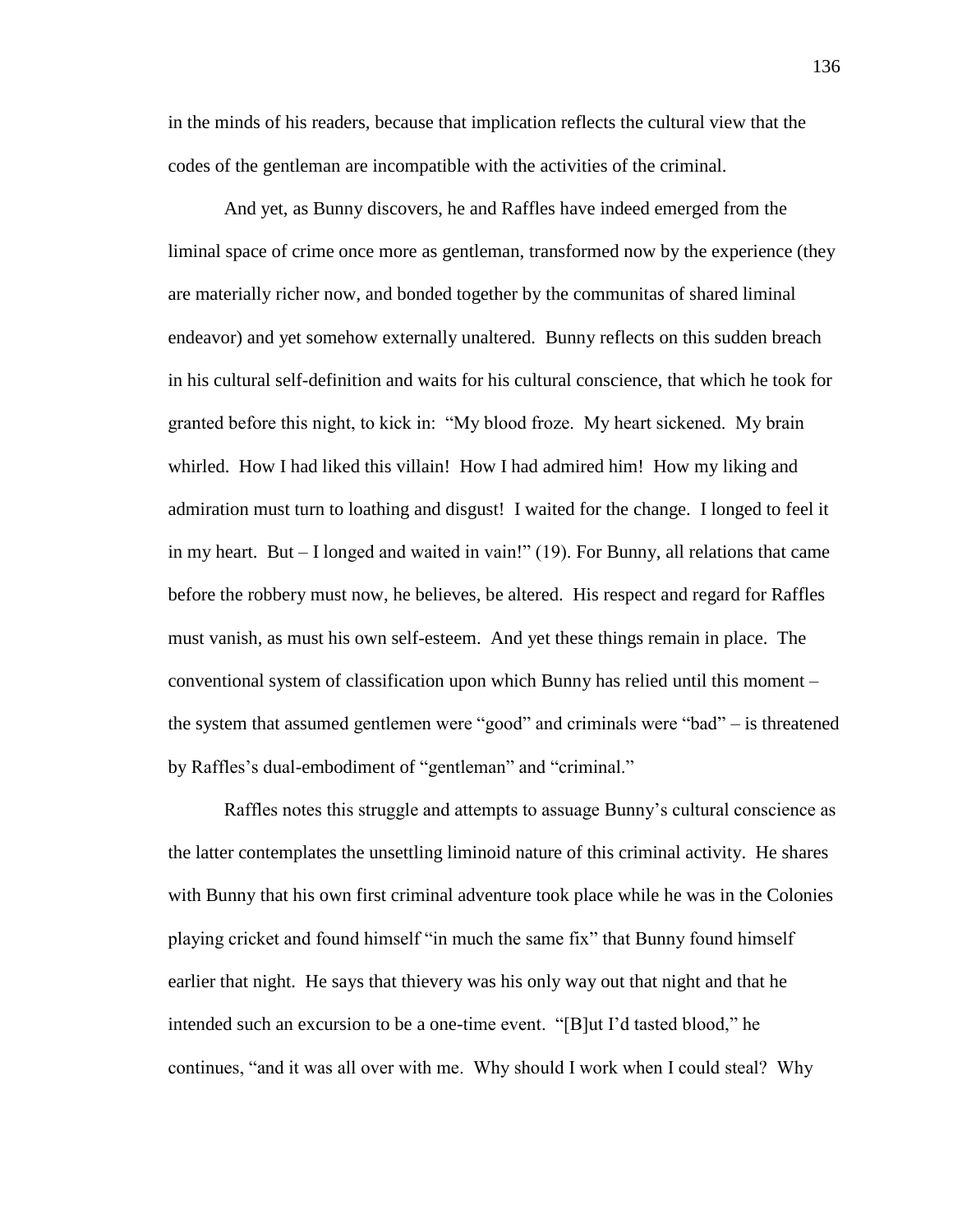settle down to some humdrum uncongenial billet, when excitement, romance, danger, and a decent living were all going begging together?" (21). His use of the word "decent" is certainly ironic there, given the subject matter, and also threatening, given that Raffles conducts "indecent" acts in a decidedly decent manner. He then rationalizes his chosen profession: "Of course, it's very wrong, but we can't all be moralists, and the distribution of wealth is very wrong to begin with. Besides," he adds, "you're not at it all the time" (21). Here he cites the flaws in the legal code – at least those parts that govern the distribution of property – that, in his articulation, at least, justify his violation of that code, a justification that adds to the cultural threat he poses. He also establishes here the personal initiative by which he acts: he clearly engages in this criminal activity by choice, and he clearly has decided to evade detection, to leave temporarily the conventional bounds of ordered society, in the pursuit of his own ends (and in service of his own carefully delineated ethical standards). He is a liminoid mover, a man with the self-awareness and cultural-awareness needed to foster the Gothic ambiguity that allows him to hide his liminoid criminal activity behind a genteel exterior that renders that activity inconceivable.

Bunny crosses this same threshold into liminoid criminality on the night of their first criminal adventure. Raffles celebrates their success and, at first, invites Bunny to join him on future escapades as their financial situations render such activities necessary. Bunny begs Raffles not to ask him for such a commitment, after which Raffles withdraws his invitation: "All right, my boy! You are quite right and I'm worse than wrong. I'll never ask it again. Go, if you want to, and come again about midday for the cash. There was no bargain; but, of course, I'll get you out of your scrape – especially after the way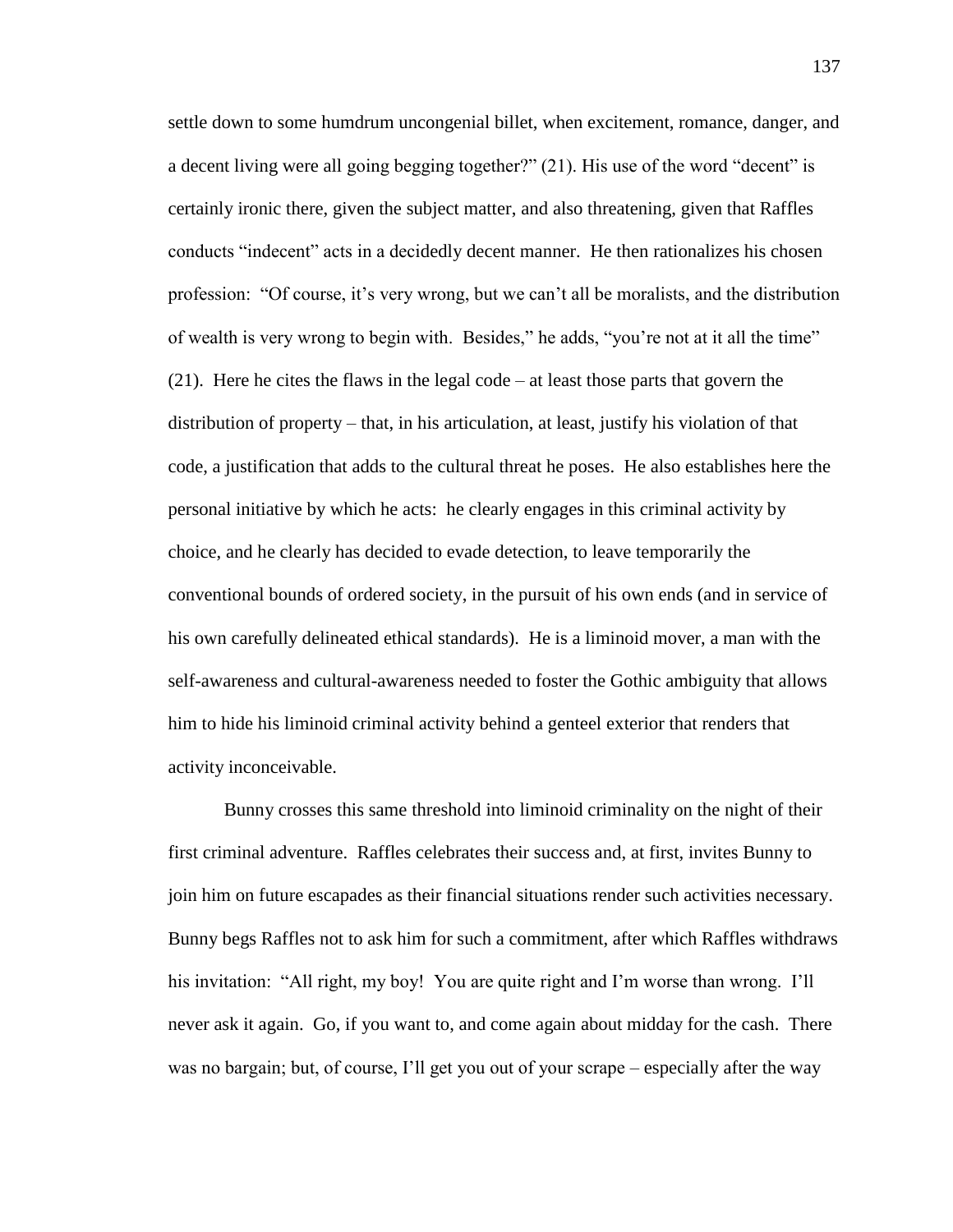you've stood by me tonight" (21). It is now Bunny's turn to make his decision, the choice that consolidates the liminoid nature of his future criminal activity: "I was round again with my blood on fire. 'I'll do it again,' I said through my teeth'." He then emphasizes his immersion into this liminoid criminal partnership: "I'll lend you a hand as often as you like! What does it matter now? I've been in it once. I'll be in it again. I've gone to the devil anyhow. I can't go back, and wouldn't if I could. Nothing matters another rap! When you want me, I'm your man" (22). "And that," Bunny narrates as the first story concludes, "is how Raffles and I joined felonious forces on the Ides of March" (22). The key phrase in Bunny's final monologue: "I can't go back, and wouldn't if I could." He suggests, of course, that the taint of his liminal criminality is permanent; he cannot undo that stain on his moral character. That is not to say, however, that the continuation of that activity is mandatory. He could resume his conventional life with the private knowledge of his secret sin forever on his conscience. It is the second part of his sentence that finally renders him a liminoid mover; he says that he wouldn't remove the stain from his character even if he could. He embraces this new role, this new identity for himself. And he does so willingly, intentionally, and without cultural mandate; these three conditions satisfy the requirements of what Turner calls the "liminoid." Bunny makes a choice in this moment, as Raffles did after his first criminal adventure those years before, to pursue a life of liminoid criminal mobility.

Had Hornung abandoned these characters after this initial story, we would have been left with two gentlemen who turned to crime and thus stand eventually to lose their places in respectable society. Nothing is quite that simple with Raffles, however. Though he and Bunny continue to conduct their secret criminal activities, it cannot be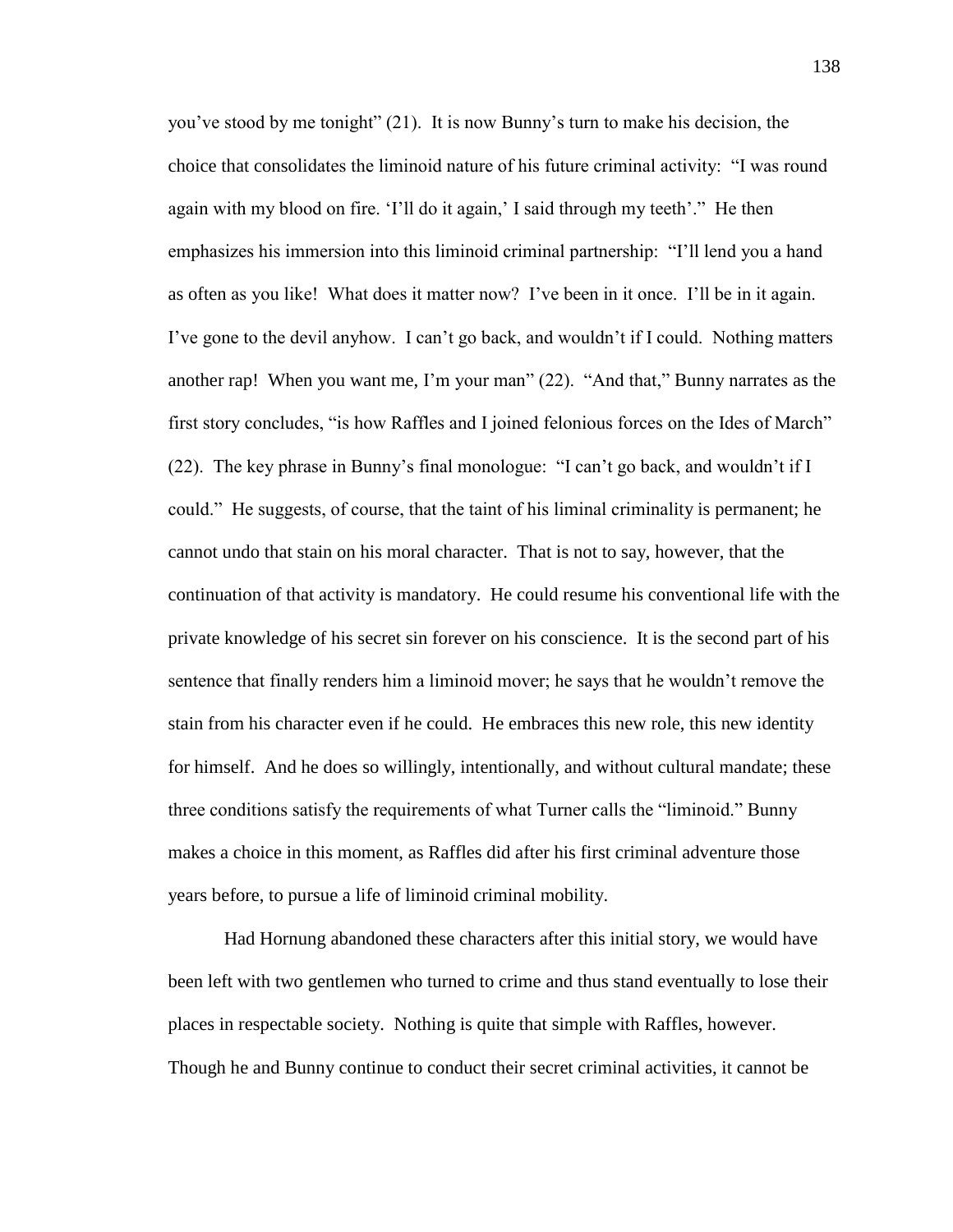said that they fully turn to crime. Raffles, especially, never fully abandons the cultural identities that allow him to hide his criminality behind a coded show of respectability. Hornung, in other words, does not allow an easy condemnation of his central character on the grounds that he commits crimes; the author seems also to offer a rather insidious commentary on the efficacy of the disciplinary mechanisms of a society that fails to see the Gothic potential of a seemingly respectable gentleman. Of course, to be fair, Raffles's public guise is so perfectly chosen that the failure of the disciplinary system to see his criminality is perhaps forgivable. Bunny himself is shocked at first to learn of the criminality of the man better known in public circles as an accomplished, and famous, amateur cricketer.

## Raffles: The Amateur Cricketer

In his essay "Raffles and Miss Blandish," George Orwell writes that it is "particularly fitting that [Raffles's] chosen game should be cricket" because it "helps to define the exact nature of his crime" (233). Orwell suggests that this is so because cricket "gives expression to a well-marked trait in the English character, the tendency to value 'form' or 'style' more highly than success" (233). "In making Raffles a cricketer as well as a burglar," Orwell argues, "Hornung was not merely providing him with a plausible disguise; he was also drawing the sharpest moral contrast that he was able to imagine" (234). And indeed, given the English cultural reverence for cricket, and given Hornung's own love for the game, it seems that Hornung approaches cultural blasphemy for the manner in which Raffles abuses his exalted position and, perhaps more insidiously, the manner in which he applies the principles of his sport to the particular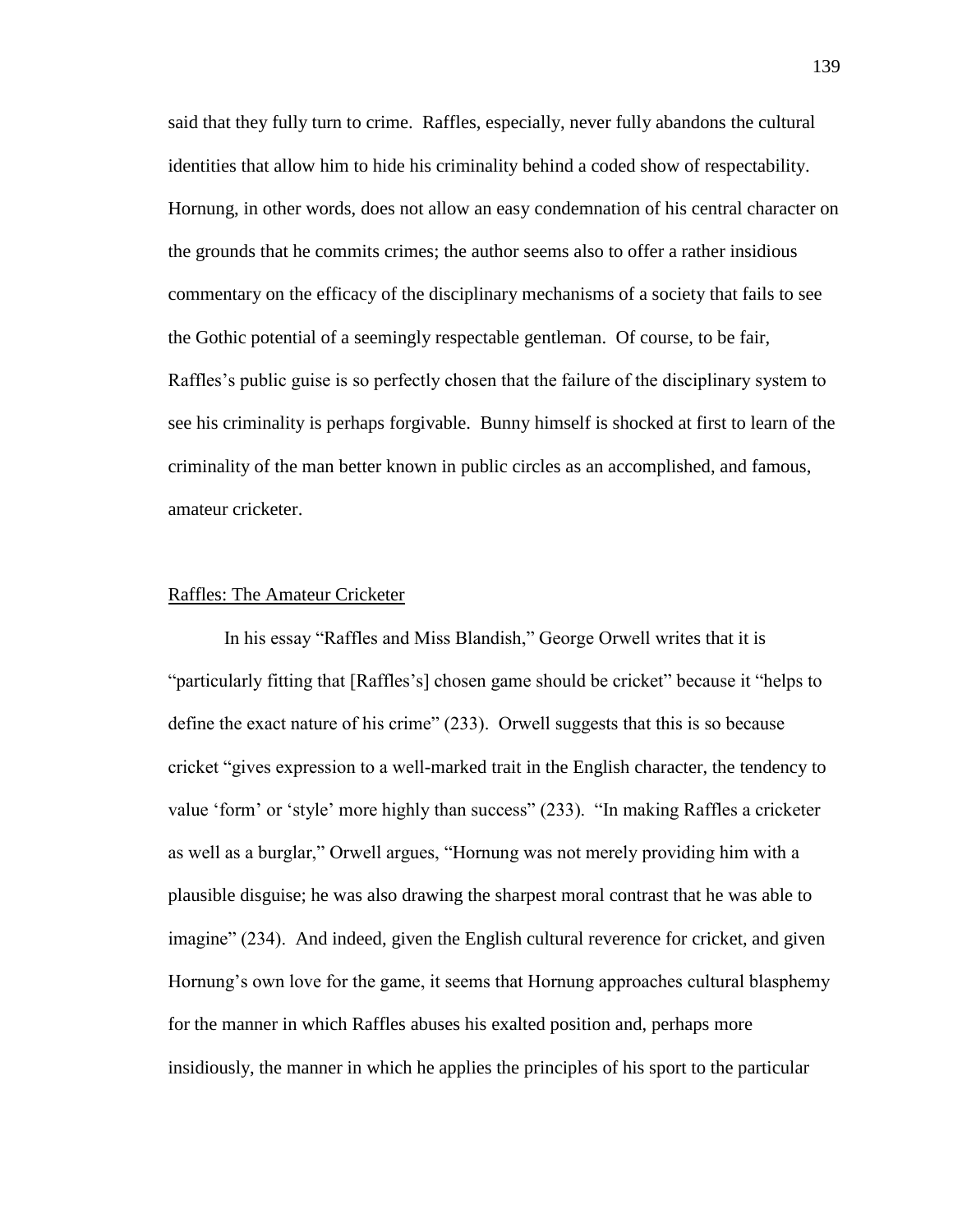style with which he commits his crimes. Raffles takes the ethical and moral stances that make cricket Victorian England's most revered game and transforms those same precepts into the *modus operandi* for his criminal adventures. In writing such a character, however, Hornung does not seek to undermine the ethics of cricket, a set of ethics to which he seems to have devoted a good portion of his life; rather, he shines a light into the degree to which that ethic might be deployed, intact, into a different sphere.

That cricket was Victorian England's most treasured sport is well-established. Andrew Lang wrote, "Cricket is a very humanizing game. It appeals to the emotions of local patriotism and pride. It is eminently unselfish; the love of it never leaves us, and binds all brethren together, whatever their politics and rank may be. […] Cricket is simply the most catholic and diffused, the most innocent, kindly and manly of popular pleasures" (qtd. in Brodribb 4-5).<sup>16</sup> Others have drawn conclusions about the cultural impact that cricket and its famous players had on the Victorian era. Rowland Bowen describes the years of 1894-1914, during the early part of which Raffles would have played, "not as *a* Golden Age of cricket but as *the* Golden Age of cricket" (138; original emphasis). He makes this assertion in part because of the growth of the game and the

<sup>&</sup>lt;sup>16</sup> Not all commentators have been quite so charitable in their depictions of the Victorian conception of cricket. Neville Cardus reports, rather sardonically, that "The Victorians so endowed [cricket] with their own moral grandeur that to this day the president of Little Puddleton cricket club cannot take the chair at the annual meeting without telling his audience that cricket is 'synonymous' with straight conduct, honour bright, and all the other recognized Christian virtues. Hear him: '…on and off the field you must play the game. Cricket stands for all that is finest in the character of an Englishman. When we wish to say that something has been done that is not "true blue," we say, "It's not cricket."' And so on and so forth, year after year. The wonder is that players of other games do not despise cricketers as so many prigs" (58).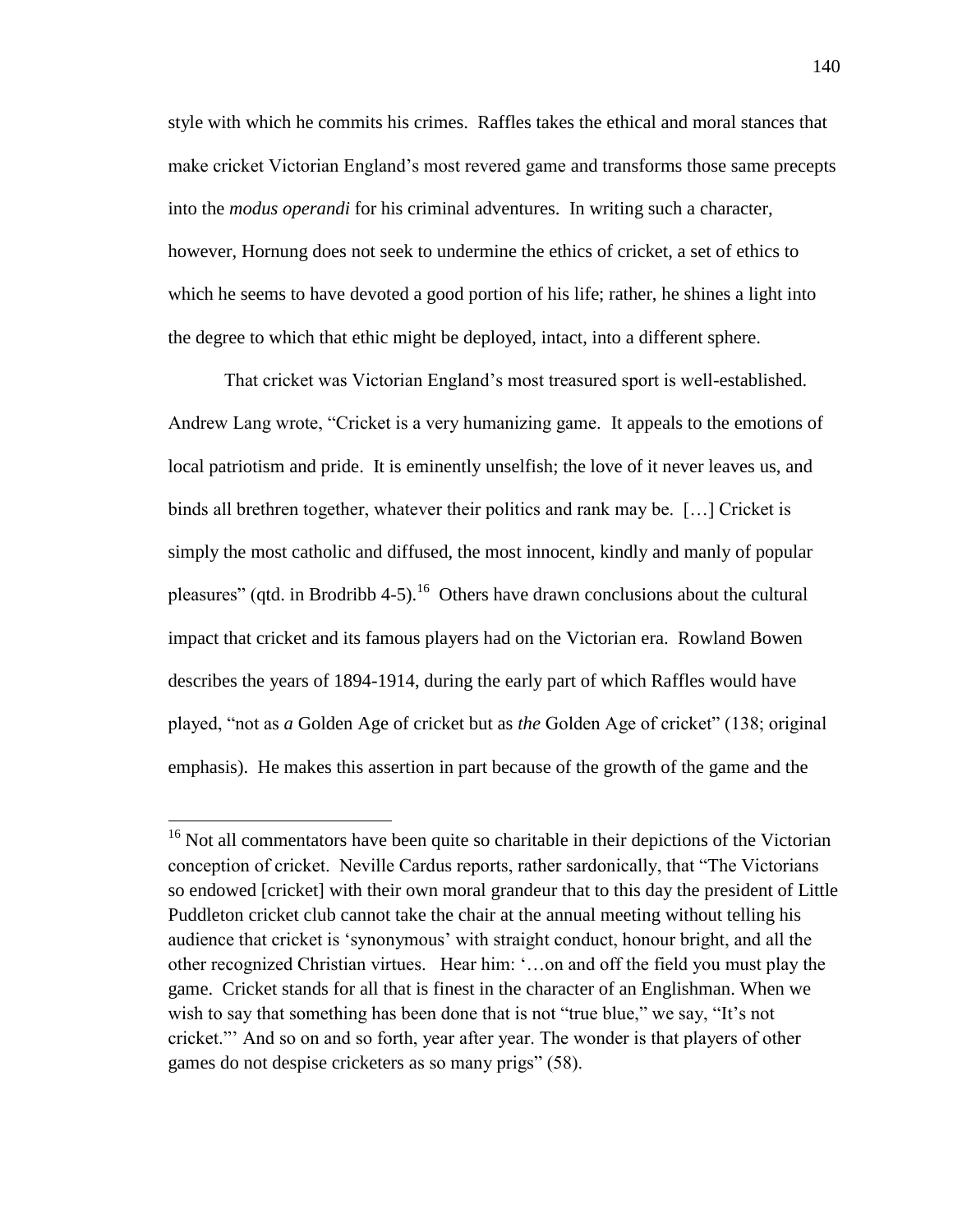increase of British national and international organizational control of the game, but also because many of the game's greatest-ever players dominated during this time. One such player was W.G. Grace, whom Bowen and many others consider the greatest English player of all time. Bowen suggests that perhaps Grace's greatest achievement was the duality of his cricket prowess and his accessibility; he "took his own masterful play to people wherever they were," becoming a "champion" that people thronged to see "in all his majesty of frame and cricket ability" (110-111). Bowen then suggests the cultural importance of such a figure:

> The dispossessed proletariat in search of an identity had found, if not an identity in W.G., a god whom they could worship. If he had not arisen at the time he did it is very doubtful if he would have caught the right moment of history: someone else, most probably in some other walk of life, might have done so. Grace did not give cricket a new lease of life – it was anything but moribund – but he gave it, and especially the first-class game, a new dimension of life. If he had arisen later, his performances would have been no less wonderful statistically but they might well have not turned him into a figure of myth and legend. Industrial England was in bad need of a hero: as Grace rose, the monarchy was withdrawing into privacy so that at the height of W.G.'s powers, there was no national figurehead. W.G. by his exploits became that figurehead and became a folk-hero. (111)

Raffles operated in this same sphere, though of course Hornung does not give his character the same cricketing talent and cultural command enjoyed by the real-life W.G.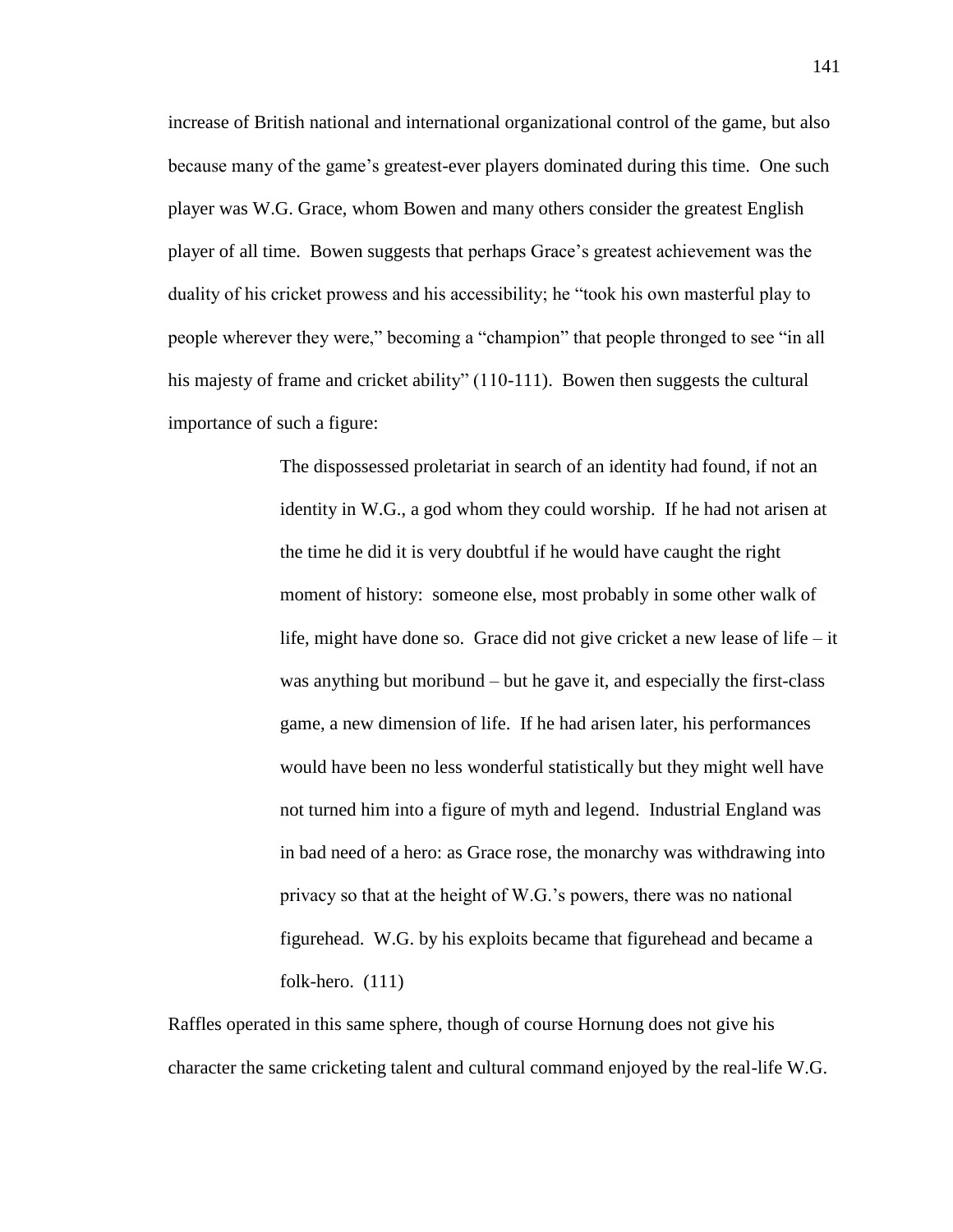Grace. Nevertheless, Raffles played the same game as the esteemed Grace, a game that resonated with enough social import to generate for Victorians a much-needed national hero<sup>17</sup>. The potential for Raffles to occupy a similarly lofty cultural position is at least hinted at by this association. Cricketers had the potential in the Victorian era, as do our professional athletes today, to gain iconic status. Raffles uses that potential notoriety, however, for an entirely more sinister purpose.

E.W. Hornung evidently shared his culture's moral reverence for the game.

Malcolm Tozer, one of only a handful of scholars to devote attention to Hornung's work, reports that cricket was, after writing, Hornung's "second passion." Tozer writes, "In part cricket was just a game – school matches, country house games, backyard tip-andrun for the invalid, and playing-card cricket for the rainy day, provided episodes and scenery in many of his tales; but in fact it was more than just a game, more [to quote from

<sup>&</sup>lt;sup>17</sup> Jack Williams argues further that cricket's cultural importance in the Victorian period carried forward well into the 20<sup>th</sup> century. In the introduction to his book *Cricket and England: A Cultural and Social History of the Inter-war Years*, Williams writes: "Cricket was celebrated as far more than a game. The social groups with economic and political power esteemed cricket as an expression of a distinctively English sense of moral worth and cricket had a key role in how they imagined themselves and their fitness to exercise authority. They believed that cricket encouraged and reflected a sense of social harmony which extended beyond the world of cricket" (xiii). He writes later that in the early twentieth century, "Cricket discourses stressed that it was permeated by a spirit of sportsmanship and fair play which expressed English character and extended to other parts of life" (1). He then quotes Lord Harris, "probably the most powerful figure within the administration of first-class cricket in the 1920s," who said, "We cricketers . . . are something more than mere participants in a game, we are the ministers of a high moral and educational medium" (1-2). Lord Harris, Williams points out, was born in 1851 and had, with many others who influenced the moral texture of cricket in the early part of the twentieth century, "passed [his] most impressionable years in the Victorian and Edwardian eras" (4). The implication is that such leading figures in English cricket had carried forward into the 1920s and beyond the moral weight granted to cricket in the Victorian period.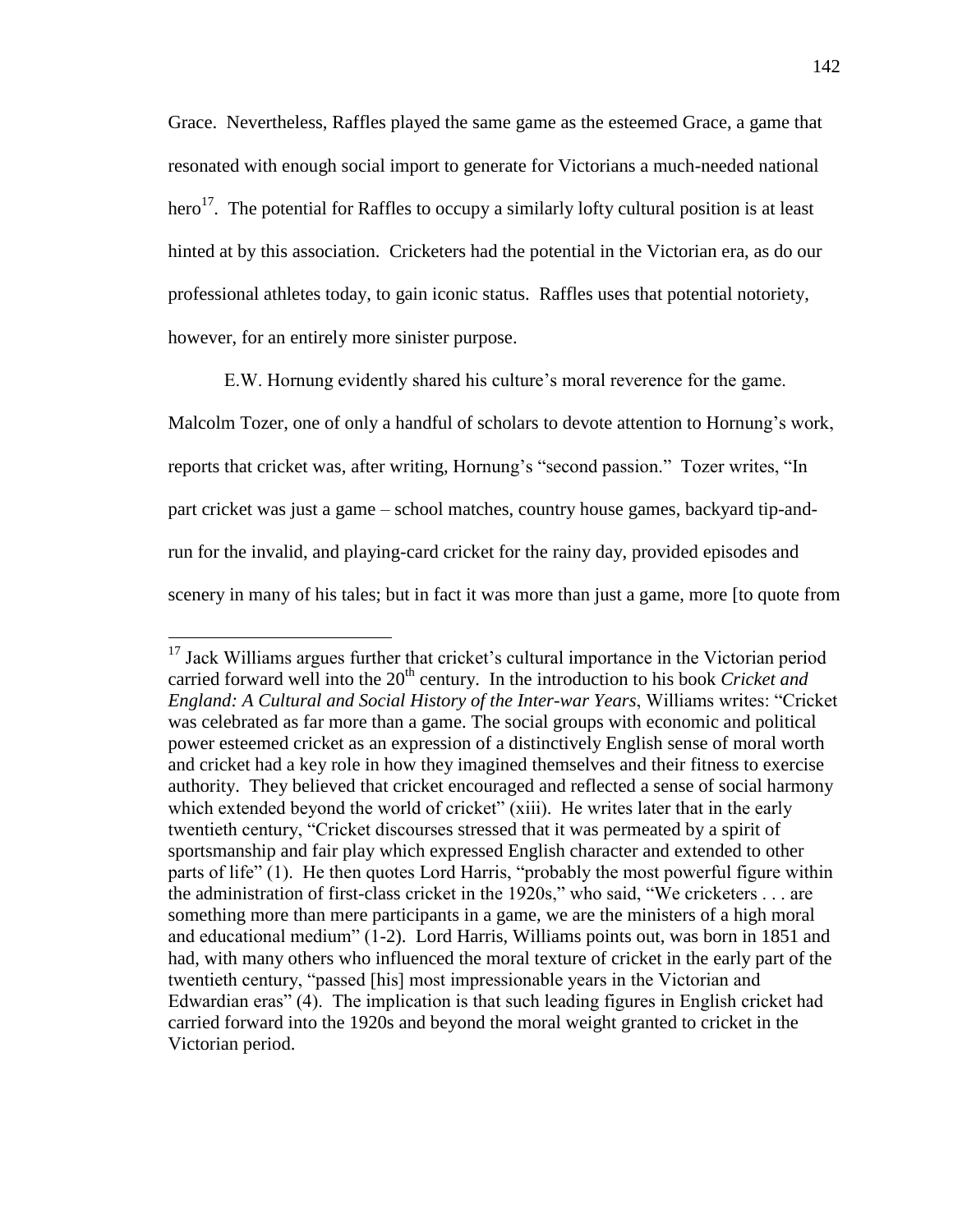Hornung's 1909 novel *Mr. Justice Raffles*] 'the quintessence and epitome of life'" (14). This reverence for the game, both cultural for the Victorians and personal for Hornung, forms the heart of Orwell's comment regarding Raffles's crimes: Hornung was "drawing the sharpest moral contrast that he was able to imagine" by making his accomplished cricketer an equally accomplished thief.

What Orwell and others have not fully explored is the degree to which Raffles's skill as a cricketer enables and informs his skill as a cracksman. It's not just that Raffles values form and style, as Orwell suggests; the overlap between the skill sets required by cricket and thievery is grounded in more than aesthetics. In "Gentlemen and Players," Bunny watches the noted slow-bowler Raffles at work on the cricket pitch. As he watches, he marvels both at Raffles's artistry as a cricketer and the degree to which Raffles's artful talents connect his two seemingly disparate worlds: "What I admired, and what I remember [in Raffles's display of bowling prowess], was the combination of resource and cunning, of patience and precision, of headwork and handiwork, which made every over an artistic whole. It was all so characteristic of that other Raffles whom I alone knew!"  $(46)$ .<sup>18</sup>

<sup>&</sup>lt;sup>18</sup> It is worth noting that Hornung made Raffles a slow-bowler and not a fast-bowler. Much like a power pitcher in baseball, a fast-bowler attempts for the most part to overpower the batsman with the velocity and violence of a ball thrown at top speeds. A slow-bowler, on the other hand, relies on the strategic placement of the ball, of varying speeds and spins not to overpower the batter, but rather to outmaneuver him. A slowbowler uses misdirection, variety, intelligence, courage, and cunning to defeat his opponents. A fast-bowler certainly may employ any or all of these qualities, but he may do so with the safety net of superior physical or athletic prowess should those qualities prove insufficient to secure victory. A slow-bowler has no such safety net – he must rely on his own internal resources. And as Raffles demonstrates throughout *The Amateur*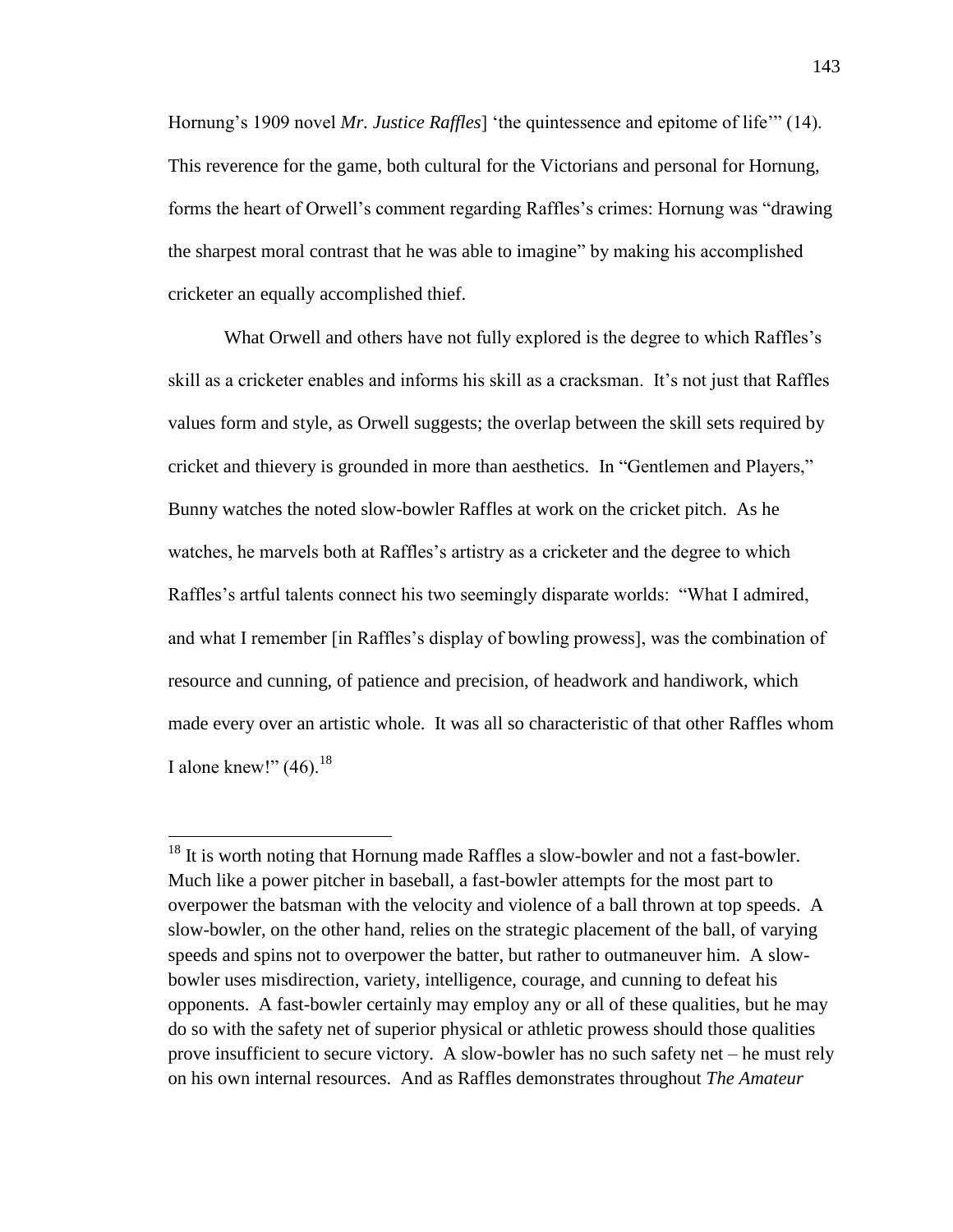Despite his consummate skill on the cricket pitch, though, Raffles confesses to Bunny that he has lost his enthusiasm for the sport that made him famous: "I'd chuck up cricket tomorrow, Bunny, if it wasn't for the glorious protection it affords a person of my proclivities." Bunny very sensibly responds that Raffles's notoriety would seemingly bring danger to one with criminal inclinations. "My dear Bunny," Raffles responds, "that's exactly where you make a mistake. To follow crime with reasonable impunity you simply must have a parallel ostensible career – the more public the better" (41). This is the very heart of Raffles's ambiguous liminoid cultural status – he uses his well-known public persona as a façade while he carves out a secret cultural space through which to move undetected. He deflects suspicion by the nature of his seemingly unimpeachable public character. And, continues Raffles, he's not alone in this tactic: "Mr. Peace, of pious memory, disarmed suspicion by acquiring a local reputation for playing the fiddle and taming animals, and it's my profound conviction that Jack the Ripper was a really eminent public man, whose speeches were very likely reported alongside his atrocities" (41-2). This notion must necessarily be terrifying to a readership culturally predisposed to equate outward appearance and success with moral uprightness and evident moral depravity with the lower social orders. The notion that one might encounter, and perhaps admire the appearance of, a man who in reality is Jack the Ripper should fill Hornung's readers with the sublime sense of Gothic terror as they walk the city he has so revealed. Raffles ends this conversation with Bunny with this advice: "Fill the bill in some prominent part, and you'll never be suspected of doubling it with another of equal

*Cracksman*, he certainly commands those internal resources needed for both cricketing and criminal prowess.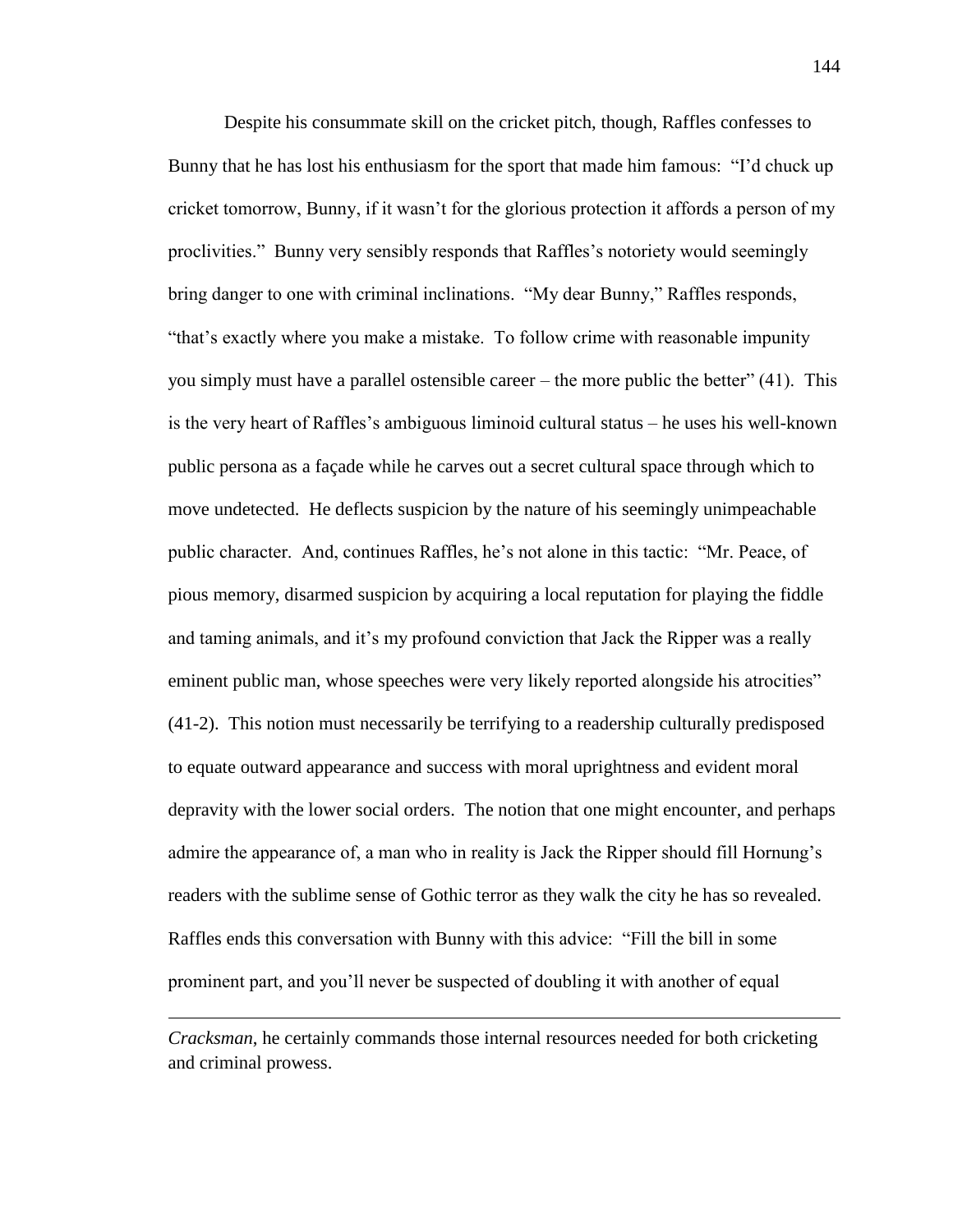prominence. That's why I want you to cultivate journalism, my boy, and sign all you can. And it's the one and only reason why I don't burn my bats for firewood" (42). Raffles's confession here seems designed to shock his Victorian readers: though an accomplished cricketer, he dislikes the hallowed game and pursues it only to mask his secret life of crime.

Rather than reducing his bats to kindling, then, Raffles maintains his guise as a cricketer. In "Gentlemen and Players," he accepts what is for him an offensive invitation from the wealthy Lord Amersteth to visit his country house in Dorset for a week of cricket to celebrate the majority of Amersteth's son Crowley. Raffles receives this invitation explicitly because of his cricketing prowess; his presence will add credibility to Lord Amersteth's gathering. In the late-Victorian period, such an invitation would be a fairly common occurrence for someone in Raffles's position. Rowland Bowen reports that the period of 1894-1914 was the "hey-day of country-house cricket" (143). As in "Gentlemen and Players," upper-class owners of country houses often held week-long cricket contests during which they would house the players, professionals and amateurs alike. "Cricket grounds were a status symbol," Bowen says, "and even more status [was] attached to the ability to attract great cricketers to play" (143). "An amateur cricketer of merit," he says further, "could spend a happy August staying in one great house after another, playing good class cricket all the time, and well housed, fed, and wined – paying no more than his travelling expenses and suitable tips to the staff" (144). The countryhouse match to which Raffles and Bunny are invited is no mere plot device; it serves as more than just a literary excuse for us to see Raffles at his thieving finest. It is at once a recognizable social convention, recognizable at least to the readers of the day, as well as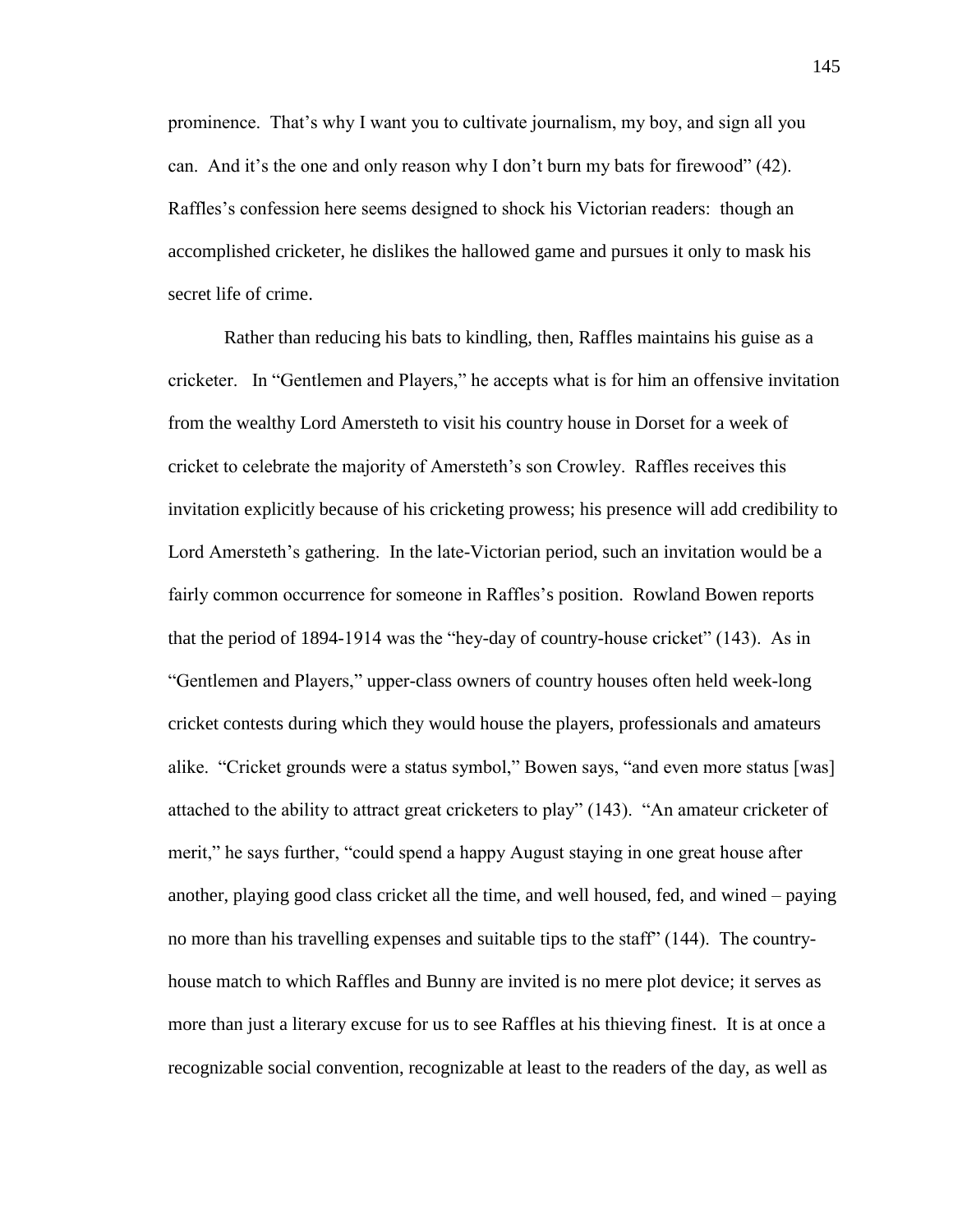a testament to Raffles's reputation as a top-rate amateur cricketer. He is not a mediocre player passing the time by playing cricket; he is a star, a highly accomplished player whose presence at such an event would be highly coveted.

And yet Raffles finds the sentiment behind the invitation quite infuriating, a reaction that underscores a crucial component of Raffles's character: he is most proud of his status as an *amateur* cricketer. "I felt venomous!" he tells Bunny after receiving Lord Amersteth's invitation. "Nothing riles me more than being asked about for my cricket as though I were a pro myself" (46). To be thought of as a pro would deprive Raffles of his status as a gentleman; it would mean that he's poor enough to need to play cricket for money, a slap in the face for the highly accomplished (and proud) gentleman amateur (though of course Raffles really does need the money at this point). It would also imply an ironically offensive stain on Raffles's character, a suggestion that he is a man of unrefined ethical capacities. Richard Holt explains that the term "amateur," a term Raffles uses to describe his cricketing and criminal activities alike, described more in the Victorian period than just one's status as an unpaid participant. "Fair play," Holt says, "was the watchword of the gentleman amateur." He explains further:

> Amateurs were gentlemen of the middle and upper classes who played sports that were often also enjoyed by the common people – athletics, rowing, or cricket, for example – but who played these and other games in a special way. Fair play meant not only respecting the written rules of the game, but abiding by what was generally understood to be the spirit of the game. (98)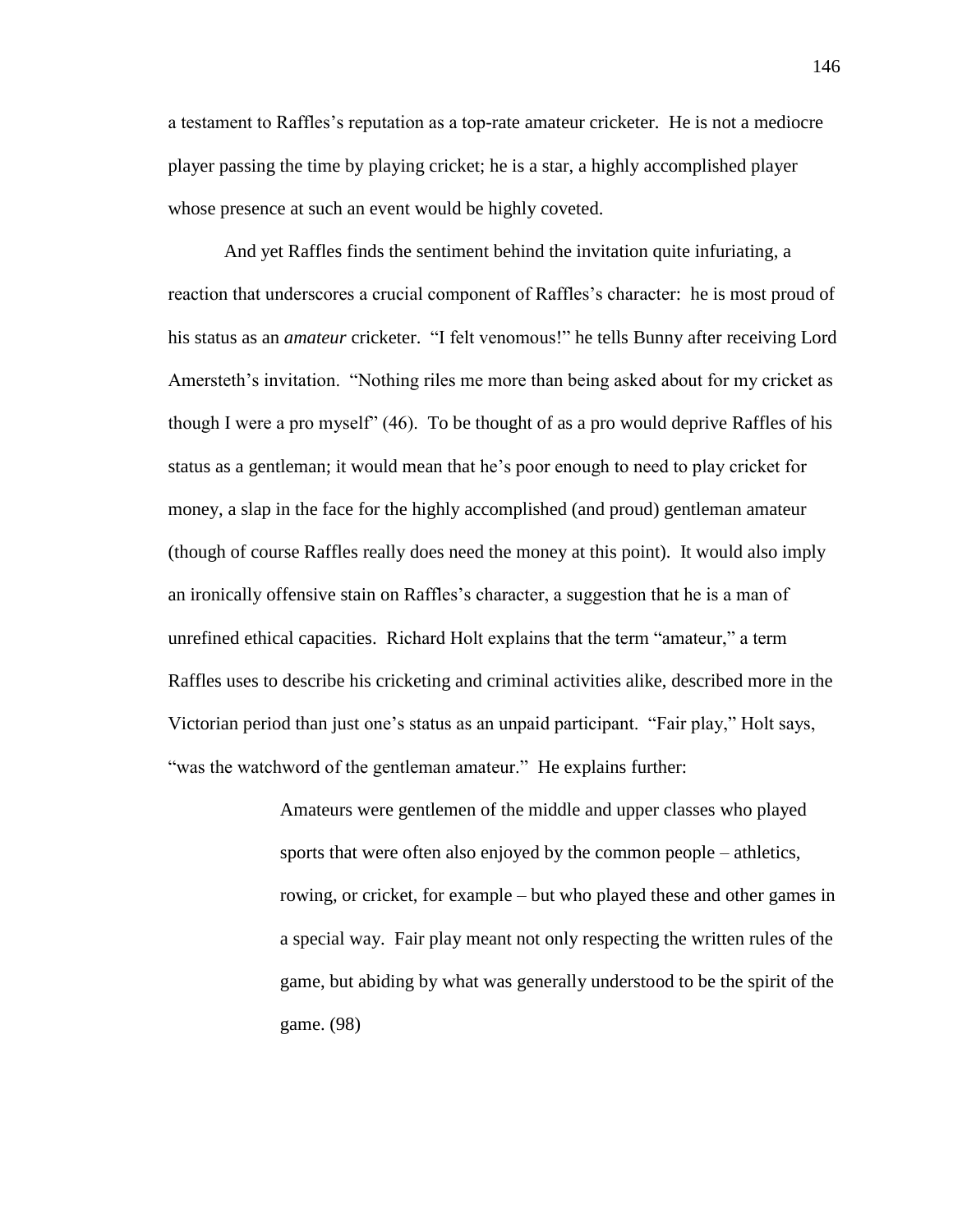There was, continues Holt, a Golden Rule-type ethic at play for such amateurs: "A true amateur should never seek to gain any advantage over an opponent that he would not expect his opponent to take over him" (99). And a respectable amateur was expected to be the arbiter and enforcer of this ethic, to the degree that "[e]ven when referees were introduced, the true amateur was still privately obliged to police himself" (99). This selfpolicing seems significant to Raffles's conduct on the cricket pitch as well as his obvious preference to keep up his guise as an amateur cricketer and a gentleman even when the gaze of the disciplinary society is pointed elsewhere. And yet, in keeping with Raffles's paradoxical code-shifting, Lord Amersteth's invitation, and the slight on his character that it implies, incites in Raffles the desire to commit crime. Bunny, ever sensible, asks why Raffles has accepted such an offensive invitation. "To punish them," Raffles says, "and – because we shall be jolly hard up, Bunny, before the season's over!" (46). It is well for Raffles to acknowledge his own financial straits; it is altogether more insulting for his potential hosts to imply such difficulties because, again, he's an amateur (in cricket and theft alike) and thus presumably above such concerns. His plan, in short, is to accept Lord Amersteth's invitation in order to rob the many wealthy people who will also attend the festivities. Raffles explains further one of his guiding principles, indeed a foundational bit of the ethical system Raffles finds so important (and often so conveniently rationalizes away): "As a general rule nothing would induce me to abuse my position as a guest. I've never done it, Bunny. But in this case we're engaged like the waiters and the band, and by heaven we'll take our toll! […] Besides, these people deserve it, and can afford it" (46). Raffles once again defies the social position he appears to occupy: a gentlemen cricketer was expected to welcome such an opportunity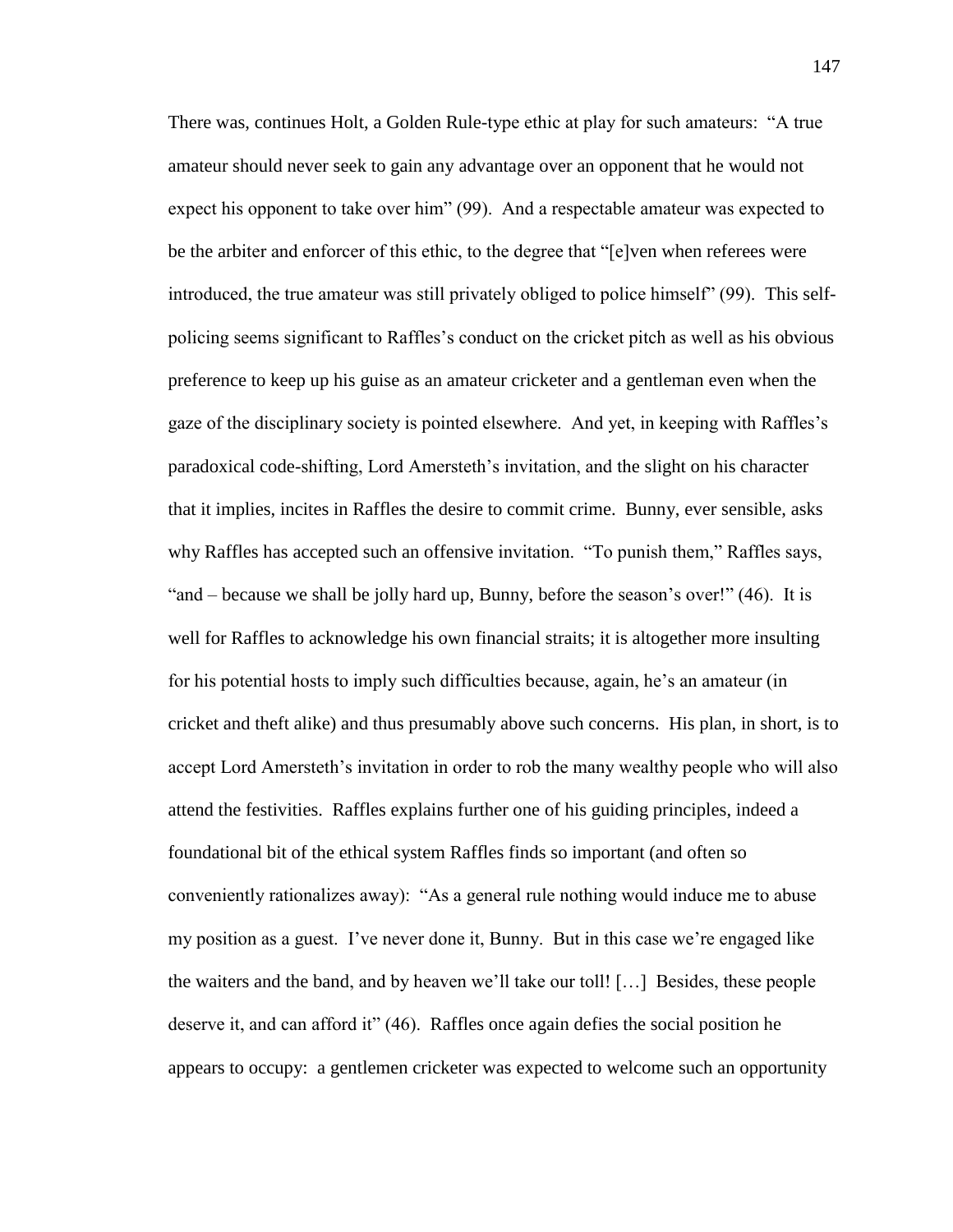to mingle with high society. Raffles does welcome the opportunity, but only as a means to commit theft.

Whereas we tend to think of amateur athletes as inferior in skill and status to professionals, there was a different cultural distinction at play in the world of Victorian cricket. As Holt puts it, "professionalism was all right provided professionals knew their place" (107). He reports that professionals, rather than their more dignified amateur counterparts, frequently performed as bowlers<sup>19</sup>, in part because bowling was "thought to be too much like hard work," and in part because "it was undignified for a gentleman's bowling to be struck nonchalantly round the ground by a social inferior" (107). Holt continues:

> If this was not enough, professionals were also expected to look after the ground, clean the kit, serve the drinks, enter the ground by a separate entrance, and change in separate rooms. They even had their names set out differently on the score-card, with the gentleman's initials preceding his name in the normal fashion and the professional's placed after his surname. (107)

The cause for this social distinction is not so different from the many social stratifications present in Victorian society already; professionals who played for money did so because, presumably, they needed to, whereas gentlemen – those whose monetary situations were much more stable – played for a higher purpose, for love of the game and its artistry,

 $\overline{a}$ 

 $19$  Raffles, of course, goes against this tendency. He is both a gentleman and a bowler.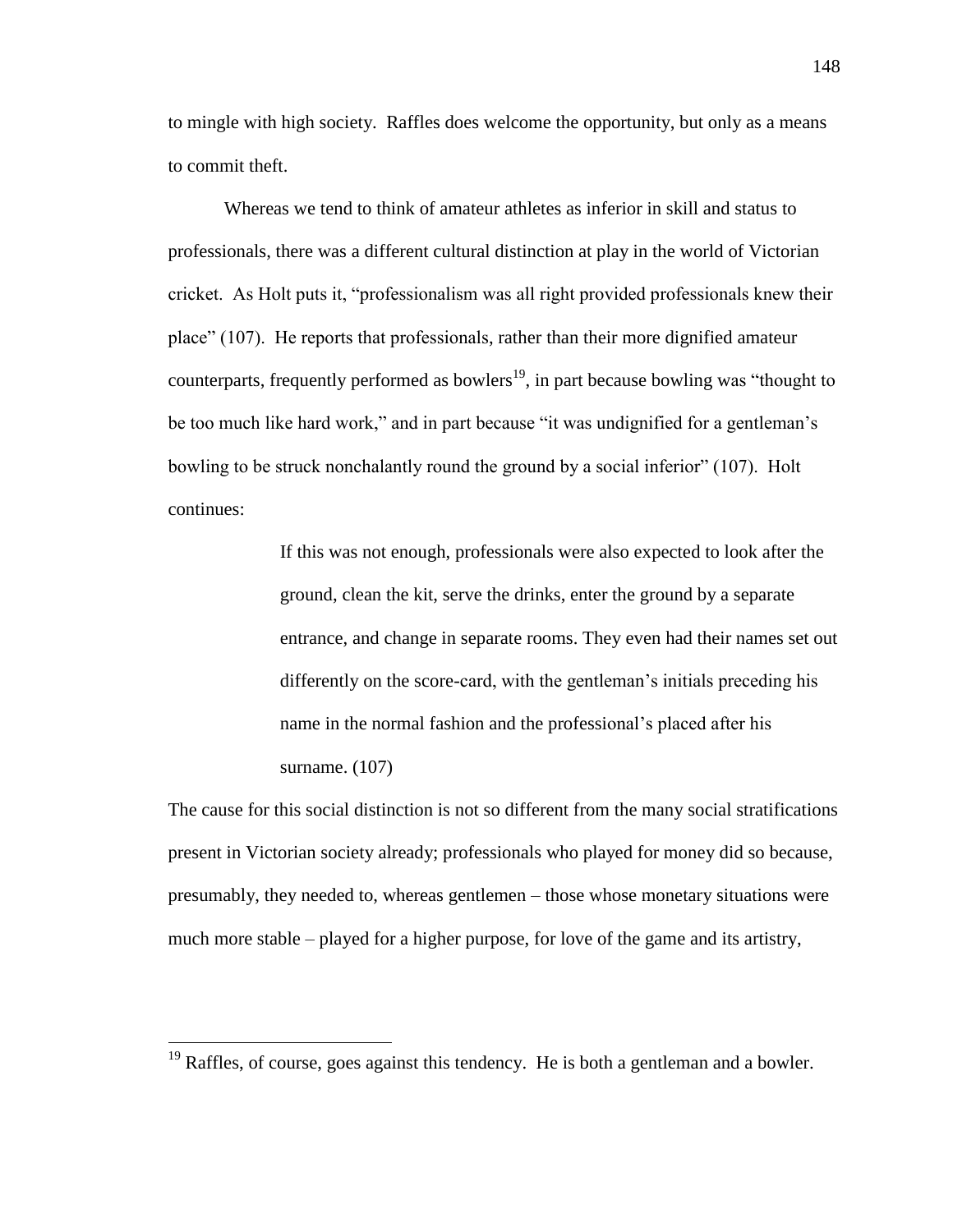without needing to be paid<sup>20</sup>. They were considered to be, or considered themselves to be, above monetary issues, and thus above in social status those who needed money.

Raffles does adhere, to some degree at least, to these tenets of amateurism, both in cricket and more importantly in crime: he loathes to perform for money, or to take an easy job, as he often tells Bunny; his motivation is the "pure" motivation of criminal artistry. And yet he also embodies an essential crisis of cultural categories. Because he knows well the codes of the amateur cricketer (and the gentleman), he can assume the behaviour mandated by those codes while pursuing his own conflicting agenda. It surely gave readers considerable pause for thought to see the admirable ethics of amateurism – of doing things for a higher purpose and at a necessarily sophisticated level of accomplishment – applied to the practice of theft. Raffles shows, however, that without altering the spirit of the game, an accomplished gentleman cricketer might also be an equally accomplished criminal, and that such a criminal might also be a gentleman, and further that those two codes might be intermixed, or exchanged for each other, at a moment's notice. We see in these paradoxes the heart of Raffles's remarkable cultural ambiguity and the menacing crisis of categories he represents.

 $\overline{a}$ 

<sup>&</sup>lt;sup>20</sup> Richard Holt reports that W.G. Grace, the "greatest Victorian amateur of all[,] fell notably short of the ideal" of the gentleman amateur: he was frequently unclean, he was at times boisterous and intentionally distracting on the cricket pitch, he "twice accepted large testimonials and organized his own playing-tours while remaining an amateur in name," and essentially "never grew up" from the boy who first discovered a talent for cricket in his youth. "Only his prodigious talent," Holt says, "earned [Grace] the right to be different without dishonour" (101).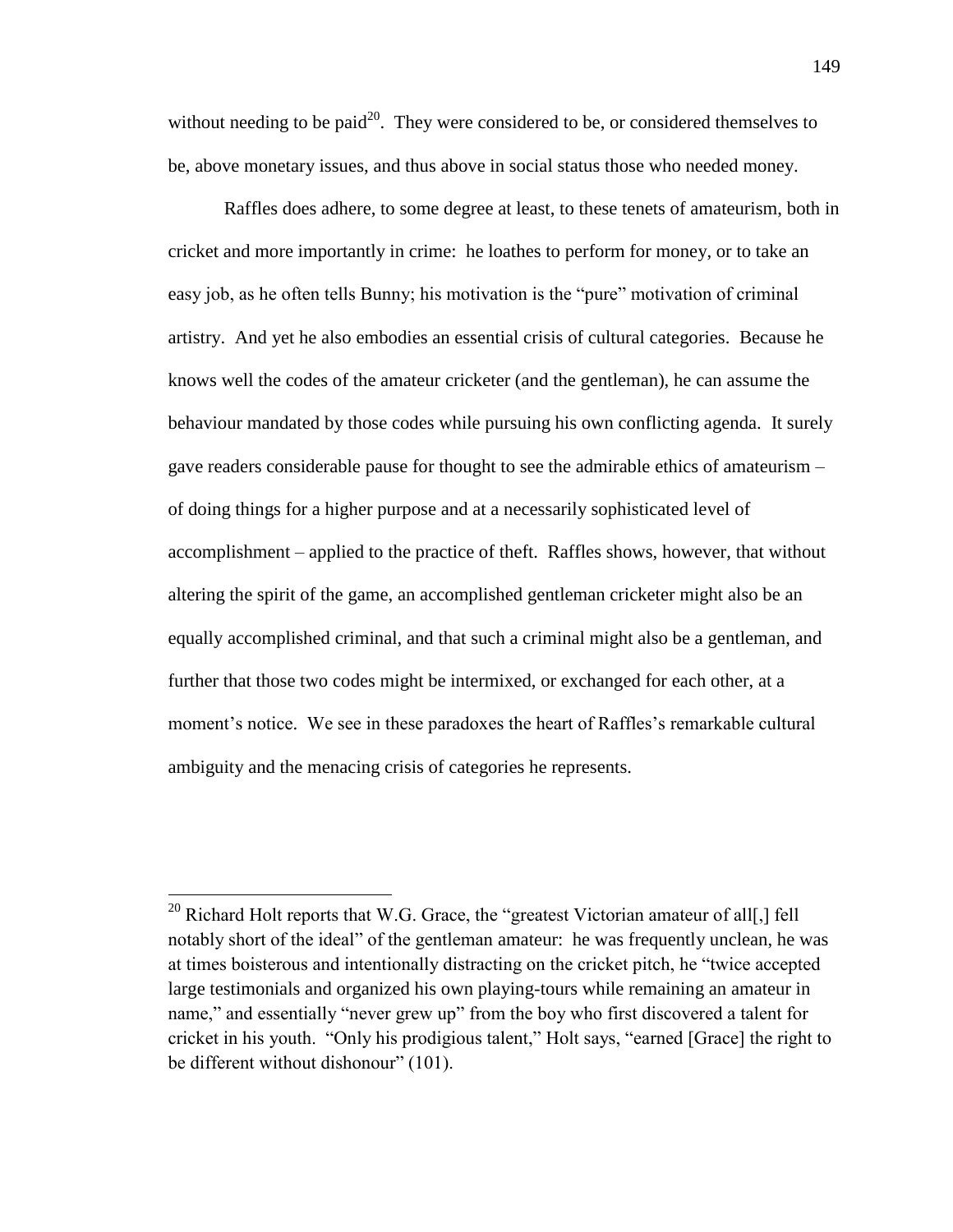## Raffles: The Master of Codes

Raffles's potential for Gothic monstrosity by way of cultural code-switching is established within the first two stories of *Raffles: The Amateur Cracksman*. As I've mentioned, it is in these first two stories that we see Raffles as a gentleman and a thief, a national cricketer and an accomplished criminal, a public school man and a villain. The remaining stories in the collection serve at once to amplify Raffles's monstrous characteristics and to place him beyond his fictional contemporaries in regard to his cultural multiplicity and potential for Gothic impact. He is shown in these later stories to be more than adept at code-switching, more than skilled at thievery and disguise, more than worthy of considering himself a criminal artist. He is shown rather to be so frighteningly good at everything he does, so skilled at negotiating the various cultural codes inherent to his ambiguous cultural position, that indeed he is not subject to any of those codes. As he says to Bunny, in Bunny's words, "Human nature was a board of checkers; why not reconcile oneself to alternate black and white? Why desire to be all one thing or all the other, like our forefathers on the stage or in the old-fashioned fiction? For his part, he enjoyed himself on all squares of the board, and liked the light better for the shade" (137). Raffles uses the codes, the various squares of black and white meant to confine one's movements; he manipulates and blends and switches them, but he is not consistently governed by any of them, as a member of a disciplinary society is thought to be. Rather, Raffles demonstrates an ability to fashion his own cultural codes of behaviour.

While some characters in the fiction of this time – Sherlock Holmes and Buchan's Richard Hannay, for example – might be said to shift cultural codes and thus inhabit a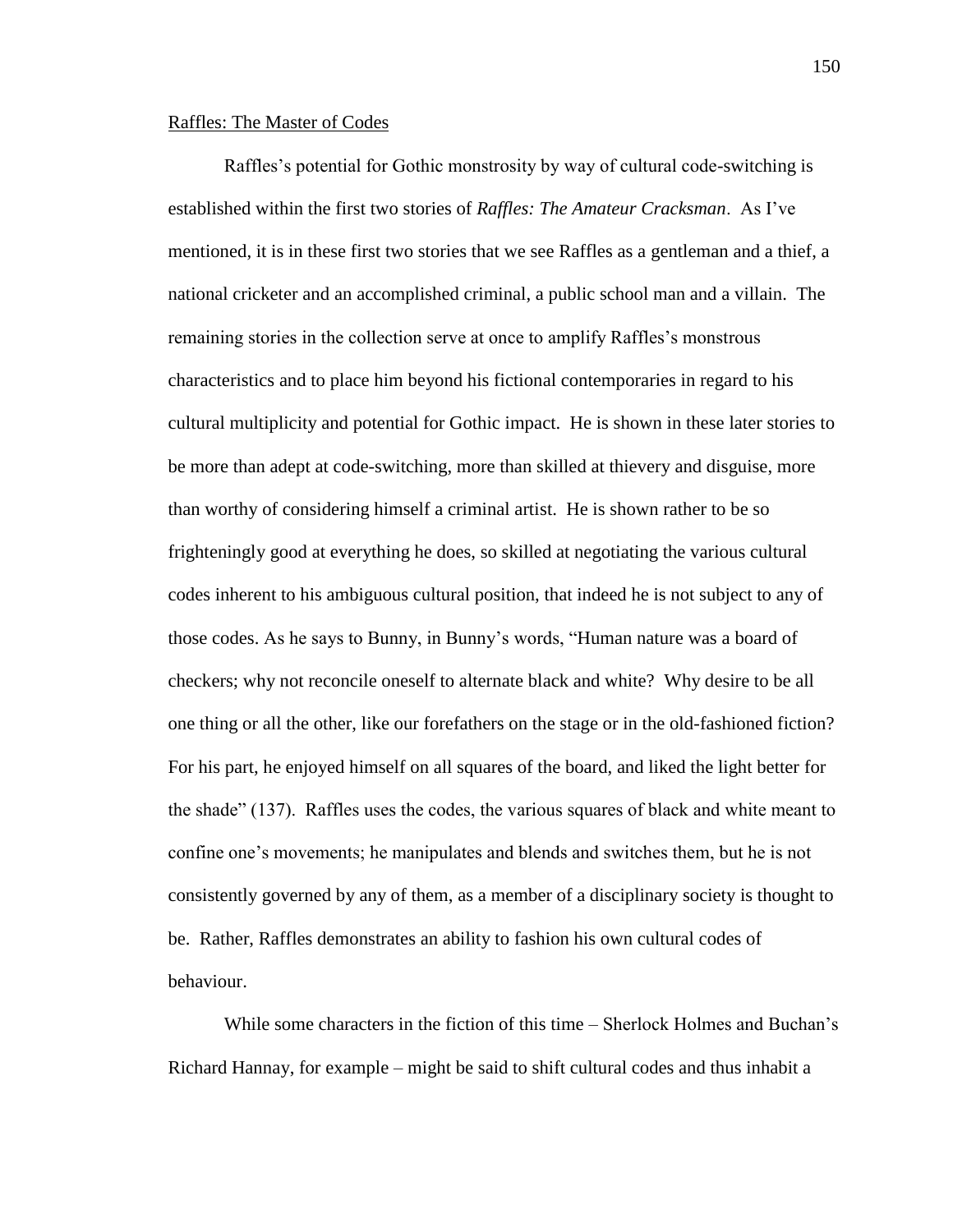similar position to Raffles, one point distinguishes Hornung's work from these others. The protagonists in both Doyle's and Buchan's novel engage in direct liminoid contest with identifiable liminoid opponents. Throughout Hornung's stories, Raffles fights against the more abstract enemy of the cultural forces that would render his current ambiguous status untenable (or, with incarceration, impossible). Though in "Gentlemen and Players" we meet the disguised and reportedly formidable Scotland Yard Inspector Mackenzie, the police do not as yet seem to be Raffles's direct opponent; Mackenzie enters the story on the heels of the criminals whom Raffles outsmarts in the jewel heist at Lord Amersteth's house. We see Mackenzie again in "The Return Match," but once more his business is to track down a criminal, this time the escaped convict Crawshay, one of those originally arrested in that same jewel heist. Though Raffles has encountered Mackenzie twice to this point, in other words, in both cases their paths have crossed rather coincidentally. It is only in the final story of the collection, "The Gift of the Emperor," that Mackenzie enters the scene (again in disguise – he's also an accomplished liminoid mover) as Raffles's direct opponent. Throughout these stories, until the last, Raffles's greatest opponent is scandal – he hopes to evade the gaze of the police simply for the pleasure of his criminal sport and, more importantly, the power of continued cultural ambiguity. As Orwell puts it, "The ruin that constantly threatens [Raffles and Bunny] is all the blacker because they only doubtfully 'belong.' A duke who has served a prison sentence is still a duke, whereas a mere man-about-town if once disgraced, ceases to be 'about town' forevermore" (234). It is this abstract enemy, and his nebulous position as both a cultural insider and an outsider, as we shall see, that pushes Raffles to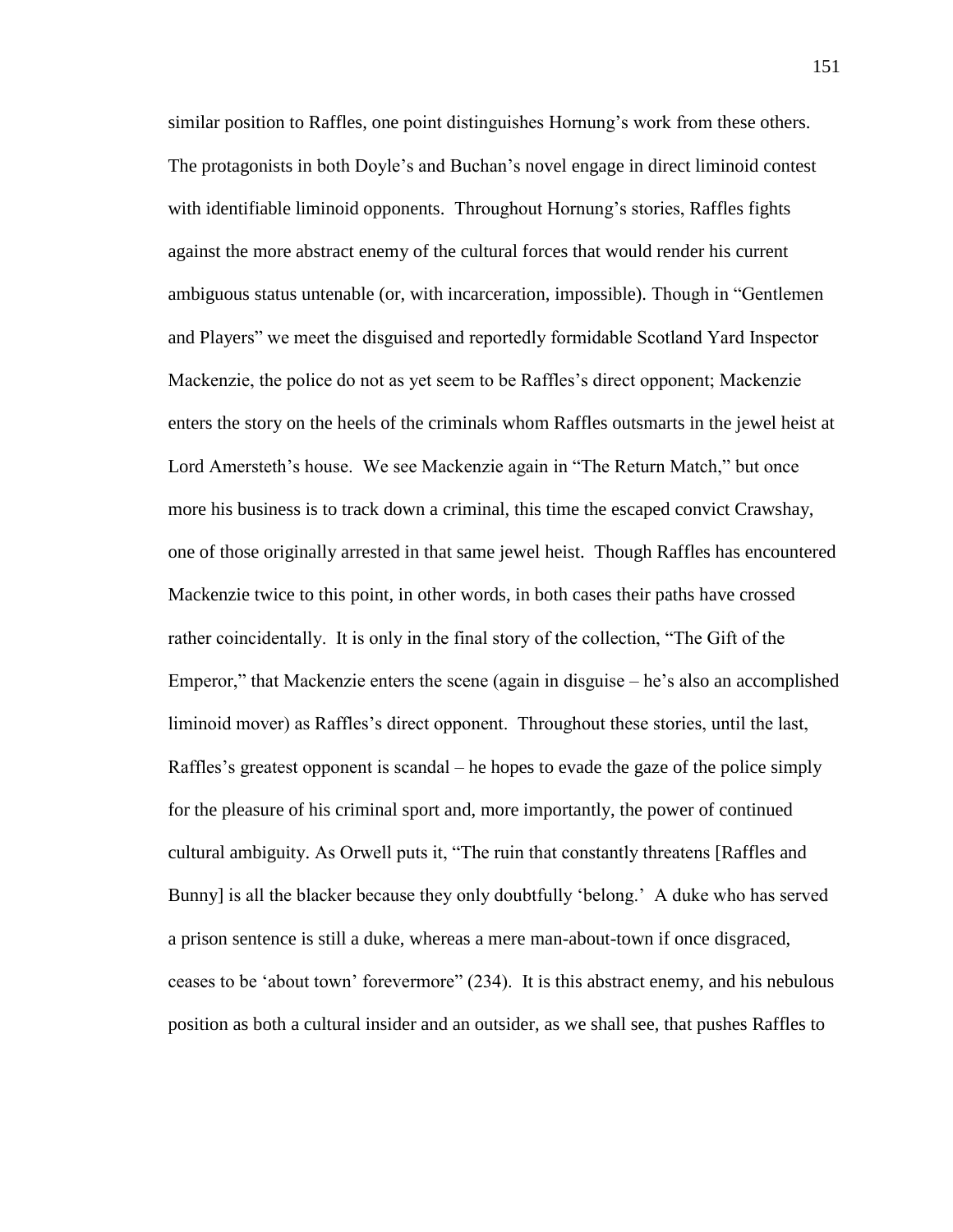write his own codes and then master the code-shifting liminoid practices that define his character.

One facet of Raffles's character that must not be denied, of course, is that he is not just a criminal, but an habitual criminal, and a highly skilled one. After their Bond Street jewellery heist, Bunny asks if Raffles has done such a thing before. "Before?" Raffles says. "My dear Bunny, you offend me! Did it look like a first attempt? Of course I have done it before" (20). And yet Raffles's criminal experience does not necessarily equate to depravity; he's hasn't completely abandoned the gentleman's code or the sportsman's code, and though he admits that he is sometimes driven to crime by financial need – as in that Bond Street adventure – he has other, loftier motivations as well. Hornung persistently depicts Raffles as not merely a thief, but a self-styled criminal artist, a craftsman who adheres closely to the sportsman's code – therefore taking pride in the execution of a daring and clever plan rather than base pleasure in the financial rewards of a criminal endeavor – and blends with it his own sense of ethics and aesthetics. In a city that would happily relegate him to prison, that would on the surface categorize him as just another lawbreaker, a sophisticated pickpocket if you will, Raffles prides himself on the courage and intelligence it takes to conduct his subversive artistry.

We see this artistic desire most clearly explored in Raffles's dealing with the brashly flamboyant millionaire Reuben Rosenthall in "A Costume Piece." Raffles seeks to steal the two huge purple diamonds Rosenthall flaunts on his person explicitly because Rosenthall brags that they cannot be stolen. The millionaire, after all, goes about armed with a revolver and has in his employ a noted prize-fighter named Purvis whose job it is to protect his boss's riches. Raffles admits to Bunny, somewhat sheepishly, that he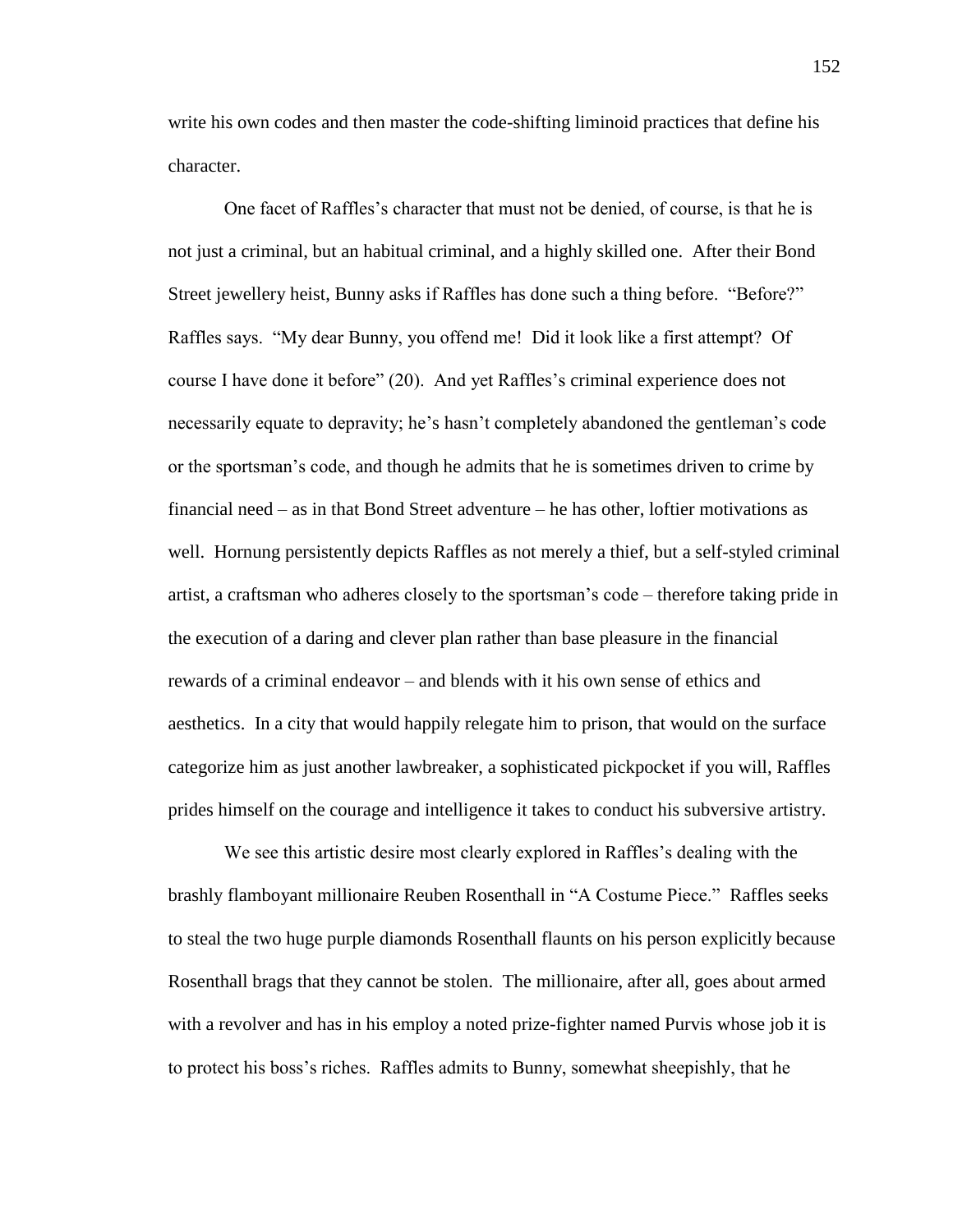intends to steal the jewels for other than pecuniary reasons. "It is horribly obvious, I admit," he says to Bunny. "But – yes, I have set my heart on them! To be quite frank, I have had them on my conscience for some time; one couldn't hear so much of the man, and his prize-fighter, and his diamonds, without feeling it a kind of duty to have a go for them; but when it comes to brandishing a revolver and practically challenging the world, the thing becomes inevitable" (25). When Bunny objects that the theft really isn't necessary, Raffles draws comparisons between his criminal work and the work of other artists: ""Necessity, my dear Bunny? Does the writer only write when the wolf is at the door? Does the painter paint for bread alone?" (26). He goes on to suggest that the pleasure to be derived from stealing Rosenthall's jewels comes precisely from the difficulty in doing so. He tells Bunny that he would rob St. Paul's Cathedral if he could, or even the Bank of England given the time and resources to pull off such a job, but adds, "I could no more scoop a till when the shopwalker wasn't looking than I could bag apples out of an old woman's basket" (26). In these words to Bunny, Raffles shows open disdain for those who would steal from the poor, the hard-working, the helpless – he mentions the shopkeeper and the old woman – and accepts the challenge to steal from those like Rosenthall who are bold enough to think they can't be robbed and rich enough not to be unduly harmed by the robbery. In this stance Raffles dons the mantle of a Victorian Robin Hood, though he stops short of giving to the poor that which he has stolen from the rich. But he employs all that is admirable in that medieval hero – the cunning, intelligence, courage, flair. This is Raffles at his most ambiguous. He's a criminal, but more importantly he's a master of the several codes he follows, a mastery that liberates him to combine the codes – in this case, those of the sportsman, the dashing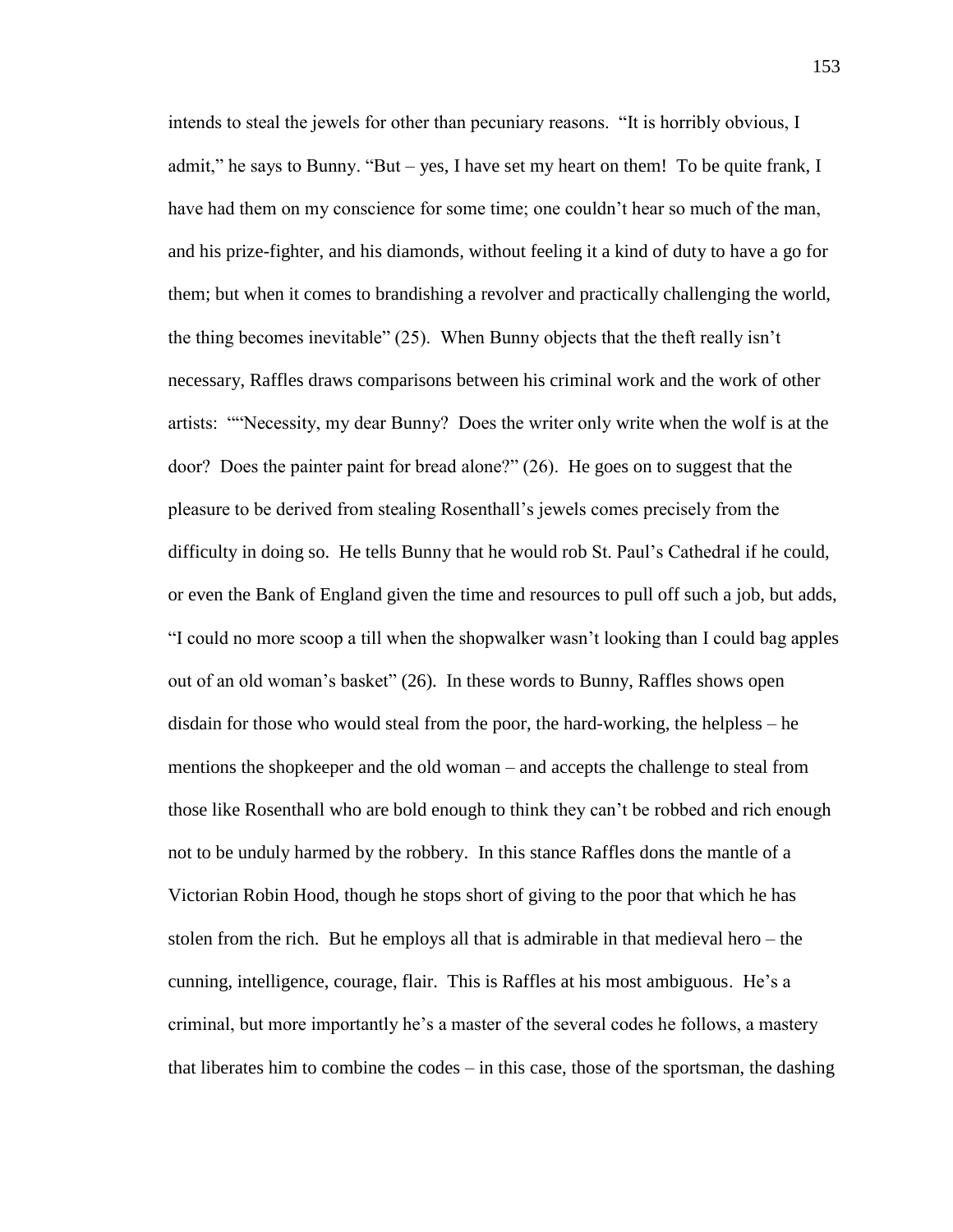criminal, and the gentleman aesthete – in order to satisfy his own personal urges at the expense of the property those around him can (in his estimation) do without.

Bunny, it should be mentioned, sees Raffles's ambiguity in a rather less-thanadmirable light, especially when not in Raffles's otherwise magnetic presence. "I saw the folly of the enterprise to which I had committed myself – the sheer, gratuitous, unnecessary folly of it," he confesses to his readers about the Rosenthall case. He goes on to say that "the paradoxes in which Raffles reveled, and the frivolous casuistry which was nevertheless half sincere, and which his mere personality rendered wholly plausible at the moment of utterance, appealed very little to me when recalled in cold blood" (27). It may be supposed that Bunny's occasional disdain for Raffles's exploits, and for the "casuistry" with which Raffles rationalizes the "paradoxes" of his code-switching, reflects the difficulty his readership might face in accepting with admiration the codeswitching achievements of the criminal. Bunny confesses once again his on-again-offagain enjoyment of his friend's liminoid endeavors: "I admired the spirit of pure mischief in which he seemed prepared to risk his liberty and his life, but I did not find it an infectious spirit on calm reflection" (27). He admits here that he gets caught up, as a reader might, in the emotional thrill of such mischief, but that his conventional moral sense (his discipline) returns, as a reader's might, during quieter moments. Bunny nevertheless continues to assist Raffles, thus at least partially overcoming for himself and perhaps on behalf of his readers the moral repugnance his disciplinary culture might feel at the partial violations of cultural codes considered dear.

In fact, Bunny shows himself to be capable of taking his liminoid initiative from time to time, as was Dr. Watson in the Sherlock Holmes stories. An emblematic moment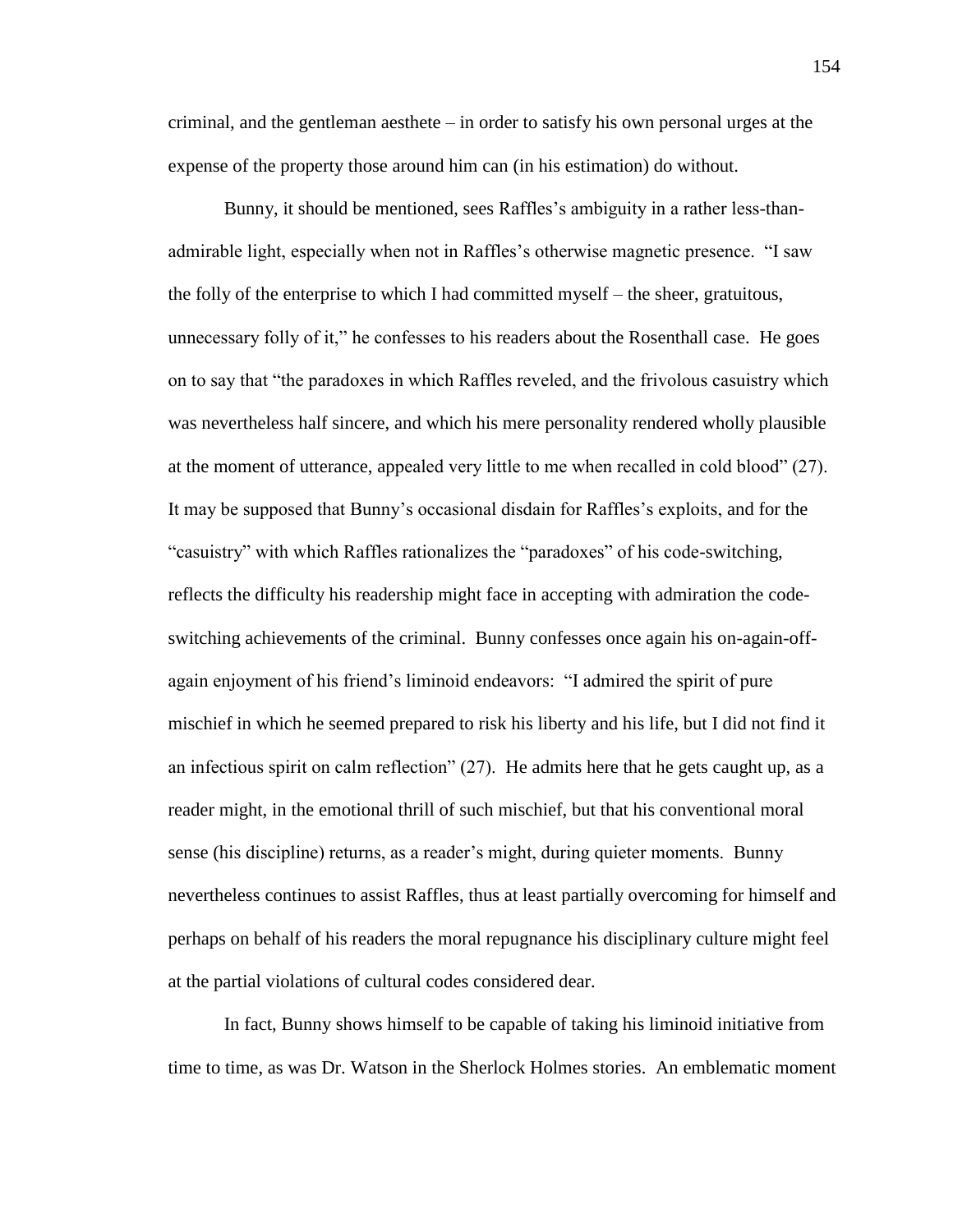of Watson's initiative can be found in *The Hound of the Baskervilles* as Watson tracks Holmes to the threshold of the moorland hut that serves as the detective's base of operations in Dartmoor. In "A Costume Piece," Bunny similarly (and rather foolishly, as it turns out) determines to discover for himself the layout of the Rosenthall house, and in doing so discovers another of Raffles's many sides – that of the master of disguised liminoid movement. He also discovers a bit of Raffles's rather fiery temper: "I turned around and faced the dark scowl and the dirty clenched fists of a dilapidated tramp. 'You fool!' said he. 'You utter idiot!'" (29). Raffles later apologizes for and yet explains his anger: "Here am I trying every dodge – begging at the door one night – hiding in the shrubs the next – doing every mortal thing but stand and stare at the house as you went and did. It's a costume piece, and in you rush in your ordinary clothes" (29). Raffles's frustration stems in part from the fact that Bunny does not immediately appreciate the aesthetic or artistic side of these criminal endeavors. Like Holmes and Stapleton, Richard Hannay, Dorian Gray, Dracula, and other liminoid movers, Raffles makes masterful use of acting and disguise to secure his own safe passage through his various exploits in the city. After this escapade, though, Bunny comes to understand Raffles's aesthetic sensibility and marvels at the extent to which Raffles carries his passion for disguise; he sees in Raffles's choice of "vile" cheap tobacco the full extent of Raffles's liminoid immersion: "That he could carry his character-sketch to such a pitch – he who would only smoke one brand of cigarettes! It was the last, least touch of the insatiable artist" (30). As with his criminality in general, Raffles shows himself to be both an artist and a master at disguise; his ability to blend his appearance into his surroundings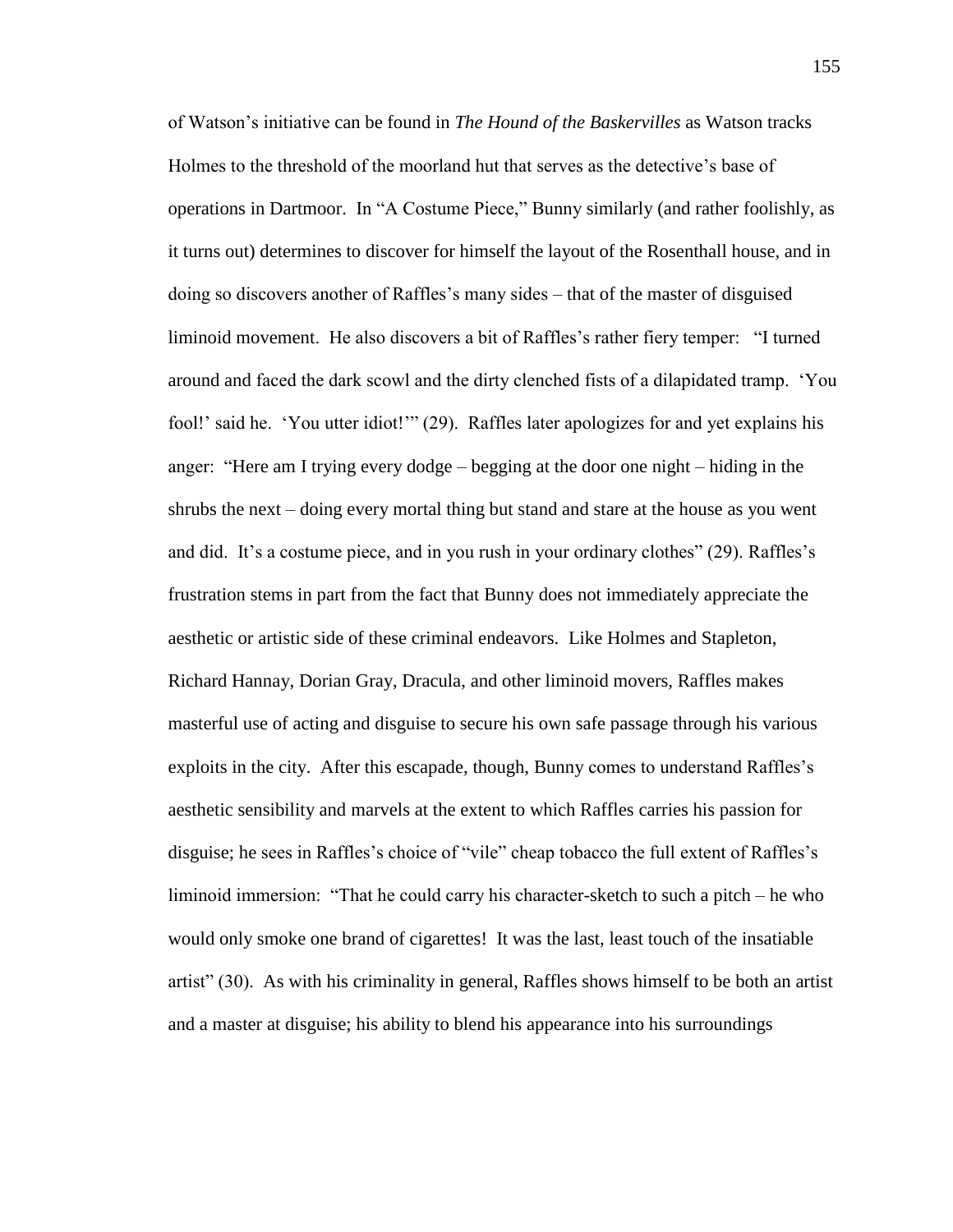provides him with the ultimate liminoid freedom and facilitates his movement through the city on his own terms.

Raffles demonstrates to Bunny more, though, than just skill in disguise. He also shows him the extent of his commitment to disguise by taking Bunny to his secret studio tucked away in the hard-to-reach interior of Chelsea. The pair took buses from Piccadilly to Sloane Street and then to King's Road (south of Hyde Park, south-west of Buckingham Palace). Here they walk (Raffles in the lead, Bunny following a short distance behind) across the road, "up a dark turning," into a "still darker flagged alley," and through a door at the farther end into a still blacker darkness (30). After another minute, they enter Raffles's secret lair, complete with all the accoutrements of the studio painter, which is Raffles's guise here in Chelsea<sup>21</sup>. Raffles describes his careful management of this hideout:

> I have the stove lit on principle twice a week, and look in and leave a newspaper and a smell of Sullivans […]. Meanwhile I pay my rent, and am a good tenant in every way; and it's a very useful *pied-a-terre* – there's no saying how useful it might be at a pinch. As it is, the billycock comes in and the topper goes out, and nobody takes the slightest notice of either. (31)

Raffles further admits that "of course, my name is not Raffles in the King's Road" (31). After this revelation, Raffles explains for Bunny the value of his disguises; though he

 $\overline{a}$ 

 $^{21}$  Raffles's secret hideout in Chelsea calls to mind Dr. Jekyll's "secret" hideout in Soho, the residence he inhabits while in the guise of Mr. Hyde.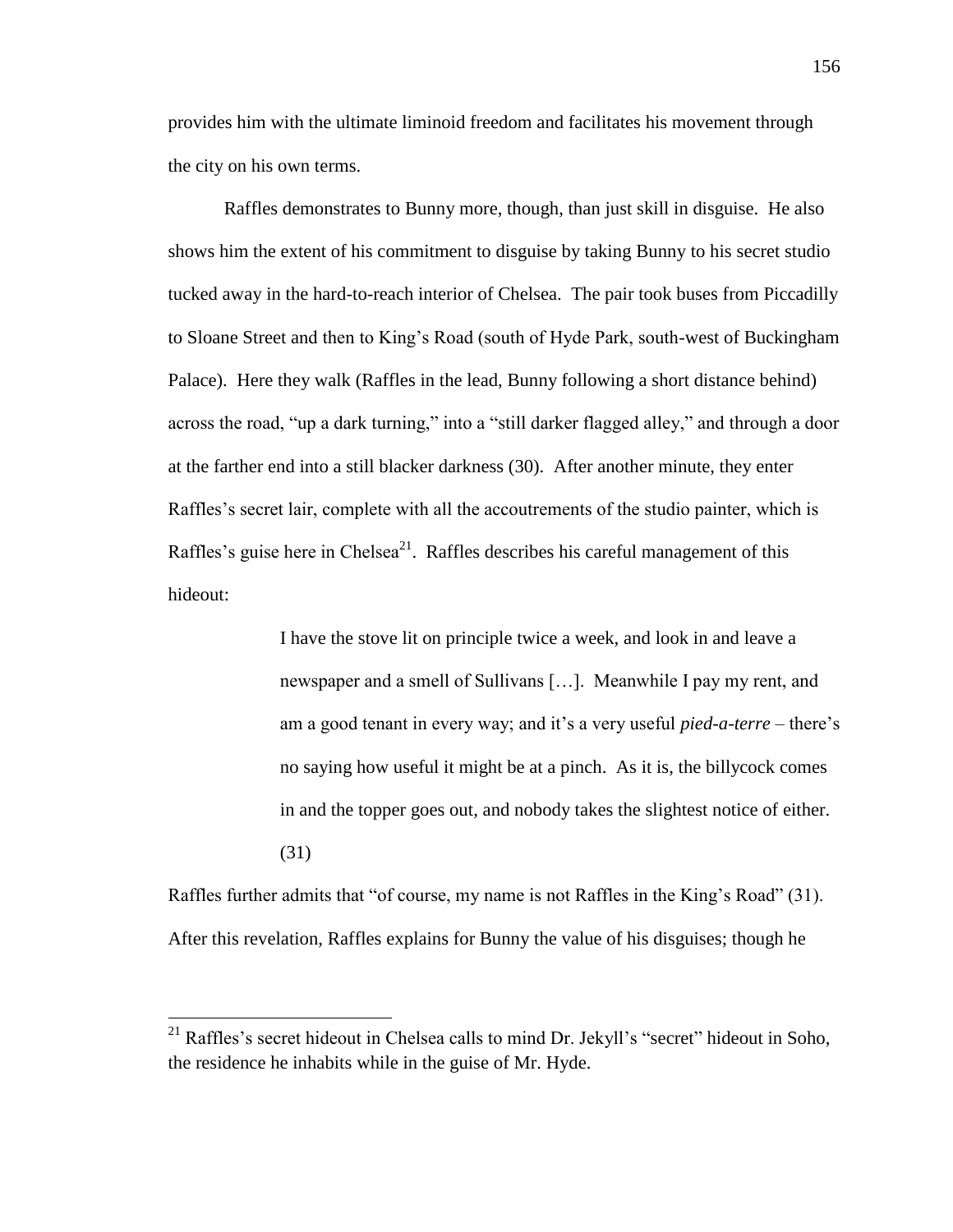does not explicitly mention their value as a means to defy the visual gaze of the disciplinary society, he says nearly as much in his own words:

> In some cases [disguises are] half the battle, and it's always pleasant to feel that, if the worst comes to the worst, you needn't necessarily be convicted under your own name. Then they're indispensable in dealing with the fences. I drive all my bargains in the tongue and raiment of Shoreditch. If I didn't there'd be the very devil to pay in blackmail. (31)

Raffles is safer, he believes, if he does not appear to be who he is. By defeating the visually-tuned forces of the disciplinary and criminal forces in the city, Raffles feels free both to conduct his criminal business and to emerge with his reputation intact should that criminal business go awry. Once again, it is his mastery of blended identity that renders him most successful as a criminal and most monstrous as a villain. He proves himself to be willing and able to switch cultural identities at will and to master the codes that go with each identity. He might be anyone, anywhere, and any time. With his skills and resources, and with no direct opponent to counter him, the city is at his mercy.

That is not to say, though, that Raffles is immune to the danger inherent to his nebulous cultural position. As later stories reveal, Raffles is most directly threatened by characters who occupy similarly ambiguous positions in this disciplinary culture. In "Nine Points of Law," the half-shady lawyer Mr. Bennett Addenbrooke – a police-court lawyer who, according to Raffles, has "a first-rate practice on the seamy side"  $(95)$  – places an advertisement promising a two-thousand-pound reward for someone to perform a risky task for him. Raffles and Bunny answer the advertisement under aliases, but when they meet the lawyer in person, Raffles's notoriety betrays him: he says his name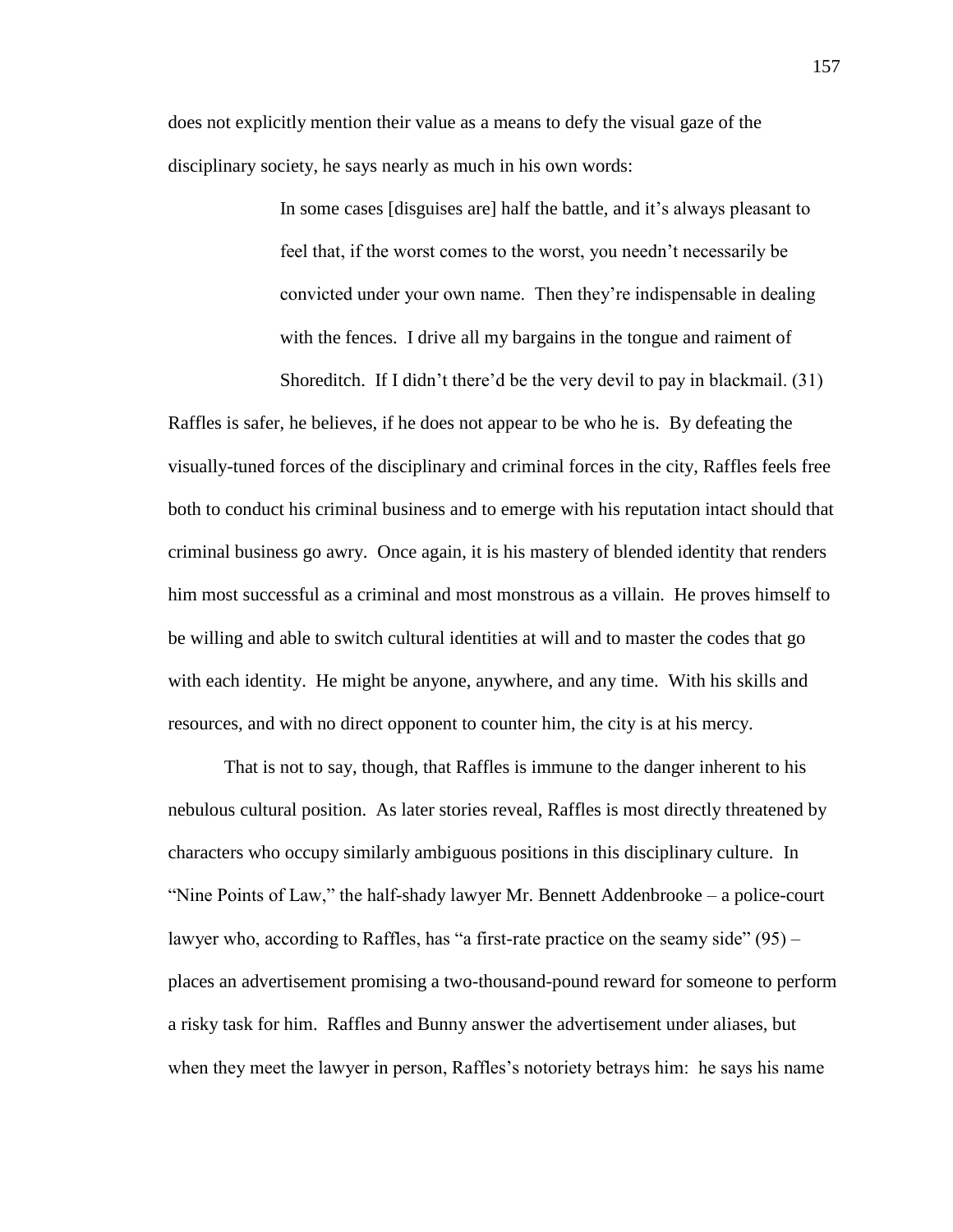is Mr. Glasspool, to which Addenbrooke responds, "Not up at Lord's, however! My dear sir, I have seen you take far too many wickets to make any mistake!" (96).

Addenbrooke's response to Raffles's application nicely captures the challenge Raffles faces as a man-about-town with a secret to hide; his notoriety is at once his disguise and, when he encounters another ambiguous character, a threat to his security. Addenbrooke, though, seems to appreciate Raffles's ambiguity; when he first discovers Raffles's identity, Addenbrooke says, "And the man who is not above an alias happens to be just the sort of man I want" (96). Just a few sentences later, however, Addenbrooke seems unsure about Raffles and Bunny, and particularly of their suitability for the task he has in mind:

> Yours is the first reply I have received; people who can afford to send long telegrams don't rush to the advertisements in the *Daily Telegraph*; but, on the other hand, I was not quite prepared to hear from men like yourselves. Candidly, and on consideration, I am not sure that you are the stamp of men for me – men who belong to good clubs! I rather intended to appeal to the  $-er -$  adventurous classes. (96)

For all of his cultural chameleonic ability, Raffles cannot really claim membership in those adventurous classes to which Addenbrooke refers. Instead, he answers Addenbrooke's objection with a rare bit of transparency, and in doing so calls upon his amateur status (as a cricketer and a criminal) to satisfying the lawyer: "We are not professional rogues, if that's what you mean. But on our beam-ends we are; we would do a good deal for a thousand pounds apiece" (97). When talking to another ambiguous character, a man who like Addenbrooke straddles the line between legal and illegal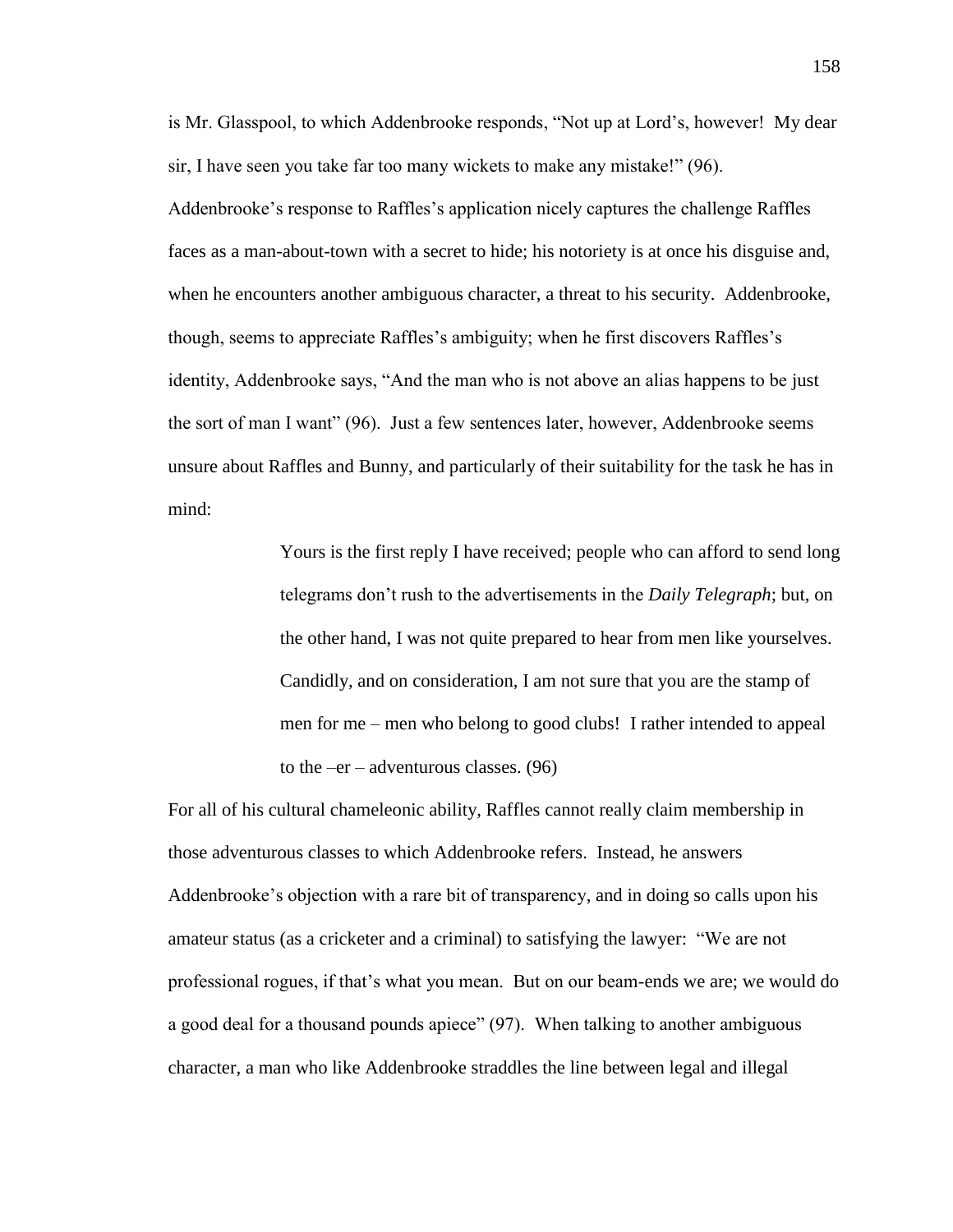conduct, Raffles sets aside his disguise for a moment and converses with candor, calling upon the communitas he shares with Addenbrooke by evoking codes of behaviour that another ambiguous character might understand.

Addenbrooke himself is rather conversant with the rationalizations and careful semantic constructions seemingly necessary to negotiate his own ambiguous position. While describing the theft he wants Raffles and Bunny to commit, he says: "It's illegal, but it's illegality in a good cause" (97). In these words Addenbrooke does a bit of codeswitching on his own; he implies that one code – the avoidance of scandal, in this case – might supersede the legal code. Meanwhile, Addenbrooke's client, Sir Bernard Debenham, another who violates the coded position he inhabits, prefers the solicitation of crime to the legal action and the scandal that would result from trying to recover the painting his son stole from him: "He would rather lose even his picture than have the whole thing get into the papers," Addenbrooke explains; "he has disowned his son, but he will not disgrace him; yet his picture he must have by hook or crook, and there's the rub!" (99). Addenbrooke adds his own rationalization to these words, arguing that the theft he has in mind is "not stealing; it's recovering stolen property" (99). This is an important distinction as Addenbrooke defines his cultural position: "stealing" would imply a certain vulgarity more in keeping with a common thief; "recovering stolen property" sounds nobler, more in keeping with the actions of a gentleman. Addenbrooke and Raffles both seem compelled to articulate and maintain the coded difference between these two cultural classifications.

Because of his social standing, Raffles often operates in such circles where scandal and negative notoriety are considered far worse than secret felonious activity – as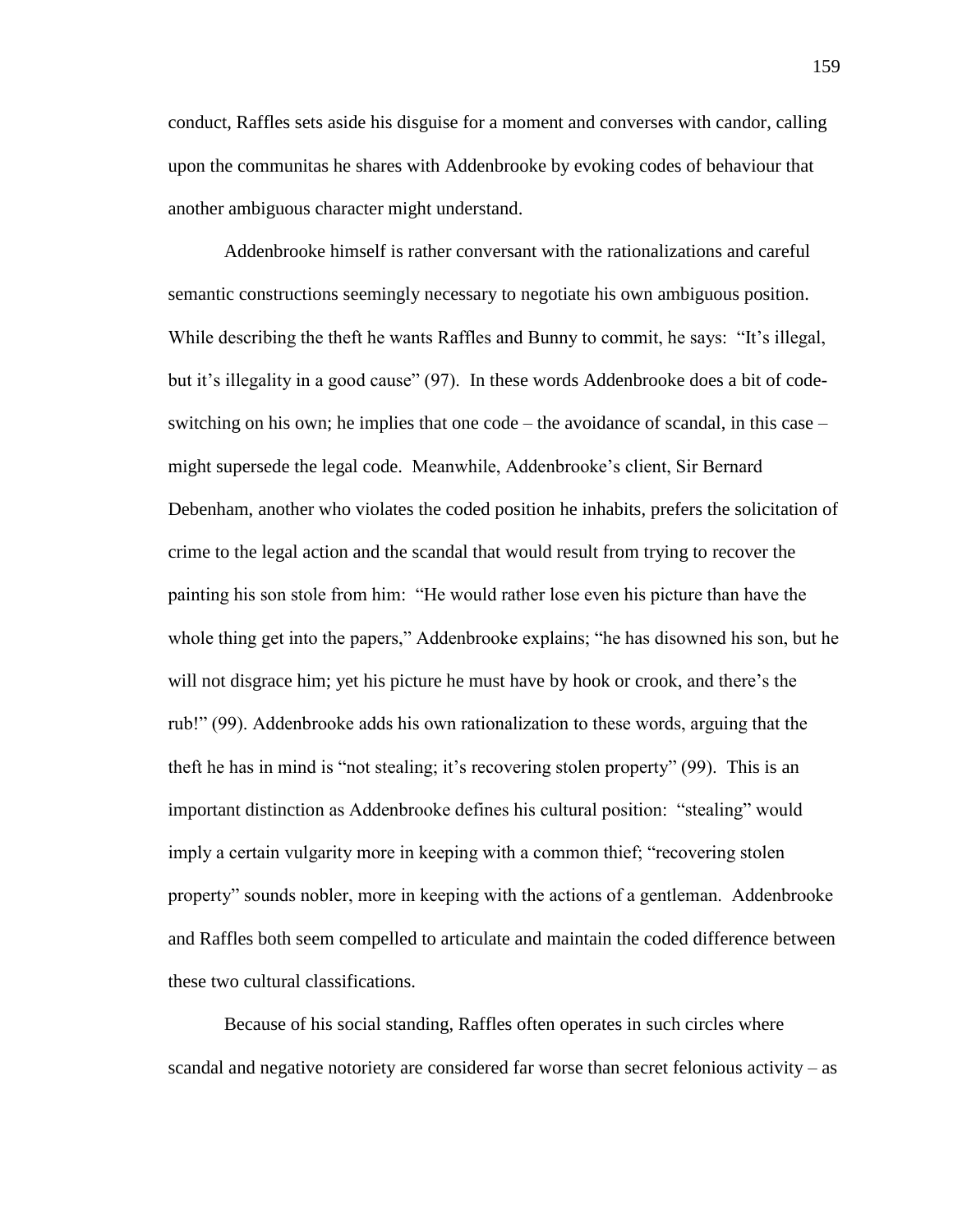above, Addenbrook, Sir Debenham, and the Australian legislator Craggs all operate in this circle. For these men, the gentlemanly code of scandal-avoidance holds supremacy over the cut-and-dried legal code that would forbid theft. Raffles also operates among those who seem to need to rationalize their meta-legal behaviour. When Addenbrooke says, "It's illegal, but it's illegality in a good cause," he sounds an awful lot like Raffles, who offers the rationalization earlier that thievery is wrong but that the general distribution of wealth is fundamentally flawed and is, if anything, the greater evil (21). The need for such careful distinctions between the gentleman's code and the legal code indicates that both Raffles and Addenbrooke have not completely divorced themselves from the legal codes that form the foundation of their disciplinary society, or rather have not yet explained away all vestiges of the cultural guilt which they've been raised to assign to criminal endeavors. Characters in these stories who operate exclusively in the criminal realm, Crawshay and Old Baird for example, seem on the other hand to spend very little time assuaging their consciences; those who straddle the legal lines and therefore juggle competing cultural codes are more compelled to articulate and rationalize their criminal behaviour. It becomes interesting to note, then, that Raffles's status places him in elite circles where code-shifting and liminoid movement are, if anything, more highly valued than in what are more commonly thought to be the criminal classes. Addenbrooke finds it shocking that "men of your stamp," referring to Raffles and Bunny, would be willing to undertake such a nefarious venture. Raffles uses this "stamp" to negotiate a higher payment – he appeals to the notion that the scandal that would ensue if they were caught would not be worth two thousand pounds (again, the avoidance of scandal is the absolute on which the people of this class fall back). Raffles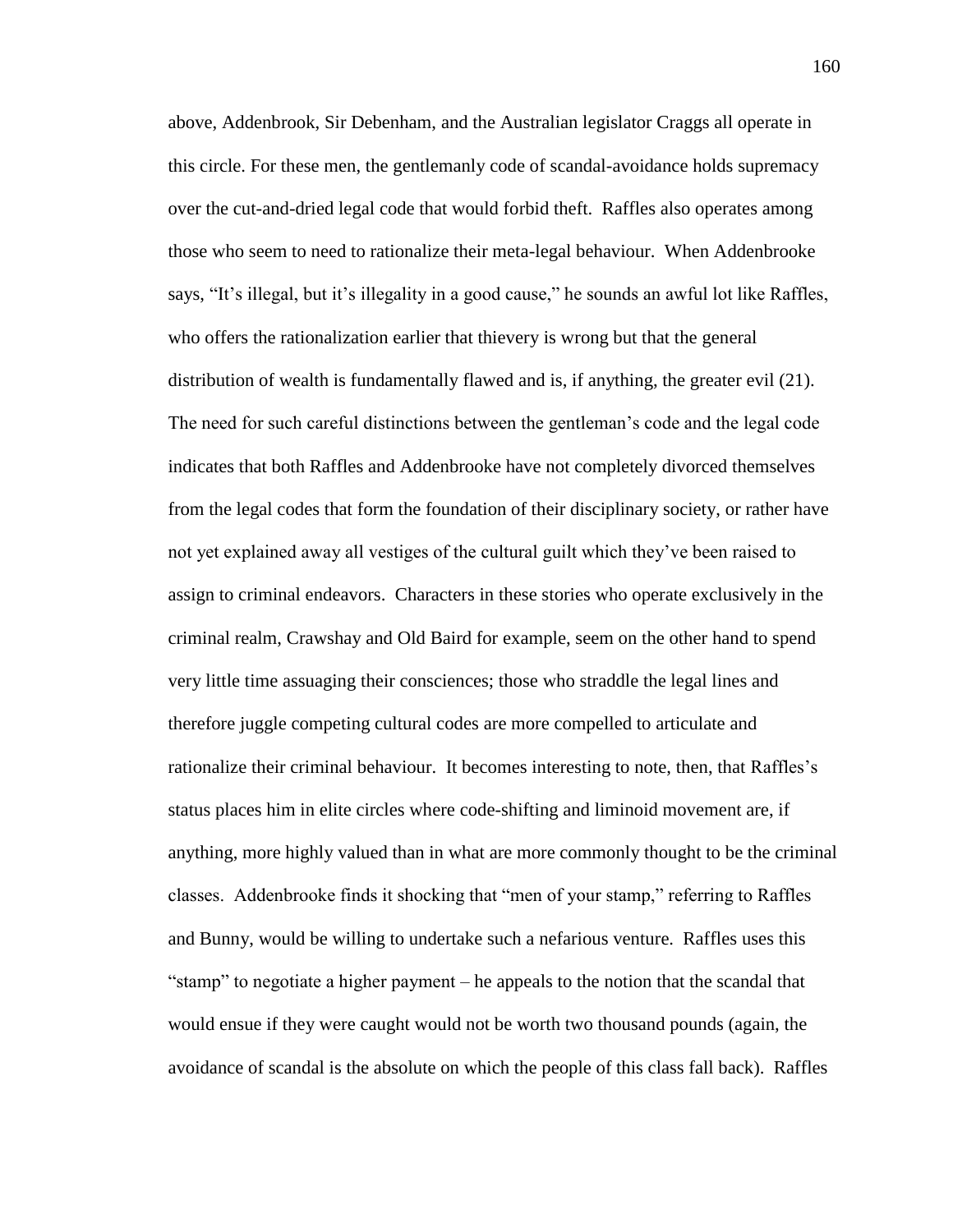explains: "My good sir, consider what it means to us. You spoke of those clubs; we should not only get kicked out of them, but put in prison like common burglars! It's true we're hard up, but it simply isn't worth it at the price. Double your stakes, and I for one am your man" (100). Ever the sportsman, however, Raffles agrees to a "sporting" double-or-nothing proposition – four thousand pounds for success, nothing for failure.

Half-shady characters like Addenbrooke serve to illuminate some of the ambiguity present in Raffles's makeup as well as Raffles's ability to converse and negotiate with those who operate perhaps differently than the disciplinary mandate of his society would allow. There are other characters in these stories, not half-shady but rather fully criminal, with whom Raffles interacts. His adept use of disguise and his understanding both of disciplinary and criminal conventions allow him to evade the one and employ the other, providing him with a set of skills that fosters a level of communitas, of shared understanding, with a few other criminals in these stories. During the night of the jewel heist at Lord Amersteth's estate (in "Gentlemen and Players"), Raffles sees out of his window the secret movements of the thieves, and because he's a thief himself, "in a minute," he tells Bunny, "I had guessed what the whole thing proved to be" (60). Only one practiced in the tactics of thievery could so quickly recognize the nefarious machinations of other criminals. In this recognition Raffles is one step ahead even of the formidable Scotland Yard detective MacKenzie, who has been present in the house in disguise (a disguise Raffles sees through, of course, given his expertise in this area as well), but who is left only to react after the crime has been committed (and who receives a bullet for his trouble). Actually, because of his criminal expertise and the communitas he shares with the other thieves, Raffles is two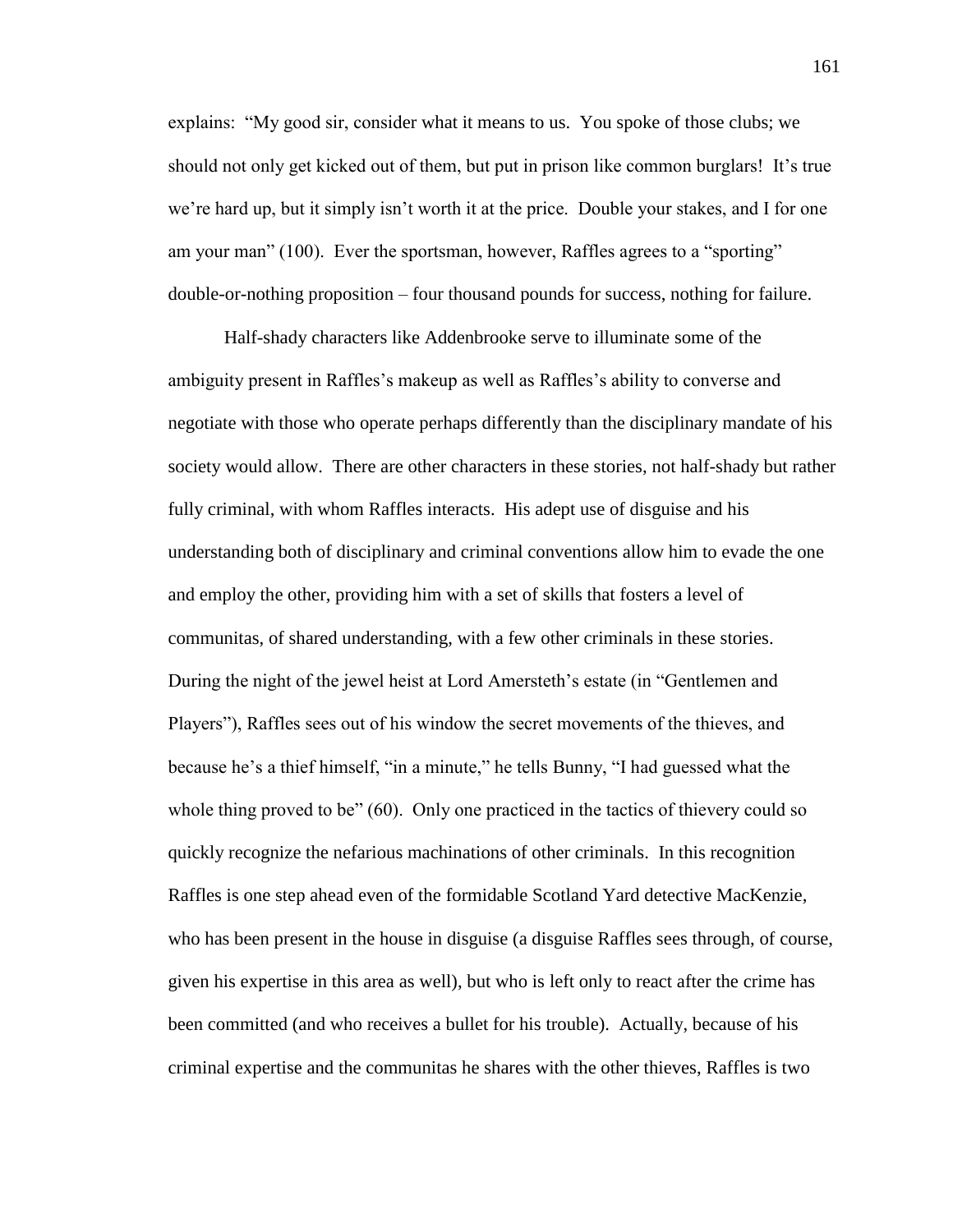steps ahead of MacKenzie and the disciplinary forces the detective represents: he sniffs out the plan of the criminals and essentially foils it by stealing Lady Melrose's diamondand-sapphire necklace even as the pros (as he calls the other thieves) were trying to steal it. Here Raffles's artful prowess on the cricket field is comparable to his artful prowess in this other field of competition: in both arenas he knows the rules, the conventions, the tactics to employ and the signals to decode in order to secure victory for himself.

One of the thieves nabbed in the theft at Lord Amersteth's estate, we find out in "The Return Match," was a man who calls himself Crawshay. The manner in which Hornung presents this villain provides further contrast, and thus further contextual exploration, of Raffles's resistance to specific cultural classification. Raffles is, despite his criminality, not a "common" criminal, as we can see by a comparison between his elegant, gentlemanly articulation and Crawshay's more unrefined manner of speaking. Consider the texture of Crawshay's first speech in "The Return Match": "'Lord love yer,' cried Crawshay, ' 'e knew nothin'. 'E didn't expect me; 'e's all right. – And you're the cool canary, you are,' he went on to Raffles. 'I knoo you were, but, do me proud, you're one after my own kidney!'" (116-17). Both in idiom and accent, Hornung takes pains to depict Crawshay as unpolished, working-class, a bit Cockney perhaps, certainly as unschooled and culturally unrefined. In this scene, Crawshay has managed to infiltrate Raffles's rooms at the Albany without detection even by the formidable Raffles; Crawshay certainly commands an impressive level of courage and guile. His speech, though, is that of an uneducated and unrefined man, or rather, the speech of what a Victorian reader might consider to be a common criminal. Raffles, by contrast, is ever the gentleman in grammar and idiom, in surroundings, and in appearance (except when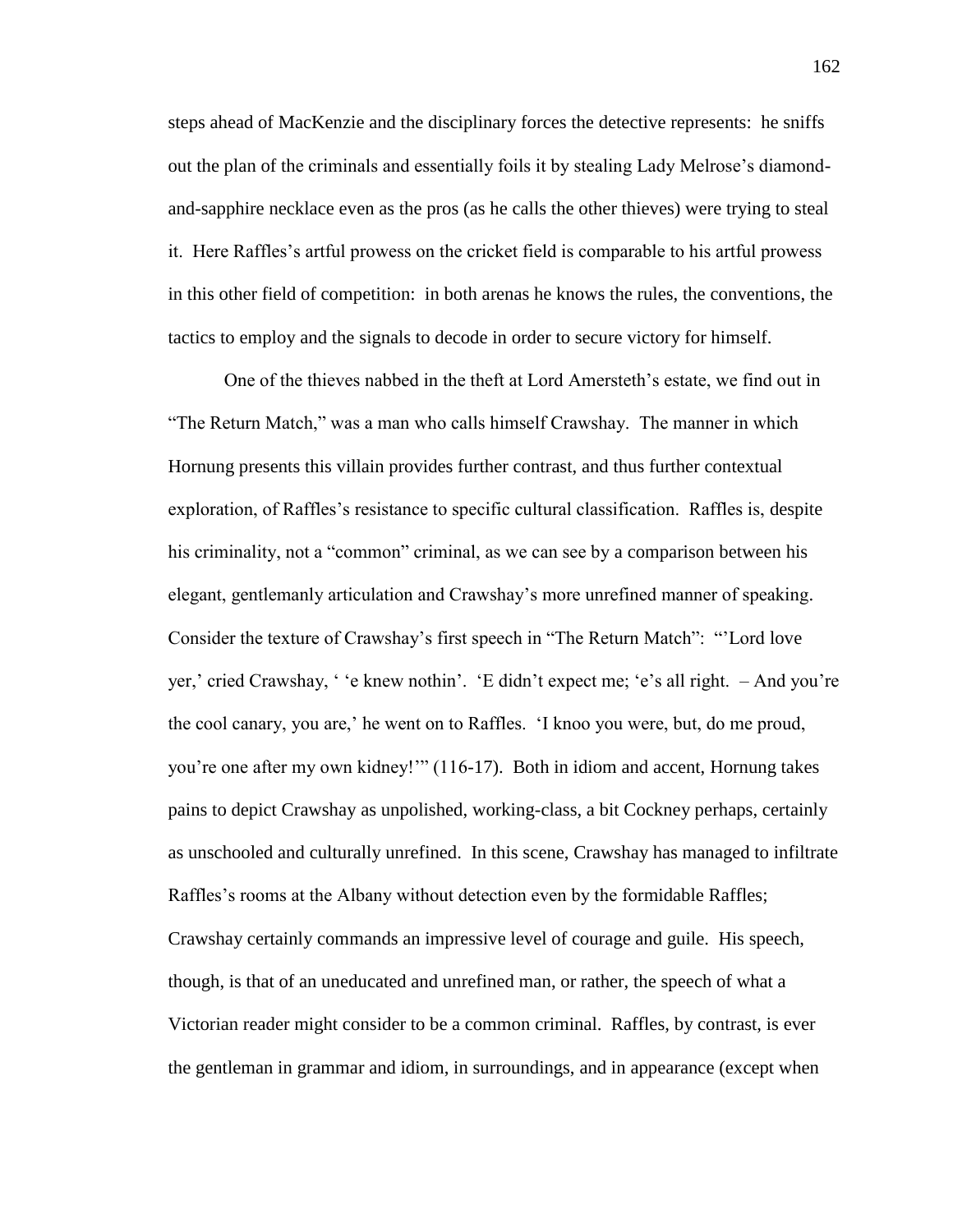he's disguised). There is a sharp contrast between these two, underscoring once again the Gothic ambiguity at the heart of Raffles's character. Crawshay neatly sums up this contrast when he finally makes himself seen in Raffles's rooms: he loosens the collar of the curate's outfit he has stolen and then expresses his relief, saying, "Didn't know how much longer I might have to play the gent" (117). For all of his criminal activity, Raffles never has to play the "gent" – he is, by the visible exterior standards of London society and the degree to which he honors the expected code of conduct, a respectable gentleman. When in disguise, he dresses down, whereas Crawshay had to dress "up" because, culturally, he couldn't get much lower.

And yet, despite the cultural contrast between Crawshay and Raffles, the former fully relies on the communitas he shares with his fellow criminal. Like Bunny during his initial conversation with Raffles at the Albany in "The Ides of March," Crawshay takes for granted that Raffles will honor the cultural codes he embodies: Bunny initially assumes Raffles will act the gentleman and the public school chum; Crawshay counts on Raffles to honor the ethics of the code of sporting criminals. He makes this demand on Raffles: "Clean heels, then; that's what I want to show, and I leaves the way to you. We're brothers in arms, though I ain't armed this time. It ain't necessary. You've too much sense. But brothers we are, and you'll see a brother through. Let's put it at that. You'll see me through in your own way. I leaves it all to you" (117). Raffles soon turns to Bunny in order, more or less, to translate this speech (both to Bunny and to readers), and also to restate the communitas these two criminals share: "You seize the situation, Bunny? If our friend here is 'copped,' to speak his language, he means to 'blow the gaff' on you and me. He is considerate enough not to say so in so many words, but it's plain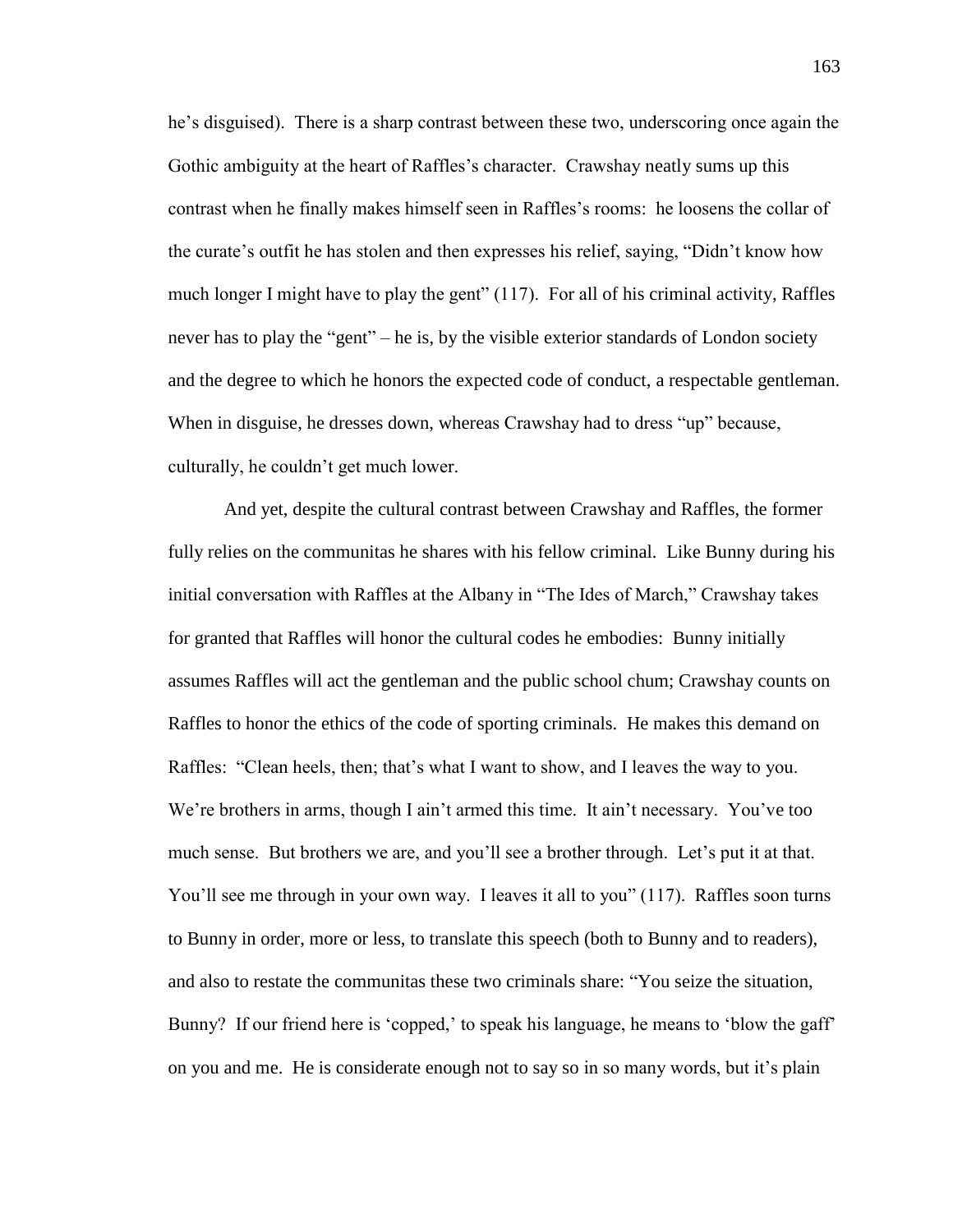enough, and natural enough for that matter. I would do the same in his place" (118). Though they come from different social classes, Raffles and Crawshay share a set of ethics as well as a mutual understanding of the relational dynamics of criminals. What's more, Raffles clearly admires Crawshay. "Not such a bad chap, that professor," Raffles says to Bunny; "a real genius in his way, too" (120). Raffles applauds in particular the manner in which Crawshay evaded detection. After learning that Crawshay first escaped from prison during a heavy fog and under heavy fire, and then further escaped detection by stealing a curate's clothes and moving about in that most unlikely disguise, Raffles contradicts Bunny's assessment that Crawshaw is a sportsman:

> He's more; he's an artist, and I envy him. The curate, of all men! Beautiful – beautiful! But that's not all. I saw just now on the board at the club that there's been an outrage on the line near Dawlish. Parson found insensible in the six foot way. Our friend again. The telegram doesn't say so, but it's obvious; he's simply knocked some other fellow out, changed clothes again, and come on gaily to town. Isn't it great? I do believe it's the best thing of the kind that's ever been done! (114)

In addition to presenting Raffles with another problem to solve, Crawshay's presence in the text highlights the degree to which Raffles creates his own value system. While others, including those in disciplinary power, might be concerned about the several crimes mentioned there, Raffles celebrates the artistry of the escape; while operating according to his criminal-artist code, he is much more invested in the manner in which cultural discipline might be evaded than in the social order that discipline seeks to preserve. For all of the refined gentlemanliness he commands, Raffles is not above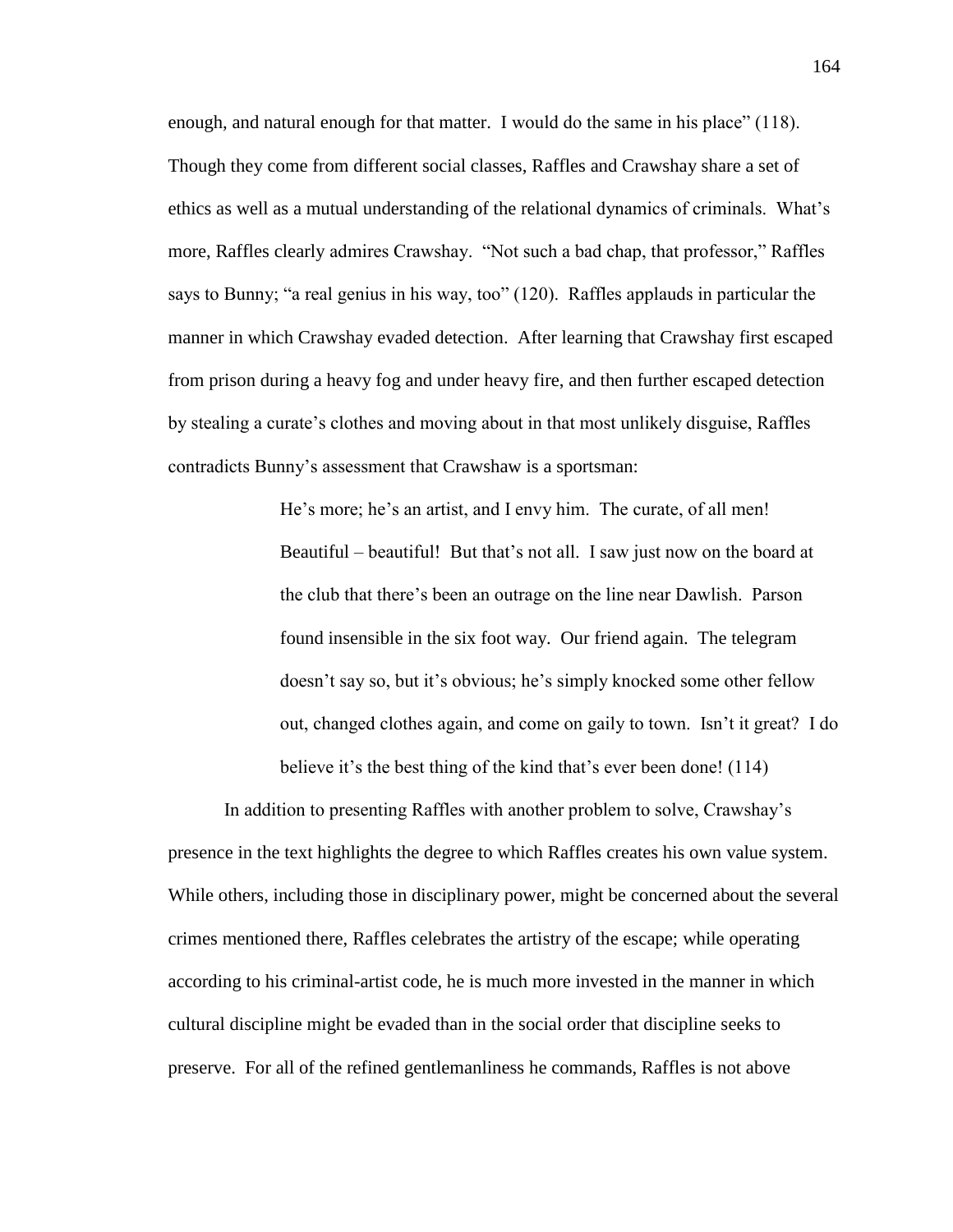connecting with and even admiring those from another class who excel in the same nefarious endeavors he secretly undertakes. Though from the outside there's nothing about Raffles to suggest he could connect with a career criminal like Crawshay, in the sphere of liminoid motion, a real communitas between two such men might be forged. It is this communitas that leads Raffles, much to Bunny's chagrin, straight to Inspector MacKenzie with an offer to "lend a hand" toward the capture of the very man Raffles has just committed to help escape (123). The offer, of course, is a ruse; Raffles stages a supposed assault, complete with a self-inflicted head wound and some carefully selfapplied chloroform, which creates enough of a diversion that Crawshay has time to flee. In this way Raffles honors the sporting-criminal code Crawshay has called him on while only partially violating the legal code of his country: he has not attempted to prove Crawshay innocent, nor has he attempted permanently to shield the criminal from the disciplinary agents who seek him. He has only allowed Crawshay to avoid capture this time, and he has done so in a manner designed not to attract the disciplinary gaze to himself. He allows one escape, in other words, in exchange for the one escape (in the form of silence) that Crawshay offers him. The expected standards of a law-abiding English citizen might not have been met here, but Raffles has satisfied, in his own gentlemanly style, the particular (and ambiguous) set of values he shares with the criminal Crawshay.

There is one facet of Crawshay's escape from Dartmoor, however, to which Raffles would not claim a connection; here again Raffles generates his own code, his own standard of acceptable behaviour. Raffles tells Bunny about the "outrage" Crawshay has committed "on the line near Dawlish" during the fugitive's escape from Dartmoor.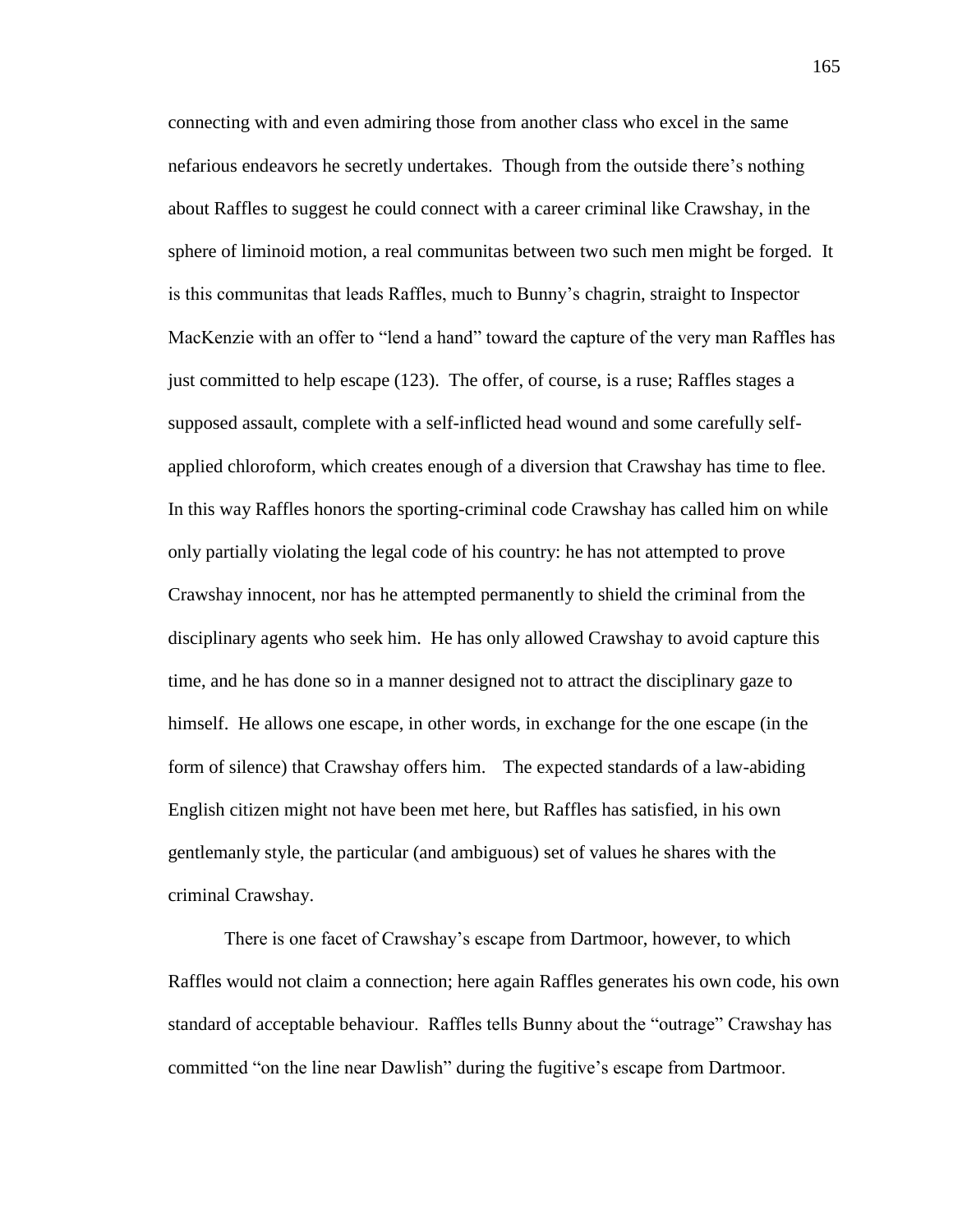Evidently Crawshay has killed the parson there. Raffles, though criminal, has his own rather gentlemanly or even aesthetic views on the crudity of murder. "Violence is a confession of terrible incompetence," he tells Bunny. "In all these years how many blows have you known me strike? Not one, I believe" (141). Throughout these stories Raffles prides himself most on his ability to infiltrate spaces and leave without detection; the presence of a dead body, or the exertion of effort it would take to kill, appear to Raffles to be unsporting and ungentlemanly and, to Raffles's standards at least, unethical. The legal and moral codes often assumed to be in play in a civilized society would suggest that such violence would be "wrong." Raffles, with his idiosyncratic codes of conduct, seems rather to see murder as evidence of artistic failure and criminal incompetence.

In keeping with Raffles's ambiguous nature, however, those codes are shifting and pliable. After boasting to Bunny that he has not struck a blow in "all these years," Raffles adds this most menacing afterword: "But I have been quite ready to kill my man every time, if the worst came to the worst" (141). Raffles is forever a gentleman, a selfproclaimed sportsman, a generally likable fellow, but behind his sophisticated and charming façade lurks a ready violence restrained not on moral grounds, but perhaps more frighteningly on artistic or aesthetic grounds. Violence isn't "wrong" for Raffles, but rather unseemly. This once more is Raffles the monster. With his self-made code of conduct and his consummate skill in movement, disguise, and so on, he becomes the outwardly respectable gentleman on the street who might kill those around him if not for a sense of wholly subjective decorum. And more: he becomes the embodiment of the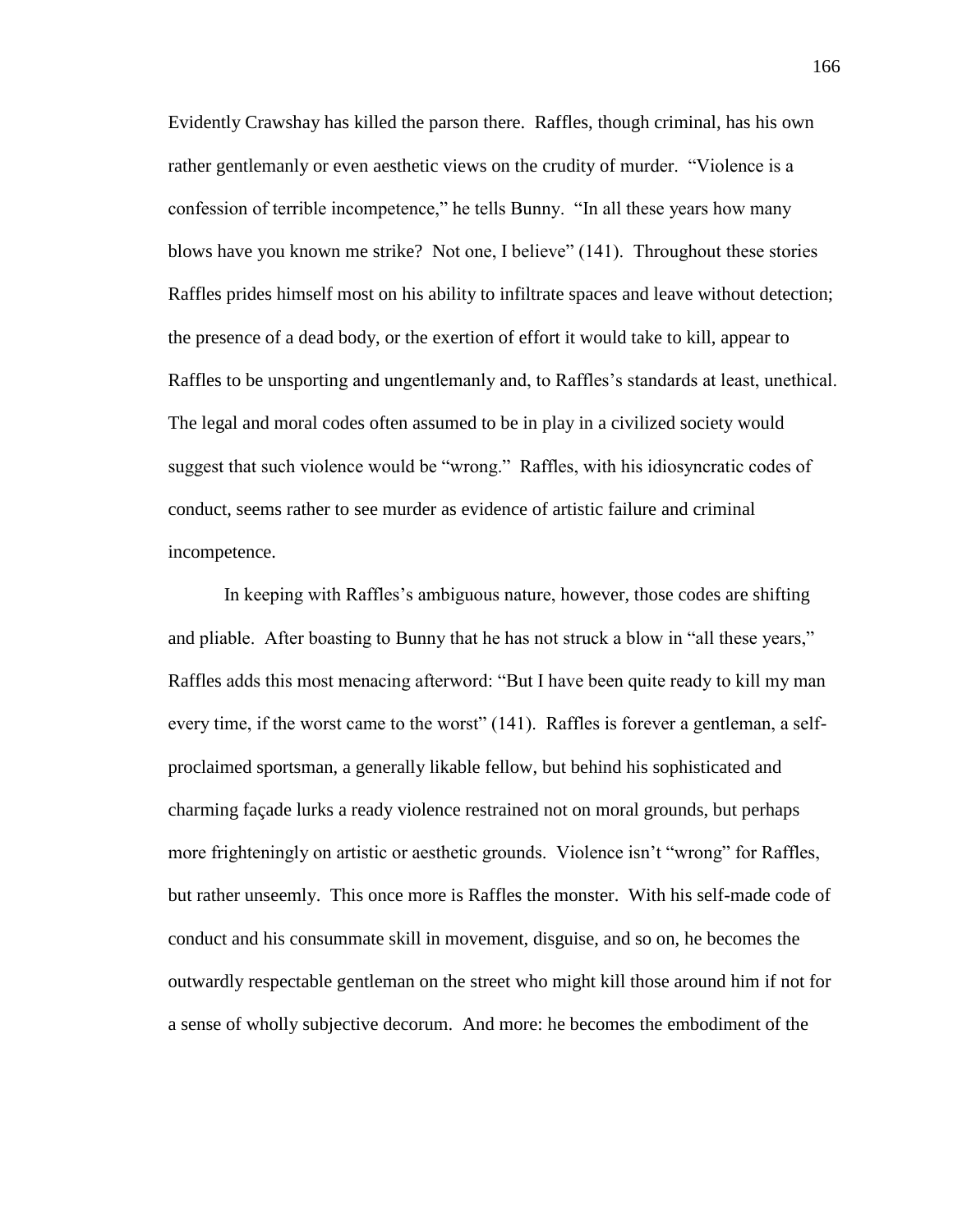even more threatening idea that personal violence is not necessarily incompatible with the code governing the conduct of a gentleman.

The concern that might be felt about Raffles's potential for violence is not, in this collection of stories, entirely theoretical; this darker facet of his personality is explored in "Wilful Murder." In this story, Raffles's willingness to break his own rules and for once to consider murder is occasioned by the failure of one of his most important disguises. Bunny describes a crucial facet of Raffles's criminal work, the process by which the gentleman criminal endeavors to "dispose of the plunder" (78). For a normal criminal, such a process would involve nothing more than meeting with a fence and agreeing on a price for the stolen goods. For a gentleman with a reputation to lose and thus who lives in constant fear of scandal, however, this process is more complicated. "Raffles had his own method of conducting this very vital branch of our business," Bunny reports, "which I was well content to leave entirely in his hands. He drove the bargains, I believe, in a thin but subtle disguise of the flashy-seedy order, and always in the Cockney dialect of which he had made himself a master" (78). As in his dealings with Crawshay, the upperclass Raffles proves able to lower himself on the cultural spectrum in order to deal with those supposedly beneath him. He easily masters the Cockney dialect of the working class, though neither Crawshay nor Old Baird, the "fence" Raffles uses to dispose of his stolen goods, demonstrate any ability to match Raffles's upper-class mannerisms. That is, Raffles can move along the social spectrum in ways other criminals cannot. His skill makes him socially mobile.

These working-class criminals are not without intelligence of their own, however. It is Old Baird who finally sees through Raffles's disguise: "Old Baird has at last spotted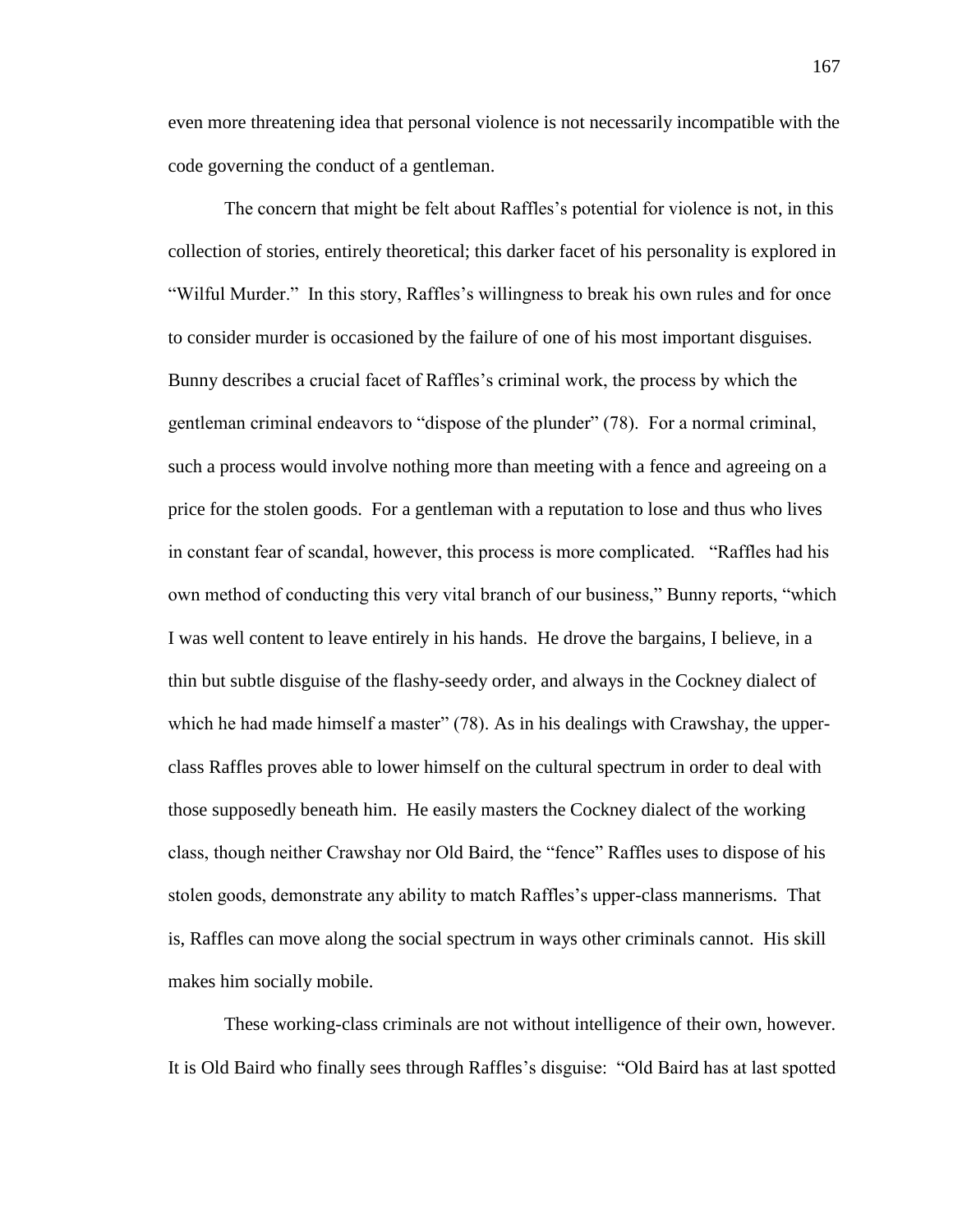that I'm not quite the common cracksman I would have him think me," Raffles tells Bunny. "So he's been doing his best to run me to my burrow" (80). For Raffles, Old Baird becomes a considerable threat; as a criminal and liminoid mover himself, that "rascal" would presumably have the connections needed to capitalize on the forbidden knowledge of Raffles's ambiguity. He would be free from conventional constraints of privacy to pursue Raffles until he determines his true identity; he would be free from conventional moral restraints to turn a profit for himself using this knowledge; he would be free from a conventional fear of scandal – as a known criminal, he hasn't much to lose short of his life – that would keep him from pursuing Raffles and thus associating himself with a potential criminal (since, again, he's a criminal himself). More than the police or other cultural authorities, Old Baird presents to Raffles a greater threat because of his fundamental lack of scruples. It is for this reason that Raffles intends to commit his first pre-meditated murder on the person of Old Baird.

Of course, Old Baird is a safer target for Raffles, should the latter decide actually to commit such a serious felony. Chances are that the cultural powers-that-be, those holding the observational power of conventional police discipline, would be less inclined to care overmuch about the murder of a noted moneylender and criminal than they would of, say, a policeman like McKenzie or an aristocrat like Lord Amersteth. The upper-crust circles through which Raffles moves often prove very lucrative, but in these circles an act of violence would bring down the whole weight of disciplinary menace on Raffles's head. He shows gentlemanly restraint by not committing acts of violence in such circles, but he also shows practical wisdom. On the other hand, there's considerable cultural freedom in moving through hidden spaces not patrolled by the authorities, as Raffles and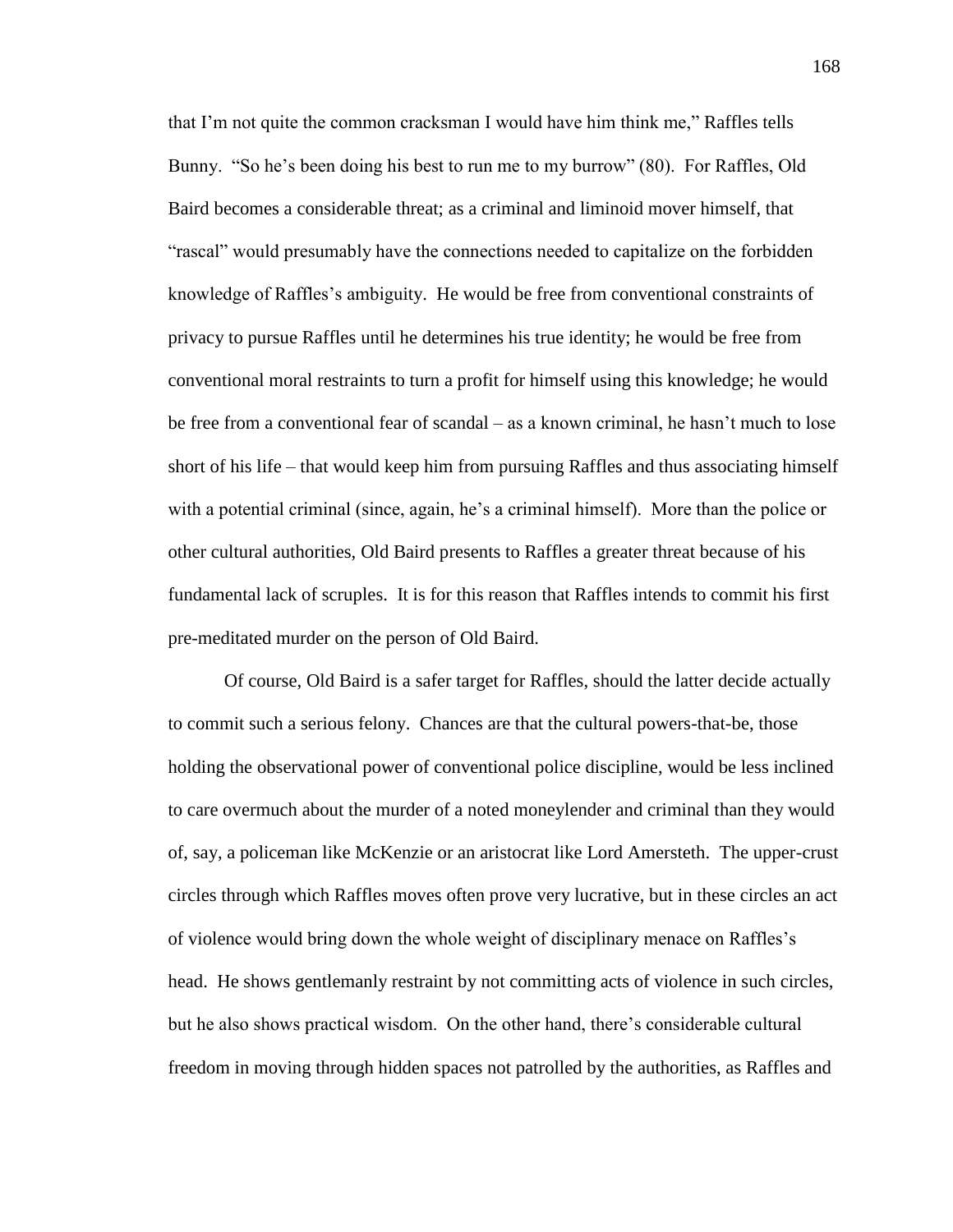Old Baird both move; there's added danger there, too, the type of danger than should appeal to a sportsman, when one encounters another such liminoid mover. Both Raffles and Old Baird seem to feel the danger inherent to their outsider positions. And Bunny comes to share in that danger as well. On the way ostensibly to kill Old Baird, Raffles promises to shoot Bunny should Bunny choose to interfere with Raffles's plans. "So you come at your own peril, my dear man," he says  $(85)^{22}$ . For those who operate in a sphere beyond the scope of conventional authority, there is no protective recourse; one travels at one's own risk, a cultural risk that might extend to the commission of murder, or a personal risk that might lead to one being murdered.

Despite the seriousness of the stakes and the threat he issues to Bunny, Raffles expresses considerable pleasure as he considers the thought of movement through such unprotected places and the resulting secret knowledge one might acquire, particularly the knowledge of the hidden crimes one has committed. In this darker story he seems to embrace the sportsman's code – that which celebrates the biggest risk and which privileges courage above all else – at the expense of the gentleman's code (not to mention the legal code). "I've told you before," he says to Bunny, "that the biggest man alive is the man who's committed murder, and not yet been found out; at least he ought to be but he so very seldom has the soul to appreciate himself" (83). This last clause anticipates the perceived failure of Jack Rutter, who mentally falls apart after killing Old Baird and

 $\overline{a}$ 

 $^{22}$  Bunny's response to Raffles's threat captures the paradoxical Gothic terror and attraction to be found when the personal and cultural stakes are this high: as he accompanies Raffles toward murder, he fears his "good intentions" to avert tragedy if possible "were tainted with a devouring curiosity, and overlaid by the fascination which goes hand in hand with horror" (85).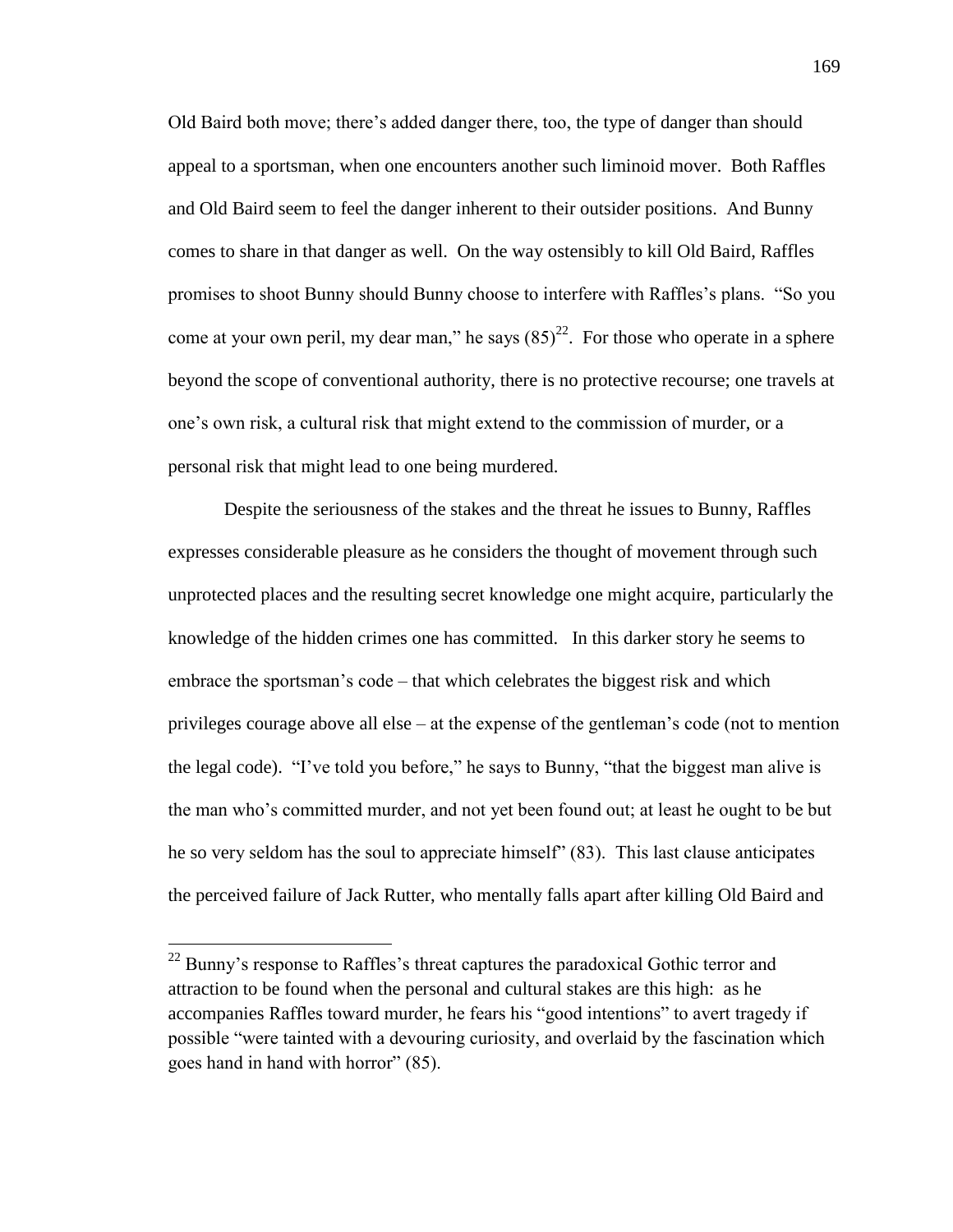thus, in Raffles's terms, fails to appreciate his own magnitude as a murderer. Raffles continues: "Just think of it! Think of coming here [to a club] and talking to the men, very likely about the murder itself; and knowing you've done it; and wondering how they'd look if they knew! Oh, it would be great, simply great!" (83).

Of course Raffles is, depending on one's perspective, either saved from or prevented from the act of murder by circumstances beyond his control. Jack Rutter, who's "getting himself a bad name" and "going to the bad" over drink and debt (82), enters the liminoid sphere by killing Old Baird just before Raffles has the chance to do the deed himself. Rutter's life in this story bears some resemblance to the life of Dorian Gray: he descends from respectability through drink and debt into the evident need to commit murder, a murder he undertakes to protect his reputation from Baird's damning knowledge even as Dorian kills Basil Hallward. By committing murder, Rutter leaves himself with two options, as Raffles explains: "There was no arguing with him; either he must make a clean breast of it or flee the country" (93). Upon Raffles's insistence, Jack finds freedom in disguise and movement: "So I rigged him up at the studio," Raffles tells Bunny, "and we took the first train to Liverpool" (93). Raffles adds this further lament, an indictment of Rutter's suitability to succeed in this liminoid sphere he's chosen: "Nothing would induce him to sit tight and enjoy the situation as I should have endeavored to do in his place" (93). Here again we see Raffles contrasted with another character in order to highlight his ambiguity. He turns out not to be a killer like Rutter, and yet he was prepared to commit murder, and he was ready also to hide that murder, to relish the exquisiteness and enormity of the secret, and to maintain his place in society as a gentleman in spite of the moral sanction against murder his society necessarily holds.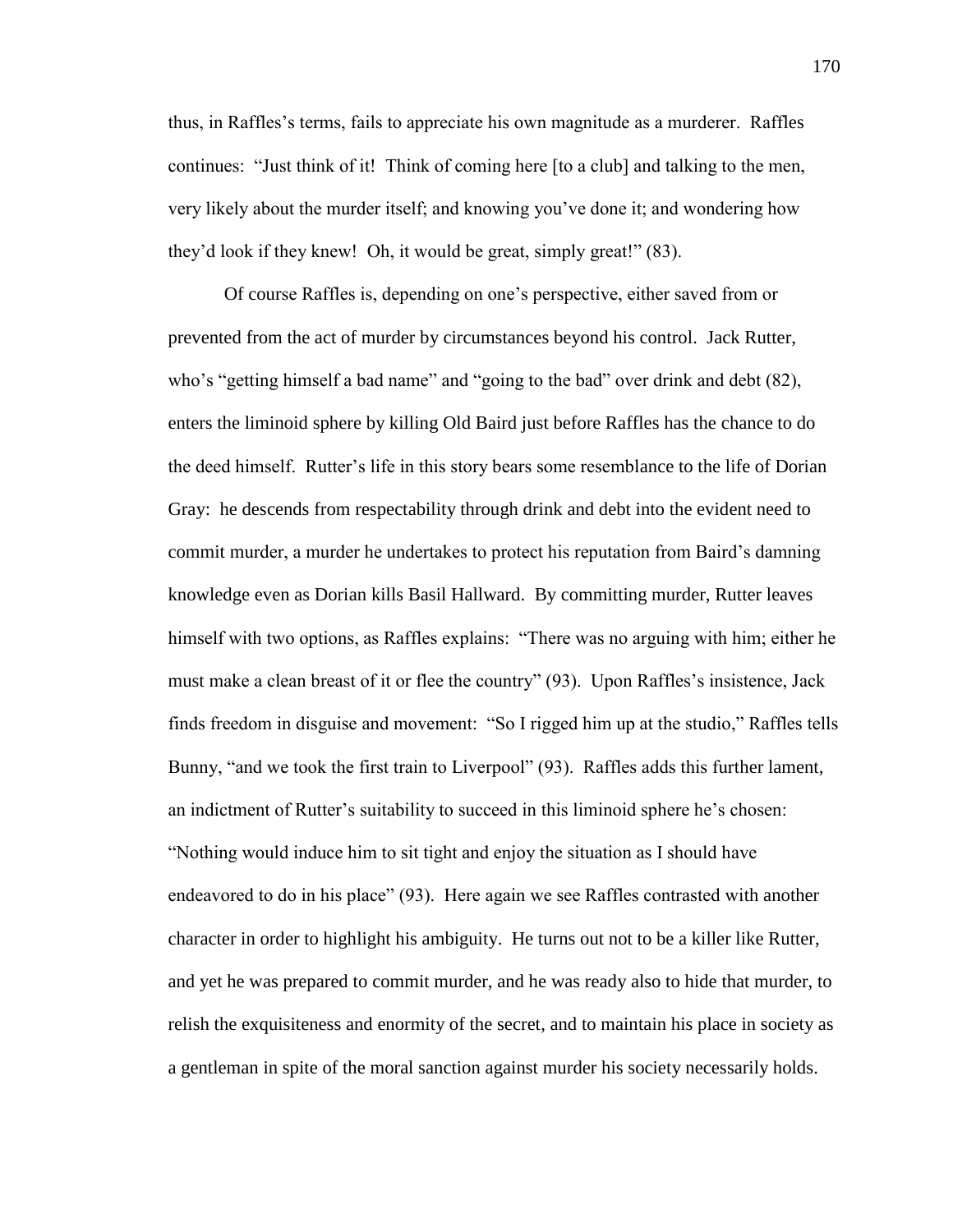The gentleman, the sportsman, the famous cricketer, and the elegant thief also shows himself to have been a few seconds short of committing murder and, more frighteningly, enjoying it.

It cannot be said, however, that Raffles fully embraces this nebulous life, regardless of the miraculous skill it has taken for him to inhabit his monstrous position. Raffles carries with him an increasingly nagging ambivalence to the position he has so carefully constructed for himself; this ambivalence adds further to his complexity and unpredictability as a Gothic villain. There is a passage in "The Gift of the Emperor," the final story of this collection, that perfectly captures the degree to which Raffles is aware of his own cultural and moral ambiguity, and the degree to which he comes to lament that state. Raffles and Bunny occupy a berth on an ocean liner, ostensibly to steal a priceless pearl currently held on the ship. Bunny challenges Raffles's motives for spending so much time with the younger and seemingly unworthy Miss Amy Werner – the daughter of a wealthy squatter in one of the British colonies, she whom Bunny calls "a giddy young schoolgirl" (139). Raffles, it seems to Bunny, stands on the threshold of violating the gentleman's code by trifling with Miss Werner's affections in order to advance his criminal enterprise. Raffles, however, carries a secret desire he hides even from Bunny. "It doesn't occur to you," he says, "that I might like to draw stumps, start clean, and live happily ever after – in the bush?" (144). Beneath his façade of genteel respectability and athletic prowess, and beneath the secret artistry and accomplished criminality of the liminoid mover, there lurks within Raffles another identity, that of a man who longs to escape from both lives and to live simply, cleanly, quietly. In these last few moments of the collection of stories, Raffles seems, to Bunny and his readers, more human than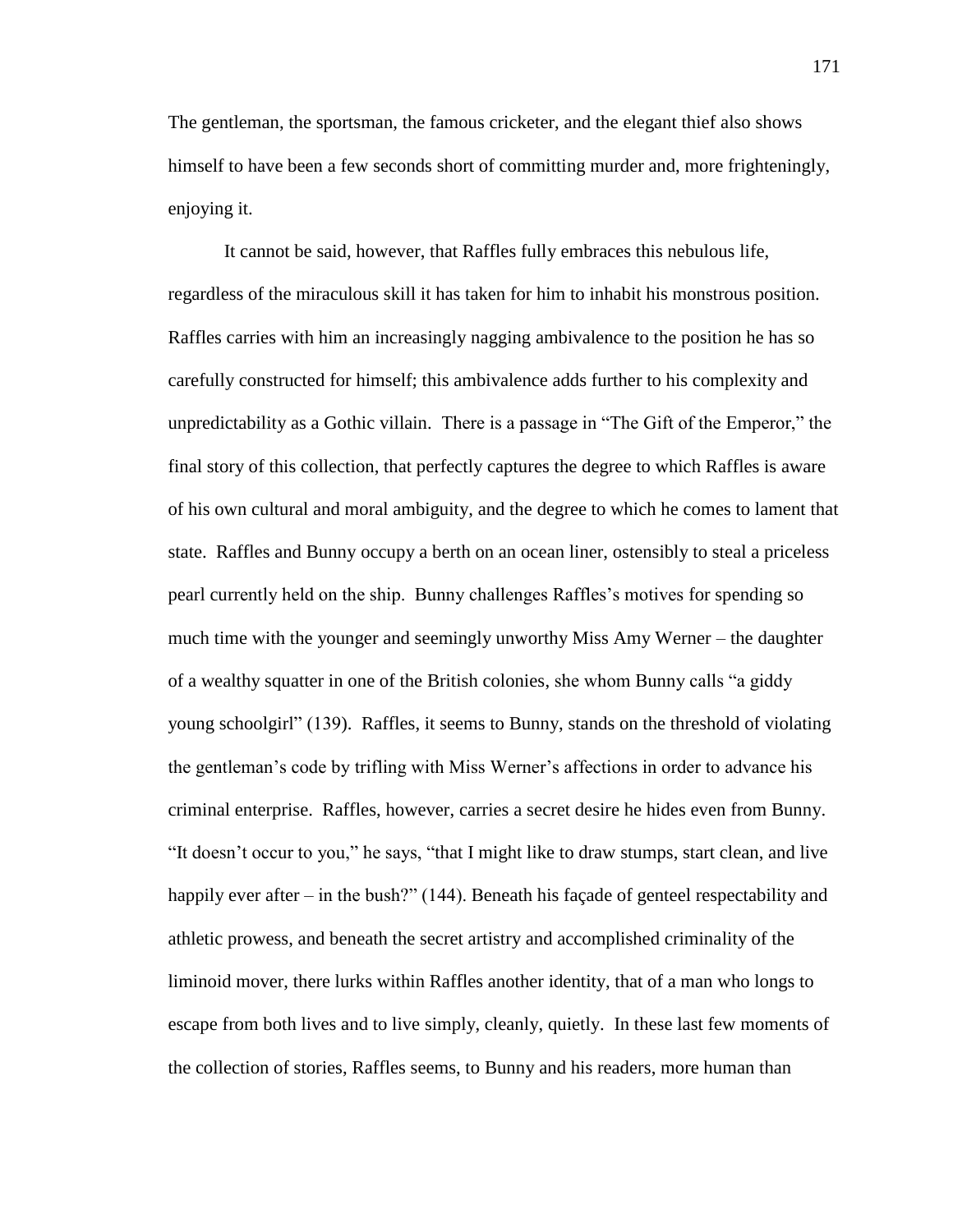before, more reflective and perhaps regretful, more willing to leave behind this multifaceted liminoid existence he has created. He demonstrates for the first time what appears to be a code of conduct beyond those he has manipulated, a human conviction to be happy at a deeper level than any of his various cultural codes has enabled him to be.

These previously hidden inclinations might be said to foreshadow the ambiguity of what follows as "The Gift of the Emperor" comes to a close. As always, Raffles's motives and actions are difficult to categorize here. Mackenzie, in disguise of course, has come aboard the ocean liner and has brought with him warrants for the arrest of both Raffles and Bunny. Raffles confesses that he has been afraid for some weeks that Mackenzie has "been on my track," probably since he helped Crawshay escape. Together Mackenzie and the ship's captain arrest Bunny and Raffles on the deck of the ship; with a flourish Raffles produces the pearl he has stolen, confesses the crimes he's committed, and then makes two requests. First, he asks that he and Bunny not suffer the "public indignity" of being placed in irons for the remainder of the voyage, as the captain has demanded (150). This request seems in keeping both with Raffles's highly developed desire to avoid scandal as well as the dignified code of the gentlemanly station he still occupies. Second, he makes a request that seems equally dignified and gentlemanly: "Captain, I've done a worse thing aboard your ship than any of you know. I have become engaged to be married, and I want to say good-bye!" (151). Again, the request is gallant and romantic, surprising everyone and yet echoing those reflective domestic sentiments that Raffles expressed to Bunny earlier. Even in the midst of being arrested, Raffles appears at first glance to be shifting codes again, changing from the red-handed criminal to the romantic gentleman.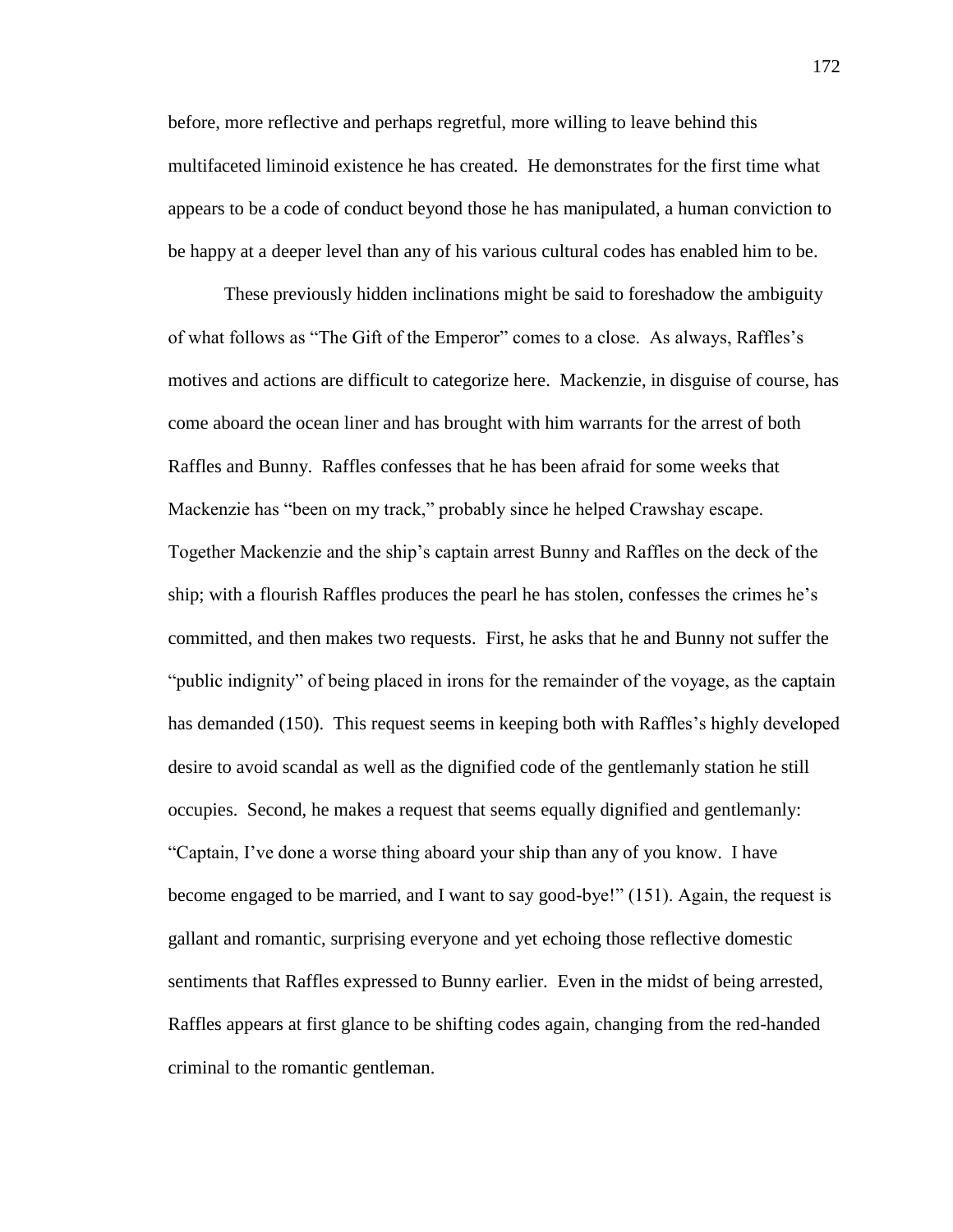But then, to the bafflement of all present, and we can assume to many readers, Raffles performs his final act of this collection, one that cements his ambiguous status, one that even Bunny can't classify. Bunny writes:

> Suddenly – an instant – and the thing was done – a thing I have never known whether to admire or to detest. He caught [Miss Werner] – he kissed her before us all – then flung her from him so that she almost fell. It was that action which foretold the next. The mate sprang after him, and I sprang after the mate.

> > Raffles was on the rail, but only just.

"Hold him, Bunny!" he cried. "Hold him tight!" And as I obeyed that last behest with all my might, without a thought of what I was doing, save that he bade me to do it, I saw his hands shoot up and his head bob down, and his lithe, spare body cut the sunset as cleanly and precisely as though he had plunged at his leisure from a diver's board! (153)

Raffles, in this moment, seems to violate every conflicting code he has embraced throughout these stories. He seems absolutely ungentlemanly when he flings the girl away from him, both in the way he handles her physically and also the manner in which he uses her romantic affections to secure his own escape. He seems detestably selfish and unsporting by leaving Bunny to face the consequences of the law himself, especially given that he has drawn Bunny into this life of crime. In "The Return Match," Raffles assures Bunny that "we sink or swim together" (127); in this moment on the ocean liner, this is literally false. And if indeed Raffles has committed suicide, as everyone on board (except for Bunny) seems to assume, then he seems cowardly for, in cricket terms, giving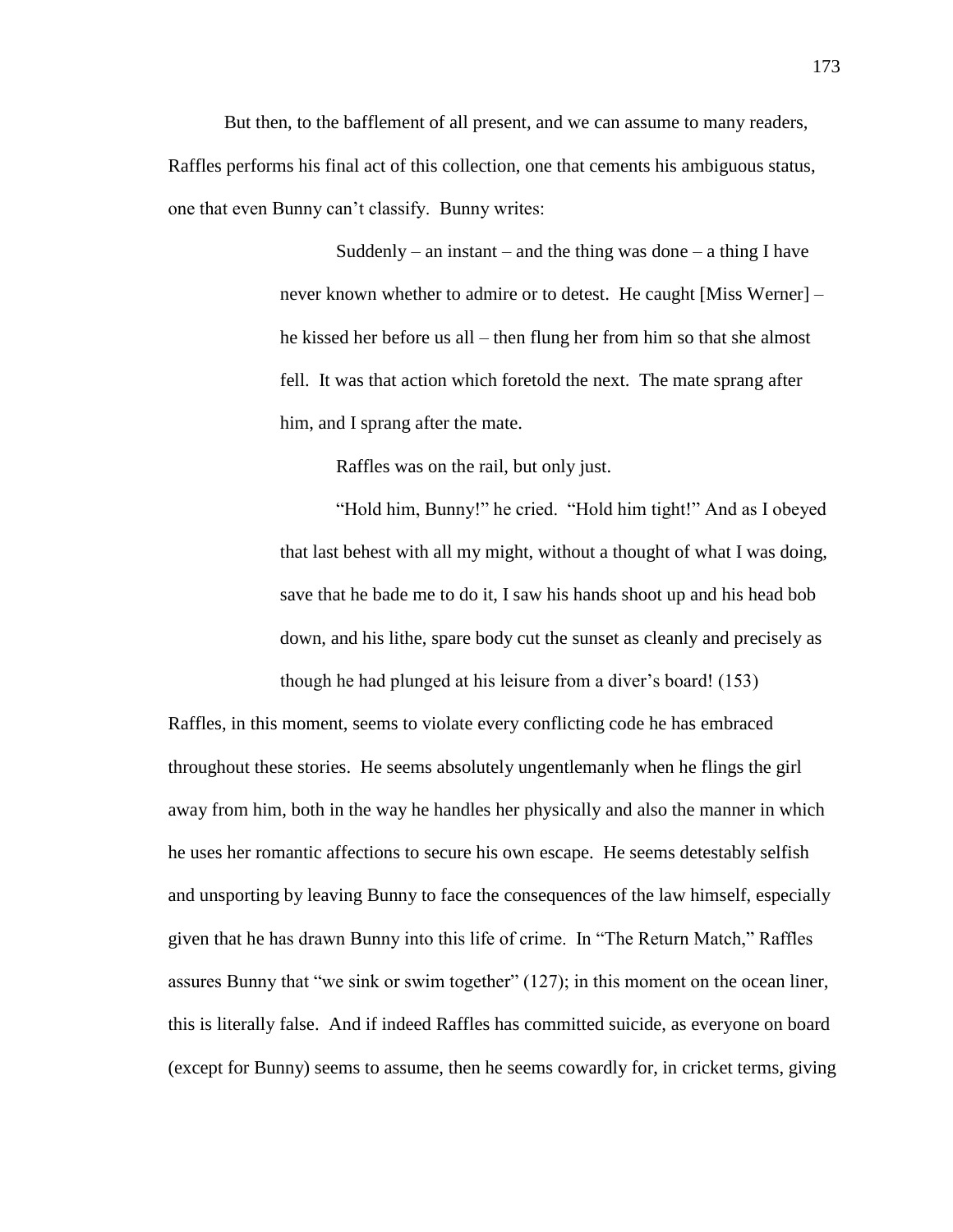up his own wicket, an act he never before would have considered. The once admirable amateur cracksman seems to have abandoned all claims to esteem in these final moments.

And yet, the text does not allow such condemnation; there's a great deal of Raffles's typical ambiguity in this closing scene. After Raffles assures Bunny in "The Return Match" that their fates are tied together, Bunny expresses some fear of abandonment: "You're never going to leave me to be landed alone?" Raffles responds: "If I do, it will be to turn up trumps at the right moment  $[\dots]$  You must trust me, Bunny; you've known me long enough" (124). This bit of foreshadowing certainly becomes relevant as Raffles leaps over the side of the ocean liner. Instead of abandoning Bunny, he might be fulfilling the role he has taken in regard to Bunny since their public school days. As we learn in the first story of the collection, Bunny fagged for Raffles, which means that Raffles was responsible to some degree for Bunny's well-being. It's possible, even in this moment of crisis, that Raffles simply follows his own coded program, that of the sporting public school gentleman. Maybe he jumps ship in order to come back to save Bunny later.

This conclusion is at once hinted at and yet challenged by the text. Bunny believes he sees Raffles's head bobbing in the waves a few miles astern, giving the reader the sense that Raffles may indeed have survived his jump. And yet Bunny also mentions the "long imprisonment" and "everlasting disgrace" he has endured as the consequence of his criminal activity with Raffles, which means that Raffles didn't exactly return to save the day (153). Is there a way, then, to spin Raffles's final act into something noble? Bunny wants to; he follows Raffles's instructions to hold the shipmate and enable Raffles's escape even when his own arrest is inevitable because he has, to this point,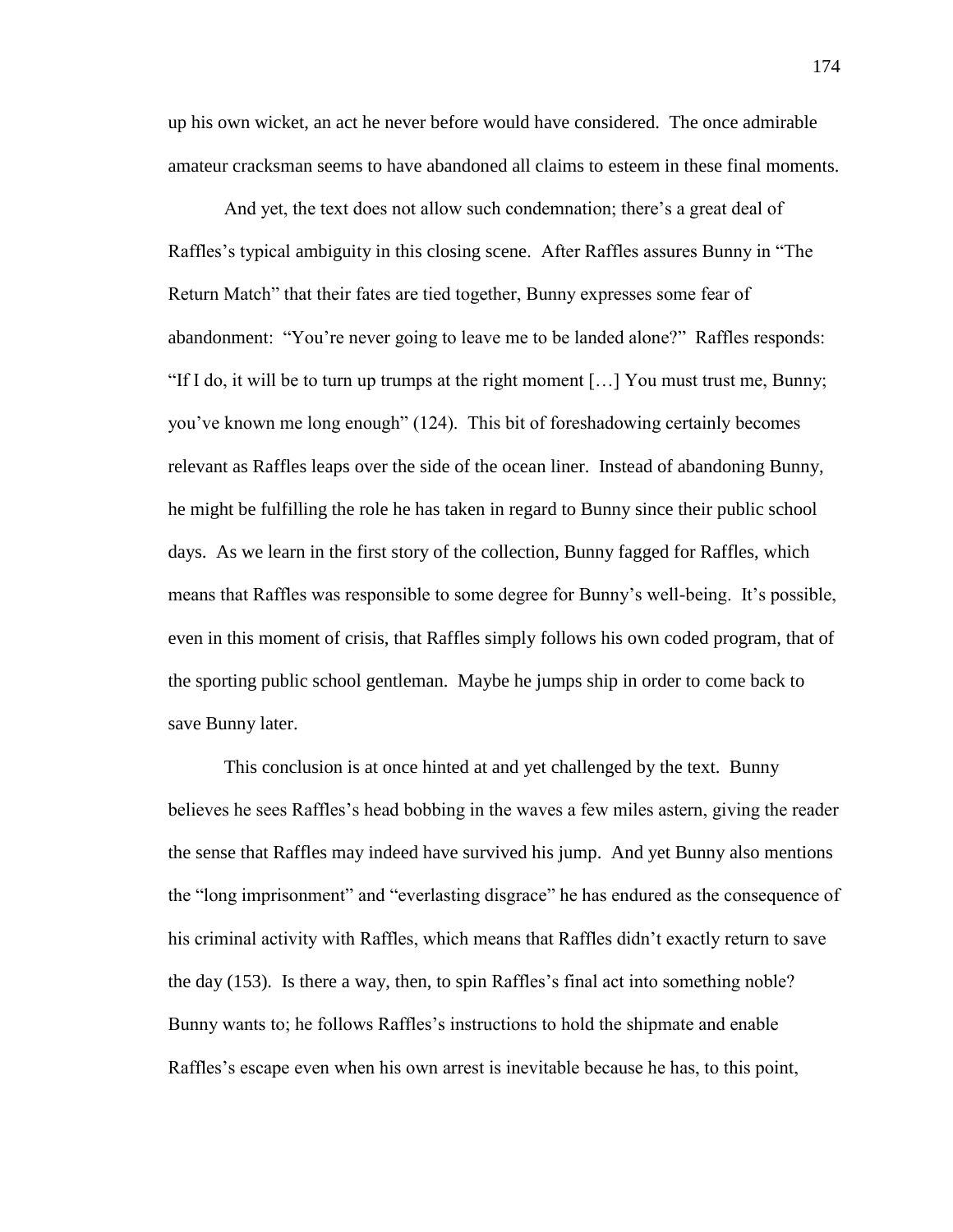believed implicitly in the codes of conduct Raffles has followed. And yet the text doesn't exactly provide an answer to the question of Raffles's motivation. He either violated his codes or he did not. If he did, his character is rendered even more ambiguous and threatening, and also a good deal less admirable. If he did not violate those codes, but instead followed them with some secret agenda to which even Bunny does not have access, we leave these stories a bit mystified about the validity of a code that would instruct a man to draw his friend into criminality and then to abandon him when it comes time to pay for those crimes. The collection closes with an image of Bunny sitting in irons and looking out the porthole of an ocean liner, maybe or maybe not seeing Raffles bobbing in the ocean. For Bunny, and for the readers Bunny represents, the mystery of Raffles's monstrous and complex identity is difficult to unravel to the last.

## A Concluding Note on the Text

 $\overline{a}$ 

I have confined my analysis of Raffles's cultural ambiguity to Hornung's first collection of Raffles stories, *The Amateur Cracksman*, published in 1899. The success of these stories led to a second collection, called *The Black Mask* or, in some countries, *Further Adventures of the Amateur Cracksman*, in  $1901^{23}$ . These two collections have been sometimes published together under the title of the first collection (this is the format of the Wordsworth Classics edition currently before me), though a fundamental

 $^{23}$  This second collection contains the following: "No Sinecure," "A Jubilee Present," "The Fate of Faustina," "The Last Laugh," "To Catch a Thief," "An Old Flame," "The Wrong House," and "The Knees of the Gods."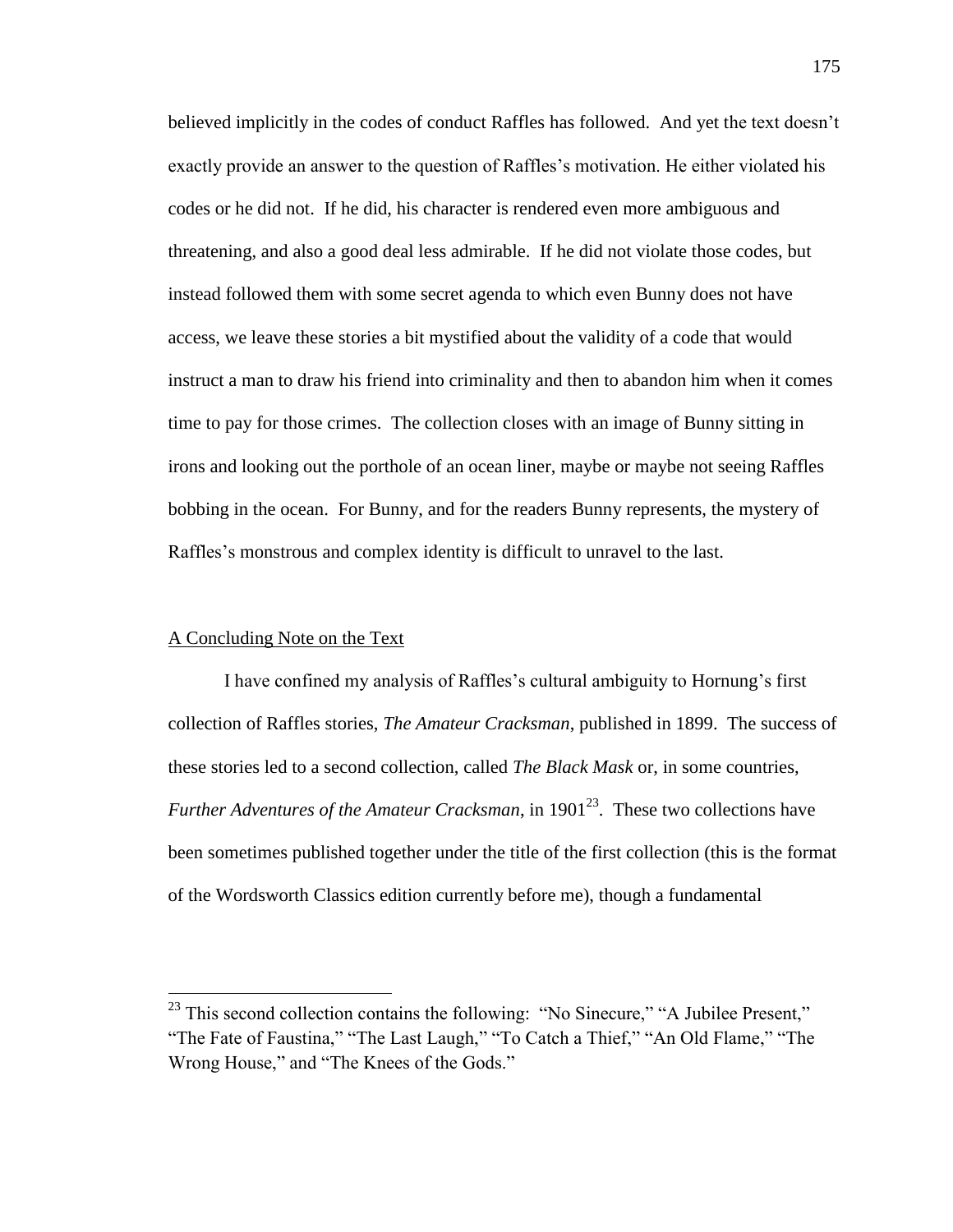difference in the cultural codes in play in these two collections requires, I believe, a separate theoretical treatment. Hence the focus of this chapter.

The final story of the first collection ends with the *supposed* death of Raffles and the imprisonment of Bunny, as discussed above. Until he disappears into the ocean, Raffles has led, as I've said, a multiform life as a famous cricketer, a gentleman, a public school man, and a thief. He has embodied the various codes inherent to these cultural positions; he has moved between them and combined them as needed to pursue his criminal ends while also maintaining his respectability. His greatest fear is exposure; his criminal success depends heavily on the degree to which his respectable appearance and fame deflect suspicion from his moral and cultural standing. Because his coded appearance in society and his notoriety as a cricketer necessarily indicate gentility, in other words, Raffles maintains a visible presence in society so that attention might be drawn away from whatever secret endeavors he might choose to undertake. His greatest disguise is to be seen as himself, a tactic also employed in the fiction of this time by Dorian Gray and Dr. Jekyll. And his greatest cultural impact, like Gray and Jekyll, is the manner in which he masks his criminal menace behind evident outward respectability. If one cannot rely on such outwardly distinguished gentlemen as Raffles, Dr. Jekyll, and Dorian Gray for a preservation of cultural order, whom can one trust?

After Raffles's disappearance in "The Gift of the Emperor," however, Raffles changes his liminoid strategy. We learn in the opening story of *The Black Mask*, a tale called "No Sinecure," that Raffles has survived his ordeal at sea and has returned by a circuitous route to London. Here he maintains an identity as an Australian invalid, a shut-in who needs a male attendant and caregiver. Enter the intrepid Bunny, a man who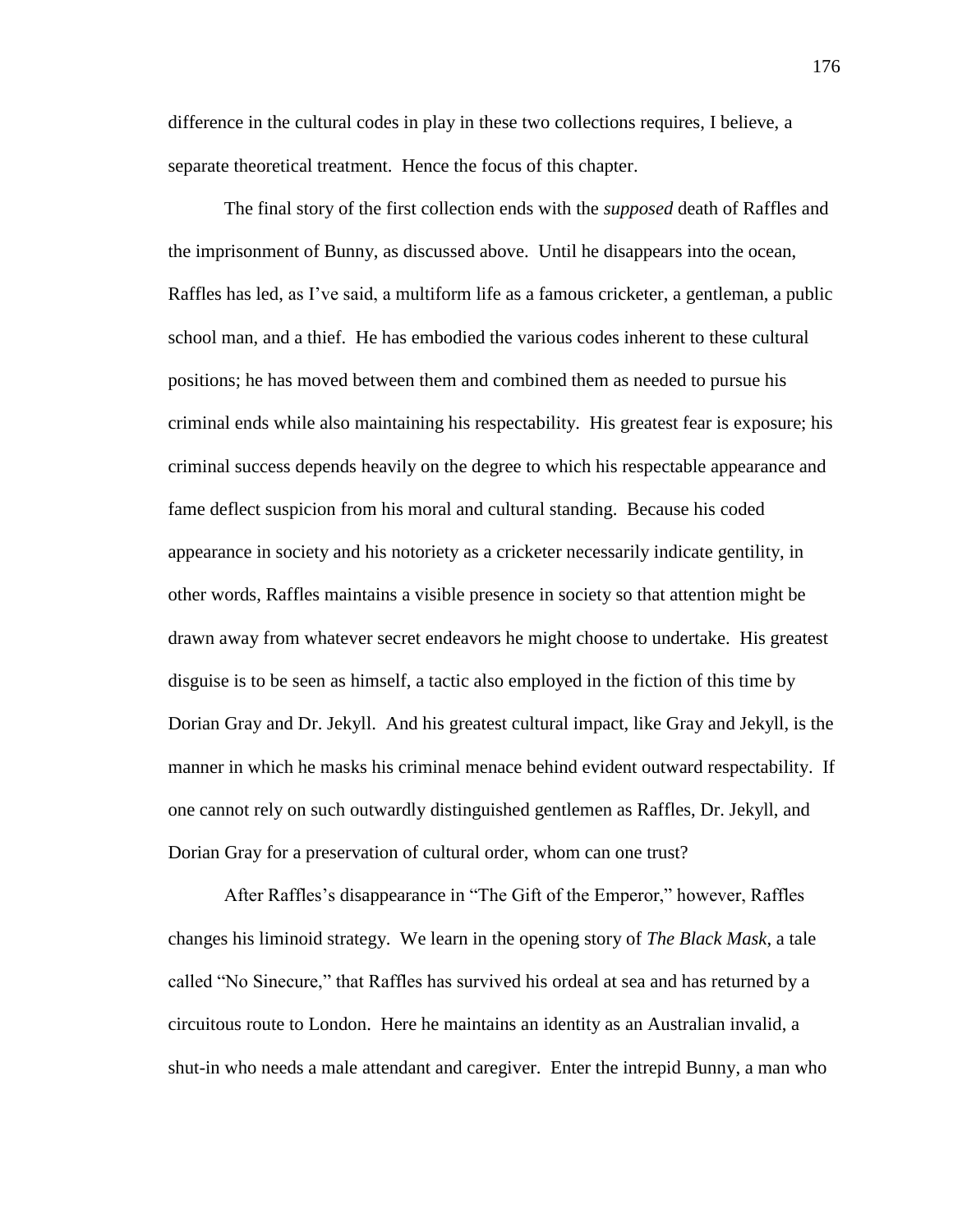has recently been released from prison and now attempts to live an honest life under the mistaken belief that Raffles is indeed dead. Bunny answers the disguised Raffles's advertisement for a caregiver; the two thieves are soon reunited. But it is at this point that the Raffles adopts a new liminoid strategy and a new code of behavior. Of course his greatest fear is still exposure, for a prison cell certainly awaits him if he turns up alive. To avoid such exposure, however, he must now appear in society only in disguise. He can no longer hide in plain sight as a gentleman, as do Dorian Gray and Dr. Jekyll. He can no longer live the visible life of the famous cricketer A.J. Raffles, with all of the protection and moral/ethical/social standing necessarily coded into that identity. And, therefore, as concerns this project, he can no longer embody that most disturbing social presence: the respectable man whose spotless gentility masks incongruous depravity. His cultural position in *The Black Mask* is simply that of a thief in hiding. He lives now according to the criminal code alone.

For a city the size of London at the turn of the  $20<sup>th</sup>$  century, the idea of thief in hiding presents no real Gothic sense of foreboding. Of course London contains thieves in hiding, a contemporary reader might say. That's why we have police. The stories in the second collection therefore fail to provide the cultural commentary found in *The Amateur Cracksman*. It is a far more threatening notion to suggest to readers that the villains they fear are not confined to the darkest alleys and twisted thoroughfares the intersect the parts of London into which those readers never venture, but rather that those villains move freely through even the highest levels of respectable society. Because of his multifaceted personality, and particularly because of his gentility and outward respectability, Raffles (in the first collection) seems to challenge the very notions the culture of Victorian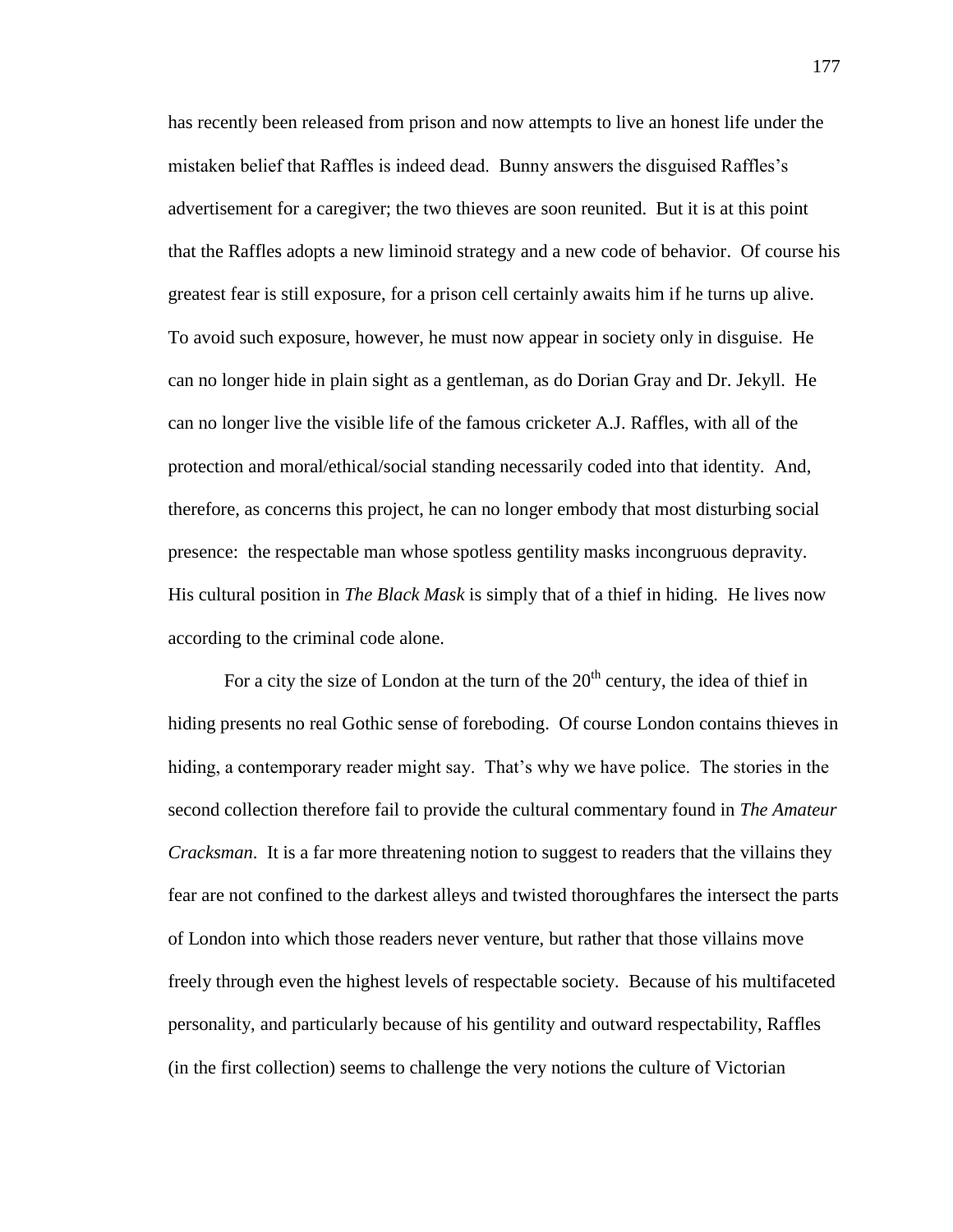London relies on to categorize its citizens. For a culture that places value on gentlemanly bearing, wealth, athletic prowess, and a public school education, Raffles embodies all that might be wrong with those values. He does not challenge the categories themselves, of course, but rather shows the frightening criminal potential that might be hidden by such superficial and reductive cultural categories. He is, in those early stories, a codeswitching monster, as true a cultural menace as can be found in the fiction of this period.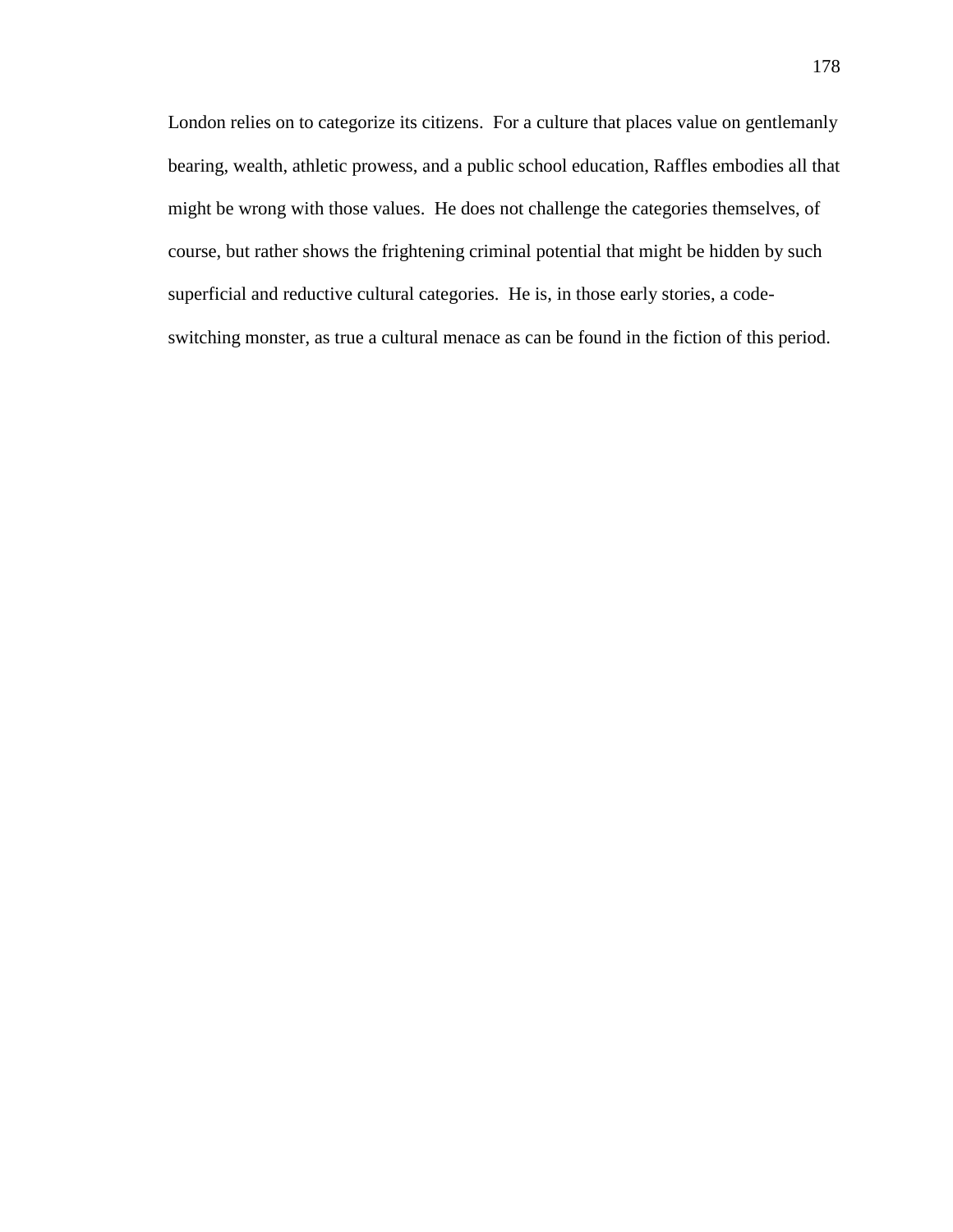## **CHAPTER 4**

## Towards a More Inclusive Britishness: Richard Hannay's Transformative Connections and Evolving Identity in *The Thirty-Nine Steps*

In chapter 2 of this project, I discussed the cultural threat posed by Sherlock Holmes's communitas – his liminal connection – with the villain Stapleton. A hero who aligns himself so closely with a criminal, both in tactics employed and in liminal space occupied, presents a fundamental danger to the disciplinary society charged with keeping its citizens in line because the hero temporarily crosses that line and thus can only be trusted (because he cannot be coerced) to uphold law and order. Regardless of Holmes's upstanding conduct, he nevertheless demonstrates the ability to work in the criminal realm; there is nothing other than Holmes's own sense of honor or duty, both abstractions, that would keep Holmes from becoming a criminal like Raffles or even like Stapleton himself. Holmes's determination to adopt Stapleton's villainous tactics of disguise and invasion and to defeat Stapleton at his own game, I argued, save the day for England and yet serve to taint Holmes's cultural standing in the very society he seeks to protect.

In John Buchan's thriller *The Thirty-Nine Steps*, we again see the tainting influence of communitas between a hero and the villains he combats. In this novel, however, we see that communitas deployed to ask different cultural questions than those asked by Doyle's novel. Because Buchan's hero Richard Hannay spent most of his formative years on the African continent, and because he works in this novel as an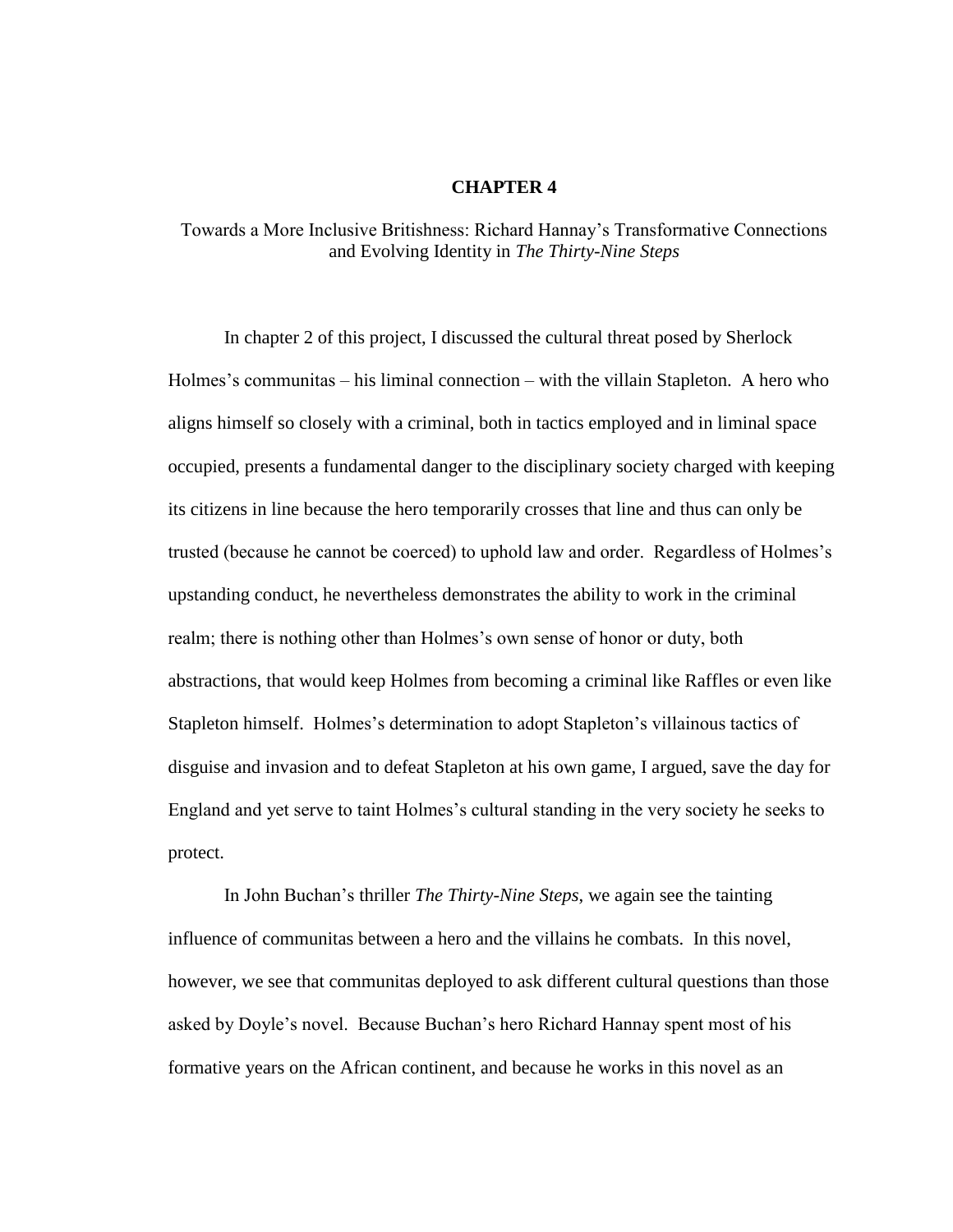amateur spy who uses his colonial veldcraft to defeat Germans who use similar tactics, the novel calls into question on an international scale the permeability of cultural barriers separating the British from the Other as well as the domestic cultural barriers used to define Britishness itself. In this chapter I will explore the challenges presented to these barriers, particularly as Hannay is transformed into a cultural menace by his liminal alliances and then as he and the Germans defy visual assessment through disguise and engage in similar tactics of espionage in order to advance their respective agendas. As we shall see, Buchan's Gothic-infused text asks readers to confront that most threatening of suggestions: that Britishness itself is a construction of convenience, and even perhaps a rationale for imperial rule, that holds no essential moral and philosophical permanence.

The closing scenes of *The Thirty-Nine Steps* depict the well-orchestrated deployment of governmental police power against an enemy of the state. Safely ensconced in London, the seat of official power, a group of political and military authorities dispatch to Kent a force of highly-trained police in order to surround and apprehend the disguised members of a German spy ring. The authorities in their London headquarters await reports from the agents in the field as those agents seek to neutralize the threat to national security posed by these spies. Foucault would characterize this deployment as the state's active response to an "exceptional situation," a scenario in which the ever-present official gaze of the disciplinary state is insufficient to combat a specific social or cultural threat. The men in power sit at the center of power and wait for their deputies to exercise that power. It is a predictable scenario.

Or rather, the scene would be predictable but for two notable exceptions. One is the presence of Richard Hannay, the story's narrator, a Scottish civilian who spent most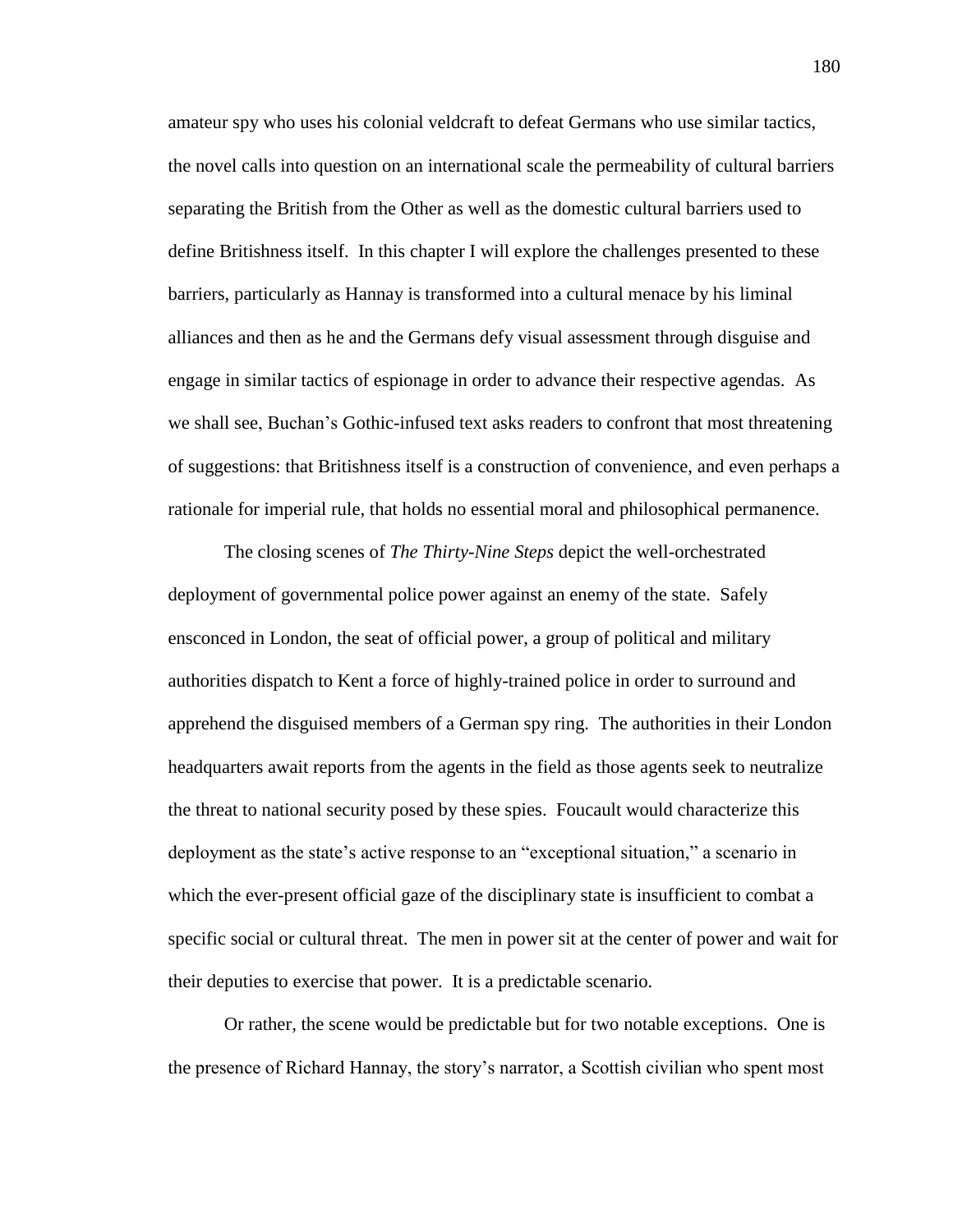of his adult life to this point as a mining engineer in Rhodesia and South Africa. The other is the respectable, dyed-in-the-wool Britishness outwardly evident in the alleged villains, the three men who play tennis and golf, who speak in perfect British accents, who occupy the patriotically-named Trafalgar Lodge and fly on their flagstaff "an enormous Union Jack" (99). The unpredictability of the scene extends further to Hannay's role in this moment: not only is he present on the scene, he's leading the police forces deployed to take down these seemingly prototypical British citizens. Though he has been recently (and unofficially) deputized by the governmental authorities, Hannay has never been part of the state's police force; he has no governmental position or legal standing to participate in this otherwise official police business. His only qualification to lead this deployment of official power is that he, alone among the governmental forces deployed on this night, has previously come face-to-face with this particular enemy. As Christopher Harvie observes, Hannay had to work with, and on behalf of, "a notaltogether-competent establishment" which had to "cope with the catastrophe of total war" (ix). A key facet of this total war is the use of disguise and the subsequent unsuspected invasion of the country accomplished by stealthy foreign agents. Hannay therefore must lead this charge because he alone has shared combative space with the German spies and thus has the best chance of anyone to see through their artful disguises and identify the threat they pose to Great Britain. He has also shared their tactics – he is nearly as masterful at disguise, surveillance, and mobility as they are. He understands their strategies, and potentially their weaknesses, because he shares them.

As I've discussed elsewhere in this project, Victor Turner observes that those who spend time together in the liminal realm necessarily develop a connection with each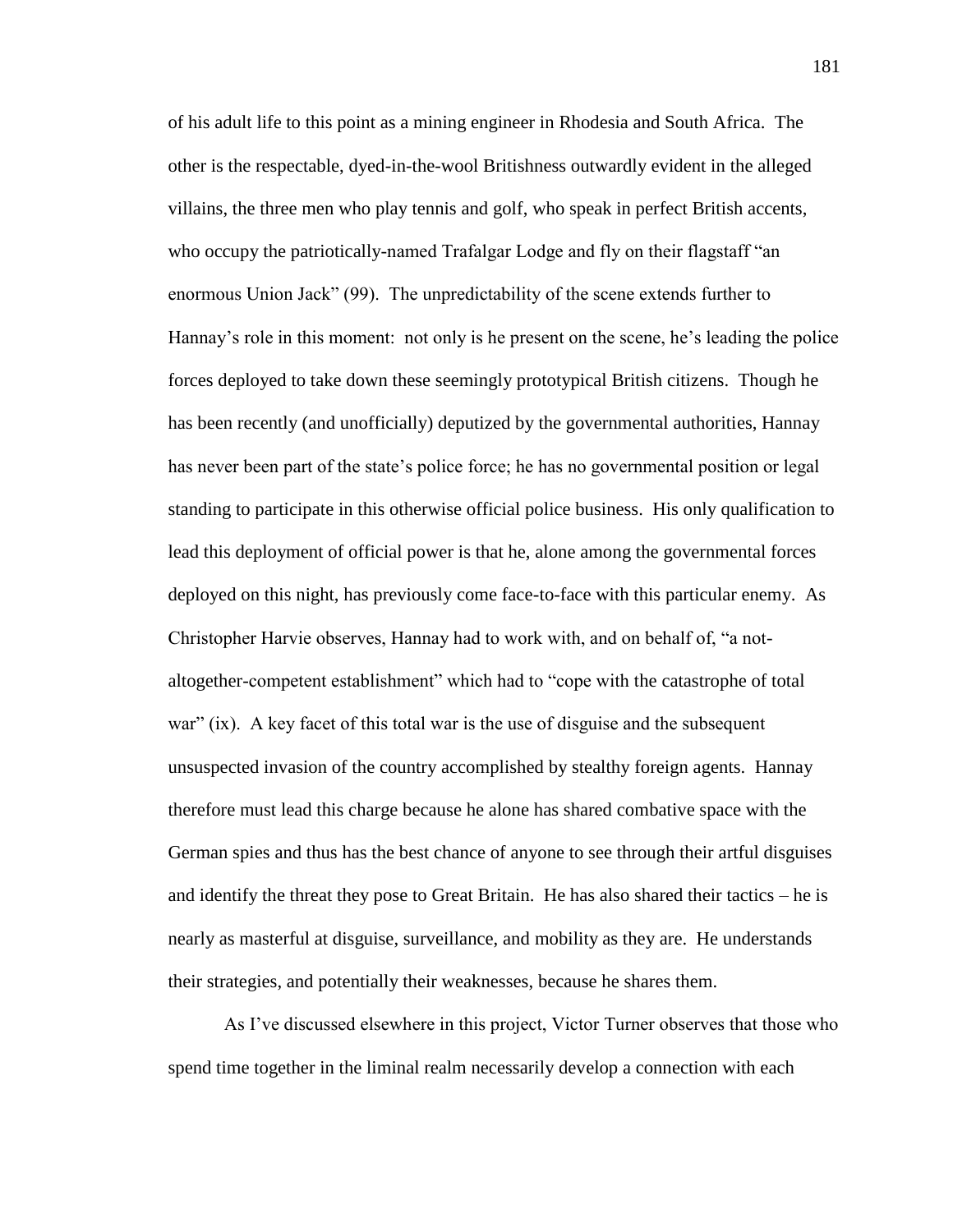other, a *communitas*, that cannot be forged except under liminal conditions. Turner contends in *Dramas, Fields, and Metaphors* that "[t]he bonds of communitas are antistructural in the sense that they are undifferentiated, equalitarian, direct, extant, nonrational" and "not shaped by norms<sup>24</sup>" (274). This connection is for Turner a positive outcome of shared liminal space; he argues that communitas wipes away all national, socio-cultural, religious, and class-based stratifications and allows those who have shared liminal space to forge a connection based solely on shared experience. Like Chaucer's pilgrims, those who share liminal space become for a time cultural equals who experience similar events and hardships and rewards and who are therefore forever linked by a bond not shared by those who were not present. This bond, to Turner, is an enriching bond.

In Buchan's text, however, that enrichment is a bit complicated. It is true, as I will show, that Hannay forges enriching and transformative liminal bonds with characters like Sir Harry, Walter Bullivant, and even the soon-to-be deceased Scudder; these "goodguy" connections quickly forged in the liminal space of combat serve to protect Hannay and to further his ultimate project even as they transform him into a cultural force equal to his invading enemies. Hannay's bond with these villainous Germans, however, proves to be the decisive connection in this story. Hannay seeks to use his bond with the Germans not as a way to forge an enriching connection with them, but rather as a way to beat them at their own game. Theirs is a combative communitas, as was the connection

 $24$  That is to say, the bonds of communitas are not shaped by the norms that govern nonliminal (or everyday) interactions. It would be difficult to posit a completely norm-less relational realm, nor do I believe Turner has such a realm in mind. In the context of Turner's comment, he certainly implies that the bonds of communitas operate according to their own set of norms; indeed his discussion of communitas posits the norms by which such liminal connections operate.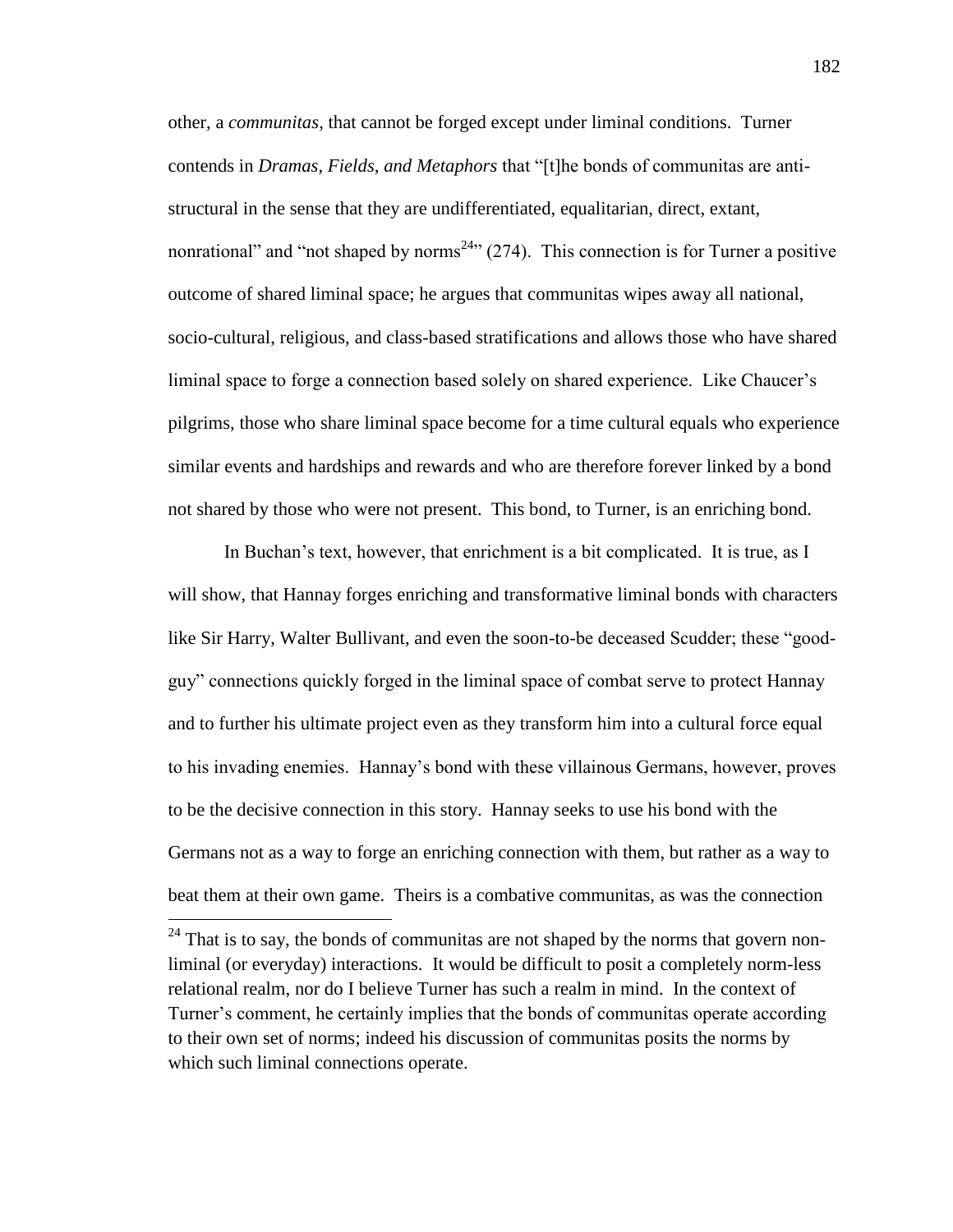between Holmes and Stapleton. Though both Hannay and Holmes share common liminal space and combative tactics with their respective opponents, and though both come begrudgingly to admire the abilities and dedication of their adversaries, both heroes draw close to their enemies in order to apprehend them. Both are also tainted by this connection.<sup>25</sup> Because of his role in the grand scheme of the Germans' plan, Hannay is framed for murder and is subsequently depicted in the British press as a murderer and a fugitive; he is sought by the police and the Germans alike for his role in this drama. He also finds himself forced to assume other identities, to engage in subterfuge and intimidation, and even to resort to theft, all of which could serve to undermine Hannay's status as a law-abiding citizen. But beyond their common tactics and potential criminality, Hannay shares something with the Germans that even Holmes does not share with Stapleton: he shares a perpetual outsider status with them. Both carry with them the taint of foreignness; their tactics of disguise and surveillance resonate with the exotic, the fundamentally un-British. Though he works on behalf of Britain against a foreign aggressor, Hannay as a returned colonial (and a native Scotsman) never fully enjoys a complete aggregation into the English culture he works to defend.

Because of Hannay's exhilarating combat with these German invaders, because of the exciting chase scenes as well as the secret codes and the frequent use of disguise, *The Thirty-Nine Steps* has been classified both as a spy novel and an adventure novel<sup>26</sup>.

 $25$  Please see the concluding section of Chapter 2 for my discussion of the cultural taint attached to Holmes because of his connection to Stapleton.

<sup>&</sup>lt;sup>26</sup> For example: Robin Winks calls Buchan "the father of the modern spy thriller," though Winks acknowledges that "the Hannay books are not, strictly speaking, about spies at all in the professional sense of the word" (xi). Meanwhile, Martin Green (in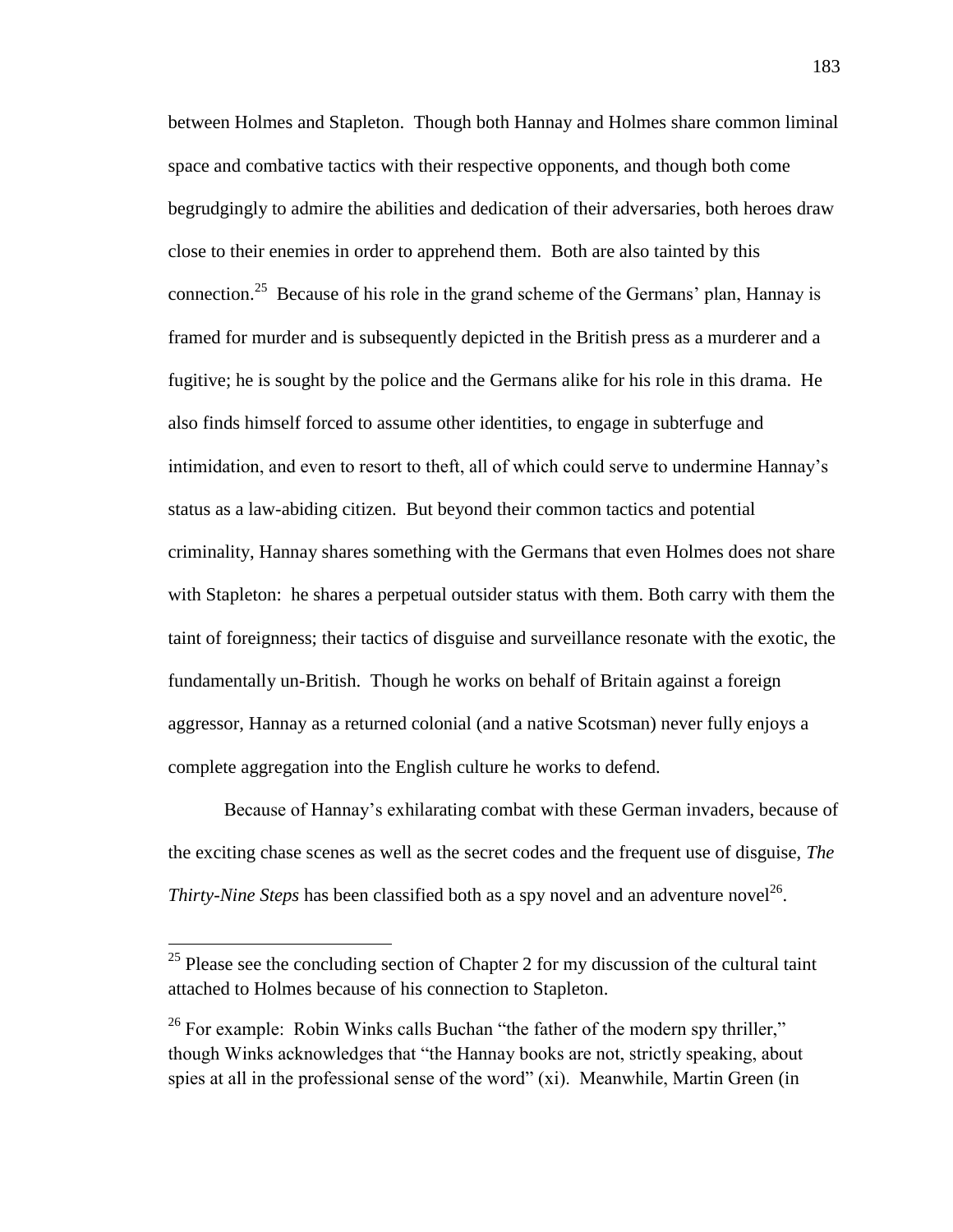Scholars have yet to assess, however, the infusion of the Gothic into this text or the difficulty of categorizing the story's narrator, Richard Hannay, particularly as Hannay finds himself so closely connected to his fellow-outsiders, his German enemies. In my reading, *The Thirty-Nine Steps* has an unmistakable flavor of the Gothic – manifested most urgently in the ambiguous identities of the main characters and the shadowy cultural threat hovering at the edges of the story – and indeed qualifies as an example of what Patrick Brantlinger calls the "imperial Gothic," though the text serves to complicate the narrative force of the reverse-invasion story usually referred to by Brantlinger's label. Certainly there are anxieties about invasion from without in Buchan's novel as the Germans infiltrate Great Britain. But rather than gritty English resolution coming to the rescue, as is often the case in imperial Gothic novels (such as those by Haggard or Wells, for example), the English in Buchan's text are saved by someone else, an outsider, a Scotsman who returns to Britain via southern Africa. And further, as I will show, they are saved by this man using the very same techniques the Germans used to invade the country to begin with. There is fear here of the invasion of England; the German invasion certainly calls into question the defensive barriers that surround Great Britain. Hannay's participation in this combat, however, provides a more intimate and threatening challenge to the many internal barriers, the parameters of Britishness, constructed within the society he helps to preserve. In a sense, his boundary-crossing is more disturbing than the unsurprising (from an English point of view) monstrosity of the German

*Seven Types of Adventure Tale*) classifies *The Thirty-Nine Steps* as a "Hunted Man" type of adventure novel, deriving its suspense as it does from the travails of an admirable hero being chased by evil, nation-threatening enemies (189).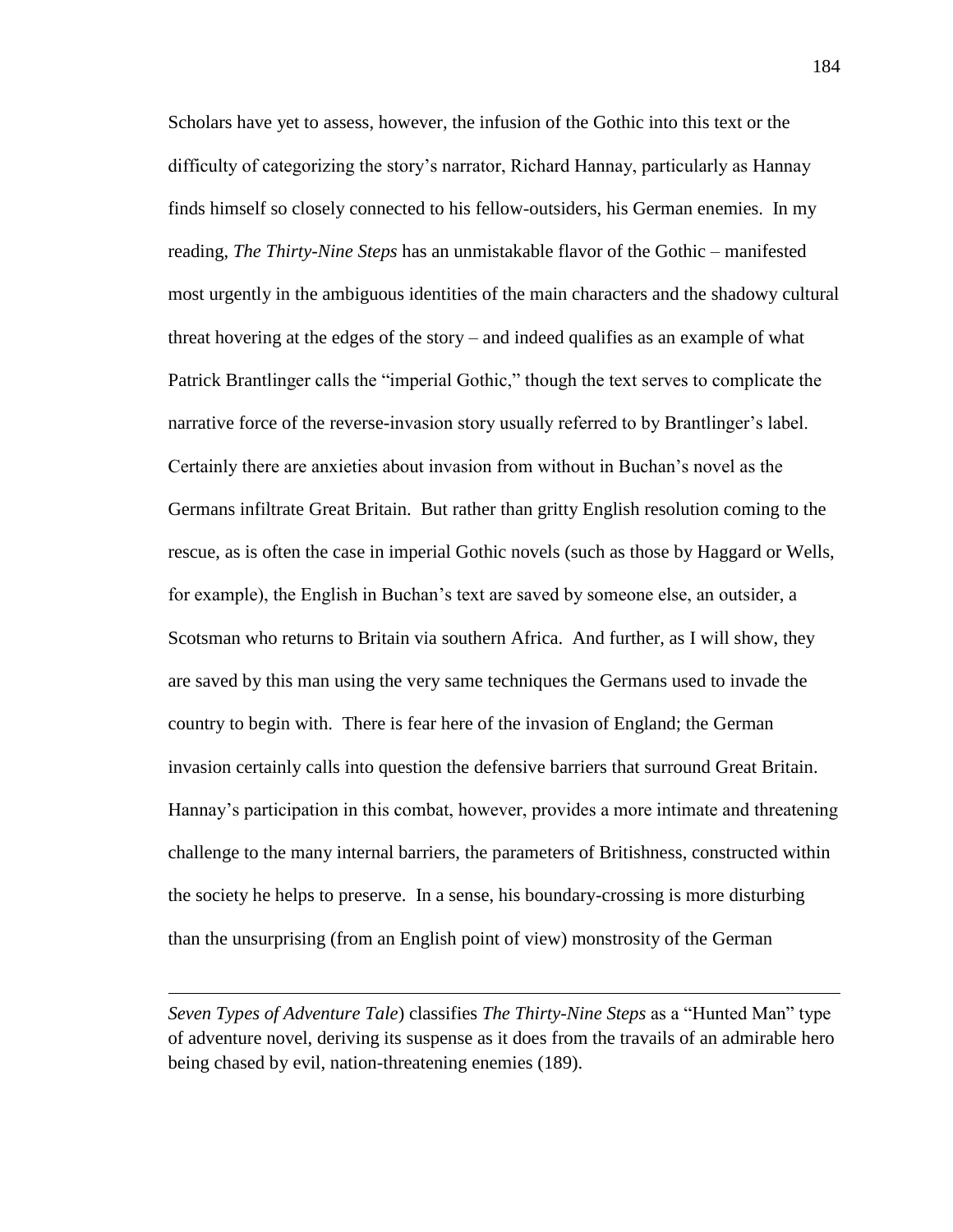aggressors. The imperial Gothic in this text, and more broadly the Gothic as a "mode" of writing, to borrow Robert Mighall's term, $^{27}$  concerns itself with the dissolution of boundaries. This is not necessarily a novel, as it is sometimes read, that reinforces England's imperial supremacy. It is rather a novel that investigates the fluidity and permeability of the barriers that separate that which is considered essentially British from that which is considered essentially foreign or undesirable.

As I will show in this chapter, therefore, Hannay's communitas with the German spies generates at once Hannay's qualification to defeat the Germans as well as the cultural taint and Gothic uncertainty that render Hannay (as well as his enemies) ambiguous and potentially menacing. As such, *The Thirty-Nine Steps* adds to the late-Victorian conception of Britain as vulnerable to invasion and raises the culturally disturbing notion that the British might have to adopt the tactics of their foreign enemies – indeed, might have to embrace the ways of the Other – in order to repel those same enemies. Hannay and his Foreign Office friend do eventually repel the German invasion in this novel, and yet the permeability of the nation's forces of defense is not permanently repaired, rendering the invasions of the German's successful at least in a cultural sense. The novel also poses the question of who might be considered British, and thus by

 $27$  Mighall draws a distinction between the "genre" of the Gothic, which encompasses the stories built around the conventions (crumbling castles, labyrinths, secret passageways, mistaken identity) upon which the literary Gothic was founded, and the "mode" of Gothic writing, which focuses more on the ambiguity, menace, and terror generated within a text than on the props used to generate those effects. Mighall's distinction allows for a discussion of an infusion of Gothic themes into a text like *The Thirty-Nine Steps* that, especially when contrasted to contemporary novels like *Dracula*, is not necessarily Gothic by genre.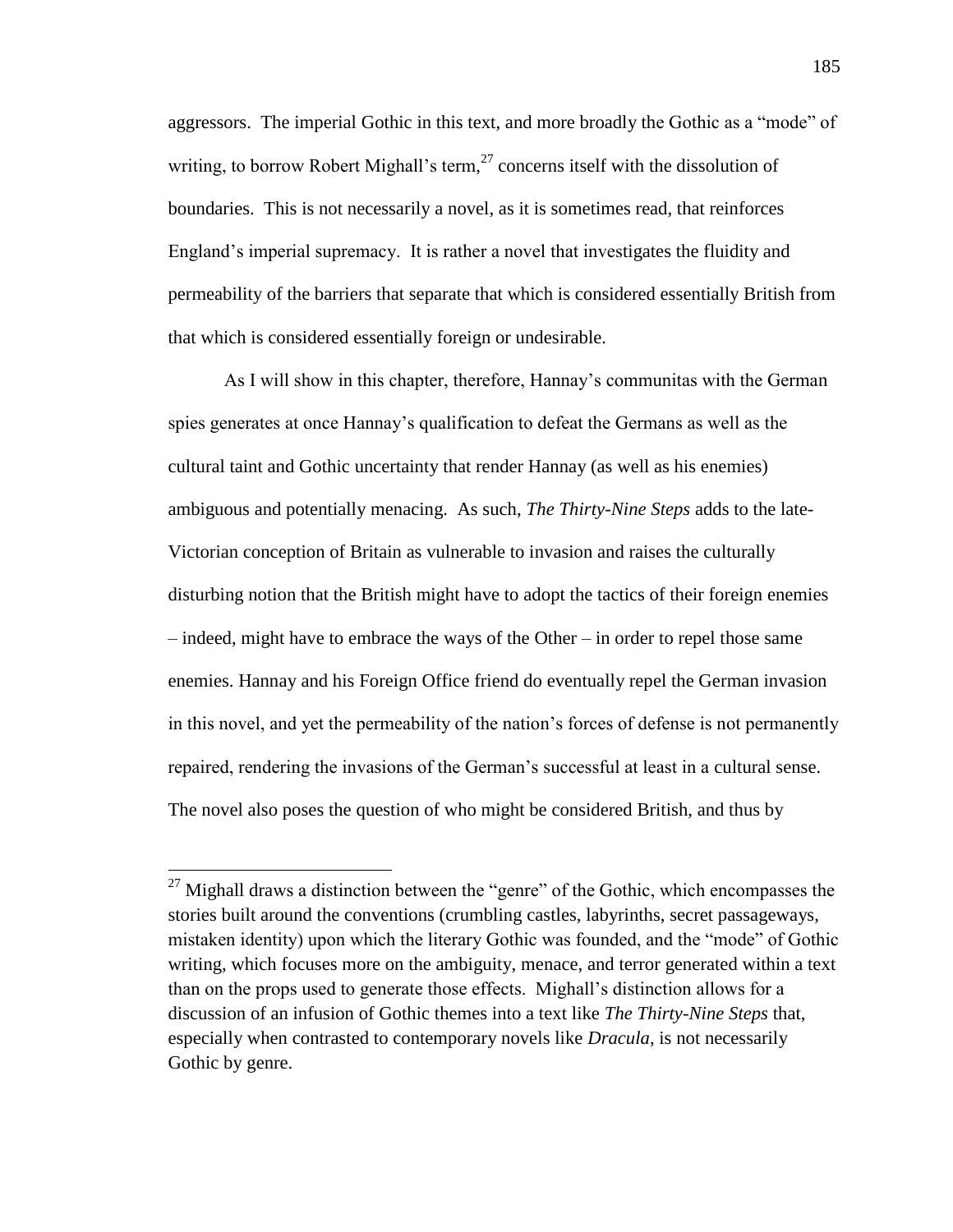extension poses more disturbing questions about who might rightly be governed, and on what grounds, in what Brantlinger calls "the narrowing vistas of the British Empire"  $(250)$ . Buchan, writing near the beginning of the Great War – a cultural force already muddying easy Victorian distinctions – effectively complicates the self and other, Us and Them, good guy and bad guy dichotomies that form the foundation of so much late-Victorian imperial thinking.

Before discussing the Gothic-driven destabilization of (physical and cultural) barriers in this text, however, it is necessary first to examine the parameters and logistics of the various liminal connections Hannay forges during his journey – with his allies and his enemies alike – as well as the degree to which Hannay is transformed into both a hero and a monster by these connections. In particular I will explore the manner in which both Hannay and the Germans manipulate the visual matrix (which I define here as the system of visible markers used to establish or assess identity) governing the connections they make in the liminal realm of battle. Because of their shared expertise in disguise, shared mobility and isolation, and eventual face-to-face contact, Hannay is as closely united with his enemies as he is with any of his allies. And it is this union that facilitates Hannay's victory over the German spies, however culturally compromising that union might be. He wins the contest because to a threatening degree he becomes very much like the enemies he combats.

## Spontaneous Communitas: Manipulating the Visual Matrix

In labeling *The Thirty-Nine Steps* as an imperial Gothic novel, as I have done, it is not my intention to deny its simultaneous classification (and cultural import) as an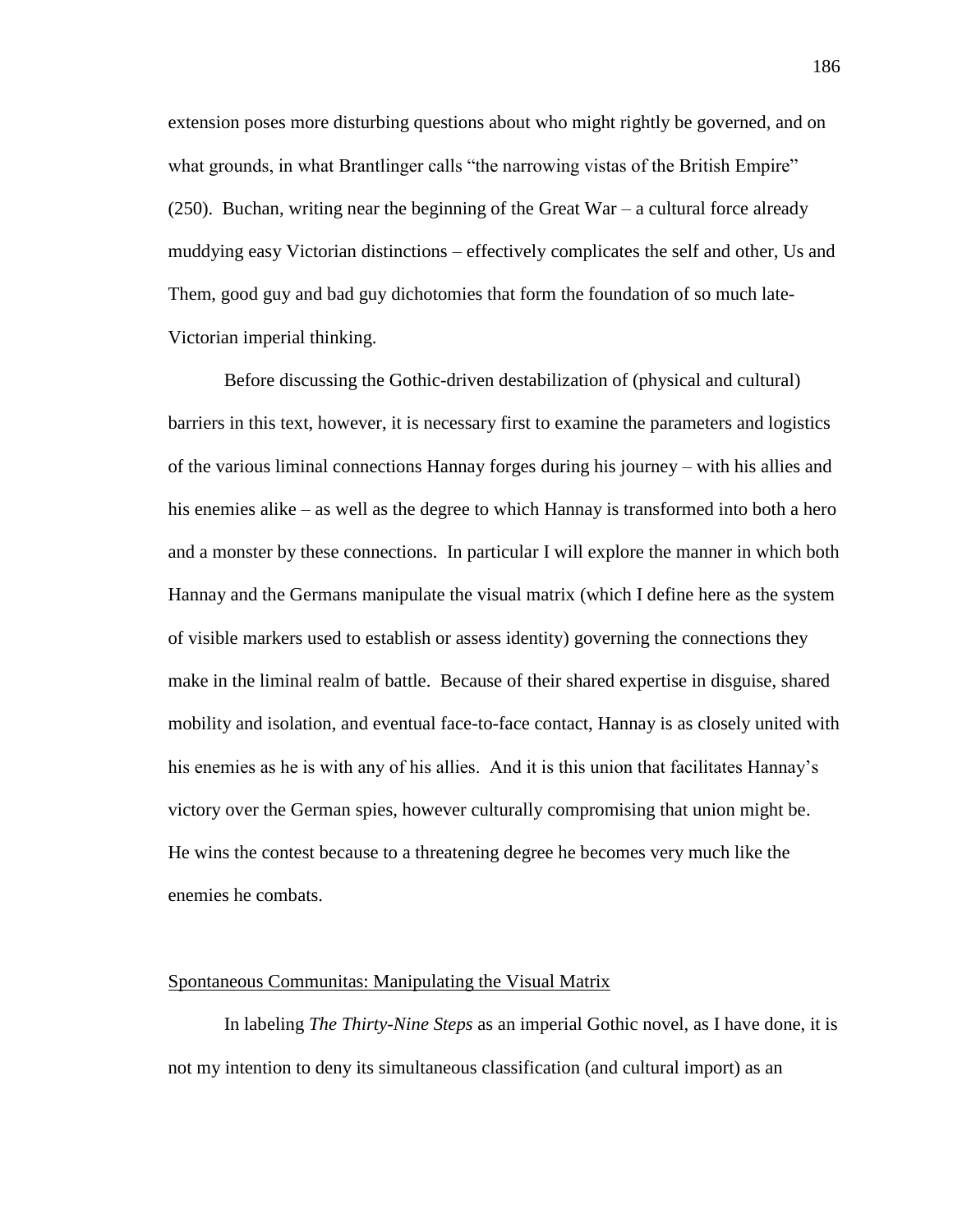adventure novel. Indeed, one cannot read Hannay's narration of his breakneck journey through the lush Scottish landscape without catching echoes of the adventure tales of Stevenson or Scott (two of Buchan's literary idols). Beyond the excitement of the tale, though, Buchan's novel draws a portrait of what it might look like for a hero to move outside the confines of his social position. Martin Green describes the adventure tale as "a series of events that outrage civilized or domestic morality and that challenge those to whom those events happen *to make use of powers that civil life forbids to the ordinary citizen*" (*The Adventurous Male* 4; my emphasis). We can certainly see in Hannay's adventure an illustration of this description. A murder is committed in his flat, initiating a series of events that demand of Hannay the use of powers (secret surveillance, the resistance of arrest, thievery, and so on) normally forbidden to or not needed by citizens of a civilized society. Hannay does his most important work off the legal-disciplinary grid by making use of these powers. His actions, according to Green's definition, reflect a set of generic conventions; Hannay becomes a prototypical adventure hero, a free agent on a quest only he can fulfill.

My concern here, though, goes beyond such classification. Because Hannay moves off the grid, and because he does so by his own volition and through the manipulation of his visual appearance, he embodies a mobile and potentially menacing form of ambiguity. He becomes a Gothic presence in his own right by embracing this ambiguity and using it for his own ends. By subterfuge he constructs for himself a liminal space through which he moves as a liminoid hero and in doing so he paradoxically qualifies himself to combat the other mobile menace in this text – the German spies – even as he transgresses for a time the values of the culture he hopes to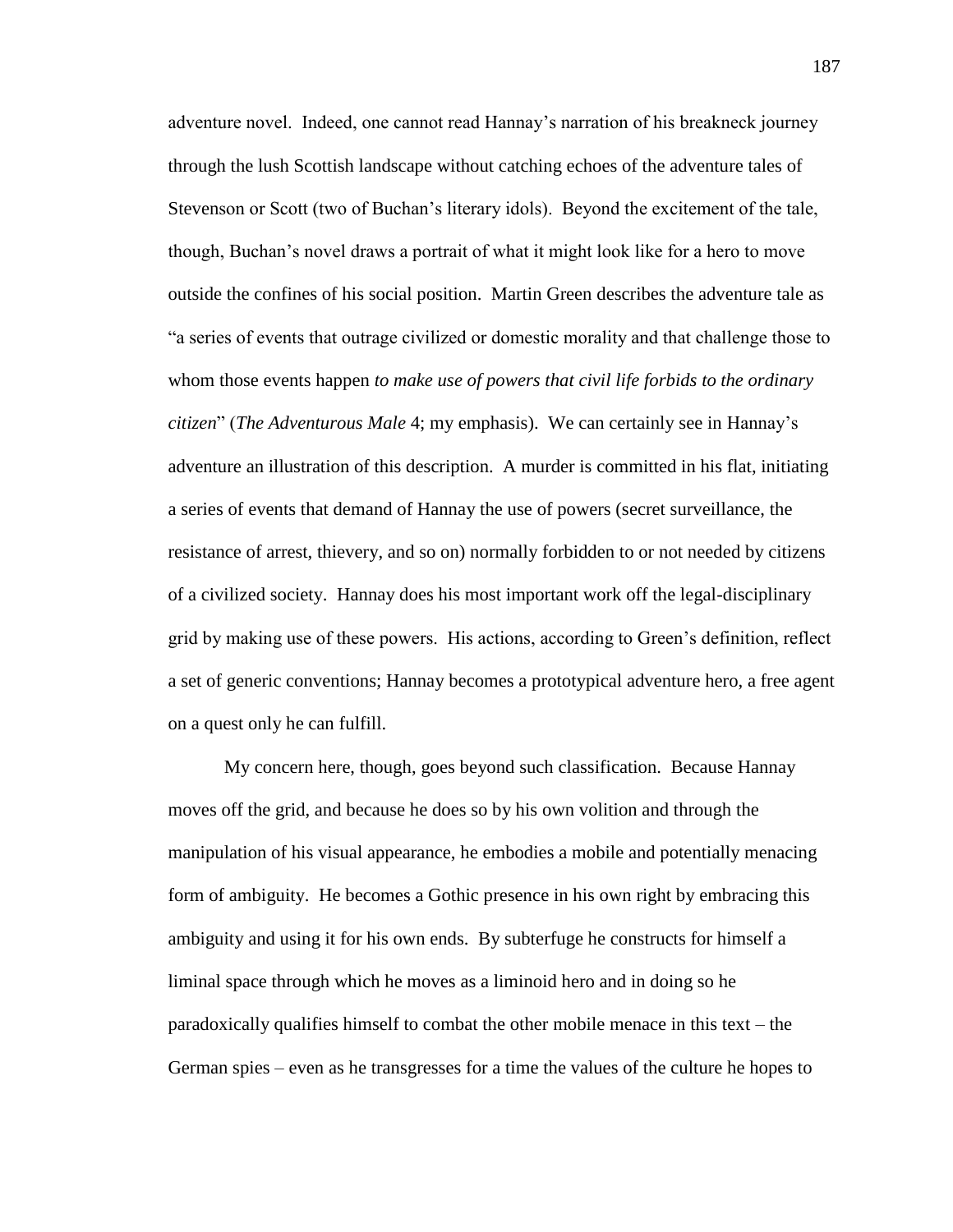defend. As Yumna Siddiqi observes, Hannay "goes into enemy territory and assumes an identity that will give him access to the very heart and mind of the rebel. From this position of intimacy, and with the help of luck and intuition, he seeks to foil the insurgent's plans. In so doing, he tarries so closely with the position of the Other that he risks a crisis of identity" (121). Part of this contested identity involves being labeled a murderer; for the first half of the novel, Hannay is wanted by a police force anxious, as Brantlinger would put it, to avoid the "atavistic" notion of a murderer running free through a civilized society. Hannay embodies a Gothic moment in which his society inverts itself: its most urgent cultural value in this moment is to capture the innocent Hannay (though they don't know he's innocent), a move which will allow those who are guilty of murder and who are planning even grander crimes to go free. Hannay's decision to escape via disguise, and thus to create a mobile liminal space for himself, should therefore be seen as a temporary transgression of his culture's values in the name of a personal transformation (from passive citizen to patriotic combatant). Hannay is an adventure hero, therefore, but in earning that title he also embodies a more dynamic cultural force as the tainted liminoid outsider who saves the kingdom.

Victor Turner's notions of liminality and communitas provide a useful way to understand Hannay's mobile cultural position, in large part because at the beginning of the novel Hannay stands in need of an initiation into the society he ultimately works to save. For Turner the liminal process is primarily a rite of passage; prior to their liminal experience, young initiates in the tribal cultures Turner studied found themselves not wholly accepted into their respective tribes. They did not, in a manner of speaking, fit in. We see this same outsidership, and this same desire to belong, in the colonial Scotsman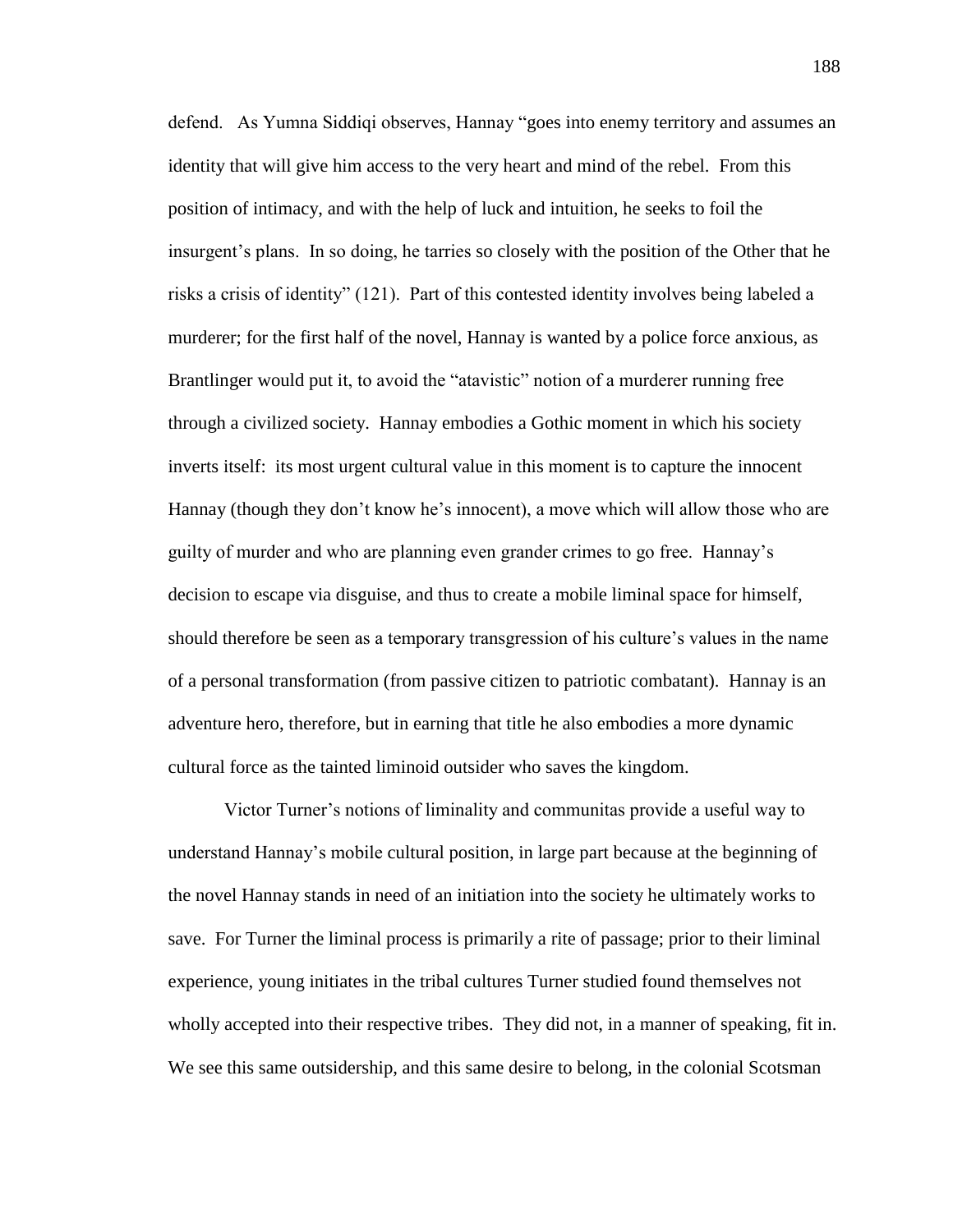Hannay prior to his entry into liminal battle. In the first paragraph of his narration, Hannay says that by coming to London he "got into the wrong ditch" and that he "had better climb out" (7). This metaphor, evocative perhaps of the stagnation of the trench warfare common in World War I, and certainly familiar to the soldiers in the field said to have read and enjoyed this novel<sup>28</sup>, calls to mind the barriers that rise up on either side of conventional urban life. Hannay explains in the next paragraph that he has made his money in the colonies and had planned to spend the rest of his days in England; after three months in "the Old Country," however, he discovers that conventional life in the urban center was rather stultifying: "The weather made me liverish, the talk of the ordinary Englishman made me sick, I couldn't get enough exercise, and the amusements of London seemed as flat as soda-water that has been standing in the sun" (7). In other words, he feels like he doesn't belong in London and finds his options for stimulation and movement limited on all sides, rather like living in a ditch.

Hannay therefore finds a kind of dark pleasure in the prospect of crossing boundaries, of leaving behind the *ennui* and indeed the identity crisis that marked his life in London and engaging in this liminoid contest: "It was going to be a giddy hunt, and it was queer how the prospect comforted me. I had been slack so long that almost any chance of activity was welcome. When I had to sit alone with that corpse and wait on

 $28$  Christopher Harvie quotes a letter from G.G. Hardy, a soldier in the trenches of World War I who wrote to Buchan's publisher Blackwood to share his impressions of the novel. "The shocker arrived just before dinner-time," Hardy writes, "and though with our early rising, sleep is very precious to us, I lay awake in my dug-out till I had finished the last page. This, I take it, is the supreme test of a 'shocker', one should never be able to lay it down. It is just the kind of fiction for here. […] The story is greatly appreciated in the midst of the mud and rain and shells, and all that could make trench life depressing" (xx).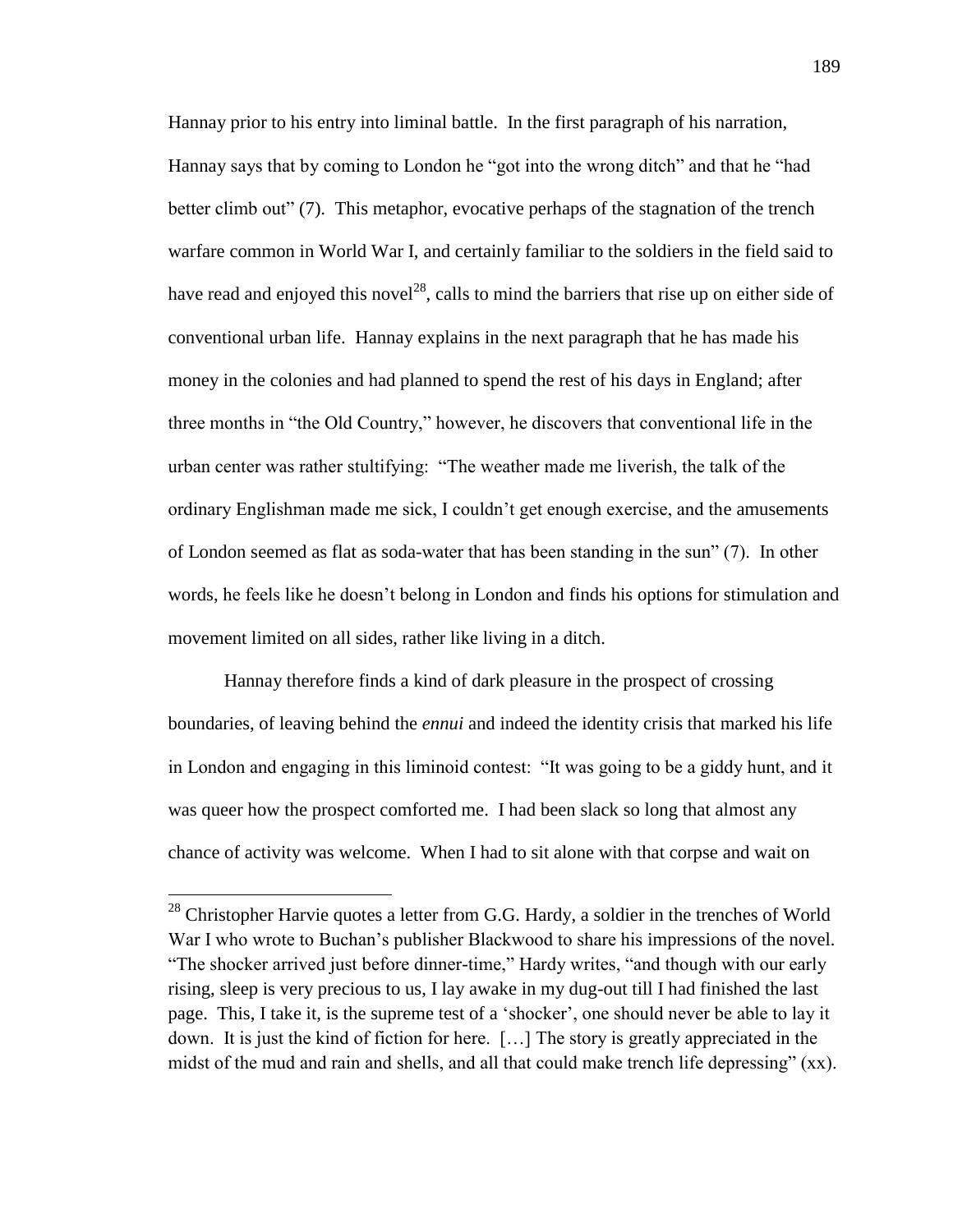Fortune I was no better than a crushed worm, but if my neck's safety was to hang on my own wits I was prepared to be cheerful about it" (20-21). Rather than relying on the conventional modes of governmental investigation to prove his innocence and to determine the validity of Scudder's claims, Hannay rather happily (and also by necessity, as he argues) enters the liminal, mobile space of contest. More importantly, as he assumes the mantle of liminoid mover, he takes the first steps toward constructing for himself an identity in his new country. It is ironic perhaps that his new identity begins with disguise, but by masking his appearance he seeks to shed some of the outsider status – his Scottish heritage and colonial upbringing – that prevents his assimilation into life in London. In building an identity through subterfuge, however, he participates just as much as his German enemies in the breakdown of cultural barriers, particularly those boundaries, as we shall see, between private space and public concern.

Once he chooses to leave his stagnant life and seek his identity through liminal movement, Hannay's transformative journey through Scotland and England matches perfectly Turner's description of the three stages of a liminal experience. The first of Turner's three stages, the initial separation from structured society, takes place via disguise shortly after the murder of Scudder in Hannay's apartment. Hannay realizes almost immediately that he has been permanently marked by his contact with Scudder. While planning his next moves, and while still in the presence of Scudder's murdered body, Hannay comes to an important realization, a moment of clarity that drives much of the plot of this novel: that he will receive no protection from the country's disciplinary legal system, and indeed that he has been essentially divorced from that system. "Supposing I went out now and called in the police," he says. "What kind of a story was I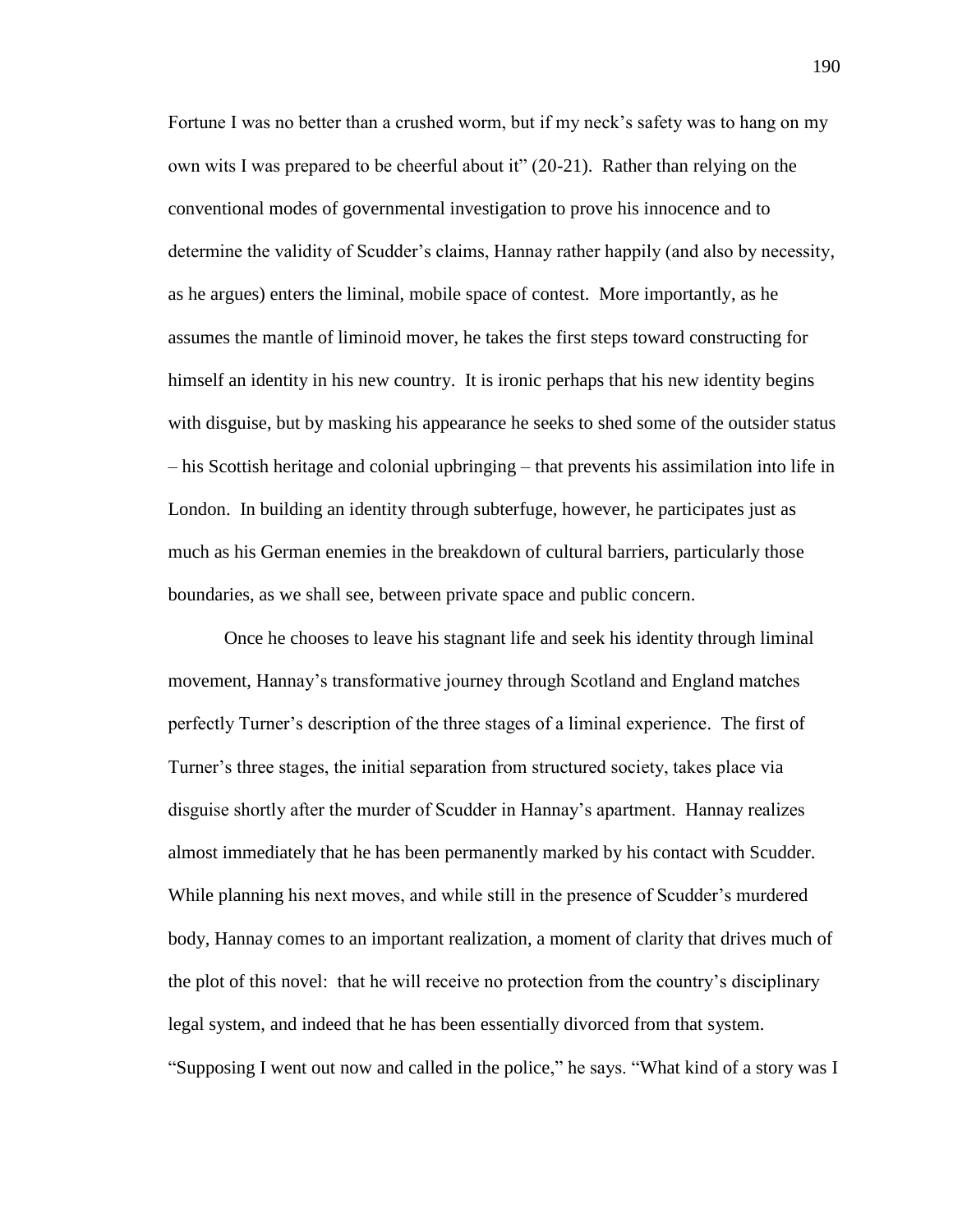to tell about Scudder? […] If I made a clean breast of it and told the police everything head had told me, they would simply laugh at me. The odds were a thousand to one that I would be charged with the murder, and the circumstantial evidence was strong enough to hang me." He concludes that his sudden criminality in the eyes of the police was just what his enemies had aimed for. "They were clever enough for anything," he laments, "and an English prison was a good a way of getting rid of me till after June  $15<sup>th</sup>$  as a knife in my chest" (19-20). Hannay thus concludes that he occupies an unenviable position: he's stuck between an enemy he must combat, because of the secret knowledge he possesses and because of the enormous international stakes involved in the game, and the police who will not believe his story and who will necessarily lock him up, depriving him of his mobility and thus his ability to fight this type of battle. His essential innocence on all counts would be irrelevant; he's stuck in the middle, guilty by association in the eyes of both parties, and thus must launch out on his own: "It took me an hour or two to think this out, and by that time I had come to a decision. I must vanish somehow, and keep vanished till the end of the second week in June. Then I must somehow find a way to get in touch with the Government people and tell them what Scudder had told me" (20). After this moment of decision, and a few hours to make plans, Hannay contrives to borrow his milkman's clothes and to escape his flat in disguise. From this point, he has left the bounds of his structured society and has entered a realm in which, as Turner would have it, he has "a certain freedom to juggle with the factors of [his own] existence" (The Forest of Symbols 106). This separation represents Hannay's entry into the first stage of the liminal experience.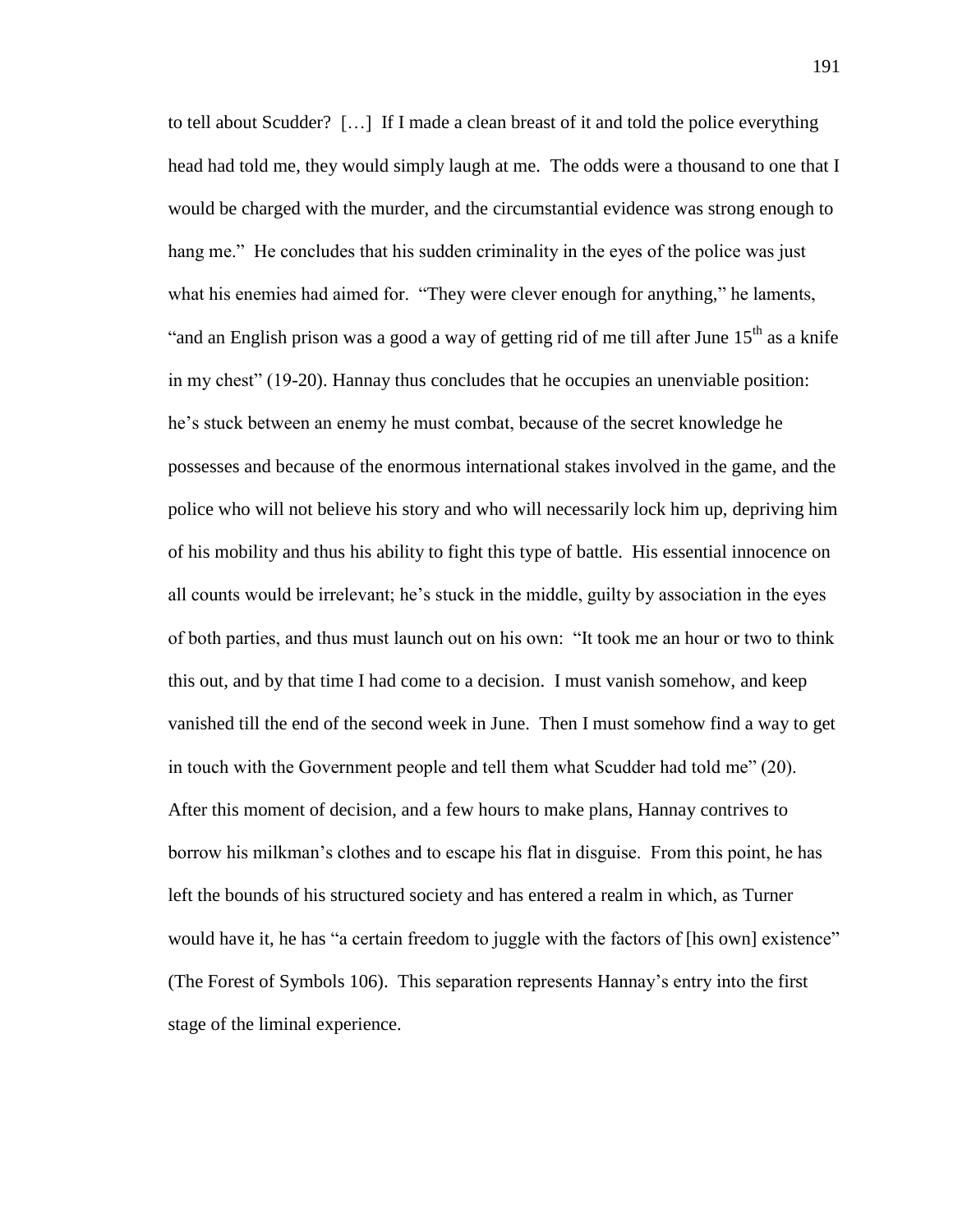Jumping ahead for a moment, the third stage of the liminal experience, the officially recognized reassimilation into structured society, serves to reverse this initial separation and to bookend the middle stage, the time spent in the liminal space (which I'll discuss in a moment). Because he has a double-mission of evading the police and combating the Germans, Hannay actually has two moments of reentry into structured society. The first takes place when he meets Sir Walter Bullivant, the head of the nation's secret spy network, on a small bridge over a stream near Artinswell and is soon welcomed into that eminent man's country home and his confidence. Sir Walter arranges for Hannay to be officially cleared of the suspicion of murder by Scotland Yard officials, after which he tells Hannay essentially to go home because his part in the battle is over. "You had better lie low," Sir Walter tells him, "for if one of your Black Stone friends saw you there might be trouble" (85). With this official dismissal, Hannay's legal troubles are over and he is free to return to his normal life. He has, in other words, been welcomed back from the liminal space and is once more a member of his structured society.

And yet, for Hannay, because of the knowledge he has gained in the liminal space, this first reassimilation is not enough. Shortly after his dismissal from Bullivant, he says:

> I felt that great things, tremendous things, were happening or about to happen, and I, who was the cog-wheel of the whole business, was out of it. […] I felt the sense of danger and impending calamity, and I had the curious feeling, too, that I alone could avert it, alone could grapple with it. But I was out of the game now. How could it be otherwise? It was not likely that Cabinet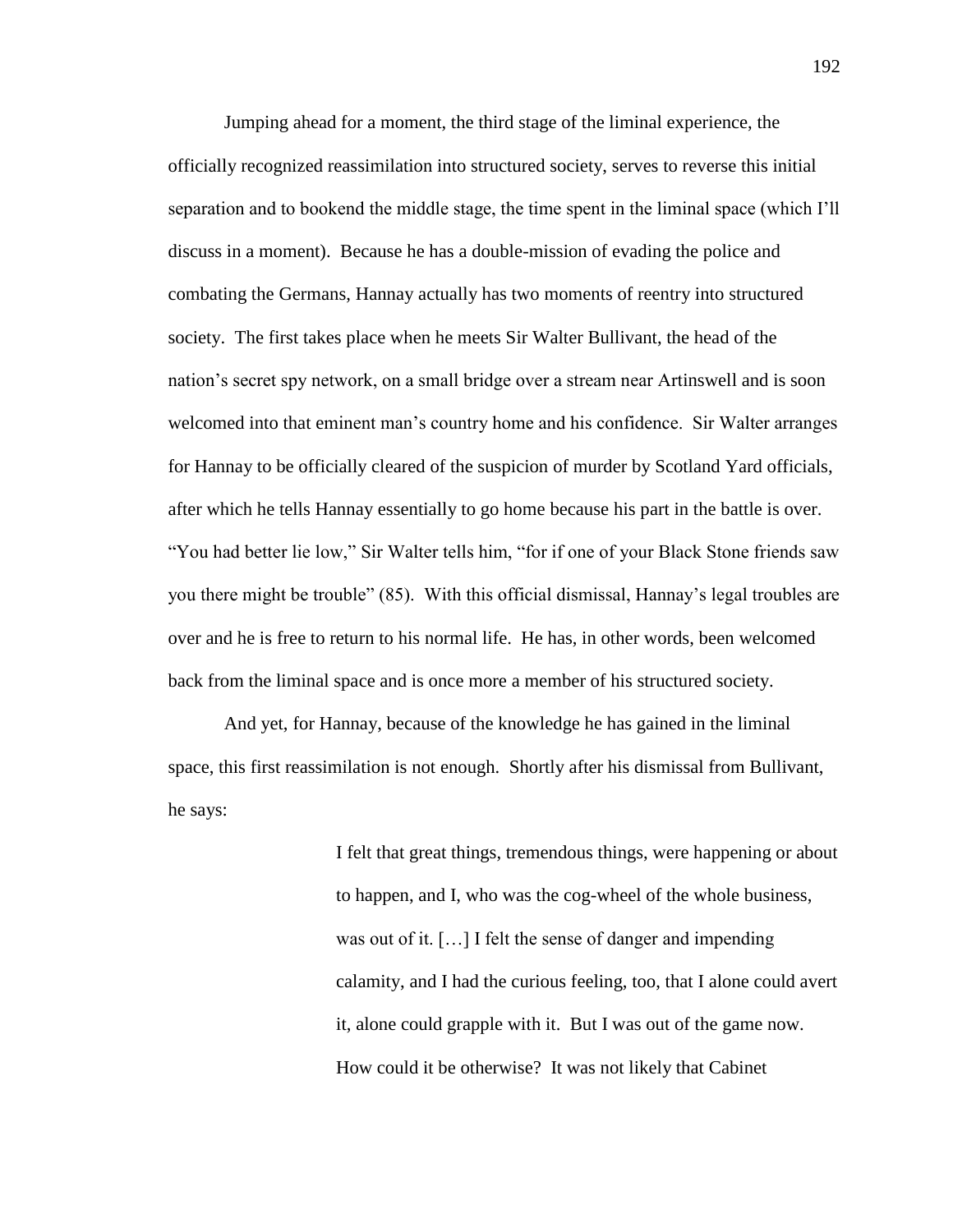Ministers and Admiralty Lords and Generals would admit me to their counsels. (85-6)

Despite the expertise he has gained in the field, and indeed the identity he has begun to form as a cultural defender ("the cog-wheel of the whole business"), Hannay finds himself not quite qualified to participate fully in the "great things, tremendous things" that were about to happen. The impulse to act, that which sent Hannay into the initial stage of liminal combat, spurs him on here. Spurred on by his own foreboding of the German menace and also by his desire to embody his new cultural position as defender of the nation, Hannay once more moves out of his prescribed disciplinary parameters and interjects himself into the presence of the "Ministers and Admiralty Lords and Generals" who would not have invited his help. This move in effect prolongs his participation in this liminal battle. After finally defeating the Germans (more on this below), Hannay once again seeks reassimilation, this time by volunteering for service in the British army as the country entered the Great War. Hannay sees joining the army, though, not as the beginning of his service, but in some ways as the end of one chapter of his heroism: "I had done my best service," he says in the closing lines of the novel, "before I put on khaki" (111). David Stafford characterizes Hannay's closing lines as a bit of "false modesty" because of the "flippant assumption that war would consist of little more than putting on khaki" (6). Stafford overlooks, though, the significance both of the work Hannay has done to this point and the symbolism attached to putting on the uniform of the British army. His work has been important to this point because, acting as a lone liminal agent, he has engaged and then defeated the enemy on grounds not available to those in uniform. At the same time, Hannay's decision to enlist, taken together with his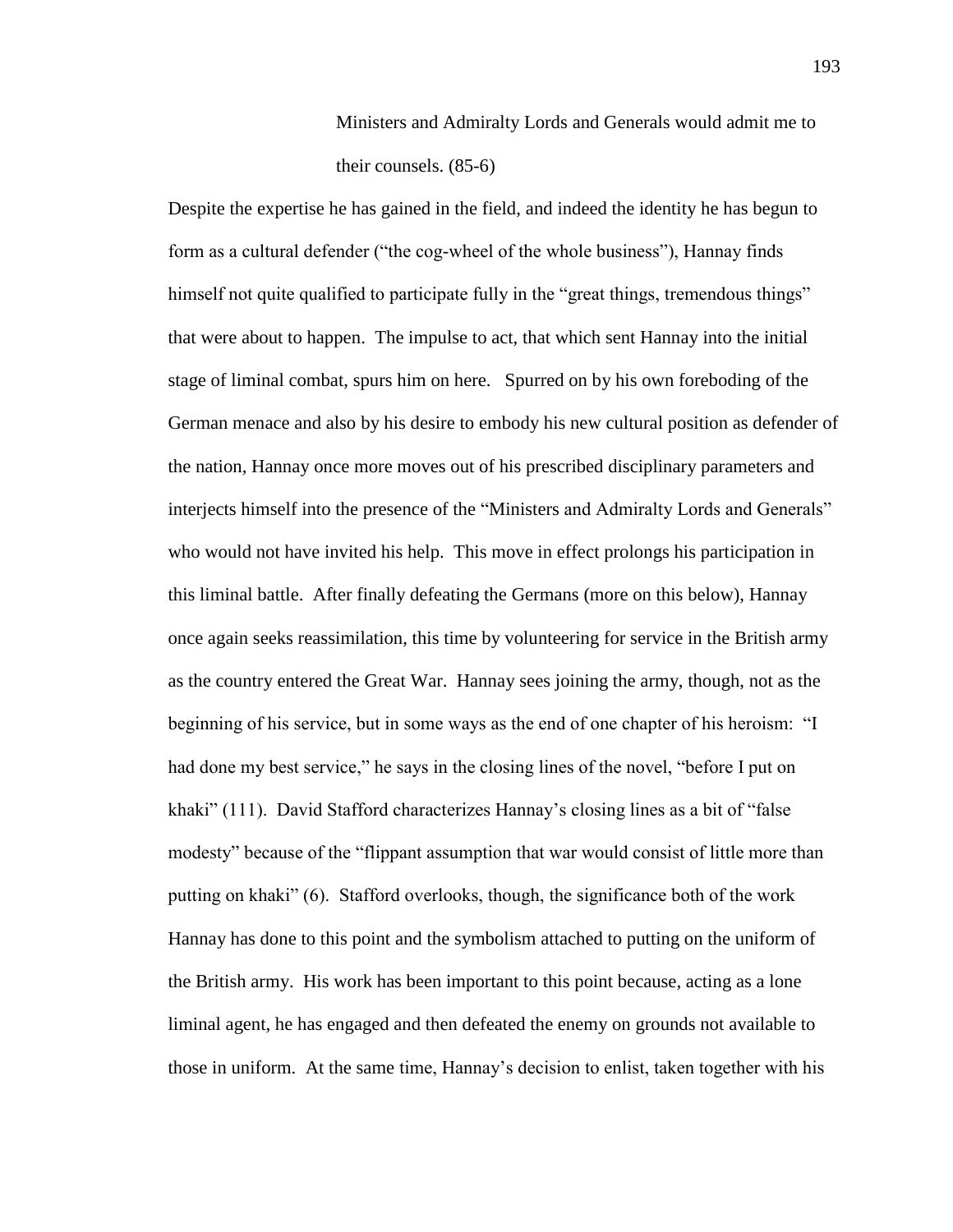early dissatisfaction when dismissed by Sir Walter and the general ennui he expresses at the opening of the novel, indicates that Hannay cannot accept a role as a civilian Englishman in England. For all of his heroism, Hannay never fully sheds his colonialism or his Scottishness; he never becomes naturally or fully English. His donning of the uniform therefore represents his best avenue to return to the civilization he has recently threatened from the liminal space in which he alone could confront the Germans. As Turner suggests, such a return is mandatory; time in the liminal realm is by definition temporary, while the return to a structured society (in the case of the army, a *highly* structured society) should mitigate the potential menace attached to someone with liminoid freedom. Hannay will now become a small player in the much larger institutionalized British military force, one of the many thousands of Britons who, instead of donning disguises and moving independently as Hannay has done before, will reflect the control exerted on them by dressing the same and going where they are ordered. Because the work he did before donning the uniform was individual work that only he could perform, though, his modesty is not false in suggesting that his best work was indeed done before joining the army.

So much for the first and third stages of the liminal process. Between Hannay's initial separation from society and his eventual reassimilation lies the section of his liminal journey most crucial to my study here. From the moment Hannay leaves his Portland Place flat disguised as the milkman, he carries his liminality with him, which means that he operates according to a different set of cultural norms even as he moves among people who inhabit the disciplinary grid of their conventional social structure. If we posit the police as the physical embodiment of the disciplinary structure, then Hannay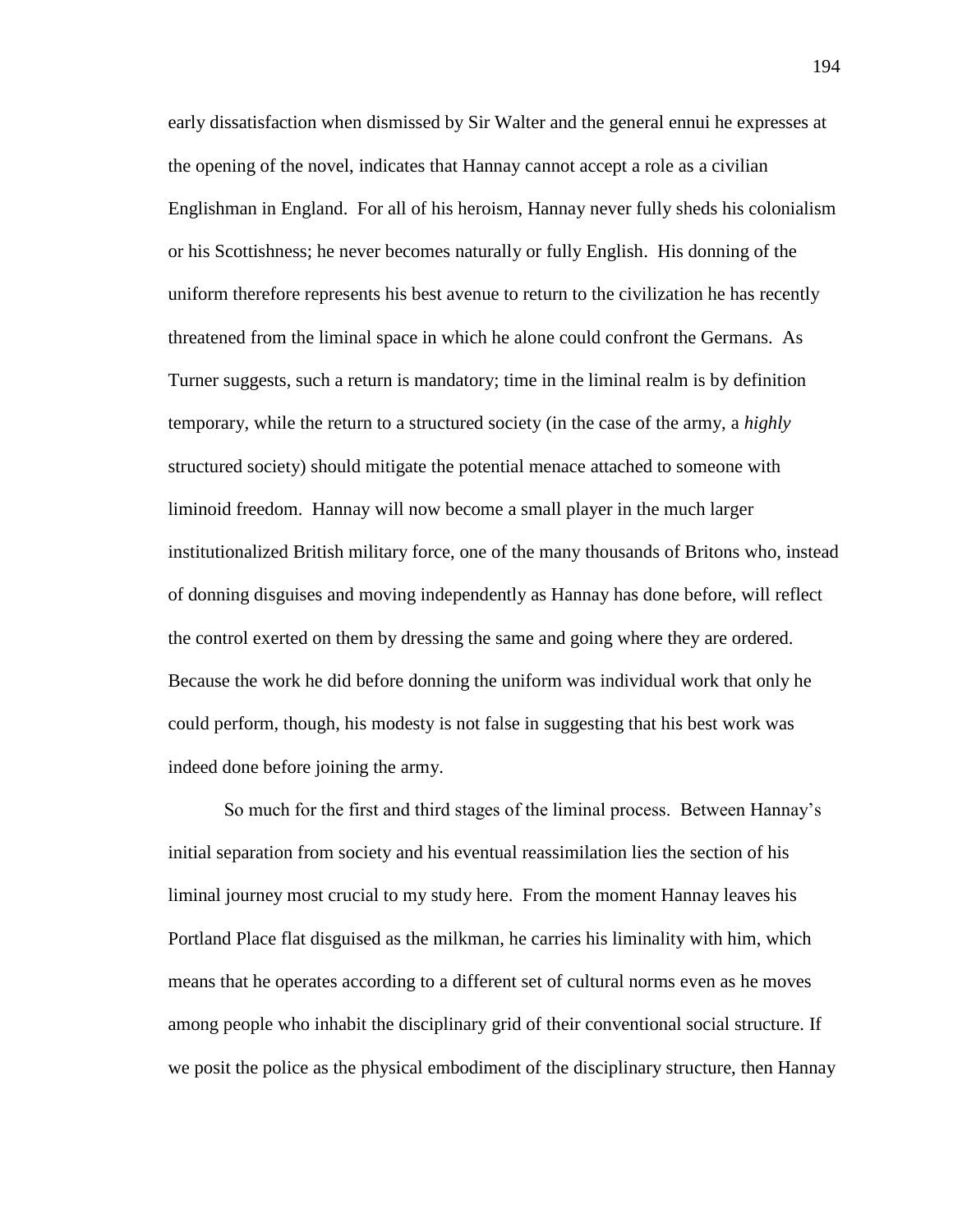becomes the physical embodiment of unconventionality and thus an inherent threat to the stability of the disciplinary grid. As long as he is on the run, Hannay like any other fugitive embodies a literal violation of the desire of the legal structure of his culture and, technically, taints all of his liminal companions with "accessory after the fact" status while he's at it. Part of Hannay's potential menace is that the vortex of unconventional cultural norms he inhabits actually moves around with him and seemingly sucks other people in.

The liminal menace he carries with him, however, does not stop Hannay from forging spontaneous connections with those around him. Turner writes in *The Ritual Process* that he has "tried to eschew the notion that communitas has a specific territorial locus, often limited in character, which pervades many definitions. For me, communitas emerges where social structure is not" (126). Indeed, Hannay's time in the liminal space is marked, as Turner suggests it should be, by a series of connections between Hannay and those who temporarily share the liminal space with him, or more accurately, those whom Hannay draws into his own liminal space. Though Hannay's communitas with the Germans, as I explore below, is the crucial component of this novel, Hannay's journey through Scotland and England is delineated by a series of liminal connections, each of which lead Hannay inexorably toward his confrontation with the Germans and at the same time instill in him the strategies of identity manipulation at play in that confrontation. Buchan, in fact, calls attention to these liminal relationships by naming chapter 1 and chapters 3-6 after the characters with whom Hannay so closely and quickly connects: in addition to Hannay's first meeting with the his main German adversary (the "Bald Archaeologist, chapter 6), we also see mentioned Scudder ( "The Man who Died,"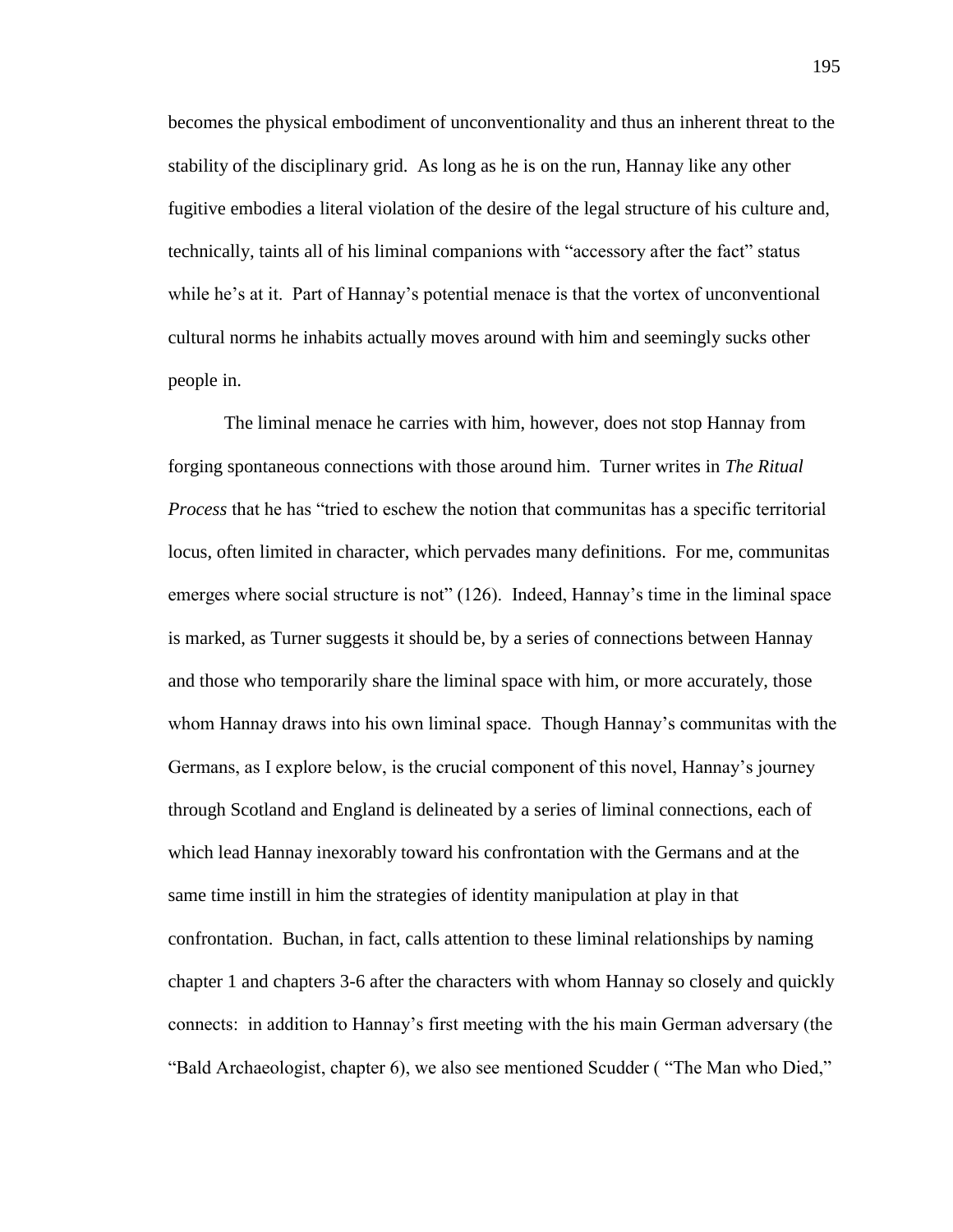chapter 1), the otherwise-unnamed literary innkeeper (chapter 3), Sir Harry (the "Radical Candidate," chapter 4), and Alexander Turnbull (the "Spectacled Roadman, chapter 5). Through this series of encounters, we see Hannay transformed from a man in the grips of *ennui*, as he was at the beginning of the novel, to a man capable of saving the kingdom and at the same time monstrous enough to permeate the kingdom's cultural boundaries in the process. More specifically, we witness Hannay as he progressively becomes more skillful in the manipulation of the visual matrix, a skill he'll need as he battles the Germans. The text at this point in the novel seems invested in defining this matrix so that later, in his connection with the Germans, we can better understand how both Hannay and the Germans undermine this matrix. We first see demonstrated the act of visual assessment as it is generally deployed, in other words, followed later by the subversion of that same system of visual assessment.

Before I examine these connections in detail, it will be useful briefly to characterize Hannay's connections according to a specific application of Turner's notion of communitas. The liminal relationships Hannay establishes on his journey all can be said to participate in the modality of social relationship Turner calls "spontaneous" or "existential" communitas. In *The Ritual Process*, Turner defines spontaneous communitas as a "direct, immediate, and total confrontation of human identities" (132). This relationship "arises in instant mutuality" between "total and concrete persons," not character types or people relying on social designations for definition. It is the immediacy and totality of this connection that sets it apart from the other liminal connections I've studied in this project. It is not, therefore, a slowly-building relationship as that between Raffles and Bunny or even, as we've seen between Holmes and the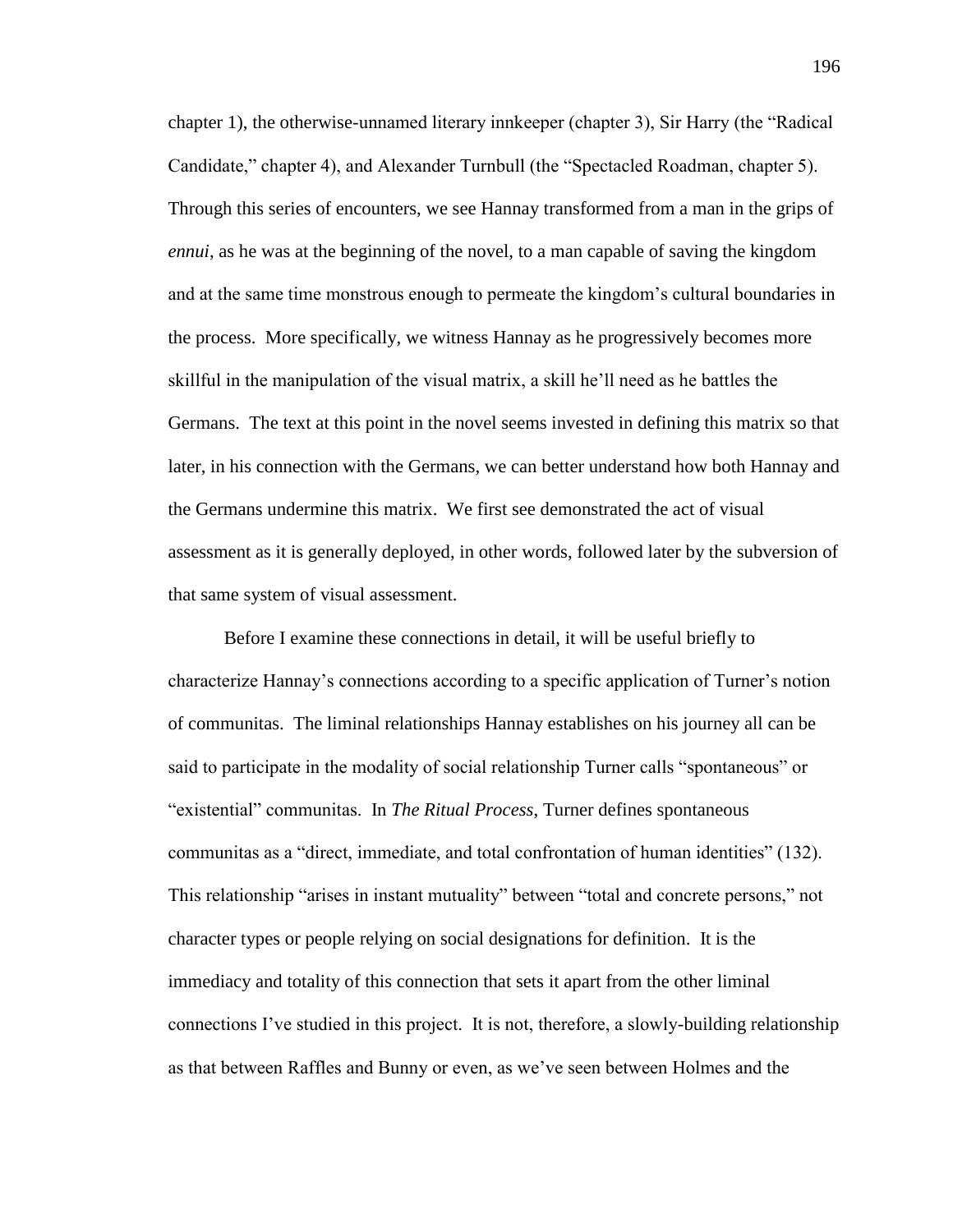villain Stapleton, a multi-stage progression of ever-deepening and intertwined combat. The spontaneous connection, Turner continues, "has something 'magical' about it" (139), in that it arises quickly and engrosses immediately. And because the connection is quick, it is often inspired almost exclusively by an initial visual assessment<sup>29</sup> between the parties. This of course subjects the connection to the type of visual manipulation at which both Hannay and the Germans become so skillful.

The importance of visual assessment to these relationships becomes evident in the initial connection between Hannay and Scudder. Here the startling immediacy of trust underscores the intensity of these liminal connections. When Scudder first enters Hannay's flat, he does so with this explanation: "'I'm very sorry,' he said humbly. 'It's a mighty liberty, but you looked like the kind of man who would understand" (9). Hannay, in Scudder's view, carries with him an air of action. He continues: "Say, sir, I've been watching you, and I reckon you're a cool customer. I reckon, too, you're an honest man, and not afraid of playing a bold hand" (9). What's most striking about Scudder's external

<sup>29</sup> My discussion here of visual assessment can be traced to Turner's notion, in *The Forest of Symbols*, that as members of a structured society, "most of us see only what we expect to see, and what we expect to see is what we are conditioned to see when we have learned the definitions and classifications of our culture" (95). This conception of "seeing" renders those in the liminal process menacing to those not involved in the process because by definition the liminal movers, when they can be seen physically, defy visual cultural classification; Turner writes that "subject of passage ritual is, in the liminal period, structurally, if not physically, 'invisible'" to those not involved in the liminal journey (95). At the same time, those who occupy the liminal spaces I've described in this text are at pains to assess quickly and accurately the cultural "classifications" of those they encounter on their liminal journeys in order to make the connections needed to further these journeys. Turner's words posit "seeing" as the way we are conditioned to make such assessments and connections.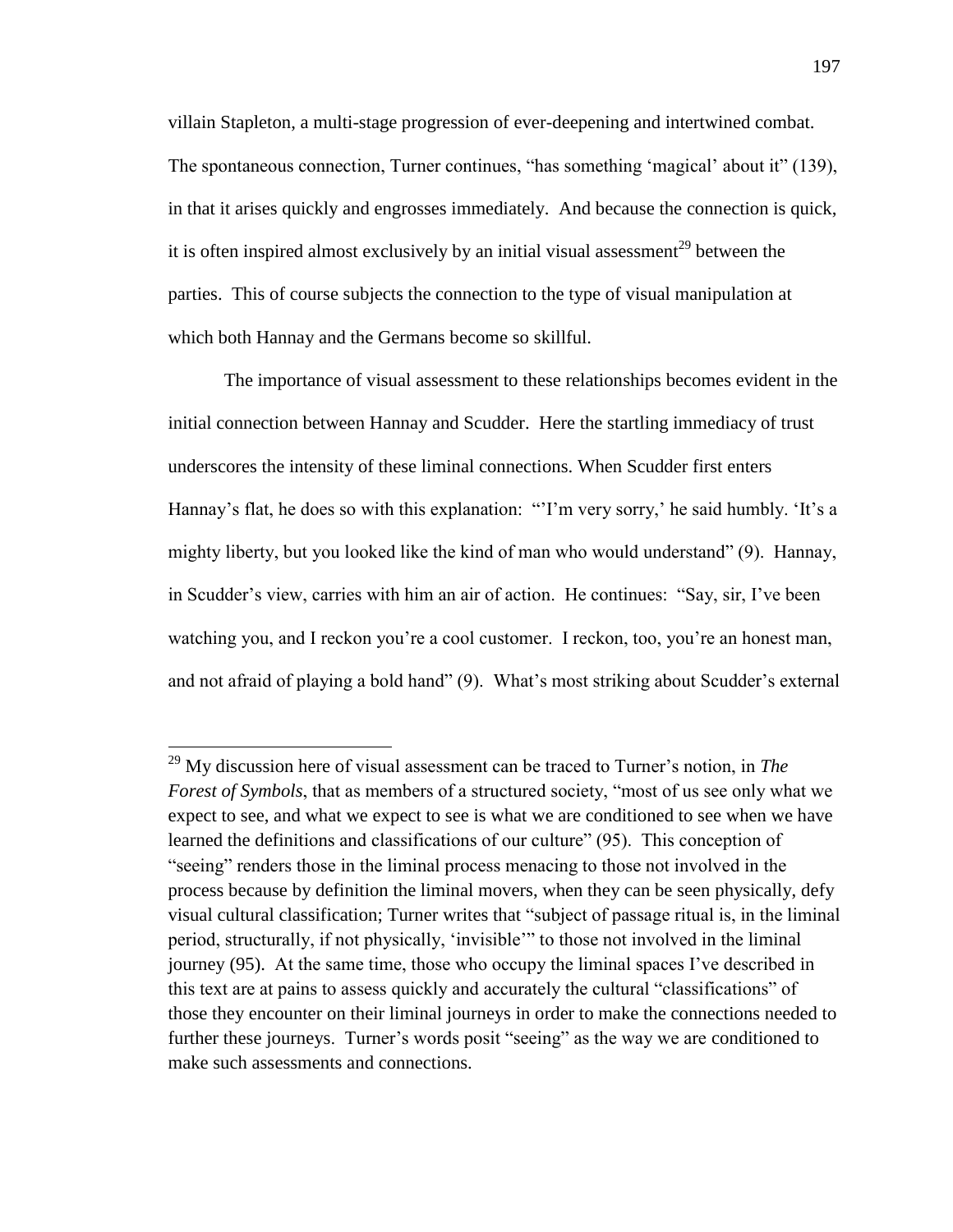assessment of Hannay's character is not only that he proves to be correct – Hannay does indeed have these characteristics – but more importantly that these perceived characteristics are enough for Scudder, in his moment of desperation, to trust Hannay immediately. Theirs is a spontaneous communitas based almost solely on visual assessment, an assessment made possible in part because Hannay acts only as himself here; because he does not know Scudder will approach him, nor does he know at this point in the text that any "game is afoot," as Holmes might say, Hannay acts without disguise or subterfuge. He is still, at this point in the text, the colonial Scotsman who does not fit in fully in London. What he learns in this moment is his vulnerability to (potentially unwanted or dangerous) connection when seen in his own guise. Scudder feels compelled, in this time of crisis, to trust in the qualities outwardly evident in Hannay's character to such an extent that in a sense he violates Hannay's private space and drags Hannay into this adventure. This will be the only time, until he turns his knowledge over to Sir Walter, that Hannay appears as undisguised as his colonial-Scottish self. For the remainder of his journey he employs increasingly careful disguises to preserve his safety, to mask his outsidership, and to establish an identity suitable for his passage through contested liminal space.

Despite his employment of disguise, however, Hannay's bearing still invites the open (though not always perfectly honest, as we shall see) and somehow intimate give and take required to form these connections. The literary innkeeper provides a good case in point here. Hannay, disguised now in a traveler's flannels, presents to the young man a rather romanticized version of himself; he begins at this stage to distance his assumed identity from his "true" self and to transform into the man who ultimately will face the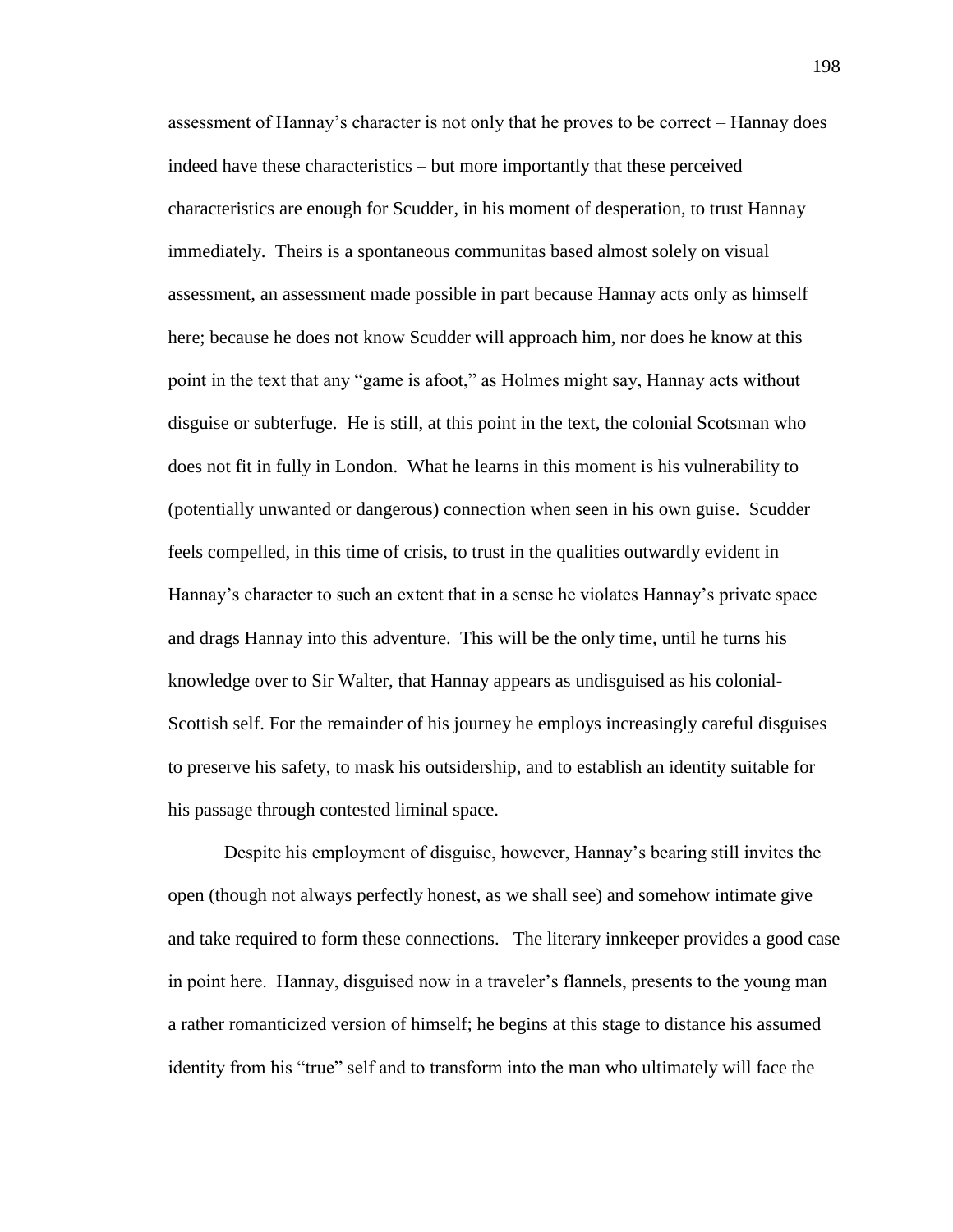Germans. After an initial visual assessment, he and the innkeeper establish their connection through an exchange of stories that, to some degree, become confessions. The young innkeeper, who holds in his hands a copy of *Paradise Lost*, confesses to Hannay, with a blush, that he would prefer to "write books" over tending his inn (32). This secret seems to embarrass the innkeeper, lending to his bearing the openness needed for an existential connection. Hannay, who had begun "to detect an ally" in part because of his visual assessment of the innkeeper's "pleasant sunburnt boyish face" (31-32), then tells the young man his man-on-the-run story, in this case an embellished tale that was "true in essentials" but true enough to show the innkeeper than indeed a bit of adventure had landed at his doorstep. And this in turn leads to the connection between the two men, which is consummated by the innkeeper offering his hospitality in exchange for "more material about your adventures" (33). David Daniell argues that this encounter forms the hinge of the book in that here Hannay discovers the true nature of the forces arrayed against him (Buchan, *The Thirty-Nine Steps*, note 31). I would argue that the true turning point in the book comes later, when Hannay first encounters in person the leader of the German spies. This moment with the innkeeper serves as a milestone, though, in Hannay's journey, principally because for the first time after Scudder's death Hannay forges a liminal connection, a moment of spontaneous communitas, with an ally in the contested space of this battle<sup>30</sup>, and also because Hannay has begun to manipulate his

 $30$  Calling his encounter with the innkeeper his "first" connection on his journey is a bit misleading. Before meeting the innkeeper, Hannay spends the night the first night of his Scottish travels under the hospitality of a herdsman and his wife in their cottage "set in a nook beside a waterfall." This unnamed couple provides Hannay with the "bed in the loft" and "a hearty meal of ham and eggs, scones, and thick sweet milk" (27). Hannay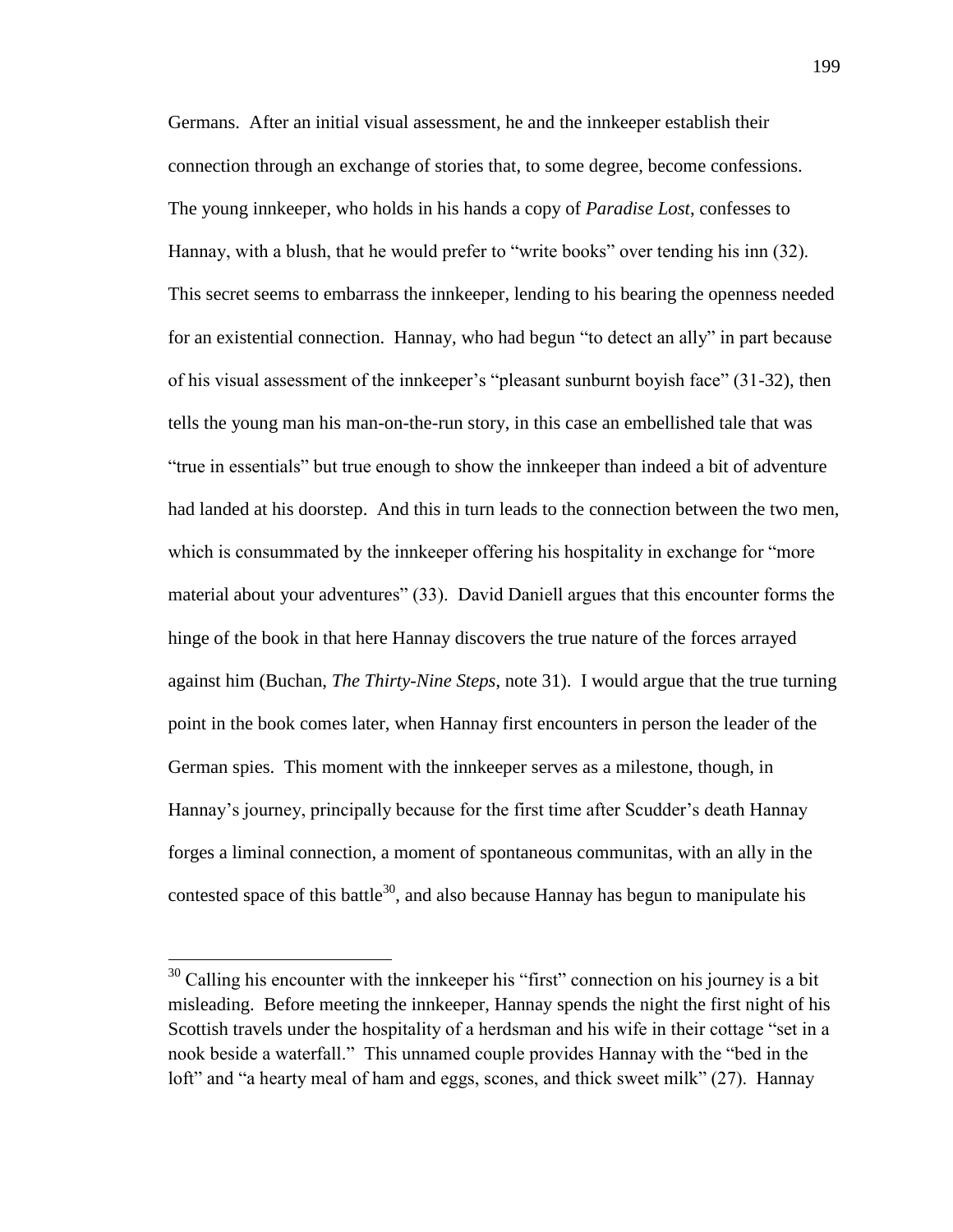appearance and persona to connect with his audience at any given moment. His identity here becomes more pliable; he chooses his disguise in order to emphasize the most useful parts of himself. He perceived quickly that the young man was thirsting for adventure, so Hannay (to further his own ends) gives the young man what he was hoping to find.

Hannay's later connection with Sir Harry is similarly built on visual assessment and the crafting of persona. Once more he assumes an identity designed to fit the particular cultural and rhetorical situation in which he finds himself and in doing so manipulates how he is seen. In this case, Hannay poses not as a romantic traveler, but as a rather awkward and self-effacing colonial. After their near car accident, Sir Harry asks Hannay where his "kit" is so that he might carry Hannay and his bags to his own house. Hannay replies that his kit is in his pocket because "I'm a Colonial and travel light" (41), a response that carries the ring of truth to it because he is in fact a Colonial but which shields the truth that he travels light because he is in fact on the run. Hannay then carries this persona further by claiming to be a Free Trader, a political position he knows nothing about but which clearly excites Sir Harry, who says, "By Gad, you're the very man I've been praying for" (41). It is only after taking his persona as far as it can go by bailing Sir Harry out of a jam by giving a speech for him at the political rally – an impromptu speech based again on his fabricated political expertise – that Hannay decides to share his story (he's a man on the run) with Sir Harry. He makes himself vulnerable to this man because

connection here, though, is more in keeping with the hospitality traditionally extended in these parts to travelers and less in keeping with the type of communitas I'm exploring here. Hannay reports that the couple "asked no questions, for they had the perfect breeding of all dwellers in the wilds," and that they refused payment (27). They serve more as hosts than allies for Hannay. For these reasons, I label the innkeeper as Hannay's first connection.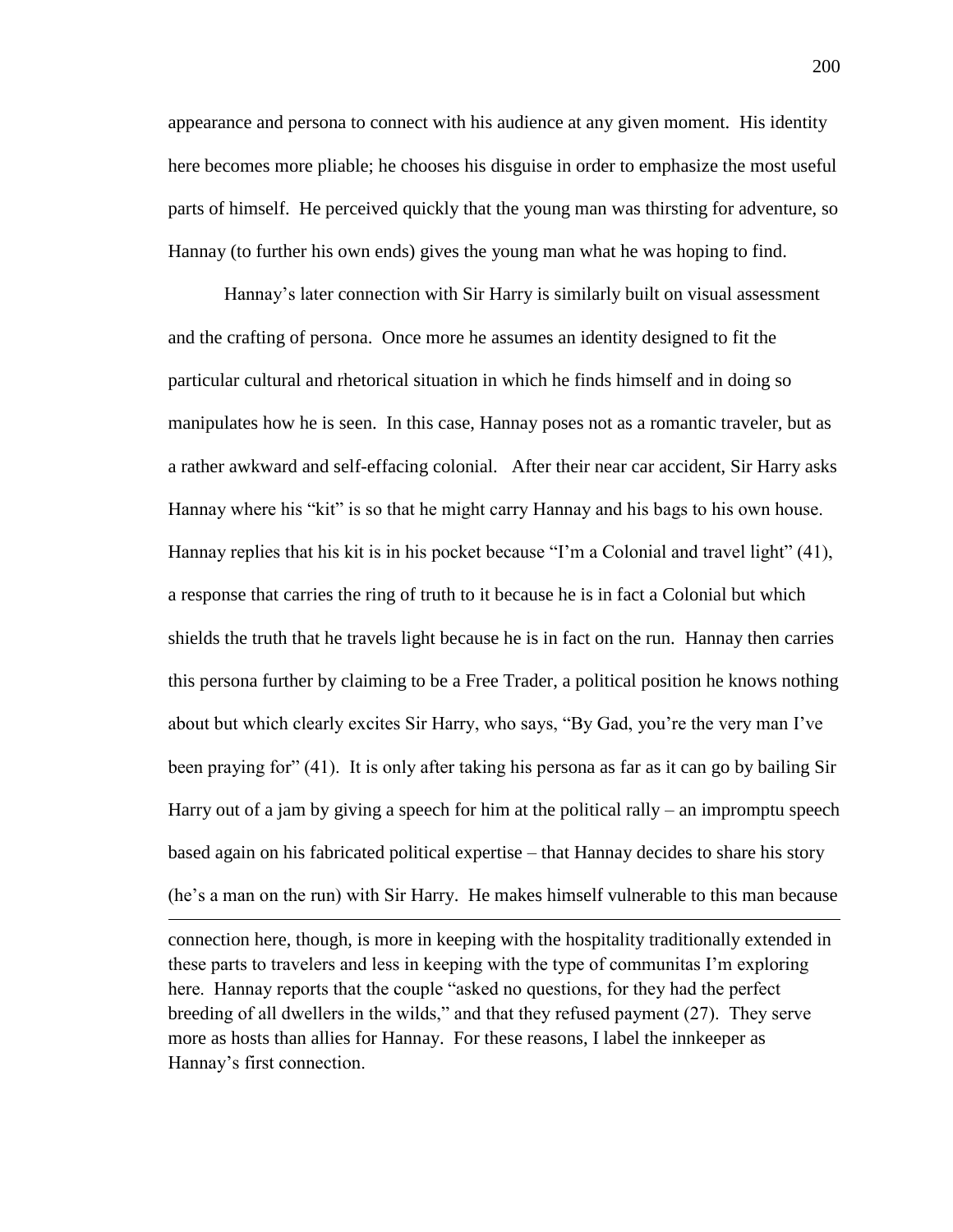of their brief shared experience and because, as he says, "I saw by this man's eye that he was the kind you can trust" (45). He feels a connection with Sir Harry that has little to do with Hannay's Colonial persona and much more to do with the visual assessment of Sir Harry's character. When Hannay has finished his story, he informs Sir Harry that, legally, the latter should inform the police that the Portland Place murderer is sitting in his house. In response, Sir Harry says to Hannay, "I may be an ass on the [political] platform, but I can size up a man. You're no murderer and you're no fool, and I believe you are speaking the truth. I'm going to back you up" (46). As with the literary innkeeper, Hannay finds immediate trust, and a moment of communitas, with a relative stranger based on visual assessment. The emphasis here on persona and visual assessment serves once more to highlight the mechanism by which the Victorian culture of surveillance operates, and thus the means by which that culture can be defeated or at least undermined. Buchan demonstrates how the system operates, in other words, not only to show Hannay's development but also to illustrate later the means by which both the Germans and Hannay defy that system (by manipulating the visual matrix upon which it's built).

Despite these increasingly sophisticated instances of liminal connection, however, Hannay's progression to the level of visual manipulation practiced by the Germans is relatively measured. He does not attain the ability to mask his former identity completely and to immerse himself fully into a new persona until the end of his time on the run in Scotland. The key connection that leads to this mastery is Hannay's spontaneous communitas with the spectacled roadman Alexander Turnbull. After hearing Turnbull's "confessions" that he was too hung-over to do his roadwork because of his daughter's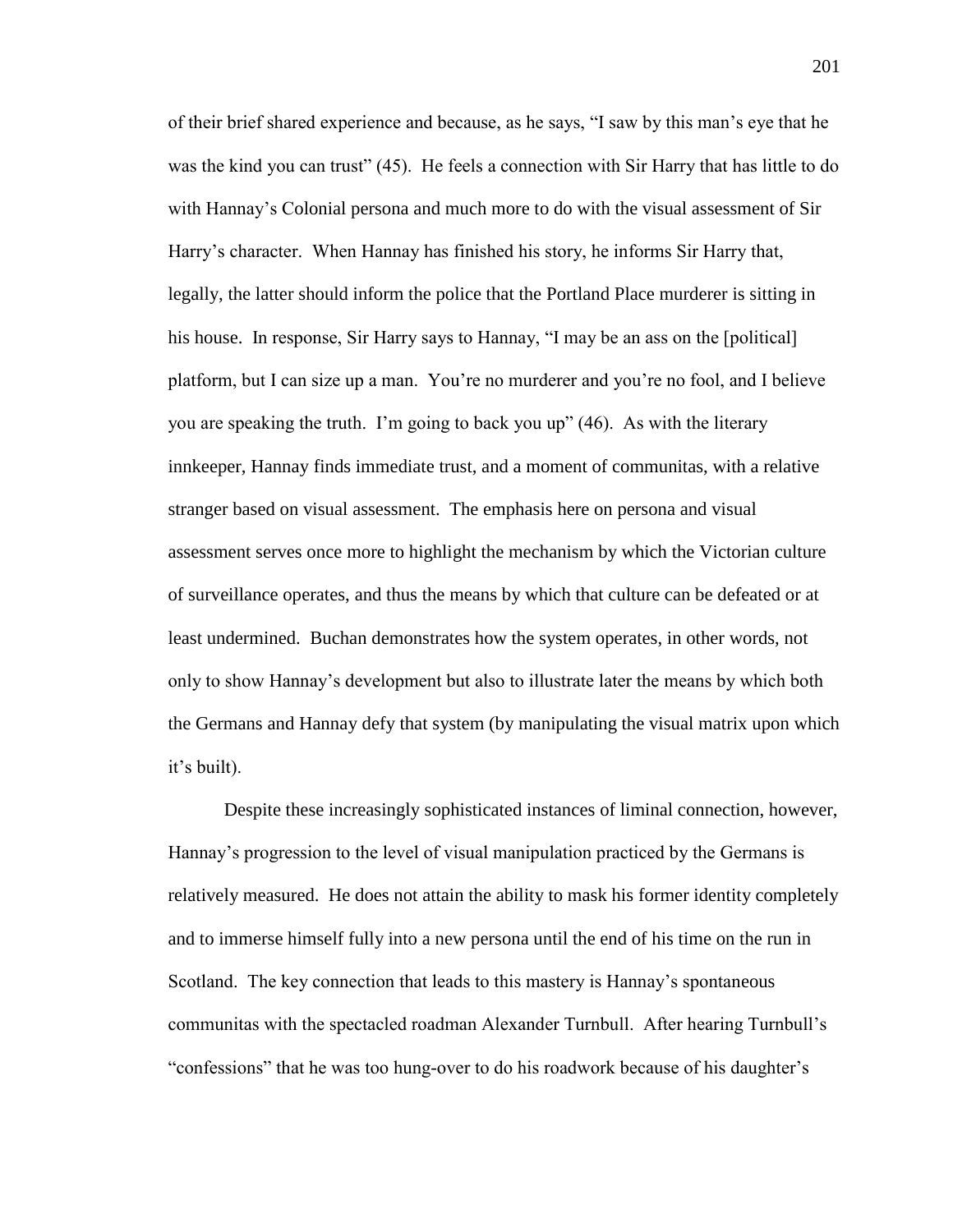wedding the previous evening and that he was now in danger of losing his job when the new Surveyor came to visit, Hannay offers to occupy his roadman's place for him while Turnbull went home to bed, a proposal to which Turnbull readily agrees. The two then exchange accessories, with Turnbull taking Hannay's coat (including Scudder's invaluable notebook), waistcoat, and collar, while Hannay takes Turnbull's spectacles and "filthy old hat" (51). While assuming his role as Turnbull's stand-in, Hannay reflects on a nearly mystical bit of veldcraft he learned during his time in the colonies: "I remember an old scout in Rhodesia, who had done many queer things in his day, once telling me that the secret of playing a part was to think yourself into it. You could never keep it up, he said, unless you could manage to convince yourself that you were *it*" (52). That is, Hannay finds it necessary to construct for himself a full, temporary identity, not just the outward trappings of a superficial disguise. To that end, Hannay rubs dirt in his eyes and on his face, bites and scrapes his fingernails, scuffs his boots, and takes various other precautions to assume the bearing and appearance of the roadman. He also turns his mind toward assuming the atmosphere surrounding the roadman's life: "So I shut off all other thoughts and switched them to the road-mending. I thought of the little white cottage as my home, I recalled the years I has spent herding on Leithen Water, I made my mind dwell lovingly on sleep in a box-bed and a bottle of cheap whisky" (52). It is this almost mystical technique, the total assimilation of identity, that enables Hannay to withstand the scrutiny he undergoes that afternoon as the Germans interview him in his guise as the roadman $31$ . It is this same technique, as Hannay soon learns, that renders the

 $31$  Sherlock Holmes employs a similar technique when donning his disguises. In "A Scandal in Bohemia," Watson says, "It was not merely that Holmes changed his costume.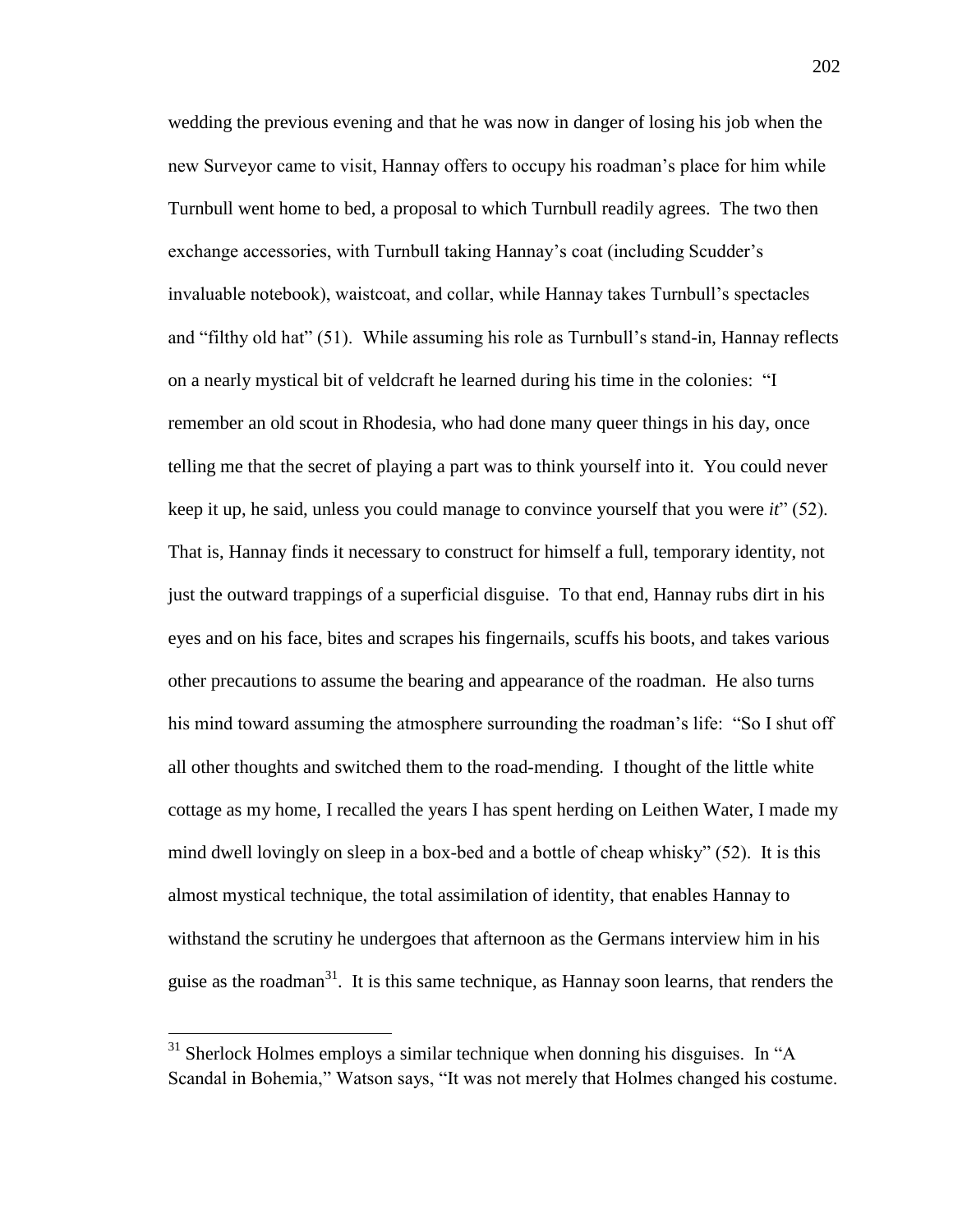Germans invisible in the Scottish countryside – they pose quite convincingly as Britons – and most difficult to detect, even for Hannay, at the end of the novel. Without his experience in this type of liminoid disappearance, this ability to hide in plain sight and thus defy even the minutest observation, particularly as Hannay manipulates the reliance on visual assessment that comes increasingly to define the connections in this novel, he would not have been qualified to defeat his enemies. Thus, the episode with Turnbull is important in this novel for more than just the vulnerability Hannay exchanges with the roadman. It also foreshadows the strategies of the enemy and the tactics Hannay will employ to defeat them, even as it details Hannay's skill at trying on new identities to resolve his own identity crisis.

The liminal alliances Hannay establishes during his journey in many ways prefigure the dynamics of the connection he forges with the Germans and serve to transform Hannay into a man ready and able to make this connection. He's prepared to play a deadly game with these enemies that just days before would have seemed incomprehensible to him; he's prepared because of the liminal journey he's taken and the spontaneous connections he's made along the way. Initially, his connection with Black Stone<sup>32</sup> follows the same pattern as the other moments of spontaneous communitas in the

His expression, his manner, his very soul seemd to vary with every fresh part that he assumed" (20). Hannay considers his own ability to effect such a transformation an exotic skill he brought with him from the Colonies. It certainly adds to the exotic (and threatening) nature of Holmes's character that he can so similarly transform himself.

 $\overline{a}$ 

 $32$  As have other scholars, I've chosen to use this term to refer to the leader of the German spy ring, though technically this term refers to the German conspiracy as a whole, not the spy who leads the operation or his two associates. Those three men are not named in the novel, perhaps adding to their elusiveness.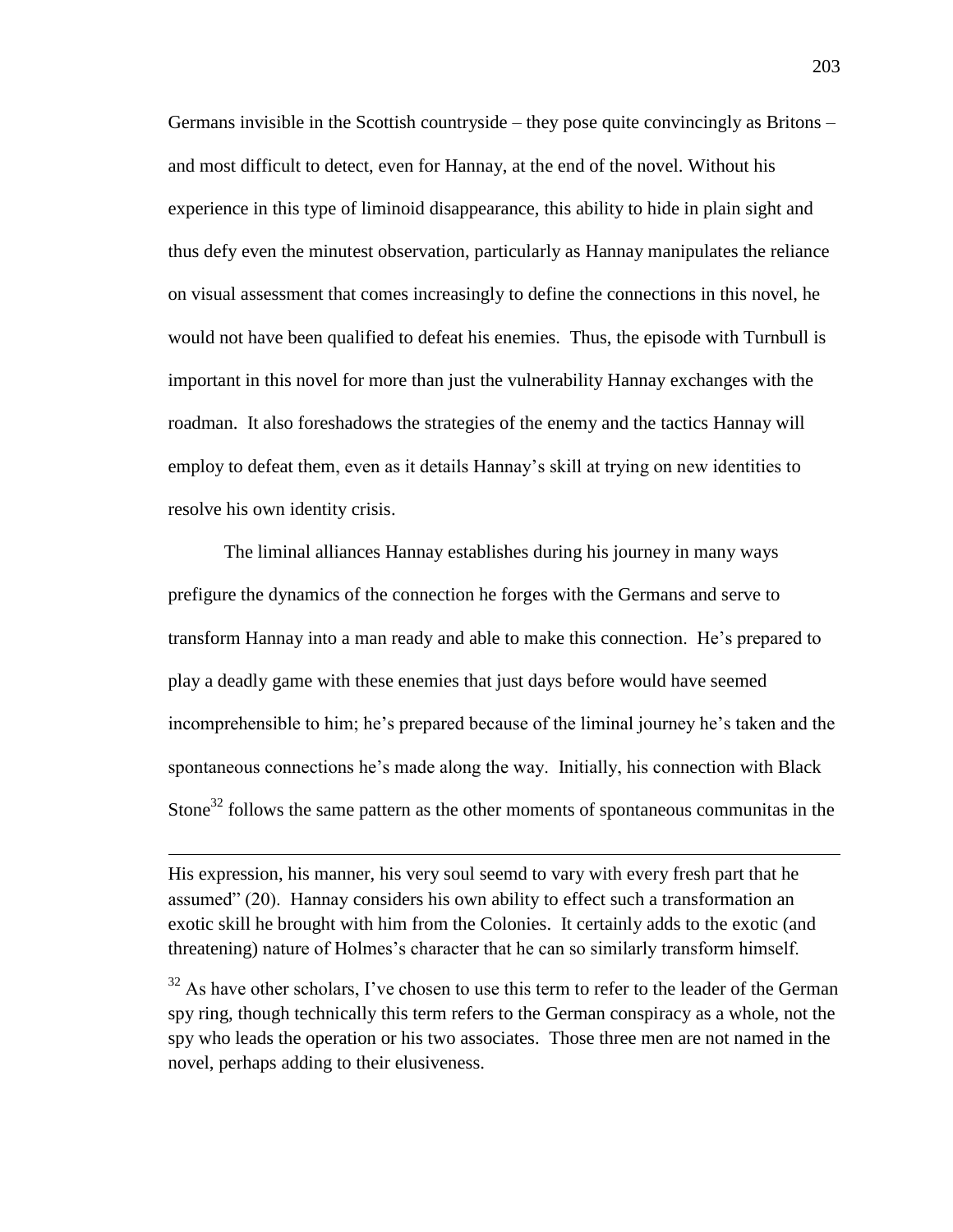story: a disguised Hannay quickly makes a visual assessment of his counterpart while allowing this counterpart to survey him. Hannay stumbles into the Germans' cottage in the Scottish countryside with the police hot on his heels. The enemy, as Hannay first encounters him directly, appears to be sophisticated, refined, calm, and essentially Dickensian in his respectable Britishness. He describes the enemy and his room as follows:

> There was a knee-hole desk in the middle [of the room], and seated at it, with some papers and open volumes before him, was the benevolent old gentleman. His face was round and shiny, like Mr. Pickwick's, big glasses were stuck on the end of his nose, and the top of his head was as bright and bare as a glass bottle. He never moved when I entered, but raised his placid eyebrows and waited on me to speak. (60)

The adjectives he uses here – benevolent, placid – along with the dignified and literary surroundings, lend an air of respectability to this man. Based on such a positive visual assessment, Hannay and his readers must certainly anticipate an offer of hospitality in keeping with the other alliances Hannay has made thus far. The older man says that he'd like to discuss Hannay's story "at our leisure," indicating the terms of the exchange to be made – hospitality for information, as with the literary innkeeper before. And when the older man says, "I object to my privacy being broken in upon by clumsy rural policeman" and offers to send them away, Hannay describes the man as "extraordinary" and seems to believe that he has found another liminal connection. As Hannay puts it, "Once again I had found an unexpected sanctuary" (61).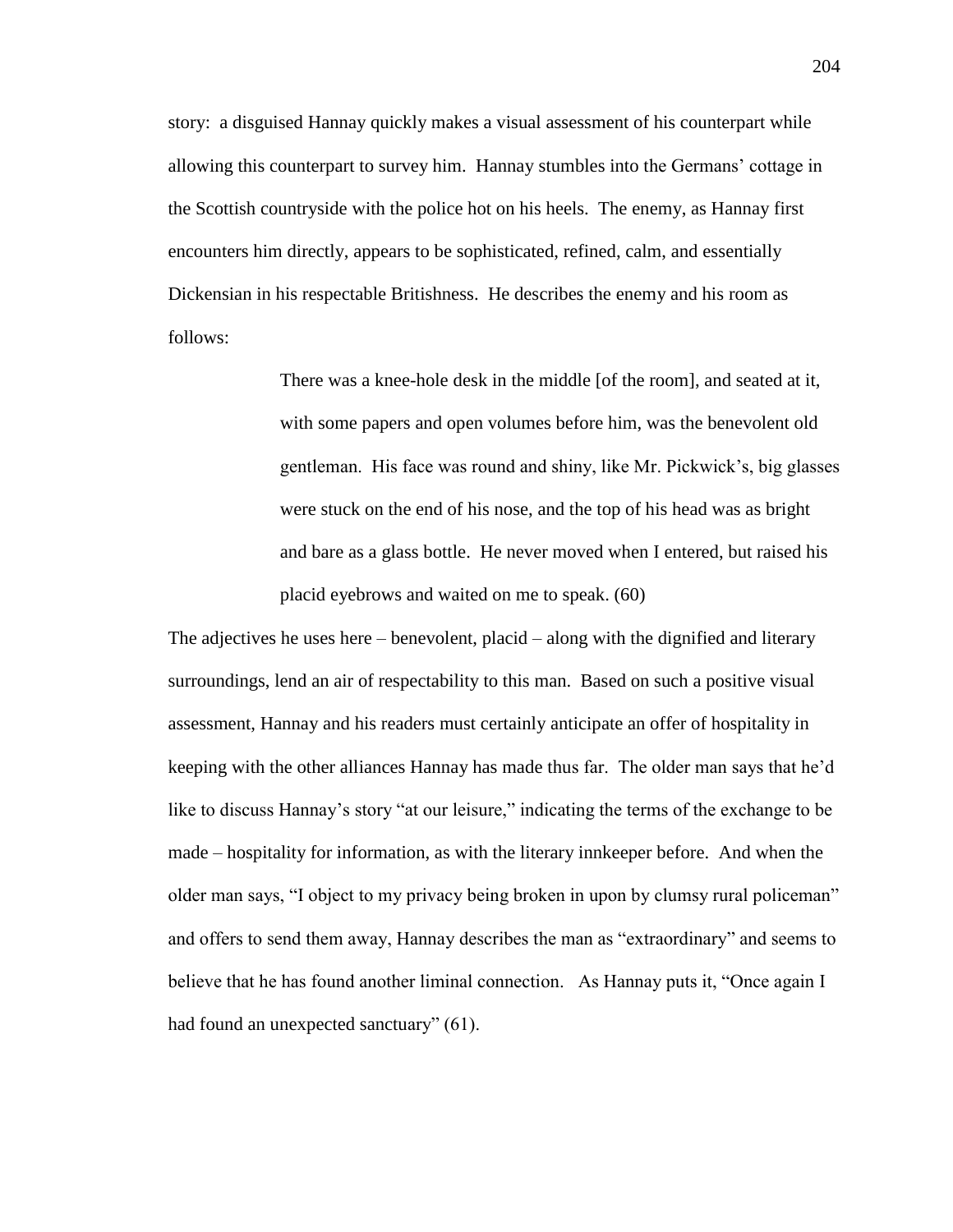What Hannay and the readers discover together, in the climactic moment in which Black Stone "hoods his eyes like a hawk," is that the relational pattern established thus far in the novel has gone awry and that this distinguished Dickensian gentleman is actually Hannay's mortal foe, a man who unlike Hannay's other connections has also assumed a persona designed to deflect accurate visual assessment. As Hannay had manipulated his appearance while standing in for Turnbull because passersby would expect to see a roadman in that position, so it becomes evident that Black Stone has assumed the appearance of a countryside gentleman because one would expect to find such a man in such a place. Hannay is startled for a moment as he unexpectedly comes face-to-face with his enemy; he must be equally startled to realize that his enemy uses the very same technique – that of hiding in plain sight – that Hannay uses. He certainly understands the fluidity of his own identity, but in this moment he understands the frightening fluidity of his enemy's identity as well. The Germans have been hiding in Scotland and posing as Britons even as Hannay has been hiding in Scotland and posing as, among others, Alexander Turnbull. And indeed, Hannay resorts to this very same tactic – the total assumption of disguise – in this tense moment. He follows his own advice in regard to evading detection: "If you are hemmed in on all sides in a patch of land there is only once chance of escape. You must stay in the patch, and let your enemies search it and not find you" (49). To this end, he concocts a story on the spot in which he claims to be a beggar named Ned Ainslie, "a poor devil with an empty stomach" who recently stole some money out of a wrecked car. This, he claims, is the reason for the pursuit from which the bald man has just rescued him. Hannay banks on two exploitable factors here: his ratty, disheveled clothing seems in keeping with the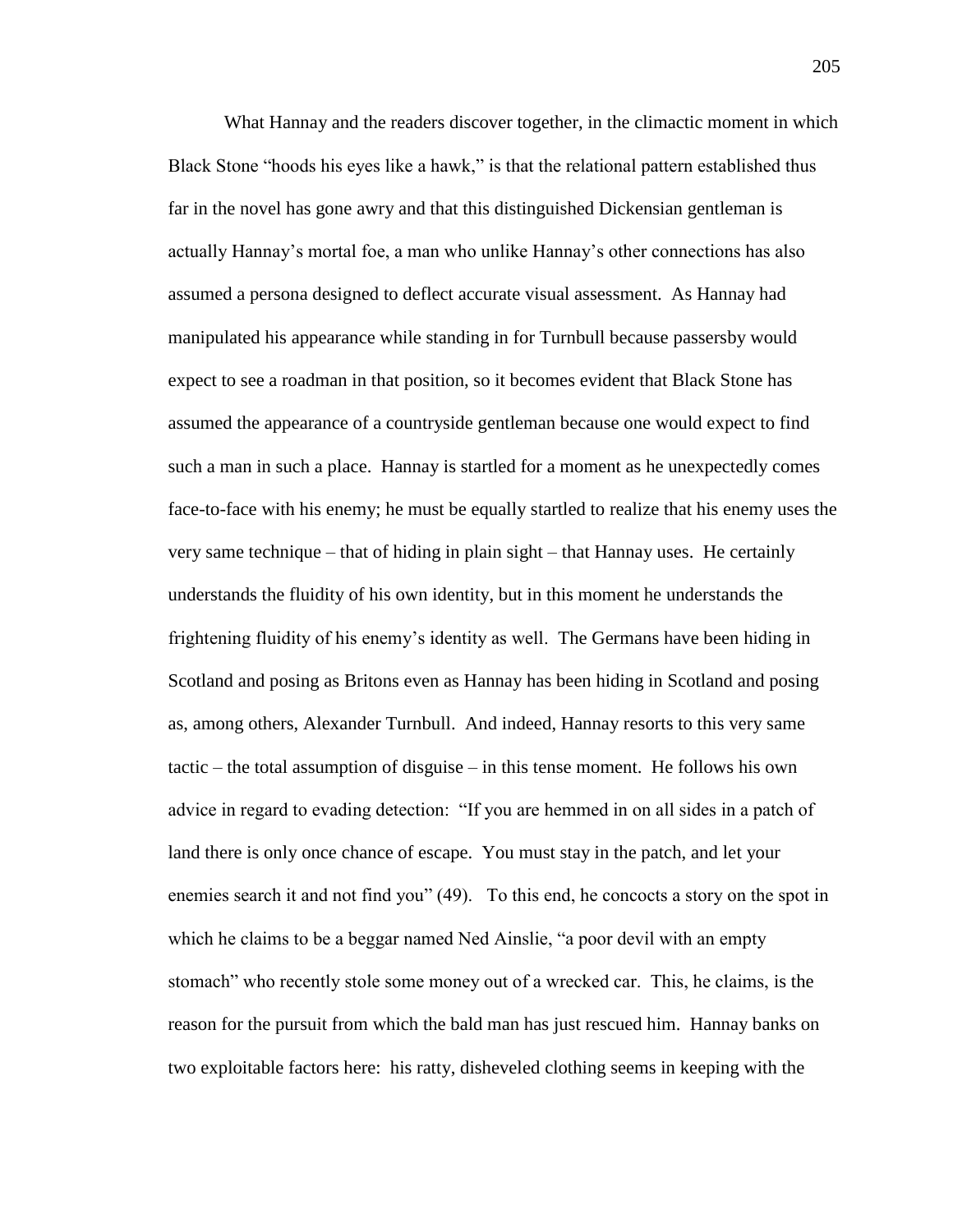character he's playing, and more importantly, the bald man has never met him before (though the bald man initially identifies him correctly as Mr. Richard Hannay). Throughout their conversation, as often as the enemy calls him Hannay, the more urgently Hannay insists that he is in fact Ned Ainslie, which eventually has its desired effect: says Hannay, "It was obvious that he was badly puzzled. You see he had never seen me, and my appearance must have altered considerably from my photographs, if he had got one of them. I was pretty smart and well-dressed in London, and now I was a regular tramp" (64). For the moment, Hannay has successfully manipulated the visual and has therefore confused his enemy by his assumption of yet another identity.

It is the lack of face-to-face experience, the absence of shared liminal space until now, that disqualifies Black Stone from recognizing Hannay for certain and allows Hannay to manipulate the visual matrix governing this connection. After further conversation, and amidst the evident doubt growing in the enemy's mind, the bald man attempts to pierce through Hannay's disguise with his gaze, a moment Hannay calls "the hardest ordeal of all" and describes thusly: "There was something weird and devilish in those eyes, cold, malignant, unearthly, and most hellishly clever. They fascinated me like the bright eyes of a snake. I had a strong impulse to throw myself on his mercy and offer to join his side" (64). Hannay manages to stay in character, however, resisting the temptation to succumb to the enemy's stare, and even manages to grin as he says to the enemy: "You'll know me next time, guv'nor" (64). These tense moments in the enemy's headquarters solidify the communitas between Hannay and his enemy. They now have established direct contact in contested space; they have stood literally eye-to-eye and have communed to such a degree that Hannay feels a momentary compulsion to join the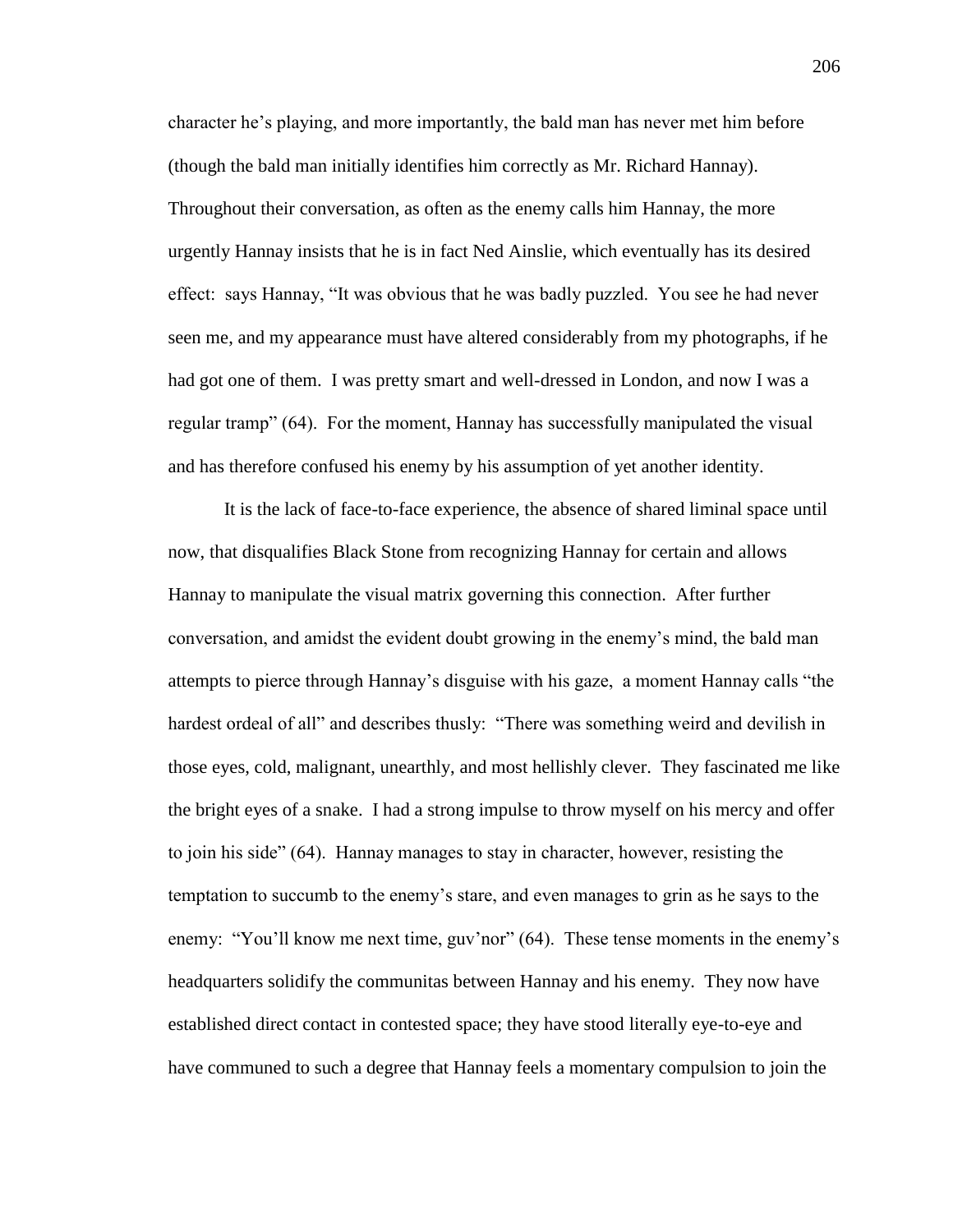enemy's side. They have now connected to one other so intimately that they have shared a secret: that each operates according to a fluid conception of identity. In these moments the enemy has come to know Hannay by more than just his name (though for the moment Hannay's guise as Ainslie serves to buy him some time), and Hannay has come to know the shape-shifting skill of his enemy far better than any conventional authority – those who have not met the enemy in liminal contest space – ever could. Despite the subterfuge on both sides, he and Black Stone have now meet as essential beings, fulfilling Turner's description of spontaneous communitas, though in an openly combative manner.

From this point on, only Hannay can save Britain from this otherwise invisible invader. The visual assessment and connection made by both Hannay and the Germans insures that these combatants must meet again; no one has seen Black Stone as Hannay has. Soon, as Turner suggests must happen, Hannay's connection with the Germans evolves into something more structured. "Spontaneous communitas is a phase," Turner writes, "a moment, not a permanent condition" (140). This is so because, as Turner observes, "Communitas itself soon develops a structure, in which free relationships between individuals become converted into norm-governed relationships between social personae"  $(132)$ . Hannay will pursue the Germans as an agent of the government – a structured relationship of agent versus enemy – because of his initial communitas with them. In the meantime, however, Hannay has been tainted, perhaps permanently, by this connection. This cultural taint serves to make Hannay a monster, according to Jeffrey Cohen's definitions (more on this below), and more broadly to highlight the notion that, because of the manner in which Hannay repels the German invasion, the cultural and physical barriers relied upon to delineate good guy and bad buy, British and foreign, Us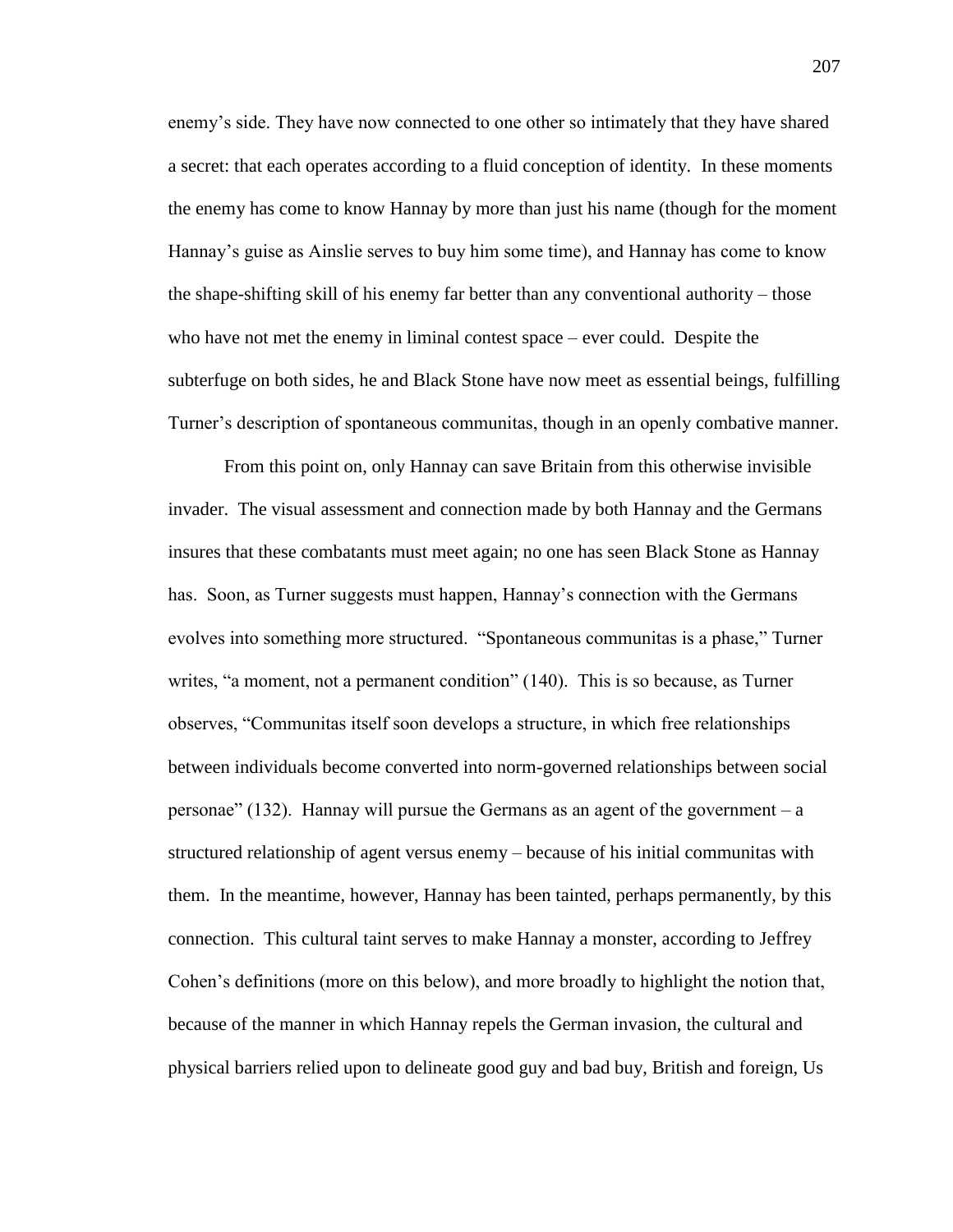and Them, are permeable, malleable, and perhaps even fundamentally unreliable. Hannay's communitas with his German enemies becomes both a qualification to save the nation and a cultural crisis of identity.

## Permeating the Barriers: Monstrosity and Outsidership

Like the other works of fiction I've examined in this project, *The Thirty-Nine Steps* stands at the nexus of several literary modes: in this case, the adventure story and the spy novel, as I've mentioned, as well as the Gothic (both imperial and classical). It is the latter term that has been left for the most part unexamined in reference to Buchan's work, and yet several scholars have acknowledged (without using the label) the Gothic undercurrent of this novel. Gavin Lambert, for example, notes the frightening atmosphere to be found in Buchan's fiction and argues that his "best novels create a landscape of suspense, fear behind a line of trees, in a distant figure climbing a hill or an empty street with shuttered windows" (85). Dennis Butts similarly suggests that Buchan's early work (a group of books in which I would include *The Thirty-Nine Steps*) "shared to some degree in that unease verging on paranoia about the fear of foreign invasion and of civilisation's overthrow which swept through Britain in the last decades of the nineteenth century" (44). The *Thirty-Nine Steps* derives its texture of suspense and uncertainty, its Gothic ambiance, from this type of fear, this paranoia, specifically as the heroic Hannay and the villainous Germans both mask their appearances and move freely through what looks to be the peaceful Scottish countryside or the civilized English capital. Their liminal contest asks readers to consider the efficacy of visual systems of assessment and to consider the possibility that even the most outwardly innocent-looking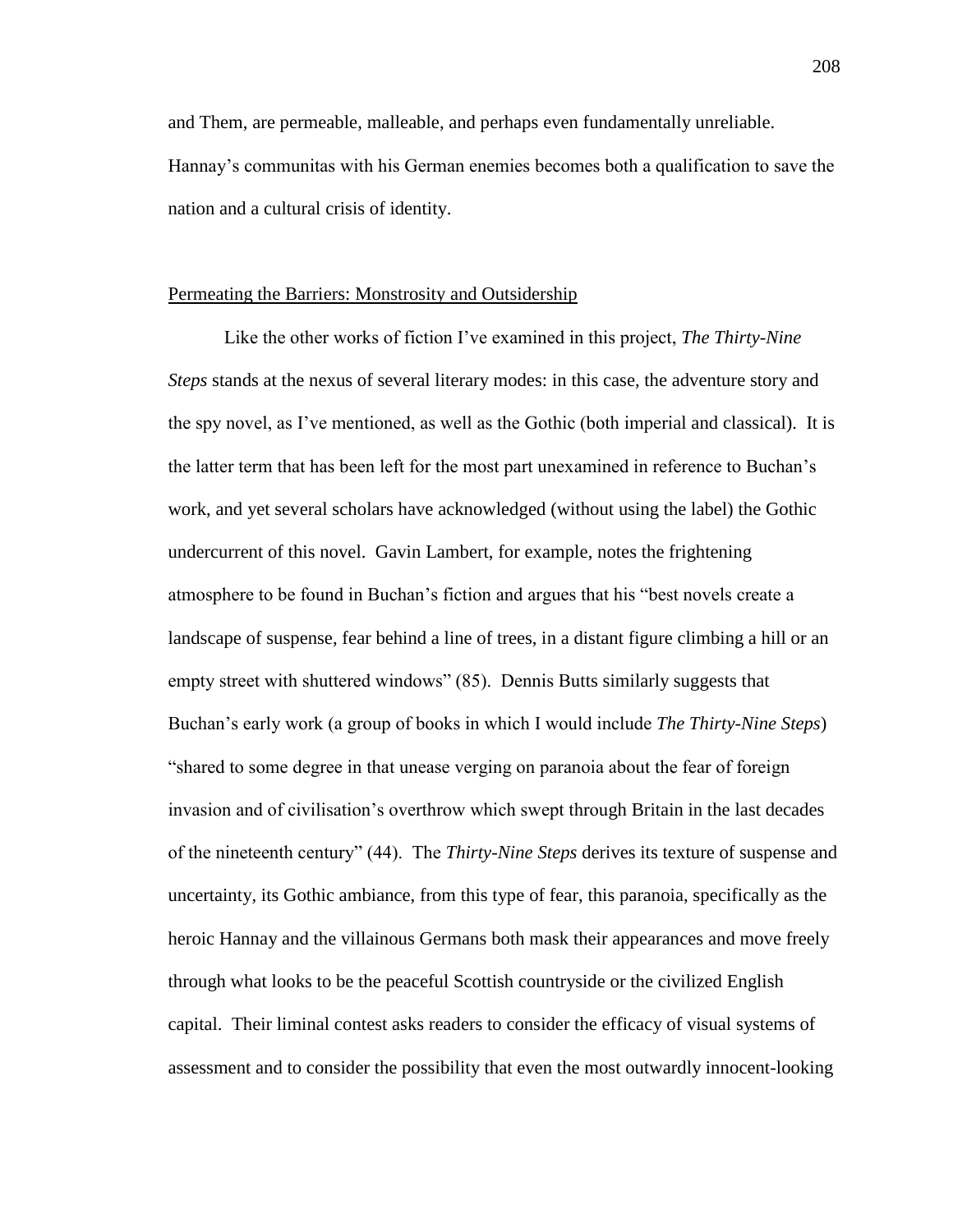person might manipulate the visual matrix and thus mask the sins of the past or potentially shield the uninitiated from the threat of future catastrophe.

Perhaps more importantly, however, this novel also captures a Gothic sense of ambivalence regarding the cultural boundaries it seeks to explore. Fred Botting notes that the Gothic often functions by "crossing boundaries and disrupting categories as much as it serves to preserve them" and thus "offers a heterogeneous and conflicting reflection of the present" ("In Gothic Darkly," 8). Buchan's text captures this ambivalence by positing a hero whose outsider status matches the foreignness of his enemies: both Hannay and the Germans come from elsewhere, both have mastered techniques of espionage that deflect visual assessment, and both employ techniques that resonate with the exotic. The novel therefore resists a jingoistic narrative of Britain defending its empire or fighting off foreign invaders by its superior Britishness and instead depicts a set of permeable boundaries that define that Britishness and then populates the contested boundary spaces with ambiguous, mobile, monstrous characters.

For Jeffrey Cohen, monsters are those whose "power to evade and to undermine" is facilitated by their status as "disturbing hybrids whose externally incoherent bodies resist attempts to include them in any systematic structure" (6) Far from being identifiable solely on the basis of visual assessment, Cohen's monsters are those who appear to be other than they are and, more menacingly, those who occupy what Cohen calls an "ontological liminality" between the categories a disciplinary society is equipped to monitor. Cohen adds further that because it "resists any classification built on hierarchy or a merely binary opposition" (7), the monster serves essentially as "an incorporation of the Outside, the Beyond – of all those loci that are rhetorically placed as

209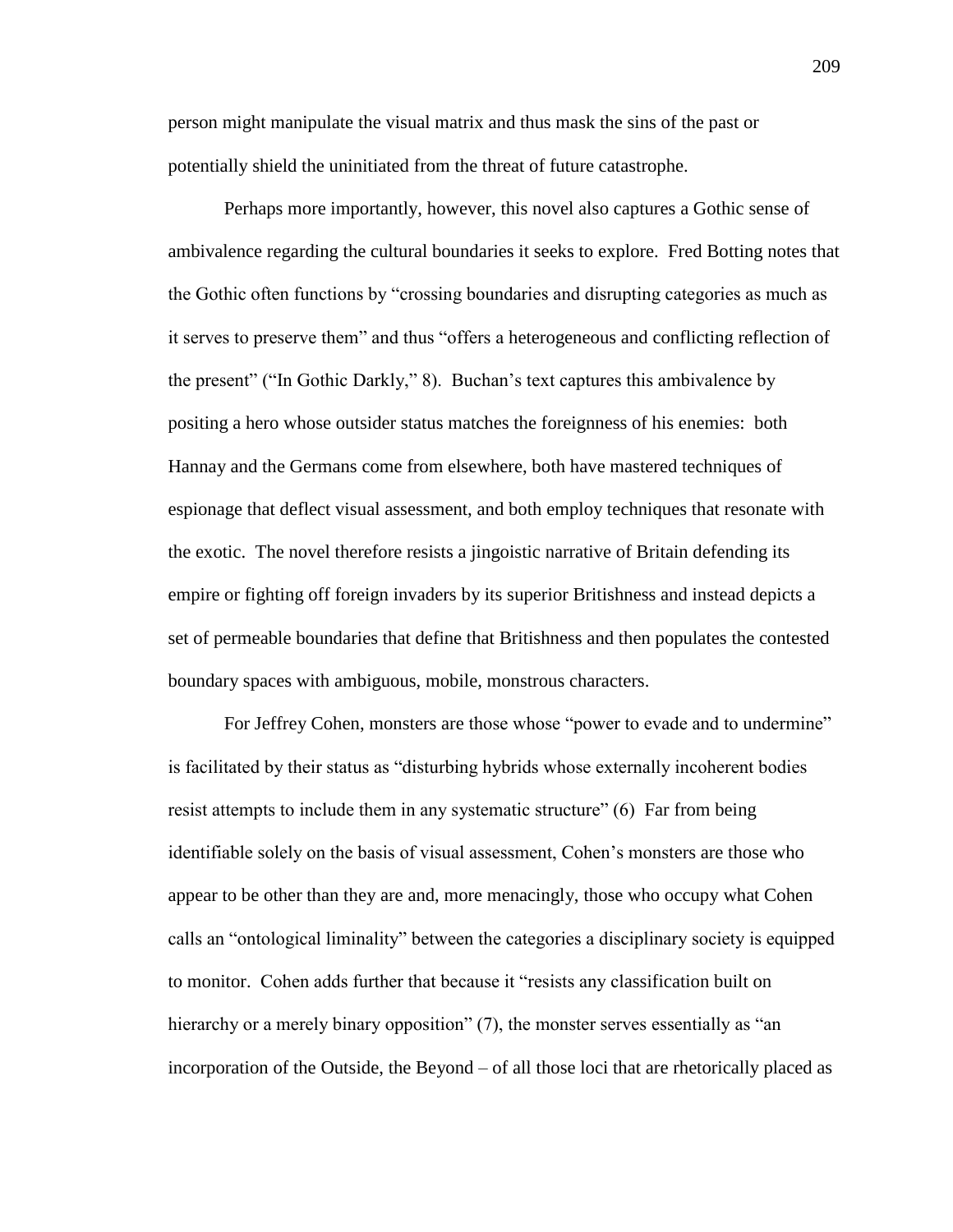distant and distinct but originate Within" (7). The monster is therefore a manifestation of the uncategorized threat that a disciplinary regime might not be designed to handle, and also the embodiment of the chaos that ensues when the legal powers-that-be face a threat they cannot counter. For Cohen, the monster is "pure culture," a fear-made-flesh, a body that "quite literally incorporates fear, desire, anxiety, and fantasy (ataractic or incendiary), giving them life and an uncanny independence" (4). The monster's very existence serves to challenge the barriers a society constructs to define itself, both within its own confines as well as between itself and those outside.

By Cohen's descriptions, there are two monsters patrolling the cultural borders in *The Thirty-Nine Steps*. The German spies, of course, perfectly represent the nebulous cultural position Cohen would call monstrous. As I've previously shown, the Germans in the text have mastered the arts of disguise, of hiding in plain sight, of infiltration and stealth. Dennis Butts observes that "Buchan's villains are people of immense gifts, not only subtle organisers and skillful plotters, but dedicated, heroic, often charismatic personalities" (54). The skill and charisma of the Germans underscores the complexity of the threat Hannay and the British face in *The Thirty-Nine Steps*. Instead of a battle between superior British forces and stereotypically inferior foreigners, Buchan's novel becomes a contest between an underprepared British security system and a highly-skilled, highly-organized, even patriotic (to their own nation) invasion force. It is also a contest, as I'll show, between a monstrous force of Germans and an equally monstrous and yet heroic defender in the person of Hannay. Buchan became increasingly aware, Butts writes, that his villains "represent dangers in the very middle of our society, and that they share many of the qualities of his heroes." The notion that "villainy and virtue are often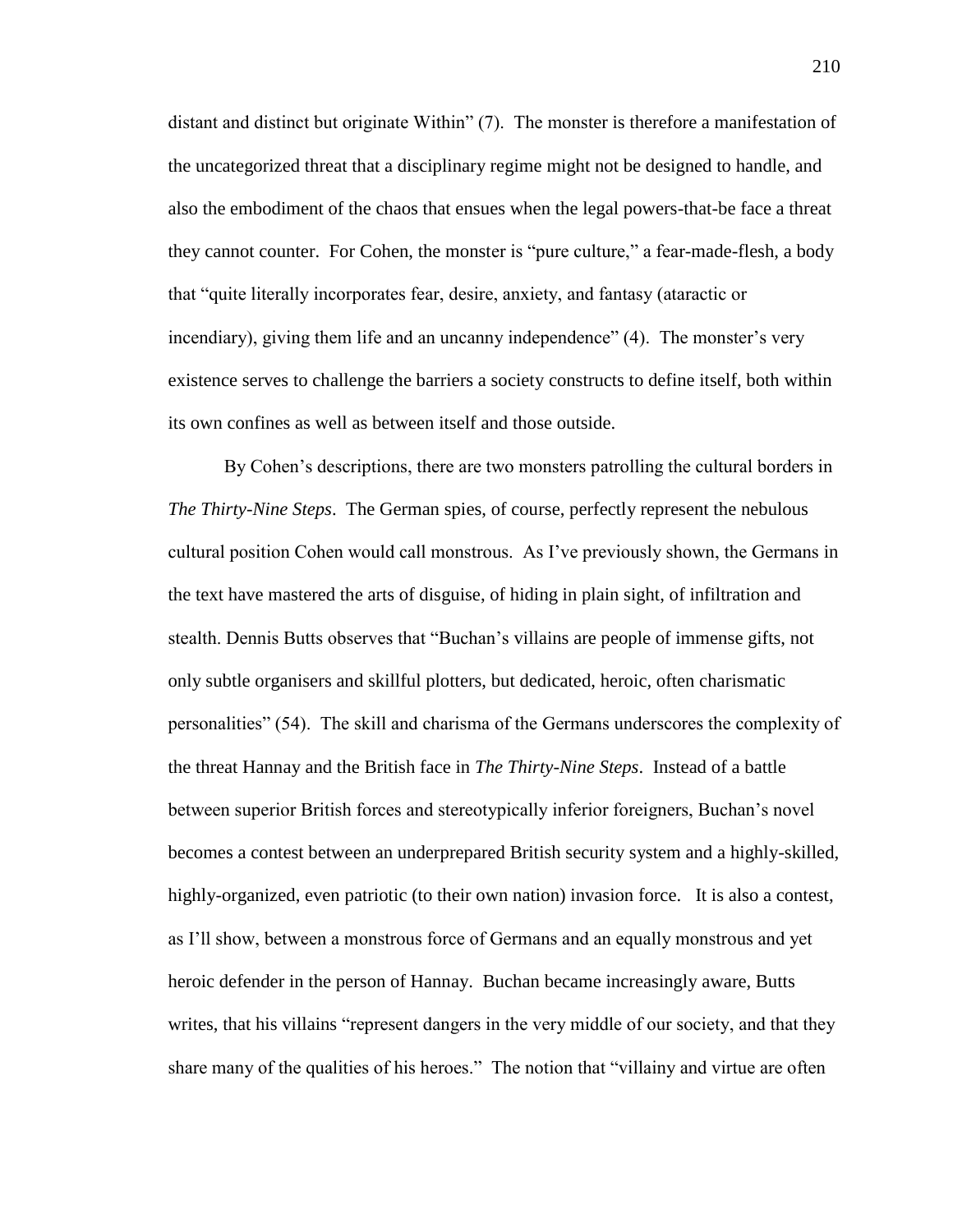very close to each other," Butts continues, is a recurring theme in Buchan's work (55). It is part of Buchan's cultural project, in other words, to depict his villains and his heroes as authentically menacing not only to the other characters in his novels but indeed to the fabric of British culture itself; they serve if nothing else to challenge the conventional boundaries between the moral and immoral, the ethical and unethical, the protective and the menacing, the heroic and the villainous, and ultimately between the British and the foreign $33$ .

Hannay, therefore, becomes in this text the other monster, a moving force of liminality and uncertainty, an amalgam of shifting cultural identities and exotic techniques of evasion who resists simple classification and official containment. Both Hannay and the Germans embody frightening sets of contradictions. The Germans are spies, invaders, foreign villains, and yet they simulate harmless Britishness so well that even the British authorities are fooled. Hannay is a foreigner and yet a Briton; a hero who steals cars, harasses law-abiding citizens (like Marmaduke Jopley), punches police

 $33$  The menace attached particularly to Buchan's Germans is nothing to dismiss as pure fantasy or genre-driven stereotype, even in a romanticized "shocker" like *The Thirty-Nine Steps*. Gertrude Himmelfarb argues that Buchan's romantic streak had little to do with the conservative "sentimental attachment to tradition, rank, and pomp" a man in his cultural position might have been assumed to foster. His interest lay, says Himmelfarb, in "a Gothic, almost apocalyptic vision of the dark, destructive forces contained in human beings and society." Buchan's villains, therefore, "are permeated by this sense of the infernal." A man like Black Stone "is not a fallen gentleman but a fallen man, the personification of evil" and "satisfied with nothing less than the subversion of society" (268). For Hannay to become intimately aligned with such a villain, as he does during their initial face-to-face meeting in the Scottish cottage, is truly to risk a permanent taint on his cultural standing, a stain on his character not easily removed. Already an outsider in his home country, this cultural taint serves further to render Hannay a threat to established cultural categories.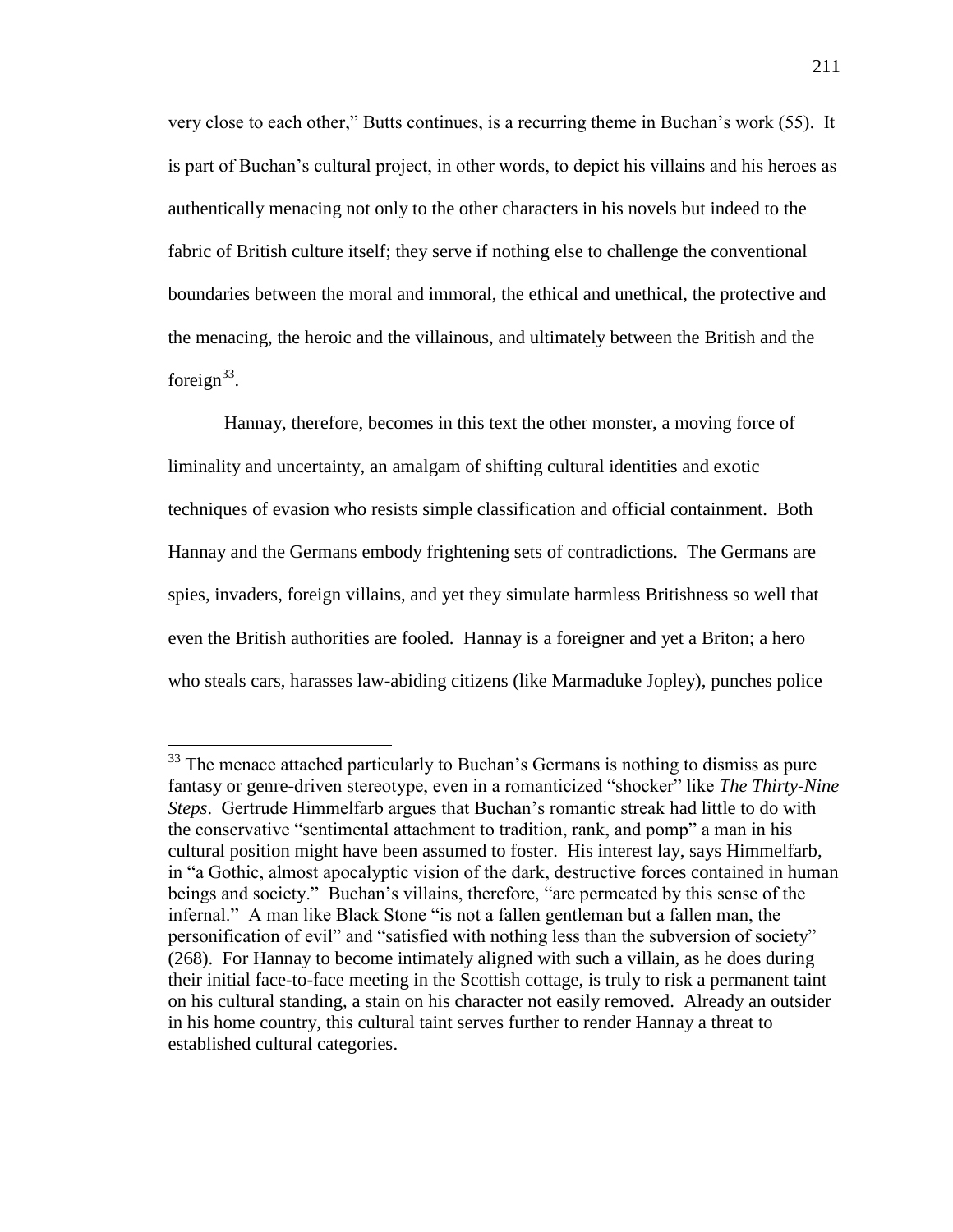officers, and destroys buildings; an upright gentleman who frequently masks his appearance; a national savior who operates in the wilds of Scotland and the shadows of London. Like the Germans, Hannay is able to evade capture and undermine authority; his movement through liminal spaces represents a mobile challenge the legal system (in the form of police) can't contain or prevent. He defies visual assessment by his use of disguise. He has the bearing of a gentleman and yet deploys an almost-mystical knowledge of veldcraft he picked up in the Colonies. He is, it seems, both British and Other, a monstrous and inherently threatening status that resists easy categorization. "Sometimes," as Lisa Hopkins writes, "the process of Othering is not a simple binary affair, but is triangulated in ways which cause perceptions of national characteristics and attitudes to be blurred and displaced" (69). Hannay is both British Self and foreign Other, a disturbing hybrid whose very body threatens to displace the boundaries that help define the nation he saves.

A central component of the cultural menace represented by both Hannay and the Germans has to do with their status as amateur and professional spies, respectively, and in particular the degree to which spies embody cultural anxieties about the invasion of privacy. Michael Denning convincingly positions Buchan's novel as "part of a wider 'spy fever' in Edwardian Britain," a literary work that joins "a series of moral panics which have been orchestrated around fears of espionage" (40). Denning argues that one of the marks of the transition from the Victorian adventure story to the twentieth-century thriller "is the shift from an assertive, confident, and expansionist genre to an increasingly insular, even paranoid, genre stressing vigilance and protection against invasion" (41). Clive Bloom characterizes such paranoia as "both an obsession with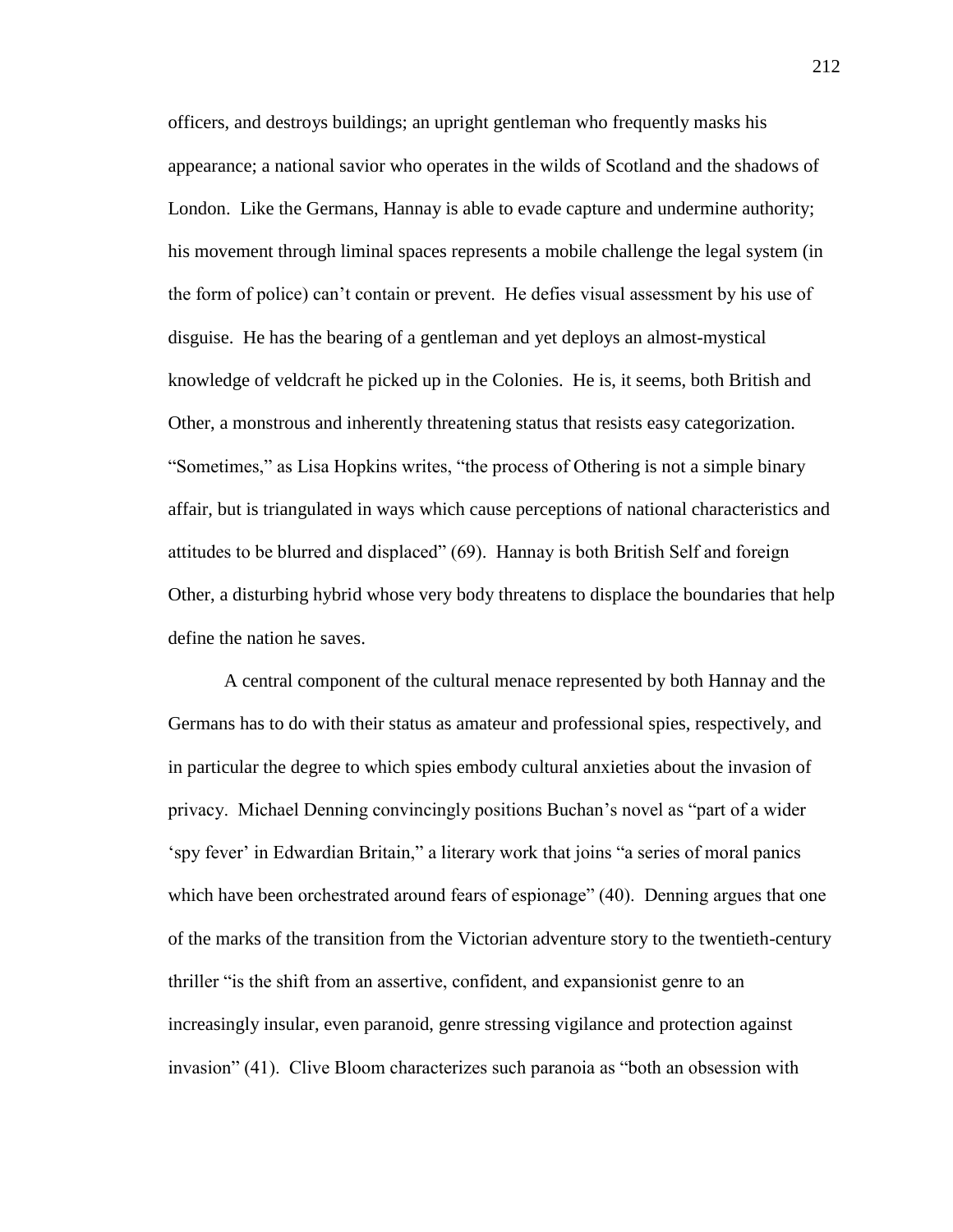violation by *outside* agencies and as violation by *internal* agencies who are seemingly behind government and beyond its control" (2; original emphasis). Of course this anxiety about the invasion of personal privacy and propriety inherent to espionage is not new in Buchan's late-Victorian or Edwardian time. As I discussed in chapter 2, Phillip Thurmond Smith reports that Londoners early in Victoria's reign maintained such a "public sensitivity to spies" that even plain-clothes detectives, referred to in one publication as "human moles who work without casting up the earth lest their course should be discovered," were viewed with considerable disdain and distrust (61). It is easy to associate this level of paranoia with the Germans in Buchan's text; they act as well-disguised "moles" within Great Britain while plotting the military downfall of that country. To understand the paranoia Hannay embodies, however, takes a bit more imagination, and yet Hannay's direct liminal combat with the Germans raises the possibility that he represents as great a cultural threat as they do, indeed that he shares an identity with them. Writing of the cultural role of the spy, Yumna Siddiqi argues, "Although, like the detective, he protects law and order, he does so in a more risky way. His knowledge is intimate rather than synthetic  $-$  he actually assumes the identity of the Other" (25). When that Other is an invasionary force of German spies, this assumption of shared identity is particularly threatening.

At times the text seems to call particular attention to this connection, as though to enhance the subtle threat posed by Hannay because of the obvious threat of the Germans. Twice during Hannay's conversation with Sir Walter Bullivant, Sir Walter refers to the Germans in terms equating them with Hannay: he calls them "your friends" while pondering who leaked information to them about the arrival of a French diplomat (83),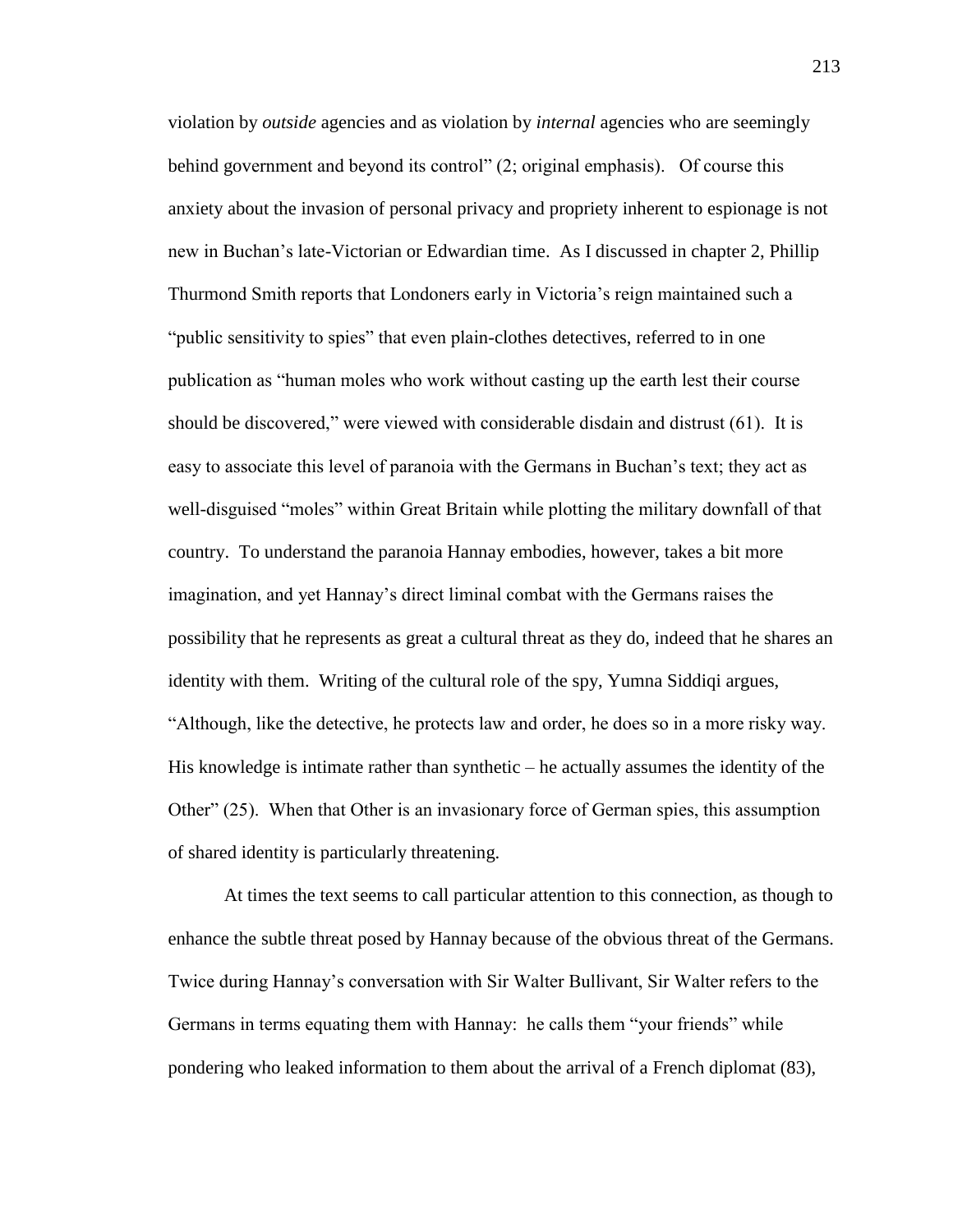and later suggests that Hannay should now "lie low" to avoid a confrontation with "your Black Stone friends" (85). Sir Walter's choice of words echoes Scudder's voice earlier in the novel, when he warns Hannay in the Portland Place flat that "[m]y friends are not playing this game for candy" (12). Of course the use of the word "friend" in both cases carries a tone of irony, and yet the word still indicates the closeness of the relationship, the intimacy even, between first Scudder and later Hannay and these German enemies. This combat is conducted at a personal level between individuals in a fairly enclosed space; it is not yet a battle (as it will be soon) between faceless armies representing distant nations.

The intimacy of the connection between Hannay and the Germans, though, goes much deeper than Sir Walter's semantic gestures. It is couched more subtly throughout the text in the manner in which Hannay and his "friends" the Germans displace the internal and external boundaries that largely define the parameters of British life and indeed of Britishness itself. The novel's obsession with boundaries and in particular with personal privacy can be seen very early in the narrative with Hannay's description of the relative isolation of his home. Hannay describes his lodgings as follows: "My flat was the first floor in a new block behind Langham Place. There was a common staircase, with a porter and a liftman at the entrance, but there was no restaurant or anything of that sort, and each flat was quite shut off from the others" (8). Hannay's description of his flat is noteworthy for the degree to which his space seems perfect for secrecy – each flat was isolated, there are two men who monitor movement at the entrance (enough to be vigilant, not enough to make the place inviolable), and Hannay's flat is on the first floor (one up from street level) and thus not directly accessible from the street. Hannay further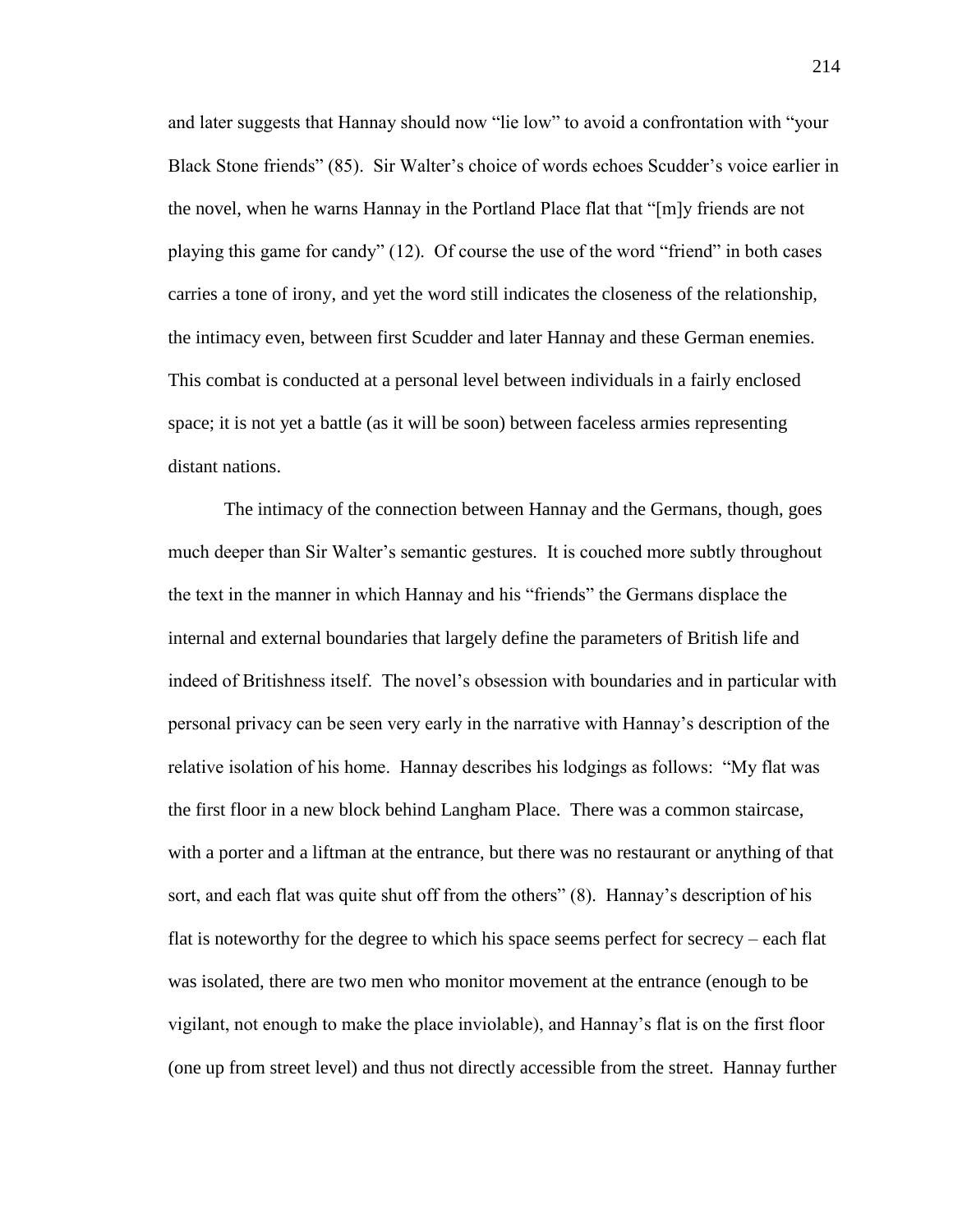explains the self-imposed privacy of his lodgings: "I hate servants on the premises, so I had a fellow to look after me who came in by day. He arrived before eight o'clock every morning and used to depart at seven, for I never dined at home" (8). The space, like so many in the labyrinthine city, seems carefully constructed as a perfect nested space in which to hide a spy.

And indeed, Hannay's involvement in this case begins at the moment when Scudder enters Hannay's private space and then secures a barrier between himself and whatever trouble he seeks to escape. Hannay's apartment is transformed in this moment into a nested space of liminal contest. Scudder seeks sanctuary, and seemingly finds comfort, in Hannay's flat, and yet as his entrance into Hannay's private space represents the invasion of a foreign conspiracy into Hannay's private life, Scudder's entrance at least in part dissolves the carefully constructed boundary between private and public, between interior space and exterior influence. When Hannay first encounters him, Scudder asks two questions as they stand together at Hannay's door: "Can I speak to you?" and "May I come in for a minute?" The first question represents an external approach, the second a threshold crossing. These questions have no pause between them; Scudder thus equates the act of speaking with Hannay and the act of infiltrating his personal space. Hannay narrates: "I got my door open and motioned him in. No sooner was he over the threshold than he made a mad dash for my back room, where I used to smoke and write my letters. Then he bolted back." Scudder then asks "Is the door locked?" and then locks it himself (9). In doing so, he fastens a barrier at the threshold of the flat between himself and the trouble outside, thus transforming Hannay's apartment into a nested liminal space of contest, a space intentionally and defensively closed against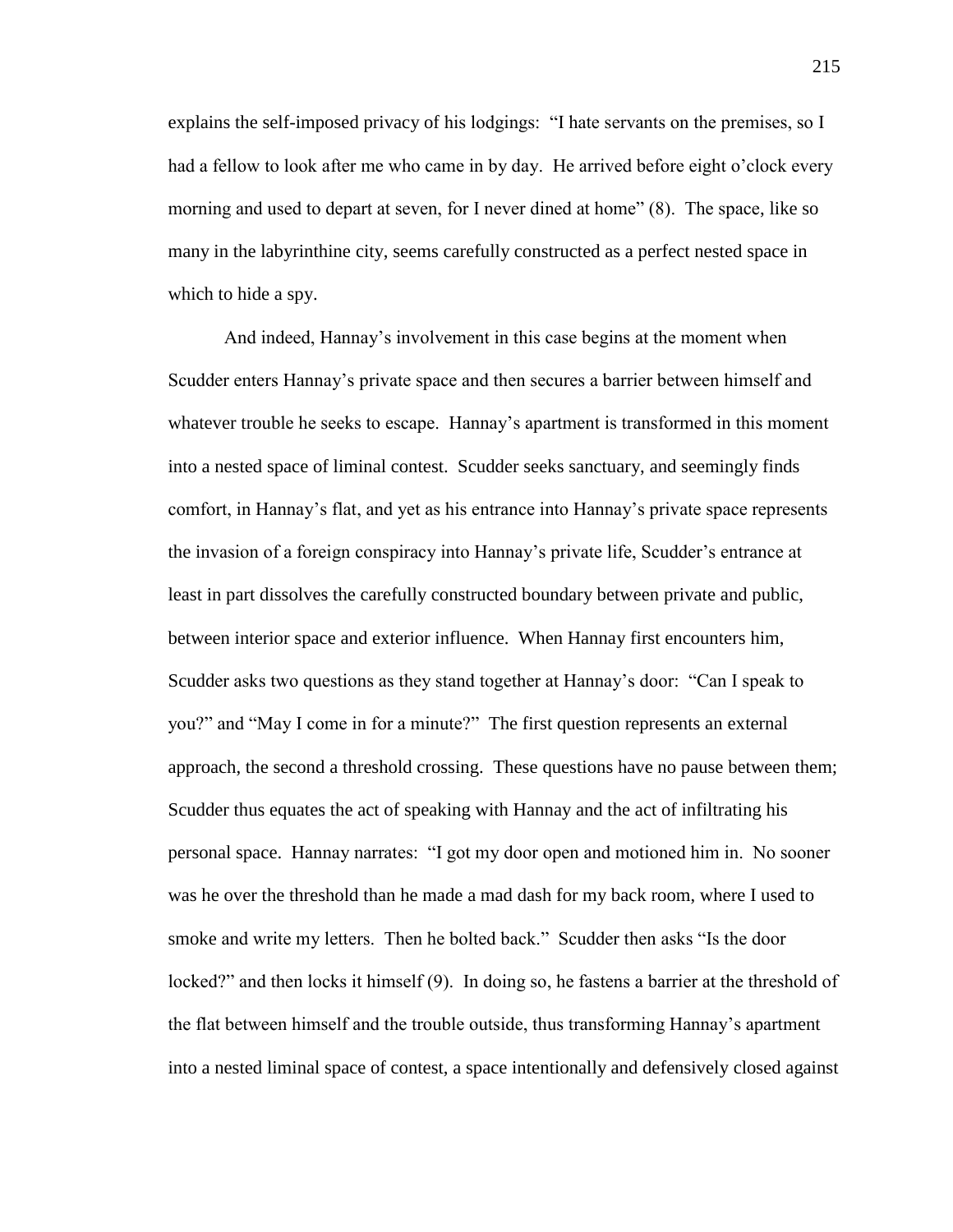the threat of external menace. Hannay soon learns, though, that the isolation of his private space makes it unlikely that the police will believe in his innocence regarding Scudder's murder. "The odds were a thousand to one," he says, "that I would be charged with the murder, and the circumstantial evidence was strong enough to hang me" (20). Part of that circumstantial evidence revolves around the privacy of the space and the fact that seemingly no one (except the enemy, of course) knew that Scudder was in the flat. A nested space, in other words, can be both a haven and a trap, in this case for both Scudder and Hannay. Scudder's presence in Hannay's flat, and his subsequent murder there, represent a blurring of boundaries between private residence and public battlefield.

This blurring can be seen again later in the story, when Hannay finds himself participating in the dissolution of private space, this time as the invader rather than the host. After confusing Black Stone with his disguise as the downtrodden Ned Ainslie, Hannay is ushered into the storeroom, the innermost nested space, of Black Stone's country cottage. That is, the man from without (Hannay) is brought with his public concerns and metaphorical baggage into the most private space commanded by the Germans. The place was so private as to be inhospitable to outsiders; Hannay describes the room as "a damp chamber" with an uncarpeted and uneven floor, nothing to sit on, heavily shuttered windows, and a smell of "mould and disuse" (64). This is a storeroom, a secret room, a room hidden from view from the rest of the world. Rather than sitting still and awaiting his fate – rather, in other words, than succumbing to the Germans' secret plans for him in this hidden space – Hannay instead takes it upon himself literally to explode the boundary between this private space and the outside world. He found some bricks of lentonite and, as a last chance, as he says, "for myself and my country,"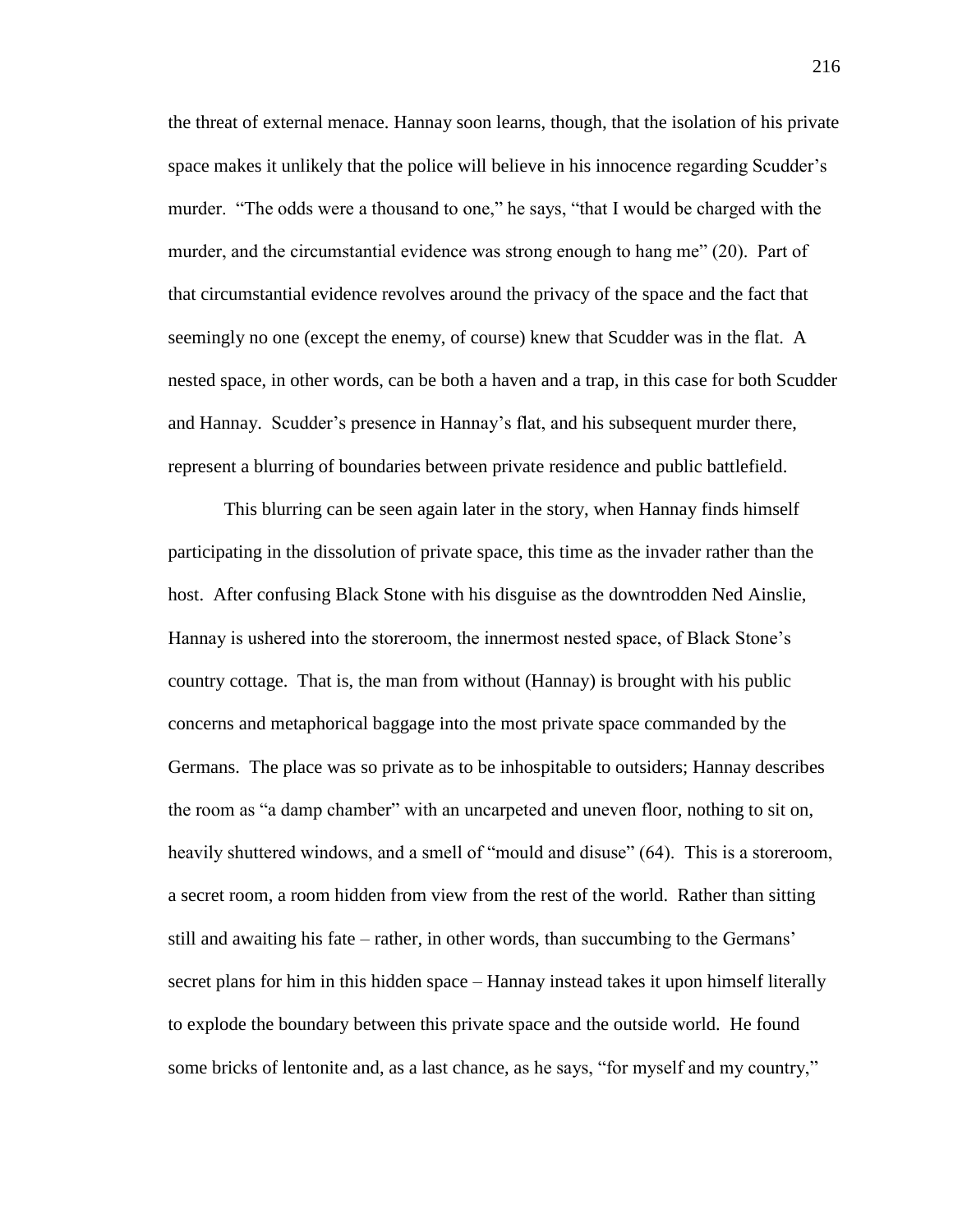he blows the back wall out of the house (67). The smoke and debris that surround him represent in material fashion the metaphoric displacement of the confines of private space. The Germans' space has been violated by Hannay's bomb even as Hannay's private space was violated by Scudder's entrance and subsequent murder.

Of course like Scudder's murder, Hannay's destruction of the cottage is technically an illegal act, though Hannay's narration makes it clear that he commits this illegality for preservation of self and country. Still, in this and other exploits, Hannay's actions threaten another boundary, that which separates the supposed Good Guys from the supposed Bad Guys, the heroes from the villains. Hannay takes time partway through his journey through Scotland to reflect on his own criminal activity: "As I sat on a hillside, watching the tail-light [of Marmaduke Jopley's car] dwindle, I reflected on the various kinds of crime I had now sampled. Contrary to general belief, I was not a murderer, but I had become an unholy liar, a shameless imposter, and a highway-man with a marked taste for expensive motor-cars" (56). This list of offenses, we should note, does not yet include the destruction of the Germans' cottage, as I have described above, nor does Hannay mention here the instance in a small Scottish village when a local policeman made a grab for the hood of Hannay's stolen car and, says Hannay, "only dropped off when he got my left in his eye" (40). Hannay later assaults another police officer, this one a London constable who tries to subdue Hannay after his fight in the street with the still-angry Marmaduke Jopley and Jopley's friends (87). For all of the "good" he intends to do for his country, Hannay's record of automobile theft, felonious assault of policeman, destruction of private property, and deceit through disguise position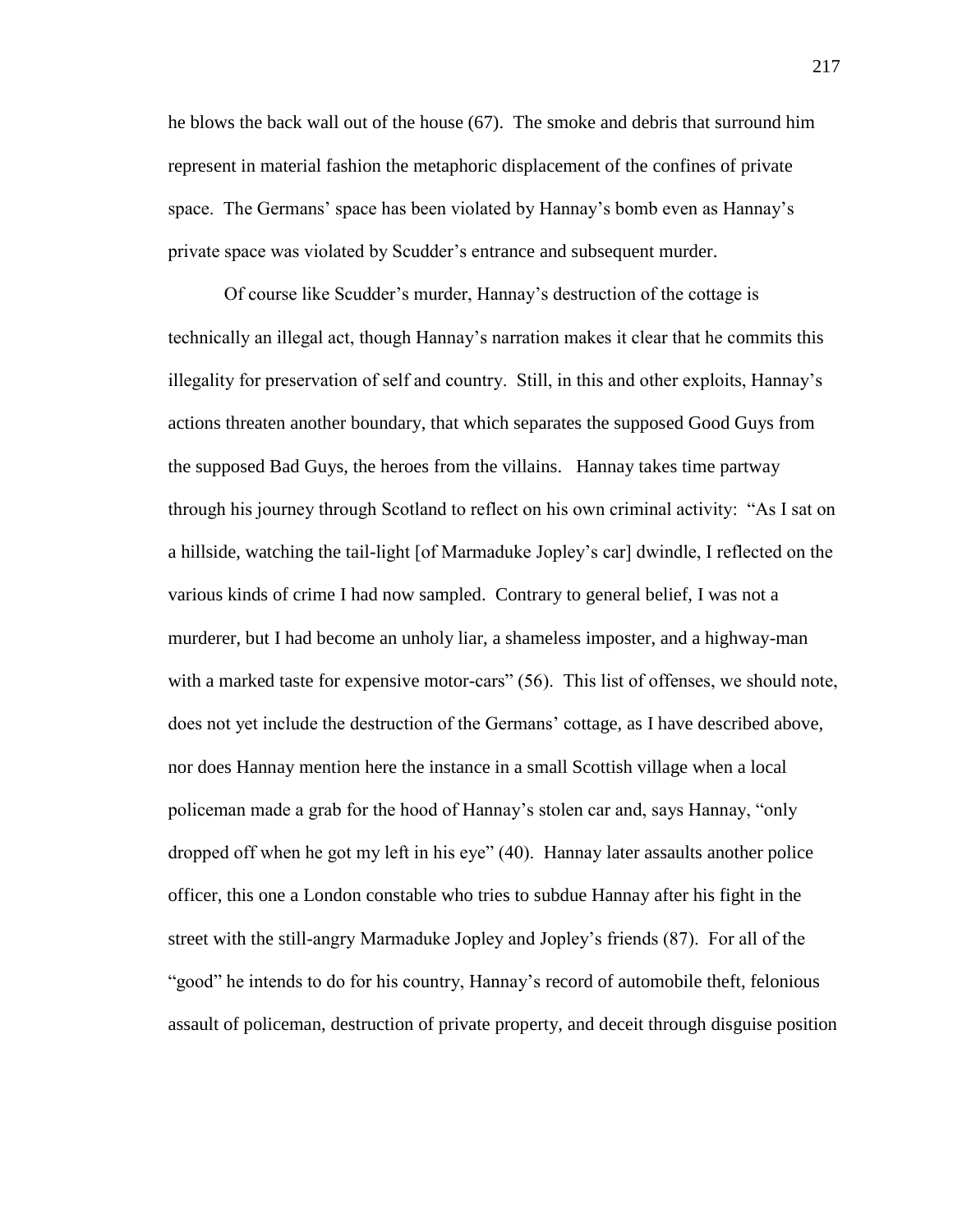him in cultural terms as decidedly criminal in his conduct. As a hero, Hannay looks rather villainous.

The same cannot be said, however, for the Germans, at least from the point of view of an outside observer. I have already discussed Hannay's first impression of Black Stone as a charming and rather Dickensian old man, a perfect specimen of learned British sophistication. This is the epitome of the Germans' technique in disguise; in this text the foreign enemies render themselves innocuous by posing as law-abiding Britons. While confined in the Germans' storeroom, already aware of his enemy's identity, Hannay finds their reversed cultural positions particularly galling. He "began to think wistfully of the police," he says, because they "at any rate were fellow-countrymen and honest men" as opposed to "the ghoulish aliens" who had entrapped him. He laments, though, that in his present disreputable physical appearance in comparison with Black Stone, the police would easily have believed the respectable old man and would have arrested Hannay on the spot. "Most likely," he concludes, "[Black Stone] had letters from Cabinet Ministers saying he was to be given every facility for plotting against Britain. That's the sort of owlish way we run our politics in the Old Country" (65). Aside from the obvious political statement, Hannay here again conveys his cultural isolation, his inability to participate fully in the legal system of his own country and his simultaneous unwillingness to join the side of those threatening that country. And further, he highlights the degree to which the barriers between heroes and villains have been broken down by the tactics of the Germans. Because they look more respectable than he does, and because they have hidden their crimes while he has been on the run from his, those in charge of the legal system of discipline would be quick to arrest the hero Hannay while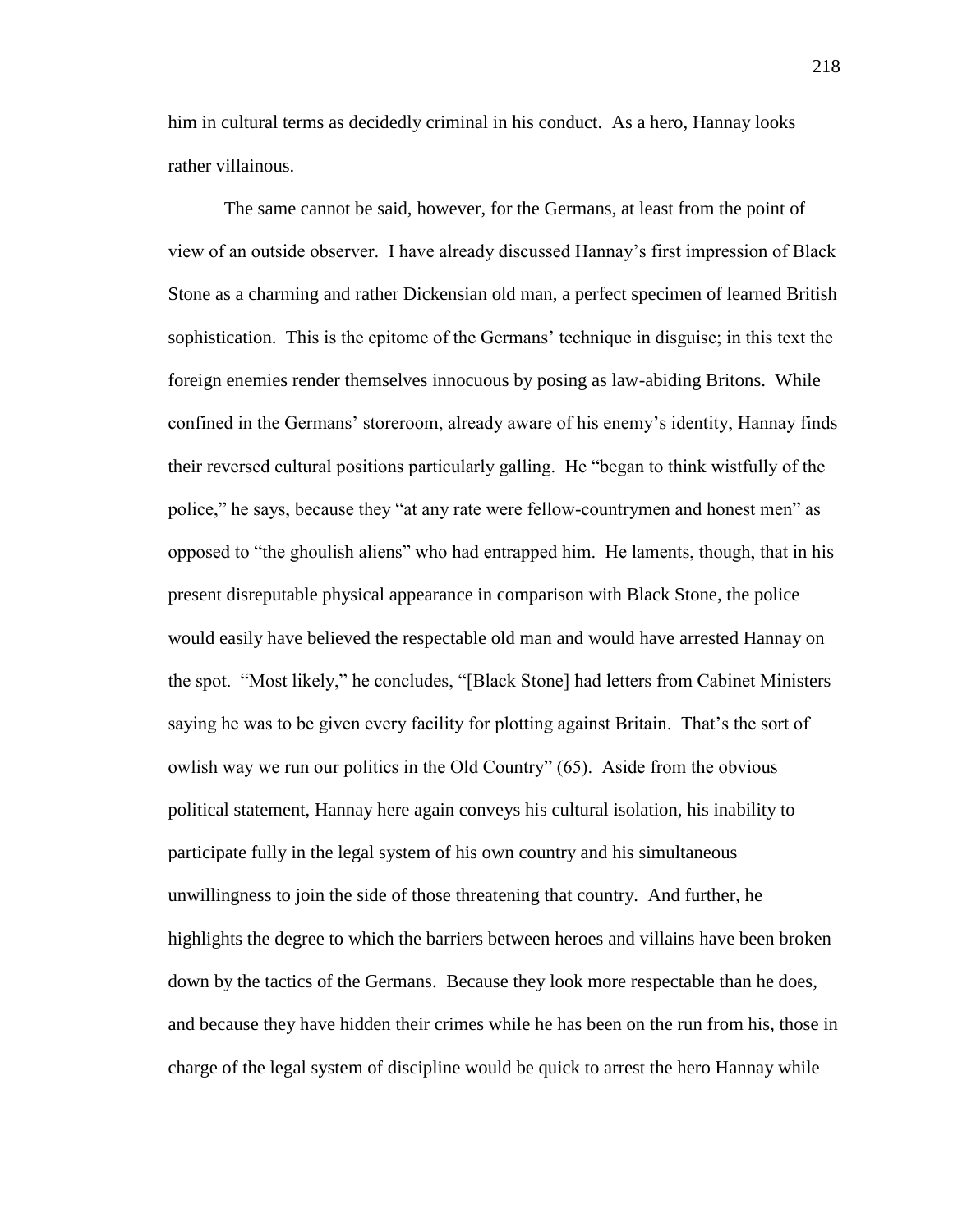letting the villainous Germans go free. In a system that makes visual assessments of character and guilt, Hannay finds himself on the wrong side of the ledger.

Hannay's difficult legal and moral positions highlight what becomes in this text a far more crucial boundary or distinction. As a returned colonial, as an increasingly skillful spy and a sometime-criminal, and yet as a national hero, Hannay threatens to displace the barrier between what is British and what is foreign, or to put it another way, the Us vs. Them barrier. The text seems to ask, from a British perspective, can Hannay every truly be one of us? His tactics are exotic, derived as I have mentioned from foreign experience; as Yumna Siddiqi puts it, Hannay "functioned as a magical figure who adroitly footed national boundaries" (31). His intimate connections in this text cross the boundaries and include the very Germans he seeks to combat. He has defied for a time the legal system of the very country he hopes to preserve, presenting at the very least an uneasy compromise between heroism and villainy. He acts with the interests of the mother country at the fore, but he cannot be assumed always to do so because, again, he spent his formative years elsewhere; he is British by birth by not necessarily by culture. And perhaps worst of all, he doesn't fit in. From the opening moments of the novel, when he complains about the dullness of London and his desire to return to the colonies, Hannay seems dissatisfied with life in England unless something dramatic is happening. Without some foreign invaders to track down, can Hannay ever settle down into comfortable Britishness?

The only characters in the novel who seem able to establish some sort of comfortable Britishness, actually, are the Germans themselves, who not only look the part but also seem to inhabit it. At the end of the story they live in Trafalgar Lodge, a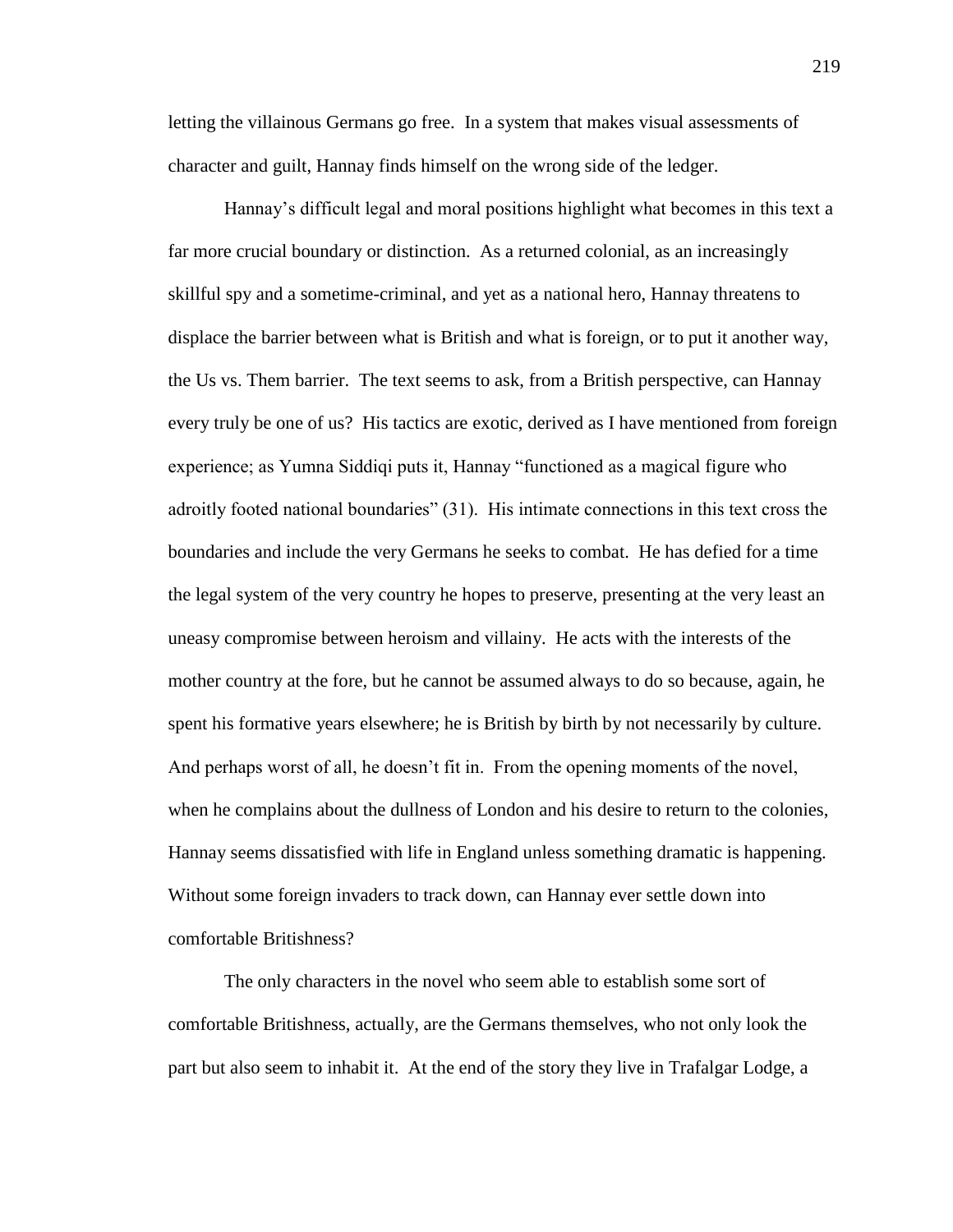seaside home sporting a Union Jack flag outside, and play golf and tennis like any good Britons on holiday. Hannay, from his point of surveillance over the dwelling of these still-disguised spies, describes the leader of this group as "exactly the kind of satisfied old bird you will find in every suburb and every holiday place. If you wanted a type of the perfectly harmless person you would probably pitch on that" (99). These men speak in gentle English accents, they've filled their home British sporting trophies and masculine British décor, and even to Hannay's skeptical and communitas-privileged gaze, they appear as innocently British as anyone could hope to be. "It was simply impossible to believe," Hannay reports, "that these three hearty fellows were anything but what they seemed – three ordinary, game-playing, suburban Englishmen, wearisome if you like, but sordidly innocent" (102). They fit in, in other words, as Hannay clearly does not. They seem in these moments much more like "Us" – the designation Hannay never quite achieves – and very little like "Them."

To complicate these matters further, it is neither British wisdom nor British authority that ultimately spurs Hannay on to confront these seemingly-British gentlemen. He is instead motivated to fulfill his duty in these tense concluding moments by two instances of *foreign* wisdom and authority. Prior to the final scene at Trafalgar Lodge, after the Black Stone has infiltrated Sir Walter's house in the guise of the First Sea Lord, it is the Frenchman General Royer who contextualizes the deception perpetrated by the Germans. He shares an anecdote from his own time in the colonies – in this instance, Senegal – about a lion who, unbeknownst to him, had snuck up behind him and killed his horse. "I never saw the kill," he concludes, "and I never marked [the mare's] absence, for my consciousness of her was only of something tawny, and the lion filled that part." He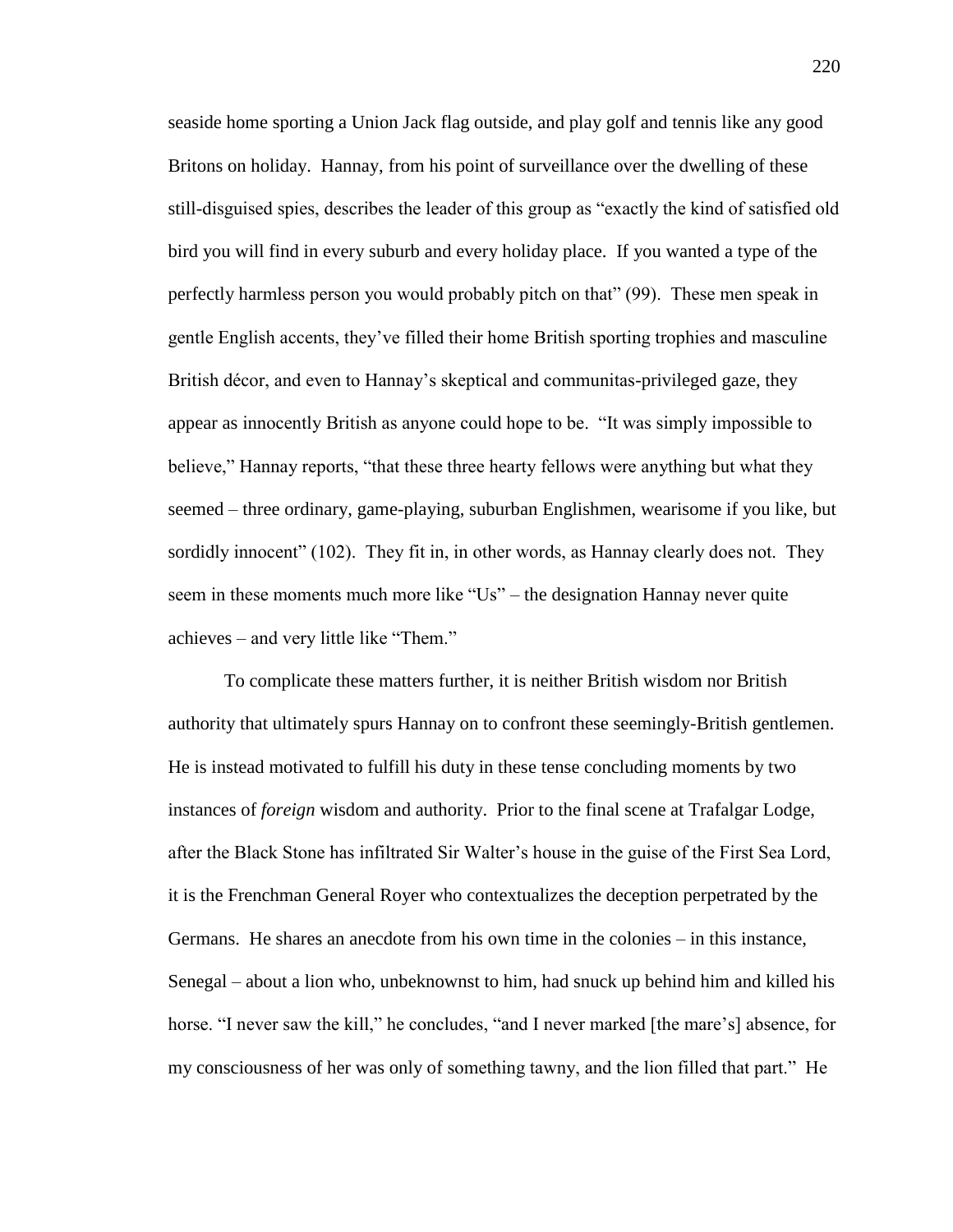then connects the situation in Sir Walter's house in the heart of London to his bit of colonial wisdom: "If I could blunder thus, gentlemen, in a land where men's senses are keen, why should we busy preoccupied urban folk not err also?" (92). His suggestion, made in Hannay's hearing, validates the colonial wisdom Hannay has carried with him to this point by showing the use of colonial insight even in the heart of urban England. Further, Royer demonstrates that those with colonial experience – he and Hannay, despite their national differences are the only ones in the room with such experience and thus share a colonial communitas – are better able to understand the tactics of the Germans, the foreign combatants invading this domestic sphere. Hannay says after this conversation that the Frenchman Royer was "the man of action among fumblers" (93), the fumblers in this case being the British authorities who, in Hannay's mind, seem to lack the experience needed to fight this battle. When Royer later says, "I for one am content to leave the matter in Mr. Hannay's hands" (97), Hannay accepts this statement as his "commission" to lead the final campaign against the Germans. Hannay's final authority, again, comes from a Frenchman, a foreigner on English soil.

Despite this commission, however, Hannay still finds himself at a loss in the final confrontation until he remembers the other pieces of colonial wisdom that ultimately decide his course of action. The first is from Peter Pienaar, a scout of Hannay's acquaintance in Rhodesia, who explained the hiding-in-plain-sight theory that Hannay mentions earlier in the text. Pienaar argued that "barring absolute certainties like fingerprints, mere physical traits were very little use for identification" because of the ease by which someone might manipulate his visual aspect. Pienaar understood and shared with Hannay the practice which the Germans in the text have mastered: "If a man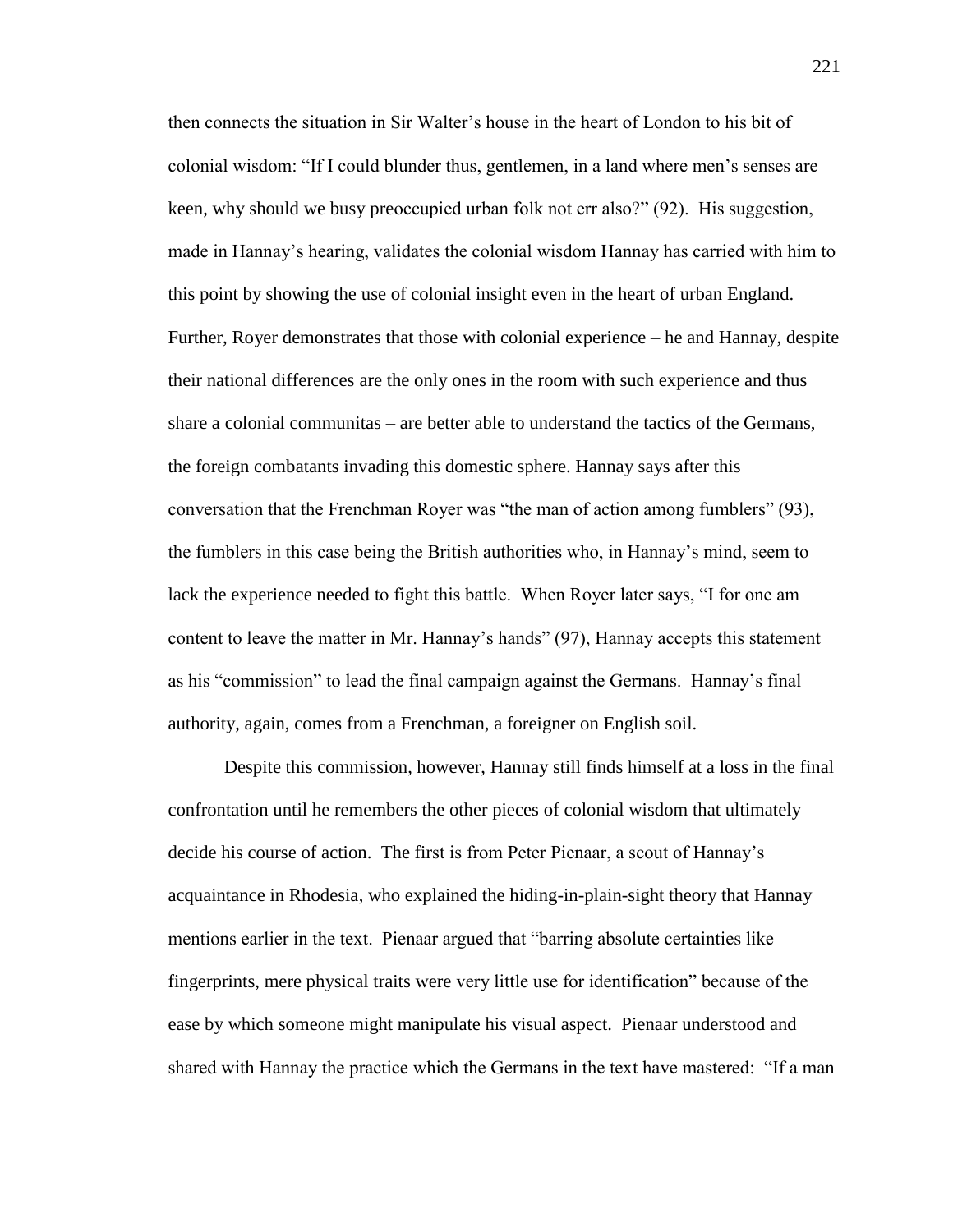could get into perfectly different surroundings from those in which he had been first observed," Hannay says, "and – this is the important part – really play up to those surroundings and behave as if he had never been out of them, he would puzzle the cleverest detectives on earth" (102-3). This tactic seems beyond the scope of the English characters in the novel; only those with colonial experience can conceptualize such a strategy. And, in the final crisis, Hannay proves able to understand the exotic power he faces because of that same colonial expertise. He briefly remembers his own hunting experience in the Pali hills of Rhodesia when a rhebok he was chasing "simply leaked out of the landscape" by "stand[ing] still and melt[ing] into the background." Hannay moves forward, then, against the Germans after applying the colonial moral to his present predicament: "The Black Stone didn't need to bolt," he concludes, because they "were quietly absorbed into the landscape" (104). The Germans disappear in England, then, by appearing to all observers as British, a feat Hannay for all of his veldcraft and shapeshifting skill can't ever seem to accomplish.

Hannay's final defeat of the Germans, then, comes only when he has fully understood and, more importantly, connected personally with their tactics of espionage and infiltration. That is, it comes only when he has become as much as possible like his enemy. He enters Trafalgar Lodge and plays cards with his enemy, still second-guessing his convictions that these disguised men truly are disguised the inside of the house is "as orthodox as an Anglican church" (105) and because the men's behaviour was "too confoundedly genuine" to be acting (107). It is the briefest of gestures, the old man tapping his fingers on his knees, that ultimately validates Hannay's mastery of the skills needed in this combat and consolidates his communitas with the Germans. "It was the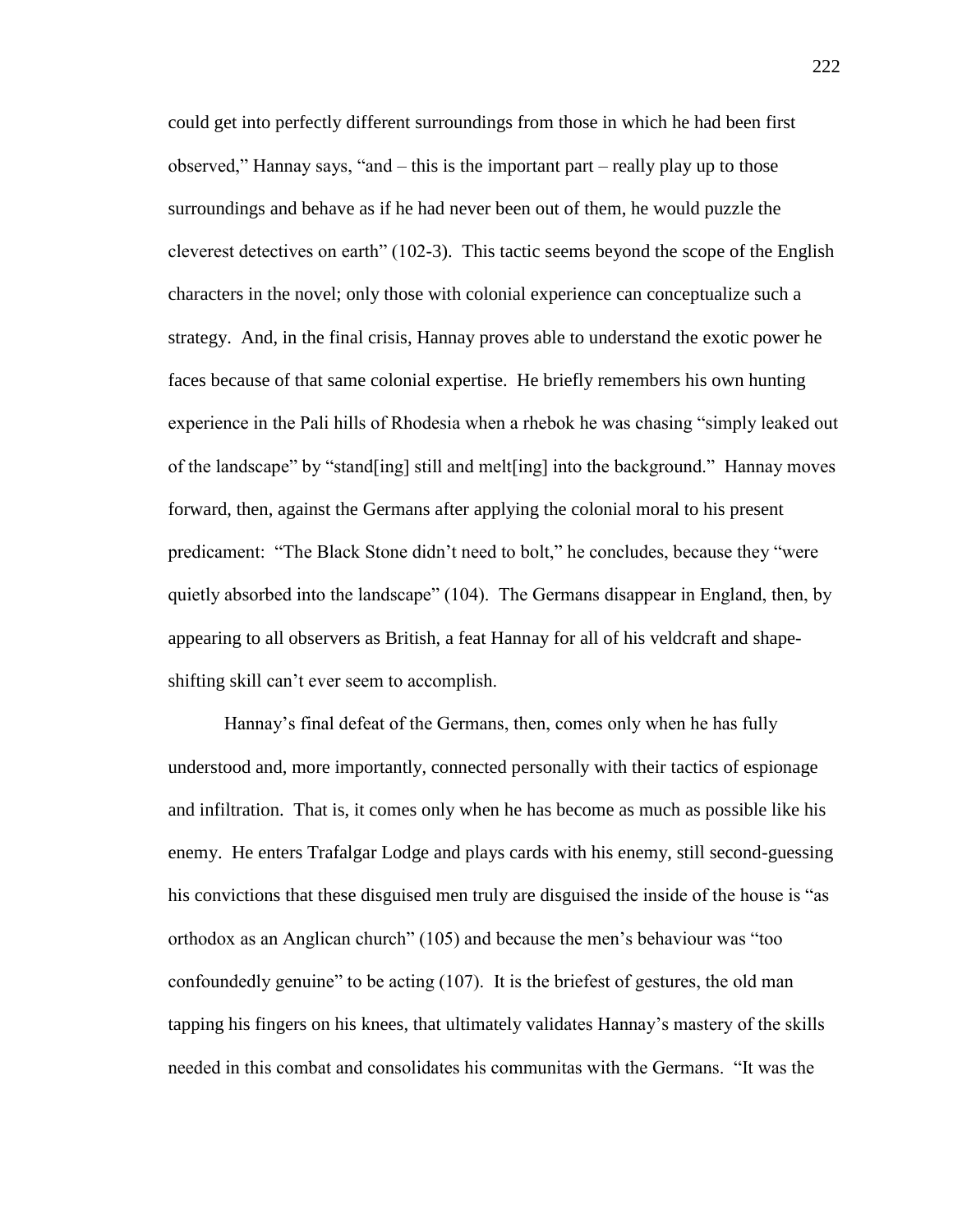movement I remembered when I had stood before him in the moorland farm," Hannay says, describing a gesture he only knew because he had seen it first-hand (109). Without their direct face-to-face contact in this liminal contest, even the equally monstrous Hannay would not have seen through the enemy's masterful subterfuge. His direct connection, his communitas, with this enemy provides the key to this victory.

## Conclusion: Towards a More Inclusive Britishness

Hannay and the Germans employ the same mechanism in their fight against each other – they employ the mechanism of connection, of communitas in contested space, in order to advance their respective causes. For Hannay, those connections on the way toward the Germans serve as a proving ground for him as he learns to manipulate the visual spectrum that sought to define him. His connection with the Germans, facilitated by this visual manipulation, also serves to qualify him ultimately to defeat them at their own game, even though the cost of his close connection with them might be his ability to assimilate into British culture. The Germans, too, employ this mechanism of connection, principally in their attempts to connect to Hannay himself. Rather than trying to kill him, the Black Stone seek a connection with him on the assumption that close proximity to him would insure that his hidden knowledge would be made visible to them, and indeed that his internal possessions would become their own. This mechanism of connection ultimately leads to such a close association between the combatants that the boundaries between them threaten to dissolve.

All of which raises once again the fundamental question about Hannay: can he ever leave behind the tainting vestiges communitas with the enemy, as well as his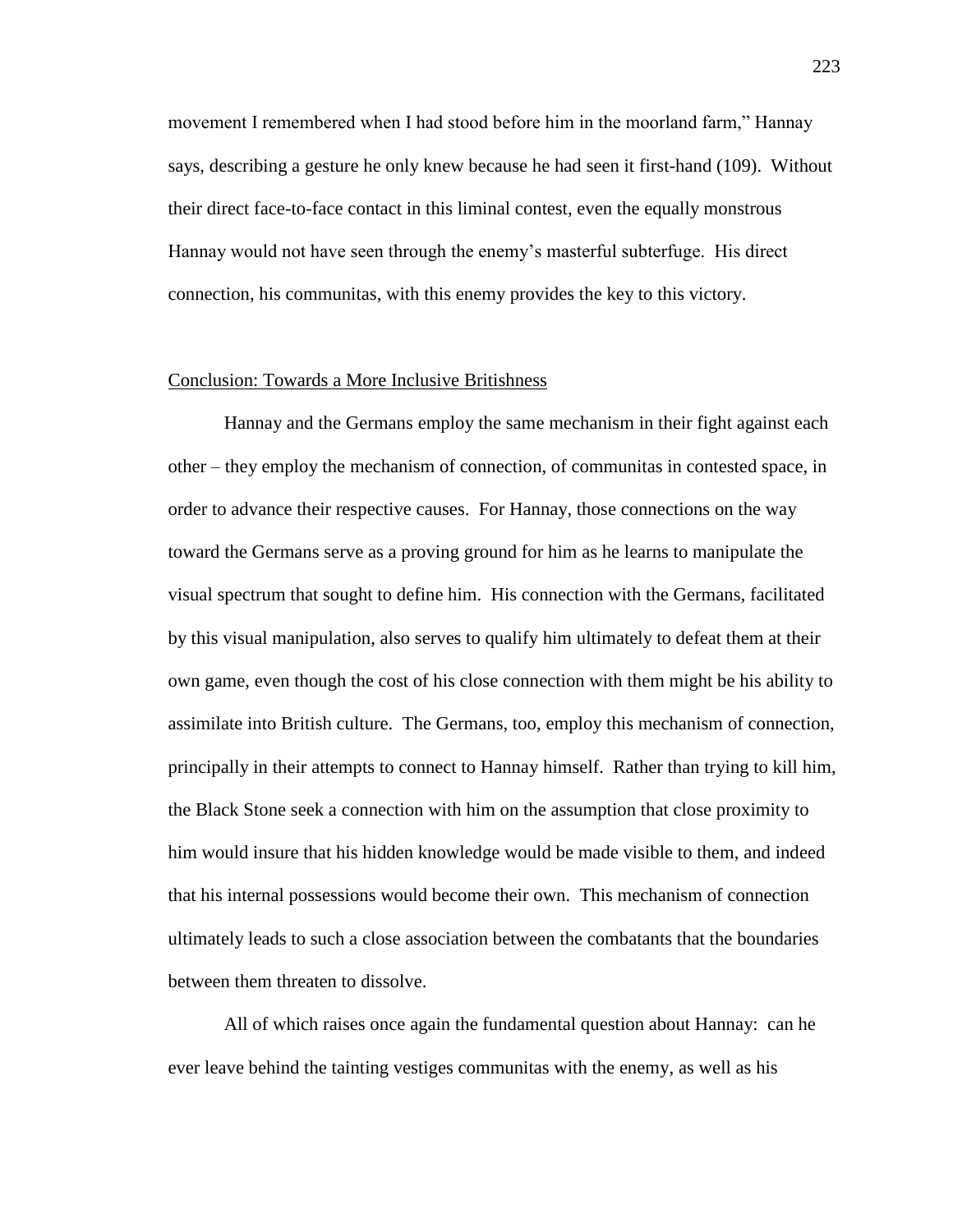colonial-Scottish outsidership, and become comfortably and fully British? The novel seems to pose this question but not to answer it directly. Instead of shedding his colonial background when he came to England, Hannay instead calls upon that background, and the foreign and sometimes exotic expertise he gained there, to defeat these enemies. In a sense it has been good for Great Britain that Hannay has not fully acclimated to the culture; without his colonialism, the nation would have lost this battle. There's no indication, however, even when he joins the British army at the end of the novel, that Hannay is able to integrate fully into this new English identity and leave his spy-self behind.

Allan Hepburn suggests that "novels of intrigue involving spies provide speculations on the duties of citizenship" (5). Hannay, though never in this text a professional spy, does find himself in the midst of the type of intrigue Hepburn describes; he finds himself in the unenviable position of violating laws normally followed by upright citizens in order to combat a greater evil. "Certain unjust acts," Hepburn writes, "if undertaken rationally to combat other unjust acts, are not judged by universal laws but according to the contexts in which they transpire." And Hepburn continues: "Spy novels worry about the disequilibrium of justice for individuals over and against justice for a polity" (5). *The Thirty-Nine Steps* certainly demonstrates this type of worry. Hannay commits crimes – auto theft and kidnapping, for example – in pursuit of a greater justice, namely the solution to the mystery of Scudder's murder and ultimately the defeat of the German spies intent on stealing Britain's naval secrets. The novel worries about these greater and lesser matters of justice and ultimately seems to come down on Hannay's side; he is exonerated not only for the crime of murder that he did not commit, but also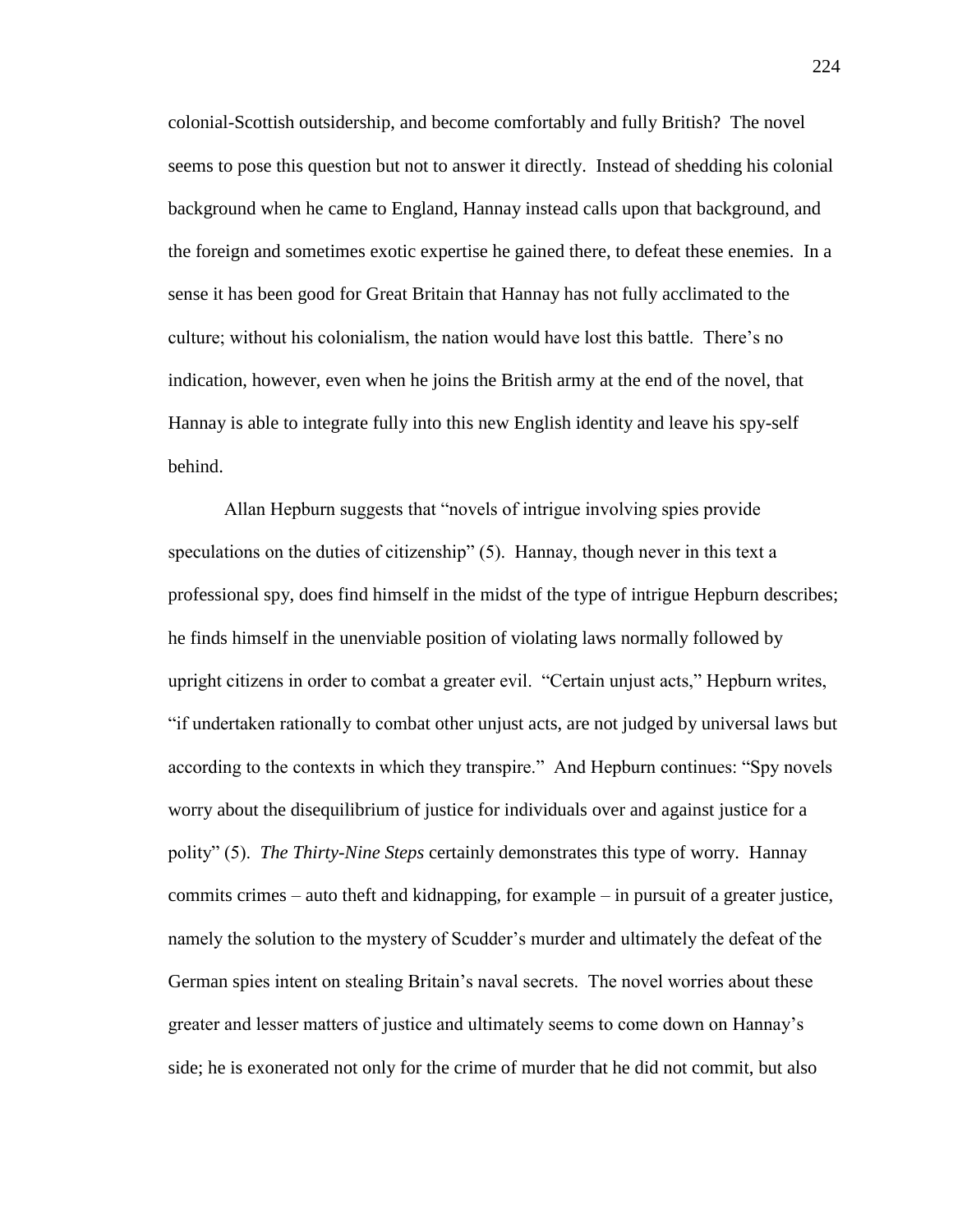for the crimes he committed as part of his greater quest. The novel judges that Hannay acted rightly even though for a time he removed himself from the legal grid and committed acts generally forbidden within that grid. This renders the barriers in this narrative between good guy and bad guy, between British and German, between Us and Them, rather blurry, begging the question: by acting rightly and thus helping to save the kingdom, does Hannay finally qualify as fully British?

Rather than answering this question definitively, the text instead challenges the foundation of the question by undermining the principle of national identity to begin with. As Hepburn writes, "Spies are emblems of doubt insofar as they live at a distance from conviction and keep testing allegiances" (5-6). The enemies of Britain with whom Hannay must contend fight for something larger than that which can be contained within national boundaries; theirs is an inherently transgressive fight that must be fought by those like Scudder and later Hannay who are equally willing and able to violate sovereign and cultural barriers. Early in the story, Scudder explains to Hannay that the men behind the hidden anarchist movements in Europe – those who in this text are represented by the Black Stone – are those for whom national boundaries, national economies, and indeed national identities are essentially ethereal. "[T]hey struck a bigger thing than money," Scudder says, "a thing that couldn't be bought, the old elemental fighting instincts of man. If you're going to be killed you invent some kind of flag and country to fight for, and if you survive you get to love the thing" (11). The crossing of borders, frontiers, boundaries becomes a matter of little importance if one views the world in a metanational fashion. So, who can be British, the text asks? Irrelevant, it seems to answer. Britishness as an ideal is, in the minds of the enemies to which Hannay has aligned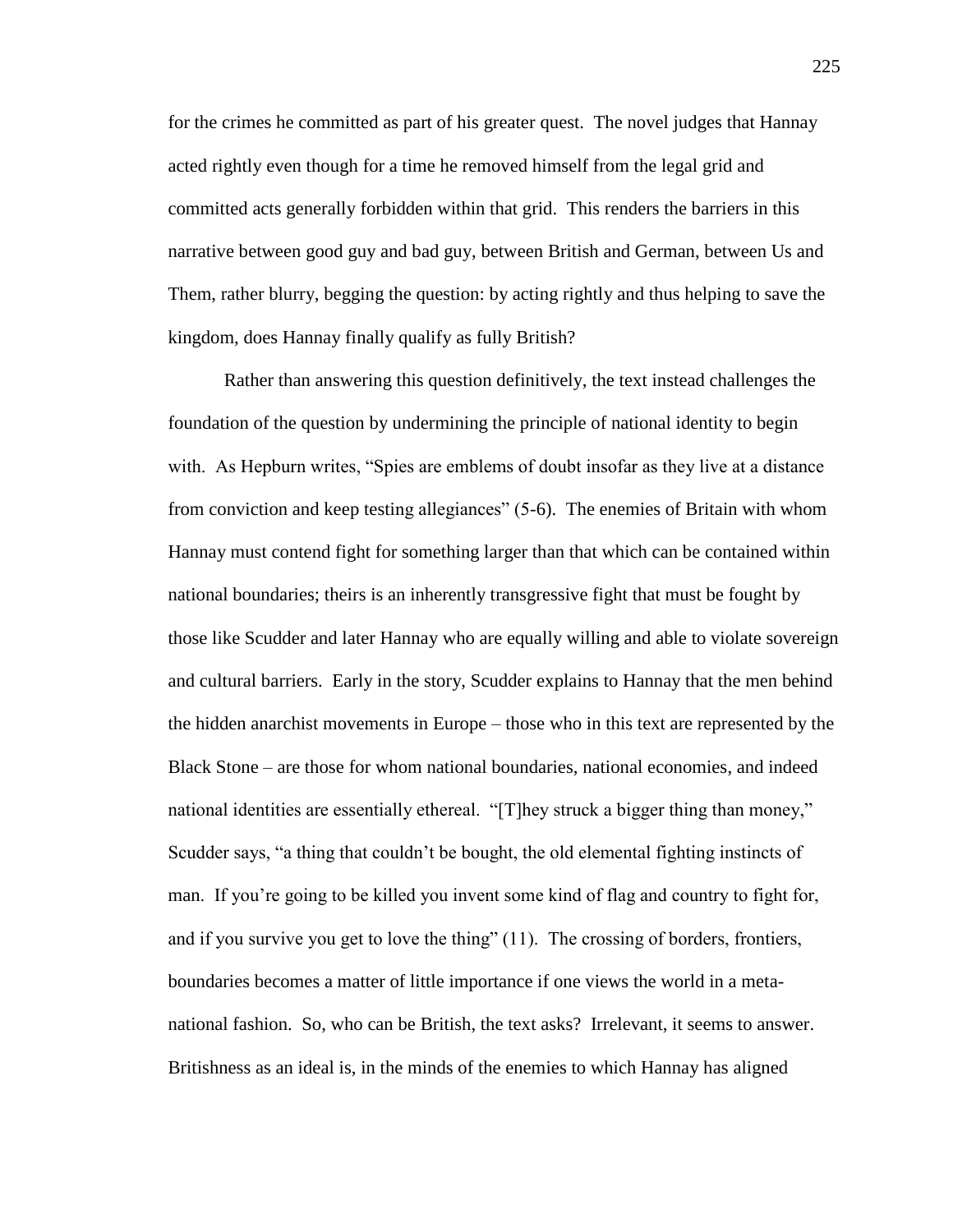himself, meaningless. The text at least raises the threatening notion that Britishness itself is a constructed cultural status, a status one might assume or fabricate, a label that might hold no essential moral and philosophical permanence.

The suggestion of the potential emptiness of British/Other definitions becomes even more dynamic when applied early in the text to the seemingly anti-Semitic references for which Buchan is so commonly criticized<sup>34</sup>. Scudder's initial explanation of "the hidden movements" behind the conspiracies in Europe lays the blame on "Jewanarchists" who finance such movements (11). As Hannay learns more about his enemies, however, he discovers that Scudder "had told me a pack of lies" and that "his yarns about the Balkans and the Jew-Anarchists and the Foreign Office Conference were eyewash" (37). This metaphor is particularly apt; Scudder's move to blame the Jews temporarily obscured Hannay's vision of the case, and yet it proved to be cleansing. Once the eyewash was gone, Hannay saw that Scudder had played on conventional British impressions, racially motivated, in order to mask the much larger and more

 $\overline{a}$ 

 $34$  I find in Yumna Siddiqi's contention – that Buchan was "an unquestioning champion of British imperialism" (106) who held the racist views attached to such a designation – a fair representation of much that has been written about Buchan's racism. Even Buchan's apologists explain away rather than challenge his status as a racist writer. Both Robin Winks and Gertrude Himmelfarb argue that historical context should be considered in order to help mitigate Buchan's uncomfortable views, while Miles Donald, in what seems to be a compliment and a simultaneous indictment, suggests that Buchan constructs a "rhetoric of escape" (59) that manipulates the reader into following Buchan down any road his chooses to go and to accept in the heat of the moment what otherwise might seem unacceptable. These arguments miss the important point, however, that in *The Thirty-Nine Steps*, at least, Buchan seems to play with the existing racial prejudice of the British by presenting a damning story about Jews that Hannay readily believes and then later revealing that the story was bunk.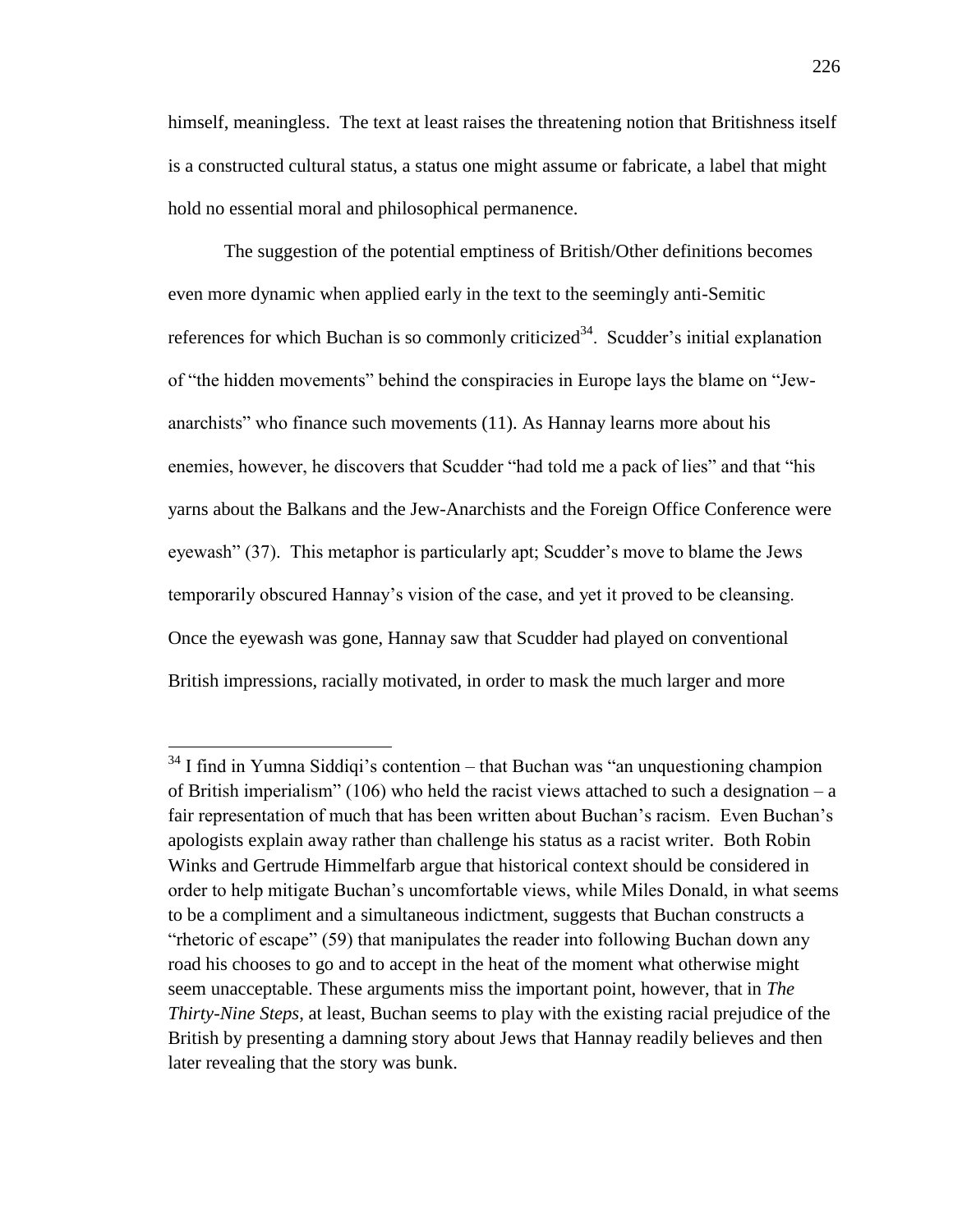insidious game that was being played. Hannay found it perfectly natural that "Jewanarchists" would be behind some insidious plot; the tale "rang desperately true" (37) to Hannay because Hannay is "British" enough to have readily believed such demonization. When it turns out that indeed Jews had nothing to do with the conspiracy Hannay combats, it is left for readers to examine that cultural prejudice that made the tale so believable. Far from furthering racist stereotypes, Buchan seems to move some way toward questioning, if not the stereotypes themselves, at least the unreflective acceptance of them on the part of the British. Once again, the text seems to ask for at least the consideration of a more inclusive sense of Britishness as well as an examination of the varied cultural assumptions of the superiority and insider/outsider distinctions that undergird late-Victorian British self-definition.

Of course by sacrificing his own cultural standing in order to combat his German enemies, Hannay challenges a complete dismissal of British self-definition, suggesting that British national security and therefore some sort of Britishness is worth fighting for. But by championing this fight, Hannay posits, in Yumna Siddiqi's words, "an inclusive and malleable notion of Britishness" (119), one that includes Hannay himself, despite his foreign experience and menacing liminal allegiances. These factors undermine any sense of "pure" Britishness; Hannay's cultural taints break the conventional barrier between the British "Us" and the foreign "Them." And with this barrier broken, one must push further and ask who else might now be included in the increasingly diverse "Us". It is important to note, too, that during this novel Hannay has inhabited a wide variety of social positions, from wanted murderer to leader of a governmental raid, from political speaker to roadman, from wandering beggar to traditional Scotsman, from colonial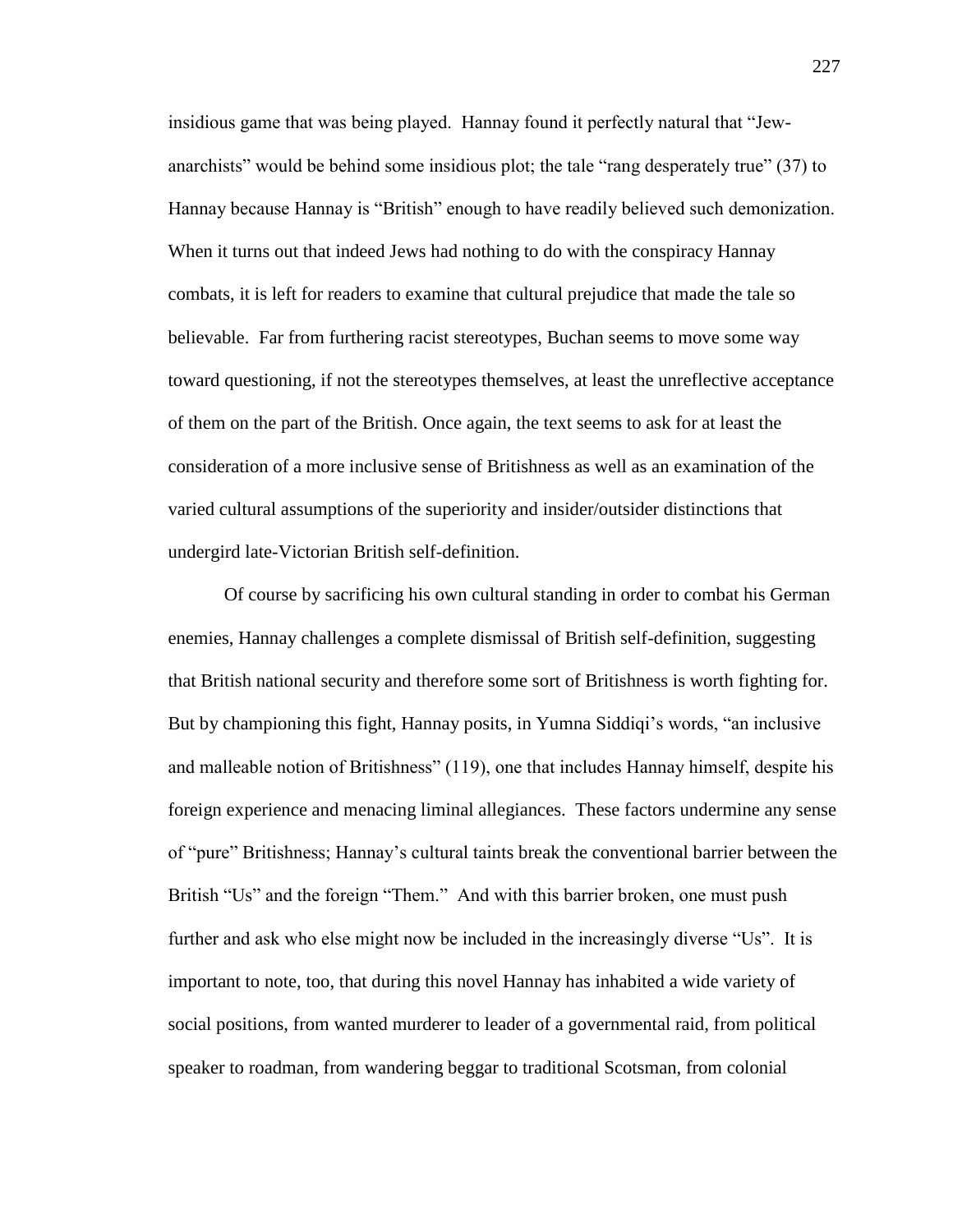mining engineer to spy to soldier, all in the name of defending Britain. In a conventionally structured society, these roles and positions are not interchangeable; the ability to slide between them is in itself a menacing talent. Hannay's exploits show the permeability of the barriers between these various strata of British society, and yet they also show the connectedness, the Britishness, of these positions.

Part of the cultural work done by this text, then, seems to be to posit a more inclusive definition of Britishness while at the same time asking whether or not Britishness is a useful category at all. If the "Us" of Britishness might include a foreignraised criminal closely connected with German spies, and if the "Them" of Britishness might include men who by all accounts appear to be innocent and productive Britons, then how useful, really, is the label? At least by methods of visual assessment, the parameters of the category threaten to crumble. A person with mobility and the tools to deflect visual assessment might inhabit any of the contested cultural spaces in this text, might in fact for a time become anyone, even as Hannay has done, even as the Germans have done. In this modern conception of an increasingly malleable culture, a different mode of categorization is needed to distinguish ally from enemy, a mode that this text refrains from spelling out. Instead, at the end of the text Hannay joins the British army, a rather aggressive from of aggregation designed to render Hannay as British as possible, to fully integrate him back into the British society he left as a child and left again as a liminoid mover while battling Black Stone. And yet even this aggregation is complicated; in later books, notably *Greenmantle* and *Mr. Standfast*, Hannay is repeatedly called back to England to perform varying types of liminal service for Walter Bullivant, secret missions in Hannay must exercise again his talents for crafting personae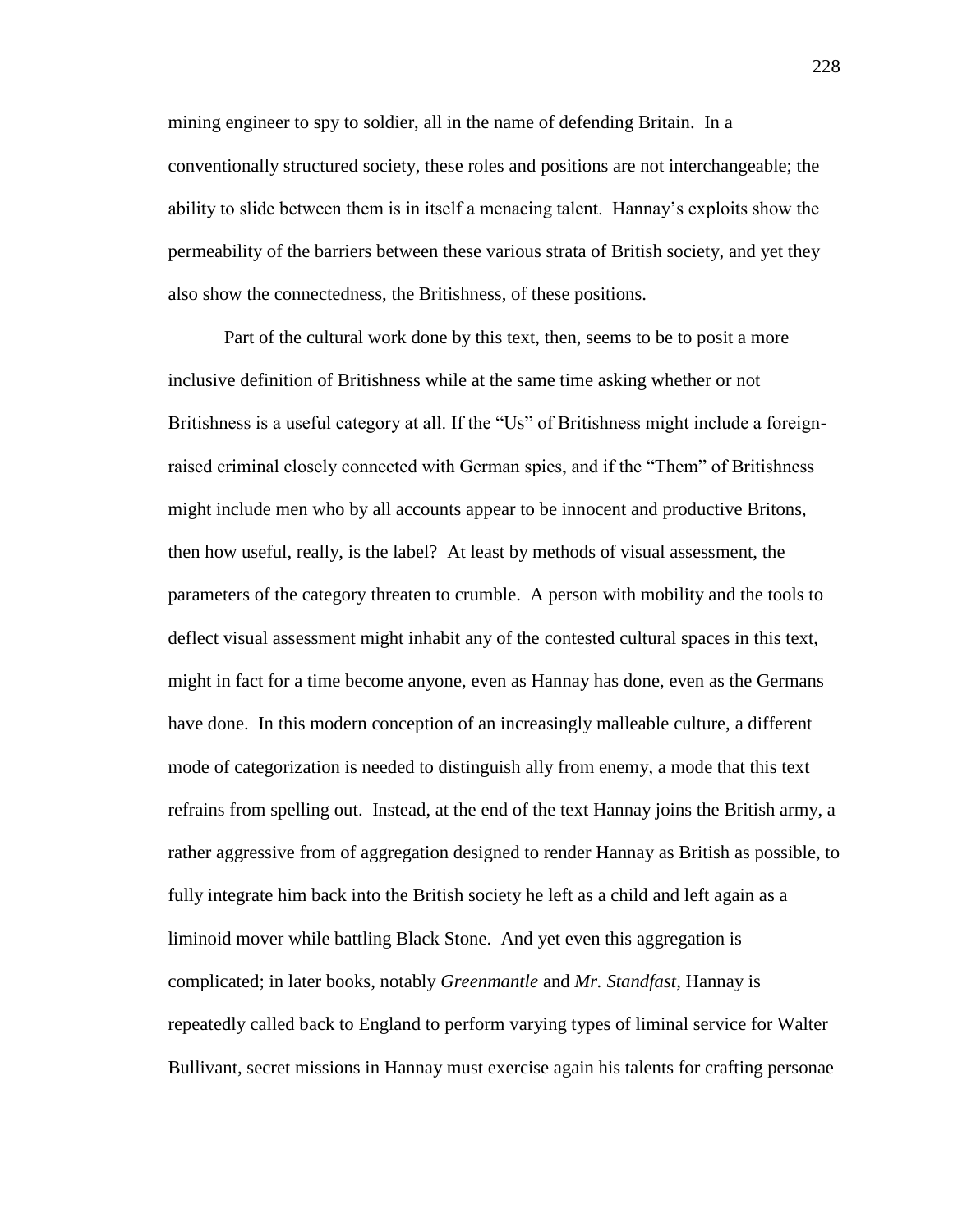and manipulating visual assessment. On the brink of the Great War and the impending dissolution of Victorian ways of cultural categorization, the novel perhaps wisely abstains from positing definitive cultural boundaries, opting instead simply to illustrate a set of circumstances in which the returned colonial with liminal experience never quite fits in and yet represents Britain just the same.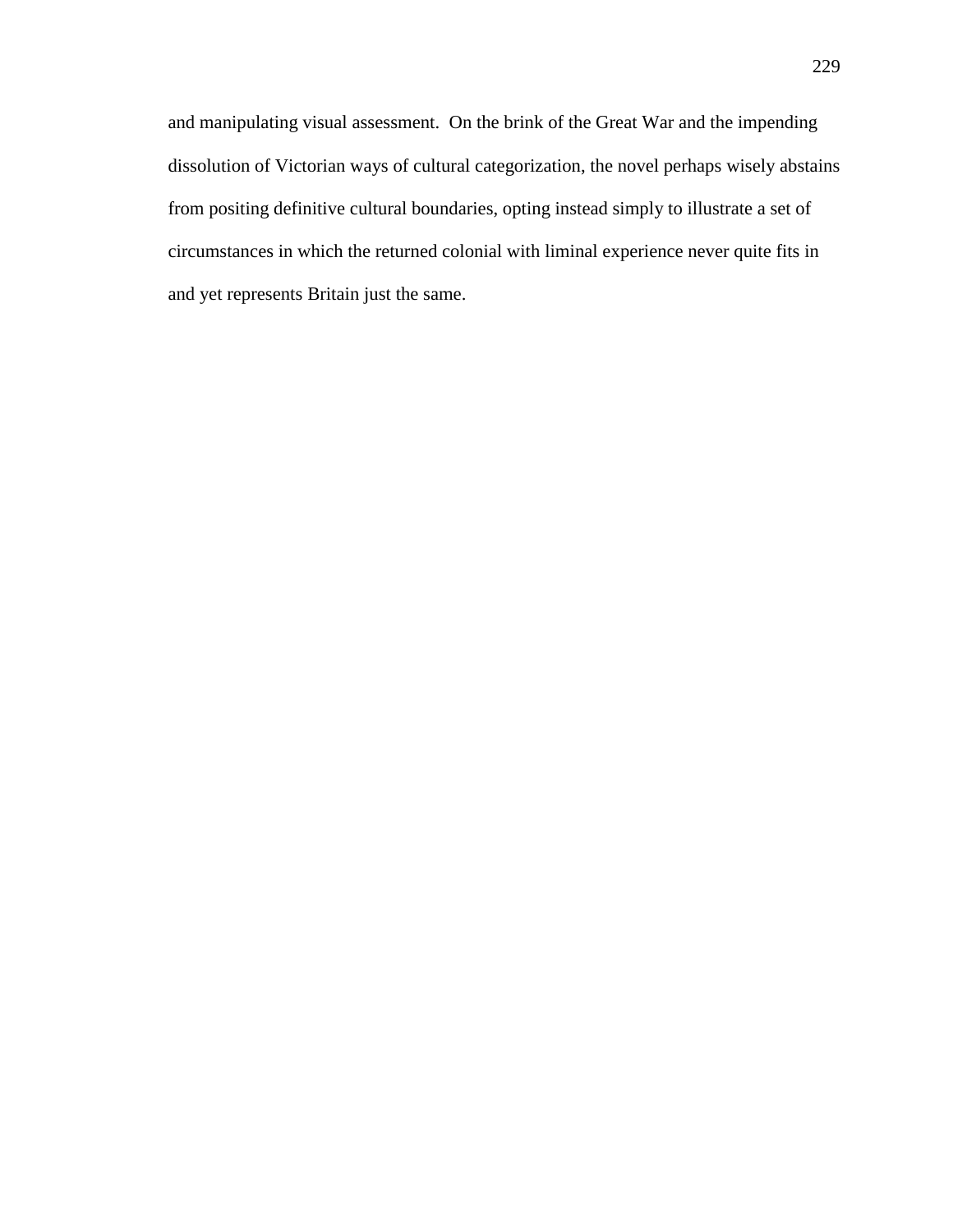## **CHAPTER 5**

Conclusion

I discovered on a recent research trip to London what I suspected already to be true: that London is conducive now to anonymous or invisible movement even as it was in the late-Victorian period. When Doyle, Hornung, Buchan and others (Stevenson, Wilde, Stoker) populated the city with mobile, menacing characters, their texts exposed the fundamentally permeable nature of the urban fabric and explored the means by which one might threaten the city by exploiting that permeability. On my trip I found it easy, by wearing non-descript clothes, traveling on my anonymous Oyster card, and paying cash, to move through the city without calling attention to myself. After my initial entry through immigration, I was never asked for identification; there was never a time when my identity was associated with my person or my purpose for travel. Though it may not be as simple now as it was in the Victorian period, given our increasingly technological means of surveillance, it is still possible at some level to exploit the city's size, speed, and modernization to deflect attention, to lose oneself in the crowd. It was and is a city that fosters invisibility.

This project has grown out of ideas first germinated on that trip to London, ideas about disguise, unchecked mobility, and potential menace within the city. I sought texts that depicted those romanticized facets of late-Victorian urban experience and combined them into a palpable sense of the Gothic anxiety that infuses the stories and the city in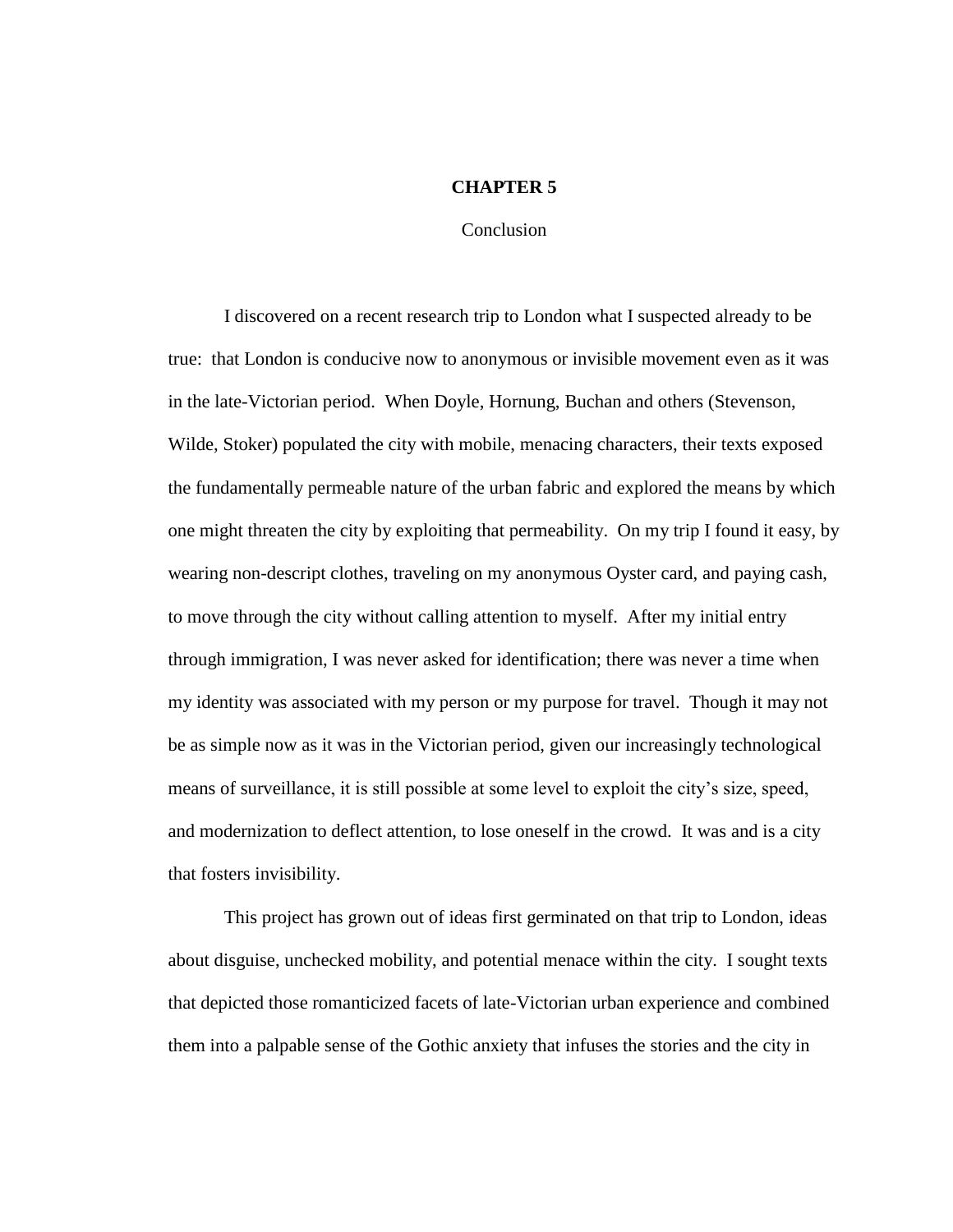which they are set. I looked also for works that were popular at the time, planning to argue for a dialogic relationship between the texts that conceptualized the Gothic city and the readers who inhabited that same city<sup>35</sup>. The governing idea behind my work here has been to study the dissolution of boundaries and the menace attached to those who move in these texts by Doyle, Hornung, and Buchan, and further to explore the manner in which these three authors characterized London as it forms the foundation of their stories. An inherent sense of Gothic ambiguity and foreboding, I have argued, arises within and around the site of ungovernable movement and the displacing of cultural boundaries. As John Paul Riquelme writes:

> The crossing of boundaries into darkness […] throughout the long twentieth century is frequent and emphatic. The refusal of conventional limits and the critical questioning of cultural attitudes often proceed within a Gothic structuring of elements or with a Gothic inflection. The transformations, adaptations, and other prominent traces of the Gothic in modern writing indicate the persistence of a cluster of cultural anxieties to

 $\overline{a}$ 

 $35$  The contemporary and enduring popularity of the Holmes stories in particular adds weight to this assertion of the dialogical potential between readers, these texts, and the city. As I argued in the opening paragraph of chapter 2, for many readers the images associated with late-Victorian London – the fog, the hansom cabs, and so on – come straight from Doyle's work. It is not too much to suggest that readers might similarly have absorbed the menacing Gothic atmosphere of the city. Of course in making this suggestion I have posited I an ideal reader, one who would reflect on the potential menace captured in these texts, in order to demonstrate the cultural dynamics at play within these stories. I freely acknowledge that many contemporary readers of these texts may have read them for entertainment without considering the cultural implications of the stories they consumed.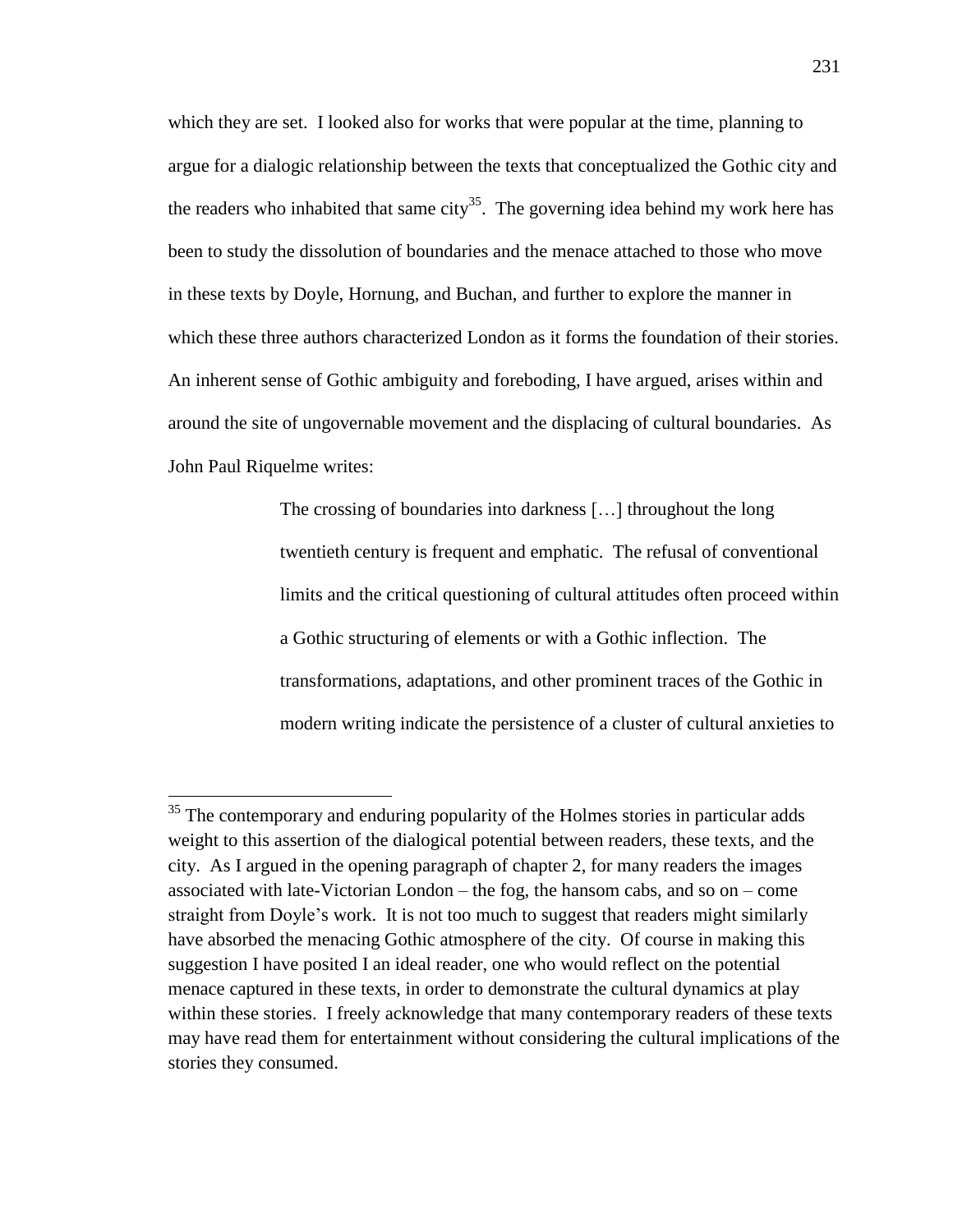which Gothic writing and literary modernism, along with postcolonial writing and some popular forms of expression, continue to respond. (7) Within the texts I've studied here, the site most associated with the crossing of boundaries, the transformations of identity, and Gothic anxiety is the urban center of London itself.

In order to add to the scholarly discussion of depictions of the Gothic in the late-Victorian metropolis, therefore, I have explored a specific method by which the construction of the Gothic might be theorized and then analyzed the threatening characters that arise from that method. I have posited Turner's notions of liminality and communitas as a way to understand the means by which certain characters defy the surveillance inherent to their disciplinary societies. I have employed the term "liminal" here not only to describe the transformative across-the-threshold experience that Turner describes, but more precisely to refer to the constructed social space in which such experiences take place. As I mentioned in Chapter 1, Turner's description of the liminal process posits a specially-designated physical space in which that process might take place. For the tribal cultures in which Turner observed the liminal process, the liminal space was separated from the larger tribe and thus, in effect, invisible to those still contained within the cultural confines of the non-liminal community. "The neophytes," Turner writes, referring to those undergoing a liminal transformation, "are sometimes said to 'be in another place.' They have physical but not social 'reality,' hence they have to be hidden, since it is a paradox, a scandal, to see what ought not to be there!" (*The Forest of Symbols* 98). The tribal cultures Turner studied made sure to remove initiates from sight because it would have been too troubling to see a person but not to know what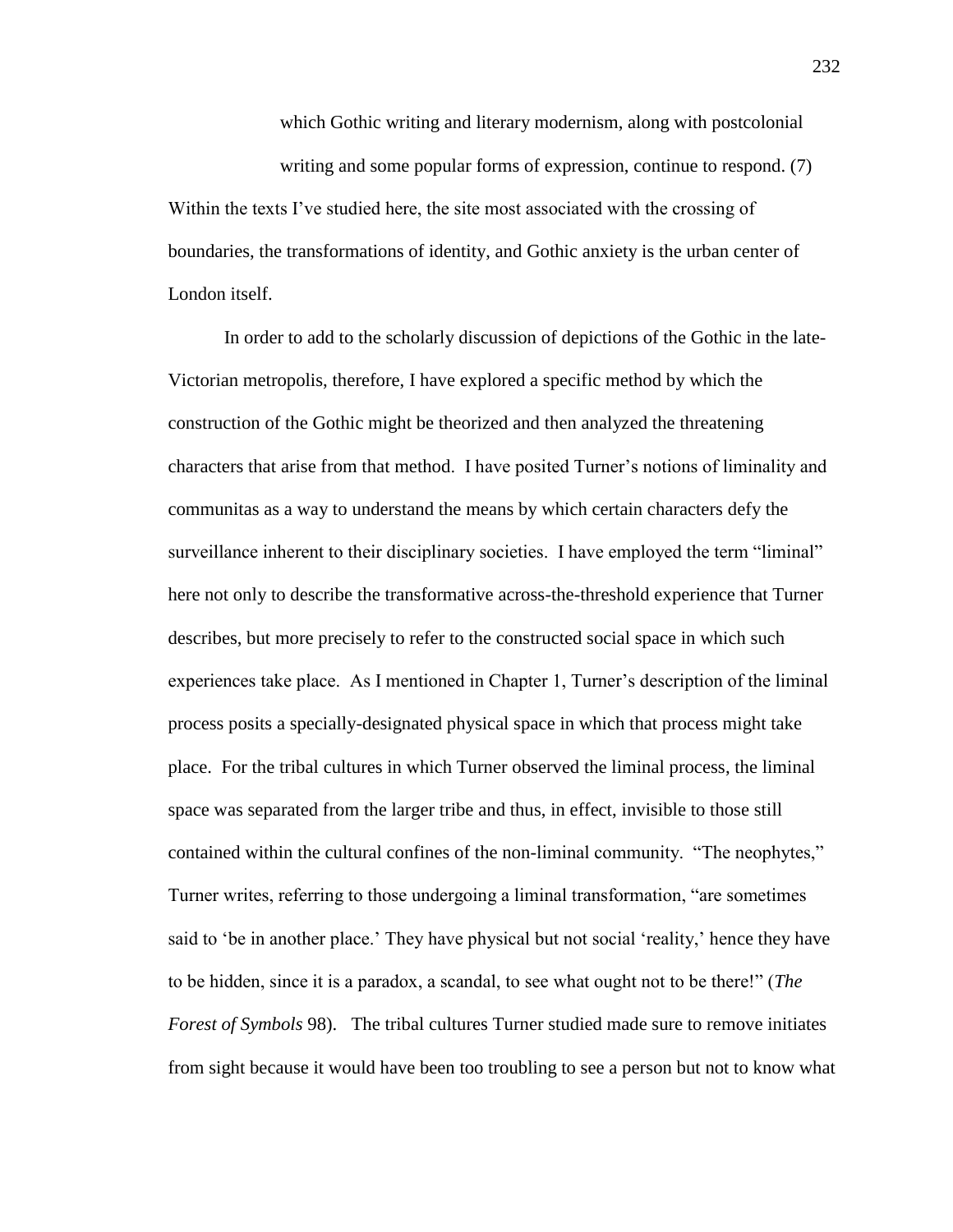he or she was up to at any given moment. The interiority of the liminal process was fundamentally ungovernable by exterior systems of control and thus needed to be displaced.

From the starting point of this conflict between interior process and external discipline, I have taken Turner's description of the liminal space and the threatening ambiguity assigned to those within it and have transferred his terms and anxieties to those spaces within late-Victorian London that have served liminal purposes. Characters like Sherlock Holmes, A.J. Raffles, and Richard Hannay, I have argued, become threatening (or, as Jeffrey Cohen would have it, monstrous) by deliberately manipulating the visual matrix governing their otherwise structured lives and constructing for themselves alternate identities and temporary liminal spaces through which they might move in relative obscurity in order to achieve certain off-the-grid ends. These characters embody thresholds – they move through London and the British countryside as physical manifestations of split space, of the crossover position between that which is governed by the gaze of the disciplinary legal state and that which, fundamentally, cannot be so governed. What renders these texts and these characters most threatening is that the offthe-grid spaces through which they move are located within the city or countryside they occupy and, more menacingly, within sight of the uninitiated who also occupy those physical places. The spaces are not located elsewhere, as in Turner's tribal cultures, but rather co-exist within the non-liminal spaces of late-Victorian Britain. The characters who use these spaces hide in plain sight because of their altered identities, and they engage in private battles as they move through public spaces; the characters are visible, as for example when Holmes follows a disguised Stapleton down the crowded Oxford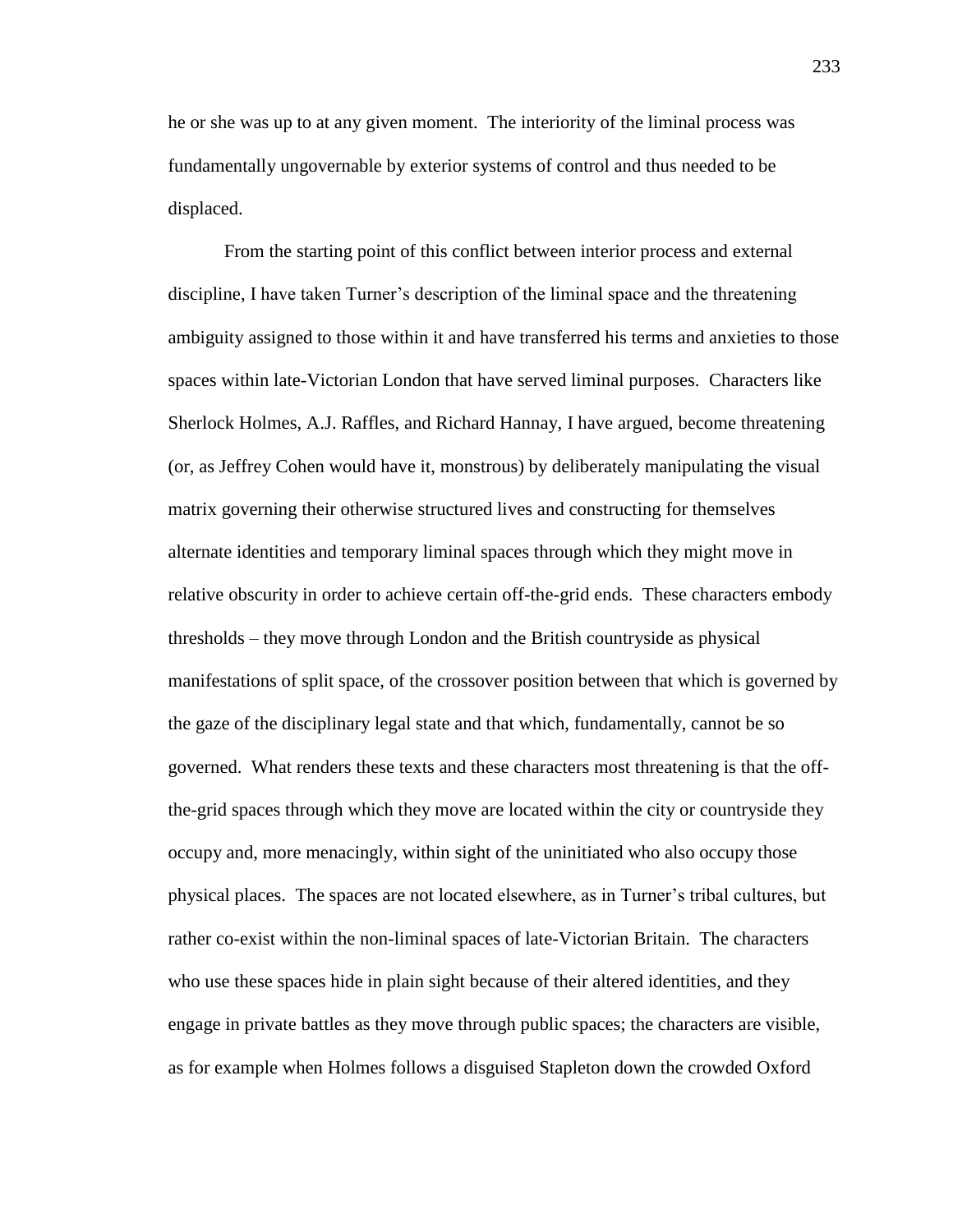and Regent streets, but their battle remains hidden to innocent passersby, a combination fundamentally threatening to sight-based systems of surveillance. In such moments, the liminality of the villain and the hero pursuing him becomes metaphorical; there is no literal threshold, no protective distance, that separates the villain from the innocent passersby around him. This conceptual liminality becomes in these texts an ideology of the city: London might harbor in its very midst, among the teeming masses and along the labyrinthine streets, a menacing villain who exploits the city for his own criminal purposes or, more frighteningly, a category-defying hybrid who threatens to collapse the distinctions between what is English and what is not.

The cultural impact of these threatening characters can only be enhanced by the manner in which these authors depict real physical spaces in their text. Graham Greene writes that "John Buchan was the first to realize the enormous dramatic value of adventure in familiar surroundings happening to unadventurous men" (104). This may be a bit of hyperbole on Greene's part; William Godwin, as one example, certainly placed an unadventurous man, Caleb Williams, in an adventure that took him into the familiar surroundings of London, and he did so more than a hundred years before Buchan. Greene's notion, though, still provides an important insight into the potential impact of Buchan's text as well as the works by Doyle and Hornung. Hannay's adventure through the Scottish borderlands and the English metropolis is not some Haggard-esque romantic escape into the untraceable wilds of some distant continent. The dangers Hannay encounters and the consequences that hinge upon his success are localized, immediate, decidedly recognizable in place and time. The dramatic value of these adventures in familiar surroundings has much to do with asking the reader to recognize the contested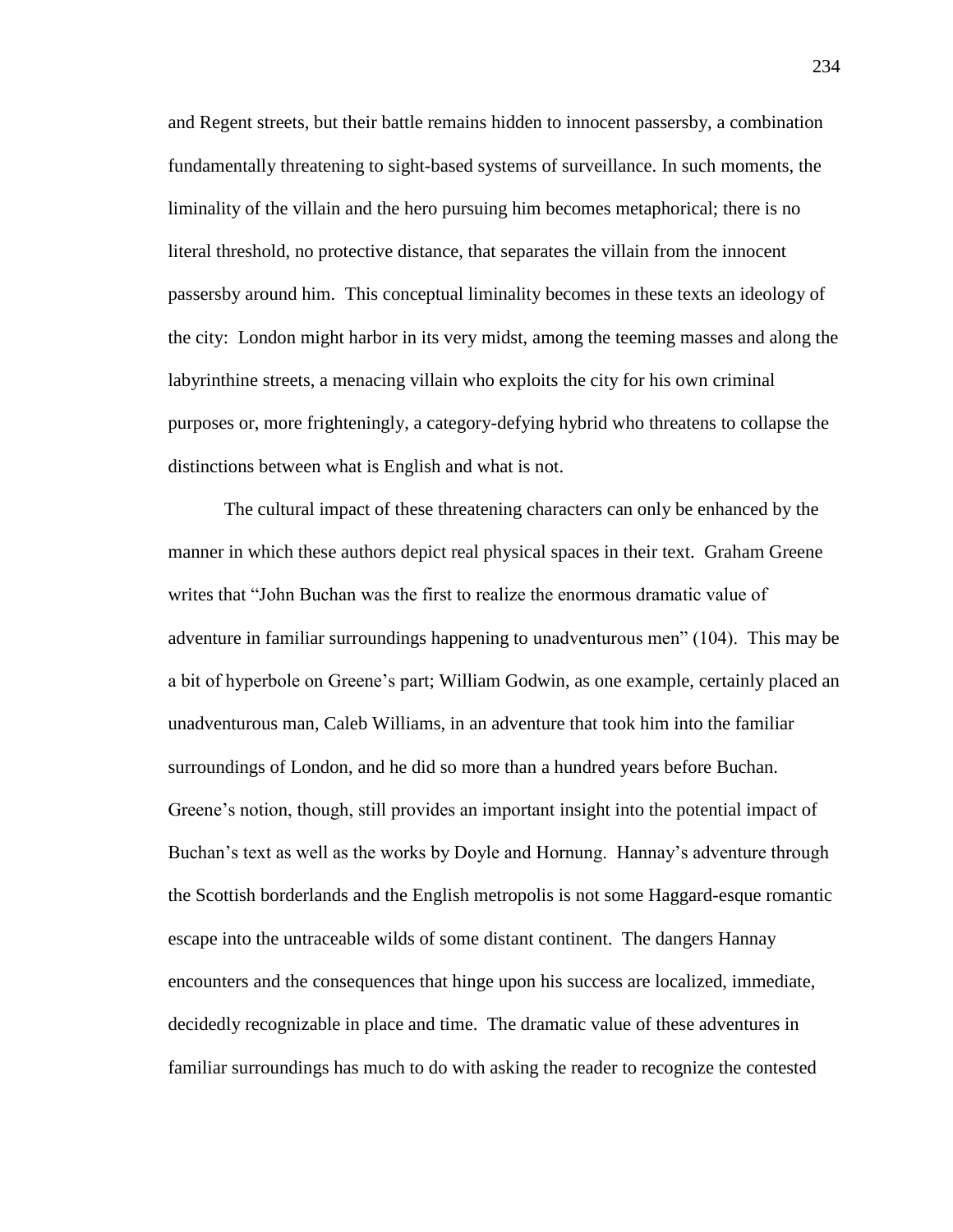places in which these adventures take place and from that moment to consider these oncecomfortable places as the scenes for potential conflict and menace. Writers like Haggard and Kipling presented foreign vistas into which a reader could escape. Buchan, Doyle and Hornung presented local vistas from which for local contemporary readers escape was impossible because those readers lived their daily lives in those very places.

Liminality as a status ascribed to people is both temporary and abstract; however, the notion of liminality as ascribed to a place – meaning that the particular space has been for a time the locus of unseen contest – may be considered permanently transformative. The people who occupy liminal spaces may be tainted by their off-the-grid activities, as I've shown in the cases of Holmes, Raffles, and Hannay, but according to Turner's definition and as depicted in these texts, such characters eventually leave behind their offthe-grid invisibility and re-enter their disciplinary societies. The spaces in which such invisibility takes place, however, must necessarily be permanently marked as spaces at least partially outside (not between) the scope of observation; once a space has been the site of liminal contest, it must always be seen as the potential site for another (or for ongoing) liminal activity. What perceptive reader, after finishing Doyle's novel, could stroll through Dartmoor without unconsciously, perhaps, listening for the baying of the Hound? Who, after reading Buchan, can stroll through the Scottish highlands without wondering if this isolated cottage might harbor foreign spies or that copse of trees might be a shield for a secret mode of surveillance? Who, after reading Hornung, can stroll down Piccadilly in the midst of a London fog, or walk past the darkened windows of a jewellery shop closed for the night, without wondering about the presence of an unseen criminal? There is the potential for a dialogic relationship at work here, as I have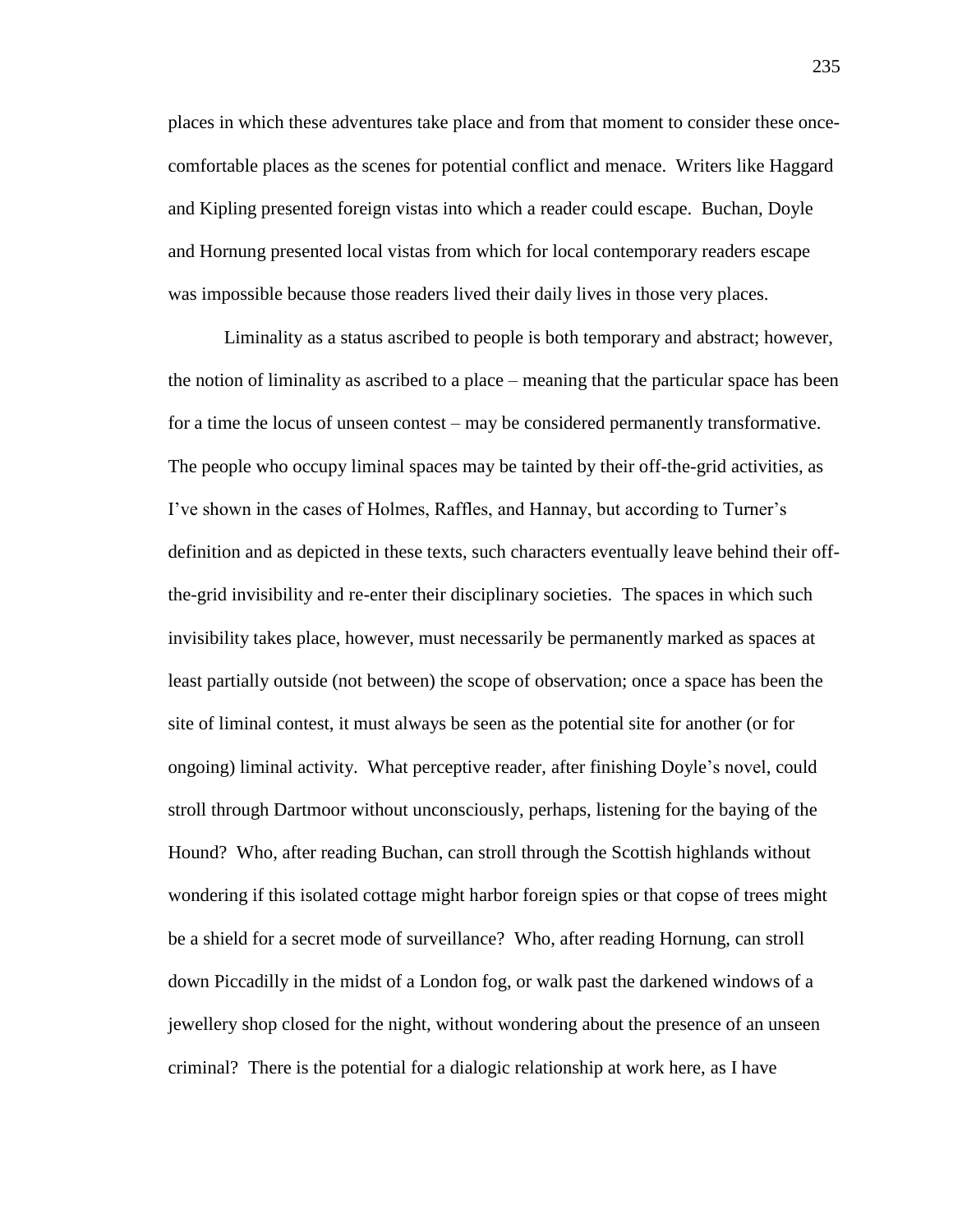suggested above, between the fiction that depicts these theoretical realms and the real, identifiable places inhabited by these liminal characters. Once a place has shown itself to be suitable for liminal contest, one must consider the possibility (because of the suitability of the place) that another such contest might happen again in that place at any time, or indeed might be happening even right now.

London, as it is shown in these texts to be fertile ground for liminal conflict, therefore becomes the locus for the dissolution of barriers and, more pointedly, the site where certain dichotomies present in the Victorian cultural conscience become displaced. In Holmes's battle with Stapleton in *The Hound of the Baskervilles*, we see the permeability of the boundaries between city and country, between modern London and primitive Dartmoor, between civilization and barbarity. In the person of A.J. Raffles we see a blurring of good guy vs. bad guy dichotomy as well as a challenge to the Victorian tendency to assume that appearance reveals character<sup>36</sup>. In Hannay's combat with German spies we see a challenge to traditional definitions of Britishness, particularly in the never-resolved outsidership of the hero Hannay and the success of the Germans in posing as Englishmen. By showing again and again the potential for movement and menace within London, and by demonstrating the vulnerability of outsiders to infiltrate

 $\overline{a}$ 

<sup>&</sup>lt;sup>36</sup> My intention here is not to advance the generalization that everyone in Victorian London equated appearance with character. I prefer to suggest that my authors here, in keeping with what became a Victorian literary convention, saw the need to construct characters that challenged the notion that outward appearance revealed inner quality. The ubiquitous presence of such characters in Victorian fiction can and should be construed as a tendency within these texts to combat a pervasive popular belief in the equation of physical appearance and moral standing.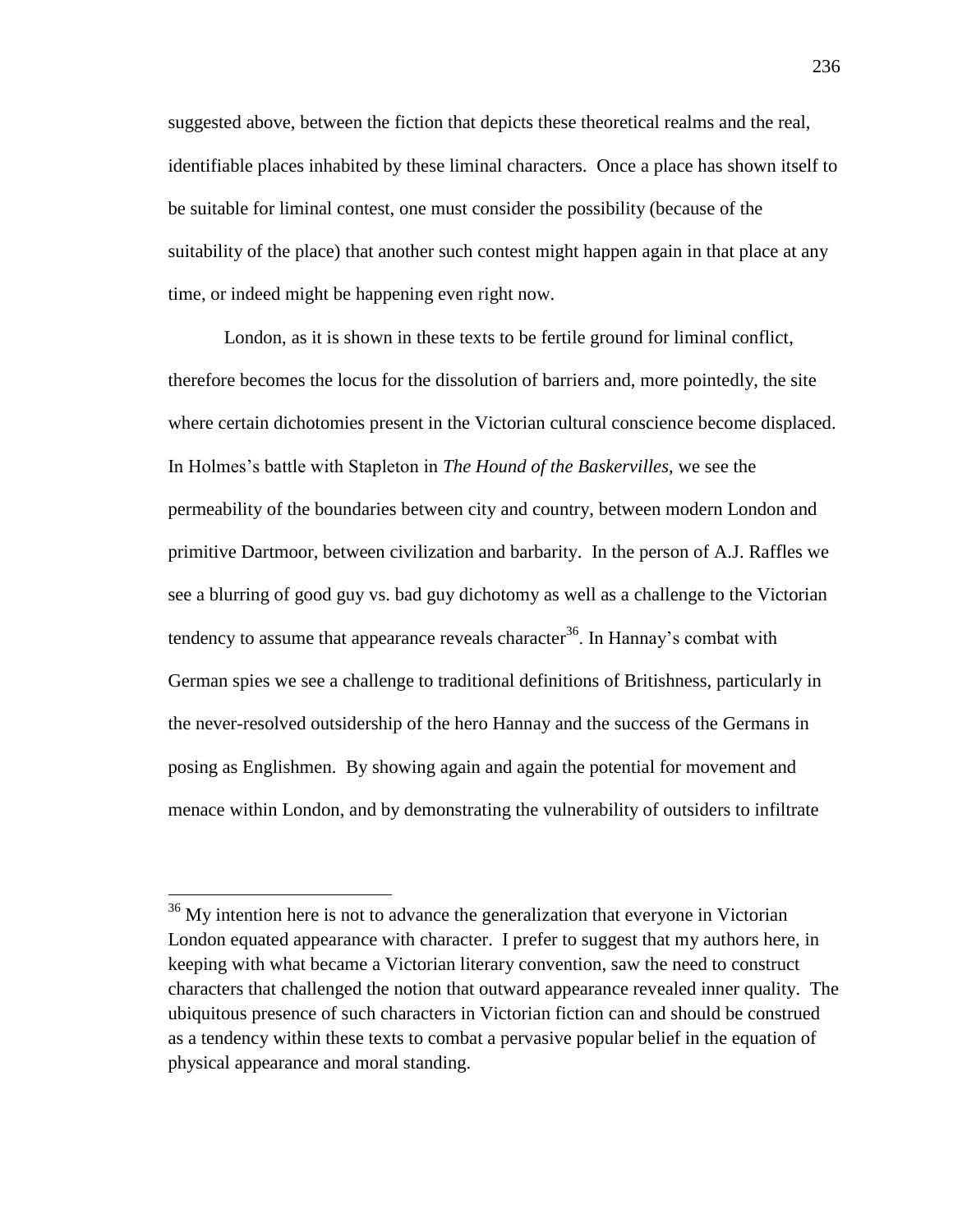and move through the city, these texts rather systematically undermine so much of what it means to be securely modern, moral, and British at the turn of the  $20<sup>th</sup>$  century.

It is important to note here, though, that the threats to these dichotomies, and in effect the threats the cultural status quo, are in fact neutralized in these texts: Stapleton loses his life in the Mire, Hannay succeeds in unmasking the Germans, and even Raffles eventually loses the capacity to lead the dual life so threatening to Victorian conceptions of moral behaviour. One might initially conclude that these texts all celebrate the efficacy of Britain's systems of surveillance and indeed underscore the solidity of Britain's legal and defensive structures. What these texts actually show, however, is that these threats are only just barely neutralized and that the liminal spaces remain present in which new threats might materialize. These texts aren't threatening at all if the good guys win and that's the end of it. What happens instead is that these stories remystify London (and by extension the whole of Great Britain) by showing how the threats were diffused *this time*, but might not be diffused next time. As Yumna Siddiqi observes, "In their struggles against threats to civilization, Buchan's heroes come out on top, but only just, and only for the moment" (121). The same might be said for Sherlock Holmes, who defeats Stapleton in *The Hound of the Baskervilles* only to return to London and await his next adversary. And the same might be said, too, for the legal forces who briefly bring a halt to Raffles's criminal career at the end of *The Amateur Cracksman*; in Hornung's next book, Raffles returns, this time disguised as an elderly invalid from Australia, to resume his criminal career. In other words, the authors under study here seem not to be interested in a jingoistic depiction of the city's invulnerability. Rather, they point out the potential of the city to be unknowable: for every villain caught by Holmes, there might be another;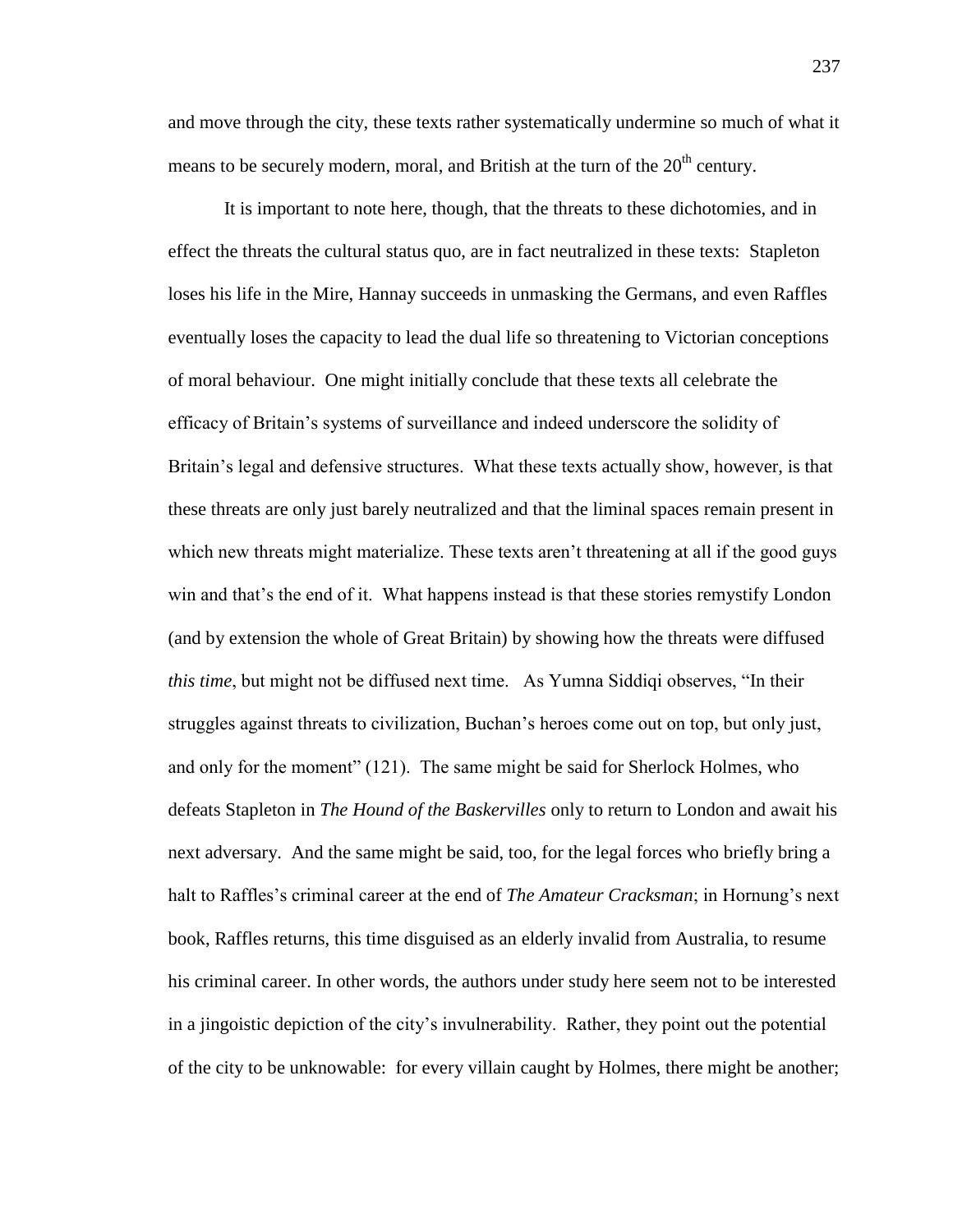for every respectable man by day who works as a thief at night, there might be another; for every dyed-in-the-wool respectable Englishman who works in reality as a spy for a foreign power, there might be another. Out of this state of continuous criminal threat arises a perpetual state of urban tension and indeed of remystification. London is shown to need ever-tightening means of surveillance even as it is shown to be a haven for those adept at avoiding surveillance. The status-quo of the city teeters on a knife's edge as each new liminal threat presents itself. The delicate work undertaken by liminoid heroes to protect the city from invaders is never seen to be finished. Rather, the nature of the city itself serves to attract and harbor those against whom these defenders of the city must endlessly labor.

The texts I've studied here, all written between 1897 and 1914, were published at a crucial point in the city's history, at the height of its colonial prowess and its explosive Victorian expansion. By all accounts the city was larger, busier, richer, and more powerful than any city in the world. And those who inhabited London were generally aware both of its power and its prestige. The Gothic literature of the city served to mediate to some degree the unbounded optimism that might have been expected after a century of such growth. Turner writes in *Dramas, Fields, and Metaphors* that "the portrayal of monsters and of unnatural situations in terms of cultural definitions […] may have a pedagogical function in forcing those who have taken their culture for granted to rethink what they have hitherto taken to be its axioms and 'givens'" (256). Far from highlighting or promoting any sort of optimistic view of English superiority, these texts instead show the potential decay inherent to the ever-expanding corpus of the imperial nation. This massive and vibrant body, these authors seem to suggest, might contain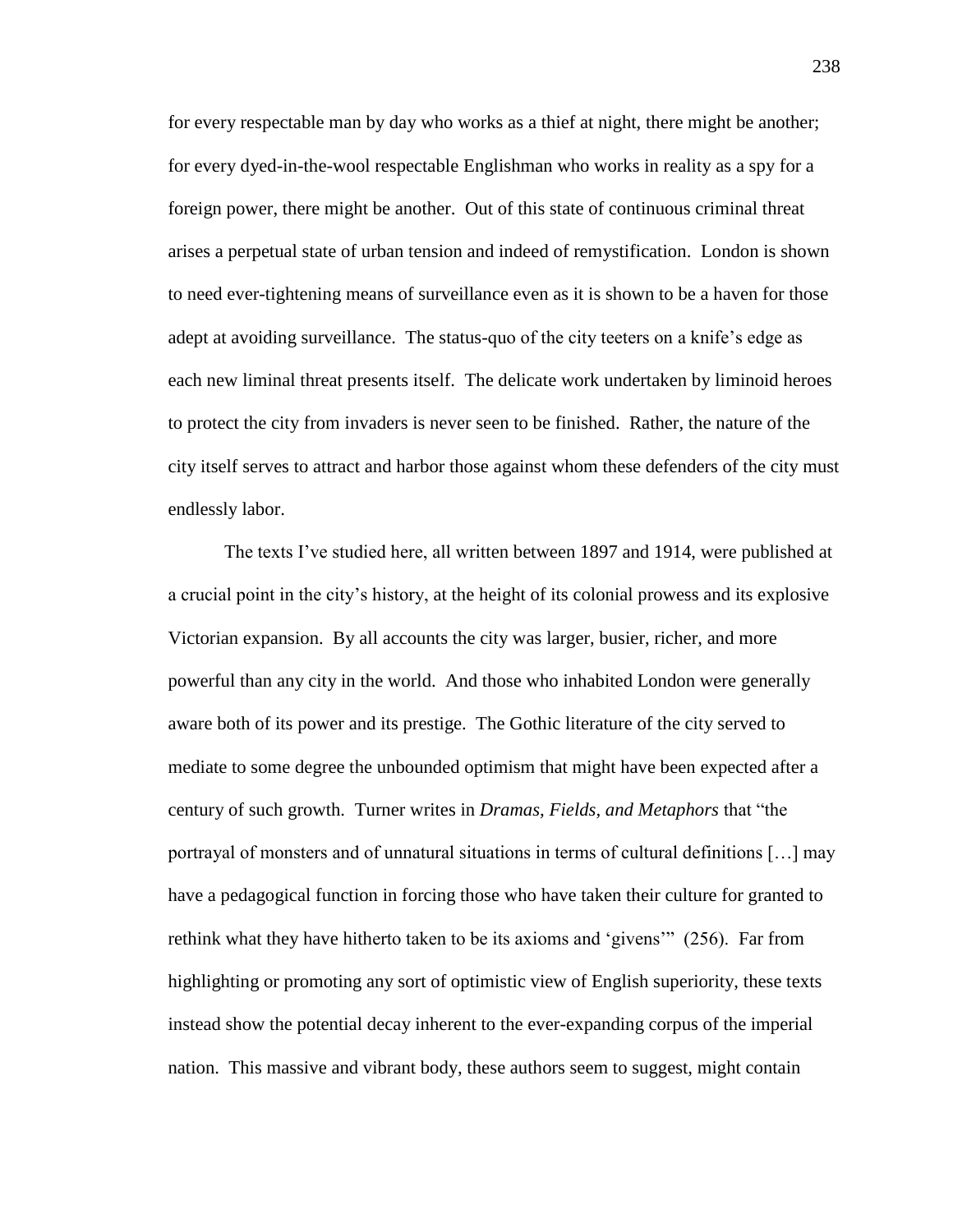miniscule, and therefore hard-to-detect, cancers that regardless of their size might threaten the health of the whole organism.

From the study of the three texts around which I've built this project, we can therefore derive four succinct conclusions about the city as it serves as a primary setting for these stories. First, late-Victorian London is full of nested spaces, unreachable and unobservable, with the inherent potential to hide secrets, cover conspiracies, and provide the means for escape for those liminoid movers savvy enough to exploit the texture of the fabric of the city itself. It is significant that none of the central characters in these stories is ever captured in London. Stapleton evades Holmes only to fall later in Dartmoor. Raffles evades the police in London only to be cornered later aboard a cruise ship. Hannay escapes from his pursuers in London twice: once disguised as a milkman, and once by ducking into Sir Walter Bullivant's house with an angry mob close at his heels. In each case the city provided the means of shelter, in the form of available disguise or hidden spaces within a congested city, for those running from pursuit.

Second, London is populated by seemingly respectable people who might not be what they appear to be. The social culture of London as illustrated in these texts values the external trappings of respectability, trappings which may be fabricated and which may therefore superficially deceive those in a position to observe and police. Raffles provides the obvious example here, as his gentlemanly appearance deflects suspicion about his criminal activity. Holmes, too, carries with him an air of respectability, and yet as I've shown, he has mastered the art of assuming disguises and thus manipulating the manner in which someone might judge him outwardly. And Hannay, despite his colonial wealth (and refinement) and his membership in upper-crust London clubs, surrenders all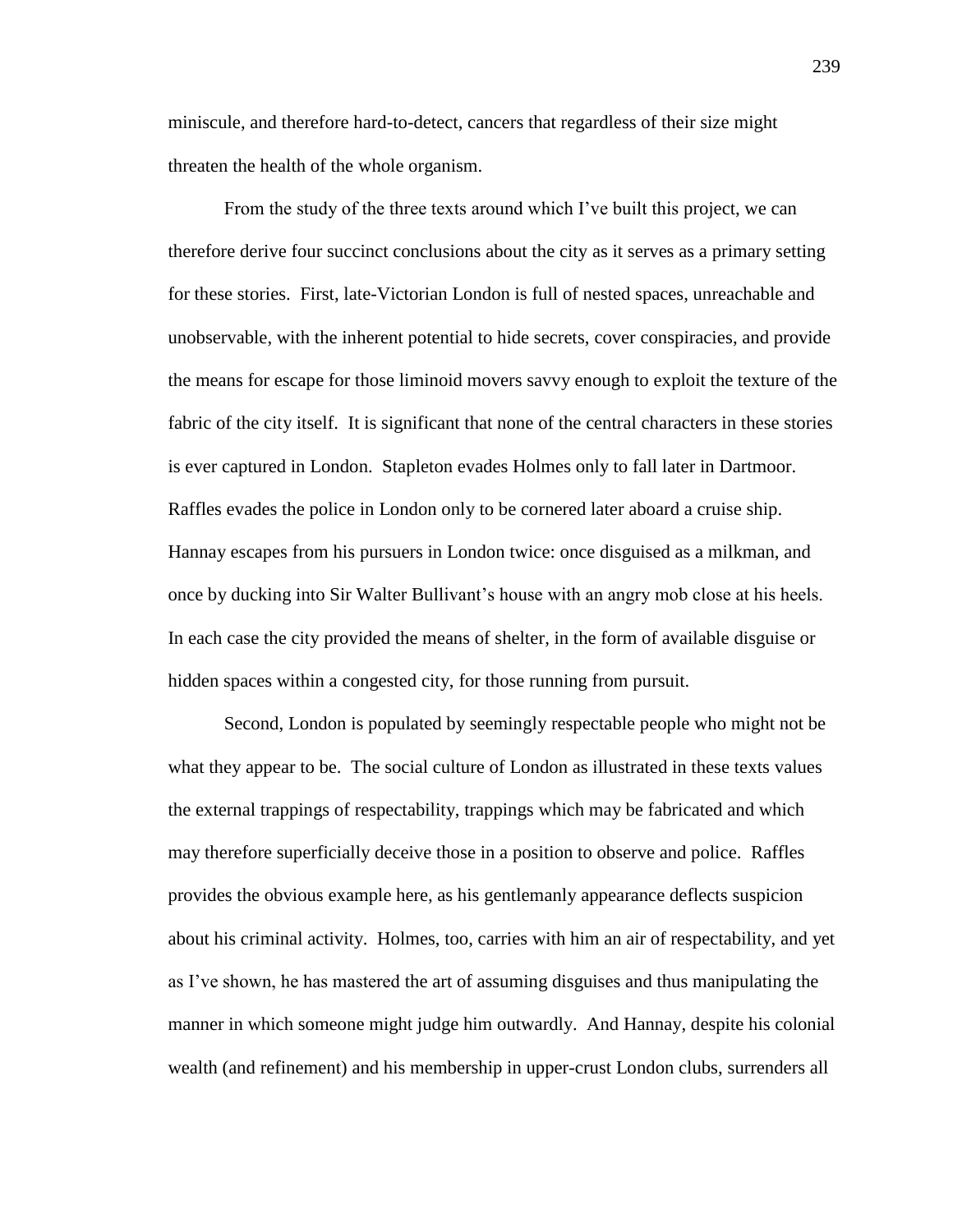that might make him recognizably British and assumes identities from all parts of the social spectrum in order to fight enemies who look more British than he does. Clearly these stories serve to undermine the many social distinctions that give shape to the late-Victorian social structure by which the inhabitants of London (and the larger nation) were defined, and indeed call into question (especially in Buchan's work) what it means to be British at all.

Third, London, at the forefront of modern transportation, is open to all manner of outside conspiracies. The city, also presumably at the forefront of modern mechanized intelligence (as embodied, for example, by Sir Walter Bullivant and his Foreign Office spy network in Buchan's novel), might be infiltrated by those who understand what that intelligence is built to combat and therefore might need to rely on a private liminoid citizen, a man who has encountered the enemy on the enemy's terms, to defend it. Modern transportation plays a crucial role in both Doyle's novel and Hornung's stories. Holmes and Watson travel so easily between London and Dartmoor that they in effect shrink the size of the country; they frequently speak as though the trip to Dartmoor is a short trip, when in fact the two settings of this novel are located several hours (by train) apart. Likewise, Raffles and Bunny travel easily from the city to the countryside in order to commit their burglaries. But it is in Buchan's work that we see most clearly the cutting-edge technology behind Great Britain's transportation systems. Hannay travels to Scotland by train and while there finds anonymous movement possible by bicycle and automobile, even as his enemies use cars and even airplanes to track their quarry. More importantly, however, the Germans in this text use surveillance by air to scope out the British naval installments off the coast of Scotland, a state-of-the-art mechanism of war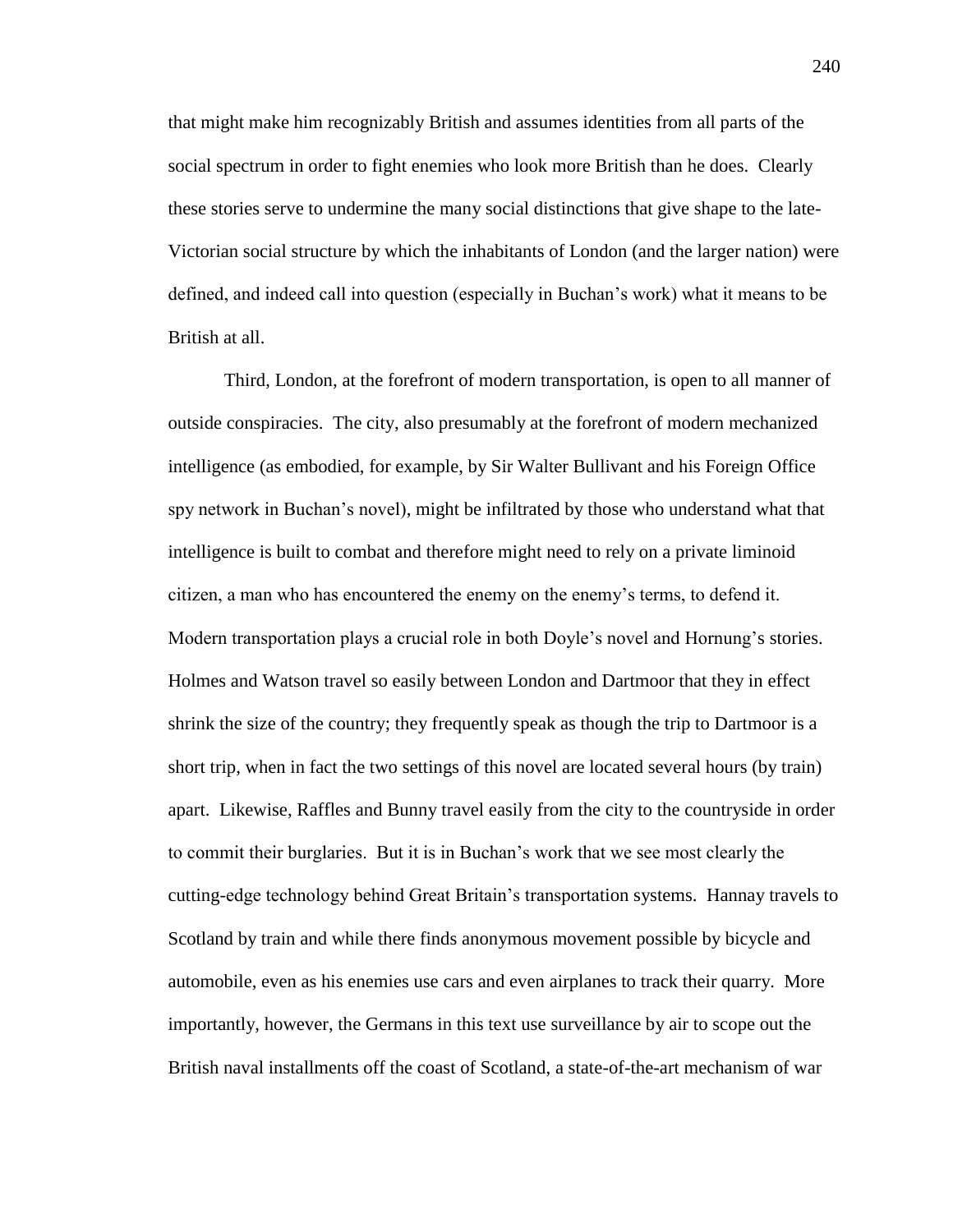for this time. For all of its technological advancements in movement and transportation, then, London is shown to be perhaps more vulnerable than ever to those skilled enough to use those modes of transportation for off-the-grid movement. The city's reach is greater than ever before because of its network of movement; the city is in greater danger than ever before because of those who exploit that network for their own purposes.

And finally, London is by its modern, populous, and superficially evaluative nature, unknowable and unobservable in its totality. It is fundamentally a Gothic city, a place filled with hidden spaces in which might be hidden the nefarious schemes of the present and the secret sins of the past. The city might therefore be seen as a natural site of pilgrimage for those seeking asylum from trouble, for those seeking anonymity to further evil schemes, for those seeking targets upon which to practice those schemes. Following Eve Sedgwick's conception of the Gothic in terms of "inner warfare, inner spaces, inner dimensions" of the human heart and mind, we can assert that a Gothic view of London, the locus of the heart and mind of the empire, is to some degree a Gothic view of the English/British Self. There is depth in the city because of the nested spaces; there is energy and mystery there because of the ambiguity of the people, the lifeblood, flowing through the city's many arteries and veins; there is internal and external conflict there because the broken boundaries and dangerous connections, the undermining of the immune systems and the contamination by pollutants, that accompany the embrace of modernity's technological mobility. As Peter Ackroyd illustrates, London has long been described in bodily terms; these texts further the notion that the body, by its very nature as a complex of inner spaces and unobservable moving parts, is a danger to itself because of its own animating and terrifying vitality. These works pose questions about the city,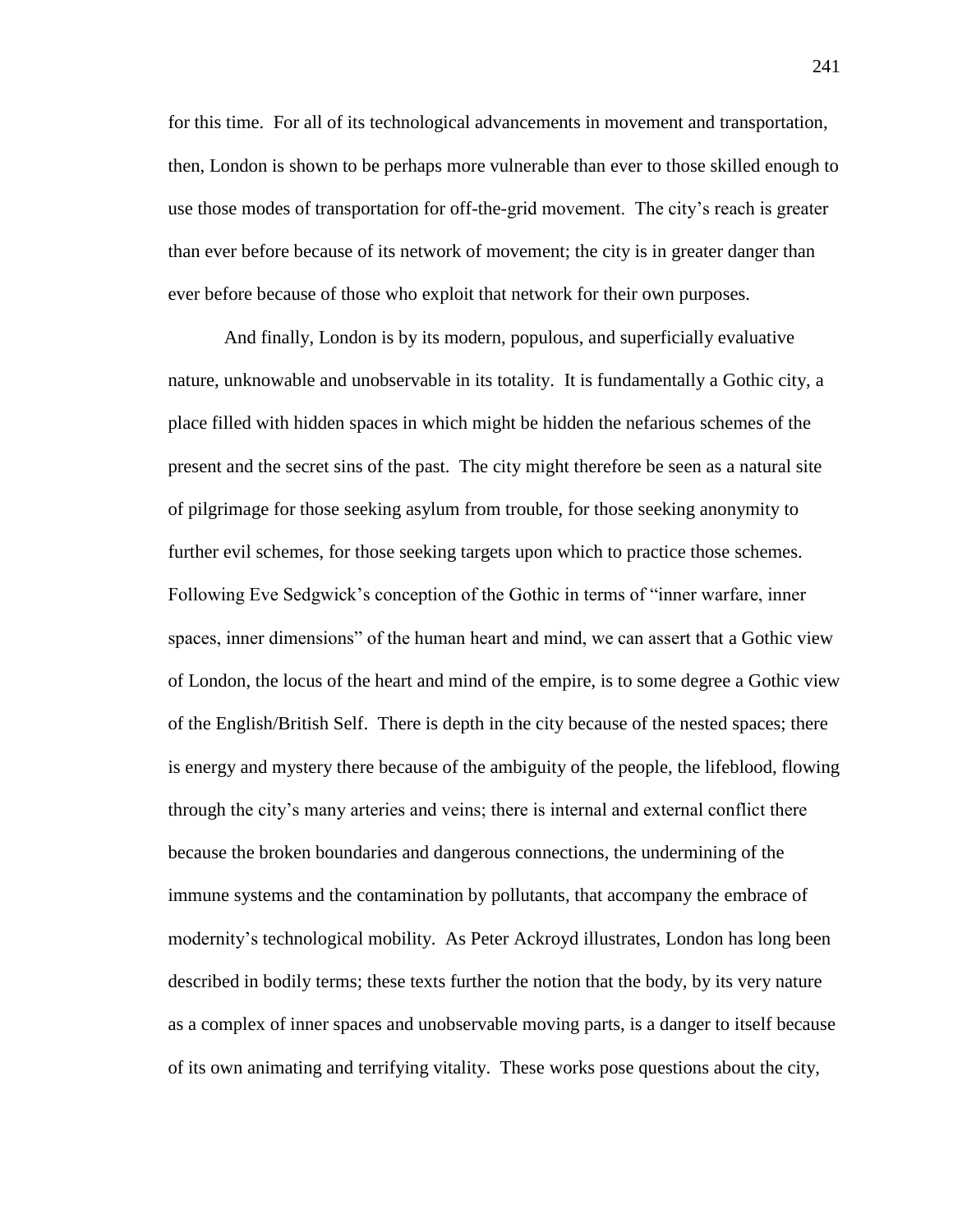about its knowability even under modern forms of surveillance, without ever assuaging the anxieties attached to those questions. There remains after these texts a fog of uncertainty that drifts, we might say, into the modernist period that follows, an epistemological anxiety that permeates much of the cultural work of the long twentieth century. The stories I've studied here, when taken together, serve both as a call for increased surveillance as well as a collective cultural expression of skepticism that such surveillance will prove effective in such a monstrous city.

In addition to revealing and characterizing these late-Victorian cultural anxieties, the critical approach I've taken should provide further literary applications as well, especially as we study the various diffusions of the Gothic in twentieth-century and twenty-first-century productions (including most notably the detective genre and the superhero genre). This critical apparatus contributes a conceptual framework through which we can better understand, to name a few: the nested space that is the detective's office in, for example, Raymond Chandler's fiction; the transformative potential of Superman's phone booth; the hero/villain category crisis embodied by the Dark Knight; the frequent pairing of a law-abiding detective like Robert Parker's Spenser and his blatantly law-breaking partner Hawk, a partnership that allows the detective to function on both sides of the good-guy/bad-guy barrier; and the importance of the private threshold guarded by Archie Goodwin and the see-through front door of Nero Wolf's Manhattan brownstone. The connection between detective fiction, the management of thresholds, and the infiltration (by heroes and villains alike) of liminal space would seem to be a particularly fruitful avenue to explore. These and many other instances of menacing ambiguity, categorical crisis, contested conceptual space, and barrier-crossing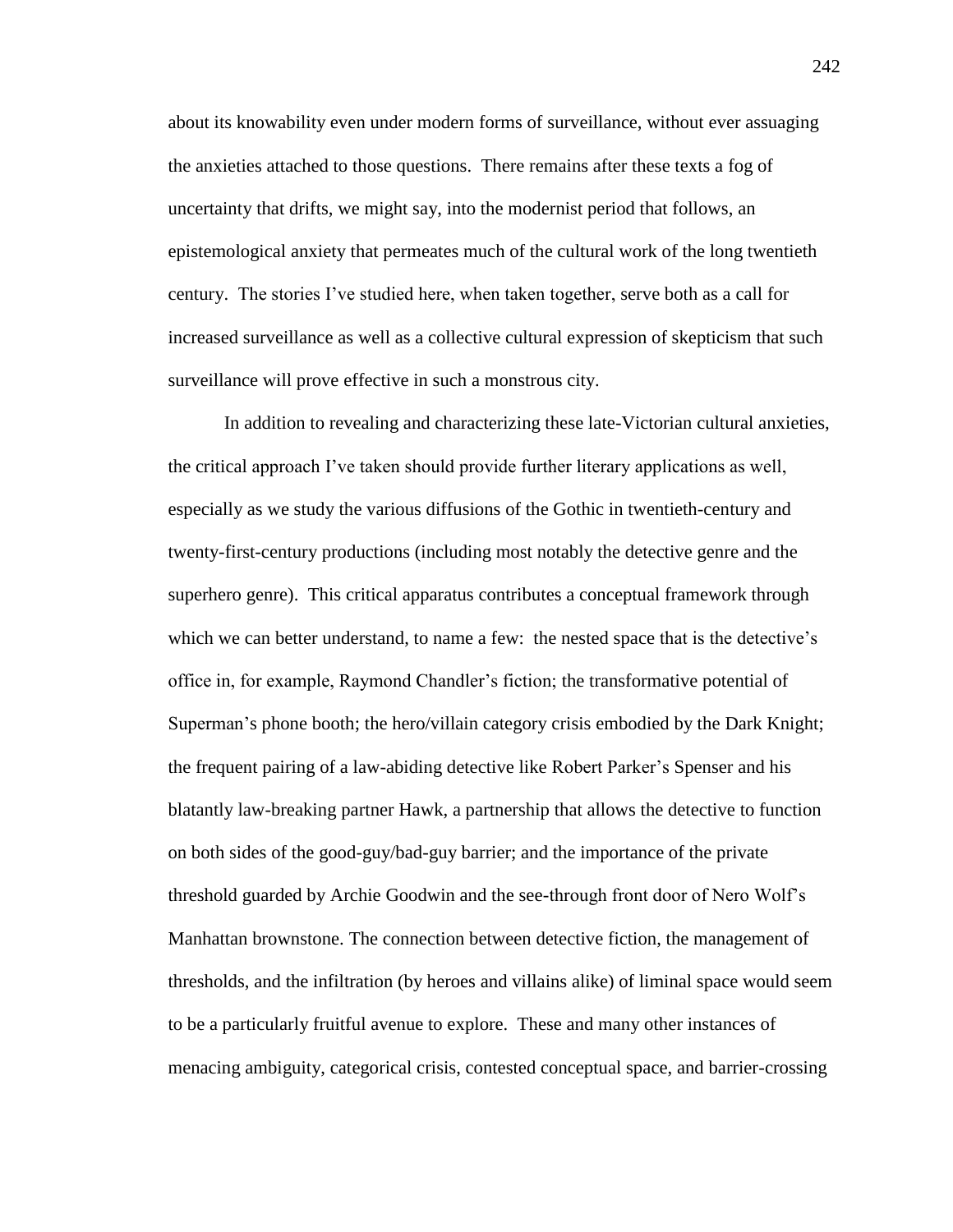represent the infusion of the Gothic mode in recent works of fiction and film; an application of liminality and monster theories might yield productive cultural insights regarding these artifacts of modern popular culture.

My primary interest within this project, though, lies in an examination of the works of Doyle, Hornung, and Buchan as they populated their stories with boundarybreaking characters and nested liminal spaces. My ultimate contribution to the critical discussion of these works is to posit the late-Victorian capital city as the ideal destination for those who seek cultural absolution and rebirth, for those whose criminal misdeeds and spurious pasts incline them toward anonymity and new identities. London emerges in the texts I've studied here as the capital of a rural and urban United Kingdom in which foreign schemes of aggression can be hatched and hidden, as can domestic schemes of defense. The city becomes a place in an increasingly intermixed and volatile world that might serve as the ideal receptacle of anonymous foreign aggressors, and perhaps even the base from which they run their operations. London as it is depicted here forms part of a macro-communitas connected by rail and road and air to the conspiracies and villains that inhabit the island of Great Britain and the world beyond. Though the metropolis, and by extension the country, rests behind a highly sophisticated official system of defense, in the conception of these authors that institutional system of defense might still rely, occasionally, on the unlikely and seemingly subversive communitas between the secretly heroic individuals who patrol the borders of culture and those who, unobserved, threaten that same border. Perhaps in actuality, and certainly in these works of Victorian and Edwardian popular literature, the cultural texture of London renders the city a perfect

243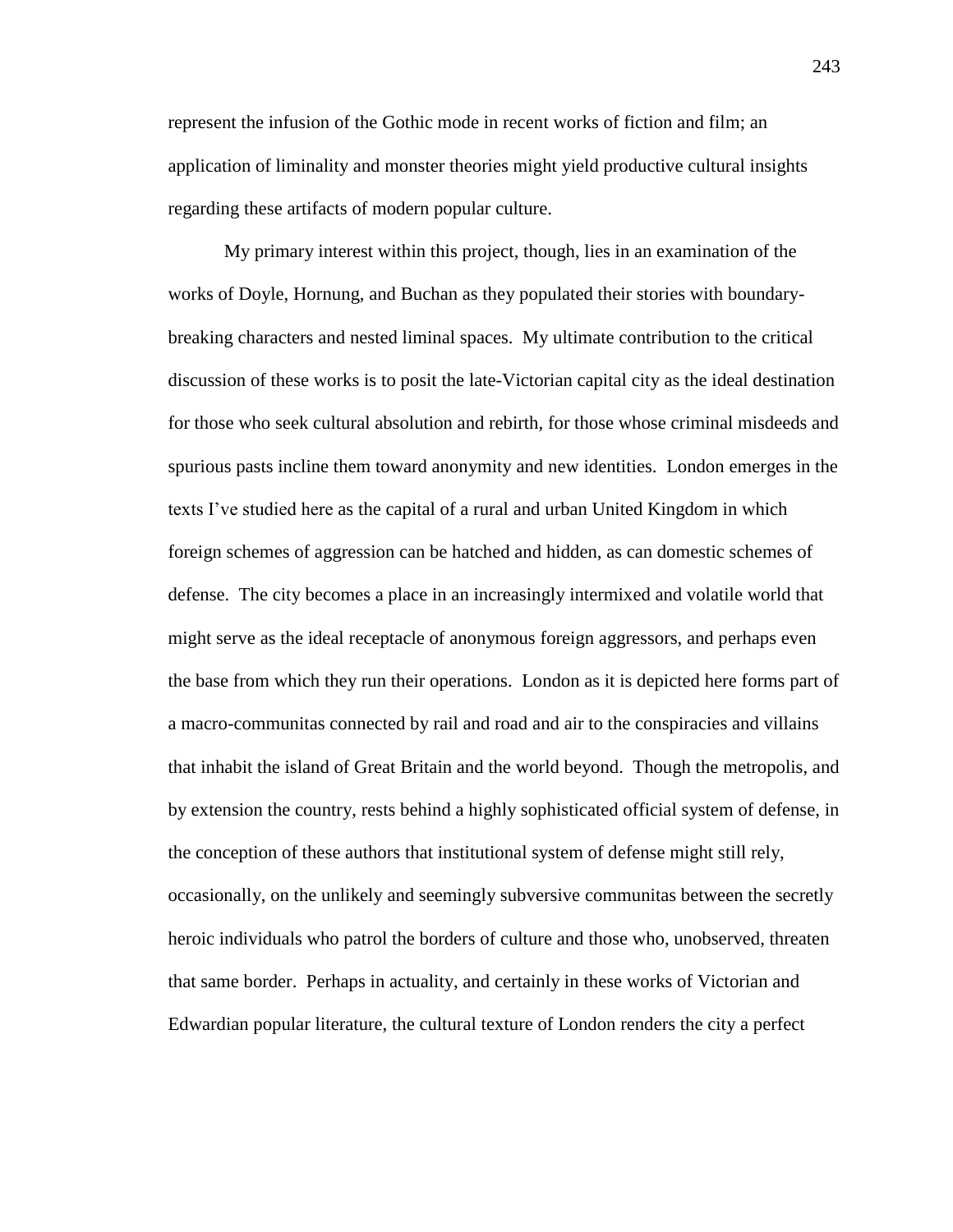destination for a sort of secular pilgrimage. The metropolis welcomes those who seek to lose themselves in the labyrinth of the city and to emerge in new (dis)guises.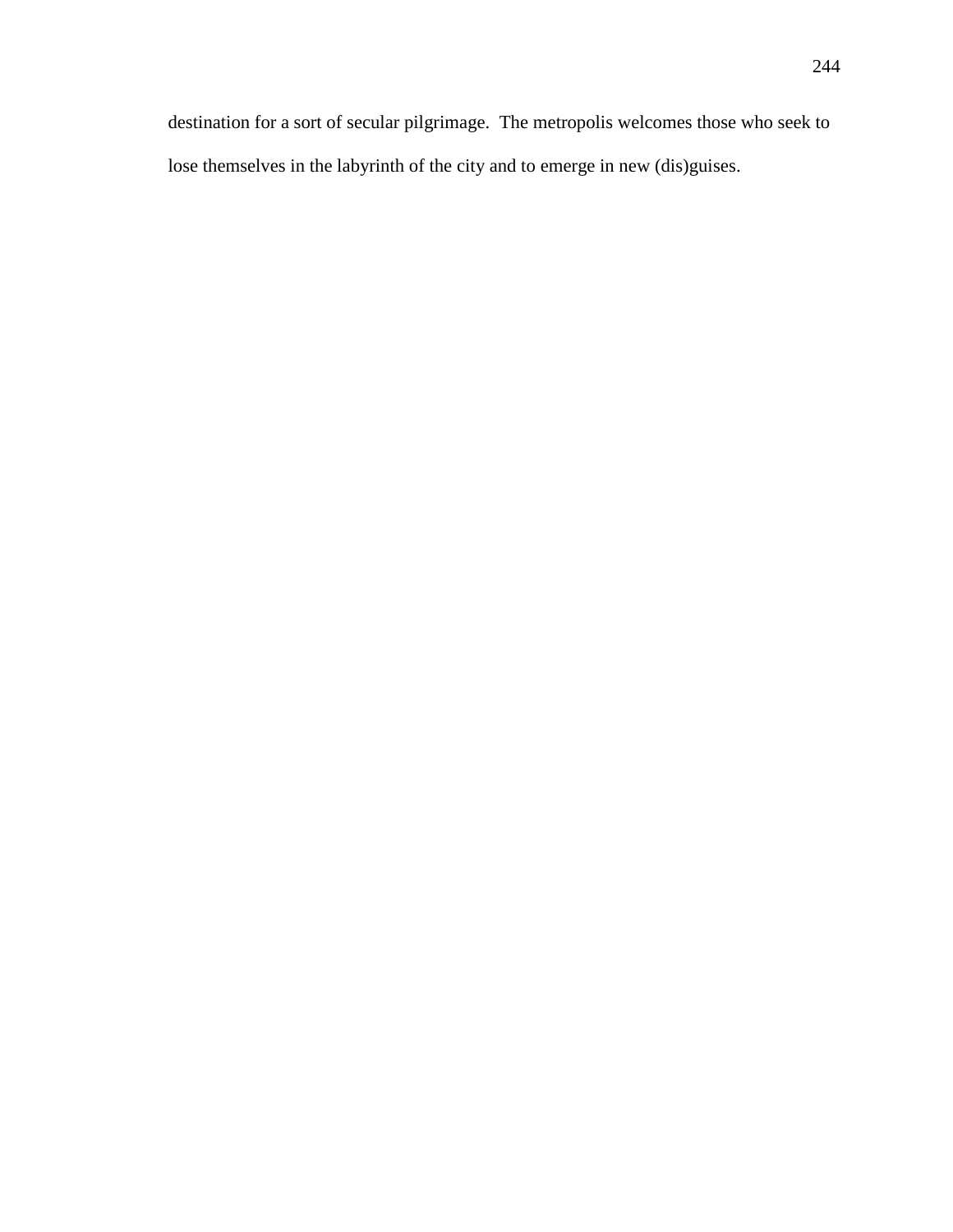## **BIBLIOGRAPHY**

Ackroyd, Peter. *London: The Biography*. New York: Anchor, 2000. Print.

- Adams, Michael C. C., *The Great Adventure: Male Desire and the Coming of World War I*. Bloomington: Indiana UP, 1990. Print.
- Altick, Richard D. *Victorian People and Ideas*. New York: Norton, 1973. Print.
- Amster, Randall. *Street People and the Contested Realms of Public Space*. New York: LFB Scholarly, 2004. Print.
- Baring-Gould, William S., ed. *The Annotated Sherlock Holmes*. New York: Clarkson N. Potter, 1967. Print.
- Belsey, Catherine. "Deconstructing the Text: Sherlock Holmes." *Popular Fiction: Technology, Ideology, Production, Reading*. Ed. Tony Bennett. London: Routledge, 1990. 277-288. Print.
- Botting, Fred. *Gothic*. New York: Routledge, 1996. Print.
- ---. "In Gothic Darkly: Heterotopia, History, Culture." *A Companion to the Gothic*. Ed. David Punter. Oxford: Blackwell, 2000. 3-14. Print.
- Bowen, Rowland. *Cricket: A History of its Growth & Development Throughout the World*. London: Eyre & Spottiswoode, 1970. Print.

Brand, Dana. "From the Flâneur to the Detective: Interpreting the City of Poe." *Popular Fiction: Technology, Ideology, Production, Reading*. Ed. Tony Bennett. London: Routledge, 1990. 220-237. Print.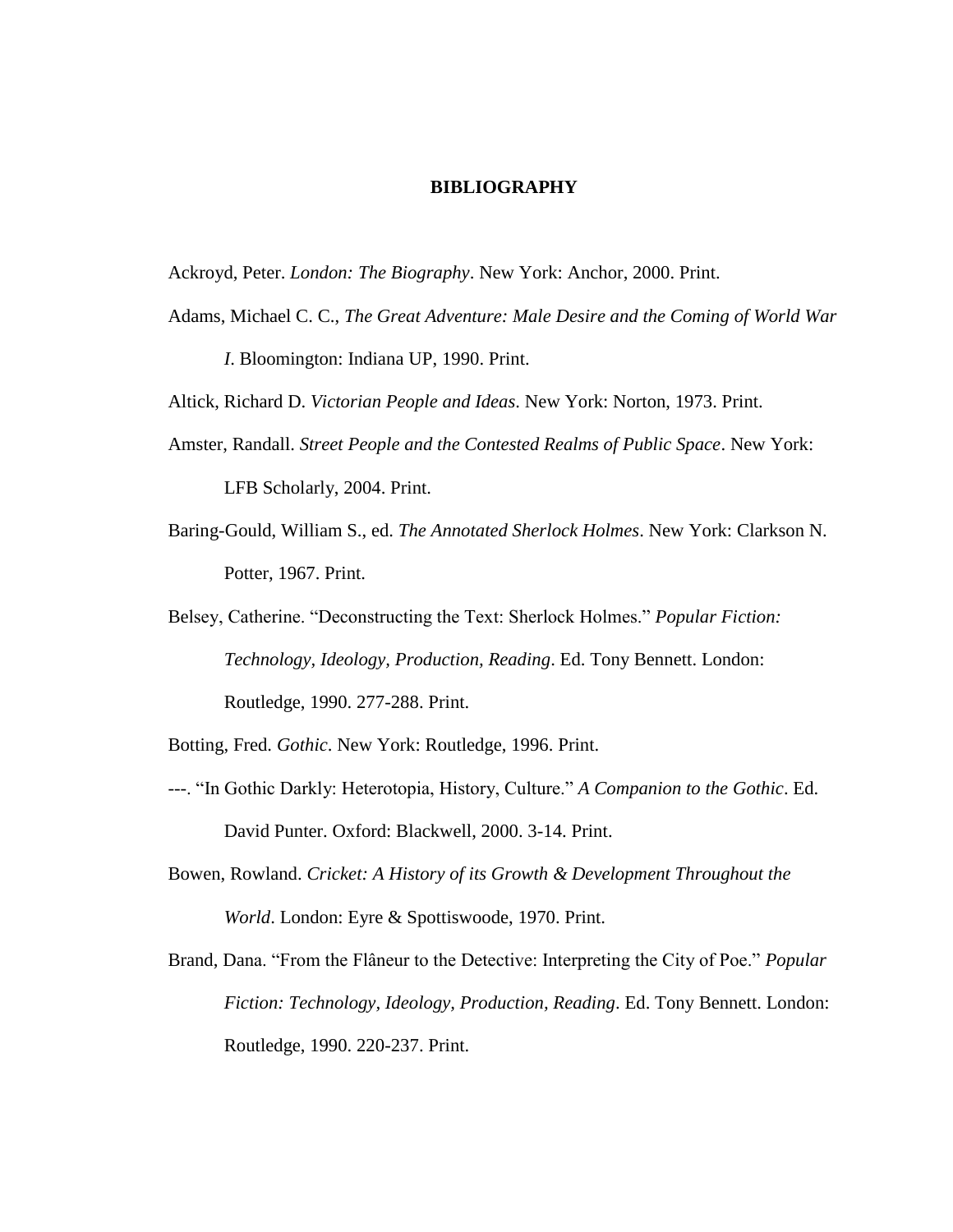- Brantlinger, Patrick. "Imperial Gothic: Atavism and the Occult in the British Adventure Novel, 1880-1914." *English Literature in Transition* 28.3 (1985): 243-252. Print.
- ---. "The Nineteenth-Century Novel and Empire." *The Columbia History of the British Novel*. Ed. John Richetti. New York: Columbia UP, 1994. 560-578. Print.

Briggs, Asa. *Victorian Cities*. New York: Harper Colophon, 1970. Print.

- Brock, Marilyn, ed. *From Wollstonecraft to Stoker: Essays on Gothic and Victorian Sensation Fiction*. Jefferson, NC: McFarland, 2009. Print.
- Brodribb, Gerald. *The English Game: A Cricket Anthology*. London: Hollis and Carter, 1948. Print.
- Buchan, John. *The Thirty-Nine Steps*. Oxford World Classics. Oxford: Oxford UP, 1993. Print.
- Butts, Dennis. "The Hunter and the Hunted: The Suspense Novels of John Buchan." *Spy Thrillers: From Buchan to le Carre*. Ed. Clive Bloom. New York: St. Martin's, 1990. 44-58. Print.
- Byron, Glennis, and David Punter, eds. *Spectral Readings: Towards a Gothic Geography*. London: Macmillan, 1999. Print.
- Cain, P.J. and A.G. Hopkins. *British Imperialism: Innovation and Expansion*. London: Longman, 1993. Print.

Cardus, Neville. *Cricket*. London: Longmans, Green, 1931. Print.

Catania, Saviour. "Absent Presences in Liminal Places: Murnau's Nosferatu and the Otherworld of Stoker's *Dracula*." *Literature Film Quarterly* 32.3 (2004): 229- 236. Print.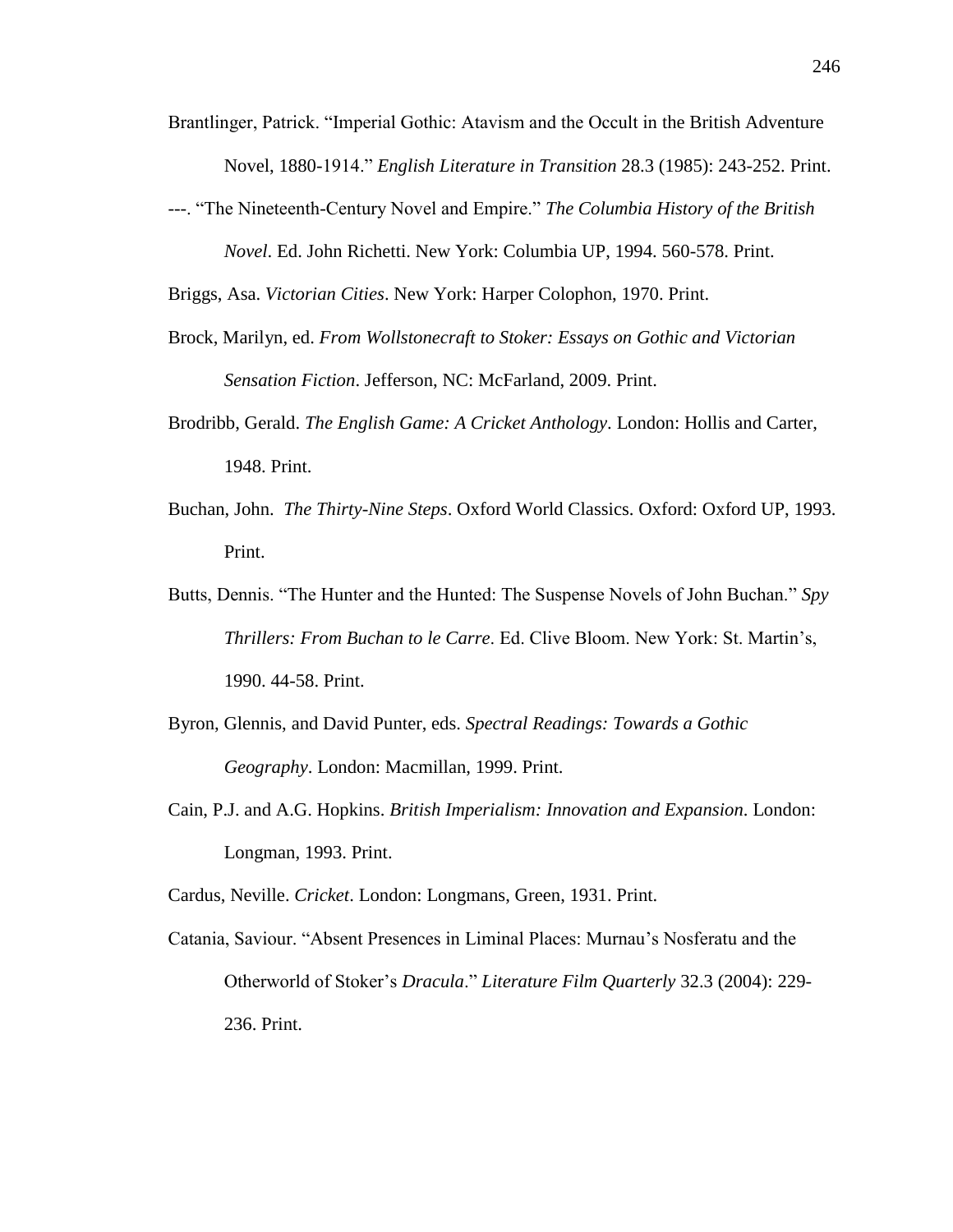- Chandos, John. *Boys Together: English Public Schools 1800-1864*. New Haven: Yale UP, 1984. Print.
- Chase, Karen and Michael Levenson. "On the Parapets of Privacy." *A Companion to Victorian Literature & Culture*. Ed. Herbert F. Tucker. Malden, MA: Blackwell, 1999. 425-437. Print.
- Clausen, Christopher. "From the Mountain to the Monsters." *Sewanee Review* 115 (2007): 239-50. Print.
- ---. "Sherlock Holmes, Order, and the Late-Victorian Mind." *Critical Essays on Sir Arthur Conan Doyle*. Ed. Harold Orel. New York: G.K. Hall, 1992. 66-91. Print.
- Clausson, Nils. "*The Hound of the Baskervilles*: Modern Belgian Masters, Paralyzing Spectacles, and the Art of Detection." *English Literature in Transition, 1880- 1920* 52 (2009): 35-48. Print.
- Cohen, Jeffrey Jerome. "Monster Theory (Seven Theses)." *Monster Culture: Reading Culture*. Ed. Jeffrey Jerome Cohen. Minneapolis: U of Minnesota P, 1996. 3-25. Print.
- Cox, J. Randolph. "The Genie and his Pen: The Fiction of John Buchan." *English Literature in Transition* 9 (1966). Print.
- de Certeau, Michel. "Walking in the City." *The Cultural Studies Reader*. Ed. Simon During. London: Routledge, 1993. 151-160. Print.
- de S. Honey, J.R. "Tom Brown's Universe: The Nature and Limits of the Victorian Public Schools Community." *The Victorian Public School: Studies in the Development of an Educational Institution*. Eds. Brian Simon and Ian Bradley. Dublin: Gill and Macmillan, 1975. 19-33. Print.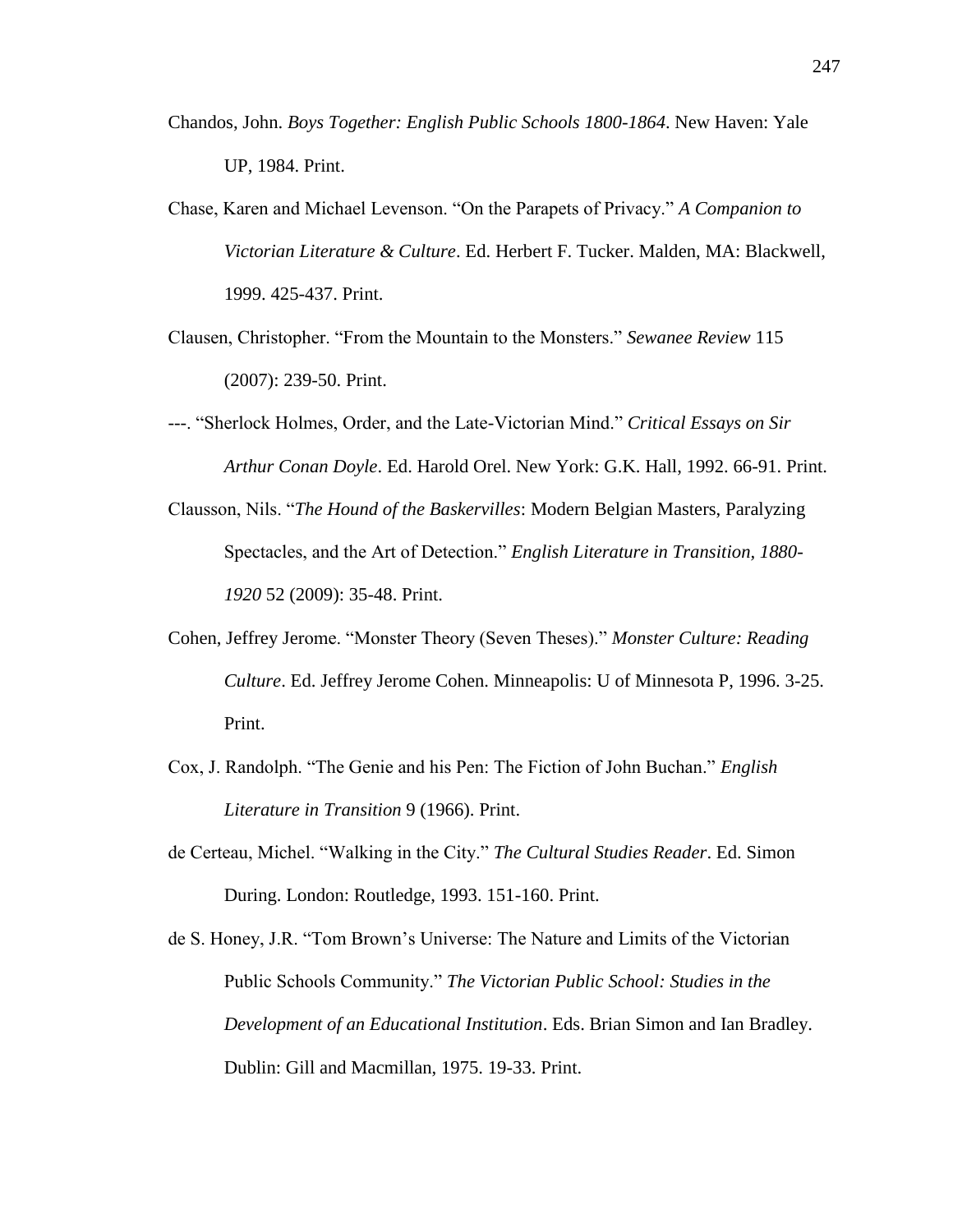Denning, Michael. *Cover Stories: Narrative and Ideology in the British Spy Thriller*.

London: Routledge and Kegan Paul, 1987. Print.

Douglas, Mary. *Purity and Danger*. New York: Praeger, 1966. Print.

Doyle, Arthur Conan. *The Hound of the Baskervilles*. *The Original Illustrated Sherlock Holmes*. Edison, NJ: Castle Books, 1976. 341-445. Print.

---. *Memories and Adventures*. Boston: Little, Brown, 1924. Print.

- ---. *A Study in Scarlet*. *The Complete Sherlock Holmes, Volume 1*. New York: Doubleday, 1930. Print.
- Ferris, Ina. "Thackeray and the Ideology of the Gentleman." *The Columbia History of the British Novel*. Ed. John Richetti. New York: Columbia UP, 1994. 407-428. Print.
- Foucault, Michel. *Discipline & Punish: The Birth of the Prison*. New York: Vintage Books, 1995. Print.
- ---. "Of Other Spaces." *Diacritics: A Review of Contemporary Criticism* 16.1 (1986): 22- 27. Print.
- Freud, Sigmund. "The 'Uncanny.'" *The Norton Anthology of Theory and Criticism*. Ed. Vincent B. Leitch. New York: Norton, 2001. 929-952. Print.
- Gilmour, Robin. *The Idea of the Gentleman in the Victorian Novel*. London: George Allen & Unwin, 1981. Print.
- Ginzberg, Carlo. "Morelli, Freud and Sherlock Holmes: Clues and Scientific Method." *Popular Fiction: Technology, Ideology, Production, Reading*. Ed. Tony Bennett. London: Routledge, 1990. 252-277. Print.

Godwin, William. *Caleb Williams*. Peterborough, Ontario: Broadview, 2000. Print.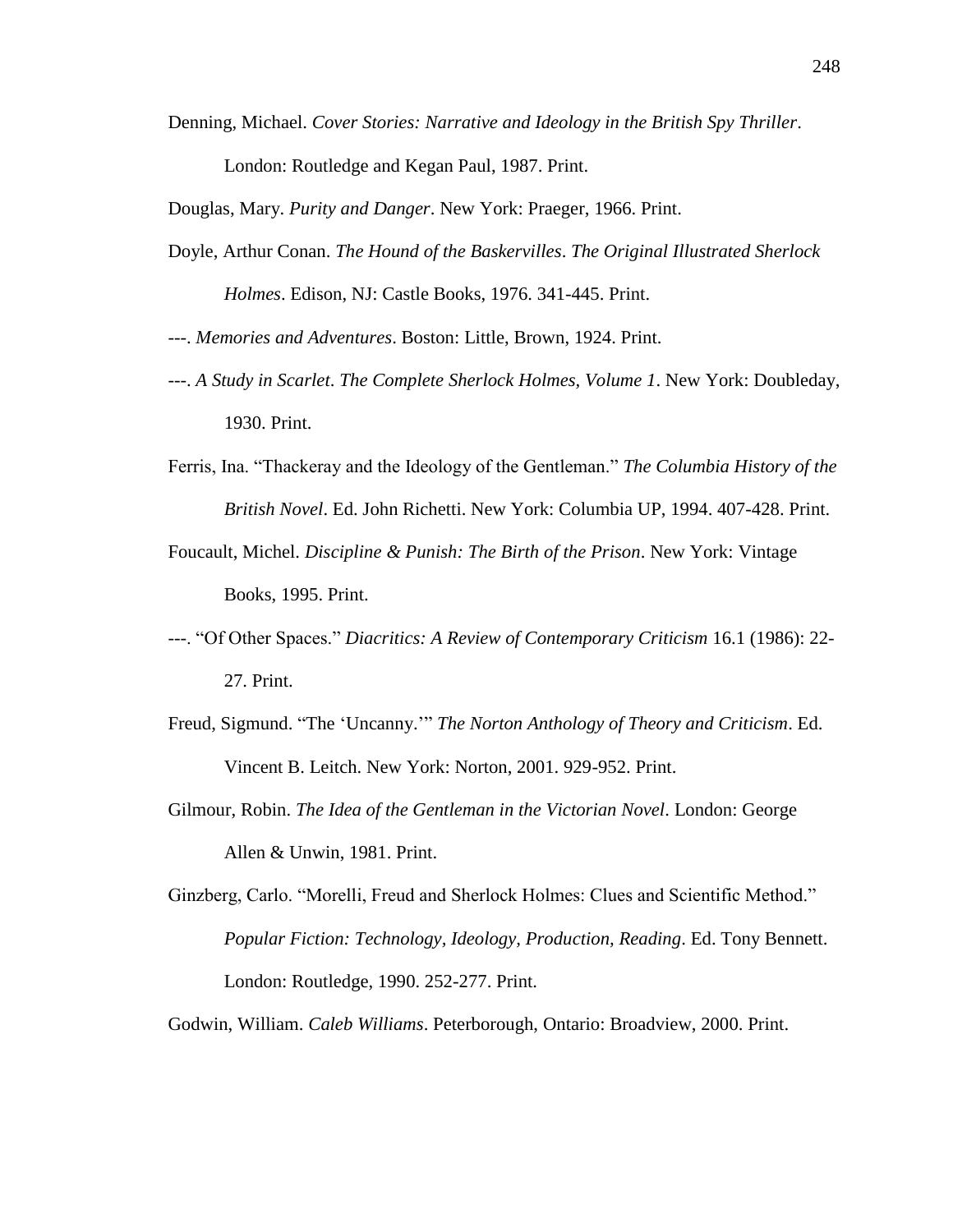Goh, Robbie B. H. "Reading Holmes: Capital and the Sign of the Market in *The Hound of the Baskervilles*. *Semiotica* 160 (2006): 95-113. Print.

Gray, Robert. *A History of London*. New York: Taplinger, 1978. Print.

- Green, Martin. *The Adventurous Male: Chapters in the History of the White Male Mind*. University Park: The Pennsylvania State University, 1993. Print.
- ---. *Dreams of Adventure, Deeds of Empire*. New York: Basic, 1979. Print.
- ---. *Seven Types of Adventure Tale: An Etiology of A Major Genre*. University Park: The Pennsylvania State University, 1991. Print.
- Greene, Graham. "The Last Buchan." *The Lost Childhood and Other Essays*. London: Eyre & Spottiswoode, 1951.
- Gunn, Simon. "Public Spaces in the Victorian City." *The Victorian Studies Reader*. Eds. Kelly Boyd and Rohan McWilliam. New York: Routledge, 2007. 151-164. Print.
- Haining, Peter. "Foreword." *The Complete Short Stories of Raffles – The Amateur Cracksman*. E.W. Hornung. New York: St. Martin's, 1984. 9-23. Print.
- Halberstam, Judith. "Technologies of Monstrosity: Bram Stoker's *Dracula*." *Cultural Politics at the* Fin de Siècle. Ed. Sally Ledger and Scott McCracken. Cambridge: Cambridge UP, 1995. 248-66. Print.
- Halliday, Stephen. *Making the Metropolis: Creators of Victoria's London*. Derby, UK: Breedon Books, 2003.
- Harris, Jose. *Private Lives, Public Spirit: Britain 1870-1914*. London: Penguin, 1993. Print.
- Harrison, Stephen. "Horace and the Construction of the English Victorian Gentleman." *Helios* 34.2 (2007): 207-222. Print.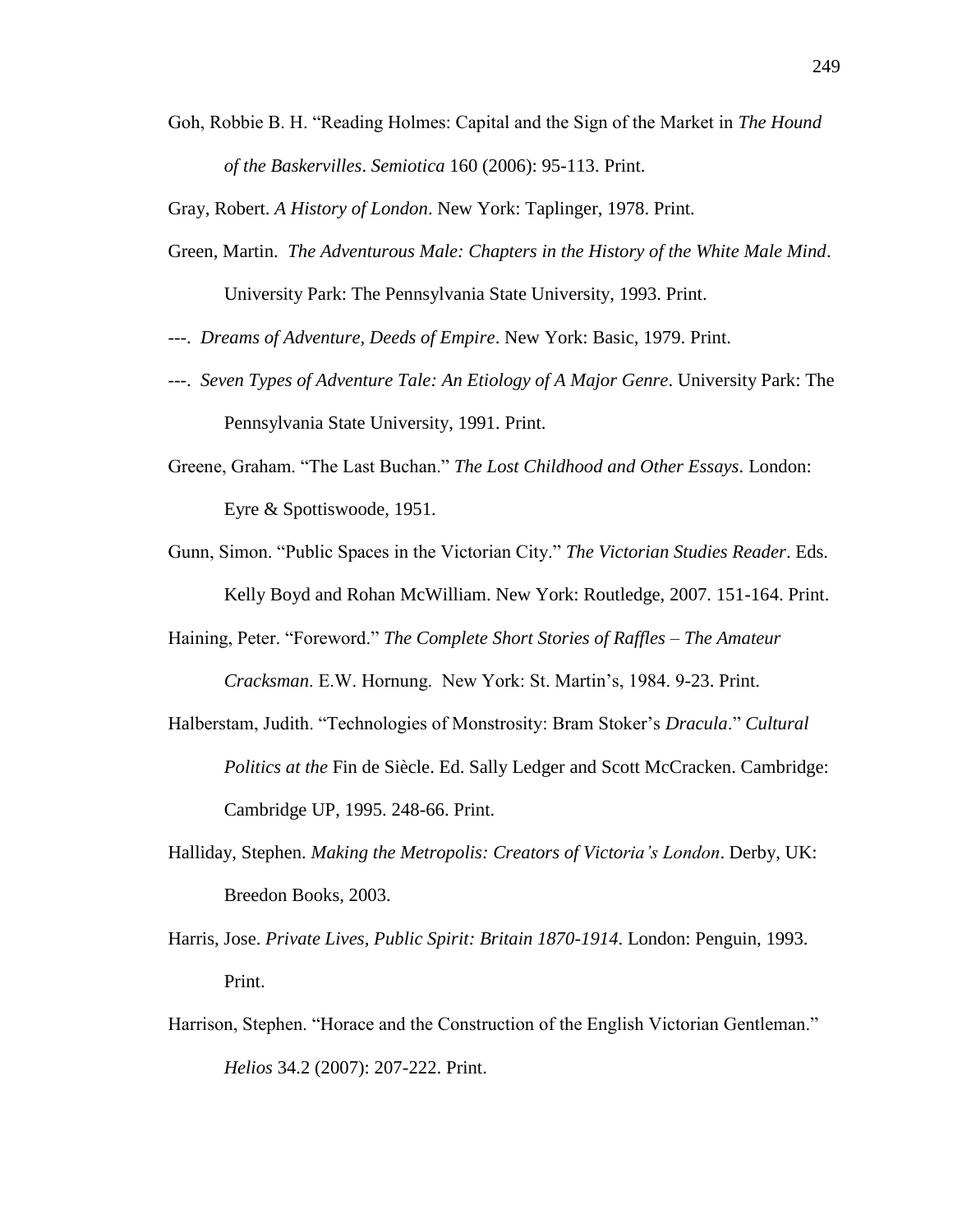Harvie, Christopher. "Introduction." *The Thirty-Nine Steps*. John Buchan. Oxford World's Classics. Oxford: Oxford UP, 1993. vii-xxii. Print.

Hepburn, Allan. *Intrigue: Espionage and Culture*. New Haven: Yale UP, 2005. Print.

Himmelfarb, Gertrude. "John Buchan: An Untimely Appreciation." *Encounter* 15.3

(1960): 46-53. Print.

---. *Victorian Minds*. New York: Alfred A. Knopf, 1968. Print.

Holt, Richard. *Sport and the British: A Modern History*. Oxford: Oxford UP, 1989. Print.

- Hopkins, Lisa. "The Irish and the Germans in the Fiction of John Buchan and Erskine Childers." *Irish Studies Review* 9.1 (2001): 69-80. Print.
- Hornung, E.W. *Raffles: The Amateur Cracksman*. Wordsworth Classics. Hertfordshire, UK: Wordsworth, 1994. Print.
- Jaffe, Audrey. *Scenes of Sympathy: Identity and Representation in Victorian Fiction*. Ithaca, NY: Cornell UP, 2000. Print.
- Jan, Jariah Mohammed. "Code-switching for Power Wielding: Inter-gender Discourse at the Workplace." *Multilingua* 22 (2003): 41-57. Print.
- Kaiser, Matthew. "Introduction." *Crime and Horror in Victorian Literature and Culture, Volume II*. Ed. Matthew Kaiser. San Diego: Cognella, 2010. 1-5. Print.
- Keegan, John. "Introduction." *The Thirty-Nine Steps*. John Buchan. London: Penguin, 2004. ix-xviii. Print.
- ---. "The Self-Made Scot." *New Criterion* 23.2 (2004): 38-42. Print.
- Kimball, Roger. "Realism Coloured by Poetry: Rereading John Buchan." *The New Criterion* (Sept. 2003): 16-23. Print.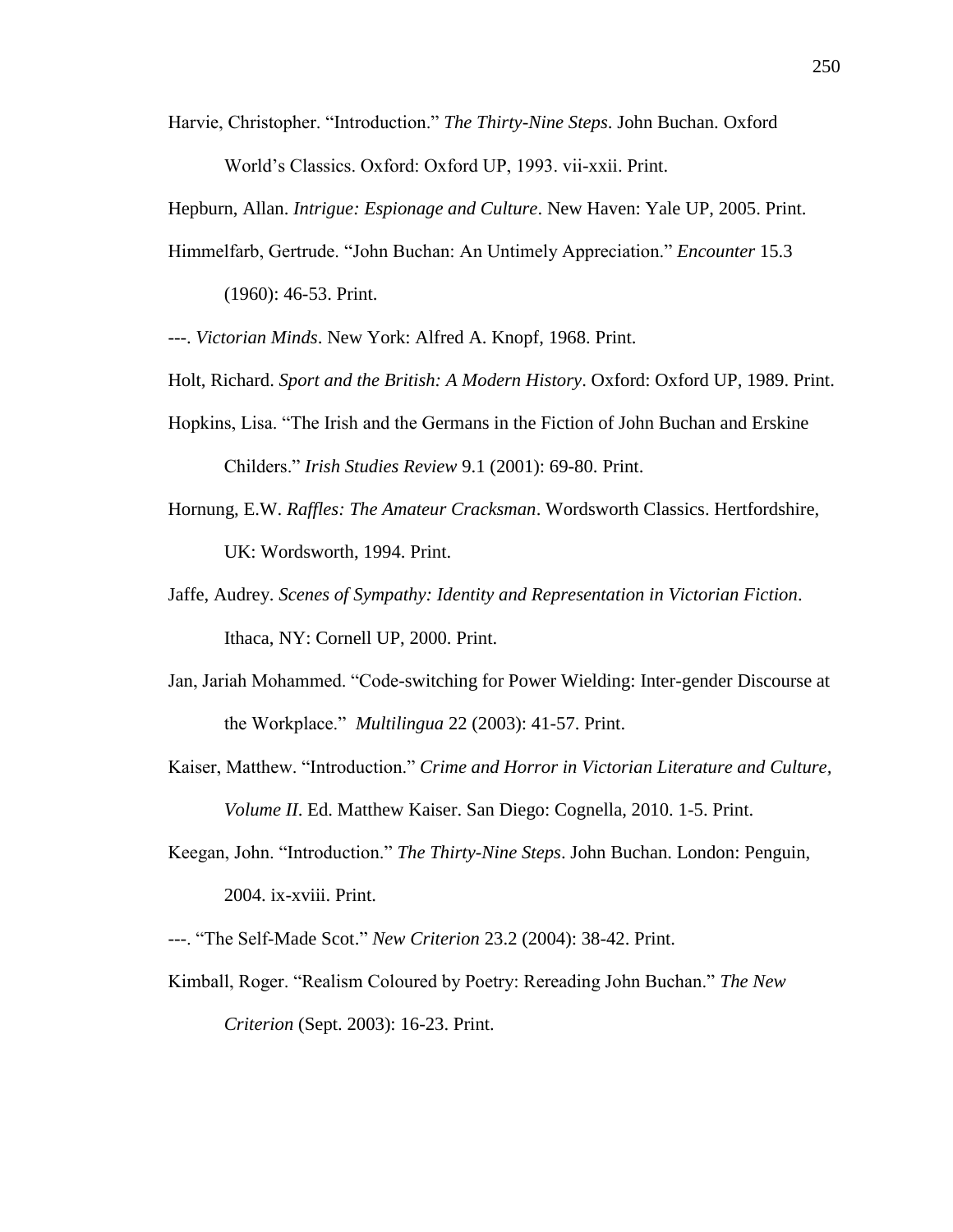Kitson, Peter J. "The Victorian Gothic." *A Companion to the Victorian Novel*. Ed.

William Baker and Kenneth Womack. Westport, CT: Greenwood, 2002. Print.

Knight, Stephen. "The Case of the Great Detective." *Critical Essays on Sir Arthur Conan* 

*Doyle*. Ed. Harold Orel. New York: G.K. Hall, 1992. 55-65. Print.

Lambert, Gavin. *The Dangerous Edge*. New York: Grossman, 1976. Print.

- Leed, Eric J. *The Mind of the Traveler: From Gilgamesh to Global Tourism*. New York: Basic Books, 1991. Print.
- ---. *No Man's Land: Combat and Identity in World War I*. Cambridge: Cambridge UP, 1979. Print.
- Linnane, Fergus. *London, the Wicked City: A Thousand Years of Vice in the Capital*. London: Robson, 2003. Print.
- ---. *London's Underworld: Three Centuries of Vice and Crime*. London: Robson, 2003. Print.
- London, Jack. *The People of the Abyss: London's Underworld*. Liskeard, Cornwall, UK: Diggory, 2008. Print.
- Macdonald, Kate. "Hunted Men in John Buchan's London, 1890s to 1920s." *Literary London: Interdisciplinary Studies in the Representation of London*. The Literary London Society Journal, n.d. Web. 2 August 2011.
- MacKenzie, John M. *Propaganda and Empire: The Manipulation of British Public Opinion, 1880-1960*. Dover, England: Manchester University Press, 1984. Print.
- Mangan, J.A. *Athleticism in the Victorian and Edwardian Public School: The Emergence and Consolidation of an Educational Ideology*. Cambridge: Cambridge UP, 1981. Print.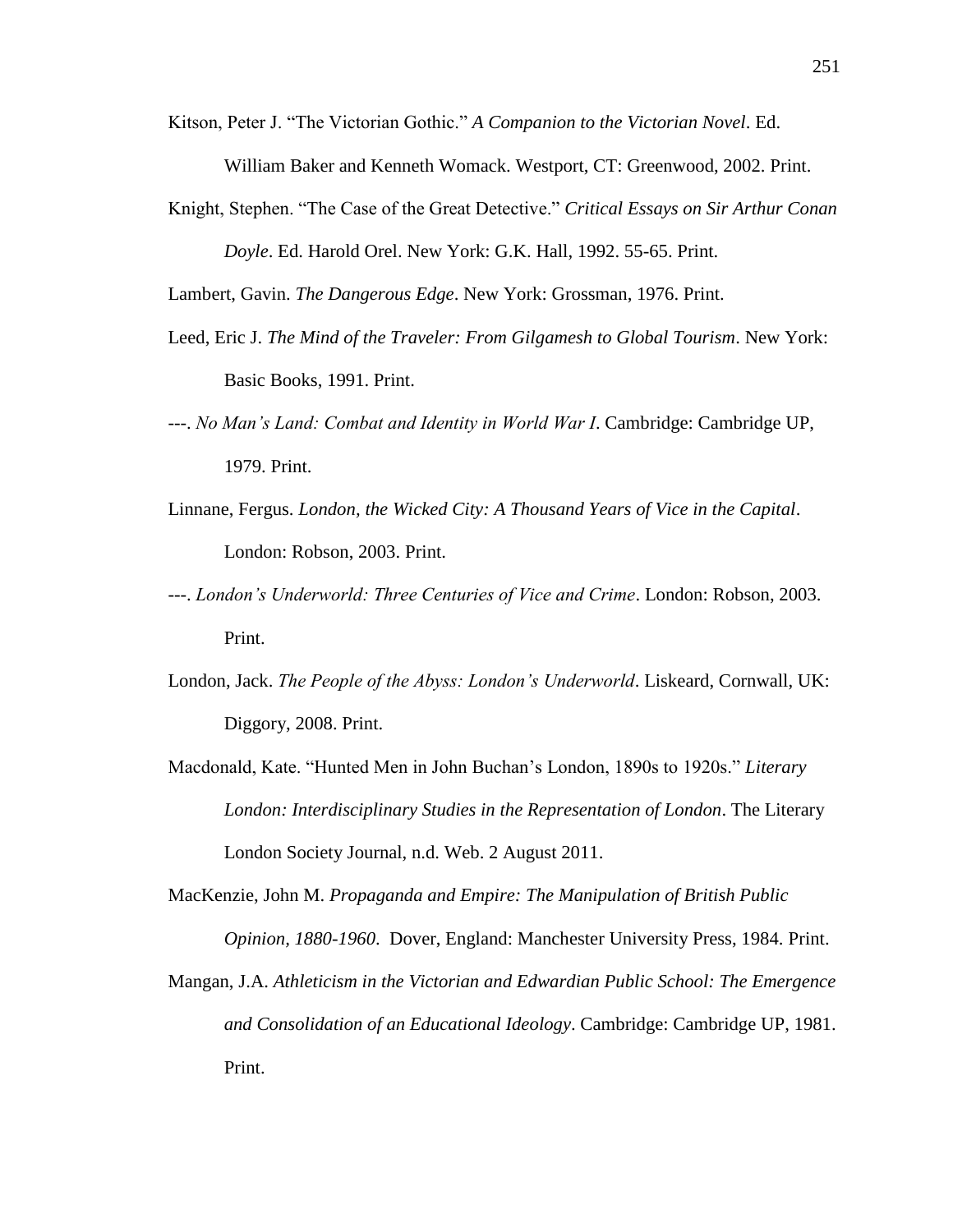Mighall, Robert. *A Geography of Victorian Gothic Fiction: Mapping History's Nightmares*. Oxford: Oxford UP, 1999. Print.

Miller, D.A. *The Novel and the Police*. Berkeley: U of California P, 1988. Print.

- Moretti, Franco. "Clues." *Popular Fiction: Technology, Ideology, Production, Reading*. Ed. Tony Bennett. London: Routledge, 1990. 238-251. Print.
- Nabers, Deak. "Spies Like Us: John Buchan and the Great War Spy Craze." *Journal of Colonialism & Colonial History* 2.1 (2001): n.pag. *Project Muse*. Web. 21 June 2012.
- Ng, Maria Noelle. "Warriors in Flight: John Buchan's War Novels." *Canadian Literature* 179 (Winter 2003): 188-192. Print.
- "Notes." *The Sewanee Review* 7 (1899): 250-256. Print. O'Connor, Patricia. "New & Noteworthy." *New York Times Book Review*. New York

Times, 30 March 1986. Web. 28 June 2011.

- Orwell, George. "Raffles and Miss Blandish." *All Art is Propaganda*. Comp. by George Packer. New York: Harcourt, 2008. 232-247. Print.
- Pellow, Deborah. "Chinese Privacy." *The Cultural Meaning of Urban Space*. Ed. Robert Rotenberg and Gary McDonogh. Westport, CT: Bergin Y& Garvey, 1993. 31-45. Print.
- Phillips, Lawrence, ed. *A Mighty Mass of Brick and Smoke: Victorian and Edwardian Representations of London*. Amsterdam: Rodopi, 2007. Print.

Porter, Roy. *London: A Social History*. Cambridge, MA: Harvard UP, 1994. Print.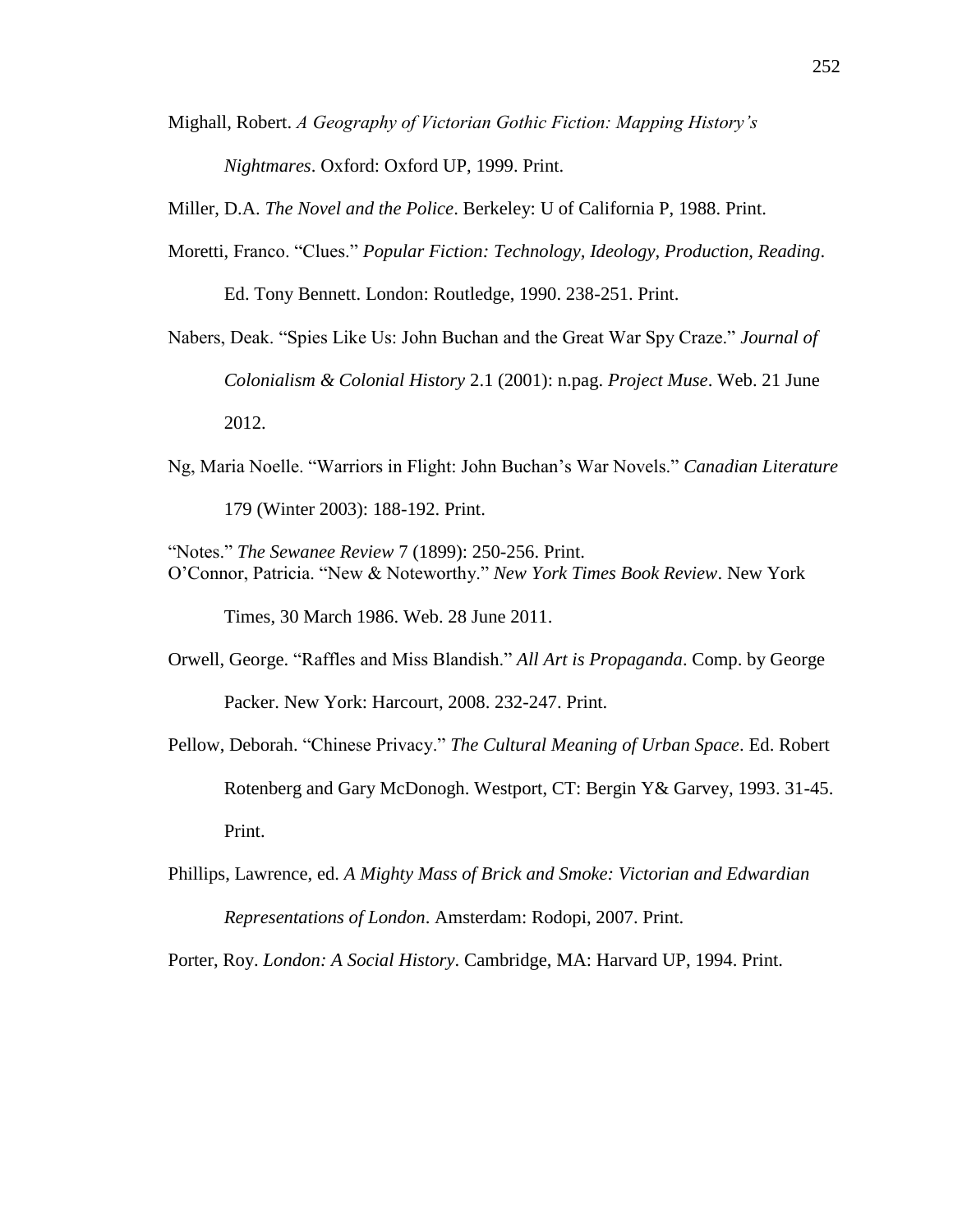Pykett, Lyn. "Sensation and the Fantastic in the Victorian Novel." *The Cambridge Companion to the Victorian Novel*. Ed. Deirdre David. Cambridge: Cambridge UP, 2001. 192-211. Print.

Recchio, Thomas E. "A Monstrous Reading of *Mary Barton*: Fiction as 'Communitas.'"

*College Literature* 23.3 (1996): 2-22. Print.

"Reviews." *The Sewanee Review* 14 (1906): 109-110. Print. Riquelme, John Paul, ed. *Gothic and Modernism: Essaying Dark Literary Modernity*.

Baltimore: Johns Hopkins, 2008. Print.

Saint, Andrew, and Gillian Darley. *The Chronicles of London*. New York: St. Martin's, 1994. Print.

- Seal, Graham. "The Robin Hood Principle: Folklore, History, and the Social Bandit." *Journal of Folklore Research* 46.1 (2009): 67-89. Print.
- Sedgwick, Eve Kosofsky. *The Coherence of Gothic Conventions*. New York: Methuen, 1980. Print.
- Siddiqi, Yumna. *Anxieties of Empire and the Fiction of Intrigue*. New York: Columbia UP, 2008. Print.

Smith, Janet Adam. *John Buchan*. Boston: Little, Brown, 1965. Print.

Smith, Phillip Thurmond. *Policing Victorian London: Political Policing, Public Order, and the London Metropolitan Police*. Westport, CT: Greenwood, 1985. Print.

Spooner, Catherine. "Gothic in the Twentieth Century." *The Routledge Companion to the Gothic*. Eds. Catherine Spooner and Emma McEvoy. New York: Routledge, 2007. 38-48. Print.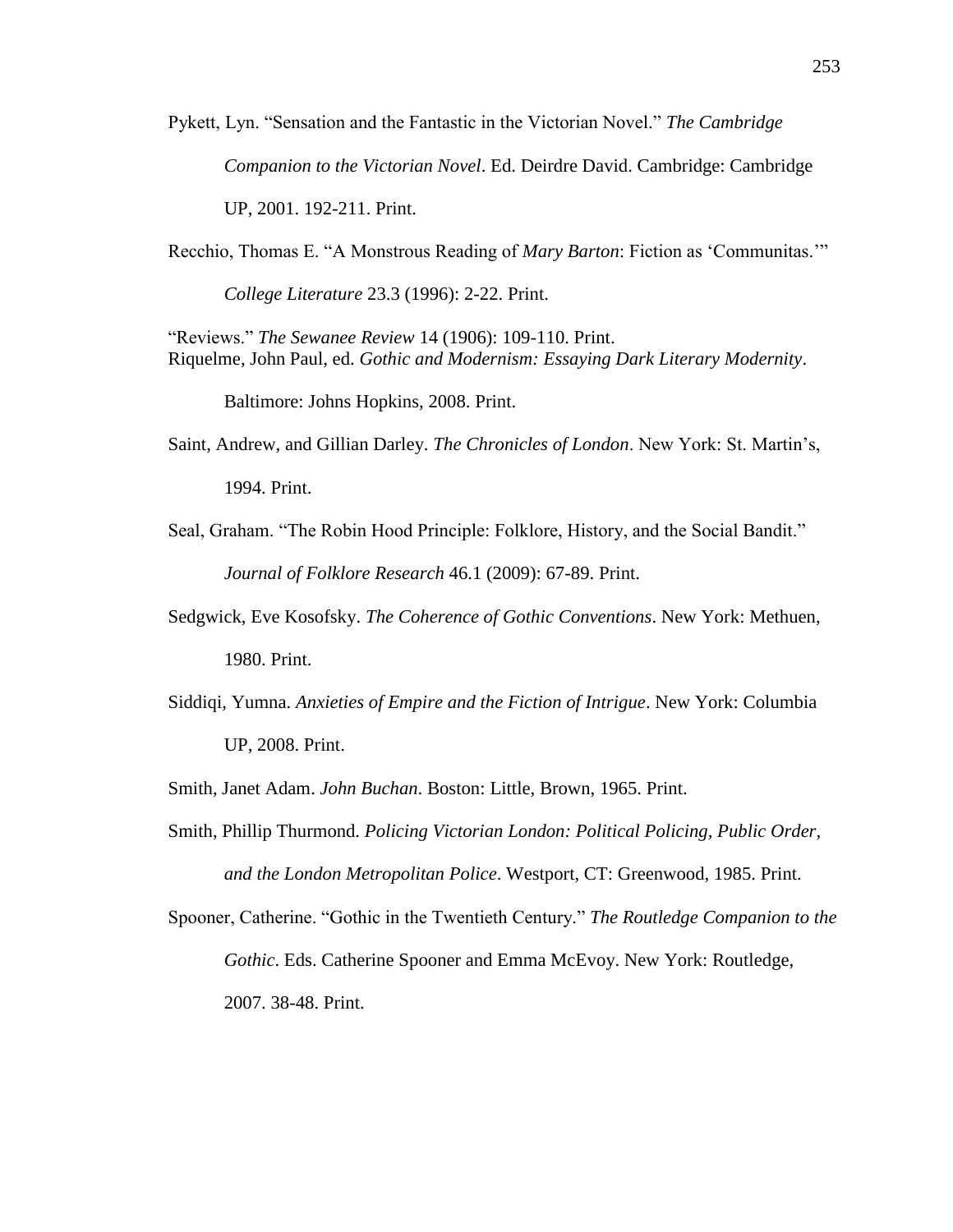- St. John, Graham, ed. *Victor Turner and Contemporary Cultural Performance*. New York: Berghahn, 2008. Print.
- Stafford, David. "John Buchan's Tales of Espionage: A Popular Archive of British History." *Canadian Journal of History* 18.1 (April 1983): 1-21. Print.
- ---. "Spies and Gentlemen: The Birth of the British Spy Novel, 1983-1914." *Victorian Studies* (Summer 1981): 489-509. Print.
- Stallybrass, Peter, and Allon White. *The Politics and Poetics of Transgression*. Ithaca, NY: Cornell UP, 1986. Print.
- Stevenson, Robert Louis. *The Strange Case of Dr. Jekyll and Mr. Hyde*. London: Penguin, 2002. Print.
- Stoker, Bram. *Dracula*. The Modern Library Classics. New York: The Modern Library, 2001. Print.
- Taylor-Ide, Jesse Oak. "Ritual and the Liminality of Sherlock Holmes in *The Sign of Four* and *The Hound of the Baskervilles*." *English Literature in Transition, 1880- 1920* 48 (2005): 55-70. Print.
- Tozer, Malcolm. "A Sacred Trinity Cricket, School, Empire: E.W. Hornung and his Young Guard." *The Cultural Bond: Sport, Empire, Society*. Ed. J.A. Mangan. London: Frank Cass, 1992. 11-26. Print.
- Turner, Victor. *Dramas, Fields, and Metaphors: Symbolic Action in Human Society*. Ithaca, NY: Cornell UP, 1974. Print.
- ---. *The Forest of Symbols: Aspects of Ndembu Ritual*. Ithaca, NY: Cornell UP, 1967. Print.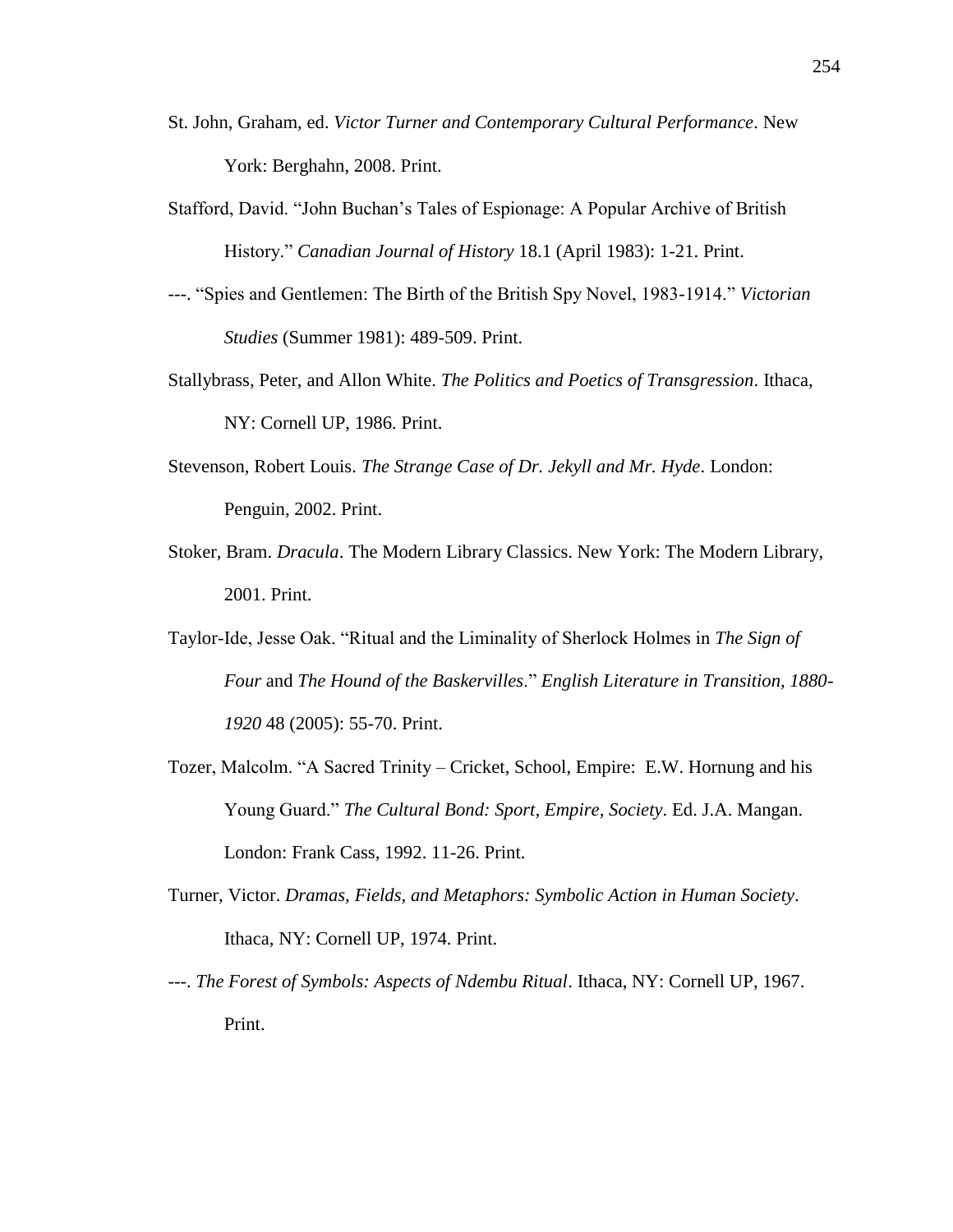- ---. *The Ritual Process: Structure and Anti-Structure*. Ithaca, NY: Cornell UP, 1969. Print.
- Turner, Victor and Edith Turner. *Image and Pilgrimage in Christian Culture: Anthropological Perspectives*. New York: Columbia UP, 1978. Print.
- Turner, Victor W. and Edward M. Bruner, eds. *The Anthropology of Experience*. Urbana, IL: U of Illinois P, 1986. Print.

Usborne, Richard. *Clubland Heroes*. London: Barrie & Jenkins, 1974. Print.

- White, Jerry. *London in the 19th Century: A Human Awful Wonder of God*. London: Vintage, 2007. Print.
- ---. *London in the 20th Century: A City and Its People*. London: Vintage, 2001. Print.
- Wilde, Oscar. *The Picture of Dorian Gray*. London: Penguin, 2000. Print.
- Williams, Jack. *Cricket and England: A Cultural and Social History of the Inter-war Years*. London: Frank Cass, 1999. Print.

Williams, Raymond. *The Country and the City*. New York: Oxford UP, 1973. Print.

Wilson, A.N. *The Victorians*. New York: Norton, 2003. Print.

- Winks, Robin W. "John Buchan: Stalking the Wilder Game." *The Four Adventures of Richard Hannay*. Boston: Godine, 1988. v-xxii. Print.
- Wisnicki, Adrian. "Reformulating the Empire's Hero: Rhodesian Gold, Boer Veld-Craft, and the Displaced Scotsman in John Buchan's *The Thirty-Nine Steps*." *Journal of Colonialism and Colonial History* 8.1 (2007): n.pag. *Project Muse*. Web. 21 June 2012.
- Witchard, Anne, and Lawrence Phillips. "Introduction." *London Gothic*. Ed. Anne Witchard and Lawrence Phillips. London: Continuum, 2010. 1-5. Print.